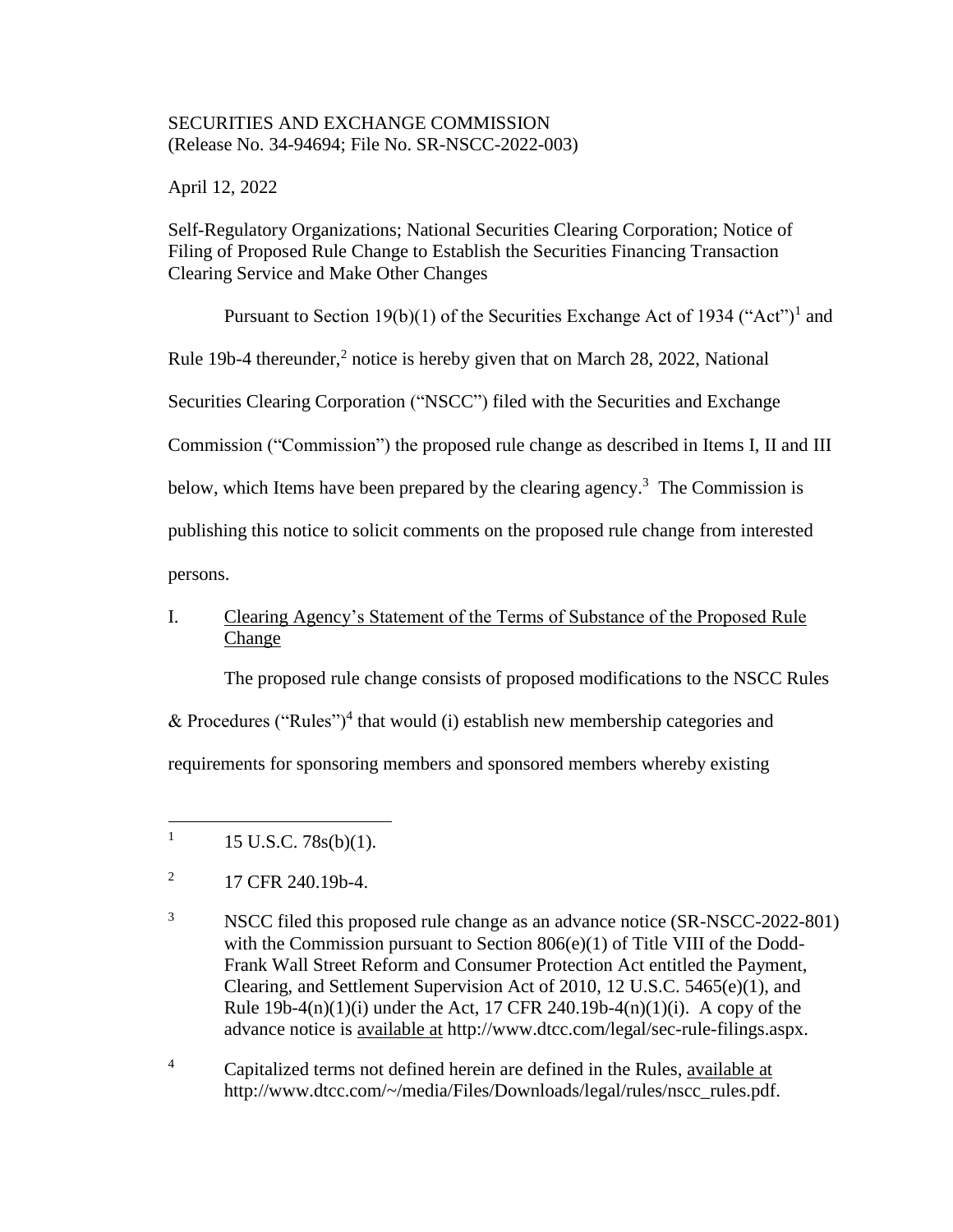Members would be permitted to sponsor certain institutional firms into membership, (ii) establish a new membership category and requirements for agent clearing members whereby existing Members would be permitted to submit, on behalf of their customers, transactions to NSCC for novation, (iii) establish the securities financing transaction clearing service ("Securities Financing Transaction Clearing Service" or "SFT Clearing Service") to make central clearing available at NSCC for equity securities financing transactions, which are, broadly speaking, transactions where the parties exchange equity securities against cash and simultaneously agree to exchange the same securities and cash, plus or minus a rate payment, on a future date (collectively, "Securities Financing Transactions" or "SFTs"), and (iv) make other amendments and clarifications to the Rules, as described in greater detail below.

# II. Clearing Agency's Statement of the Purpose of, and Statutory Basis for, the Proposed Rule Change

In its filing with the Commission, the clearing agency included statements concerning the purpose of and basis for the proposed rule change and discussed any comments it received on the proposed rule change. The text of these statements may be examined at the places specified in Item IV below. The clearing agency has prepared summaries, set forth in sections A, B, and C below, of the most significant aspects of such statements.

## (A) Clearing Agency's Statement of the Purpose of, and Statutory Basis for, the Proposed Rule Change

1. Purpose

The purpose of this proposed rule change is to (i) establish new membership categories and requirements for sponsoring members and sponsored members whereby existing Members would be permitted to sponsor certain institutional firms into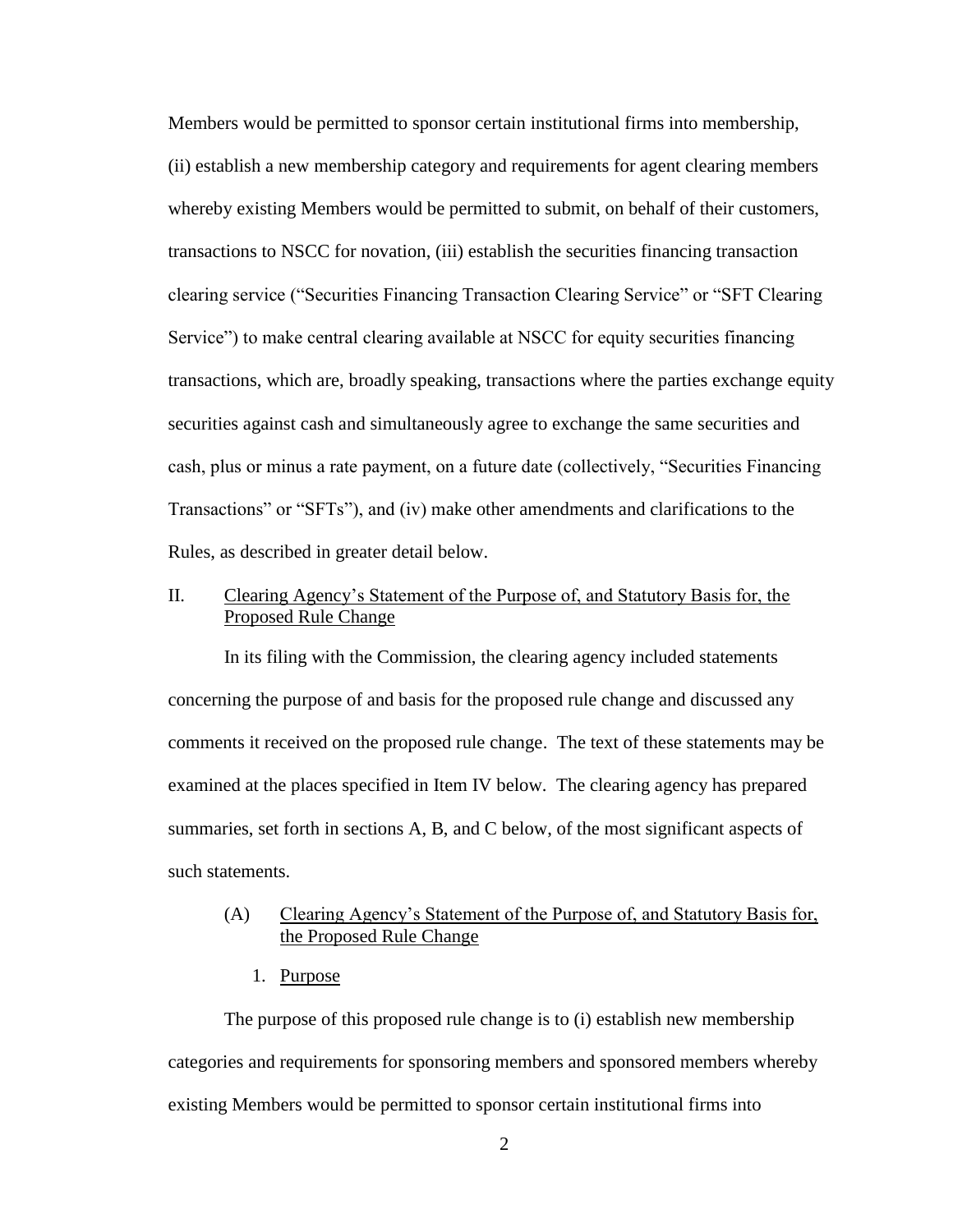membership, (ii) establish a new membership category and requirements for agent clearing members whereby existing Members would be permitted to submit, on behalf of their customers, transactions to NSCC for novation, (iii) establish the SFT Clearing Service to make central clearing available at NSCC for SFTs, and (iv) make other amendments and clarifications to the Rules, as described in greater detail below.

#### **(i) Background**

NSCC is proposing to introduce central clearing for SFTs, which are, broadly speaking, securities lending transactions where parties exchange equity securities against cash and simultaneously agree to exchange the same securities and cash, plus or minus a rate payment, on a future date. In particular, the proposed SFT Clearing Service would expand central clearing at NSCC to include SFTs with a one Business Day term (i.e., overnight SFTs) in eligible equity securities that are entered into by Members, institutional firms that are sponsored into NSCC by a Sponsoring Member (as defined below and in the proposed rule change), or Agent Clearing Members (as defined below and in the proposed rule change) on behalf of Customers (as defined below and in the proposed rule change), as applicable.

SFTs involve the owner of securities (typically a registered investment company, pension plan, sovereign wealth fund or other institutional firm) transferring those securities temporarily to a borrower (typically a hedge fund). SFTs are often facilitated and intermediated by broker-dealers and agent lenders (i.e., custodial banks or other institutions that lend out securities as agent on behalf of institutional firms). In return for the lent securities, the borrower transfers collateral, and a net rate payment is typically transferred to either the lender or the borrower that reflects the liquidity of the lent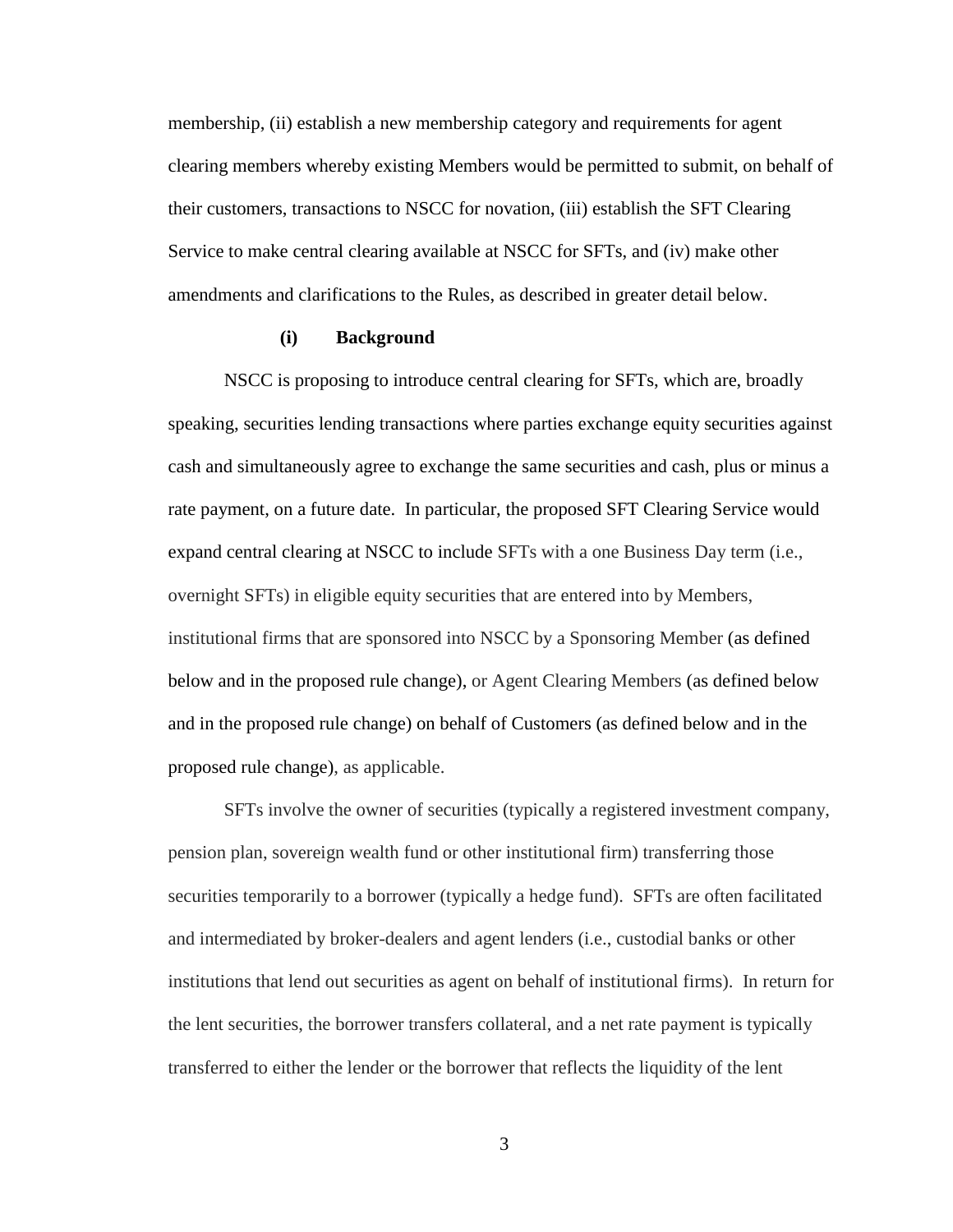securities, as well as interest on any cash collateral.<sup>5</sup> NSCC understands that SFTs provide liquidity to markets and facilitates the ability of market participants to make delivery on short-sales, and thereby avoid failures to deliver, "naked" shorts, and similar situations. On a typical Business Day, The Depository Trust Company ("DTC"), an NSCC affiliate, processes deliver orders related to securities lending transactions on securities having a value of approximately \$150 billion.

## *Capital Efficiency Opportunities*

The Basel III<sup>6</sup> capital and leverage requirements, as implemented by the U.S. banking regulators, constrain the ability of agent lenders and brokers to intermediate and facilitate  $SFTs$ .<sup>7</sup> NSCC believes central clearing of  $SFTs$  would be able to address these constraints, which may otherwise impair market participants' ability to engage in SFTs.

For example, NSCC believes it is uniquely positioned to create balance sheet netting opportunities for market participants (i.e., the ability to offset cash payables and

<sup>5</sup> This rate payment is typically calculated in a manner similar to interest on the principal balance of a loan and accrues on a daily basis. As a result, the rate payment is typically calculated as the product of a specified balance (typically the amount of cash collateral unless the collateral consists of securities) and a specified rate (reflecting both the liquidity of the securities and the ability of the lender to re-use the cash collateral), divided by 360 or a similar day count fraction.

<sup>6</sup> Basel III is an internationally agreed set of measures developed by the Basel Committee on Banking Supervision in response to the financial crisis of 2007 – 2009.

<sup>&</sup>lt;sup>7</sup> See, e.g., 12 C.F.R. Part 3 (Office of the Comptroller of the Currency – Capital Adequacy Standards); 12 C.F.R. Part 217 (Federal Reserve – Capital Adequacy of Bank Holding Companies, Savings and Loan Holding Companies, and State Member Banks); 12 C.F.R. Part 252, Subpart Q (Single Counterparty Credit Limits); 12 C.F.R. Part 324 (Federal Deposit Insurance Corporation – Capital Adequacy of FDIC-Supervised Institutions).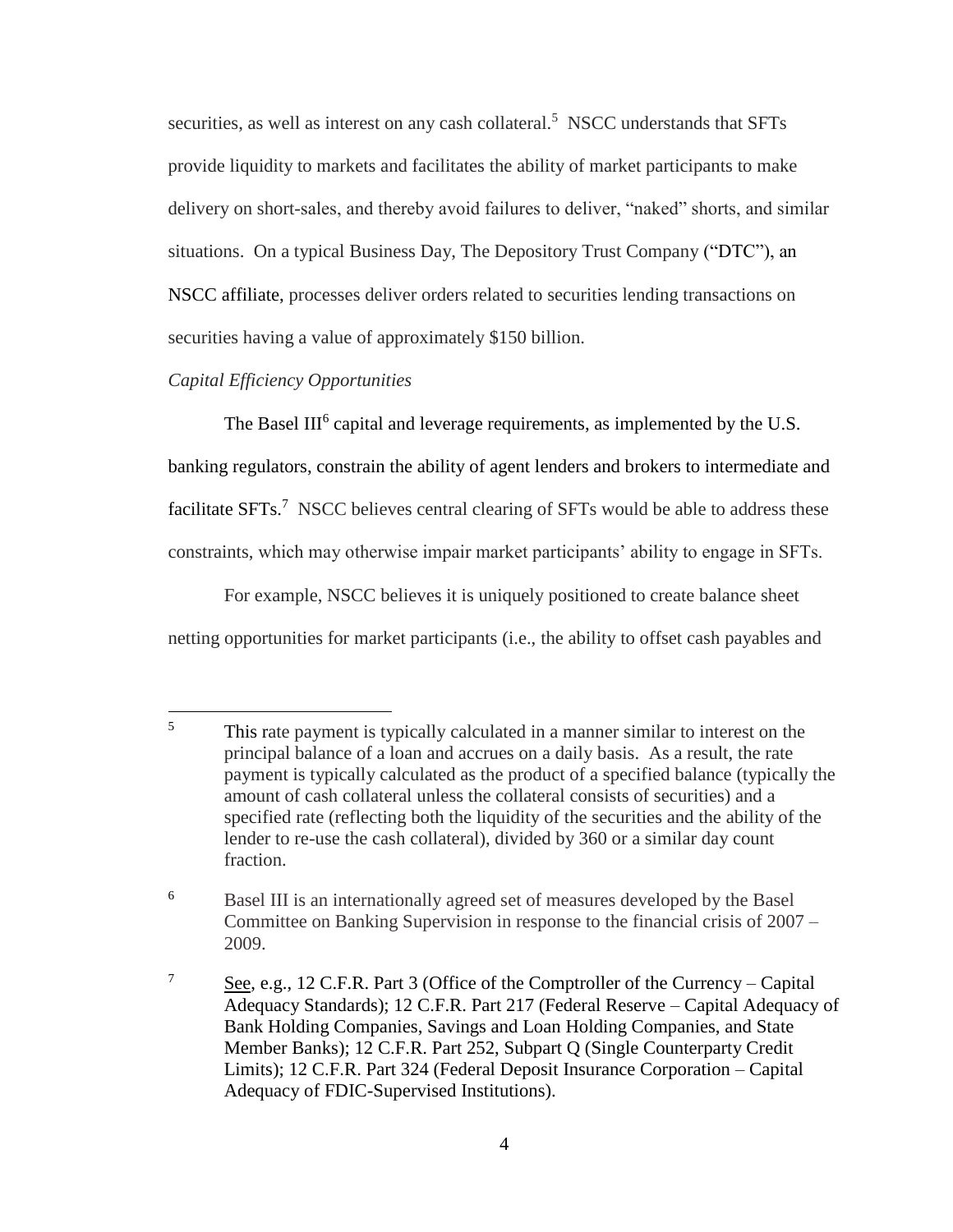receivables versus NSCC) by becoming the legal counterparty to both pre-novation counterparties to an SFT through novation. Specifically, market participants that borrow securities through NSCC and then onward lend those securities, or other securities, to another NSCC Member through the proposed SFT Clearing Service may have the ability to net down the cash collateral return obligations and entitlements related to such SFTs. By contrast, for bilateral SFTs, market participants may be required to record those payables and receivables on their balance sheets on a gross (rather than netted) basis. A netted balance sheet can create significant capital benefits for market participants because it can reduce the amount of regulatory capital they must hold against SFTs under the U.S. "supplementary leverage ratio" and other capital requirements that favor a netted balance sheet.<sup>8</sup>

In addition, under Basel III, bank holding companies that have broker-dealer subsidiary borrowers are required to reserve capital against their exposures to institutional firm lenders of securities in relation to the cash collateral posted by such borrowers. Those capital requirements can vary depending on the credit profile of the institutional firm lender, and generally are well in excess of those applied to exposures to qualifying central counterparties, such as NSCC.<sup>9</sup> The counterparty risk weight of a qualifying central counterparty, like NSCC, is  $2\%$ ,<sup>10</sup> which may result in considerable capital savings to these bank holding companies, to the extent they participate in central clearing.

<sup>9</sup> See 12 C.F.R. §§ 217.32 and 217.37 generally.

 $\overline{a}$ 

<sup>8</sup> See 12 C.F.R.  $\S 217.10(c)(4)(ii)(E)-(F)$ .

<sup>&</sup>lt;sup>10</sup> See 12 C.F.R. § 217.35(c)(3).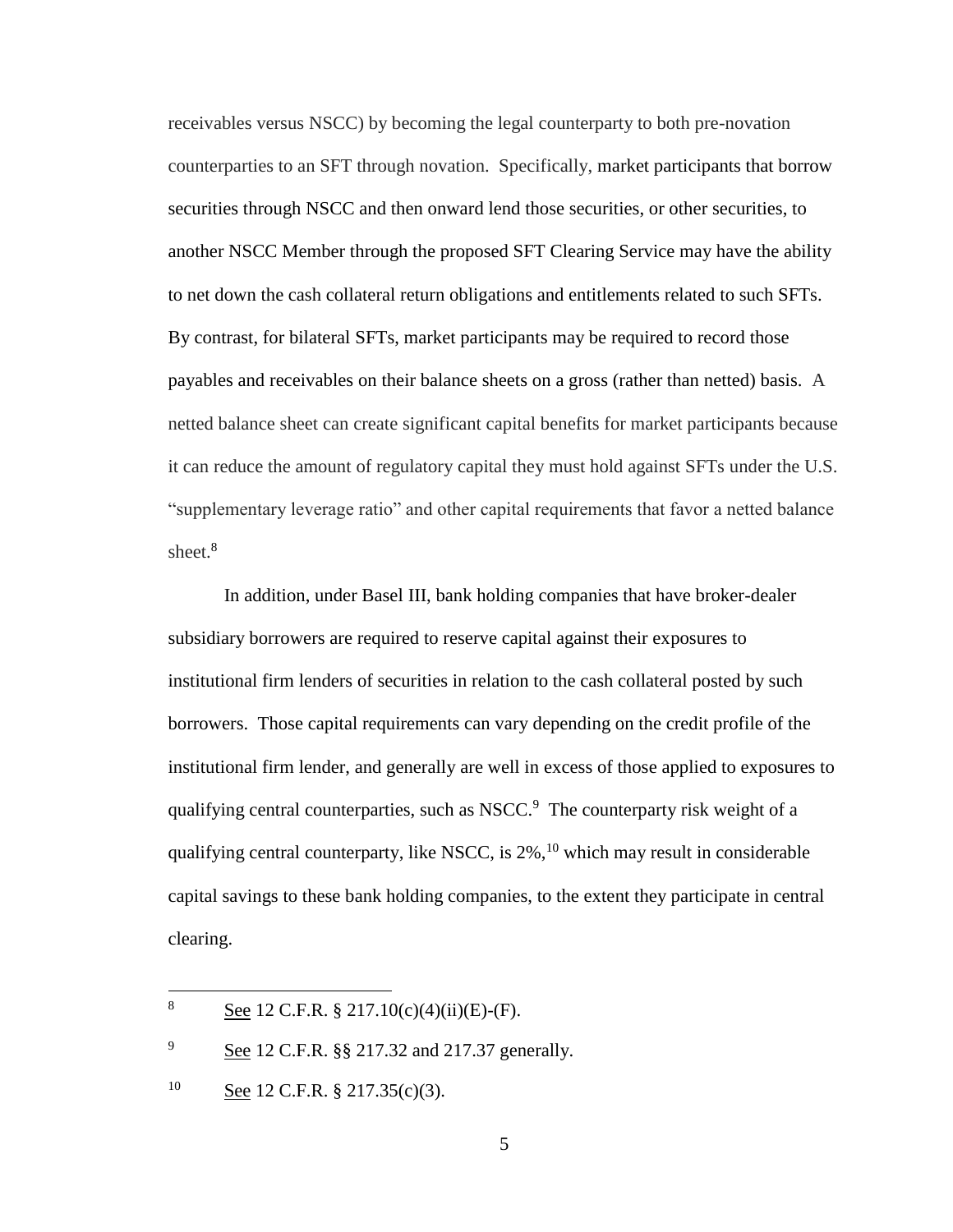Moreover, agent lending banks and bank holding company parents of brokerdealer borrowers that participate in central clearing could receive beneficial treatment under the single counterparty credit limits, which exempt exposures to qualifying central counterparties.<sup>11</sup>

In light of the potential for central clearing to alleviate the aforementioned capital constraints otherwise applicable to bilateral SFTs, NSCC believes that central clearing of SFTs may increase the capacity of market participants to engage in  $SFTs$ <sup>12</sup>

#### *Fire Sale Risk Mitigation*

In addition to creating capital efficiency opportunities for market participants, NSCC believes that broadening the scope of central clearing at NSCC to SFTs would also reduce the potential for market disruption from fire sales.

In the case of securities lending transactions, the primary risk of fire sales<sup>13</sup> relates to the reinvestment of cash collateral by institutional firms that are the lenders in securities lending transactions. Those institutional firms will typically reinvest the cash collateral they receive from the borrower into other securities. If the borrower of the securities thereafter defaults, the institutional firm lenders generally need to quickly liquidate the securities representing the reinvestment in order to raise cash to purchase the originally lent security. A substantial number of disconnected and competing liquidations by multiple lenders can create fire sale conditions for the securities being

 $\overline{a}$ 

<sup>11</sup> See 12 C.F.R.  $\S$  252.77(a)(3).

<sup>&</sup>lt;sup>12</sup> Members should discuss this matter with their accounting and regulatory capital experts.

<sup>&</sup>lt;sup>13</sup> Fire sale risk is the risk of rapid sales of assets in large amounts that temporarily depress market prices of such assets and create financial instability.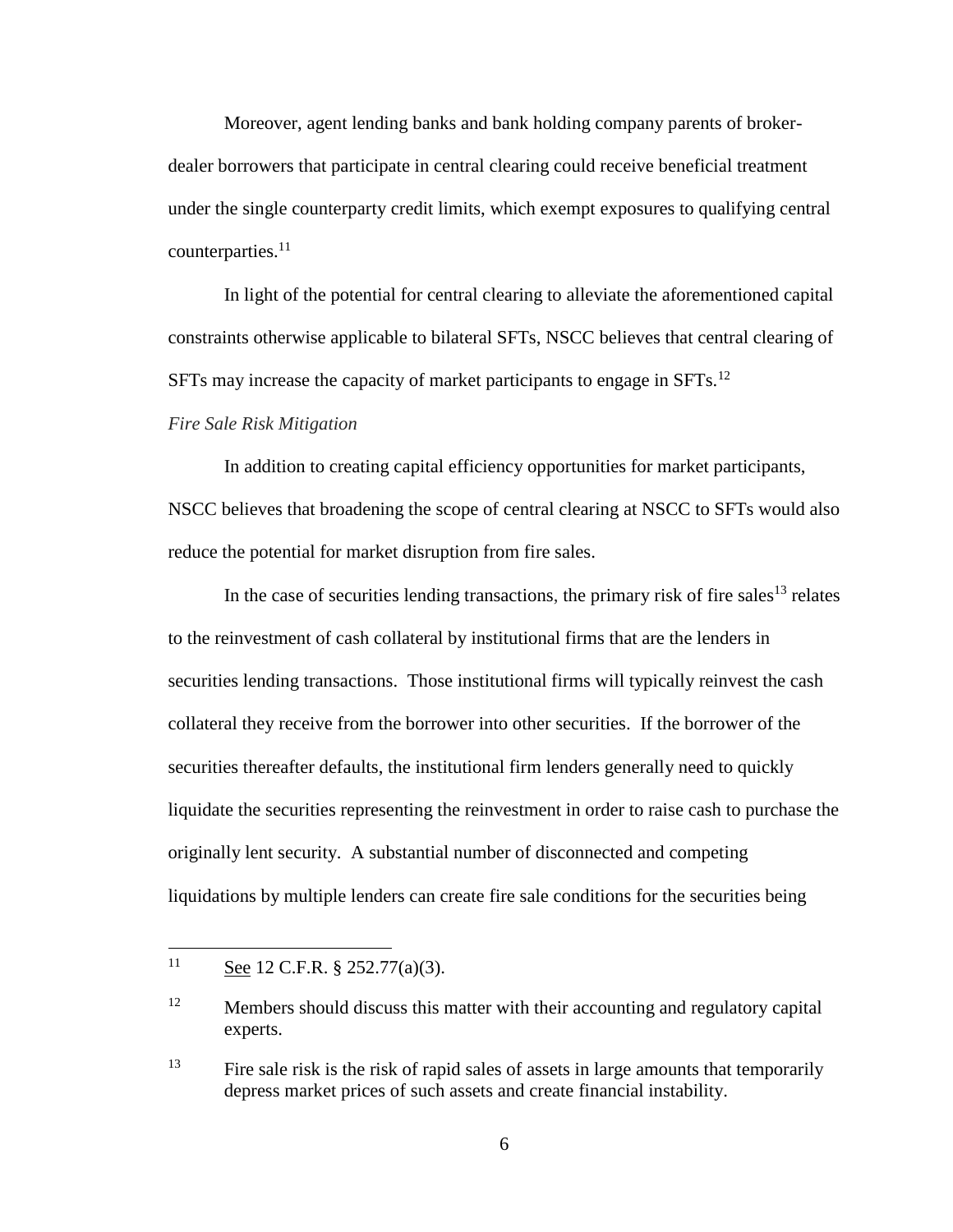liquidated, which can harm not only the institutional firm lenders by potentially lowering the amount of cash they can raise in the sale of such securities, but also create market losses for all holders of such securities.<sup>14</sup>

Moreover, if an institutional firm lender should default and fail to return the cash collateral back to its borrowers, the borrowers would typically be looking to liquidate the borrowed securities in order to make themselves whole for the cash collateral they delivered to the institutional firm lender. Competing and disconnected sales of such securities could similarly create fire sale conditions and not only harm the borrowers to the extent the value of the securities decline, but also create market losses for all holders of the borrowed securities.

NSCC believes that broadening the scope of central clearing at NSCC to SFTs would reduce the potential for market disruption from fire sales for a number of reasons. First, in the event of a default, NSCC would conduct a centralized, orderly liquidation of the defaulter's SFT Positions (as defined below and in the proposed rule change). Such an organized liquidation should result in substantially less price depreciation and market disruption than multiple independent non-defaulting parties racing against one another to liquidate the positions. Second, NSCC would only need to liquidate the defaulter's net positions. By contrast, in the context of a default by a broker-dealer intermediary that

 $14$ <sup>14</sup> See Financial Stability Board, Strengthening Oversight and Regulation of Shadow Banking: Policy Framework for Addressing Shadow Banking Risks in Securities Lending and Repos, at 5 (August 29, 2013) available at https://www.fsb.org/wpcontent/uploads/r\_130829b.pdf?page\_moved=1. See also United States Securities and Exchange Commission: Securities Lending and Short Sale Roundtable Transcript (September 29, 2009), Former Chairman Schapiro's Remarks, at 2-3, available at https://www.sec.gov/news/openmeetings/2009/roundtable-transcript-092909.pdf.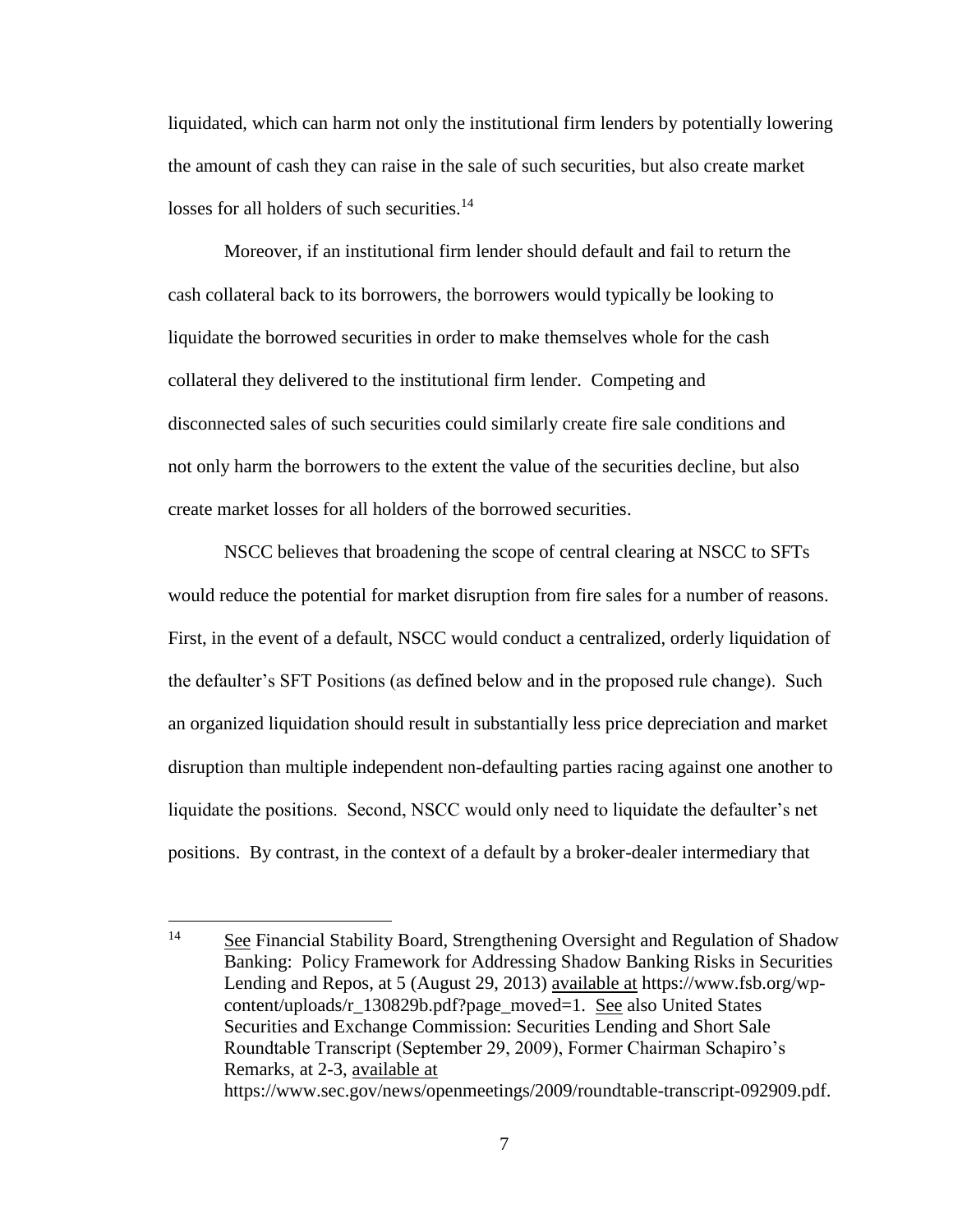runs a matched book in the bilateral securities market, both the ultimate lender and the ultimate borrower need to liquidate the defaulter's gross positions. Limiting the positions that need to be liquidated to the defaulter's net positions should reduce the volume of required sales activity, which in turn should limit the price and market impact of the close-out of the defaulter's positions. Lastly, NSCC would use its risk management resources to provide confidence to market participants that they will receive back their cash or securities, as applicable, which should limit the propensity for market participants to seek to unwind their transactions in a stressed market scenario.

#### *Liquidity Drain Risk Mitigation*

Liquidity risk may also arise if, in the context of a stressed market scenario, borrowers or lenders concerned about their counterparties' creditworthiness seek to unwind their securities lending transactions and obtain the return of their cash collateral or securities. This occurred to a certain extent in 2008, when borrowers began demanding to return borrowed securities in exchange for the cash collateral the borrowers had posted to institutional firm lenders.<sup>15</sup> These "runs" may require institutional firm lenders to quickly sell off securities that are the subject of their cash reinvestments to raise cash to return to the borrowers, thereby also creating potential fire sale conditions with respect to the reinvestment securities, as described above. Similarly, borrowers may need to purchase or re-borrow securities in stressed market conditions, leading to potentially significant losses.

NSCC believes that having SFTs be centrally cleared by NSCC would lower the risk of a liquidity drain in a stress scenario. Specifically, NSCC believes that having it

<sup>15</sup> See, e.g., id.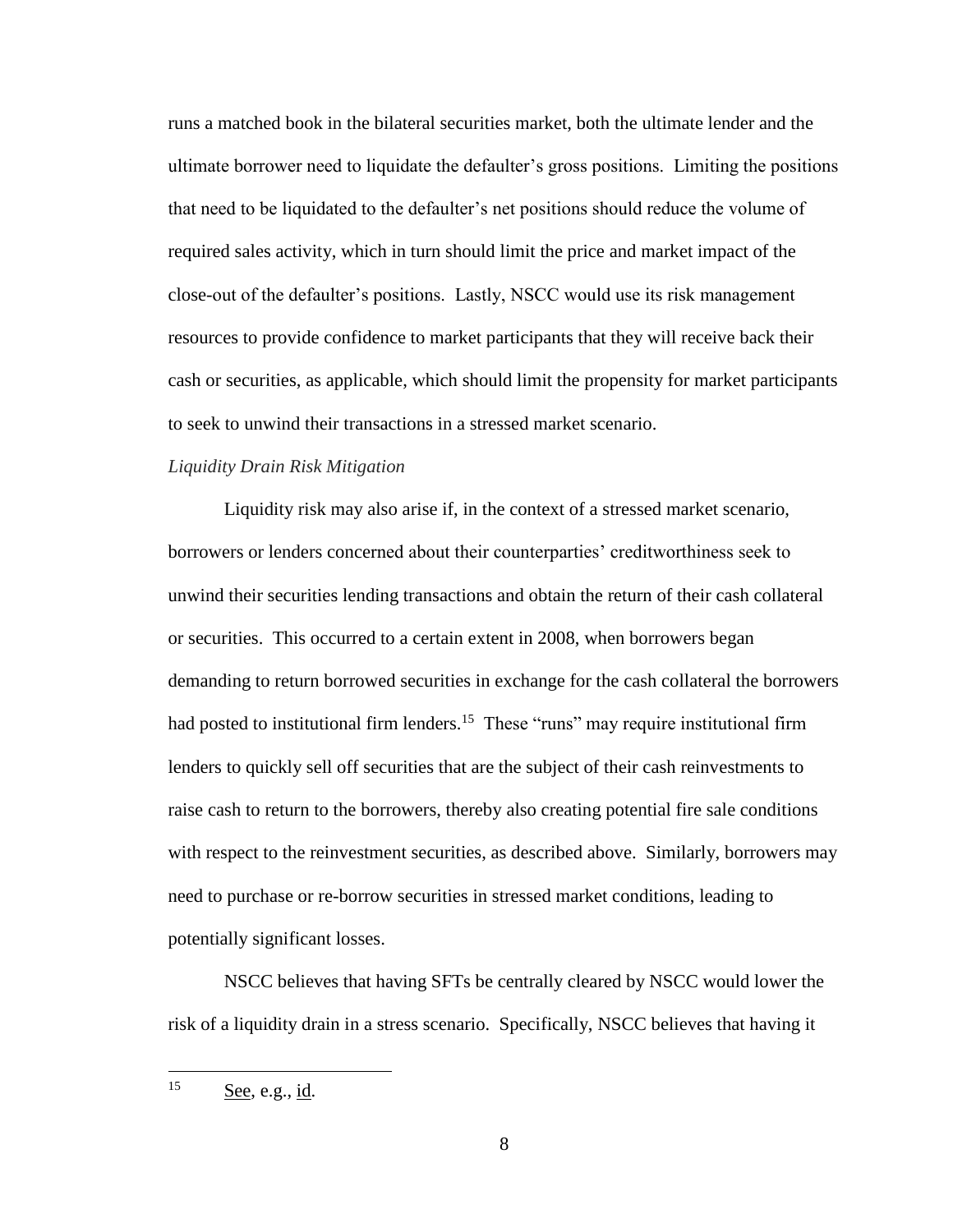clear SFT activity would provide confidence to borrowers and lenders that they will receive back their cash or securities and thereby lessen parties' inclination to rush to unwind their transactions in a stressed market scenario.

## *Addition of New Membership Categories for Institutional Firm SFT Activity*

When evaluating the opportunity to expand its cleared offerings to SFTs, NSCC engaged in extensive discussions with numerous market participants, including agent lenders, brokers, institutional firms, and critical third parties, such as matching service providers and books and records service providers. NSCC also organized several industry working groups to discuss the possibility of clearing SFTs. Each constituency has a unique perspective on the proposed SFT Clearing Service. By capturing their differing viewpoints in the design, NSCC has sought to ensure that the proposed SFT Clearing Service would reflect their needs and facilitate industry adoption of the proposed SFT Clearing Service.

There was a considerable amount of discussion between NSCC and market participants regarding the appropriate model(s) through which institutional firms should access central clearing. Some market participants expressed interest in allowing Members to sponsor institutional firms into NSCC membership in a manner similar to that provided for under the sponsoring member/sponsored member program at the Government Securities Division ("GSD") of Fixed Income Clearing Corporation ("FICC"), an NSCC affiliate ("FICC's Sponsoring Member/Sponsored Member Program").<sup>16</sup> Under FICC's Sponsoring Member/Sponsored Member Program,

 $16<sup>16</sup>$ <sup>16</sup> See Rule 3A (Sponsoring Members and Sponsored Members) of the FICC GSD Rulebook ("GSD Rules"), available at http://dtcc.com/~media/Files/Downloads/legal/rules/ficc\_gov\_rules.pdf.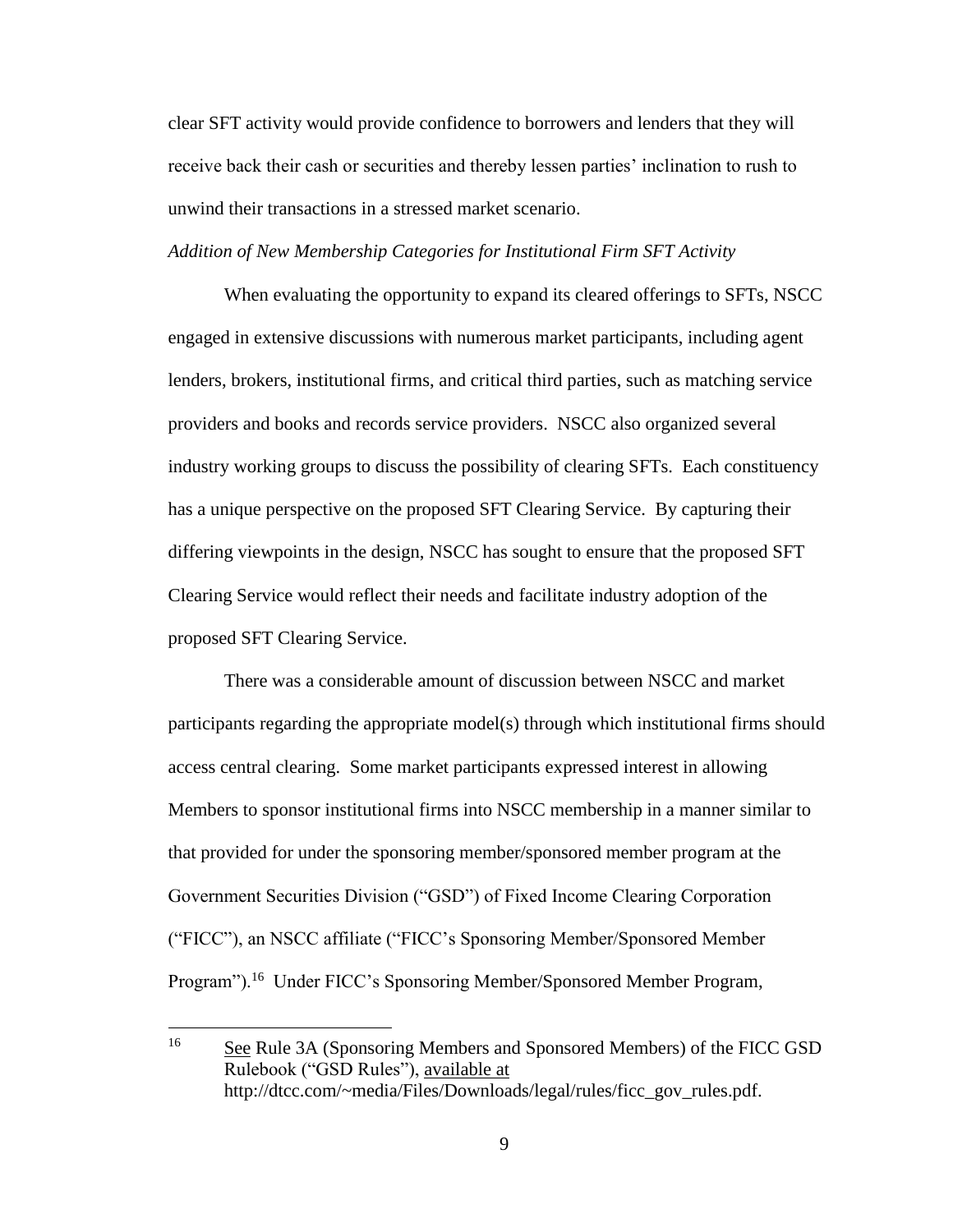sponsoring members may submit to FICC transactions entered into on a principal-toprincipal basis between the sponsoring member and the sponsored member.<sup>17</sup> On the other hand, certain other market participants, including in particular certain agent lending banks, requested that the central clearing service accommodate agent-style trading (i.e., where the agent lender enters into the transaction on behalf of the institutional firm, rather than as principal counterparty). As NSCC understands it, agent-style trading is the way such agent lenders are typically approved to transact in securities lending transactions on behalf of their institutional firm clients today.<sup>18</sup>

NSCC considered all of this input, as well as the recent experiences of FICC in expanding the suite of both transactions and participants eligible for FICC's Sponsoring Member/Sponsored Member Program,  $19$  and ultimately decided to incorporate both the sponsoring/sponsored membership type (to facilitate principal style trading for institutional firms and their sponsoring members) as well as the Agent Clearing Member

<sup>17</sup> <sup>17</sup> FICC's Sponsoring Member/Sponsored Member Program also allows sponsoring members to submit to FICC transactions entered into between a sponsored member and a third-party netting member. However, based on feedback from market participants, NSCC has decided to address this type of trading via the proposed agent clearing model for SFT.

<sup>&</sup>lt;sup>18</sup> In addition, certain other agent lenders who are not themselves banks or brokerdealers (and so are not eligible to become Members of NSCC) preferred a model where the institutional firm client becomes the direct member of NSCC with no obligations running between the agent lender and the clearing agency.

<sup>19</sup> See Securities Exchange Act Release Nos. 80563 (May 1, 2017), 82 FR 21284 (May 5, 2017) (SR-FICC-2017-003) (Expand the types of entities that are eligible to participate in FICC as Sponsored Members), 85470 (March 29, 2019), 84 FR 13328 (April 4, 2019) (SR-FICC-2018-013) (Expand Sponsoring Member Eligibility in the GSD Rulebook), and 88262 (February 21, 2020), 85 FR 11401 (February 27, 2020) (SR-FICC-2019-007) (Close-Out and Funds-Only Settlement Processes Associated with the Sponsoring Member/Sponsored Member Service).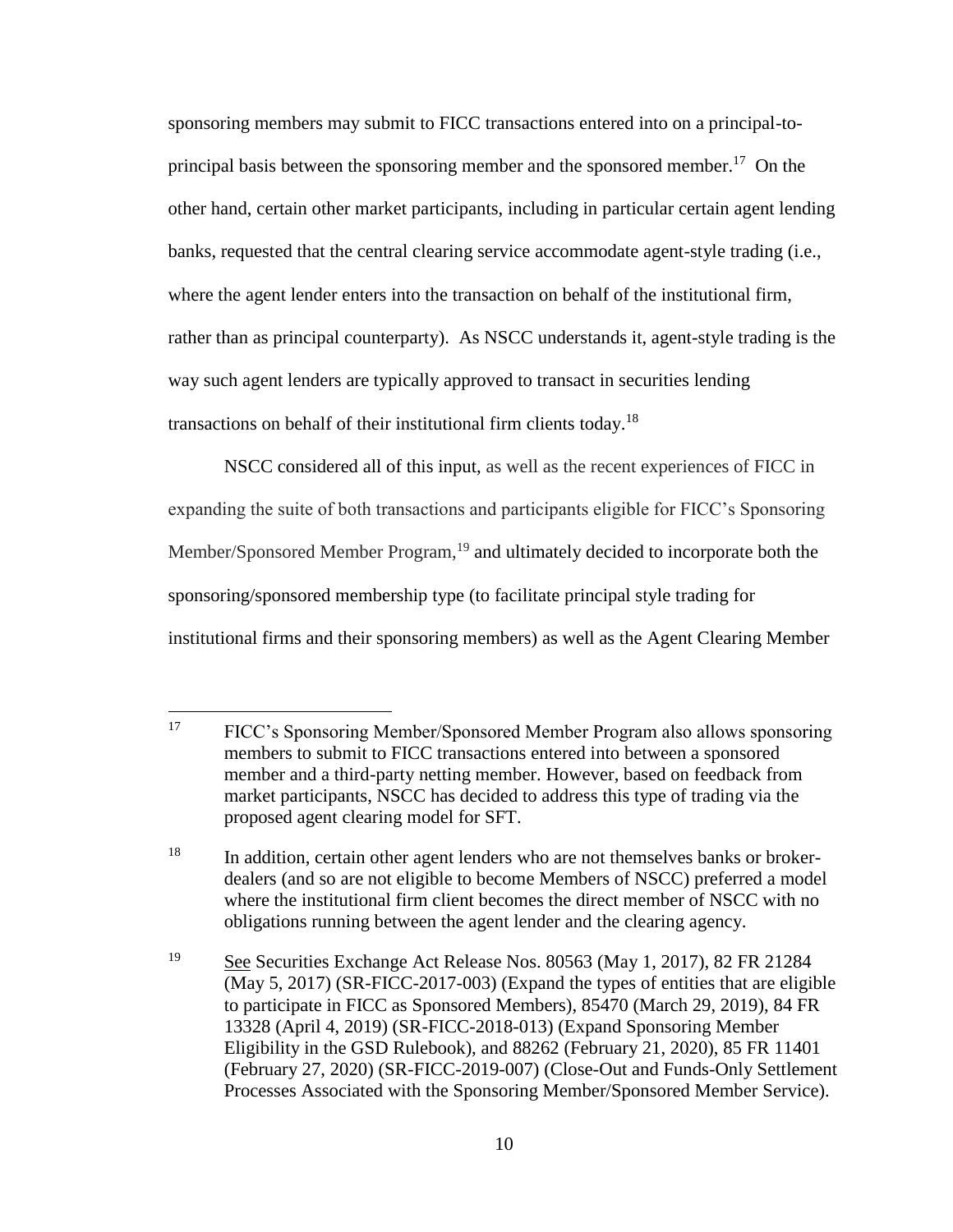membership type (to facilitate agent-style trading by agent lenders on behalf of institutional firm clients) into the proposed SFT Clearing Service.<sup>20</sup> NSCC expects these proposed new membership types would help expand access to central clearing for institutional firms and facilitate industry adoption of the proposed SFT Clearing Service.

The proposed SFT Clearing Service would also allow for the submission of broker-to-broker activity as well as client-to-client activity (credit intermediated by Sponsoring Members and/or Agent Clearing Members) into the NSCC system.

# **(ii) Key Parameters of the Proposed SFT Clearing Service** *Overnight SFTs*

NSCC is proposing central clearing for SFTs with a one Business Day term (i.e., overnight SFTs) in eligible equity securities that are entered into by Members, institutional firms that are sponsored into NSCC by Sponsoring Members, or Agent Clearing Members on behalf of customers. NSCC has determined that overnight term SFTs with a daily pair off option are more appropriate for the proposed SFT Clearing Service than open transactions with mark-to-market collections. This is because, as NSCC understands it, open transactions are not eligible for balance sheet netting given they do not have a scheduled off-leg/settlement date. As described above, the proposed SFT Clearing Service is designed to offer both balance sheet netting and capital

<sup>20</sup> <sup>20</sup> NSCC decided at this time not to incorporate a direct model for institutional firm clearing into the proposed SFT Clearing Service because in its experience with a similar model in FICC (the CCIT Service), the requirements that a clearing agency, such as NSCC, would be required to apply to an institutional firm that participated as a direct member (e.g., Clearing Fund and loss allocation) would, as a general matter, not likely be compatible with the regulatory requirements and investment guidelines applicable to many of the regulated institutional firms that NSCC anticipates would be interested in participating in the proposed SFT Clearing Service.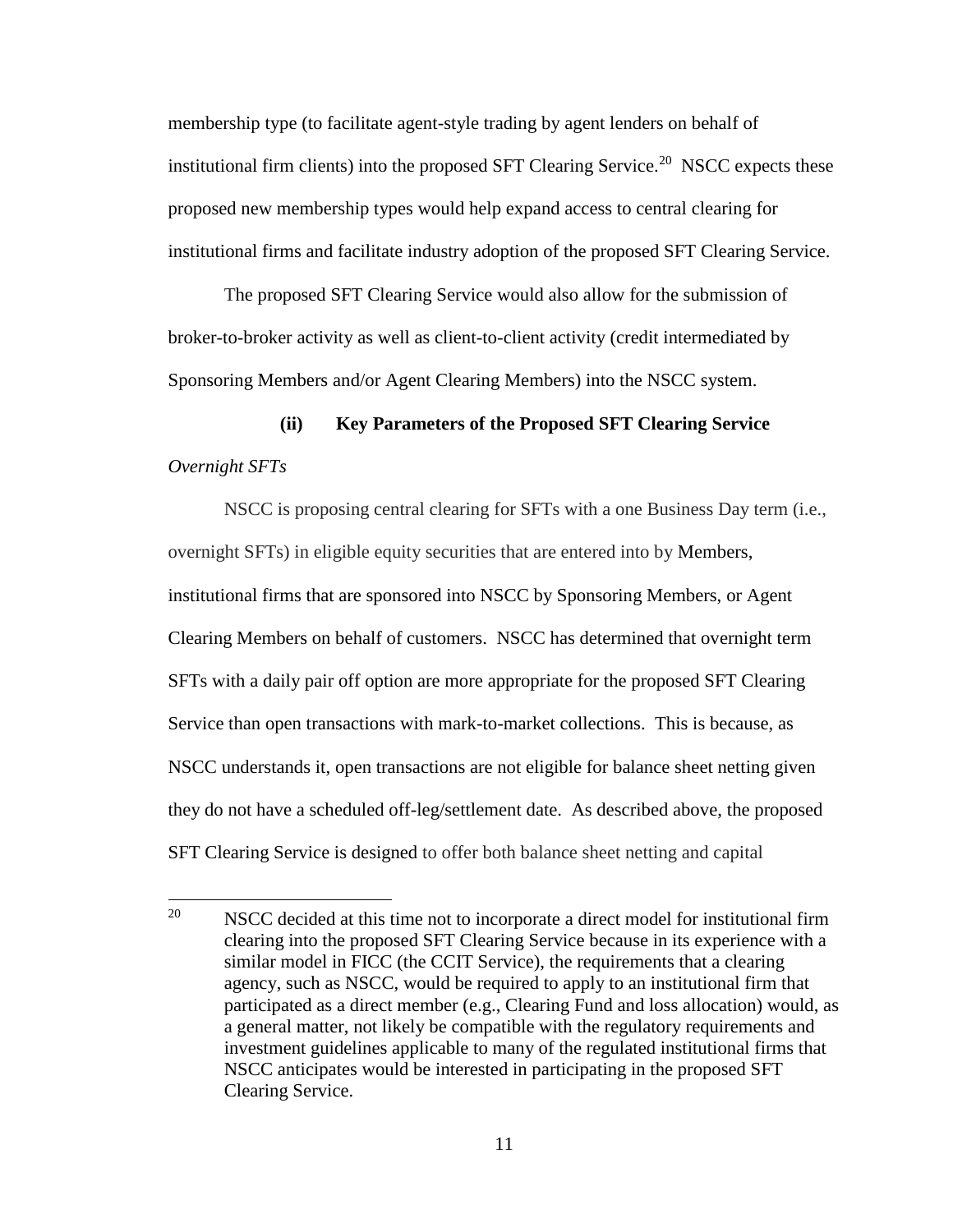efficiency opportunities to market participants. NSCC therefore finds it appropriate to make overnight term SFTs with a scheduled date for Final Settlement (as defined below and in the proposed rule change) of the next Business Day, rather than open transactions, eligible for central clearing through the proposed SFT Clearing Service.

For example, assume that a Transferor (as defined below and in the proposed rule change) and Transferee (as defined below and in the proposed rule change) enter into an SFT pursuant to which: (i) in the Initial Settlement (as defined below and in the proposed rule change) on Monday, the Transferor will transfer 100 shares of security X to the Transferee against \$100 per share; and (ii) in the Final Settlement on Tuesday, the Transferee will transfer 100 shares of security X to the Transferor against \$100 per share. After the Initial Settlement occurs on Monday, the Final Settlement of the SFT is novated to NSCC. In the Final Settlement on Tuesday, the Transferee will return 100 shares of security X to the Transferor for \$100 per share. The Rate Payment (as defined below and in the proposed rule change) would be passed by NSCC as between the Transferor and Transferee on Tuesday as part of NSCC's end-of-day final money settlement process. *SFT Counterparties*

The proposed SFT Clearing Service would only be available for SFTs entered into between (i) a Member and another Member, (ii) a Sponsoring Member and its Sponsored Member (as defined below and in the proposed rule change), and (iii) an Agent Clearing Member acting on behalf of a Customer and either  $(x)$  a Member or  $(y)$  the same or another Agent Clearing Member acting on behalf of a Customer. As used in the Rules,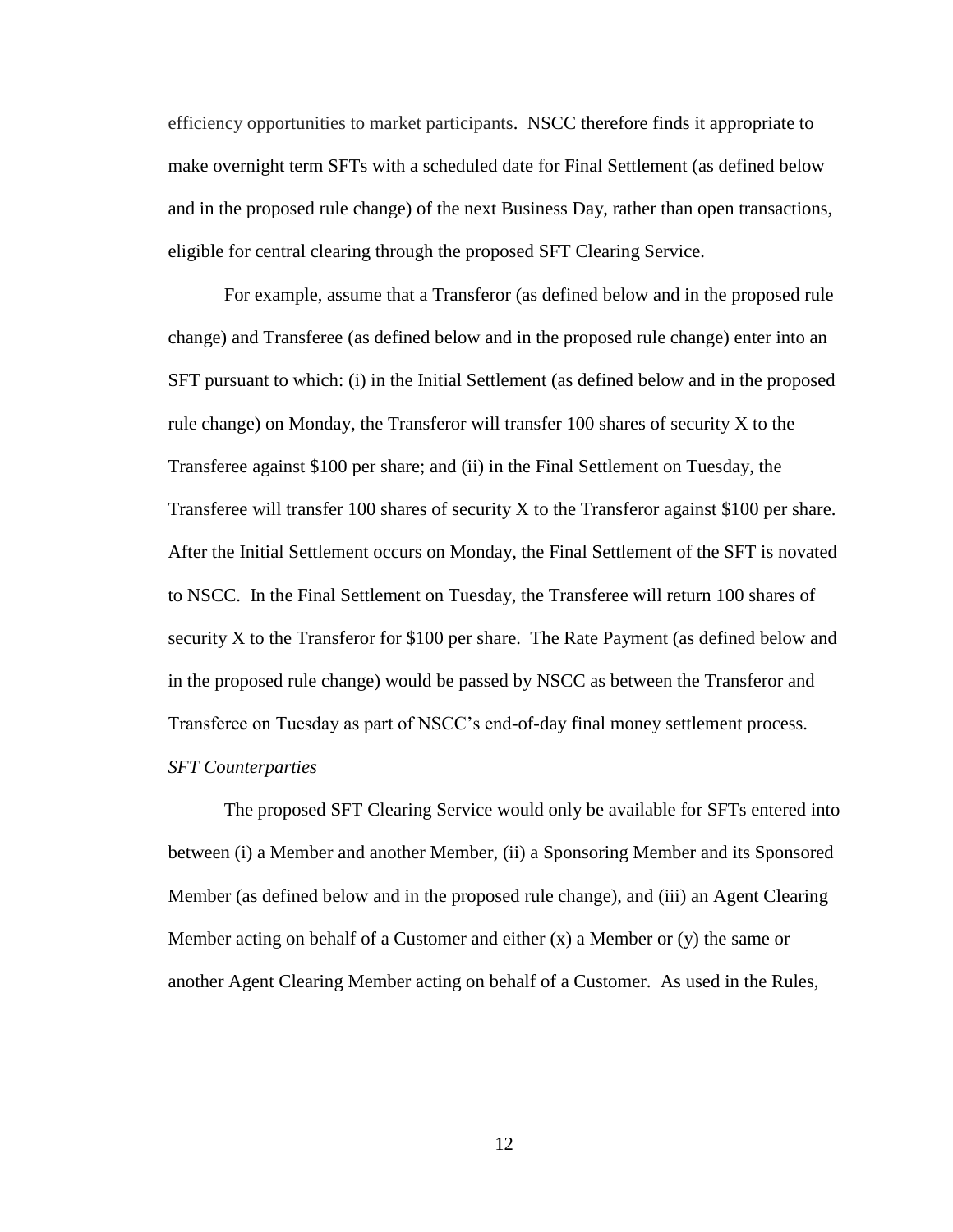"Member" includes full-service NSCC clearing members, but not Sponsored Members.<sup>21</sup> In addition, as proposed, the only SFTs entered into by Sponsored Members that would be eligible for novation to NSCC would be SFTs between the Sponsored Member and its Sponsoring Member.<sup>22</sup>

## *Approved SFT Submitters*

 $\overline{a}$ 

Consistent with the manner in which NSCC accepts cash market transactions, SFTs would be required to be submitted to NSCC on a locked-in/matched basis by an Approved SFT Submitter (as defined below and in the proposed rule change) in accordance with the communication links, formats, timeframes and deadlines established by NSCC for such purpose. Approved SFT Submitters would be selected by the SFT Members (as defined below and in the proposed rule change), subject to NSCC's approval. An Approved SFT Submitter could either be a Member or a third-party vendor. SFTs submitted to NSCC by an Approved SFT Submitter would be valid and binding obligations of each SFT Member designated by the Approved SFT Submitter as a party thereto.

### *Eligible Equity Securities and Per Share Price Minimum*

NSCC will maintain eligibility criteria for the securities that may underlie an SFT that NSCC will accept for novation. Consistent with NSCC's general approach to

<sup>&</sup>lt;sup>21</sup> As defined in Rule 1 (Definitions and Descriptions), the term "Member" means any Person specified in Section 2.(i) of Rule 2 who has qualified pursuant to the provisions of Rule 2A. As such, the term "Member" does not include a Sponsored Member. Supra note 4.

<sup>&</sup>lt;sup>22</sup> See Section 5 of proposed Rule 56, which provides that a Sponsoring Member shall be permitted to submit to NSCC SFTs between itself and its Sponsored Members.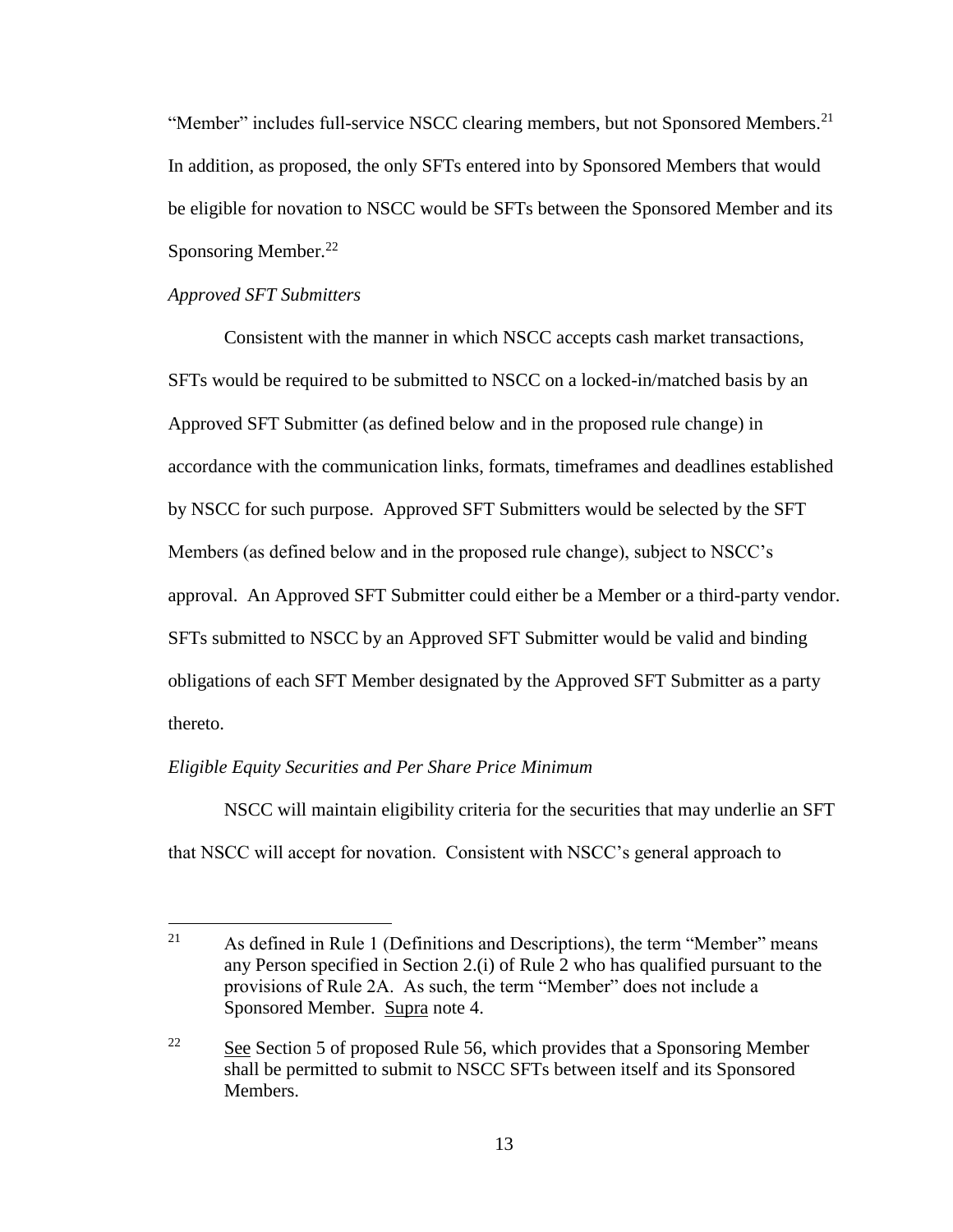eligibility for securities, the eligibility criteria would not be a rule, but a separate document maintained by NSCC and available to Members. It is currently contemplated that eligible securities for SFTs in the proposed SFT Clearing Service will be limited to CNS-eligible securities.

In light of the fact that central clearing of SFTs would be a new service for NSCC, and market participants would be able to elect which of their eligible SFTs to novate to NSCC (i.e., central clearing of SFTs would not be mandatory for Members), NSCC is not able to anticipate at this time the size and composition of the SFT portfolios that would be novated to NSCC. Due to this lack of history, NSCC would, as an initial matter, provide proposed SFT Clearing Service for only those SFTs where the underlying securities are CNS-eligible equity securities that have a per share price of \$5 or more. NSCC selected \$5 as the per share price minimum for underlying equity securities that could be the subject of a novated SFT because \$5 is a common share price minimum adopted in brokerage margin eligibility schedules.

This proposed share price limitation would be implemented systemically by NSCC as one of the eligibility criteria for determining whether an equity security is eligible to be the subject of a novated SFT (rather than as a rule), and such per share price limitation could be modified by NSC $C^{23}$  at a later date after NSCC gains more experience with the nature of the SFT portfolios submitted for clearing. In addition, if the share price of underlying securities of an SFT that has already been novated to NSCC falls below \$5, such SFT would continue to be novated to NSCC, but the Required SFT

<sup>23</sup> The per share price limitation could be modified by NSCC without any regulatory filings; however, any change in the per share price limitation would be announced by NSCC via an Important Notice posted to its website.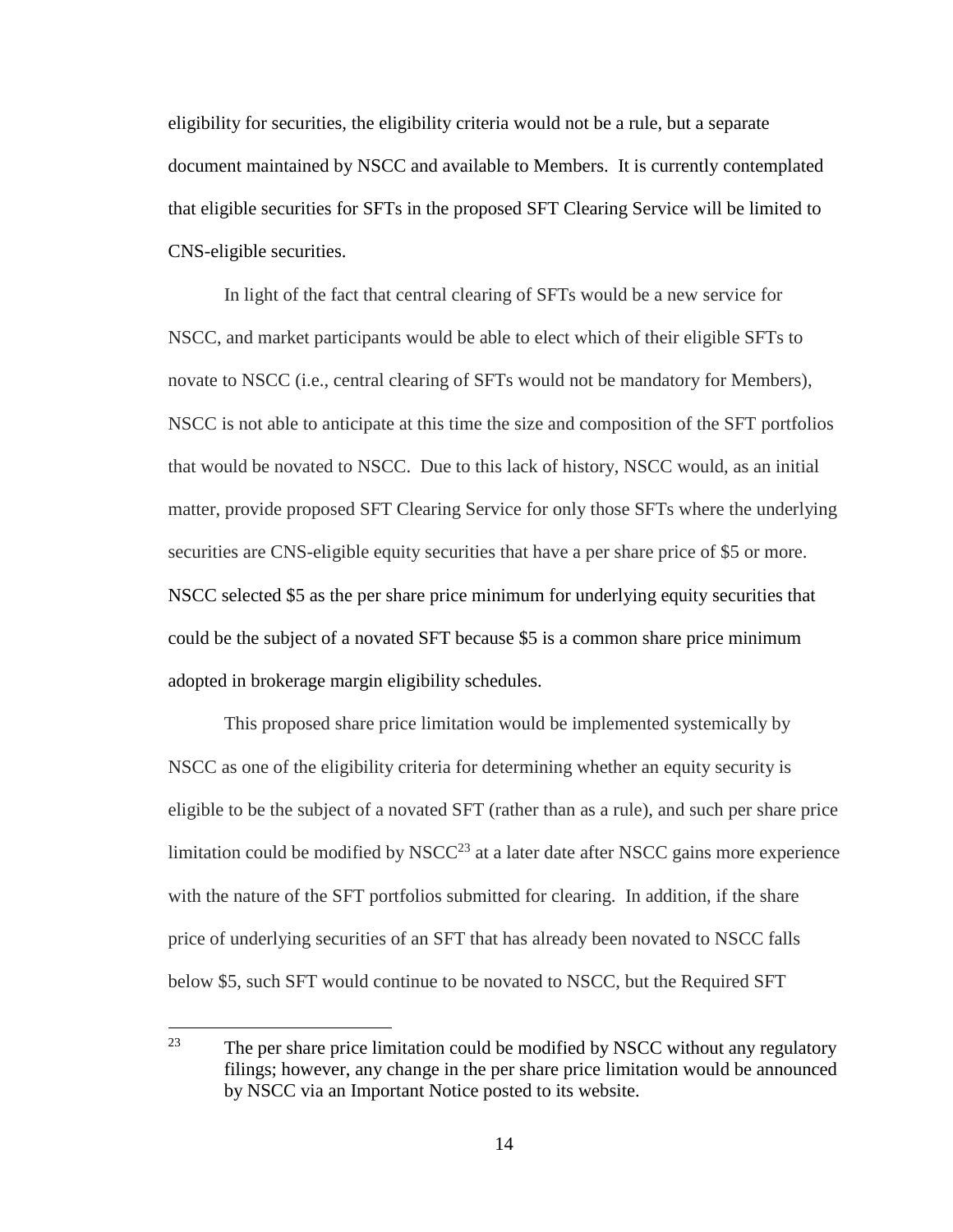Deposit (as defined below and in the proposed rule change) for the affected Members would include an amount equal to 100% of the market value of such underlying securities until such time as the per share price of the underlying securities equals or exceeds \$5. *Cash Collateral*

Consistent with the cash market transactions NSCC clears today where cash is used to satisfy Members' purchase obligations in eligible securities, cash would likewise be the only eligible form of collateral for novated SFTs under the proposed SFT Clearing Service.<sup>24</sup> More specifically, NSCC would limit the SFTs that it is willing to novate to SFTs that have SFT Cash (as defined below and in the proposed rule change) equal to or greater than 100% market value of the lent securities, and would not novate any obligations to return collateral consisting of securities.<sup>25</sup>

NSCC would novate the Final Settlement obligations of an SFT as of the time the Initial Settlement of such SFT is completed, unless the SFT is a Bilaterally Initiated SFT (as defined below and in the proposed rule change) or a Sponsored Member Transaction (as defined below and in the proposed rule change), in which case novation of the Final Settlement obligations would occur upon NSCC reporting to the Approved SFT Submitter that the SFT has been validated and novated to NSCC.

As described above, each SFT would be collateralized by cash equal to no less than 100% of the market value of the lent securities. In addition, in order to address regulatory and investment guideline requirements applicable to certain institutional

 $\overline{a}$ 

<sup>&</sup>lt;sup>24</sup> This is referred to as "SFT Cash" in the proposed rule text.

<sup>&</sup>lt;sup>25</sup> See Section 5(a) of proposed Rule 56 and the definition of "Securities Financing" Transaction".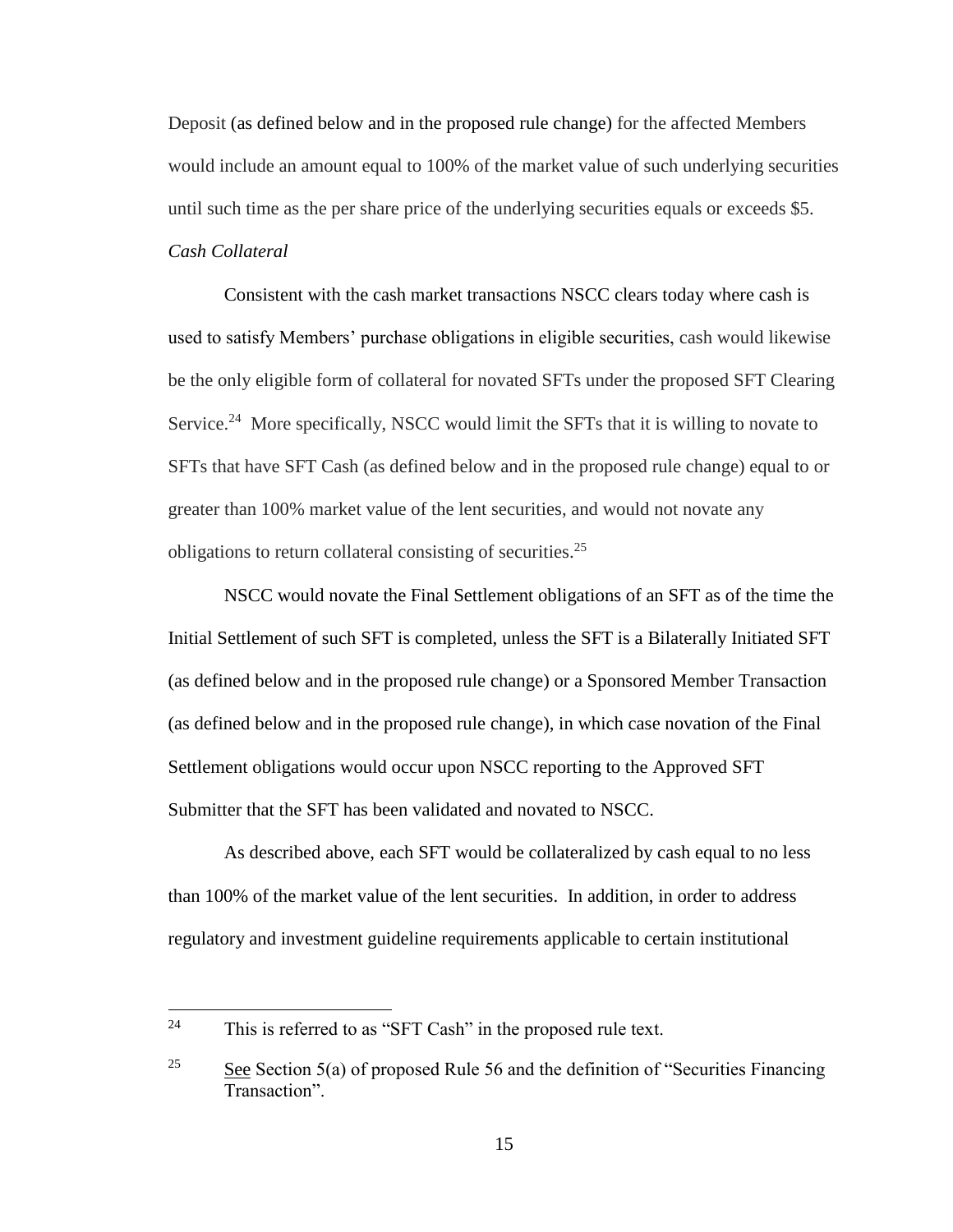firms,<sup>26</sup> a Member would be permitted (but not required) to transfer an additional cash haircut above 100% (e.g., 102%) to such institutional firms, i.e., Independent Amount SFT Cash (as defined below and in the proposed rule change), as part of the Initial Settlement of the SFT. The Sponsoring Member or Agent Clearing Member, as applicable, that receives the Independent Amount SFT Cash in the Initial Settlement would also receive a commensurate Clearing Fund call, i.e., an Independent Amount SFT Cash Deposit Requirement (as defined below and in the proposed rule change), from NSCC to reflect the value received by such Member above the market price of the equity security lent. NSCC's novation of Final Settlement obligations related to Independent Amount SFT Cash would be tied to the time the Sponsoring Member or Agent Clearing Member, as applicable, satisfies the related Independent Amount SFT Cash Deposit Requirement in cash.

#### *RVP/DVP Settlement at DTC*

 $\overline{a}$ 

The Final Settlement obligations of each SFT, other than a Sponsored Member Transaction, that is novated to NSCC would settle receive-versus-payment/deliveryversus-payment ("RVP/DVP") at DTC.<sup>27</sup> SFT deliver orders would be processed in accordance with DTC's rules and procedures, including provisions relating to risk

<sup>&</sup>lt;sup>26</sup> As an example, a registered investment company that lends securities through an agent may be required under Section 17(f) of the Investment Company Act of 1940 and Rule 17f-2 thereunder to collect cash collateral equal to no less than 102% of the market value of the lent securities. See, e.g., The Adams Express Company, SEC No-Action Letter (Oct. 8, 1984). Other institutional firms may be subject to similar requirements under their established investment guidelines or applicable rules, regulations or guidance.

<sup>&</sup>lt;sup>27</sup> As described below, the Final Settlement and other obligations of each Sponsored Member Transaction would, at the direction of NSCC, settle on the books and records of the relevant Sponsoring Member.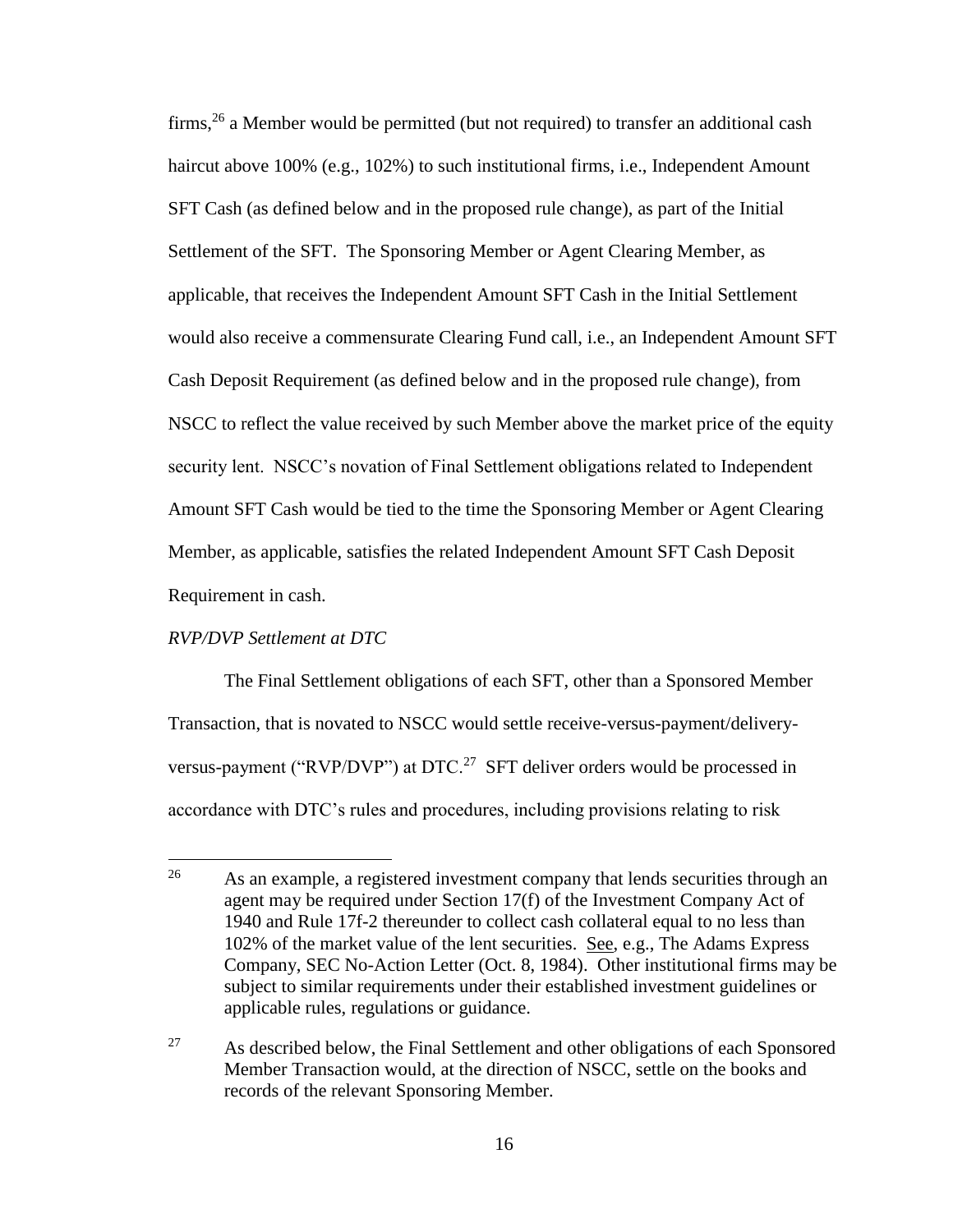controls. DTC would accept delivery instructions for an SFT from NSCC, as agent for DTC participants that are SFT Members.<sup>28</sup>

Pre-novation counterparties to an SFT that is due to settle may elect to pair off (i.e., offset) the Final Settlement obligations of such SFT against the Initial Settlement obligations of a new SFT between the same parties on the same securities. NSCC believes that such offsets would minimize the operational burden of settling overnight obligations. NSCC would calculate and process the difference in cash collateral between the paired off SFTs, i.e., Price Differential (as defined below and in the proposed rule change). Price Differential would also be processed in accordance with DTC rules and procedures, including provisions relating to risk controls. DTC would accept Price Differential payment orders for an SFT from NSCC, as agent for DTC participants that are SFT Members.

Settlement of the Rate Payment obligations and payment obligations arising from certain mandatory corporate actions and cash dividends would be processed as part of NSCC's end-of-day final money settlement process.

As an example of an SFT with a full pair off (i.e., offset), assume that a Transferor and Transferee enter into an SFT pursuant to which: (i) in the Initial Settlement on Monday, the Transferor will transfer 100 shares of security X to the Transferee against \$100 per share; and (ii) in the Final Settlement on Tuesday, the

<sup>28</sup> <sup>28</sup> On March 28, 2022, DTC submitted a proposed rule change to provide DTC participants that are also NSCC Members with settlement services in connection with NSCC's proposed SFT Clearing Service. See SR-DTC-2022-002, which was filed with the Commission but has not yet been published in the Federal Register. A copy of this proposed rule change is available at http://www.dtcc.com/legal/sec-rule-filings.aspx.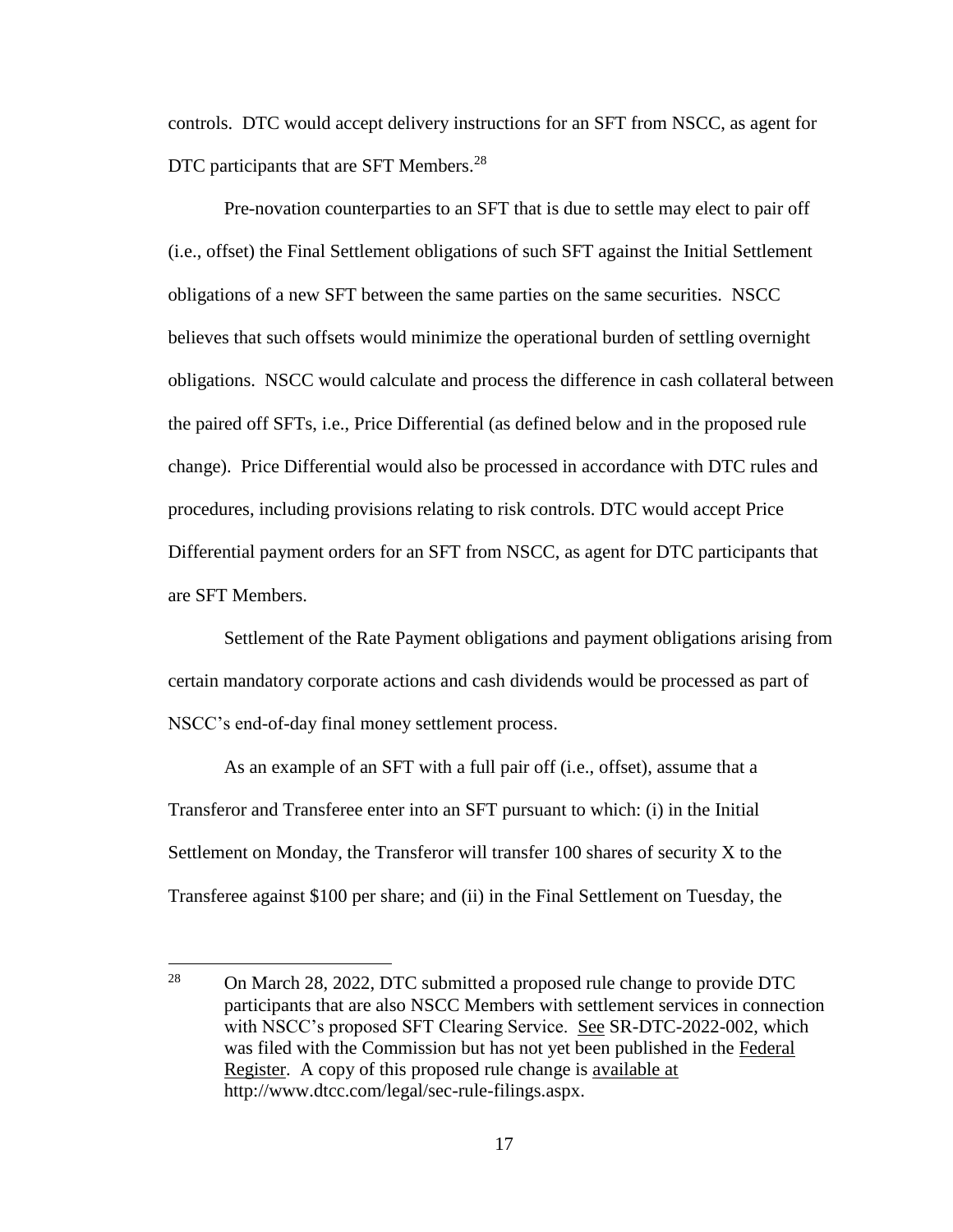Transferee will transfer 100 shares of security X to the Transferor against \$100 per share. After the Initial Settlement occurs on Monday, the Final Settlement of the SFT is novated to NSCC. At the end of day on Monday, the share price of security X is \$99 per share. On Tuesday, the Approved SFT Submitter, on behalf of the Transferor and the Transferee, instructs NSCC to pair off the parties' Final Settlement obligations on the Settling SFT (as defined below and in the proposed rule change) with a Linked SFT (as defined below and in the proposed rule change) pursuant to which (i) in the Initial Settlement on Tuesday, the Transferor will transfer 100 shares of security X to the Transferee against \$99 per share; and (ii) in the Final Settlement on Wednesday, the Transferee will transfer 100 shares of security X to the Transferor against \$99 per share. NSCC would, on Tuesday, collect \$1 per share in Price Differential from the Transferor and pay \$1 per share in Price Differential to the Transferee in connection with the pair off. In addition, the Rate Payment for the Settling SFT would be passed by NSCC as between the Transferor and Transferee on Tuesday as part of NSCC's end-of-day final money settlement process. In the Final Settlement on Wednesday, the Transferee will return 100 shares of security X to the Transferor for \$99 per share. The Rate Payment for the Linked SFT would be passed by NSCC as between the Transferor and Transferee on Wednesday as part of NSCC's end-of-day final money settlement process.

As an example of an SFT with a partial pair off (i.e., offset), assume that a Transferor and Transferee enter into an SFT pursuant to which: (i) in the Initial Settlement on Monday, the Transferor will transfer 100 shares of security X to the Transferee against \$100 per share; and (ii) in the Final Settlement on Tuesday, the Transferee will transfer 100 shares of security X to the Transferor against \$100 per share.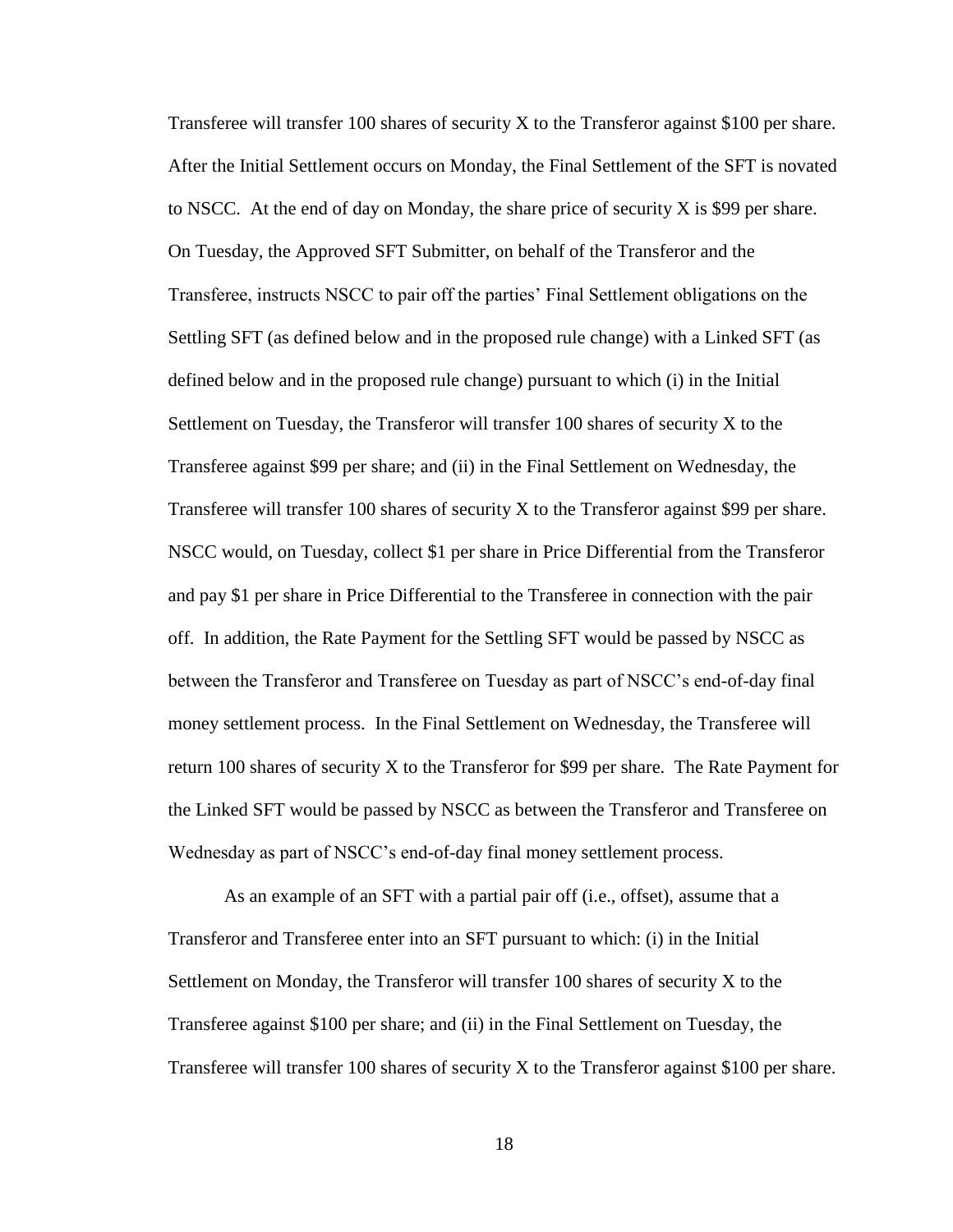After the Initial Settlement occurs on Monday, the Final Settlement of the SFT is novated to NSCC. At the end of day on Monday, the share price of security X is \$99 per share. On Tuesday, the Approved SFT Submitter, on behalf of the Transferor and the Transferee, instructs NSCC to partially pair off the parties' Final Settlement obligations on the Settling SFT with a Linked SFT pursuant to which (i) in the Initial Settlement on Tuesday, the Transferor will transfer  $25$  shares of security X to the Transferee against \$99 per share; and (ii) in the Final Settlement on Wednesday, the Transferee will transfer 25 shares of security X to the Transferor against \$99 per share. In the Final Settlement on Tuesday for the remaining Settling SFT, the Transferee will return 75 shares of security X to the Transferor for \$100 per share. NSCC would, on Tuesday, collect \$1 per share in Price Differential from the Transferor and pay \$1 per share in Price Differential to the Transferee in relation to the shares subject to pair off (i.e., 25 shares of security X). In addition, the Rate Payment for the Settling SFT (i.e., 100 shares of security X) would be passed by NSCC as between the Transferor and Transferee on Tuesday as part of NSCC's end-of-day final money settlement process. In the Final Settlement on Wednesday for the Linked SFT, the Transferee will return  $25$  shares of security X to the Transferor for \$99 per share. The Rate Payment on the Linked SFT (i.e., 25 shares of security X) would be passed by NSCC as between the Transferor and Transferee on Wednesday as part of NSCC's end-of-day final money settlement process.

#### *Buy-In, Recall and Accelerated Settlement*

It is occasionally the case in the securities lending market that a borrower is solvent and able to satisfy its general obligations as they become due but unable to deliver the lent securities to the lender within the timeline requested by the lender. The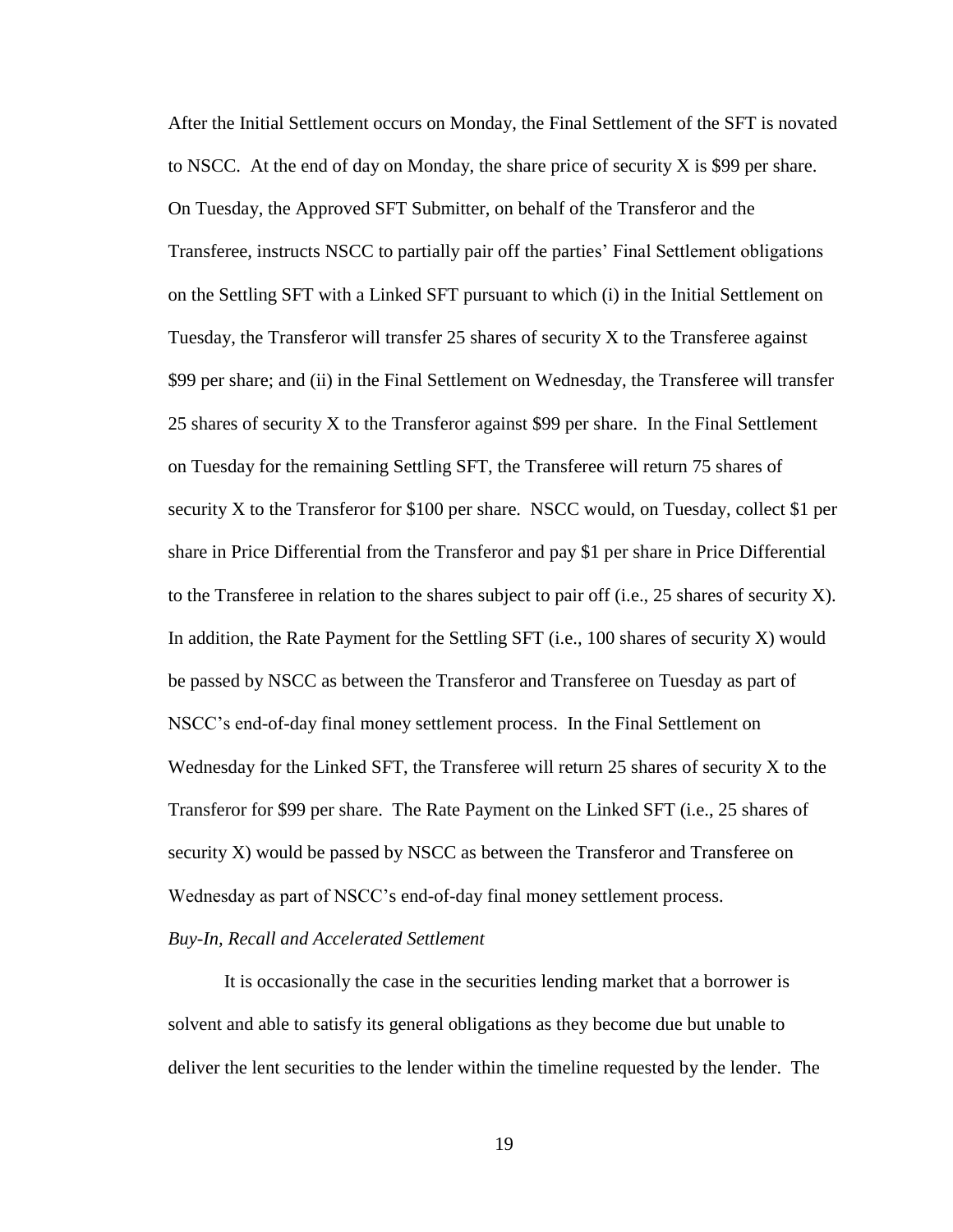contractual remedy that has developed in the bilateral securities lending market for these situations is a "buy-in." Under this remedy, the lender may purchase securities equivalent to the borrowed securities in the market and charge the borrower for the cost of this purchase. This serves to benefit the lender because it allows the lender to recover the securities within its required timeline, and it benefits the borrower by avoiding a situation in which the borrower's failure to perform under a single transaction results in an event of default and close-out of all of its securities lending transactions (and potentially other positions through a cross-default). Similarly, in the bilateral space, securities borrowers may have the need to accelerate settlement of securities lending transactions if they lose a "permitted purpose" for such loans under Regulation T. The proposed SFT Clearing Service would seek to retain the buy-in and acceleration mechanisms, as they ensure the smooth functioning of securities markets without causing unnecessary and disorderly defaults or regulatory violations.<sup>29</sup>

Consistent with their rights under industry-standard documentation for bilateral SFTs, as proposed, Transferors would have the right to submit a Recall Notice (as defined below and in the proposed rule change) to NSCC in respect of a novated SFT for which Final Settlement obligations have not yet been satisfied. If the Transferee does not return the lent securities by the Recall Date (as defined below and in the proposed rule change) specified in such notice, and the Transferor would be eligible to Buy-In (as

<sup>29</sup> NSCC does not believe retaining the buy-in and acceleration mechanisms would undermine novation because NSCC would remain the obligor and obligee in respect of the Final Settlement, Rate Payment, and Distribution Payment (as defined below and in the proposed rule change) entitlements and obligations. These mechanisms simply affect the timing and manner in which those obligations are discharged.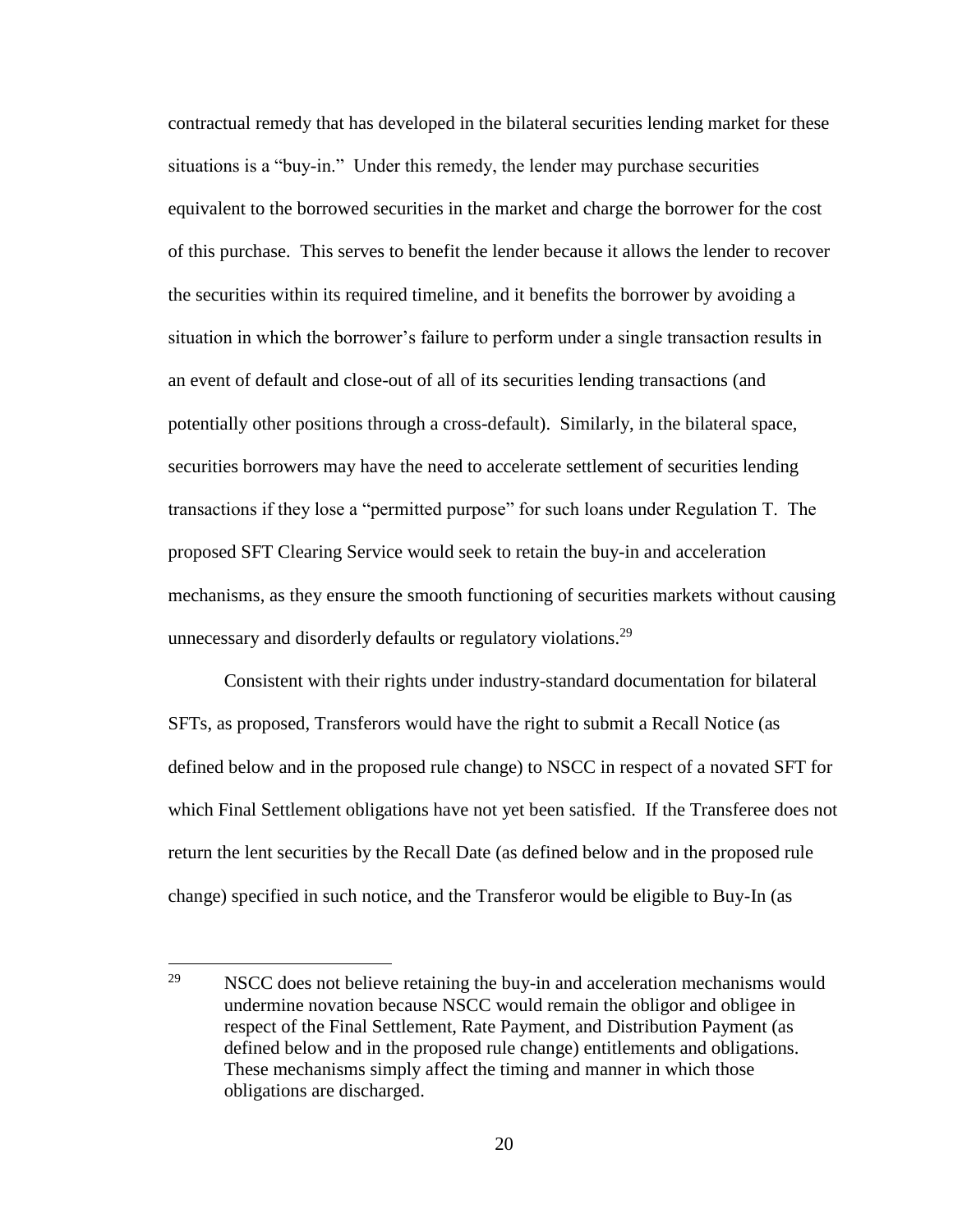defined below and in the proposed rule change), in accordance with such timeframes and deadlines as established by NSCC for such purpose, such securities.

For example, assume that a Transferor and Transferee enter into an SFT pursuant to which: (i) in the Initial Settlement on Monday, the Transferor will transfer 100 shares of security X to the Transferee against \$100 per share; and (ii) in the Final Settlement on Tuesday, the Transferee will transfer 100 shares of security  $X$  to the Transferor against \$100 per share. After the Initial Settlement occurs on Monday, the Final Settlement of the SFT is novated to NSCC. At the end of day on Monday, the share price of security  $X$ is \$99 per share. On Tuesday, the Approved SFT Submitter, on behalf of the Transferor and the Transferee, instructs NSCC to pair off (i.e., offset) the parties' Final Settlement obligations on the Settling SFT with a Linked SFT pursuant to which (i) in the Initial Settlement on Tuesday, the Transferor will transfer 100 shares of security X to the Transferee against \$99 per share; and (ii) in the Final Settlement on Wednesday, the Transferee will transfer 100 shares of security X to the Transferor against \$99 per share. NSCC would, on Tuesday, collect \$1 per share in Price Differential from the Transferor and pay \$1 per share in Price Differential to the Transferee in connection with the pair off. In addition, the Rate Payment for the Settling SFT would be passed by NSCC as between the Transferor and Transferee on Tuesday as part of NSCC's end-of-day final money settlement process.

Later in the day on Tuesday, the Transferor determines it now needs 100 shares of security X back in its inventory, and so the Approved SFT Submitter submits a Recall Notice to NSCC, prior to the deadline established by NSCC, on behalf of the Transferor for 100 shares of security X with a Recall Date of Thursday. At the end of day on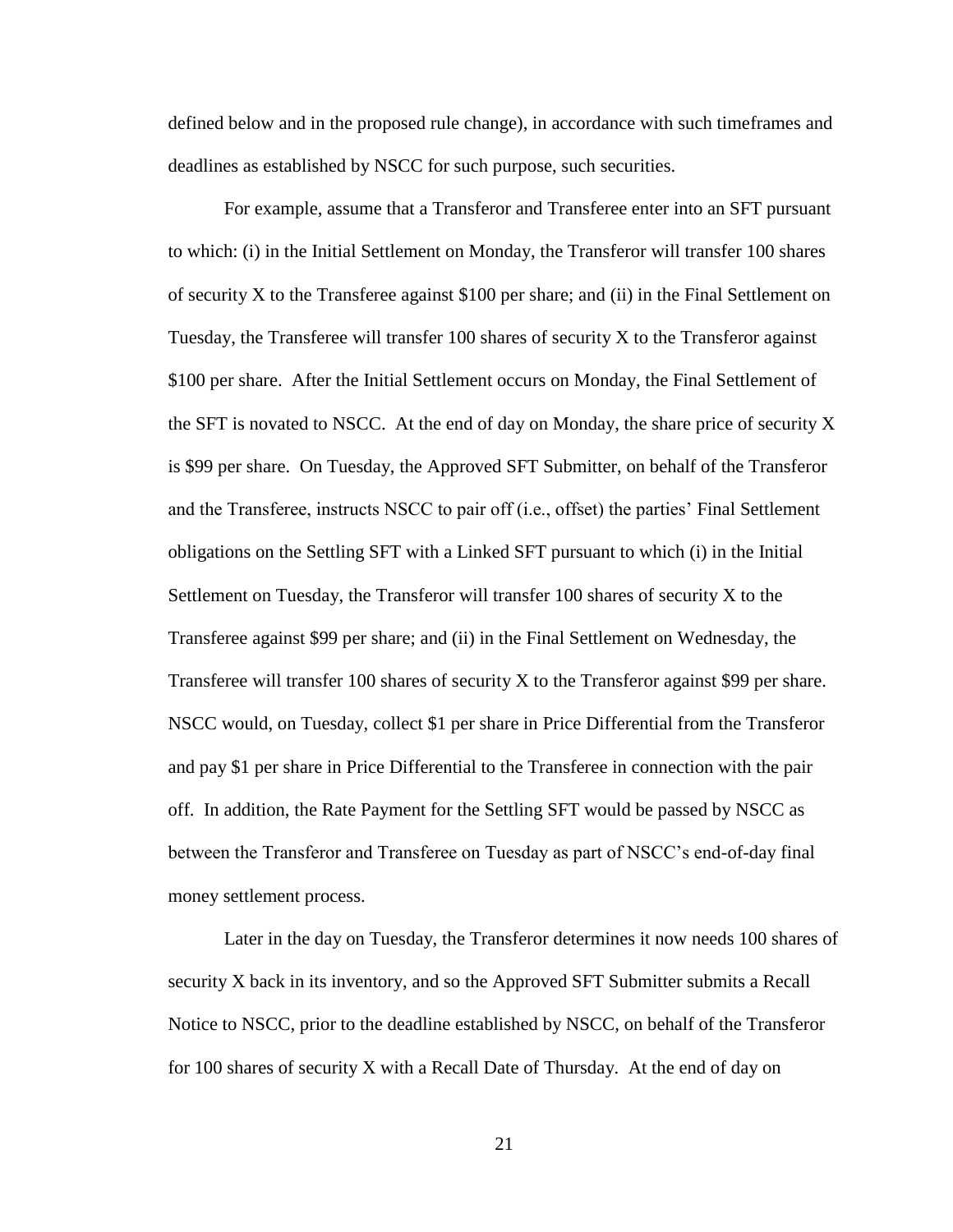Tuesday, the share price of security  $X$  is \$98 per share. Upon receipt of the Recall Notice, the SFT would be treated as a Non-Returned SFT (as defined below and in the proposed rule change) by NSCC pursuant to Section 9(e) of proposed Rule 56 (Securities Financing Transaction Clearing Service). Accordingly, pursuant to Section 9(a) of proposed Rule 56, the Final Settlement Date (as defined below and in the proposed rule change) of the SFT would be rescheduled to Thursday, and NSCC would, on Wednesday collect \$1 per share in Price Differential from the Transferor and pay \$1 per share in Price Differential to the Transferee on the Non-Returned SFT. The Rate Payment for the Non-Returned SFT would also be passed by NSCC as between the Transferor and Transferee on Wednesday as part of NSCC's end-of-day final money settlement process.

Assume further that the Transferee does not transfer the 100 shares of security X on Wednesday and that the end of day price of security X on Wednesday is \$97 per share. On Thursday, NSCC would again collect \$1 per share in Price Differential from the Transferor and pay \$1 per share in Price Differential to the Transferee on the Non-Returned SFT. The Rate Payment for the Non-Returned SFT would also be passed by NSCC as between the Transferor and Transferee on Thursday as part of NSCC's end-ofday final money settlement process. In addition, since the Recall Notice specified Thursday as the Recall Date, the Transferor would be entitled to purchase (or deem itself to have purchased) 100 shares of security X in accordance with the provisions of Section 9(b) of proposed Rule 56. Assuming that the Transferor paid a price of \$95 per share for security X and submitted a written notice to NSCC of its Buy-In Costs (as defined below and in the proposed rule change) on Thursday, the Transferor would owe NSCC a Buy-In Amount (as defined below and in the proposed rule change) of \$2 per share (\$100 per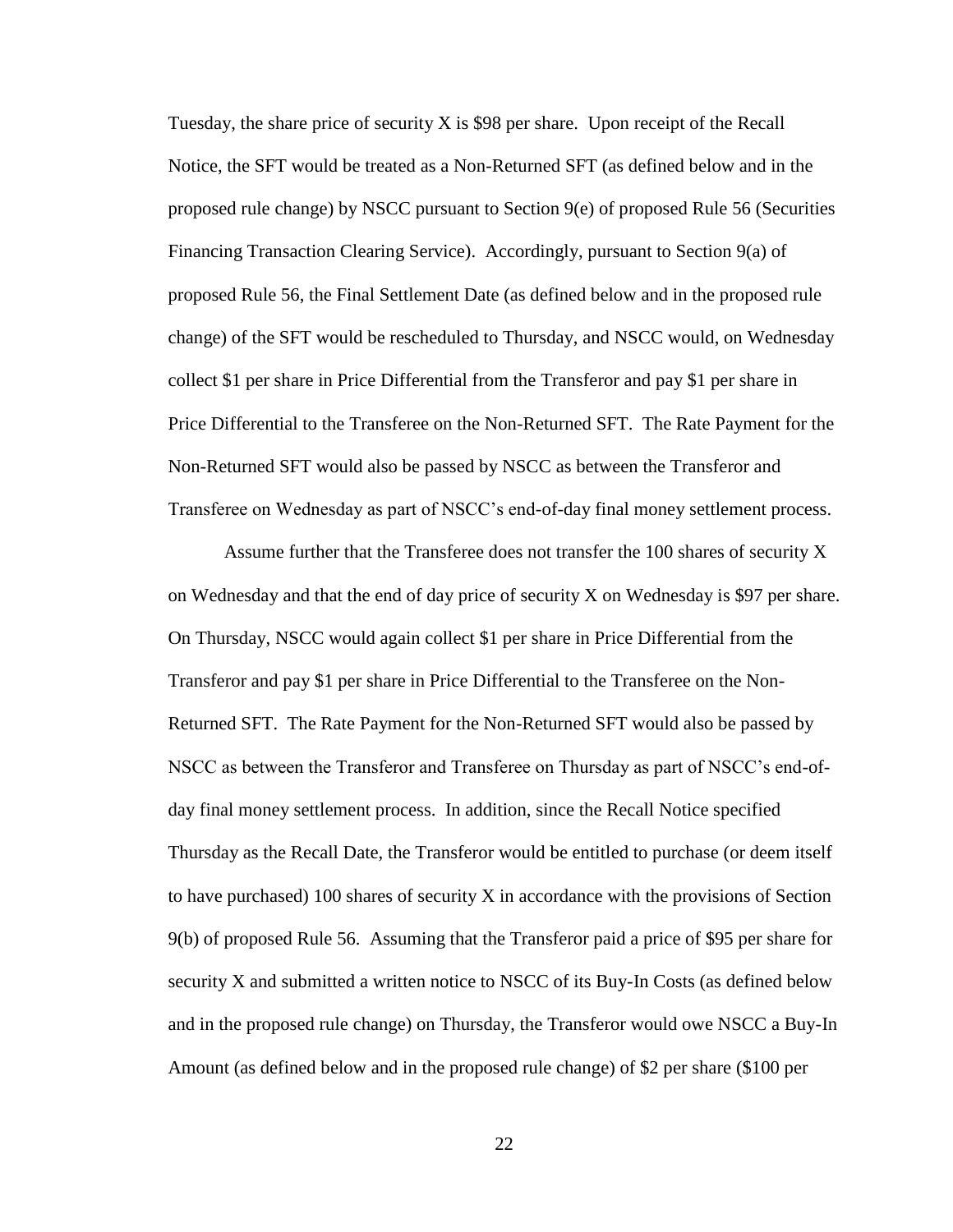share of SFT Cash received by the Transferor at the Initial Settlement of the SFT, less the \$95 per share Buy-In Costs of the Transferor, minus \$3 per share Price Differential paid by the Transferor to NSCC), and such Buy-In Amount would be debited by NSCC from the Transferor and credited to the Transferee as part of NSCC's end-of-day final money settlement process on Friday.

Similarly, consistent with their rights under industry-standard documentation for bilateral SFTs, Transferees would have the right to accelerate the scheduled Final Settlement of a novated SFT through notice from the Approved SFT Submitter to NSCC of such accelerated settlement.

For example, assume that a Transferor and Transferee enter into an SFT pursuant to which: (i) in the Initial Settlement on Monday, the Transferor will transfer 100 shares of security X to the Transferee against \$100 per share; and (ii) in the Final Settlement on Tuesday, the Transferee will transfer 100 shares of security  $X$  to the Transferor against \$100 per share. After the Initial Settlement occurs on Monday, the Final Settlement of the SFT is novated to NSCC. At the end of day on Monday, the share price of security X is \$99 per share. On Tuesday, the Approved SFT Submitter, on behalf of the Transferor and the Transferee, instructs NSCC to net the parties' Final Settlement obligations on the Settling SFT with a Linked SFT pursuant to which (i) in the Initial Settlement on Tuesday, the Transferor will transfer 100 shares of security  $X$  to the Transferee against \$99 per share; and (ii) in the Final Settlement on Wednesday, the Transferee will transfer 100 shares of security X to the Transferor against \$99 per share. NSCC would, on Tuesday, collect \$1 per share in Price Differential from the Transferor and pay \$1 per share in Price Differential to the Transferee in connection with the pair off. Later in the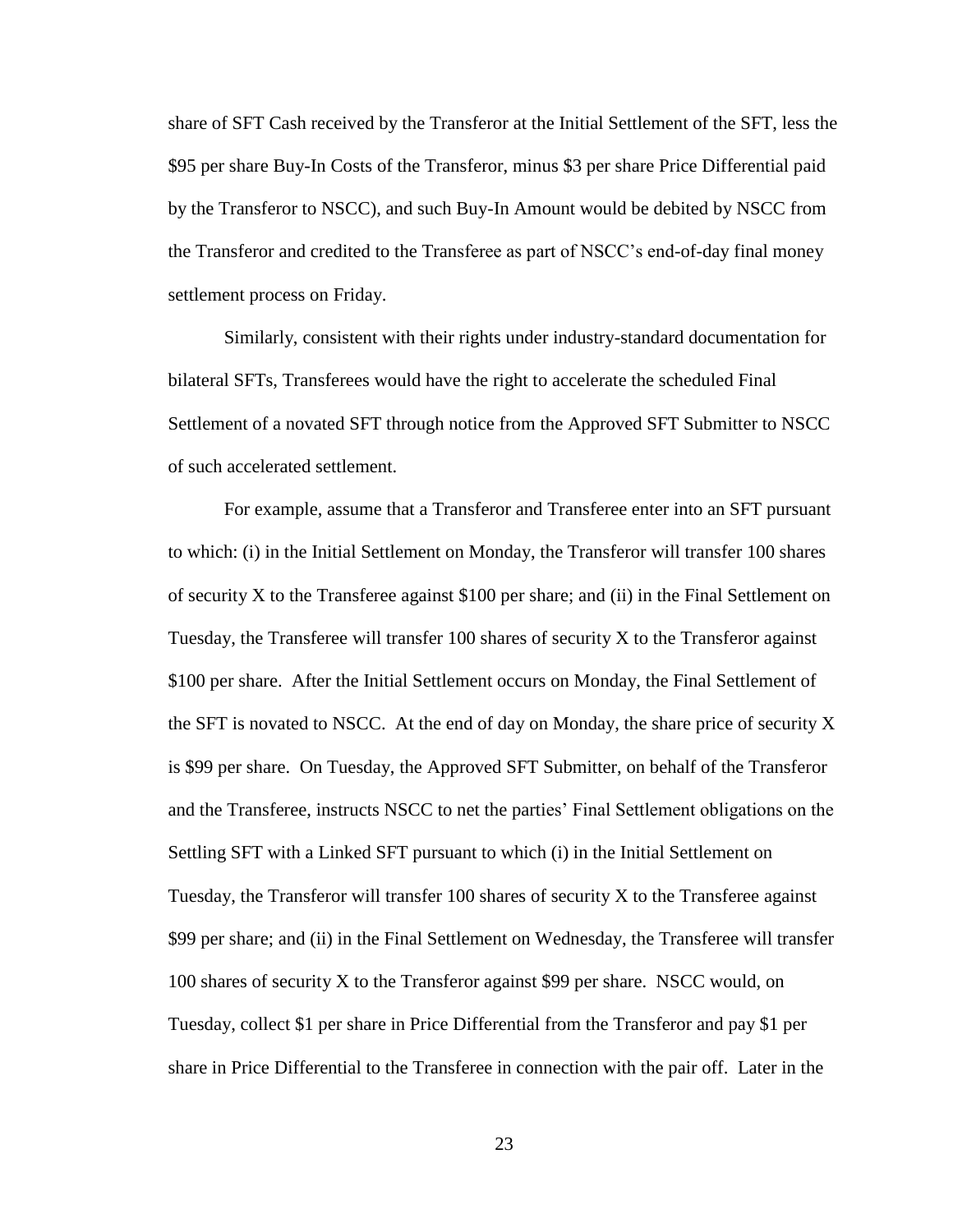day on Tuesday, the Transferee loses permitted purpose under Regulation T for the borrowing of 100 shares of security X. Therefore, pursuant to Section 11 of proposed Rule 56 (Securities Financing Transaction Clearing Service), the Approved SFT Submitter submits a notice to NSCC on behalf of the Transferee to accelerate the Final Settlement of the Linked SFT to Tuesday. The Transferee then on Tuesday returns 100 shares of security X to NSCC for \$99 per share, and NSCC returns 100 shares of security X to the Transferor for \$99 per share. The Rate Payment would be passed by NSCC for the Settling SFT as between the Transferor and Transferee on Tuesday as part of NSCC's end-of-day final money settlement process.

#### *Risk Management of SFT Positions*

 $\overline{a}$ 

Under the proposal, NSCC is requiring a deposit to the Clearing Fund<sup>30</sup> for SFT Positions, i.e., Required SFT Deposit. From a market risk standpoint, SFT activity would, except as otherwise noted below, be risk managed by NSCC in a manner consistent with Members' CNS positions but would be margined independently of the Member's other positions,  $31$  and a Required SFT Deposit would be collected by NSCC for all SFT activity of an SFT Member, subject to a \$250,000 minimum deposit.<sup>32</sup>

<sup>30</sup> As currently defined in Rule 1 (Definitions and Descriptions), the term "Clearing Fund" means the fund created pursuant to Rule 4. Supra note 4.

<sup>&</sup>lt;sup>31</sup> NSCC is not proposing at this time to portfolio margin a Member's SFT Positions with any CNS positions of the Member, except with respect to the MLA charge. NSCC may reconsider this position after it obtains a reasonable amount of experience observing the nature and volume of SFT activity submitted by Members to NSCC for novation through the proposed SFT Clearing Service.

<sup>&</sup>lt;sup>32</sup> This \$250,000 minimum deposit is a requirement that is separate from a Member's minimum (non-SFT) Clearing Fund deposit requirement, although it is designed to be consistent with such requirement.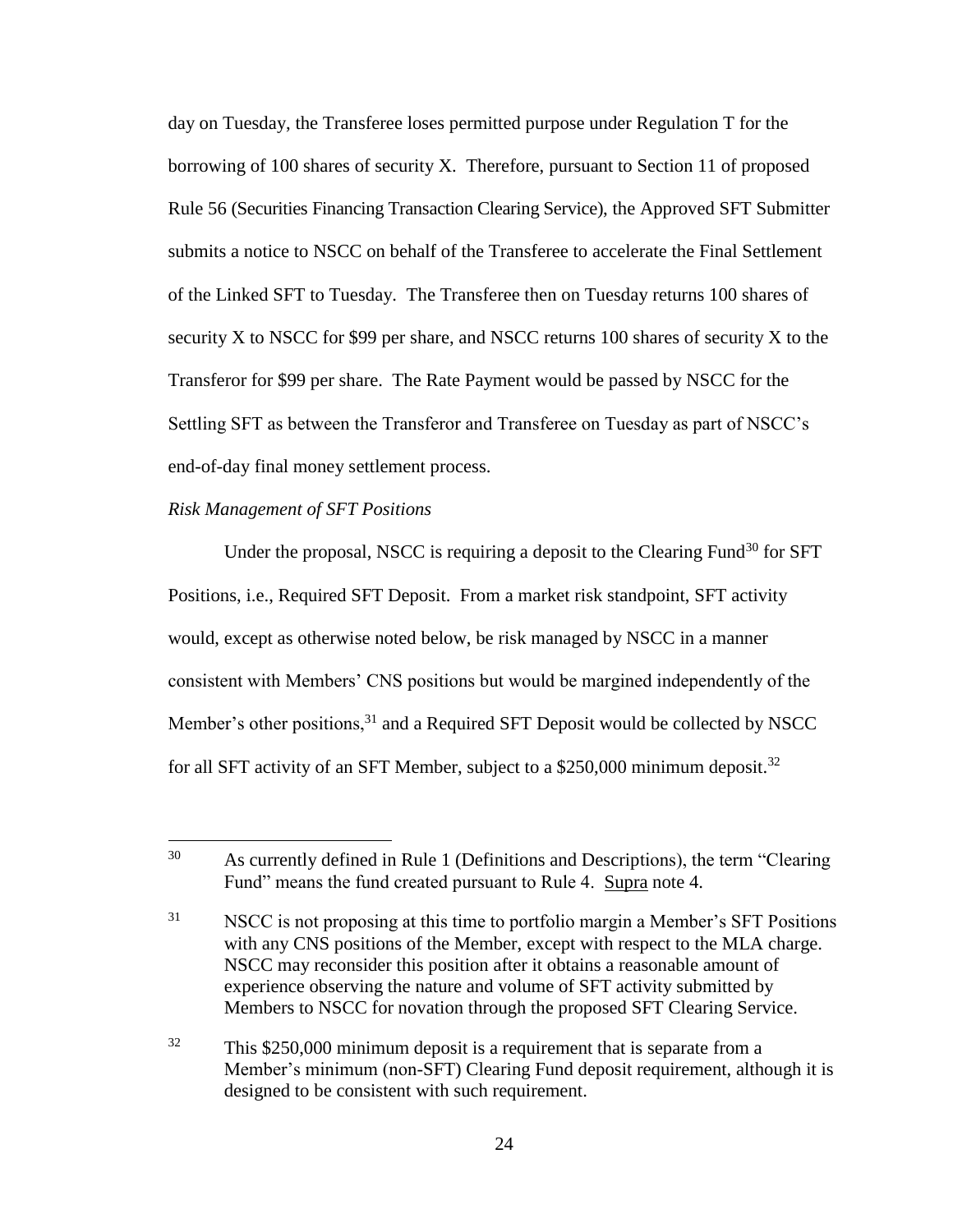Specifically, NSCC is proposing to calculate an SFT Member's Required SFT Deposit by applying the sections of Procedure XV (Clearing Fund Formula and Other Matters) specified in Section 12 of proposed Rule 56 (i.e., Sections I.(A)(1)(a), (b), (c), (e), (f), (g) of Procedure XV as well as the additional Clearing Fund formula in Section I.(B)(5) (Intraday Mark-to-Market Charge) of Procedure XV as such sections apply to CNS Transactions, and the additional Clearing Fund formula in Sections I.(B)(1) (Additional Deposits for Members on the Watch List); (2) (Excess Capital Premium), (3) (Backtesting Charge), (4) (Bank Holiday Charge); Minimum Clearing Fund and Additional Deposit Requirements in Sections II.(A)1(a) – (b), II.(B), II.(C), and II.(D); as well as Section III (Collateral Value of Eligible Clearing Fund Securities) of Procedure XV, as such sections apply to Members). Furthermore, NSCC would require an additional Required SFT Deposit for Non-Returned SFTs that is intended to mirror the premium charged for CNS Fails Positions. NSCC would also apply the Independent Amount SFT Cash Deposit Requirement for SFTs that have Incremental Additional Independent Amount SFT Cash.

For the purpose of applying Section  $I(A)(1)(a)(i)$  of Procedure XV (Value-at-Risk (VaR) charge), unlike the current calculation of the volatility of a Member's Net Unsettled Positions<sup>33</sup> in CNS Transactions, NSCC is proposing that the volatility of an SFT Member's SFT Positions shall be the sum of (a) the highest resultant value between Section I. $(A)(1)(a)(i)$ I. (Core Parametric Estimation) and Section I. $(A)(1)(a)(i)$ III.

 $\overline{a}$ 

<sup>&</sup>lt;sup>33</sup> "Net Unsettled Positions" means a Member's net of unsettled Regular Way, When-Issued and When-Distributed positions in CNS Securities that have not yet passed Settlement Date and net positions in CNS Securities that did not settle on Settlement Date. See Rule 1, supra note 4.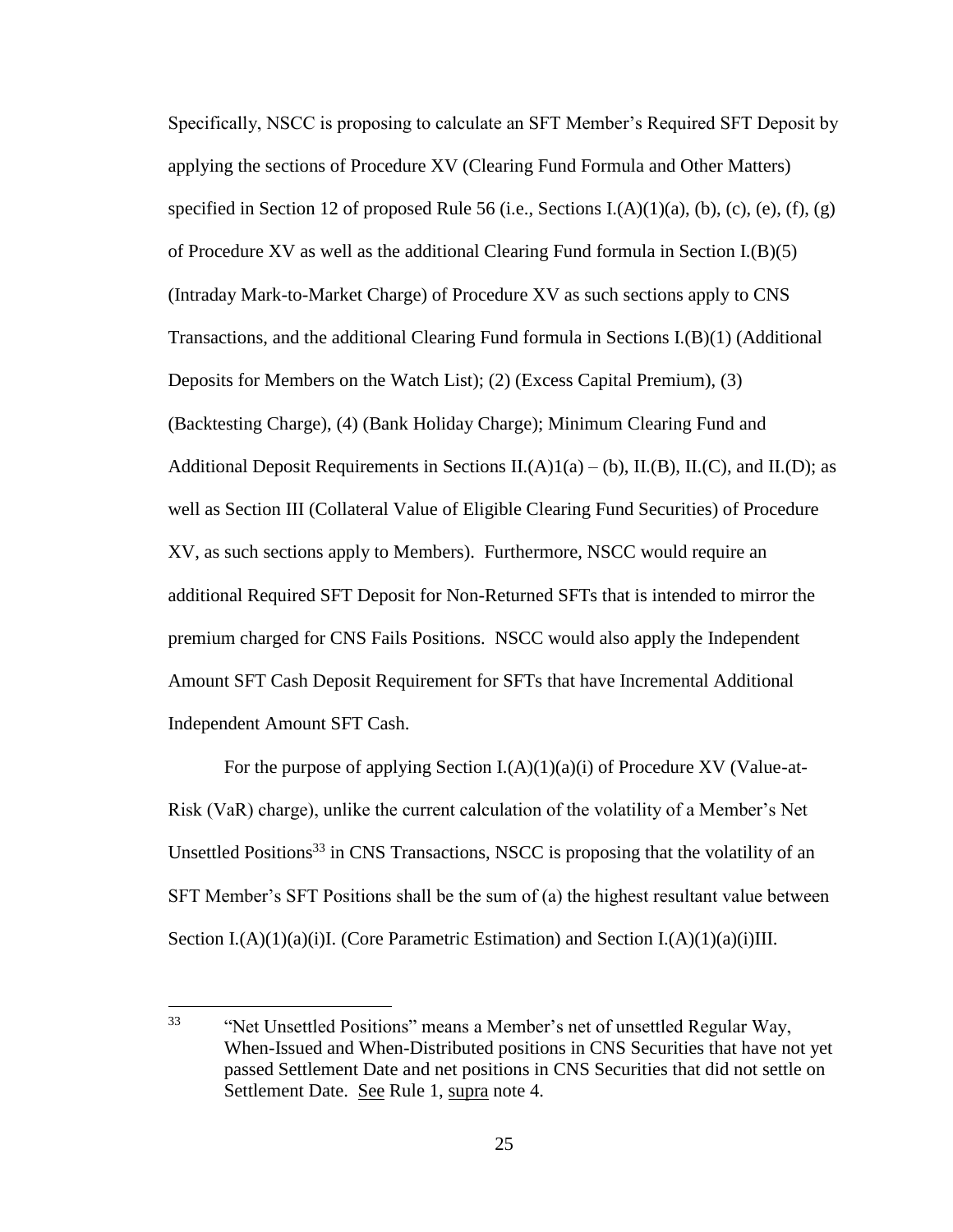(Margin Floor) and (b) the resultant value of Section  $L(A)(1)(a)(i)$ II. (Gap Risk Measure). This proposed change is designed to capture idiosyncratic risk associated with an SFT Member's portfolio by enabling NSCC to apply the Gap Risk Measure more frequently.

NSCC is also proposing that, for the purpose of applying Section  $I(A)(1)(g)$  of Procedure XV (Margin Liquidity Adjustment (MLA) charge), SFT Positions shall be aggregated with Net Unsettled Positions in the same asset group or subgroup; provided, however, in the event such aggregation results in a reduction of the aggregate positions in the relevant asset group or subgroup, NSCC shall apply the greater of (a) the sum of MLA charges separately calculated for SFT Positions and Net Unsettled Positions in the asset group or subgroup and (b) the MLA charge calculated from aggregating the SFT Positions and the Net Unsettled Positions in the asset group or subgroup. This proposed change is designed to enable NSCC to better risk manage the SFT activity by assessing the MLA charge in a circumstance where the combined SFT Positions and Net Unsettled Positions in total trigger the applicable MLA charge thresholds, whereas, if calculated separately, the MLA charge would not be triggered.

In addition, NSCC is proposing that each SFT Member, other than an SFT Member that is a Sponsored Member, so long as such Member is an SFT Member, would provide Supplemental Liquidity Deposits to the Clearing Fund, as may be required pursuant to Rule 4A (Supplemental Liquidity Deposits).

Consistent with the manner in which clearing fund requirements are satisfied by members of FICC for their cleared securities financing transactions, NSCC would require that (i) a minimum of 40% of an SFT Member's Required SFT Deposit consist of a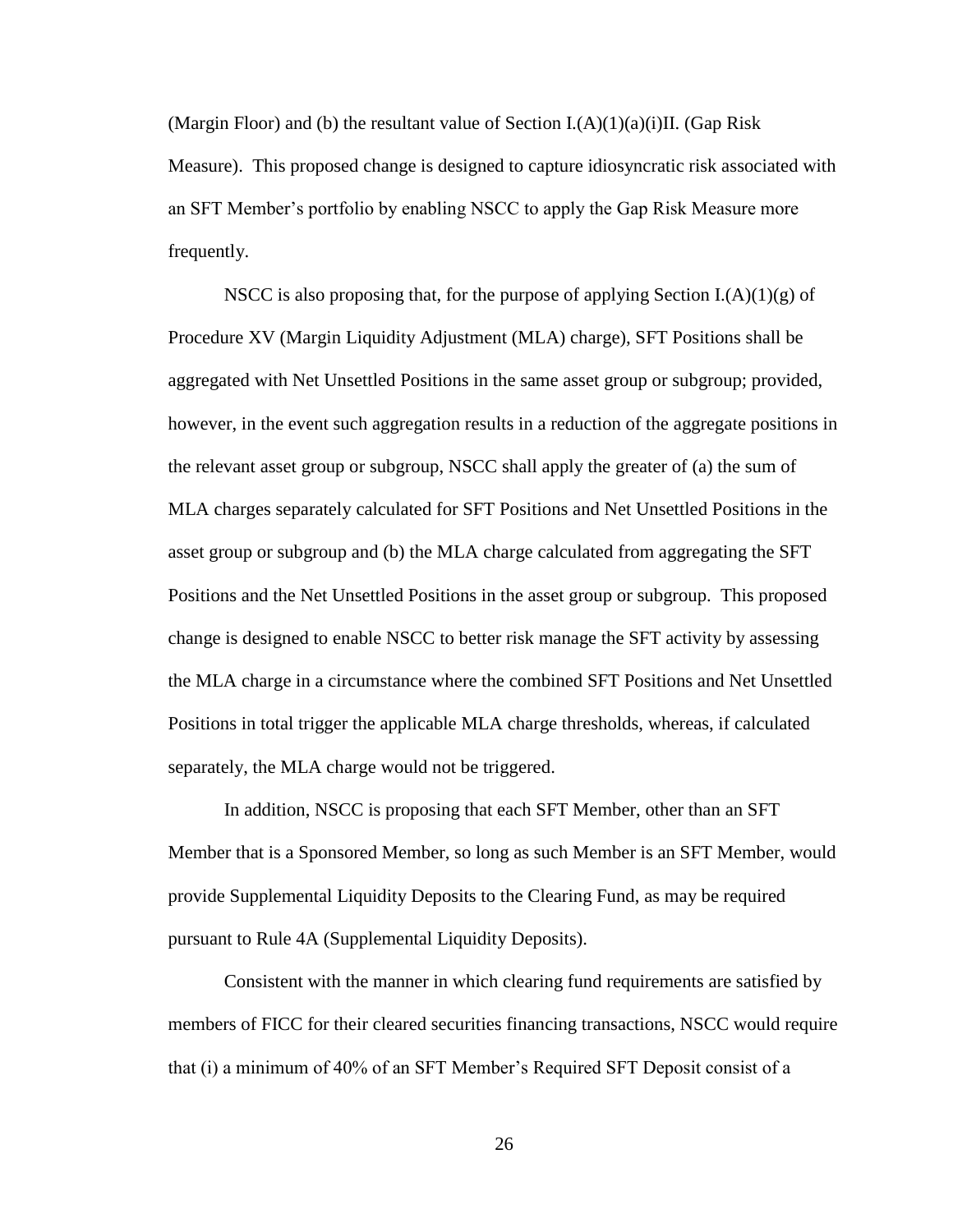combination of cash and Eligible Clearing Fund Treasury Securities and (ii) the lesser of \$5,000,000 or 10% of an SFT Member's Required SFT Deposit (but not less than  $$250,000$  consist of cash.<sup>34,35</sup> NSCC would also have the discretion to require an SFT Member to post its Required SFT Deposit in proportion of cash higher than would otherwise be required as described above. NSCC's determination to impose any such requirement would be made in view of market conditions and other financial and operational capabilities of the relevant SFT Member. For example, as proposed in Section 12 of Rule 56, if NSCC had specific concerns about a particular SFT Member's financial or operational capabilities, but NSCC had not yet come to the determination that ceasing to act for the SFT Member would be appropriate (but could potentially become appropriate within the near term), NSCC may request that a greater portion of the SFT Member's Required SFT Deposit to the Clearing Fund be in the form of cash in order to simplify any potential close-out liquidation required in the event of that SFT Member's

 $34$ This \$250,000 minimum cash deposit requirement is designed to be consistent with the minimum amount of cash that must be used to satisfy a Member's (non-SFT) Clearing Fund deposit requirement. NSCC believes a \$250,000 minimum cash deposit would serve to strengthen NSCC's liquidity resources. Cash may also be easier to access upon a Member's default, further reducing the risk of losses and using non-defaulting Member's securities or funds, or NSCC funds.

<sup>&</sup>lt;sup>35</sup> These requirements are designed to be consistent with FICC GSD's clearing fund requirements of its members given that NSCC anticipates that there would be considerable overlap between the membership of FICC GSD that participate in FICC for purposes of clearing their securities financing transaction activity (including in particular sponsored repo activity) and the Members that would elect to participate in the proposed SFT Clearing Service. Specifically, FICC GSD Rule 4, Section 3 requires (i) a minimum of 40 percent of a member's required fund deposit to be in the form of cash and/or eligible clearing fund treasury securities and (ii) the lesser of \$5,000,000 or 10 percent of the required fund deposit, with a minimum of \$100,000, be made and maintained in cash. See Rule 4 (Clearing Fund and Loss Allocation) of the FICC GSD Rulebook, supra note 16.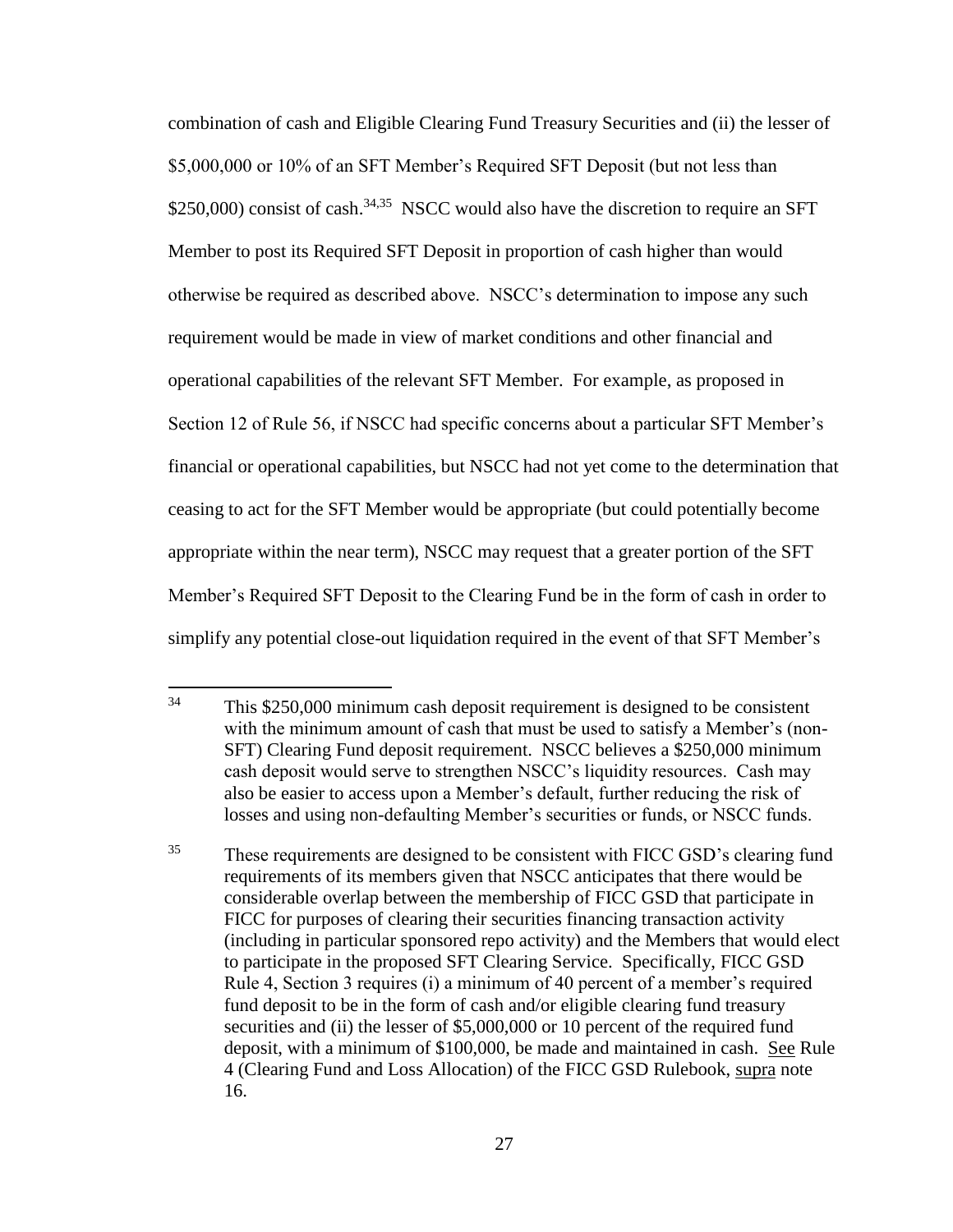default. Separately, pursuant to Section  $II(A)1(a)$  of Procedure XV, if an SFT Member's deposit of Eligible Clearing Fund Agency Securities or Eligible Clearing Fund Mortgage-Backed Securities is in excess of 25% of the SFT Member's Required Fund Deposit, NSCC would subject the deposit to an additional haircut.

The Sponsoring Member Required Fund Deposits (as defined below and in the proposed rule change) and Agent Clearing Member Required Fund Deposits (as defined below and in the proposed rule change) would each be calculated on a gross basis, and no offsets for netting of positions as between different Sponsored Members or different Customers,  $36$  as applicable, would be permitted. This is to ensure that NSCC's volatilitybased Clearing Fund deposit requirements represent the sum of each individual institutional firm's activity.

As proposed and as described above, the Final Settlement obligations and Price Differential of each SFT, other than a Sponsored Member Transaction, that is novated to NSCC would settle RVP/DVP at DTC.<sup>37</sup> SFT deliver orders would be processed in accordance with DTC's rules and procedures, including provisions relating to risk controls. Therefore each DTC participant's Final Settlement obligation would complete at DTC on a fully collateralized basis, and the associated debits (if any) would be subject to DTC's risk controls.

To the extent the Price Differential is not processed by DTC, for example if a receiver does not satisfy DTC's risk controls, NSCC would debit and credit the Price

 $\overline{a}$ 

 $\frac{36}{20}$  See Section 7(c) of proposed Rule 2C and Section 6(c) of proposed 2D.

<sup>37</sup> Supra note 27.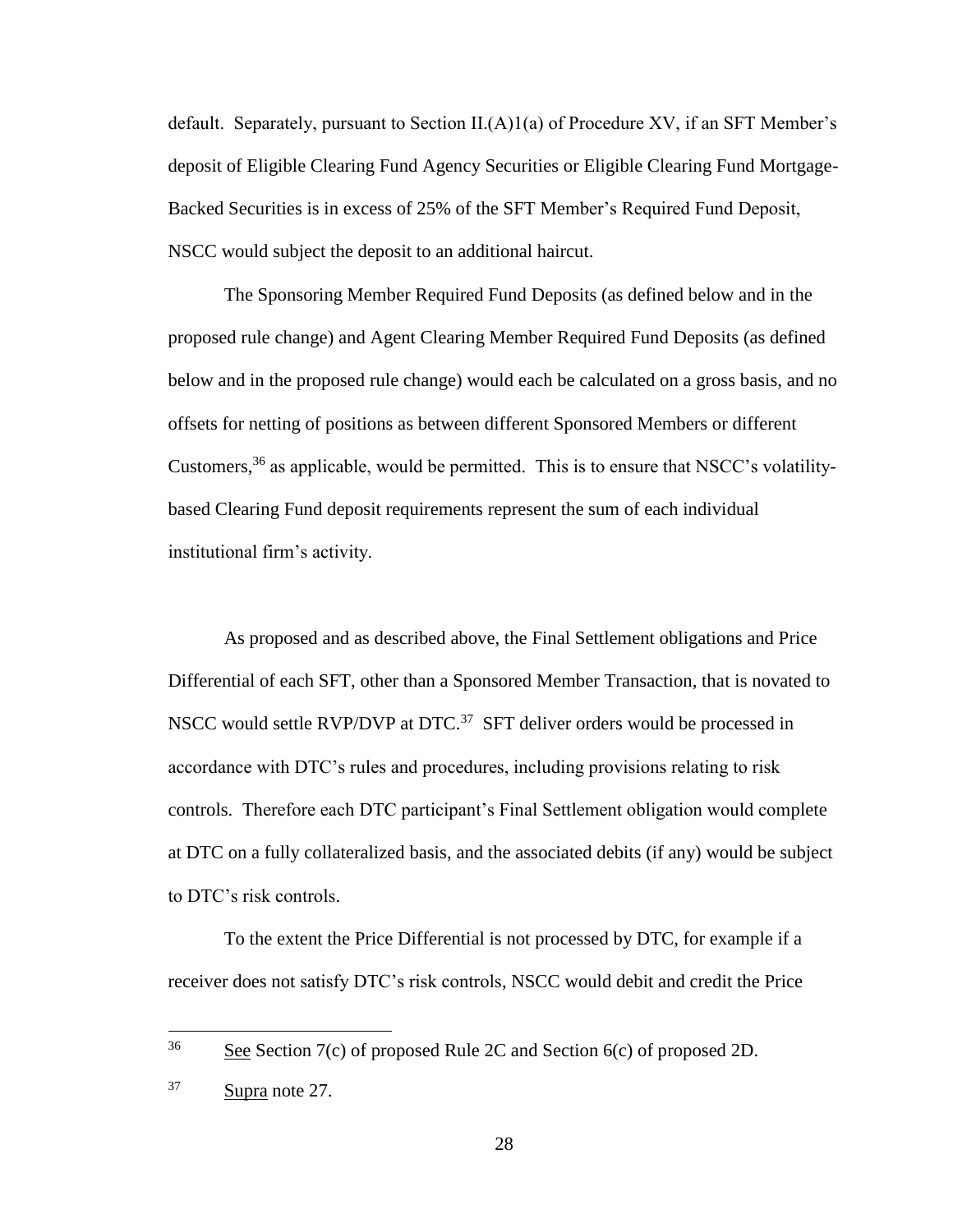Differential from and to the SFT Accounts (as defined below and in the proposed rule change) of the SFT Member parties to the SFT as part of its end of day final money settlement.

In the event NSCC ceases to act for a Defaulting SFT Member (as defined below and in the proposed rule change), on the Business Day that NSCC ceased to act, NSCC's daily liquidity need calculation would include all Price Differential debits owed by the Defaulting SFT Member not processed at DTC. On subsequent days of the liquidation of the Defaulting SFT Member's SFT Positions, NSCC's total liquidity need calculations would include all novated SFT activity that has not reached Final Settlement on the Business Day NSCC ceased to act, netted together with all other outstanding settlement activity of the Defaulting SFT Member at NSCC.

Until NSCC has satisfied the Final Settlement obligations owing to non-defaulting SFT Members, NSCC would continue paying to and receiving from non-defaulting SFT Members the applicable Price Differential (i.e., the change in market value of the relevant securities) with respect to their novated  $SFTs<sup>38</sup>$  By continuing to process these Price Differential payments until Final Settlement occurs, NSCC would ensure that nondefaulting SFT Members are kept in largely the same position as if the Defaulting SFT Member had not defaulted and the pre-novation counterparties had instead agreed to roll the SFTs. This is because even though the non-payment of the Rate Payment in an SFT Member default context may have an impact on non-defaulting SFT Members, such impact is generally de minimis. To the extent NSCC is required to pay a Price Differential, as well as any Final Settlement obligations, to a non-defaulting SFT

See proposed Rule 56, Section  $14(b)(ix)$ .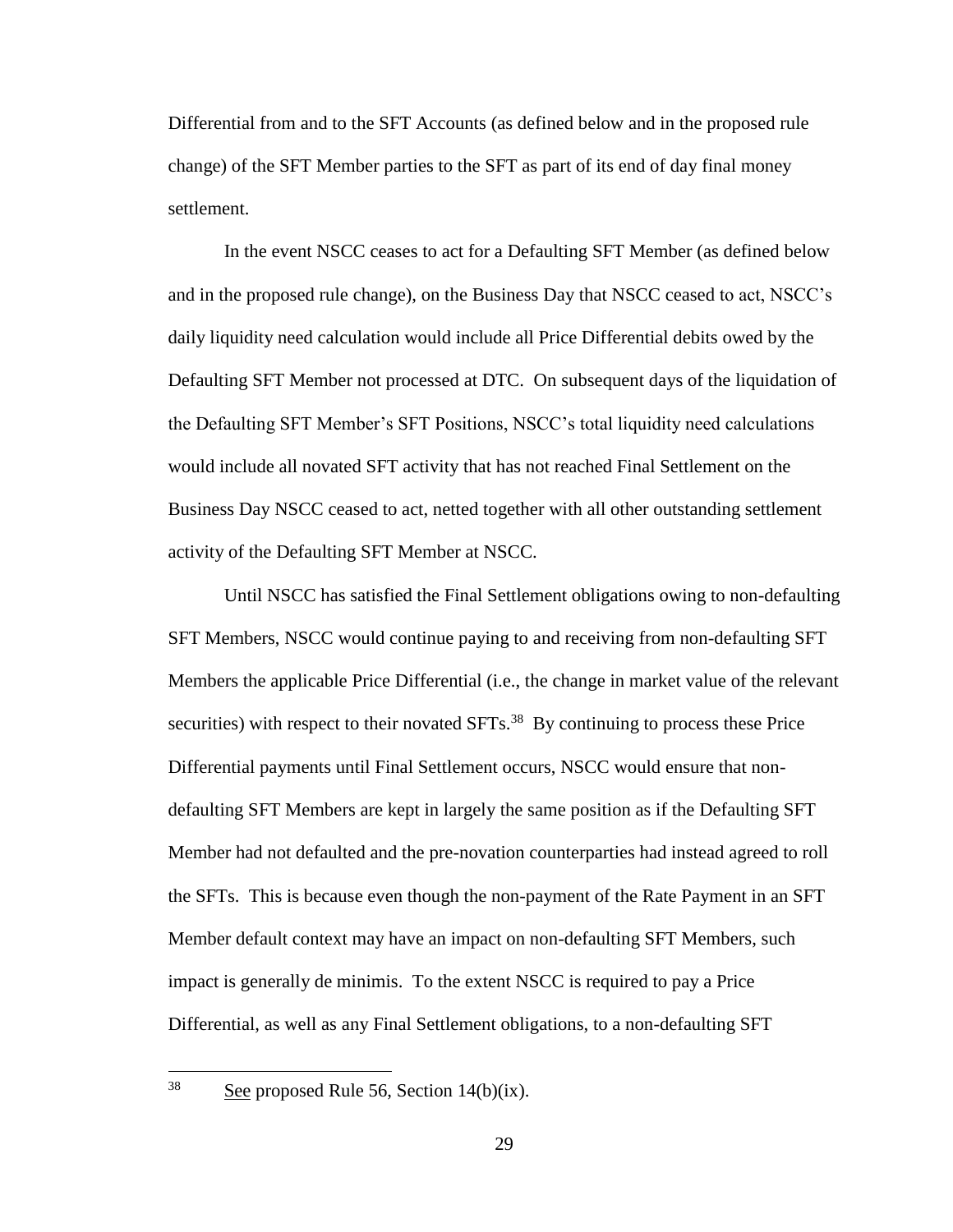Member, NSCC would rely on NSCC's liquidity resources, including the Required SFT Deposit and any Supplemental Liquidity Deposits ("SLD") that may be collected, when applicable, in order to cover the liquidity need associated with any such Price Differential and Final Settlement obligations, consistent with the Clearing Agency Liquidity Risk Management Framework.<sup>39,40</sup> In addition, NSCC would anticipate being in regular

<sup>40</sup> For example, assume that a Transferor and Transferee enter into an SFT pursuant to which: (i) in the Initial Settlement on Monday, the Transferor will transfer 100 shares of security  $X$  to the Transferee against \$100 per share; and (ii) in the Final Settlement on Tuesday, the Transferee will transfer 100 shares of security X to the Transferor against \$100 per share. Assume further that at midnight on Monday, NSCC ceases to act for the Transferor.

On Tuesday, NSCC executes a sale of 100 shares of security X for \$99 per share. In accordance with the normal settlement cycle for purchases and sales of equity securities, this sale will settle on Thursday.

Pursuant to Section 14(b)(viii) of proposed Rule 56 (Securities Financing Transaction Clearing Service), NSCC would likewise settle the Final Settlement obligations of the defaulting Transferor's SFT with the nondefaulting Transferee on Thursday.

Assume further that the end-of-day price of security X on Tuesday is \$99 per share. On Wednesday, NSCC would pay \$1 per share in Price Differential to the non-defaulting Transferee pursuant to Section 14(b)(ix) of proposed Rule 56. Assume further that the end-of-day price of security X on Wednesday is \$98 per share.

On Thursday, NSCC would pay an additional \$1 per share in Price Differential to the non-defaulting Transferee pursuant to Section  $14(b)(ix)$  of proposed Rule 56. The Transferee would then return 100 shares of security X to NSCC and receive \$98 per share (i.e., the current market price for security X) from NSCC. As such, the non-defaulting Transferee would be made whole by NSCC for the \$100 per share it

<sup>39</sup> <sup>39</sup> See Securities Exchange Act Release Nos. 82377 (December 21, 2017), 82 FR 61617 (December 28, 2017) (File No. SR-NSCC-2017-005); 90649 (December 11, 2020), 85 FR 81961 (December 17, 2020) (File No. SR-NSCC-2020-021). This framework sets forth the manner in which NSCC measures, monitors and manages the liquidity risks that arise in or are borne by it, and the qualifying liquidity resources that NSCC maintains in order to cover those risks. Such resources include, for example, cash deposits to the Clearing Fund and SLD that may be collected, when applicable.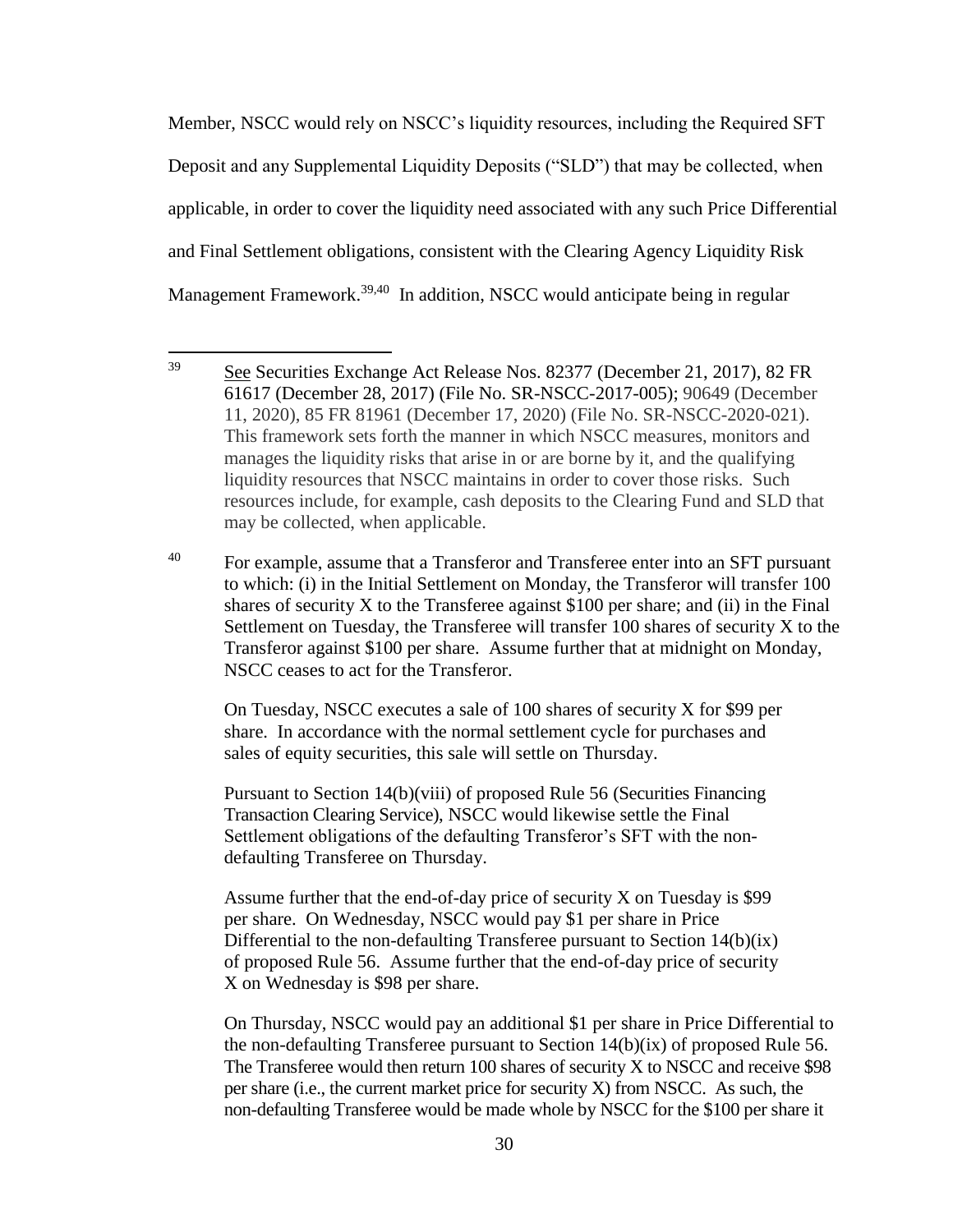communication with the non-defaulting SFT Members as to the timing of the satisfaction of any Final Settlement obligations related to a defaulting SFT Member.

#### **(iii) Sponsoring Members and Sponsored Members**

NSCC is proposing a sponsored membership program to allow Members to play the role of pre-novation counterparty and credit intermediary for their institutional firm clients in clearing.

NSCC has modeled a number of the aspects of the proposed sponsored member program, including the eligibility criteria and many of the risk management requirements, on FICC's Sponsoring Member/Sponsored Member Program. FICC's Sponsoring Member/Sponsored Member Program allows an FICC Netting Member to sponsor an entity that satisfies certain requirements and submit to FICC for novation certain securities transactions between the Netting Member and the sponsored entity. These securities transactions generally include the off-leg of repurchase transactions on U.S. government or agency securities or straight purchase and sales of such securities. Such transactions present similar risk management, legal, accounting, and operation considerations to SFTs, as both involve an obligation of a sponsored member and a sponsoring member to exchange cash against securities. Since 2005, FICC has worked with its members to improve its Sponsoring Member/Sponsored Member Program to

 $\overline{a}$ 

transferred in the Initial Settlement of the Defaulted-Related SFT (as defined below and in the proposed rule change) since NSCC would have transferred to it \$98 per share in Final Settlement plus an additional \$2 per share in Price Differential.

NSCC would incur a net loss of \$1 per share in this example since it would have sold security X for \$99 per share and paid the non-defaulting Transferee a total of \$100 per share (i.e., \$98 per share in Final Settlement proceeds plus \$2 per share in Price Differential). NSCC would be entitled to deduct this amount from the defaulted Transferor's Clearing Fund deposits (including its SFT Deposit).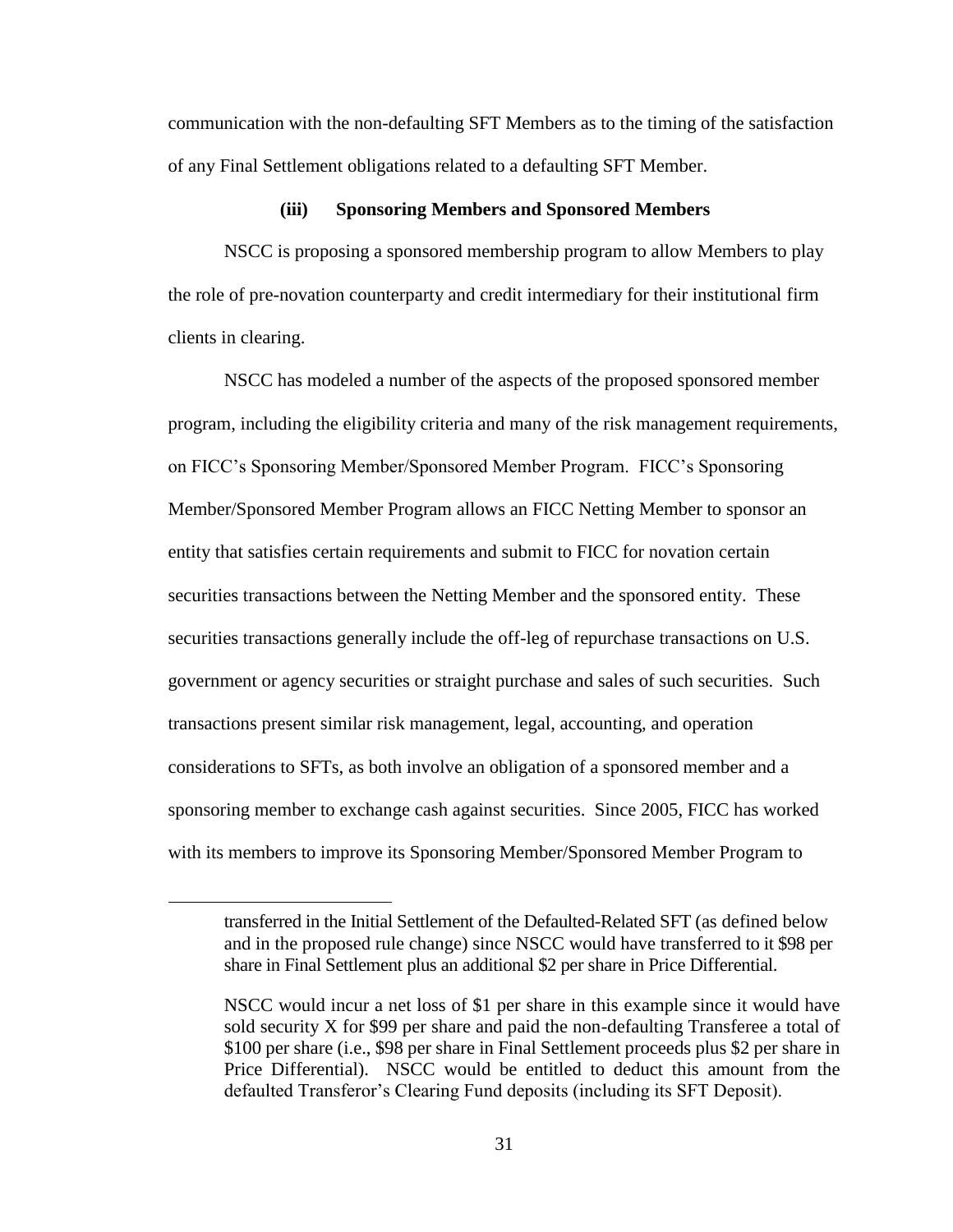address these considerations. Based on feedback from Members and its own internal assessments, NSCC believes that leveraging the provisions of FICC's Sponsoring Member/Sponsored Member program and the learning over the past decade and a half would allow NSCC to provide a sponsored member program that has a solid risk management, accounting, legal and operational foundation.

#### *Sponsoring Members*

 $\overline{a}$ 

Under the proposal, all Members would be eligible to apply to become Sponsoring Members in NSCC, subject to credit criteria that are designed to be substantially similar to those applicable to category 2 sponsoring members in FICC's Sponsoring Member/Sponsored Member Program for the reasons described above in Item  $II(A)1(iii)$  "Sponsoring Members and Sponsored Members."<sup>41</sup> A Member whose

 $41$  If a Member is a Registered Broker-Dealer, then such Member would only be eligible to apply to become a Sponsoring Member if it satisfies the credit criteria in proposed Rule 2C (Sponsoring Members and Sponsored Members) (i.e., if it has (i) Net Worth of at least \$25 million and (ii) excess net capital over the minimum net capital requirement imposed by the SEC (or such higher minimum capital requirement imposed by the Member's designated examining authority) of at least \$10 million). Such credit criteria are comparable to the credit criteria applicable to category 2 sponsoring members that are registered broker-dealers in FICC's Sponsoring Member/Sponsored Member Program. A Sponsoring Member applicant would be viewed and surveilled as the credit counterparty to NSCC in respect to its Sponsored Member Sub-Account(s) (as defined below and in the proposed rule change) in light of its responsibility to NSCC as the processing agent and unconditional guarantor of its Sponsored Members' performance to NSCC.

In addition, NSCC may require that a Person be a Member for a time period deemed necessary by NSCC before that Person may be considered to become a Sponsoring Member. This requirement may be imposed by NSCC on a new Member that has yet to demonstrate a track record of financial responsibility and operational capability.

Furthermore, as proposed, the application of a Member to be a Sponsoring Member at NSCC that is an Agent Clearing Member or an existing FICC sponsoring member would not be required to be approved by the NSCC Board of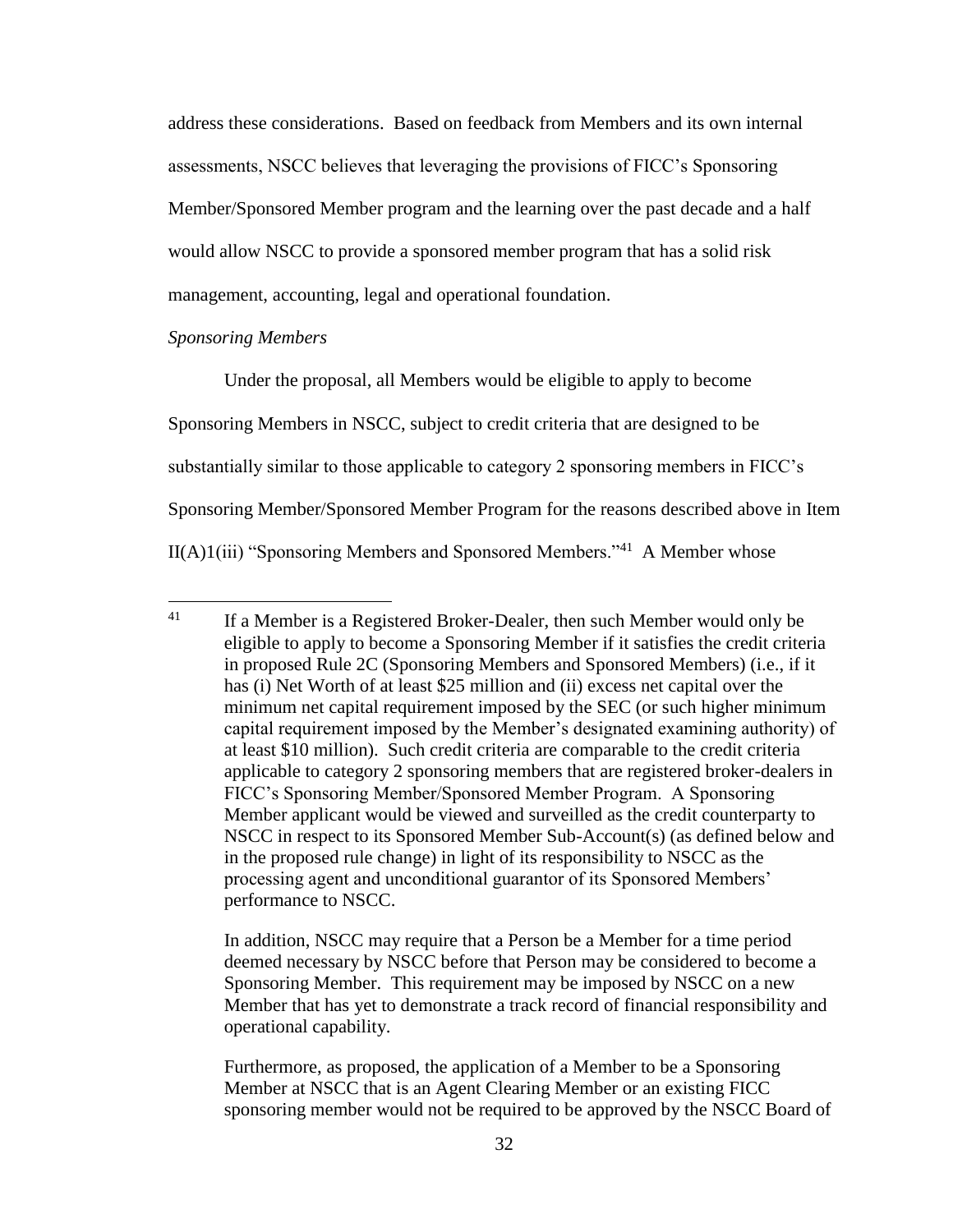application to become a Sponsoring Member has been approved by the Board of Directors or NSCC, as applicable, pursuant to proposed Rule 2C ("Sponsoring Member") would be permitted to sponsor their institutional firm clients into membership as Sponsored Members. Such Sponsoring Members would then be able to facilitate their institutional firm clients' cleared activity via two back-to-back principal SFTs, i.e., clientto-Sponsoring Member and Sponsoring Member-to-broker (or to another institutional firm client that the Sponsoring Member has sponsored into membership), and each of such transactions would be eligible for novation to NSCC.

Consistent with the requirements applicable to sponsoring members in FICC's Sponsoring Member/Sponsored Member Program for the reasons described above in Item II(A)1(iii) "Sponsoring Members and Sponsored Members," a Sponsoring Member would be responsible for (i) submitting data on its Sponsored Members' SFTs to NSCC or appointing a third-party Approved SFT Submitter to do so, (ii) posting to NSCC all of the Clearing Fund associated with the SFT activity of its Sponsored Members, which would be calculated on a gross basis (i.e., SFT activity would not be netted across Sponsored Members for Clearing Fund purposes), (iii) providing an unconditional guaranty to NSCC for its Sponsored Members' Final Settlement and other obligations to

 $\overline{a}$ 

Directors. NSCC believes this approach to Board of Director's approval for Sponsoring Members is appropriate in light of the fact that the critical components of the FICC sponsoring member application as well as the NSCC Sponsoring Member and Agent Clearing Member applications and the criteria that the respective boards assess when determining whether to admit a Member in such respective capacities are substantially similar. Nonetheless, NSCC would apply the same rigorous counterparty credit review process to any Member applying to be a Sponsoring Member at NSCC, whether or not the Member is an existing FICC sponsoring member.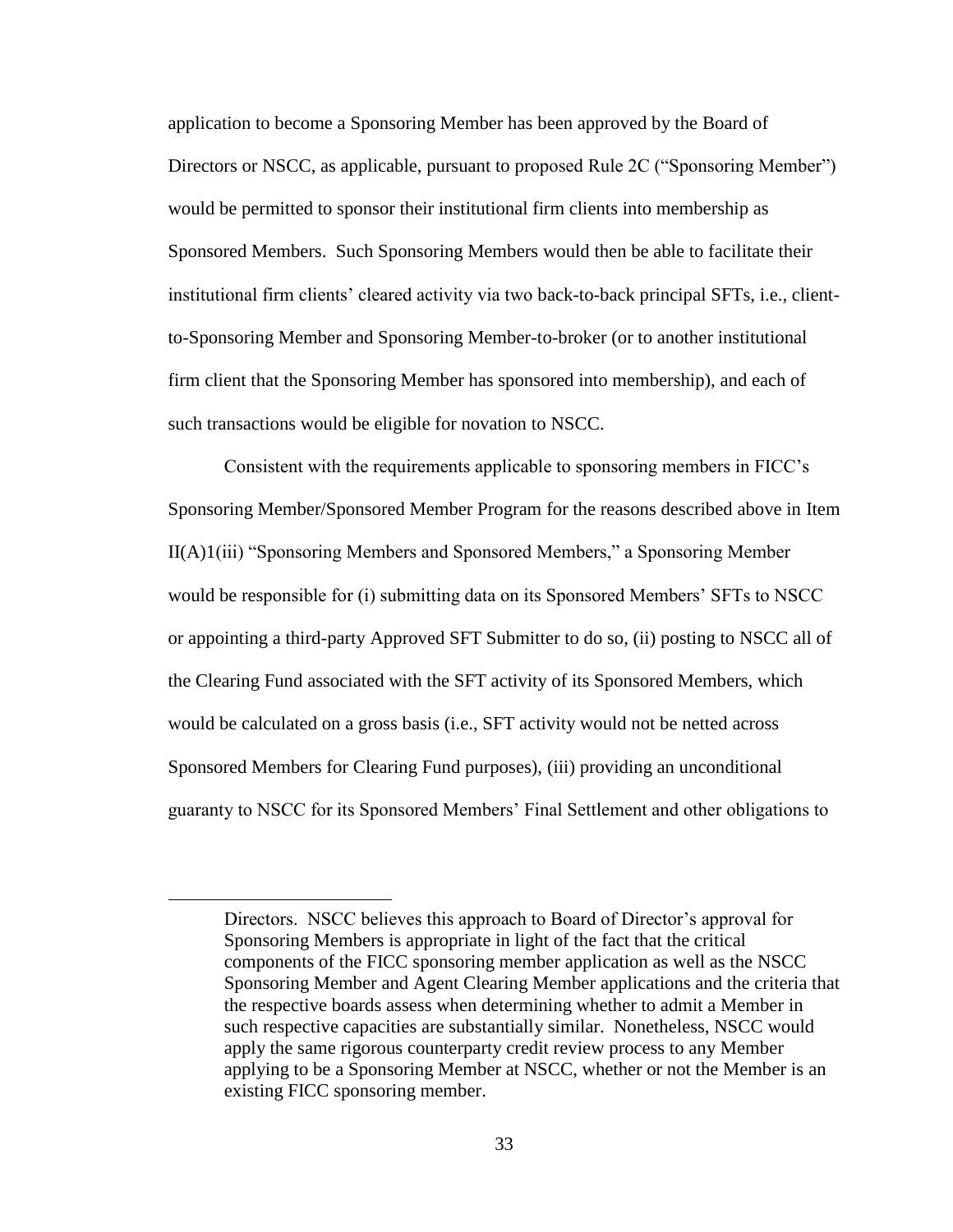NSCC, and (iv) covering any default loss allocable to its Sponsored Members (in addition to its own default loss allocation as a Member).

Specifically, as proposed, a Sponsoring Member would be permitted to submit to NSCC for novation Sponsored Member Transactions, subject to an activity limit designed to be substantially similar to that applicable to category 2 sponsoring members in FICC's Sponsoring Member/Sponsored Member Program for the reasons described above in Item II(A)1(iii) "Sponsoring Members and Sponsored Members." Under the proposal, if the sum of the Volatility Charges (as defined below and in the proposed rule change) applicable to a Sponsoring Member's Sponsored Member Sub-Accounts (as defined below and in the proposed rule change) and its other accounts at NSCC exceeds its Net Member Capital (as defined below and in the proposed rule change), the Sponsoring Member would not be permitted to submit activity into its Sponsored Member Sub-Accounts, unless otherwise determined by NSCC in order to promote orderly settlement. As defined in Section 5 of proposed Rule 2C, Sponsored Member Transactions are SFTs between a Sponsoring Member and its Sponsored Members.

The Sponsoring Member would establish one or more accounts at NSCC for its Sponsored Members' positions arising from such Sponsored Member Transactions, i.e., Sponsored Member Sub-Accounts, which would be separate from the Sponsoring Member's proprietary accounts. For operational and administrative purposes, NSCC would interact solely with the Sponsoring Member as agent of its Sponsored Members.

Sponsoring Members would be responsible for providing NSCC with a Sponsoring Member Guaranty (as defined below and in the proposed rule change) whereby the Sponsoring Member guarantees to NSCC the payment and performance by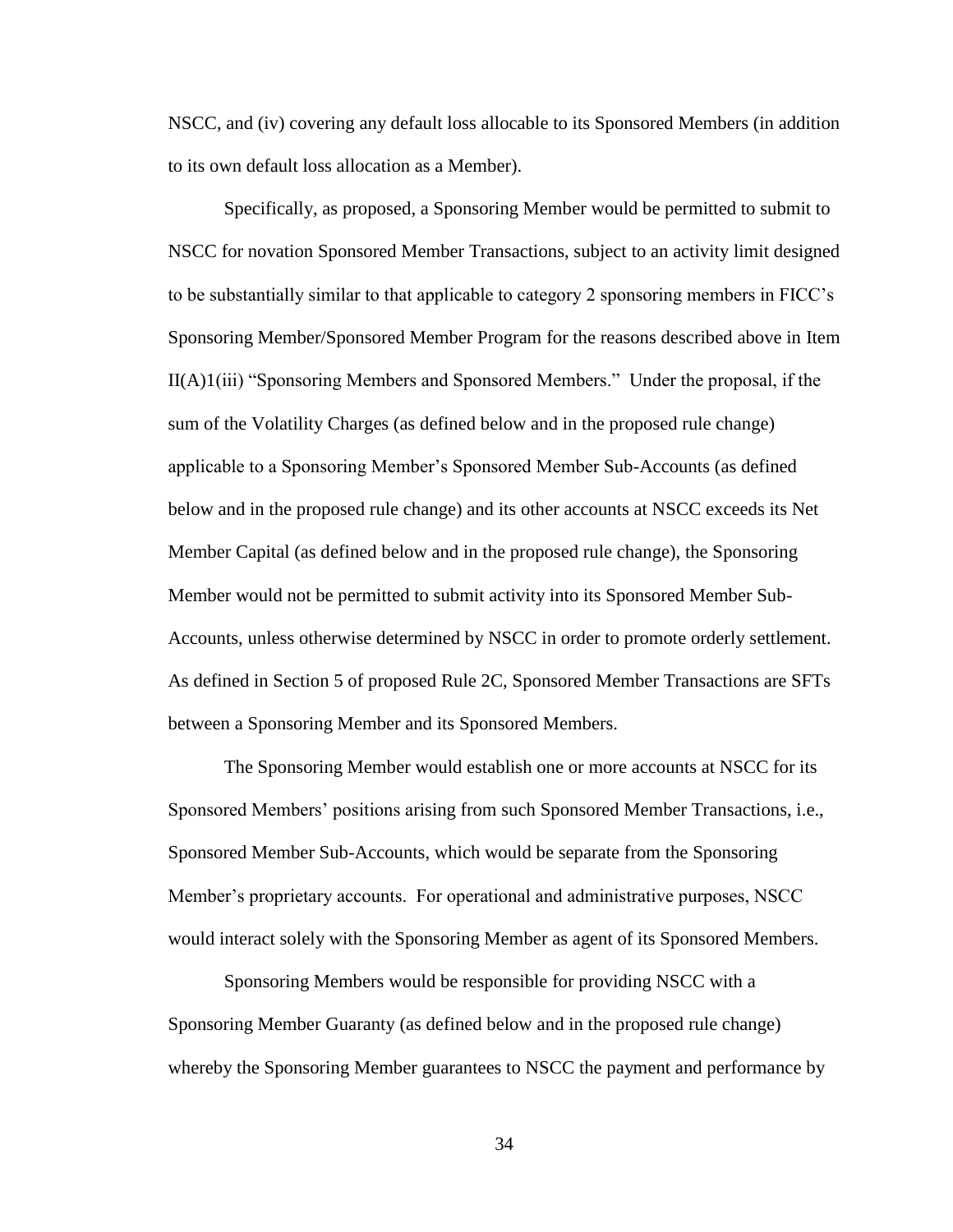its Sponsored Members of their obligations under the Sponsored Member Transactions submitted by the Sponsoring Member for novation. Although Sponsored Members are principally liable to NSCC for their own settlement obligations under such transactions in accordance with the Rules, the Sponsoring Member Guaranty requires the Sponsoring Member to satisfy those settlement obligations on behalf of a Sponsored Member if the Sponsored Member defaults and fails perform its settlement obligations.

In addition, a Sponsoring Member would be responsible for posting to NSCC all of the Clearing Fund associated with the Sponsored Member Transactions (which would not be netted across Sponsored Members for Clearing Fund purposes) and covering any default loss allocable to its Sponsored Members, as well as its own default loss allocation as a Member.<sup>42</sup>

As proposed, consistent with FICC's Sponsoring Member/Sponsored Member Program for the reasons described above in Item  $II(A)1(iii)$  "Sponsoring Members and Sponsored Members," NSCC would also provide a mechanism by which a Sponsoring Member may cause the termination and liquidation of a Sponsored Member's positions

 $42$ The following example illustrates how loss allocation would occur with respect to Sponsoring Members and Sponsored Members: Assume NSCC incurs a \$100 million aggregate loss from a Defaulting Member Event. In addition, assume that the Corporate Contribution amount that NSCC would first apply to any loss from a Defaulting Member Event is \$25 million. This means NSCC would allocate the remaining \$75 million losses (i.e., \$100 million minus \$25 million) to Members pursuant to Section 4 of Rule 4 (Clearing Fund), including Sponsored Member Sub-Accounts as if each were a Member. If the allocated losses to a Sponsoring Member's Sponsored Member Sub-Accounts is \$1 million and the allocated losses to its Sponsoring Member in its capacity as a Member is \$2 million, the Sponsoring Member would be responsible for a total of \$3 million loss allocation (\$1 million for its Sponsored Member Sub-Account loss allocation amount and \$2 million for its own default loss allocation as a Member).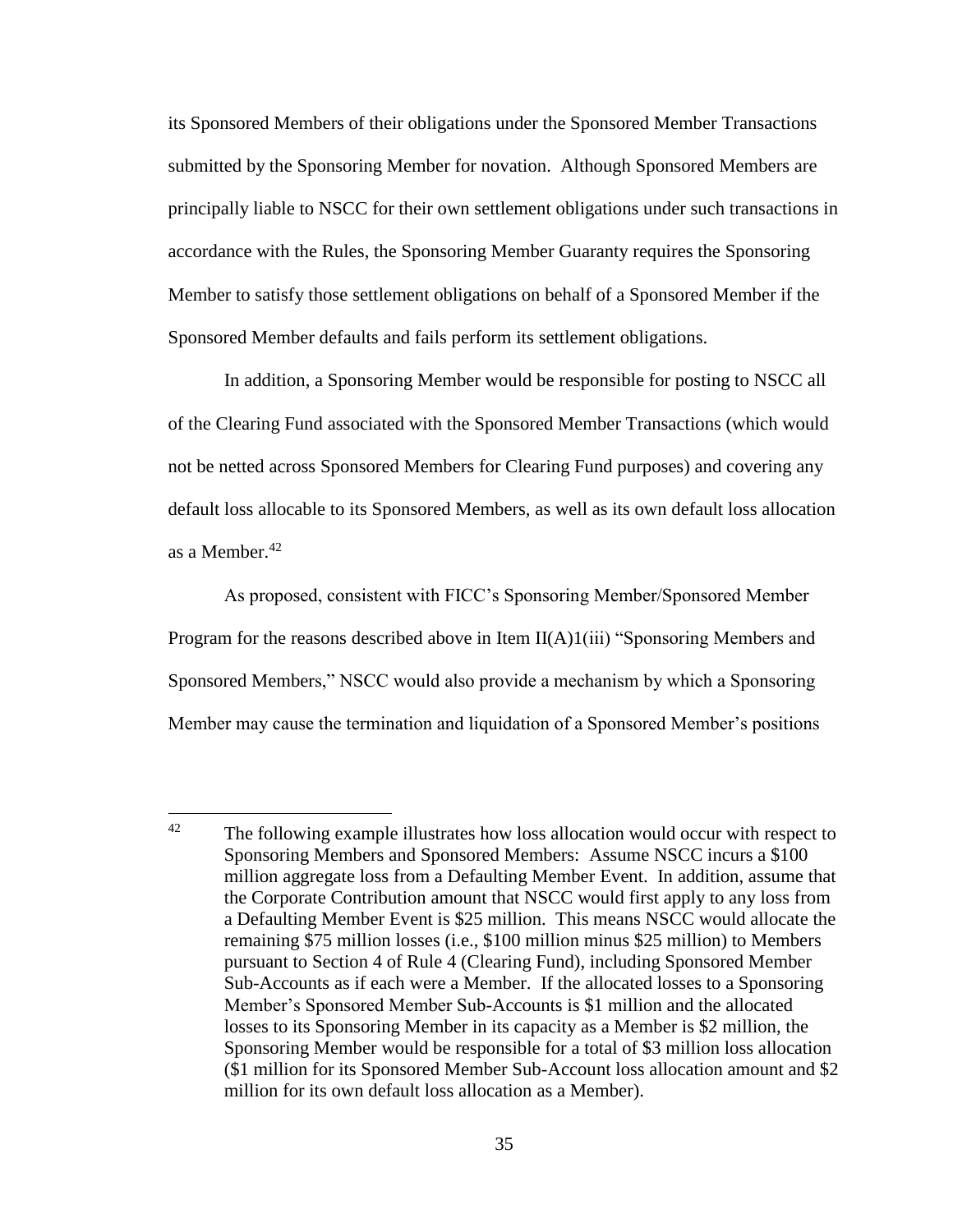arising from Sponsored Member Transactions between the Sponsoring Member and such Sponsored Member that have been novated to NSCC.<sup>43</sup>

#### *Sponsored Members*

Consistent with the requirements applicable to sponsored members in FICC's Sponsoring Member/Sponsored Member Program for the reasons described above in Item II(A)1(iii) "Sponsoring Members and Sponsored Members," any Person that has been approved by NSCC to be sponsored into membership by a Sponsoring Member pursuant to proposed Rule 2C ("Sponsored Member") would be required to be either a "qualified institutional buyer" as defined by Rule  $144A^{44}$  under the Securities Act of 1933, as amended ("Securities Act"),  $45$  or a legal entity that, although not organized as an entity specifically listed in paragraph  $(a)(1)(i)(H)$  of Rule 144A under the Securities Act, satisfies the financial requirements necessary to be a "qualified institutional buyer" as specified in that paragraph.

#### **(iv) Agent Clearing Members and Customers**

NSCC is proposing an agent clearing membership designed to allow Members to play the role of agent and credit intermediary for their institutional firm clients in clearing. This membership type is being proposed in response to the request of certain market participants, including in particular certain agent lending banks, that the proposed SFT Clearing Service accommodate agent-style trading (i.e., where the agent lender

<sup>43</sup> See Section 14 of proposed Rule 2C (Sponsoring Members and Sponsored Members).

<sup>44</sup> 17 CFR 230.144A.

<sup>45 15</sup> U.S.C. 77a et seq.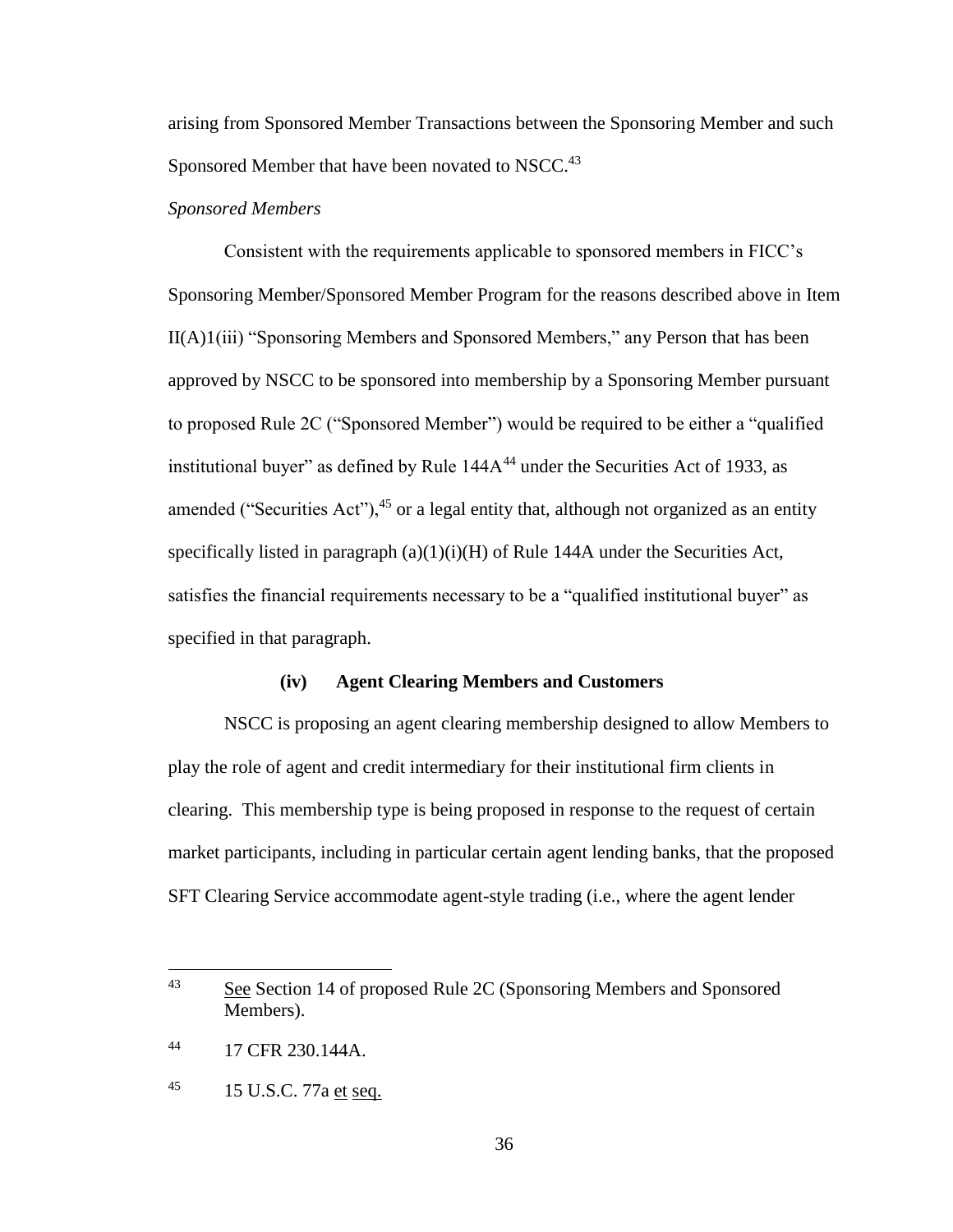enters into the transactions on behalf of its institutional firm clients with a third-party market participant, rather than acting as its institutional firm clients' principal prenovation counterparty). Agent-style trading is the manner in which such agent lenders are typically approved to transact in securities lending transactions on behalf of their institutional firm clients. Under the proposal, a Member that enters into transactions on behalf of its institutional firm clients in accordance with the provisions of proposed Rule 2D ("Agent Clearing Member") would be permitted to submit SFTs executed by it (as agent on behalf of its institutional firm clients, with each such client referred to as a "Customer") with a Member participating in the proposed SFT Clearing Service (which could include a Member acting in a proprietary capacity within the proposed SFT Clearing Service as well as an Agent Clearing Member).

All Members would be eligible to apply to become Agent Clearing Members in NSCC, subject to credit criteria that are substantially similar to those applicable to Sponsoring Members as well as category 2 sponsoring members in FICC's Sponsoring Member/Sponsored Member Program.<sup>46</sup>

 $\overline{a}$ 

In addition, NSCC may require a Person be a Member for a time period deemed necessary by NSCC before that Person may be considered to become an Agent Clearing Member. This requirement may be imposed by NSCC on a new

<sup>&</sup>lt;sup>46</sup> If a Member is a Registered Broker-Dealer, then such Member would only be eligible to apply to become an Agent Clearing Member if it satisfies the credit criteria in proposed Rule 2D (i.e., if it has (i) Net Worth of at least \$25 million and (ii) excess net capital over the minimum net capital requirement imposed by the SEC (or such higher minimum capital requirement imposed by the Member's designated examining authority) of at least \$10 million). Such credit criteria are comparable to the credit criteria applicable to sponsoring members that are registered broker-dealers in FICC's Sponsoring Member/Sponsored Member Program. Similar to the review of a Sponsoring Member applicant, an Agent Clearing Member applicant would also be viewed and surveilled as the credit counterparty to NSCC in light of its role as the Member with respect to its Agent Clearing Member Customer Omnibus Account(s).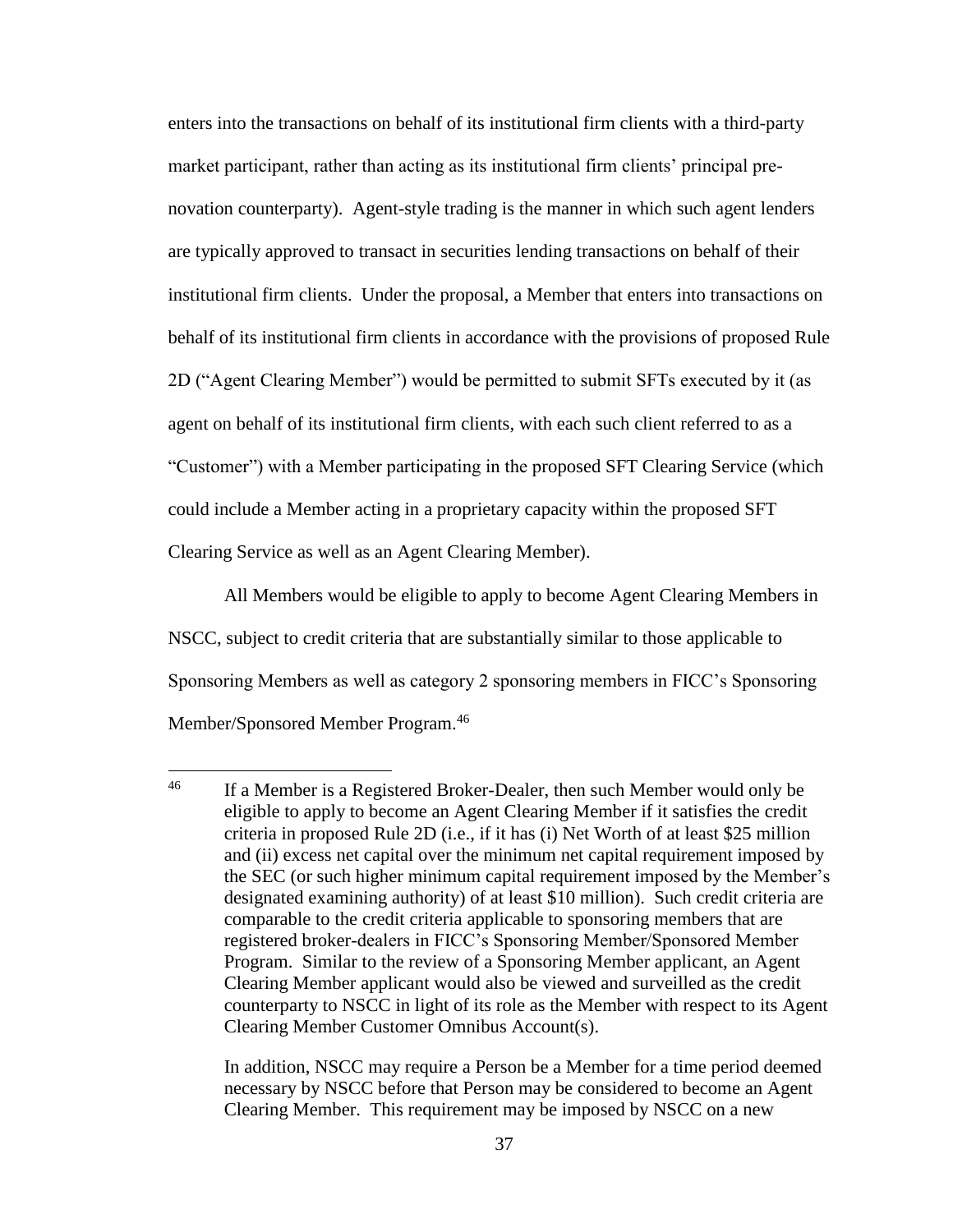Under the proposal, the requirements to be imposed on Agent Clearing Members would largely mirror those imposed on Sponsoring Members. However, NSCC is not proposing to impose the same types of requirements on an Agent Clearing Member's Customers as it does on Sponsored Members because a Customer would not be a direct member of NSCC.

Specifically, as proposed, an Agent Clearing Member would be permitted to submit to NSCC for novation Agent Clearing Member Transactions (as defined below and in the proposed rule change), on behalf of one or more of its Customers, subject to an activity limit. Specifically, under the proposal, if the sum of the Volatility Charges applicable to an Agent Clearing Member's Agent Clearing Member Customer Omnibus Account(s) (as defined below and in the proposed rule change) and its other accounts at NSCC exceeds its Net Member Capital, the Agent Clearing Member would not be permitted to submit activity into its Agent Clearing Member Customer Omnibus Account(s), unless otherwise determined by NSCC in order to promote orderly settlement. As defined in Section 4 of proposed Rule 2D, Agent Clearing Member

 $\overline{a}$ 

Member that has yet to demonstrate a track record of financial responsibility and operational capability.

Furthermore, as proposed, the application of a Member to be an Agent Clearing Member at NSCC that is a Sponsoring Member or an existing FICC sponsoring member would not be required to be approved by the NSCC Board of Directors. NSCC believes this approach to the Board of Director's approval for Agent Clearing Members is appropriate in light of the fact that the critical components of the FICC sponsoring member application as well as the NSCC Sponsoring Member and Agent Clearing Member applications and the criteria that the respective boards assess when determining whether to admit a Member in such respective capacities are substantially similar. Nonetheless, NSCC would apply the same rigorous counterparty credit review process to any Member applying to be an Agent Clearing Member at NSCC, whether or not the Member is an existing FICC sponsoring member.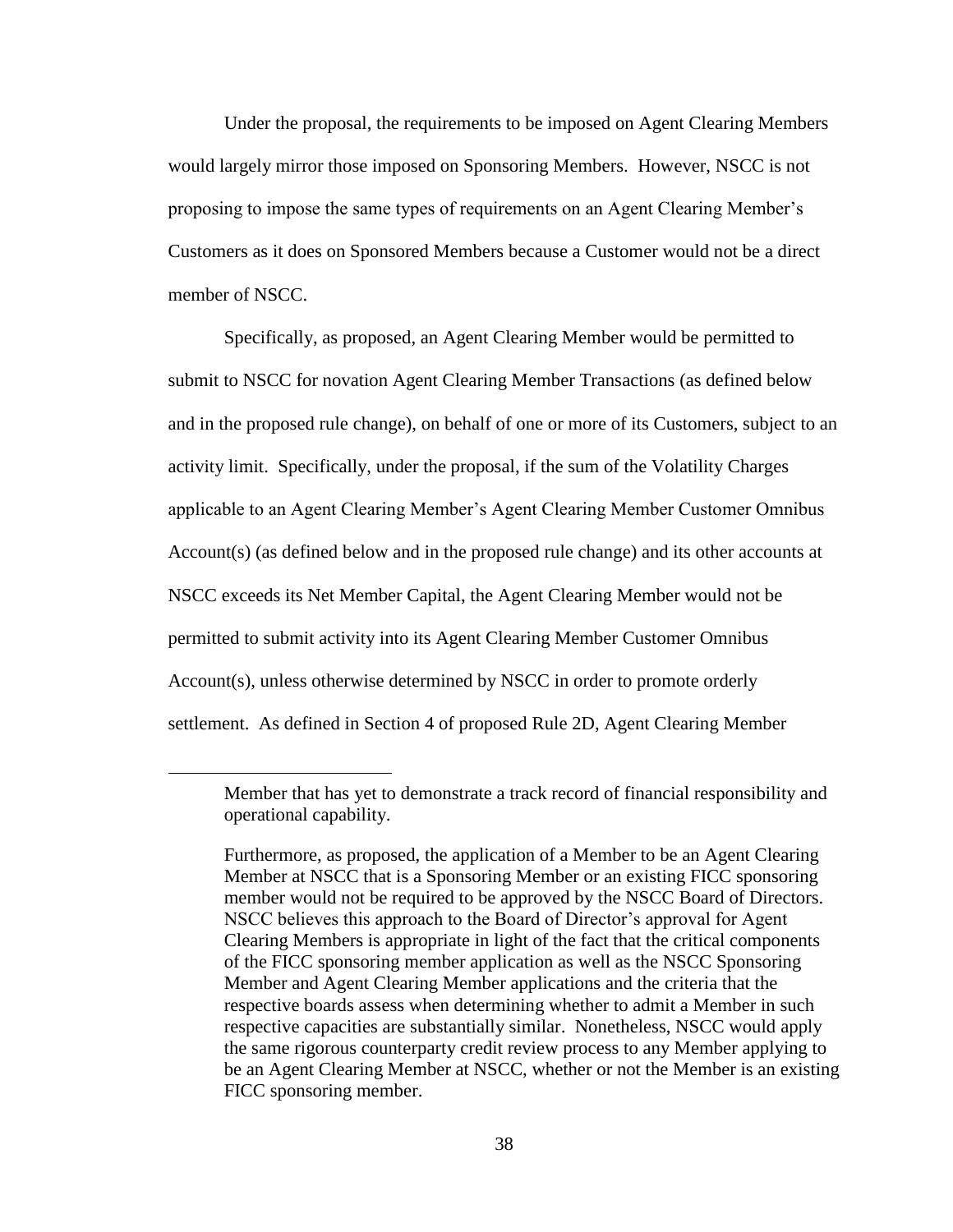Transactions are SFTs that an Agent Clearing Member submits to NSCC on behalf of one or more Customers.

The Agent Clearing Member would establish one or more accounts at NSCC for its Customers' positions, i.e., an Agent Clearing Member Customer Omnibus Account, that would be in the name of the Agent Clearing Member for the benefit of its Customers; however, each Agent Clearing Member Customer Omnibus Account may only contain activity where the Agent Clearing Member is acting as Transferor on behalf of its Customers, or as Transferee on behalf of its Customers, but not both (i.e., activity would not be netted across Customers for Clearing Fund purposes). Under the proposal, the Agent Clearing Member would act solely as agent of its Customers in connection with the clearing of Agent Clearing Member Transactions; however, the Agent Clearing Member would remain fully liable for the performance of all obligations to NSCC arising in connection with Agent Clearing Member Transactions.

In addition, as proposed under the sponsoring/sponsored membership model, the Agent Clearing Member would be responsible for posting to NSCC all of the Clearing Fund and any applicable SLD associated with the activity of its Customers and covering any default loss allocable to its Customers, as well as its own default loss allocation as a Member;<sup>47</sup> however, unlike a Sponsoring Member, an Agent Clearing Member would not

<sup>47</sup> The following example illustrates how loss allocation would occur with respect to Agent Clearing Members: Assume NSCC incurs a \$100 million aggregate loss from a Defaulting Member Event. In addition, assume that the Corporate Contribution amount that NSCC would first apply to any loss from a Defaulting Member Event is \$25 million. This means NSCC would allocate the remaining \$75 million losses (i.e., \$100 million minus \$25 million) to Members pursuant to Section 4 of Rule 4 (Clearing Fund), including Agent Clearing Member Customer Omnibus Accounts as if each were a Member. If the allocated losses to an Agent Clearing Member's Agent Clearing Member Customer Omnibus Account is \$1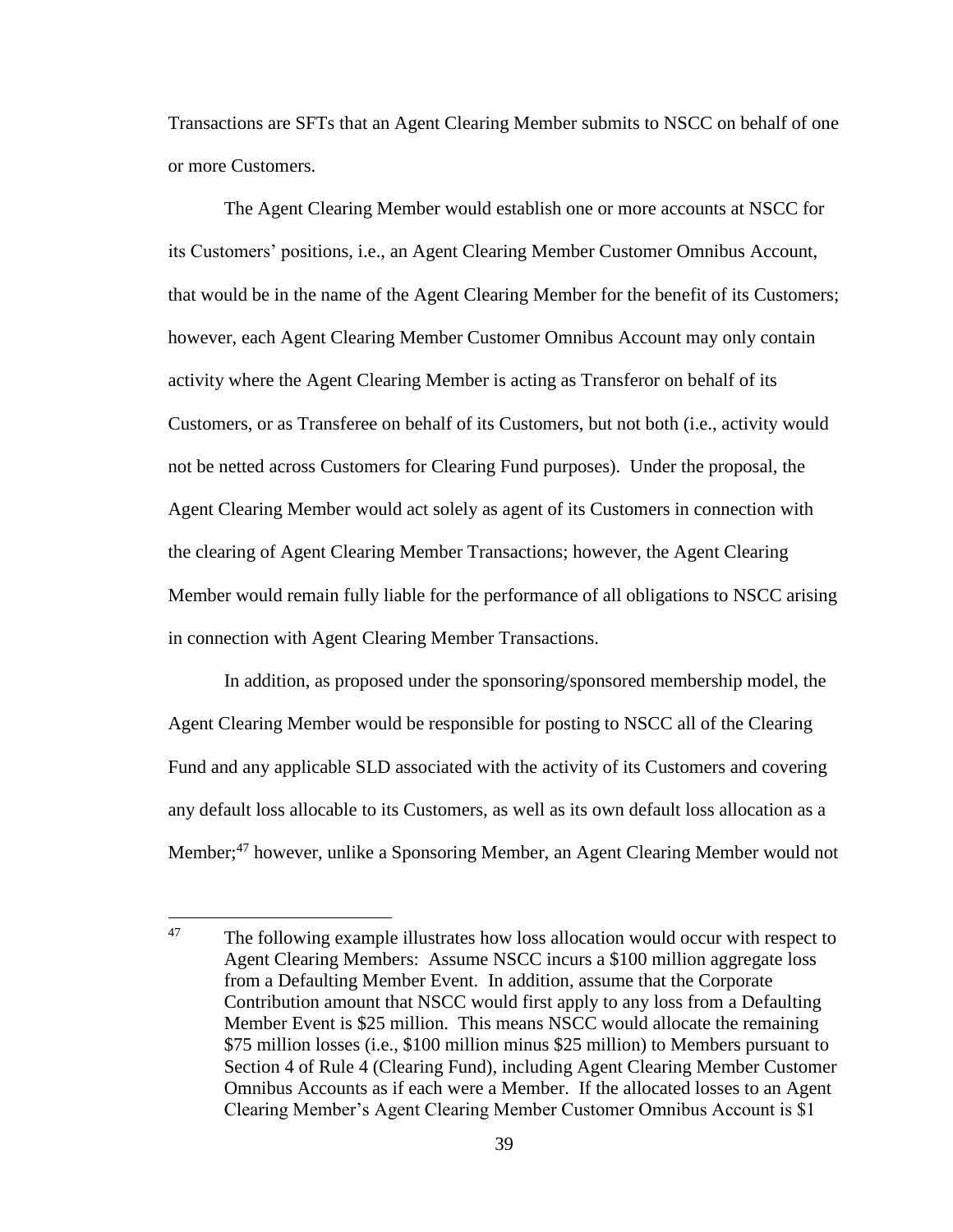be required to provide an unconditional guaranty to NSCC for its Customer's obligations. This is because, as described above, the Agent Clearing Member would be fully liable for all obligations of its Customers under the Agent Clearing Member Transactions that it submitted to NSCC as the Member.

As proposed, NSCC would also provide a mechanism by which an Agent Clearing Member may, upon a default of a Customer and consent of NSCC, transfer Agent Clearing Member Transactions of the Customer established in one or more of the Agent Clearing Member's Agent Clearing Member Customer Omnibus Accounts from such Agent Clearing Member Customer Omnibus Accounts to the Agent Clearing Member's proprietary account at NSCC as a Member.<sup>48</sup>

# **(v) Sponsoring Member/Sponsored Member vs. Agent Clearing Member/Customers**

The direct costs of central clearing (i.e., Clearing Fund, loss allocation, fees and performance on behalf of an institutional firm clients) would be largely equivalent as between what NSCC proposes to apply to a Sponsoring Member and what NSCC proposes to apply to an Agent Clearing Member. Likewise, the capital costs to Sponsoring Members and Agent Clearing Members of intermediating institutional firm activity as between the two buy-side clearing models would be largely equivalent. That being said, because Sponsoring Members would be required to ensure that (i) each of

<sup>48</sup> See Section 11 of proposed Rule 2D (Agent Clearing Members).

 $\overline{a}$ 

million and the allocated losses to the Agent Clearing Member in its capacity as a Member is \$2 million, the Agent Clearing Member would be responsible for a total of \$3 million loss allocation (\$1 million for its Agent Clearing Member Customer Omnibus Account loss allocation amount and \$2 million for its own default loss allocation as a Member).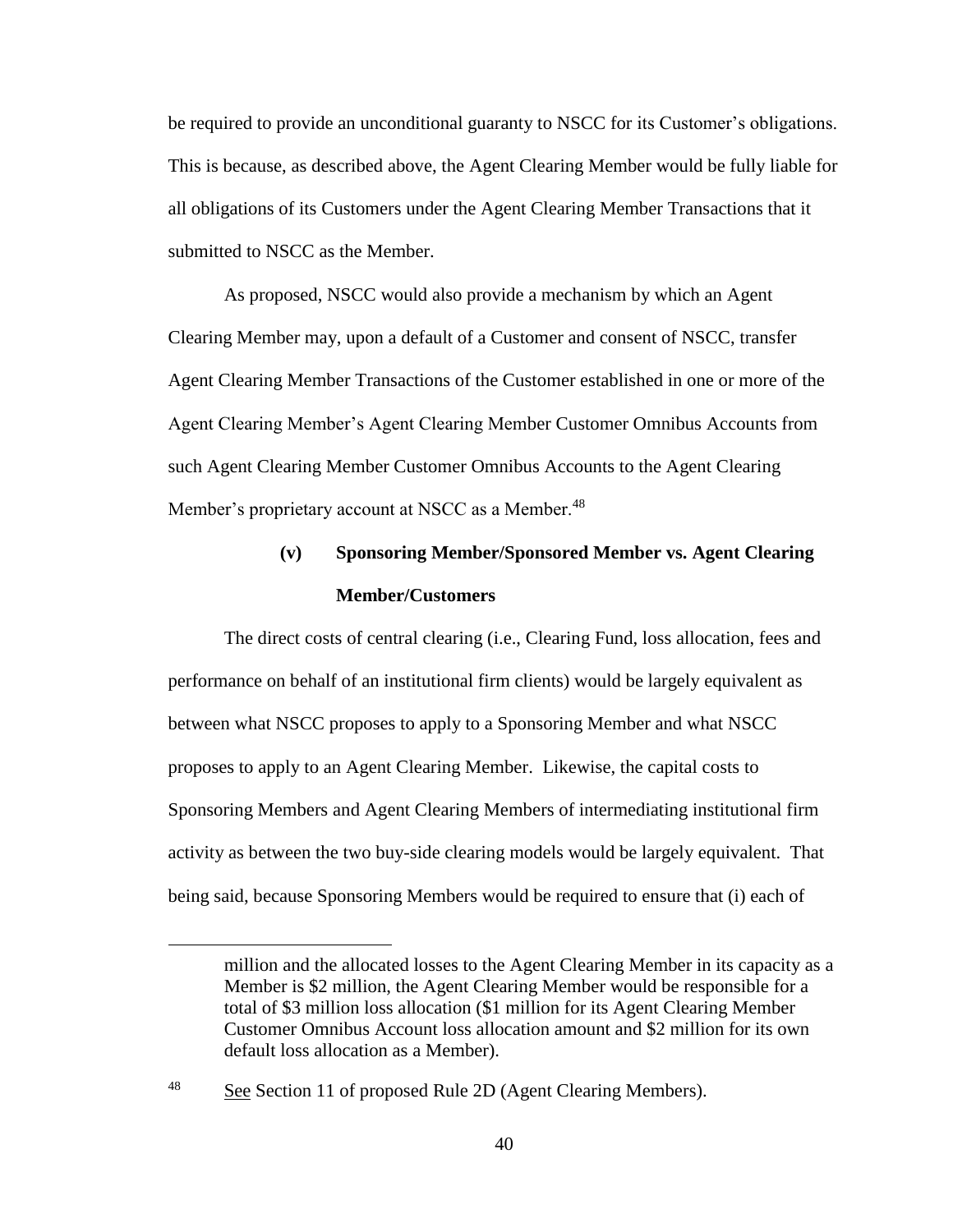their clients separately onboards with NSCC as a Sponsored Member (which NSCC understands is generally required from an accounting perspective in order for the Sponsoring Member to net on its balance sheet its SFTs with Sponsored Members against the Sponsoring Member's other NSCC-cleared SFTs), $49$  (ii) each of their client's SFTs is individually submitted to NSCC for clearing, and (iii) each Sponsored Member continues to remain in compliance with the financial standards applicable to Sponsored Members throughout the course of its membership, Sponsoring Members may incur more legal, onboarding, operational and ongoing administrative costs than Agent Clearing Members with respect to their institutional firm clearing activity.

However, the sponsoring/sponsored membership model allows for principal-style trading between a Sponsoring Member and its Sponsored Member where the Sponsoring Member and Sponsored Member are pre-novation counterparties, which would generally create the opportunity for a Sponsoring Member to make an economic spread between its trade with its Sponsored Member and its offsetting trades with other NSCC Members or Sponsored Members. The opportunity for such economic spread and the ability of a Sponsoring Member to achieve balance sheet netting and capital efficiency on such trading activity through the novation of SFTs to NSCC could, for some market participants, offset the indirect additional costs associated with acting as a Sponsoring Member, rather than acting as an Agent Clearing Member.

On the other hand, as NSCC understands it, for some market participants, particularly agent lenders, their business models are not typically predicated on principalstyle trading. Rather, these agency businesses typically charge fees for their services

<sup>49</sup> Supra note 12.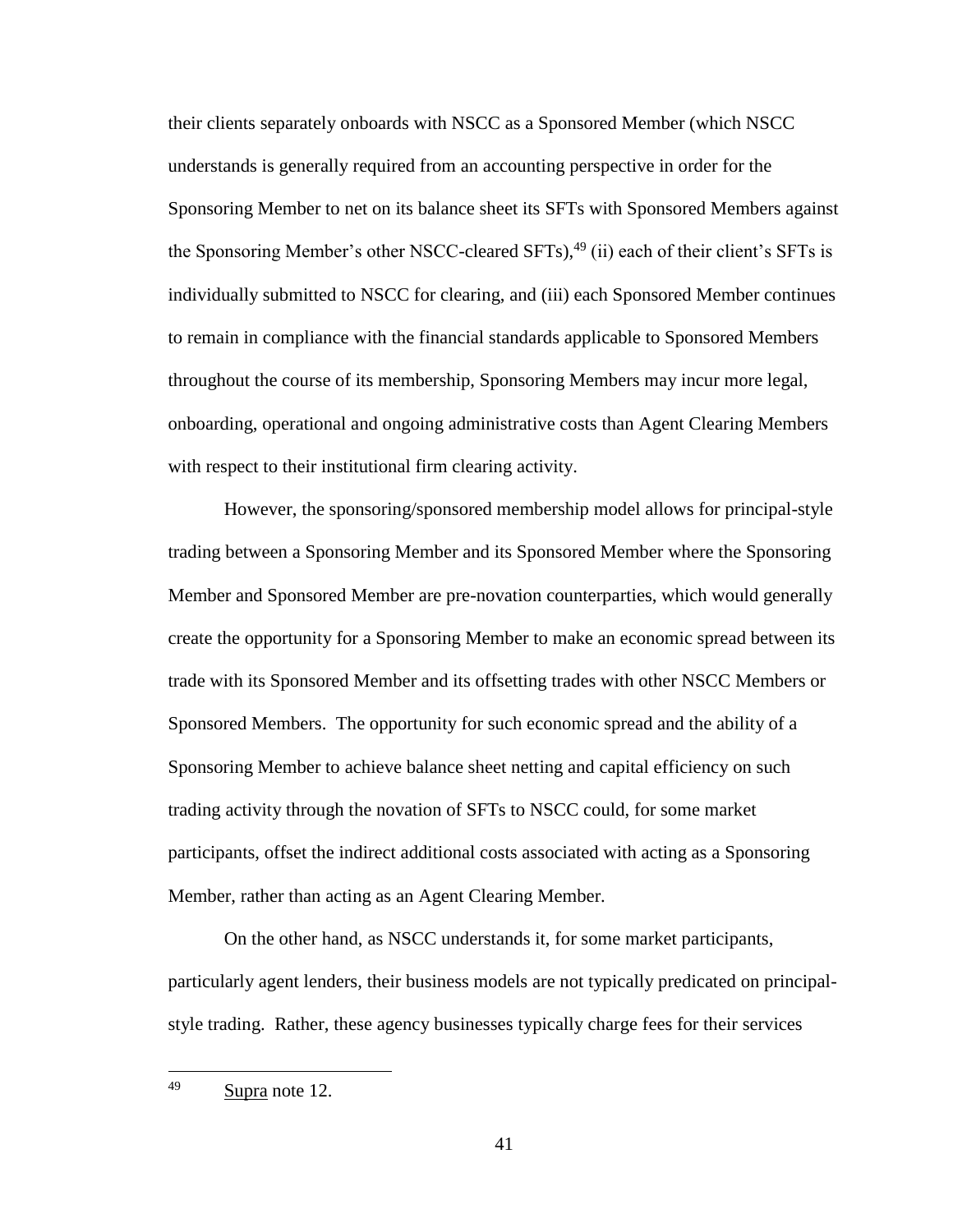(rather than taking economic spreads) and their business models and their agreed upon investment guidelines with their institutional firm customers may only permit agented (rather than principal-style) trading for securities lending transactions. So, for such market participants, participating in clearing at NSCC as an Agent Clearing Member may be a better fit for their overall business model.

From the perspective of an institutional firm client, the costs of clearing that may be passed through to it by its intermediary (depending on their commercial arrangements) would be largely equivalent. That said, some institutional firms that engage in securities lending may be prohibited from acting as Sponsored Members and engaging in principalstyle trading with their intermediary in clearing for regulatory and/or investment guideline reasons. For those institutional firms, being able to transact SFTs as a Customer within an Agent Clearing Member Customer Omnibus Account would offer them a means to access central clearing that would otherwise not be available to them if the sponsoring/sponsored membership model were the only model available for buy-side clearing.

#### **(vi) Proposed Rule Changes**

#### **(A) Proposed Rule 2C – Sponsoring Members and Sponsored Members**

NSCC is proposing to add Rule 2C, entitled "Sponsoring Members and Sponsored Members." This new rule would govern the proposed sponsored membership and would be comprised of 14 sections, each of which is described below.

### *Proposed Rule 2C, Section 1 (General)*

Section 1 of proposed Rule 2C would be a general provision regarding the Rules applicable to Sponsoring Members and Sponsored Members.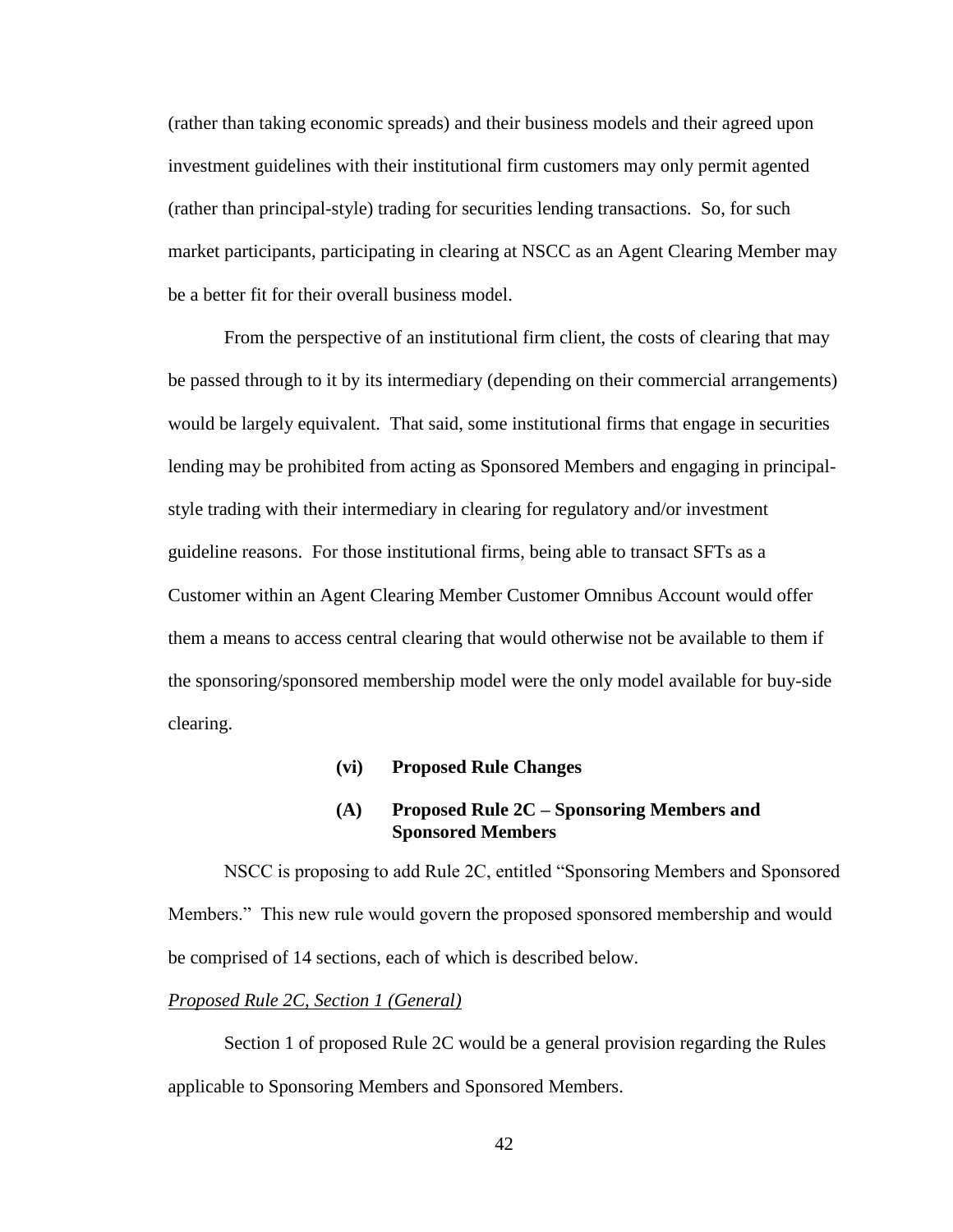Section 1 of proposed Rule 2C would provide that NSCC will permit the establishment of a sponsored membership relationship between a Member that is approved as a Sponsoring Member and one or more Persons that are accepted by NSCC as Sponsored Members of that particular Sponsoring Member. Section 1 of proposed Rule 2C would further provide that the rights, liabilities and obligations of Sponsoring Members and Sponsored Members shall be governed by proposed Rule 2C, and that references to the term "Member" in other Rules would not apply to Sponsoring Members and to Sponsored Members, in their respective capacities as such, unless specifically noted as such in proposed Rule 2C or in such other Rules.

Section 1 of proposed Rule 2C would also provide that a Sponsoring Member shall continue to have all of the rights, liabilities and obligations as set forth in the Rules and in any agreement between it and NSCC pertaining to its status as a Member, and such rights, liabilities and obligations shall be separate from its rights, liabilities and obligations as a Sponsoring Member except as contemplated under Sections 7, 8 and 9 of proposed Rule 2C and under the Sponsoring Member Guaranty.

## *Proposed Rule 2C, Section 2 (Qualifications of Sponsoring Members, the Application Process and Continuance Standards)*

Section 2 of proposed Rule 2C would establish the eligibility requirements for Members that wish to become Sponsoring Members, the membership application process that would be required of each Member to become a Sponsoring Member, the on-going membership requirements that would apply to Sponsoring Members, as well as the requirements regarding a Sponsoring Member's election to voluntarily terminate its membership.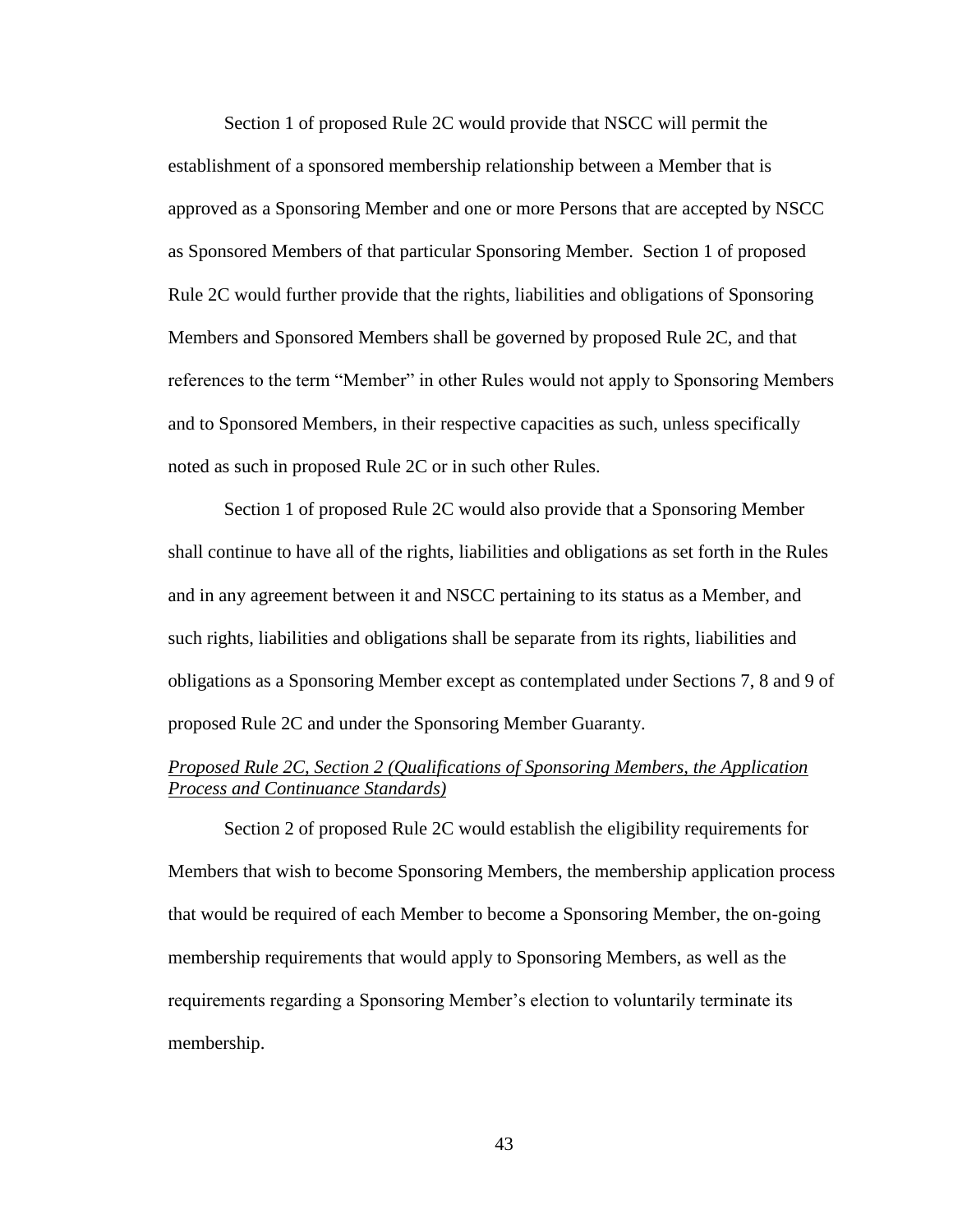Under Section 2(a) of proposed Rule 2C, any Member would be eligible to apply to become a Sponsoring Member; however, if a Member is a Registered Broker-Dealer, such Member would only be permitted to apply to become a Sponsoring Member if it has (1) Net Worth (as defined below and in the proposed rule change) of at least \$25 million and (2) excess net capital over the minimum net capital requirement imposed by the Commission (or such higher minimum capital requirement imposed by the Member's designated examining authority) of at least \$10 million.<sup>50</sup> In connection therewith, NSCC is proposing "Net Worth" to mean, as of a particular date, the amount equal to the excess of the assets of a Person over the liabilities of such Person, computed in accordance with generally accepted accounting principles, and for Registered Broker-Dealers, Net Worth shall include liabilities that are subordinated to the claims of creditors pursuant to a satisfactory subordination agreement, as defined in Appendix D to Rule 15c3-1 of the Act.<sup>51</sup> As proposed, NSCC may require that a Person be a Member for a certain time period before that Person may be considered to become a Sponsoring Member.

<sup>51</sup> 17 CFR 240.15c3-1d.

<sup>50</sup> <sup>50</sup> NSCC is proposing these financial minimums for Registered Broker-Dealer Sponsoring Member applicants to reflect the additional responsibility that the applicant would undertake as a Sponsoring Member. These financial minimums are determined based on NSCC's assessment of the minimum capital that would be necessary for a broker-dealer to conduct meaningful level of NSCC-cleared activity while serving as a credit counterparty in respect of others' trades. In its assessment, NSCC considered various factors, such as the amount of a Registered Broker-Dealer Member's capital and its impact on such Member's financial responsibility and operational capability, comparability with the financial requirements of other clearing agencies, and the desire to strike a balance between credit risk mitigation and member accessibility. For the reasons described above in Item II(A)1(iii) "Sponsoring Members and Sponsored Members," these financial minimums are also designed to be consistent with the requirements applicable to registered broker/dealers that are sponsoring members in FICC's Sponsoring Member/Sponsored Member Program.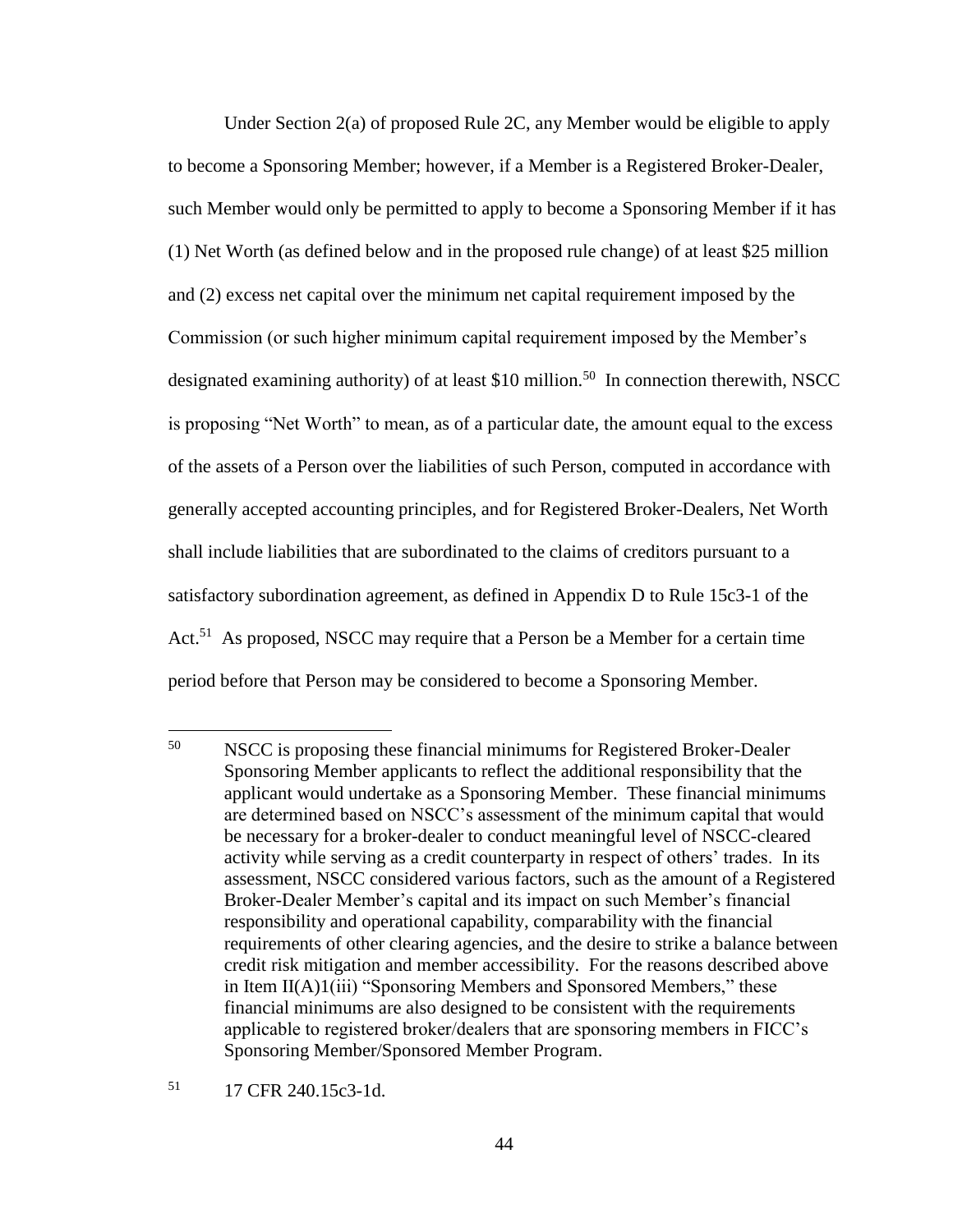Section 2(b) of proposed Rule 2C would provide that each Member applicant to become a Sponsoring Member would be required to provide an application and other information requested by NSCC. Sponsoring Member applications shall first be reviewed by NSCC and would require the Board of Directors' approval, unless the Member applicant is already an Agent Clearing Member under proposed Rule 2D or a sponsoring member of  $FICC<sup>.52</sup> NSCC$  believes this approach to the Board of Director's approval for Sponsoring Members is appropriate in light of the fact that the critical components of the FICC sponsoring member application as well as the NSCC Sponsoring Member and Agent Clearing Member applications and the criteria that the respective boards assess when determining whether to admit a Member in such respective capacities are substantially similar.

Under Section 2(c) of proposed Rule 2C, if the Sponsoring Member application is denied, such denial would be handled in accordance with Section 1 of Rule 2A (Initial Membership Requirements).

As proposed in Section 2(d) of proposed Rule 2C, NSCC may impose additional financial requirements on a Sponsoring Member applicant based upon the level of the anticipated positions and obligations of such applicant, the anticipated risk associated with the volume and types of transaction such applicant proposes to process through NSCC as a Sponsoring Member and the overall financial condition of such applicant. Under the proposal, with respect to an application of a Member to become a Sponsoring

 $\overline{a}$ 

<sup>&</sup>lt;sup>52</sup> It is NSCC's understanding that FICC is evaluating a change to the GSD Rules to provide that the application of an FICC sponsoring member applicant that is already an NSCC Sponsoring Member or Agent Clearing Member would not require approval of FICC's board of directors.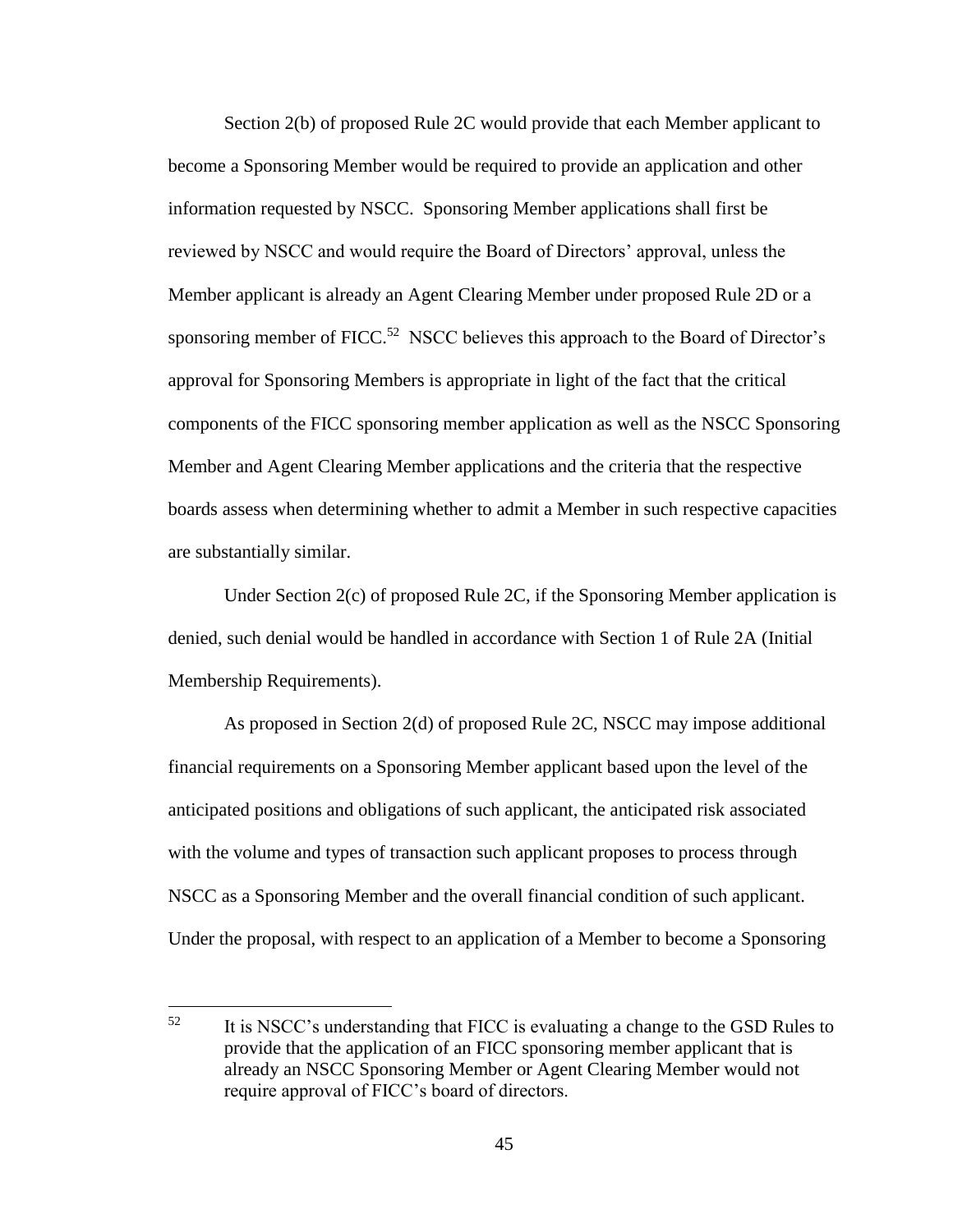Member that requires the Board of Directors' approval, the Board of Directors shall also approve any increased financial requirements imposed by NSCC in connection with the approval of the application, and NSCC would thereafter regularly review such Sponsoring Member regarding its compliance with the increased financial requirements.<sup>53</sup>

In addition, under Section 2(e) of proposed Rule 2C, NSCC may require each Sponsoring Member or any Sponsoring Member applicant to furnish adequate assurances of such Sponsoring Member or Sponsoring Member applicant's financial responsibility and operational capability within the meaning of Rule 15 (Assurances of Financial Responsibility and Operational Capability), as NSCC may at any time or from time to time deem necessary or advisable in order to protect NSCC, its participants, creditors or investors, to safeguard securities and funds in the custody or control of NSCC and for which NSCC is responsible, or to promote the prompt and accurate clearance, settlement and processing of securities transactions.<sup>54</sup>

<sup>53</sup> If the increased financial requirements are imposed in connection with a Sponsoring Member application that does not require the Board of Directors' approval, the increased financial requirements would not be subject to the Board of Directors' approval. Nonetheless, once a Sponsoring Member application is approved with increased financial requirements, NSCC would thereafter regularly review such Sponsoring Member regarding its continued adherence to such increased financial requirements as well as determine whether such increased financial requirements are still appropriate. If the Sponsoring Member is unable to adhere to the increased financial requirements, the Board of Directors may, pursuant to Section 10 of proposed Rule 2C, suspend, prohibit or limit the Sponsoring Member's access to NSCC's services.

<sup>54</sup> As an example, NSCC may require a Sponsoring Member or a Sponsoring Member applicant to furnish adequate assurances of such Sponsoring Member or Sponsoring Member applicant's financial responsibility and operational capability if NSCC has concerns about such Sponsoring Member or Sponsoring Member applicant's overall financial health or credit rating.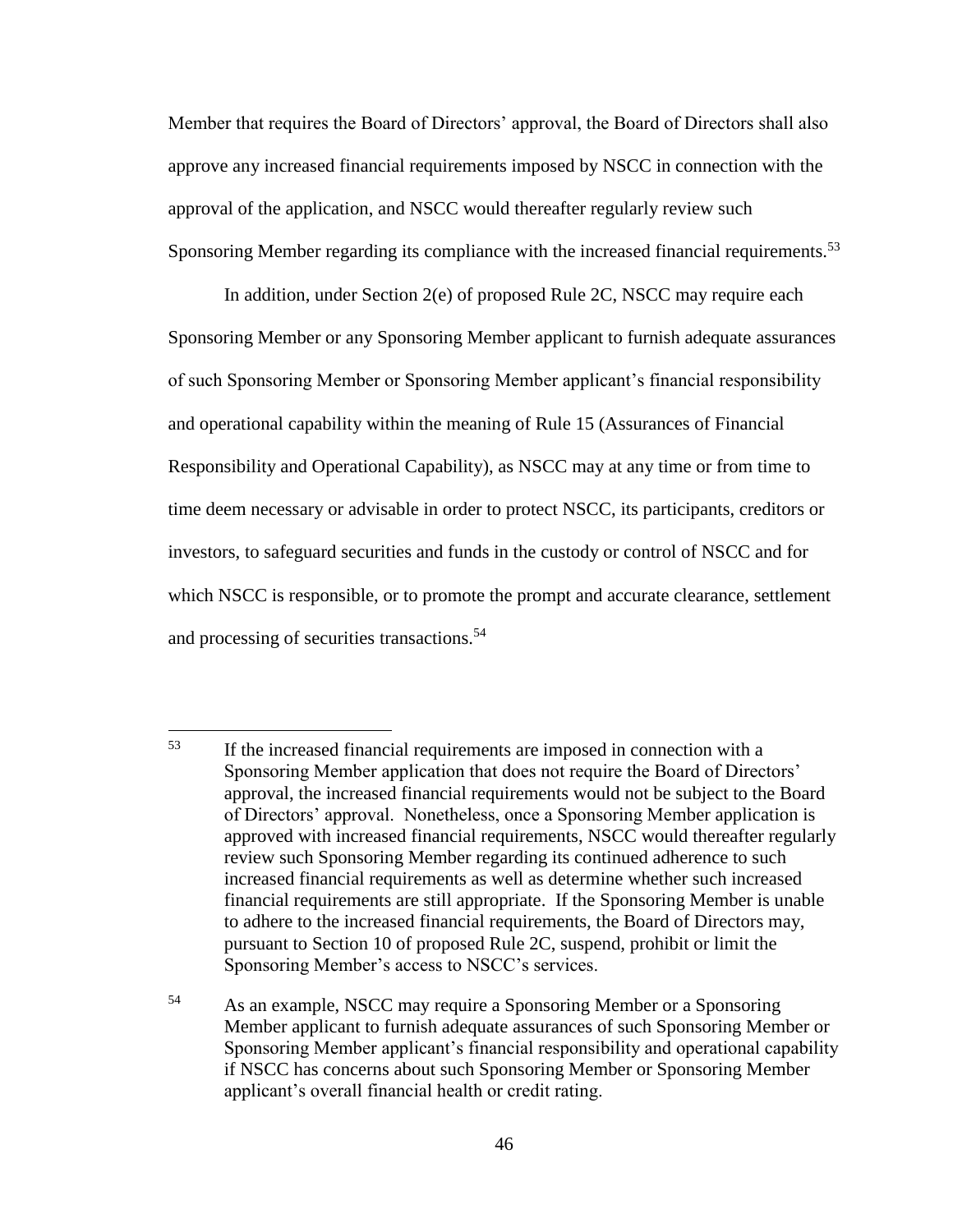Section 2(f) of proposed Rule 2C would provide that each Member whose Sponsoring Member application is approved would sign and deliver to NSCC (i) an agreement between NSCC and the Member and specifies the terms and conditions deemed by NSCC to be necessary in order to protect itself and its participants ("Sponsoring Member Agreement"), (ii) a guaranty, in the form and substance acceptable to NSCC, whereby the Member, in its capacity as a Sponsoring Member, guarantees to NSCC the payment and performance by its Sponsored Members of their obligations under the Rules in respect of the Sponsoring Member's Sponsored Member Sub-Accounts, including, without limitation all of the settlement obligations of its Sponsored Members in respect of such Sponsored Member Sub-Accounts ("Sponsoring Member Guaranty"), and a related legal opinion in a form satisfactory to NSCC. In addition, Section 2(f) of proposed Rule 2C would provide that nothing in the Rules shall prohibit a Sponsoring Member from seeking reimbursement from a Sponsored Member for payments made by the Sponsoring Member (whether pursuant to the Sponsoring Member Guaranty, out of Clearing Fund deposits or otherwise) with respect to obligations as to which the Sponsored Member is a principal obligor under the Rules, or as otherwise may be agreed by the Sponsored Member and Sponsoring Member.

Section 2(g) of proposed Rule 2C would provide that each Sponsoring Member shall submit to NSCC, within the timeframes and in the formats required by NSCC, the reports and information that all Members are required to submit regardless of type of Member and the reports and information required to be submitted for its respective type of Member, all pursuant to Section 2 of Rule 2B (Ongoing Membership Requirements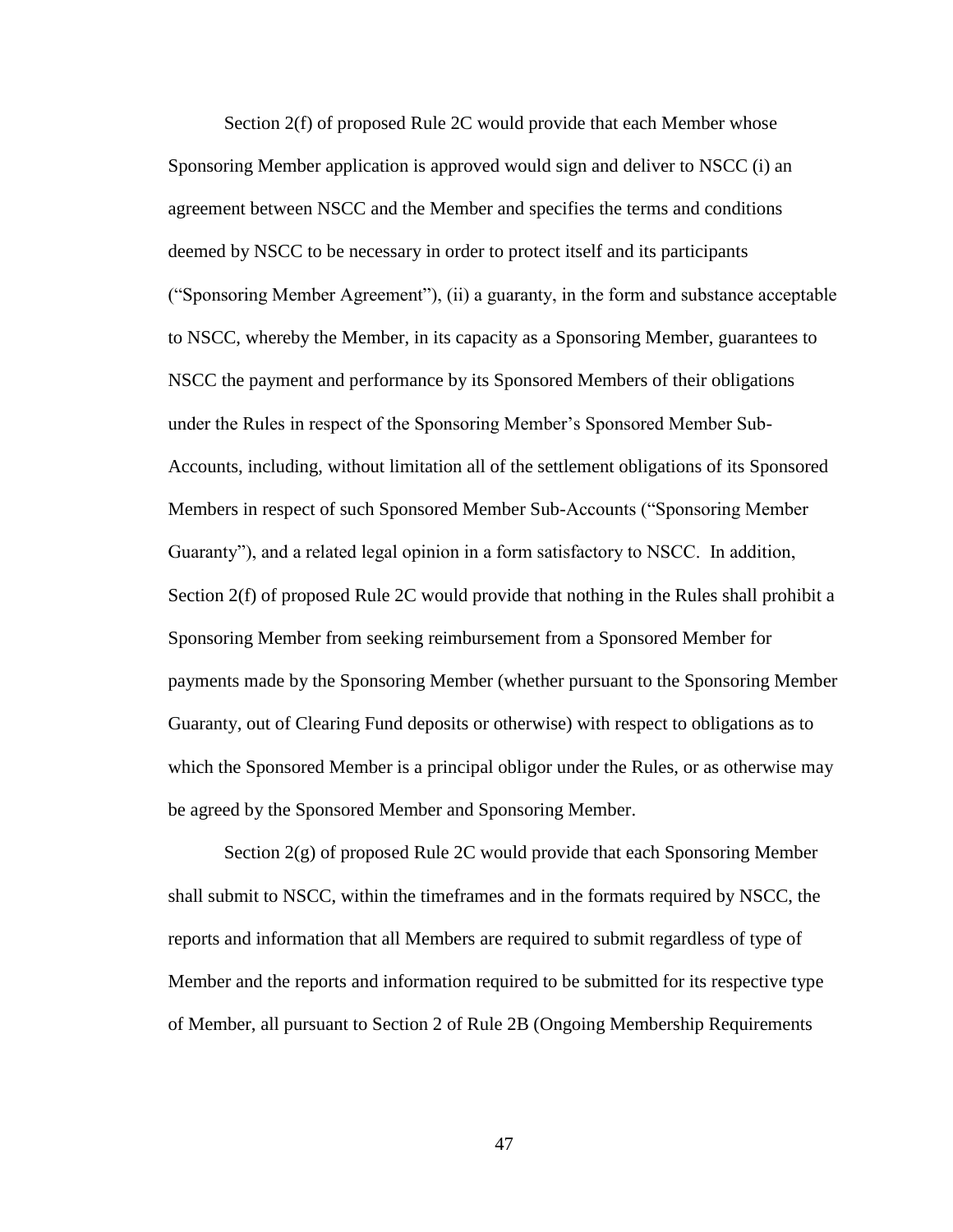and Monitoring) and, if applicable, Addendum O (Admission of Non-US Entities as Direct NSCC Members).

Section 2(h) of proposed Rule 2C would provide that a Sponsoring Member's books and records, insofar as they relate to the Sponsored Member Transactions submitted to NSCC, shall be open to the inspection of the duly authorized representatives of NSCC to the same extent provided in Rule 2A (Initial Membership Requirements) for other Members.

Section 2(i) of proposed Rule 2C would provide that a Sponsoring Member shall promptly inform NSCC, both orally and in writing, if it is no longer in compliance with the relevant standards and qualifications for applying to become a Sponsoring Member set forth in the proposed Rule 2C. Notification must take place immediately and in no event later than 2 Business Days from the date on which the Sponsoring Member first learns of its non-compliance. As proposed, NSCC would assess a fine in accordance with the Fine Schedule in Addendum P against any Sponsoring Member that fails to so notify NSCC.<sup>55</sup> If the Sponsoring Member fails to remain in compliance with the relevant standards and qualifications, NSCC would, if necessary, undertake appropriate action to determine the status of the Sponsoring Member and its continued eligibility as such. In addition, NSCC may review the financial responsibility and operational capability of the Sponsoring Member, and otherwise require from the Sponsoring Member additional reports of its financial or operational condition at such intervals and in such detail as NSCC shall determine. In addition, if NSCC has reason to believe that a Sponsoring Member may fail to comply with any of the Rules applicable to Sponsoring Members, it

See Addendum P (Fine Schedule), supra note 4.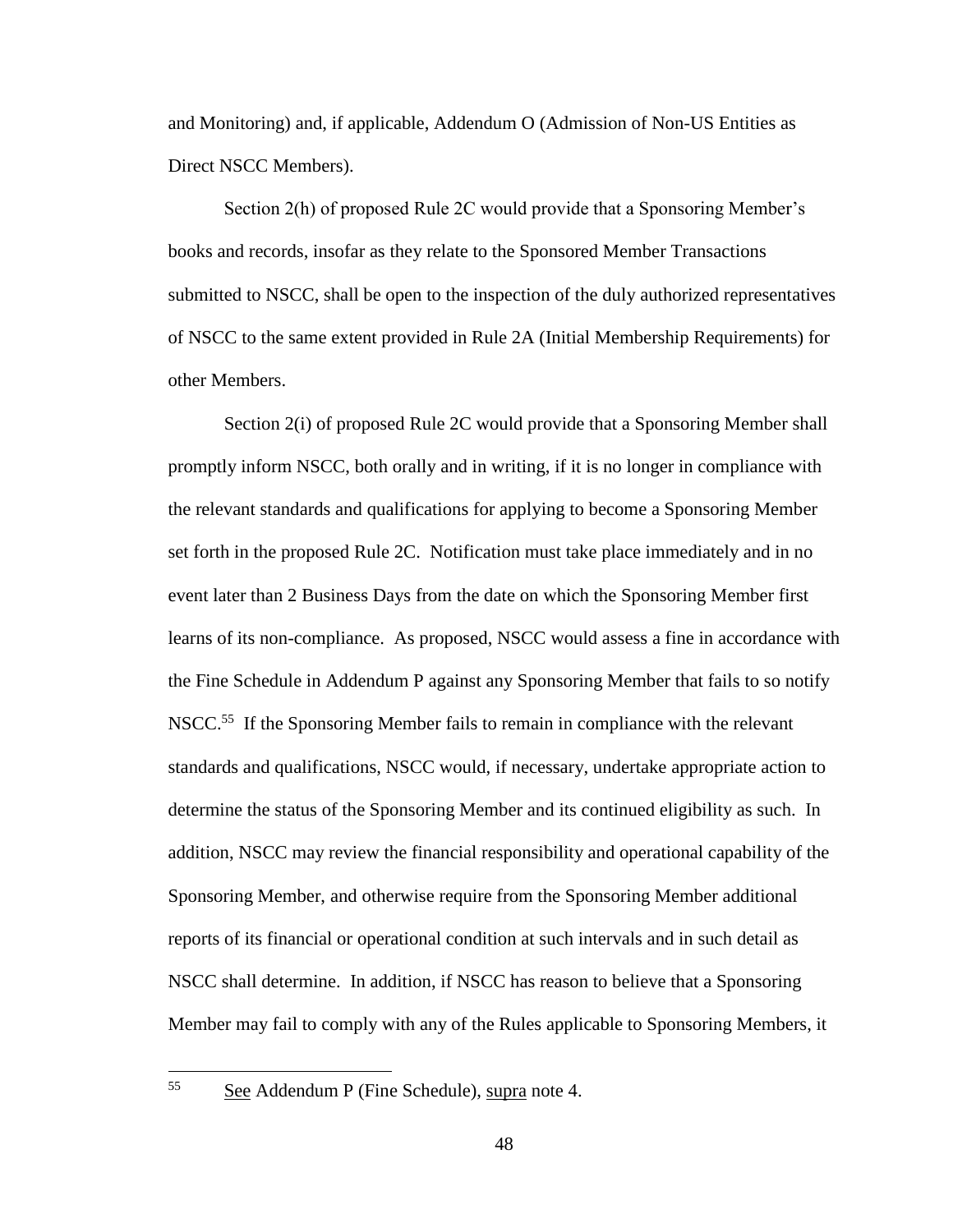may require the Sponsoring Member to provide it, within such timeframe, and in such detail, and pursuant to such manner as NSCC shall determine, with assurances in writing of a credible nature that the Sponsoring Member shall not, in fact, violate any of the Rules.

Section 2(j) of proposed Rule 2C would provide that in the event that a Sponsoring Member fails to remain in compliance with the relevant requirements of the Rules, the Sponsoring Member Agreement or the Sponsoring Member Guaranty, NSCC shall have the right to cease to act for the Sponsoring Member in its capacity as a Sponsoring Member pursuant to Section 10 of proposed Rule 2C, unless the Sponsoring Member requests that such action not be taken and NSCC determines that, depending upon the specific circumstances and the record of the Sponsoring Member, it is appropriate instead to establish for such Sponsoring Member a time period, which shall be determined by NSCC and which shall be no longer than 30 calendar days unless otherwise determined by NSCC, during which the Sponsoring Member must resume compliance with such requirements. As proposed, in the event that the Sponsoring Member is unable to satisfy such requirements within the time period specified by NSCC, NSCC shall, pursuant to the Rules, cease to act for the Sponsoring Member in its capacity as a Sponsoring Member pursuant to Section 10 of the proposed Rule 2C.

Section 2(k) of proposed Rule 2C would provide that if the sum of the Volatility Charges applicable to a Sponsoring Member's Sponsored Member Sub-Accounts and its other accounts at NSCC exceeds its Net Member Capital (as defined below and in the proposed rule change), the Sponsoring Member shall not be permitted to submit activity into its Sponsored Member Sub-Accounts, unless otherwise determined by NSCC in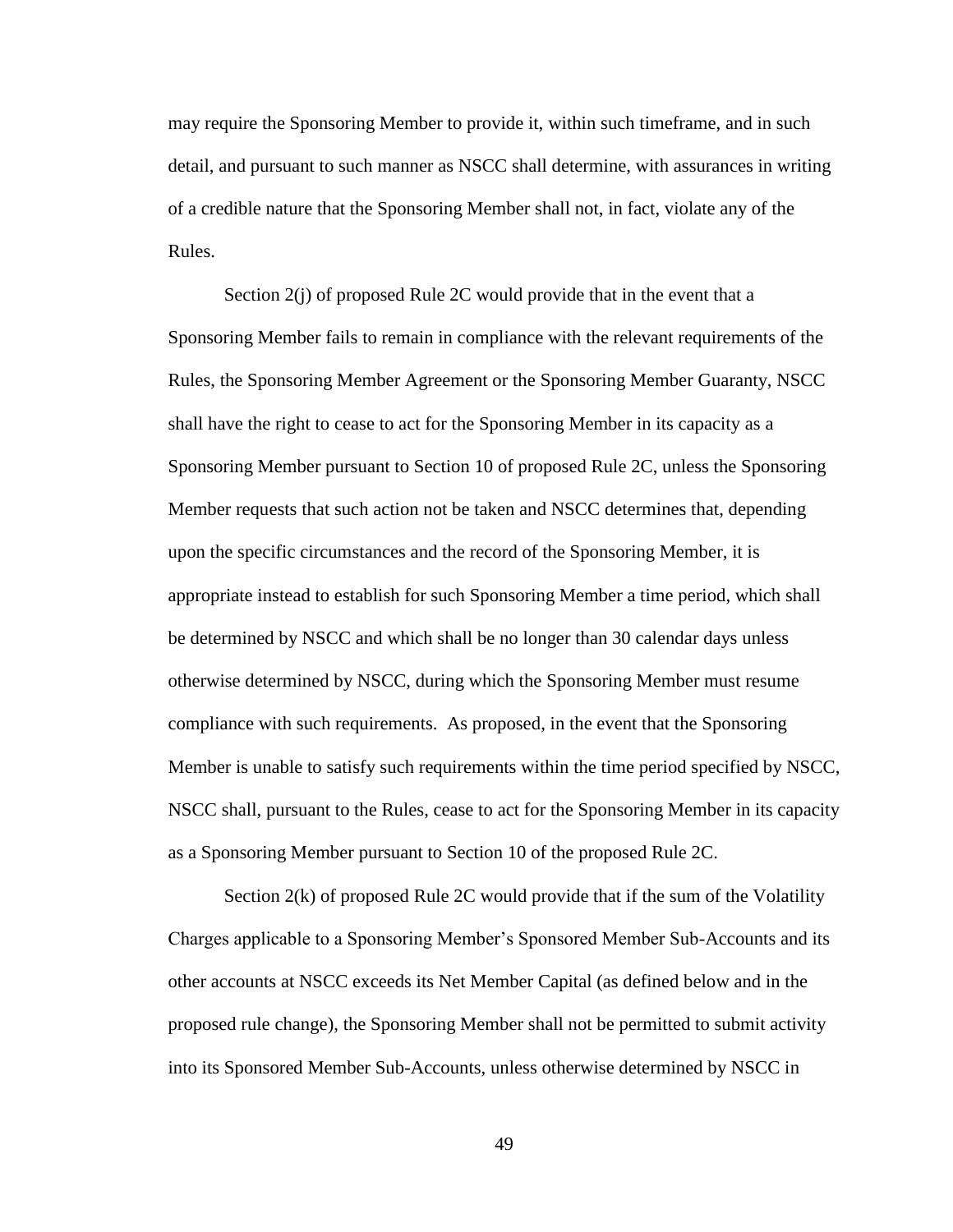order to promote orderly settlement.<sup>56</sup> As proposed, "Volatility Charge" would mean, in respect to a Member, the amount of its Required Fund Deposit calculated by NSCC by applying Sections I.(A)(1)(a)(i)-(iii) of Procedure XV (Clearing Fund Formula and Other Matters); "Net Member Capital" would mean Net Capital (as defined below and in the proposed rule change), net assets or equity capital, as applicable to a Member, based on the type of regulation, and in particular the capital requirements, to which the Member is subject; and "Net Capital" would mean, as of a particular date, the amount equal to the net capital of a Registered Broker-Dealer as defined in Rule  $15c3-1(c)(2)$  of the Act,<sup>57</sup> or any successor rule or regulation thereto.

Section 2(l) of proposed Rule 2C would provide that a Sponsoring Member may voluntarily elect to terminate its status as a Sponsoring Member, with respect to all Sponsored Members or with respect to one or more Sponsored Members from time to time, by providing NSCC with a written notice from a Sponsoring Member to NSCC that the Sponsoring Member is voluntarily electing to terminate its status as a Sponsoring Member with respect to all of its Sponsored Members or with respect to one or more of its Sponsored Members ("Sponsoring Member Voluntary Termination Notice"). The Sponsoring Member shall specify in the Sponsoring Member Voluntary Termination Notice the Sponsored Member(s) in respect of which the Sponsoring Member is

 $17$  CFR 240.15c3-1(c)(2).

<sup>56</sup> <sup>56</sup> NSCC selected the Volatility Charges and Net Member Capital as the criteria for purposes of establishing the activity limit for Sponsoring Members. This is because a Sponsoring Member's total Volatility Charges being in excess of its Net Member Capital is an important indicator that the Sponsoring Member's financial resources, as measured by its Net Capital, net assets or equity capital, may be insufficient to meet the largest component of its Required Fund Deposit (i.e., Volatility Charges).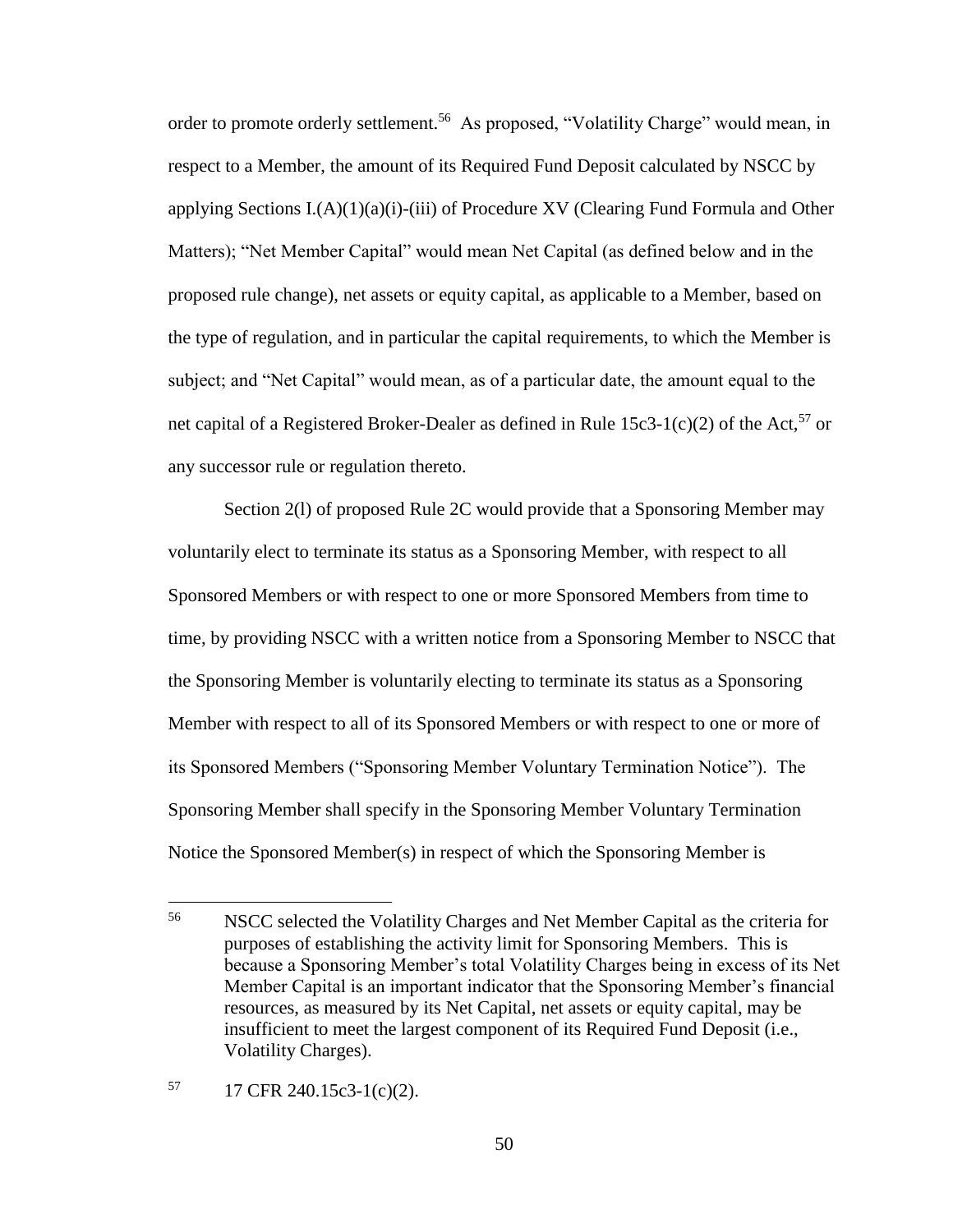terminating its status (the "Former Sponsored Members") and a desired date for such termination, which date shall not be prior to the scheduled Final Settlement Date of any remaining obligation owed by the Sponsoring Member to NSCC with respect to the Former Sponsored Members as of the time such Sponsoring Member Voluntary Termination Notice is submitted to NSCC, unless otherwise approved by NSCC.

Section 2(l) of proposed Rule 2C would also provide that such termination would not be effective until accepted by NSCC, which shall be no later than 10 Business Days after the receipt of the Sponsoring Member Voluntary Termination Notice from such Sponsoring Member. NSCC's acceptance shall be evidenced by a notice to NSCC's participants announcing the termination of the Sponsoring Member's status as such with respect to the Former Sponsored Members and the date on which the termination of the Sponsoring Member's status as a Sponsoring Member becomes effective ("Sponsoring Member Termination Date"). As proposed, after the close of business on the Sponsoring Member Termination Date, the Sponsoring Member shall no longer be eligible to submit Sponsored Member Transactions on behalf of the Former Sponsored Members, and each Former Sponsored Member shall cease to be a Sponsored Member unless it is the Sponsored Member of another Sponsoring Member. If any Sponsored Member Transactions is submitted to NSCC by the Sponsoring Member on behalf of a Former Sponsored Member that is scheduled to settle after the Sponsoring Member Termination Date, such Sponsoring Member's Sponsoring Member Voluntary Termination Notice would be deemed void, and the Sponsoring Member would remain subject to the proposed Rule 2C as if it had not given such Sponsoring Member Voluntary Termination Notice.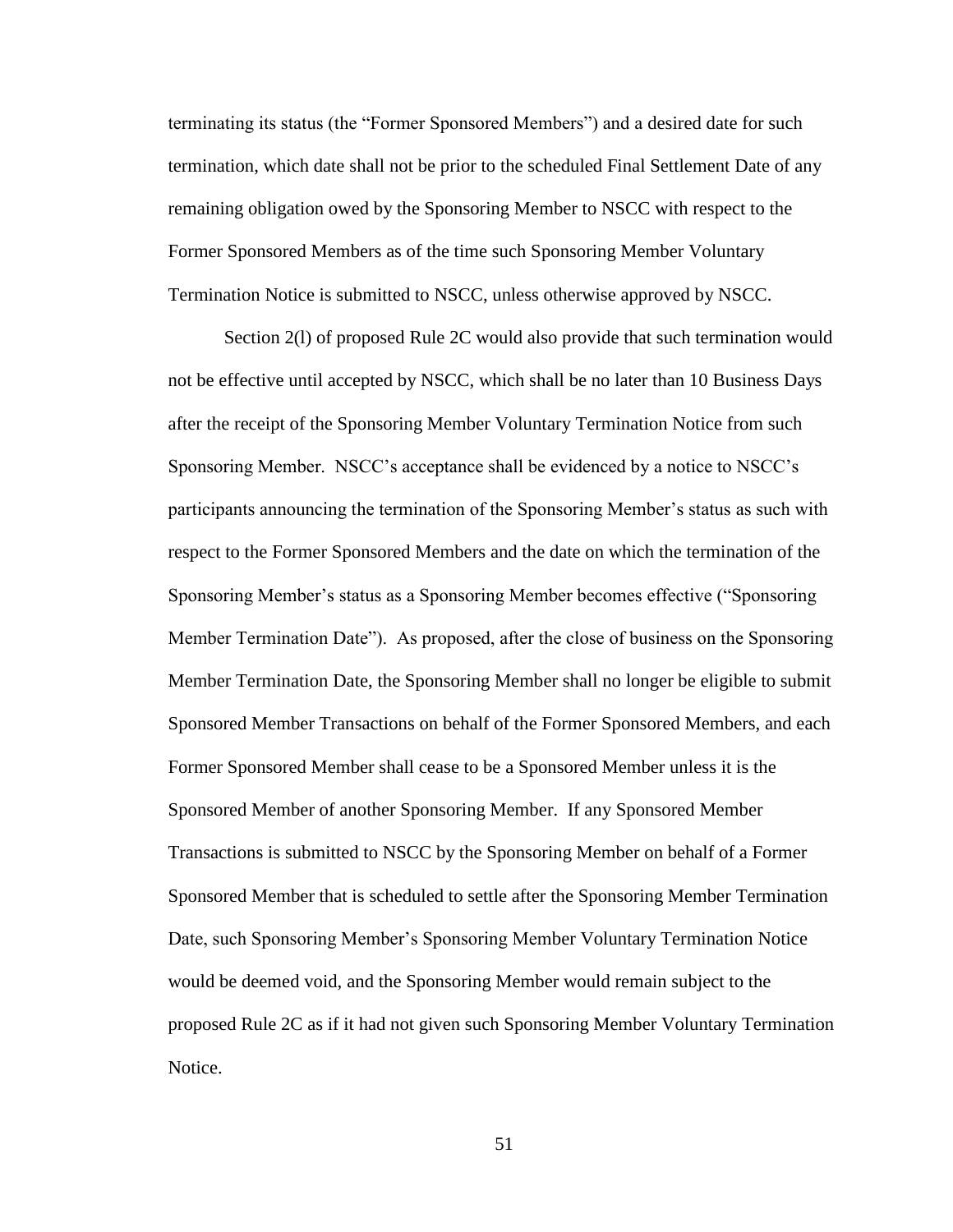Section 2(m) of proposed Rule 2C would provide that a Sponsoring Member's voluntary termination of its status as such, in whole or in part, shall not affect its obligations to NSCC, or the rights of NSCC, including under the Sponsoring Member Guaranty, with respect to Sponsored Member Transactions submitted to NSCC before the applicable Sponsoring Member Termination Date. Any such Sponsored Member Transactions that have been novated to NSCC shall continue to be processed by NSCC. The return of the Sponsoring Member's Clearing Fund deposit shall be governed by Section 7 of Rule 4 (Clearing Fund). If an Event Period were to occur after a Sponsoring Member has submitted the Sponsoring Member Voluntary Termination Notice but on or prior to the Sponsoring Member Termination Date, in order for the Sponsoring Member to benefit from its Loss Allocation Cap pursuant to Section 4 of Rule 4, the Sponsoring Member would need to comply with the provisions of Section 6 of Rule 4 and submit a Loss Allocation Withdrawal Notice, which notice, upon submission, shall supersede and void any pending Sponsoring Member Voluntary Termination Notice previously submitted by the Sponsoring Member.

Section 2(n) of proposed Rule 2C would provide that any non-public information furnished to NSCC pursuant to proposed Rule 2C shall be held in confidence as may be required under the laws, rules and regulations applicable to NSCC that relate to the confidentiality of records. Section 2(n) would also provide that each Sponsoring Member shall maintain DTCC Confidential Information in confidence to the same extent and using the same means it uses to protect its own confidential information, but no less than a reasonable standard of care, and shall not use DTCC Confidential Information or disclose DTCC Confidential Information to any third party except as necessary to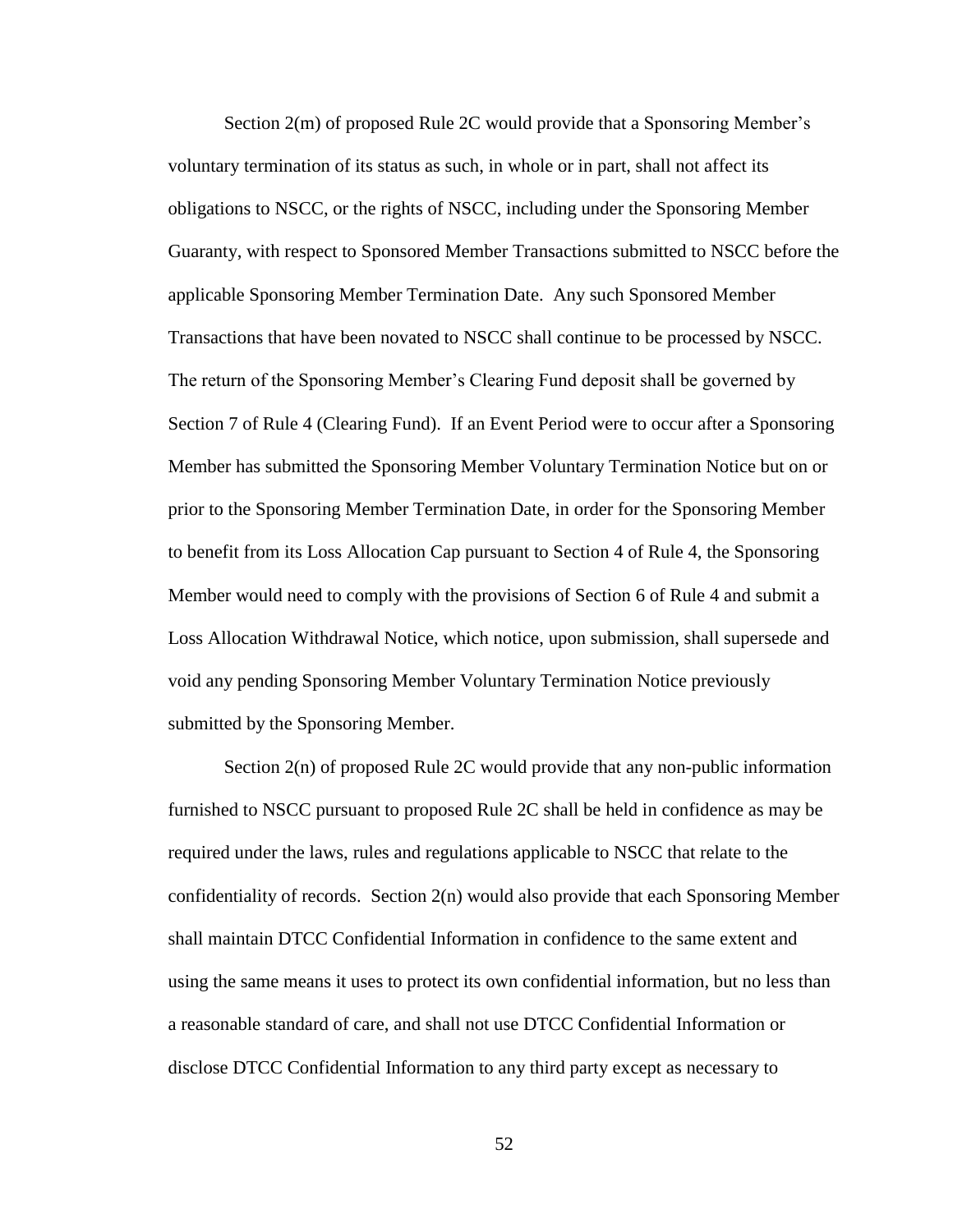perform such Sponsoring Member's obligations under the Rules or as otherwise required by applicable law. Section 2(n) would further provide that each Sponsoring Member acknowledges that a breach of its confidentiality obligations under the Rules may result in serious and irreparable harm to NSCC and/or DTCC for which there is no adequate remedy at law. In addition, Section 2(n) would provide that in the event of such a breach by the Sponsoring Member, NSCC and/or DTCC shall be entitled to seek any temporary or permanent injunctive or other equitable relief in addition to any monetary damages thereunder.<sup>58</sup>

## *Proposed Rule 2C, Section 3 (Qualifications of Sponsored Members, Approval Process and Continuance Standards)*

Section 3 of proposed Rule 2C would establish the eligibility requirements for Sponsored Members, the membership application process that would be required of each Sponsored Member, the on-going membership requirements that would apply to Sponsored Members, as well as the requirements regarding a Sponsored Member's election to voluntarily terminate its membership.

Section 3(a) of proposed Rule 2C would provide that a Person shall be eligible to apply to become a Sponsored Member if: (x) it is sponsored into membership by a Sponsoring Member, and (y) it (1) is a "qualified institutional buyer" as defined by Rule 144A<sup>59</sup> under the Securities Act,<sup>60</sup> or (2) is a legal entity that, although not organized as

 $\overline{a}$ 

 $58$  Section 2(n) of proposed Rule 2C is designed to be consistent with provisions in the Rules relating to the confidentiality of information furnished by participants. See Rule 2A (Initial Membership Requirements), supra note 4.

<sup>59</sup> 17 CFR 230.144A.

 $^{60}$  15 U.S.C. 77a et seq.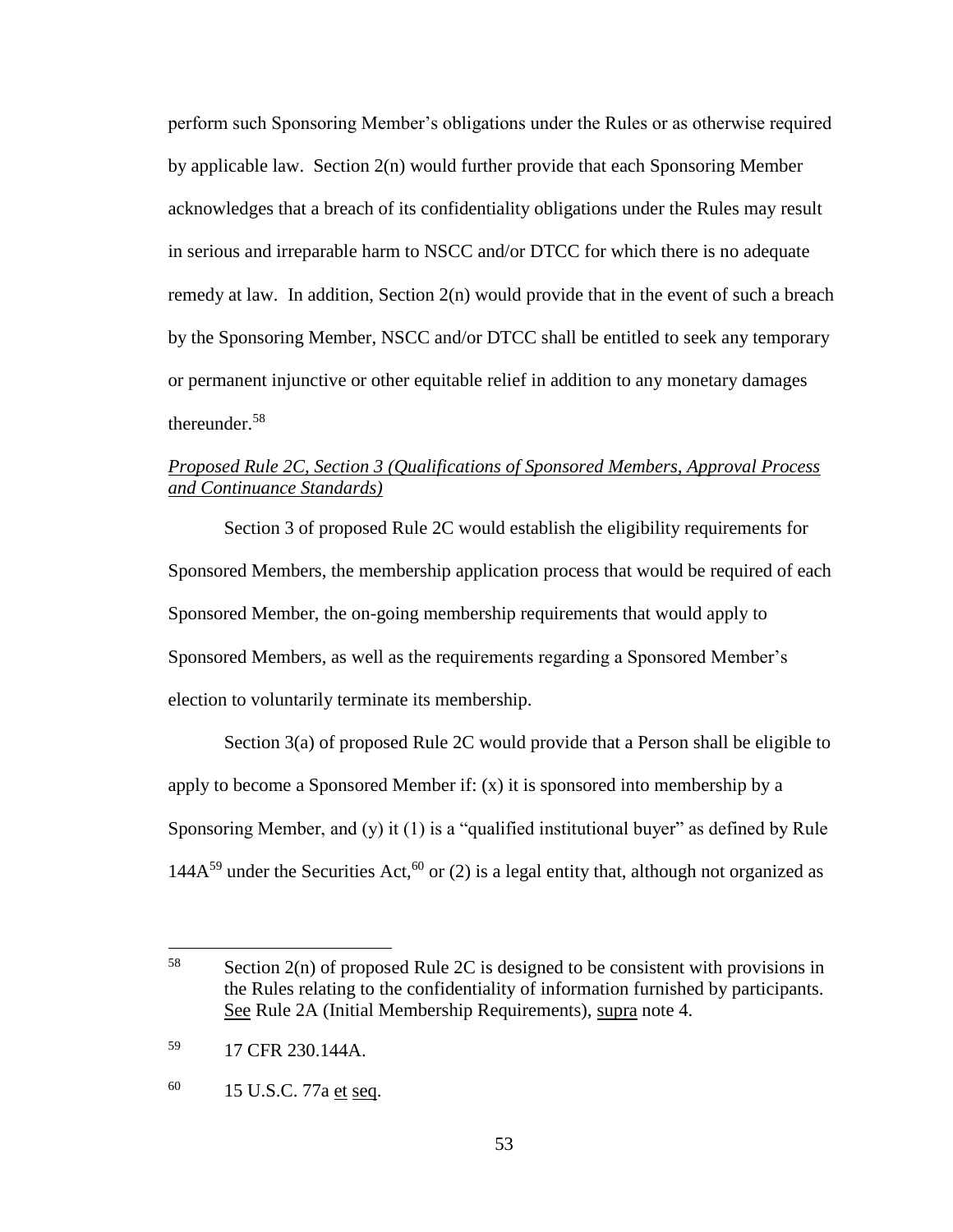an entity specifically listed in paragraph  $(a)(1)(i)(H)$  of Rule 144A under the Securities Act, satisfies the financial requirements necessary to be a "qualified institutional buyer" as specified in that paragraph. NSCC would have the right to rely on the representation provided by the Sponsoring Member regarding satisfaction of (y).

Section 3(b) of proposed Rule 2C would provide that each time that a Sponsoring Member wishes to sponsor a Person into membership, it shall provide NSCC with the representation referred to in Section 3(a) of proposed Rule 2C, as well as any additional information in such form as may be prescribed by NSCC. NSCC shall approve or disapprove Persons as Sponsored Members. If NSCC denies the request of a Sponsoring Member to add a Person as a Sponsored Member, such denial shall be handled in the same manner as set forth in Section 1 of Rule 2A (Initial Membership Requirements) with respect to membership applications except that the written statement referred to therein shall be provided to both the Sponsoring Member and the Person seeking to become a Sponsored Member.

Section 3(c) of proposed Rule 2C would provide that each Person to become a Sponsored Member shall sign and deliver to NSCC an agreement whereby the Person shall agree to any terms and conditions deemed by NSCC to be necessary in order to protect itself and its participants (the "Sponsored Member Agreement"). Each Person to become a Sponsored Member that shall be an FFI Member must be FATCA Compliant.

Section 3(d) of proposed Rule 2C would provide that a Sponsored Member shall immediately inform its Sponsoring Member, both orally and in writing, if the Sponsored Member is no longer in compliance with the requirements of Section 3(a) of proposed Rule 2C. A Sponsoring Member shall promptly inform NSCC, both orally and in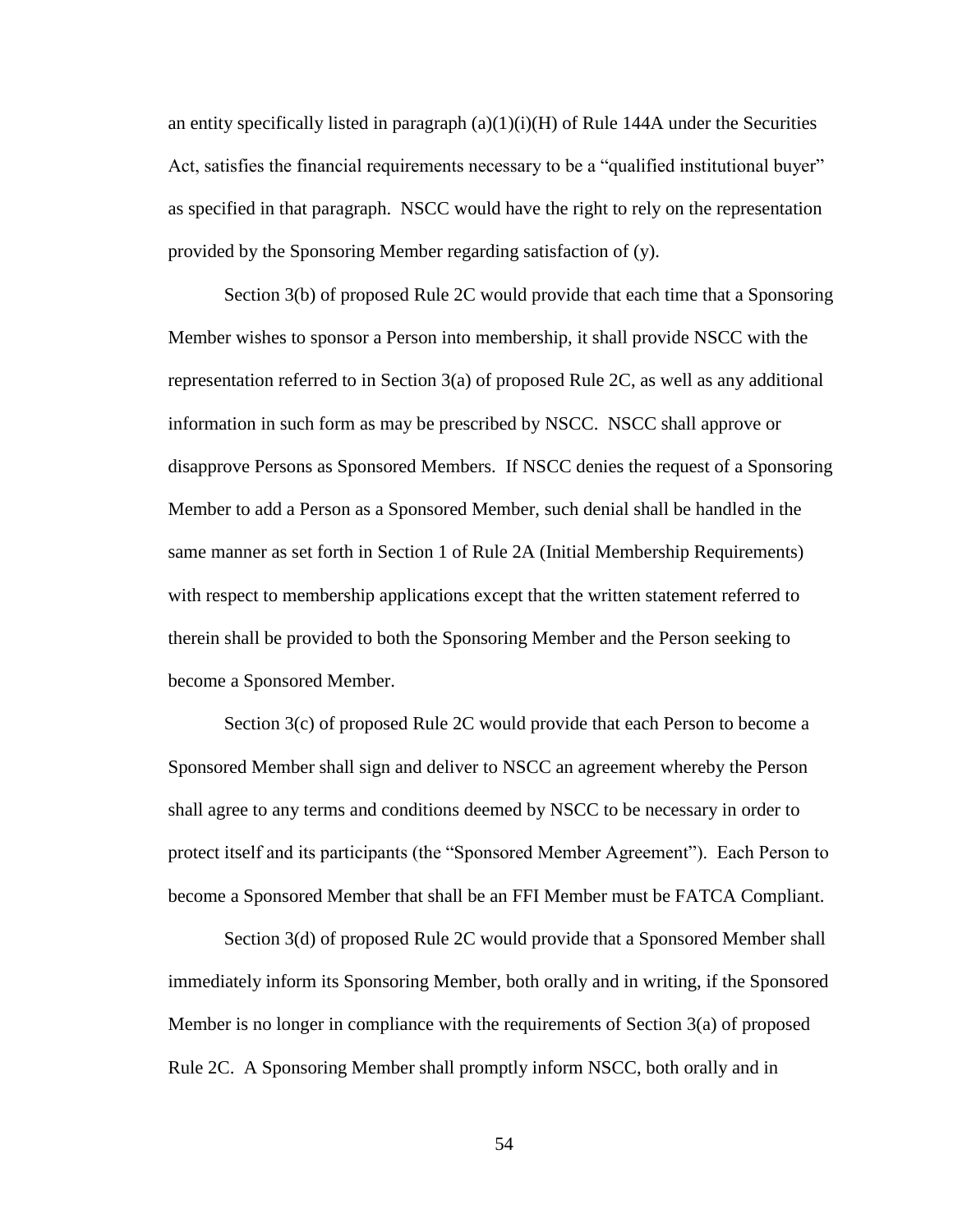writing, if a Sponsored Member is no longer in compliance with the requirements of Section 3(a) of proposed Rule 2C. Notification to NSCC by the Sponsoring Member must take place within one (1) Business Day from the date on which the Sponsoring Member first learns of the Sponsored Member's non-compliance. NSCC would assess a fine in accordance with the Fine Schedule in Addendum P against any Sponsoring Member that fails to so notify NSCC.<sup>61</sup>

Section 3(e) of proposed Rule 2C would provide that a Sponsored Member may voluntarily elect to terminate its membership by providing NSCC with a written notice from the Sponsored Member to NSCC that the Sponsored Member is voluntarily electing to terminate its membership ("Sponsored Member Voluntary Termination Notice"). The Sponsored Member shall specify in the Sponsored Member Voluntary Termination Notice a desired date for the termination, which date shall not be prior to the scheduled Final Settlement Date of any remaining obligation owed by the Sponsored Member to NSCC as of the time such Sponsored Member Voluntary Termination Notice is submitted to NSCC, unless otherwise approved by NSCC.

In addition, Section 3(e) of proposed Rule 2C would provide that such termination would not be effective until accepted by NSCC, which shall be no later than 10 Business Days after the receipt of the Sponsored Member Voluntary Termination Notice from such Sponsored Member. NSCC's acceptance shall be evidenced by a notice to NSCC's participants announcing the termination of the Sponsored Member and the date on which the termination of the Sponsored Member becomes effective ("Sponsored Member Termination Date"). After the close of business on the Sponsored

See Addendum P (Fine Schedule), supra note 4.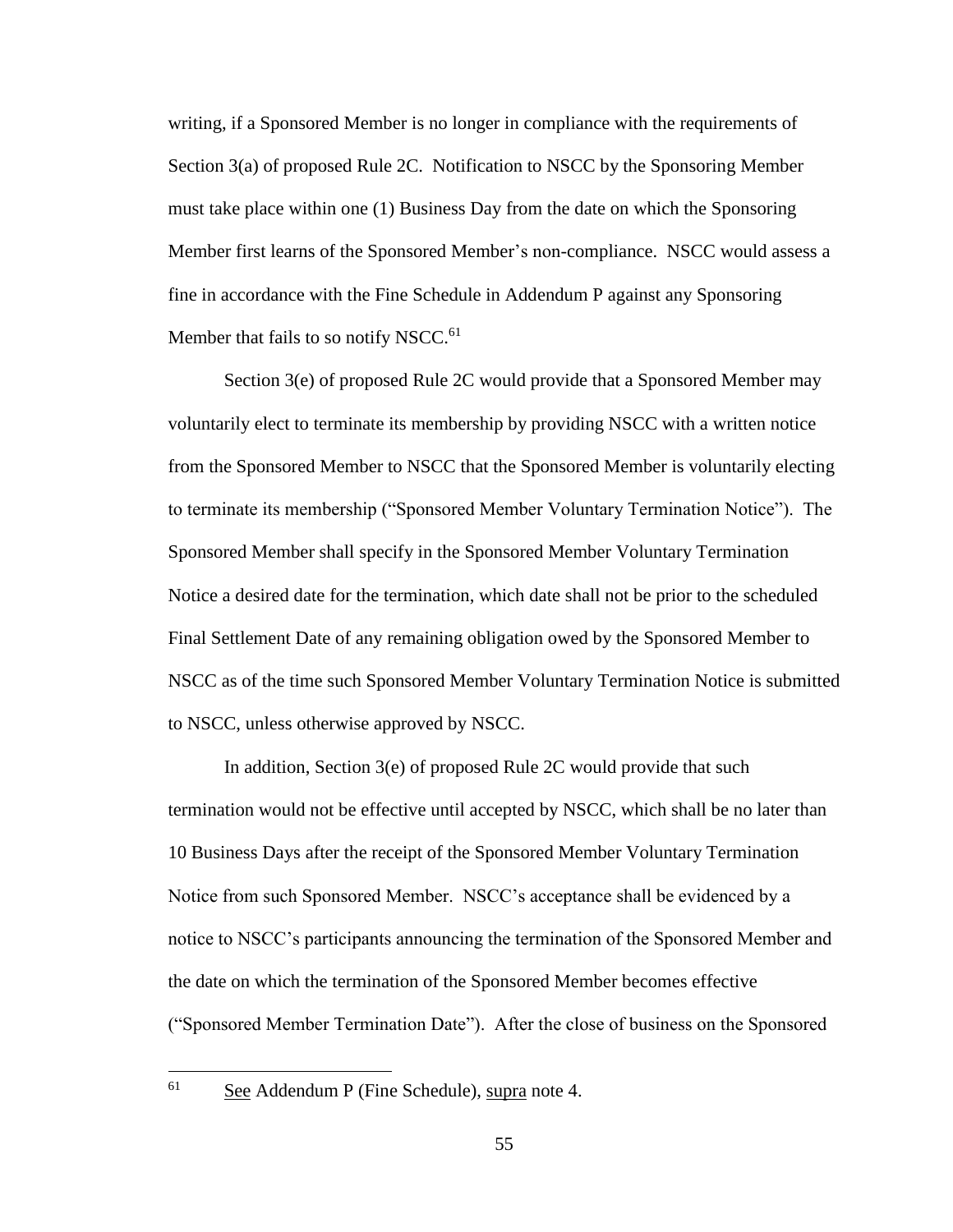Member Termination Date, the relevant Sponsoring Member shall no longer be eligible to submit Sponsored Member Transactions on behalf of the Sponsored Member. If any Sponsored Member Transaction is submitted to NSCC by the relevant Sponsoring Member on behalf of the Sponsored Member that is scheduled to settle after the Sponsored Member Termination Date, such Sponsored Member's Sponsored Member Voluntary Termination Notice would be deemed void, and the Sponsored Member would remain subject to the proposed Rule 2C as if it had not given such Sponsored Member Voluntary Termination Notice.

Section 3(f) of proposed Rule 2C would provide that a Sponsored Member's voluntary termination shall not affect its obligations to NSCC, or the rights of NSCC, including under the Sponsoring Member Guaranty, with respect to Sponsored Member Transactions submitted to NSCC before the Sponsored Member Termination Date, and the Sponsoring Member Guaranty shall remain in effect to cover all outstanding obligations of the Sponsored Member to NSCC that are within the scope of such Sponsoring Member Guaranty.

#### *Proposed Rule 2C, Section 4 (Compliance with Laws)*

Section 4 of proposed Rule 2C would provide that each Sponsoring Member and Sponsored Member shall comply in all material respects with all applicable laws, including applicable laws relating to securities, taxation and money laundering, as well as global sanctions laws, in connection with the use of NSCC's services.

#### *Proposed Rule 2C, Section 5 (Sponsored Member Transactions)*

Section 5 of proposed Rule 2C would provide that a Sponsoring Member shall be permitted to submit to NSCC SFTs between itself and its Sponsored Members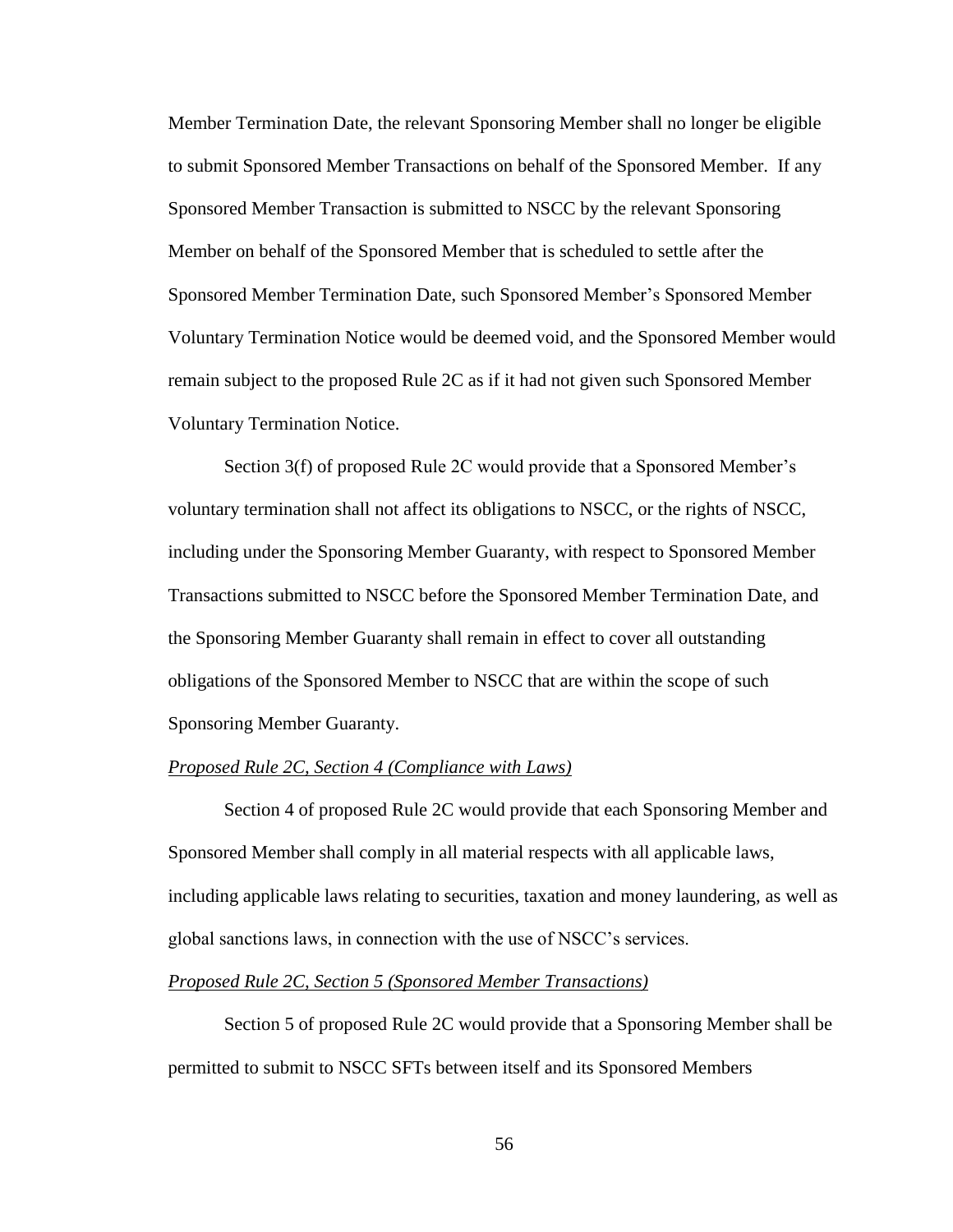("Sponsored Member Transactions") in accordance with proposed Rule 56, as described below. Section 5 of proposed Rule 2C would further provide that NSCC directs each Sponsored Member and Sponsoring Member to settle all Final Settlement, Rate Payment, Price Differential, and other securities delivery and payment obligations arising under a Sponsored Member Transaction that has been novated to NSCC by causing the relevant cash and securities to be transferred to the Transferor or Transferee, as applicable, on the books and records of the Sponsoring Member, and each Sponsored Member and Sponsoring Member agrees that any such transfer shall satisfy NSCC's corresponding obligation with respect to such Sponsored Member Transaction.

#### *Proposed Rule 2C, Section 6 (Sponsoring Member Agent Obligations)*

Section 6 of proposed Rule 2C would provide that a Sponsored Member shall appoint its Sponsoring Member to act as agent with respect to the Sponsored Member's satisfaction of its settlement obligations arising under Sponsored Member Transactions between the Sponsored Member and the Sponsoring Member and for performing all functions and receiving reports and information set forth in the Rules. NSCC's provision of such reports and information to the Sponsoring Member shall constitute satisfaction of any obligation of NSCC to provide such reports and information to the affected Sponsored Members. As proposed, notwithstanding the foregoing and any other activities the Sponsoring Member may perform in its capacity as agent for Sponsored Members, each Sponsored Member shall be obligated as principal to NSCC with respect to all settlement obligations under the Rules, and the Sponsoring Member shall not be a principal under the Rules with respect to settlement obligations of its Sponsored Members.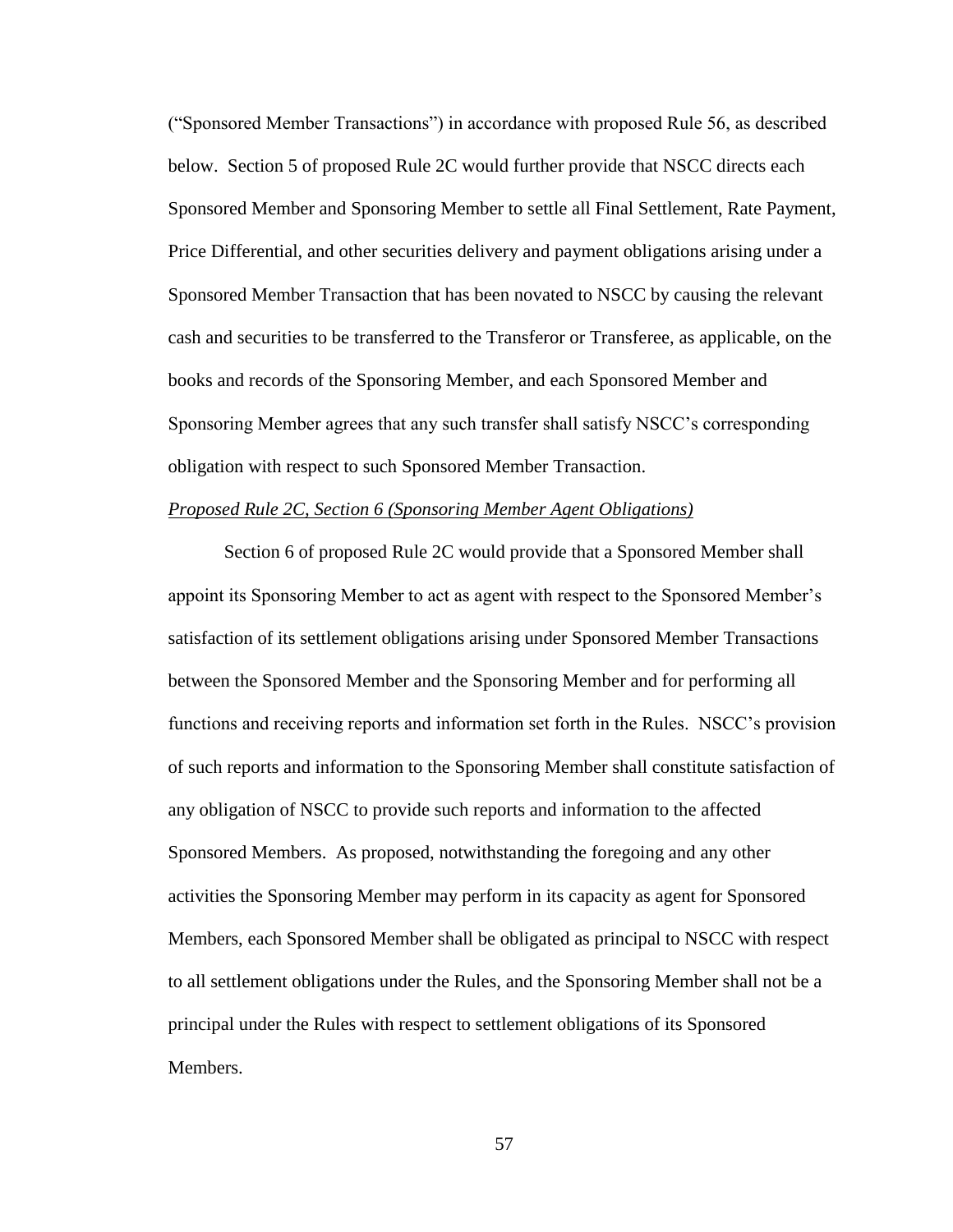#### *Proposed Rule 2C, Section 7 (Clearing Fund Obligations)*

Section 7 of proposed Rule 2C would set forth the Clearing Fund obligations.

Section 7(a) of proposed Rule 2C would provide that NSCC shall maintain a ledger maintained on the books and records of NSCC for a Sponsoring Member that reflects the outstanding SFTs that a Sponsoring Member enters into in respect of a Sponsored Member and that have been novated to NSCC, the SFT Positions or SFT Cash associated with those transactions and any debits or credits of cash associated with such transactions effected pursuant to Rule 12 (Settlement) (each a "Sponsored Member Sub-Account"). Each Sponsoring Member shall make and maintain so long as such Member is a Sponsoring Member a deposit to the Clearing Fund as a Required Fund Deposit to support the activity in its Sponsored Member Sub-Accounts (the "Sponsoring Member Required Fund Deposit").

Under Section 7(a), each Sponsoring Member, so long as such Member is a Sponsoring Member, shall also provide SLD to the Clearing Fund, as may be required pursuant to Rule 4A (Supplemental Liquidity Deposits); however, the Supplemental Liquidity Deposits shall be calculated without regard to Sponsored Member Transactions. This is because Sponsored Member Transactions do not independently create liquidity risk for NSCC as NSCC would not be required to complete settlement of any Sponsored Member Transactions in the event that either the Sponsoring Member or Sponsored Member defaults. In the event that the Sponsoring Member defaults, Section 12(b) of proposed Rule 2C (as described below) would permit NSCC to closeout (rather than settle) the Sponsored Member Transactions of the defaulter's Sponsored Members. Likewise, if the Sponsored Member defaults, NSCC would also not be required to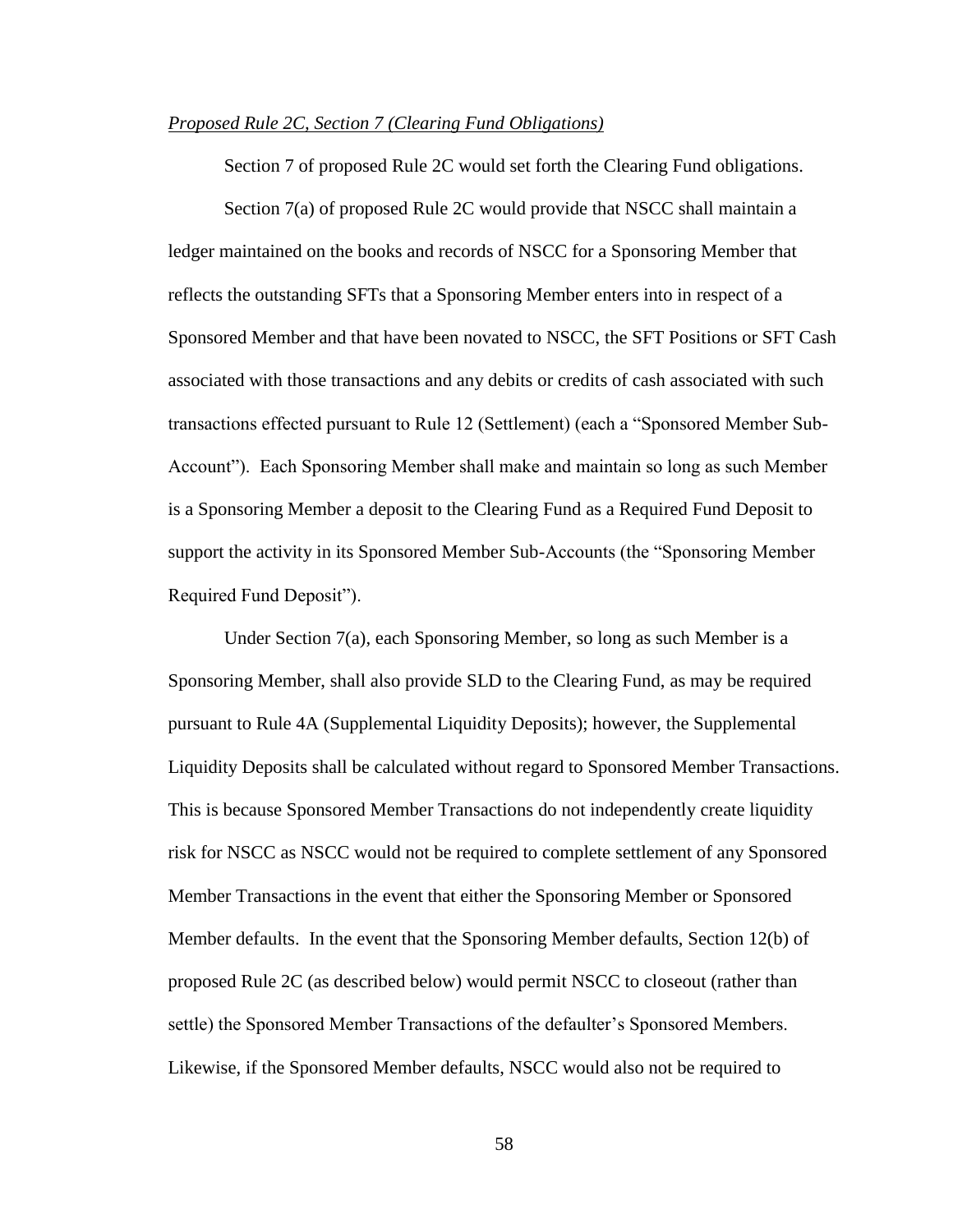complete settlement. Rather, under Section 8 of proposed Rule 2C (as described below), NSCC may offset its settlement obligations to the Sponsoring Member against the Sponsoring Member's obligations under the Sponsoring Member Guaranty to perform on behalf of its defaulted Sponsored Member.

Section 7(a) would also propose that deposits to the Clearing Fund would be held by NSCC or its designated agents, to be applied as provided in the Rules.

Section 7(b) of proposed Rule 2C would provide that, in the ordinary course, for purposes of satisfying the Sponsoring Member's Clearing Fund requirements under the Rules for its Member activity, its Sponsoring Member activity, and, to the extent applicable, its Agent Clearing Member activity, the Sponsoring Member's proprietary accounts, its Sponsored Member Sub-Accounts, and its Agent Clearing Member Customer Omnibus Account(s), if any, shall be treated separately, as if they were accounts of separate entities. Notwithstanding the previous sentence, however, NSCC may, in its sole discretion, at any time and without prior notice to the Sponsoring Member (but being obligated to give notice to the Sponsoring Member as soon as possible thereafter) and whether or not the Sponsoring Member or any of its Sponsored Members is in default of its obligations to NSCC, treat the Sponsoring Member's accounts as a single account for the purpose of applying Clearing Fund deposits; apply Clearing Fund deposits made by the Sponsoring Member with respect to any account as necessary to ensure that the Sponsoring Member meets all of its obligations to NSCC under any other account(s); and otherwise exercise all rights to offset and net against the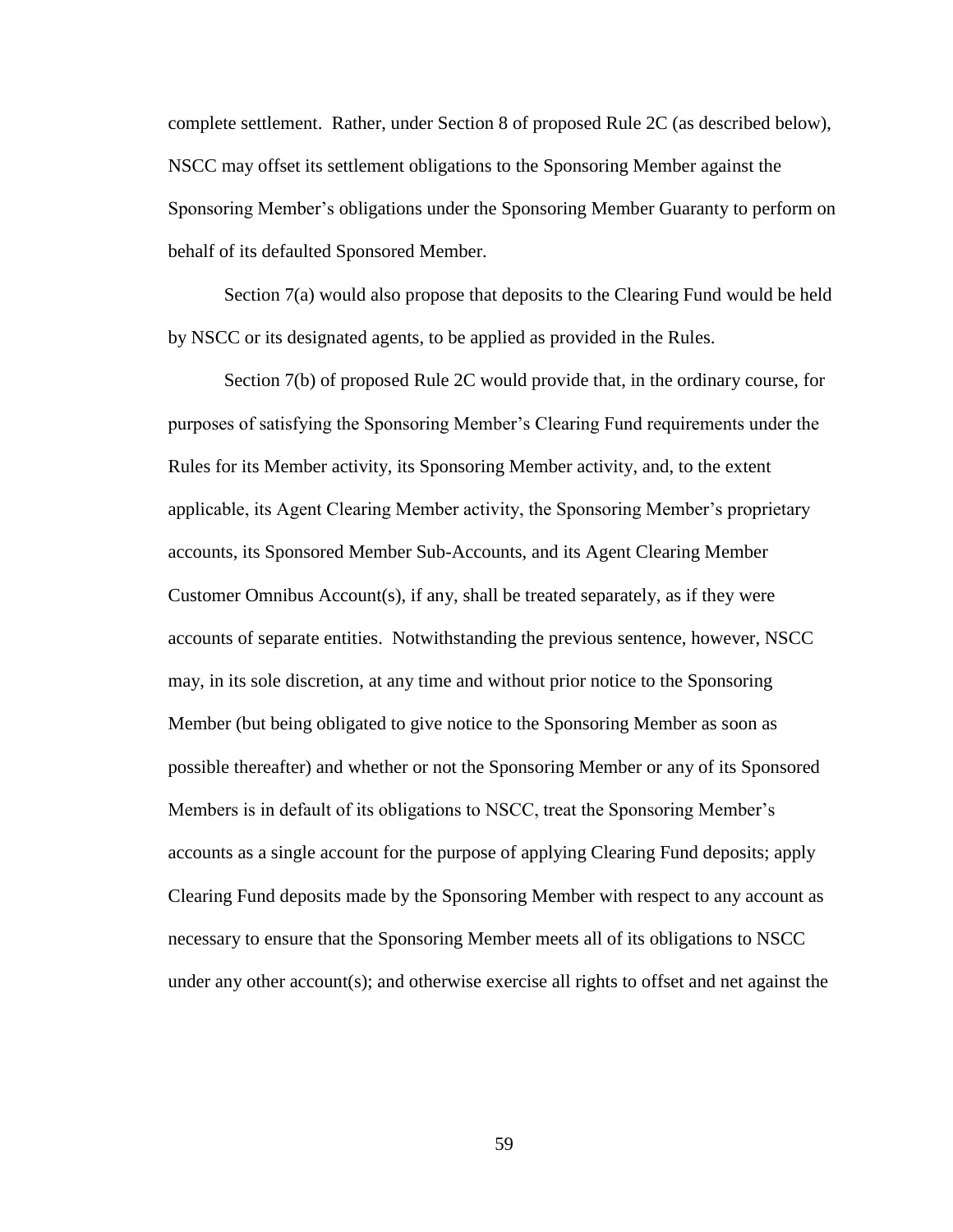Clearing Fund deposits any net obligations among any or all of the accounts, whether or not any other Person is deemed to have any interest in such account.<sup>62</sup>

Section 7(c) of proposed Rule 2C would provide that the Sponsoring Member Required Fund Deposit for each Sponsored Member Sub-Account shall be calculated separately based on the Sponsored Member Transactions in such Sponsored Member

 $\overline{a}$ 

 $62$  NSCC believes it unlikely that it would exercise this authority, as the Clearing Fund deposits associated with each Sponsored Member Sub-Account, Agent Clearing Member Customer Omnibus Account and proprietary account of a Sponsoring Member are designed to be sufficient to cover the obligations of such account or sub-account. However, if a Sponsoring Member defaults or fails to perform and the Clearing Fund deposits associated with a given account or subaccount of such Sponsoring Member are not sufficient to discharge the Sponsoring Member's obligations in relation to such account or sub-account, NSCC would look to the Clearing Fund deposits related to the Sponsoring Member's other accounts or sub-accounts. For example, if NSCC ceased to act for a Sponsoring Member and the close-out of the SFT Positions established in the Sponsoring Member's Sponsored Member Sub-Accounts resulted in a loss to NSCC in excess of the Clearing Fund previously posted by the Sponsoring Member in relation to such SFT Positions, NSCC may apply to the excess any other Clearing Fund deposits posted by the Sponsoring Member to NSCC, such as Clearing Fund posted in connection with the proprietary positions of the Sponsoring Member. Similarly, if a Sponsoring Member failed to perform under the Sponsoring Member Guaranty outside the context of a cease-to-act situation and the Clearing Fund previously posted by the Sponsoring Member in relation to the SFT Positions established in the Sponsoring Member's Sponsored Member Sub-Accounts was not sufficient to satisfy the obligations under the Sponsoring Member Guaranty, NSCC may apply to the remainder any other Clearing Fund deposits posted by the Sponsoring Member to NSCC.

NSCC believes this is appropriate because the Clearing Fund deposits of a Sponsoring Member are the proprietary assets of the Sponsoring Member, and NSCC generally has the right to apply the Clearing Fund deposits of a Member to any of the Member's obligations to NSCC, regardless of whether those were the obligations that generated the Clearing Fund deposit requirement. NSCC therefore believes that, consistent with the FICC Sponsoring Member/Sponsored Member Program for the reasons described above in Item  $II(A)1(iii)$  "Sponsoring Members and Sponsored Members," a Sponsoring Member's Clearing Fund deposits should be available to satisfy any of the Sponsoring Member's guaranty or other obligations to NSCC.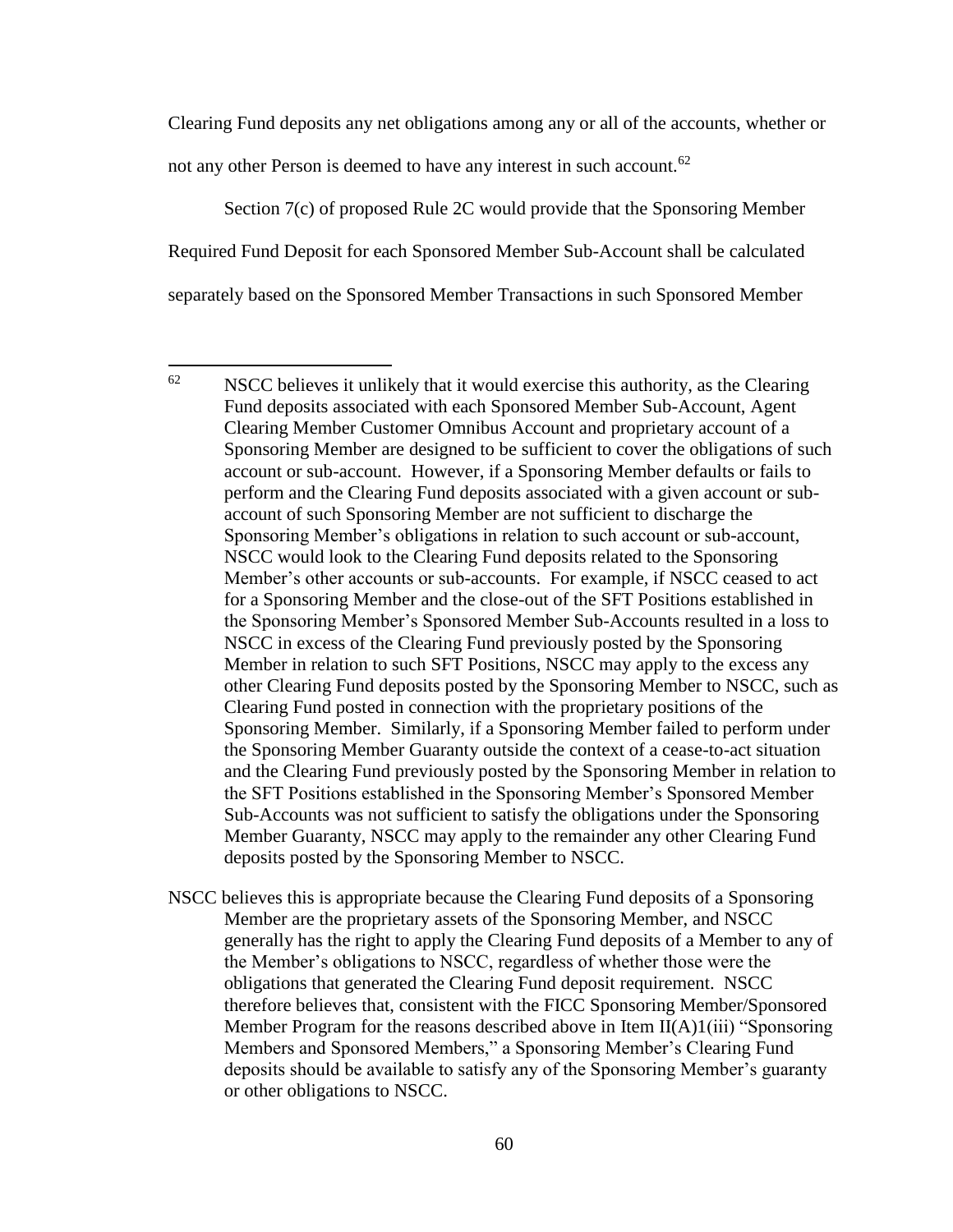Sub-Account, and the Sponsoring Member shall, as principal, be required to satisfy the Sponsoring Member Required Fund Deposit for each of the Sponsoring Member's Sponsored Member Sub-Accounts.

Section 7(d) of proposed Rule 2C would provide that Sections 1, 2, 4, 5, 6, 7, 8, 9, 10, 11 and 12 of Rule 4 (Clearing Fund) shall apply to the Sponsoring Member Required Fund Deposit with respect to obligations of a Sponsoring Member under the Rules, including its obligations arising under the Sponsored Member Sub-Accounts, and the obligations of a Sponsoring Member under its Sponsoring Member Guaranty to the same extent as such sections apply to any Required Fund Deposit and any other obligations of a Member. For purposes of Section 1 of Rule 4, obligations and liabilities of a Member to NSCC that shall be secured shall include, without limitation, a Member's obligations as a Sponsoring Member under the Rules, including, without limitation, any obligation of any such Sponsoring Member to provide the Sponsoring Member Required Fund Deposit, such Sponsoring Member's obligations arising under the Sponsored Member Sub-Accounts of such Sponsoring Member and such Sponsoring Member's obligations under its Sponsoring Member Guaranty.

Section 7(e) of proposed Rule 2C would provide that a Sponsoring Member shall be subject to such fines as may be imposed in accordance with the Rules for any late satisfaction of a Clearing Fund deficiency call.

#### *Proposed Rule 2C, Section 8 (Right of Offset)*

Section 8 of proposed Rule 2C would provide that in the ordinary course, with respect to satisfaction of any Sponsored Member's obligations under the Rules, the Sponsoring Member's Sponsored Member Sub-Accounts, the Sponsoring Member's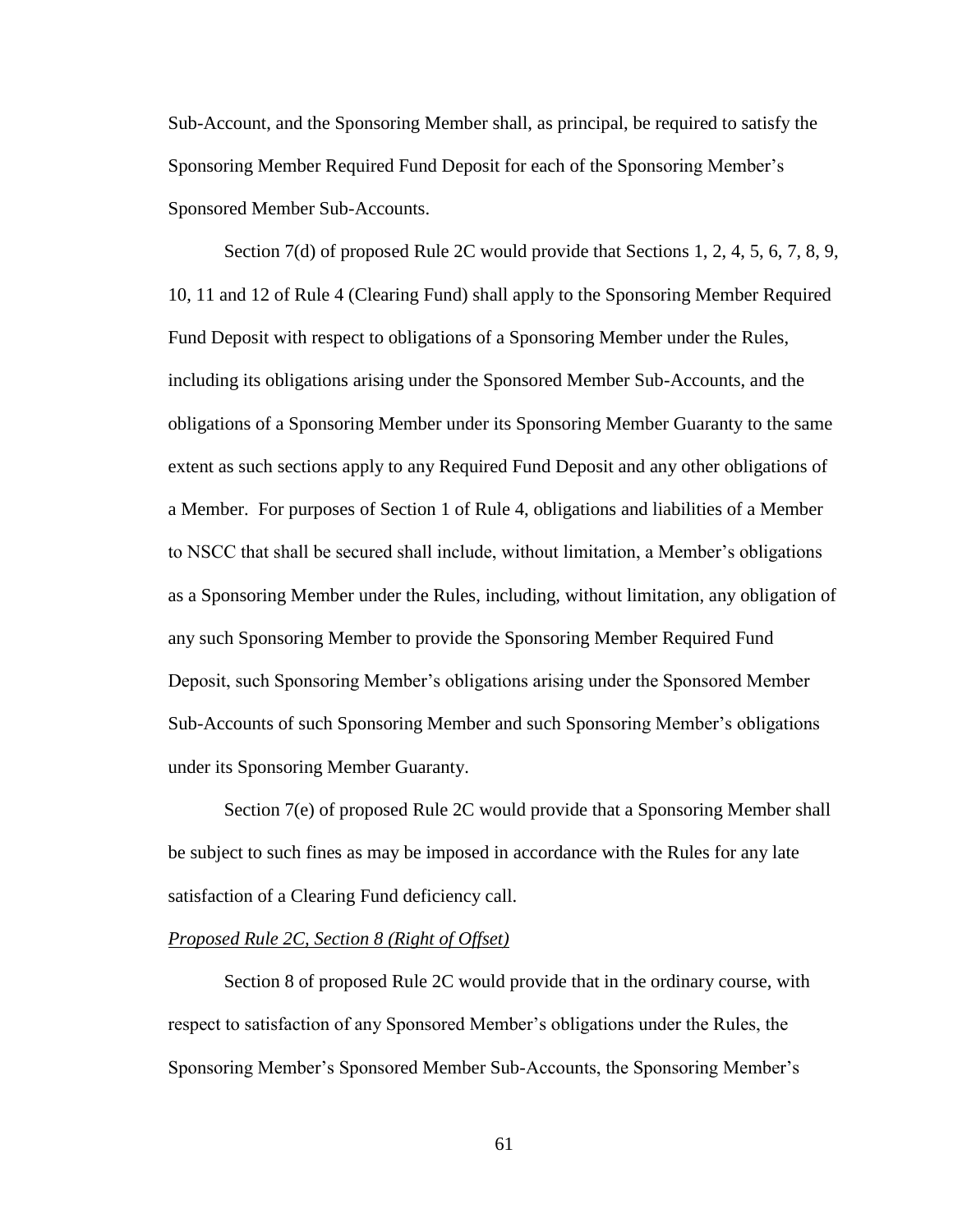proprietary accounts, and the Sponsoring Member's Agent Clearing Member Customer Omnibus Accounts, if any, at NSCC shall be treated separately, as if they were accounts of separate entities. Notwithstanding the previous sentence, however, NSCC may, in its sole discretion, at any time any obligation of the Sponsoring Member arises under the Sponsoring Member Guaranty to pay or perform thereunder with respect to any Sponsored Member, exercise a right of offset and net any such obligation of the Sponsoring Member under its Sponsoring Member Guaranty against any obligations of NSCC to the Sponsoring Member in respect of such Sponsoring Member's proprietary accounts at NSCC.<sup>63</sup> NSCC would generally anticipate exercising this right if, upon a Sponsoring Member default, the Sponsoring Member owed an amount under the Sponsoring Member Guaranty and was owed an amount by NSCC in relation to the Sponsoring Member's proprietary or other obligations.

#### *Proposed Rule 2C, Section 9 (Loss Allocation Obligations)*

Section 9 of proposed Rule 2C would establish loss allocation obligations under the sponsored membership model.

Section 9(a) of proposed Rule 2C would provide that Sponsored Members shall not be obligated for allocations, pursuant to Rule 4 (Clearing Fund), of loss or liability incurred by NSCC. To the extent that a loss or liability is determined by NSCC to arise

<sup>63</sup> NSCC believes the most likely circumstance in which it would exercise this authority would be in the context of a Sponsoring Member default. If, in such circumstance, NSCC realizes a profit in closing out the positions associated with a proprietary account of the Sponsoring Member, but incurs a loss in closing out the positions associated with the Sponsored Member Sub-Accounts of the Sponsoring Member, it would offset its obligation to turn over to the Sponsoring Member the gains in relation to the Sponsoring Member's proprietary account against the obligations of the Sponsoring Member under the Sponsoring Member Guaranty.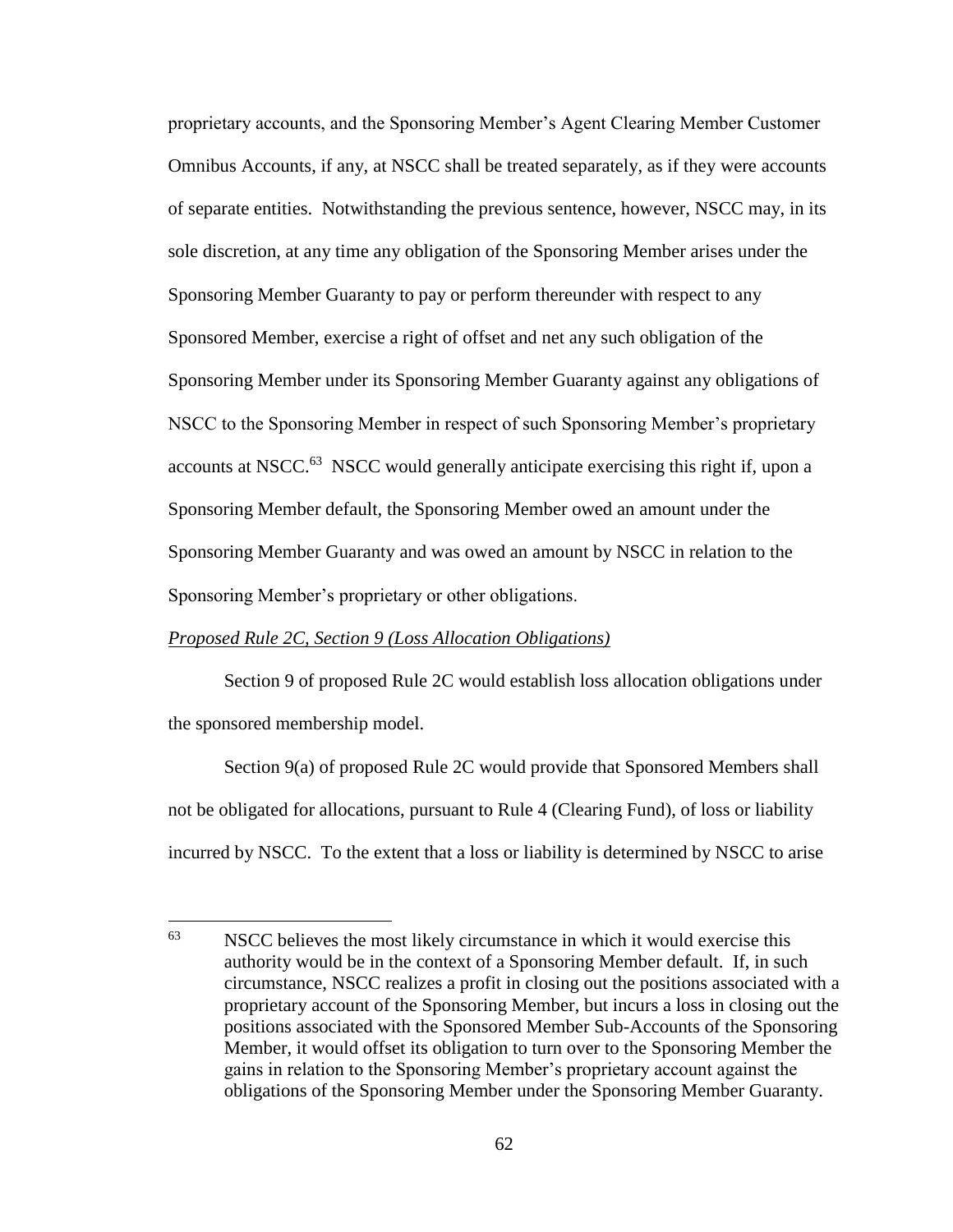in connection with Sponsored Member Transactions (i.e., in connection with the insolvency or default of a Sponsoring Member), the Sponsored Members shall not be responsible for or considered in the loss allocation calculation, but rather such loss shall be allocated to other Members in accordance with the principles set forth in Section 4 of Rule 4.

Section 9(b) of proposed Rule 2C would provide that, to the extent NSCC incurs a loss or liability from a Defaulting Member Event or a Declared Non-Default Loss Event and a loss allocation obligation arises, that would be the responsibility of a Sponsored Member Sub-Account as if the Sponsored Member Sub-Account were a Member, NSCC shall calculate such loss allocation obligation as if the affected Sponsored Member were subject to such allocations pursuant to Section 4 of Rule 4, but the Sponsoring Member shall be responsible for satisfying such obligations.

Section 9(c) of proposed Rule 2C would provide that the entire amount of the Required Fund Deposit associated with the Sponsoring Member's proprietary accounts at NSCC and the entire amount of the Sponsoring Member Required Fund Deposit may be used to satisfy any amount allocated against a Sponsoring Member, whether in its capacity as a Member, a Sponsoring Member, or otherwise. With respect to an obligation to make payment due to any loss allocation amounts assessed on a Sponsoring Member pursuant to Section 9(b) of proposed Rule 2C, the Sponsoring Member may instead elect to terminate its membership in NSCC pursuant to Section 6 of Rule 4 and thereby benefit from its Loss Allocation Cap pursuant to Section 4 of Rule 4; however, for the purpose of determining the Loss Allocation Cap for such Sponsoring Member, its Required Fund Deposit shall be the sum of its Required Fund Deposits associated with its proprietary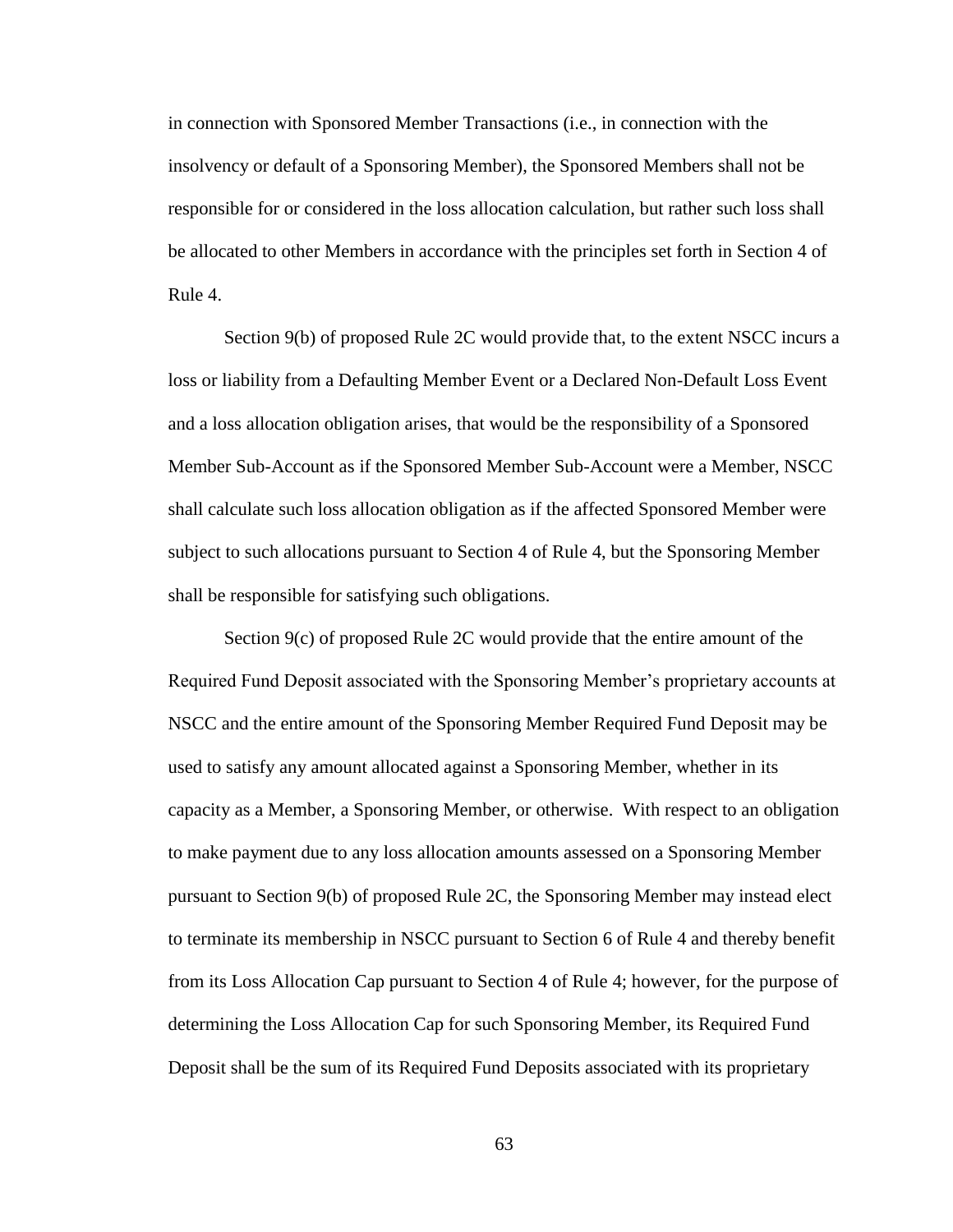accounts at NSCC (including its proprietary SFT Account pursuant to proposed Rule 56), its Sponsoring Member Required Fund Deposit, and its Agent Clearing Member Required Fund Deposits, if any, for each of its Agent Clearing Member Customer Omnibus Accounts.

## *Proposed Rule 2C, Section 10 (Restrictions on Access to Services by a Sponsoring Member)*

Section 10 of proposed Rule 2C would establish the rights of NSCC to restrict a Sponsoring Member's access to NSCC's services.

Section 10(a) of proposed Rule 2C would provide that the Board of Directors may at any time, upon NSCC providing notice to a Sponsoring Member pursuant to Section 5 of Rule 45 (Notices), suspend a Sponsoring Member in its capacity as a Sponsoring Member from any service provided by NSCC either with respect to a particular transaction or transactions or with respect to transactions generally or prohibit or limit such Sponsoring Member's access to services offered by NSCC in the event that one or more of the factors set forth in Section 1 of Rule 46 (Restrictions on Access to Services) is present with respect to the Sponsoring Member.

Section 10(b) of proposed Rule 2C would provide that Rule 46 shall apply with respect to a Sponsoring Member in the same way as it applies to Members, including the Board of Directors' right to summarily suspend the Sponsoring Member and to cease to act for such Sponsoring Member. As under Rule 46, the Board of Directors would need to make the determination of whether to suspend, prohibit or limit a Sponsoring Member's access to services offered by NSCC on the basis of the factors set forth in that rule.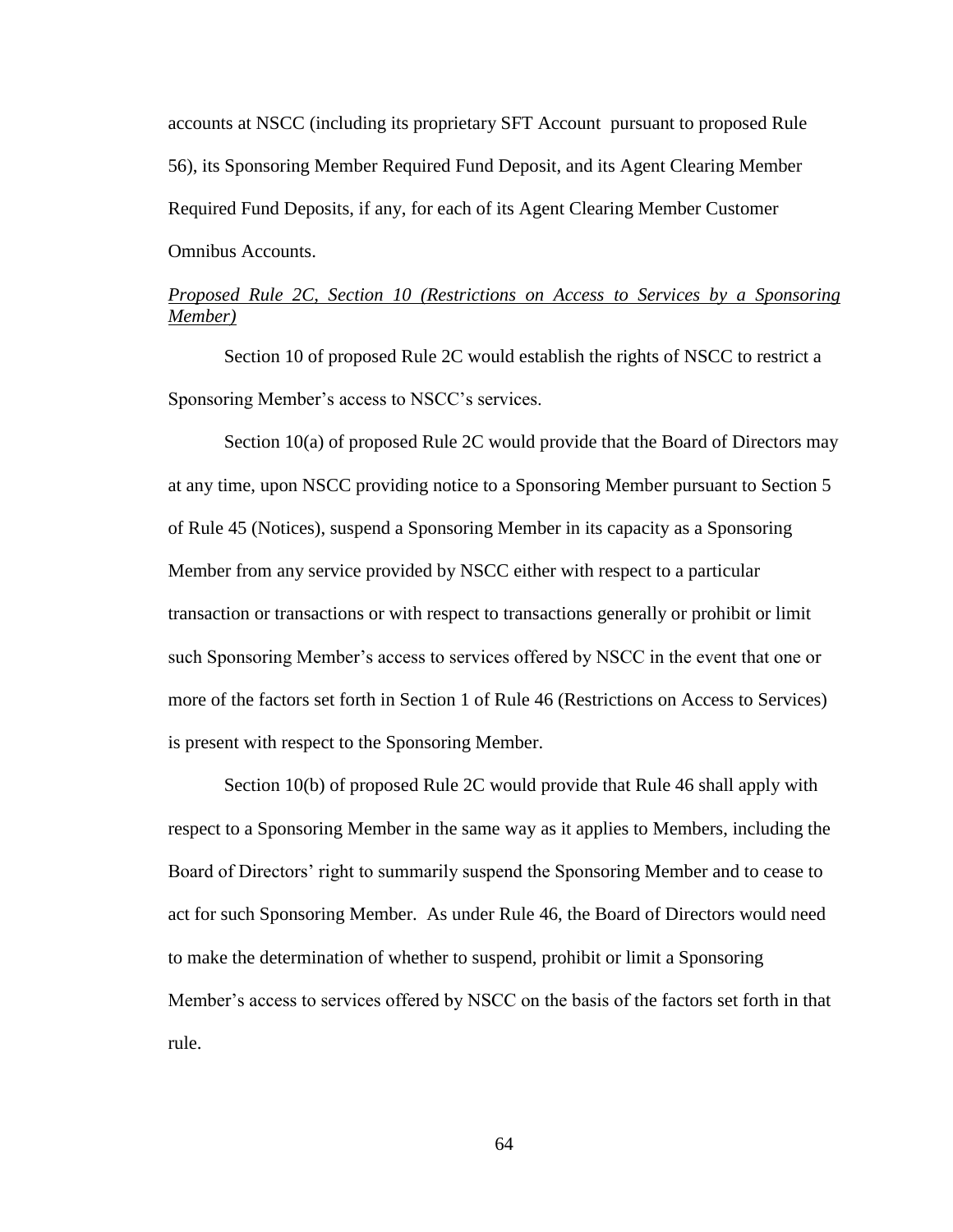Section 10(c) of proposed Rule 2C would provide that if NSCC ceases to act for a Sponsoring Member in its capacity as a Sponsoring Member, Section 14 of proposed Rule 56 shall apply and NSCC shall decline to accept or process data from the Sponsoring Member on Sponsored Member Transactions and NSCC shall cease to act for all of the Sponsored Members of the affected Sponsoring Member (unless such Sponsored Members are also Sponsored Members of other Sponsoring Members). Section 10(c) would also provide that if NSCC suspends, prohibits or limits a Sponsoring Member in its capacity as a Sponsoring Member with respect to such Sponsoring Member's access to services offered by NSCC, NSCC shall decline to accept or process data from the Sponsoring Member on Sponsored Member Transactions and shall suspend the Sponsored Members of the affected Sponsoring Member (unless they are also Sponsored Members of other Sponsoring Members) for so long as NSCC is suspending, prohibiting or limiting the Sponsoring Member. Any Sponsored Member Transactions which have been novated to NSCC shall continue to be processed by NSCC. In addition, Section 10(c) would provide that NSCC, in in sole discretion, shall determine whether to close-out the affected Sponsored Member Transactions or permit the Sponsored Members to complete their settlement.

This is different from how NSCC would treat Agent Clearing Member Transactions of an Agent Clearing Member under Section 9 of proposed Rule 2D if NSCC ceased to act for the Agent Clearing Member. Specifically, for Agent Clearing Member Transactions, as proposed, NSCC would close-out any Agent Clearing Member Transactions which have been novated to NSCC; however, with respect to Sponsored Member Transactions, consistent with FICC's Sponsoring Member/Sponsored Member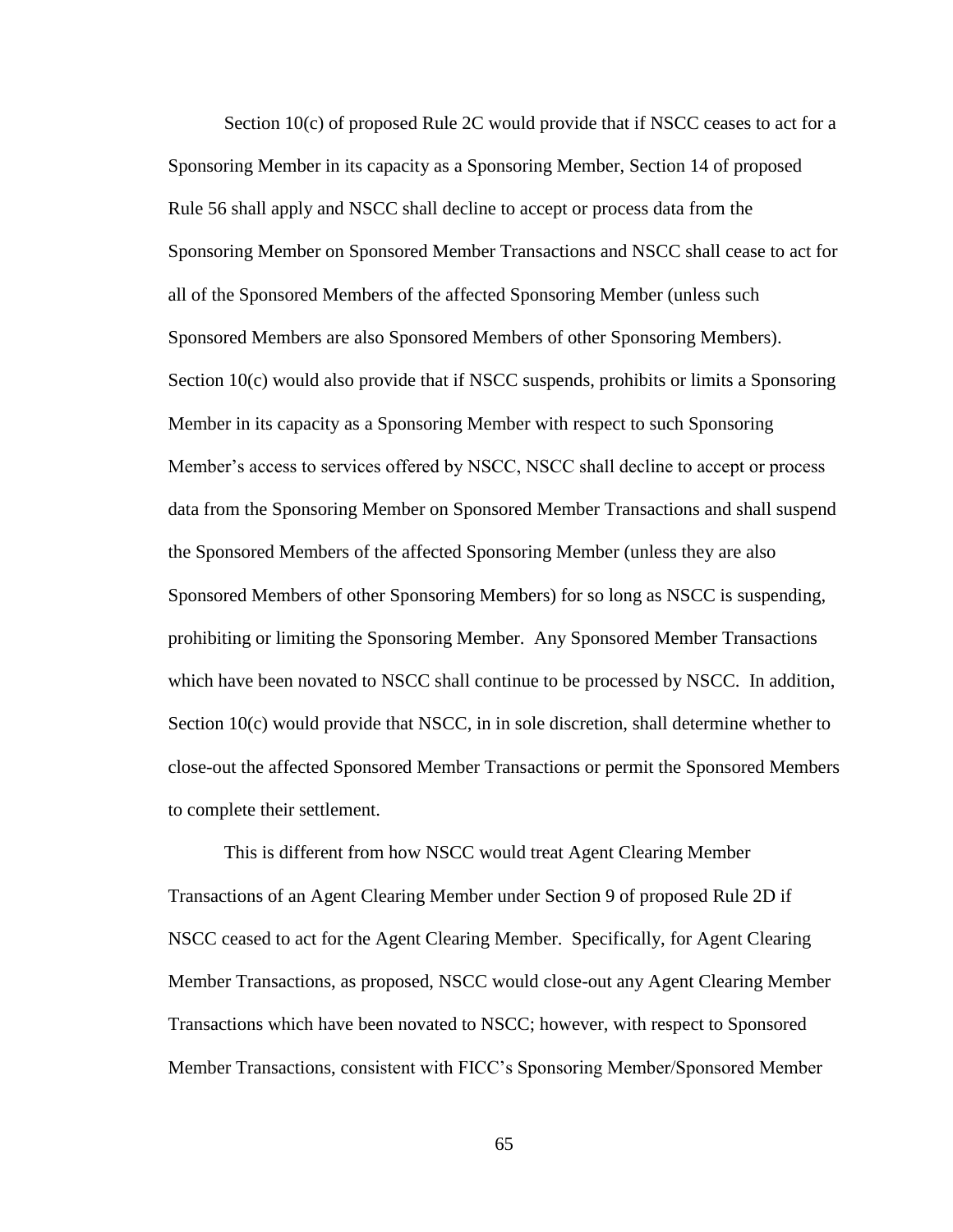Program for the reasons described above in Item  $II(A)1(iii)$  "Sponsoring Members and Sponsored Members," NSCC would have the option to either terminate or settle a Sponsored Member's novated positions after ceasing to act for the Sponsoring Member. NSCC would have the practical and legal capability to make such an election because each Sponsored Member would be a limited-purpose member of NSCC. Accordingly, NSCC would have the requisite information about each of the Sponsored Member's novated positions (by virtue of each Sponsored Member's novated portfolio represented as a different sub-account of the Sponsoring Member (i.e., Sponsored Member Sub-Account) on the books and records of NSCC) to make such an election. By contrast, an Agent Clearing Member's Customers would not be limited-purpose members of NSCC nor would NSCC know which transactions within an Agent Clearing Member Customer Omnibus Account belong to which Customers. As such, NSCC would not be able to separately terminate or complete settlement with respect to Customers' novated positions.

## *Proposed Rule 2C, Section 11 (Restrictions on Access to Services by a Sponsored Member)*

Section 11 of proposed Rule 2C would establish the rights of NSCC to restrict a Sponsored Member's access to NSCC's services.

Section 11(a) of proposed Rule 2C would provide that the Board of Directors may at any time upon NSCC providing notice to a Sponsored Member and its Sponsoring Member pursuant to Section 5 of Rule 45 (Notices), suspend a Sponsored Member from any service provided by NSCC either with respect to a particular transaction or transactions or with respect to transactions generally, or prohibit or limit such Sponsored Member with respect to access to services offered by NSCC in the event that one or more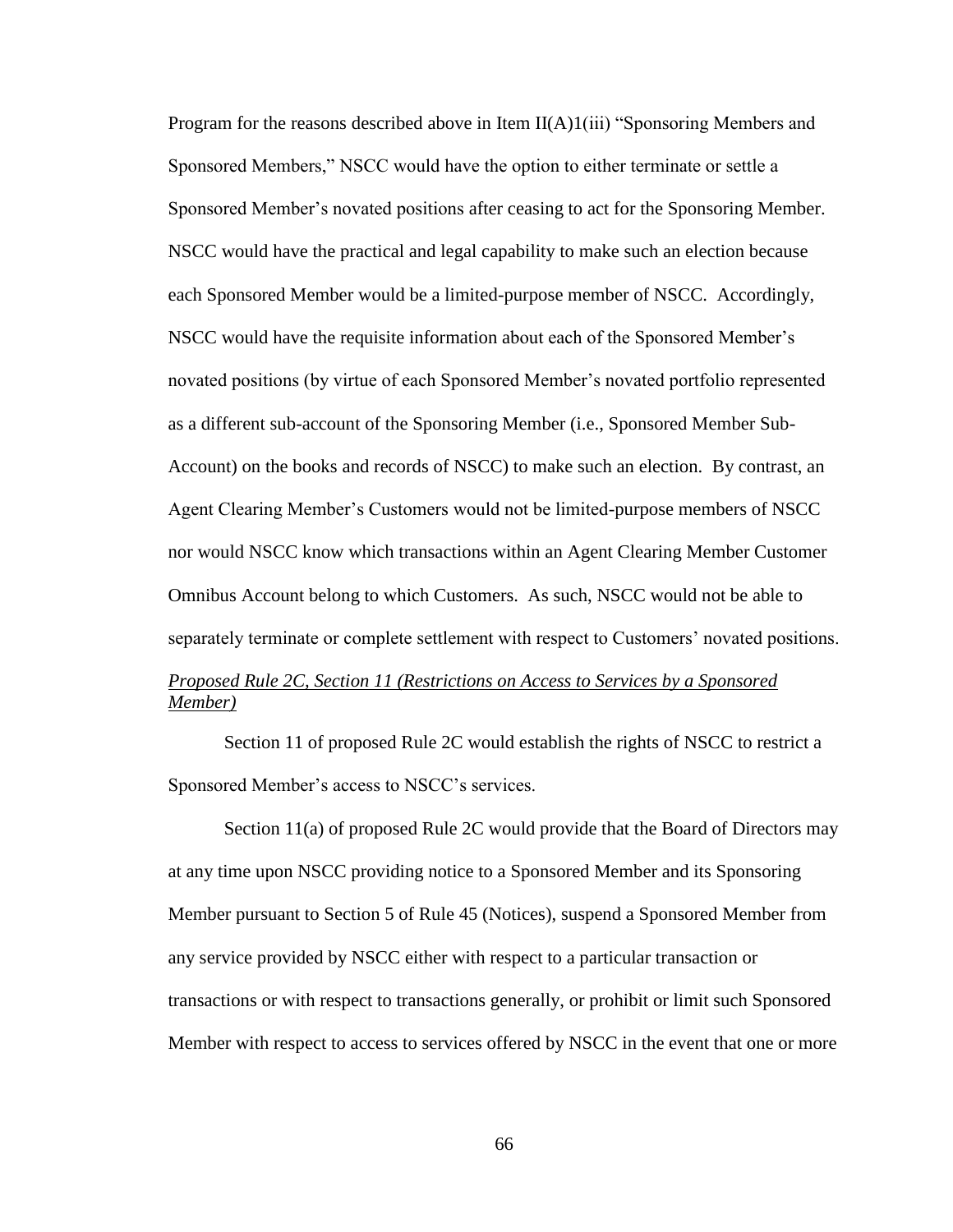of the factors set forth in Section 1 of Rule 46 (Restrictions on Access to Services) is present with respect to the Sponsored Member.

Section 11(b) of proposed Rule 2C would provide that Rule 46 shall apply with respect to a Sponsored Member in the same way as it applies to Members, including the Board of Directors' right to summarily suspend a Sponsored Member and to cease to act for such Sponsored Member. As under Rule 46, the Board of Directors would need to make the determination of whether to suspend, prohibit or limit a Sponsored Member's access to services offered by NSCC on the basis of the factors set forth in that rule.

Section 11(c) of proposed Rule 2C would provide that if NSCC ceases to act for a Sponsored Member, Section 14 of proposed Rule 56 shall apply.

Section 11(d) of proposed Rule 2C would provide that NSCC shall cease to act for a Sponsored Member that is no longer in compliance with the requirements of Section 3(a) of proposed Rule 2C.

#### *Proposed Rule 2C, Section 12 (Insolvency of a Sponsoring Member)*

Section 12(a) of proposed Rule 2C would provide that a Sponsoring Member shall be obligated to immediately notify NSCC that (a) it fails, or is unable, to perform its contracts or obligations or (b) it is insolvent, as required by Section 1 of Rule 20 (Insolvency) for other Members. A Sponsoring Member shall be treated by NSCC in all respects as insolvent under the same circumstances set forth in Section 2 of Rule 20 for other Members. Section 3 of Rule 20 shall apply, in the same manner in which such section applies to other Members, in the case where NSCC treats a Sponsoring Member as insolvent.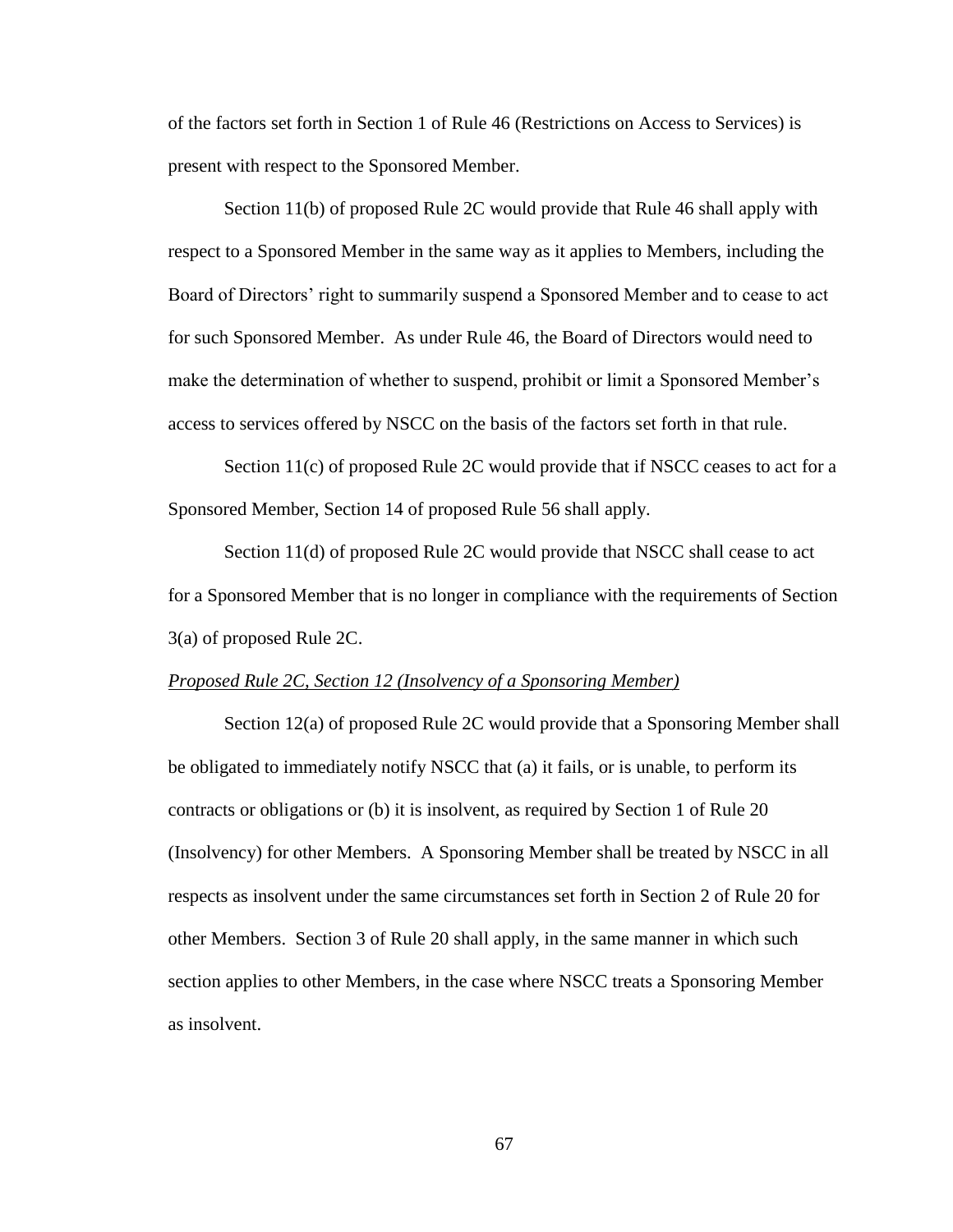Section 12(b) of proposed Rule 2C would provide that in the event that NSCC determines to treat a Sponsoring Member as insolvent pursuant to Rule 20 (Insolvency), NSCC shall have the right to cease to act for the insolvent Sponsoring Member pursuant to Section 10 of the proposed Rule 2C. If NSCC ceases to act for the insolvent Sponsoring Member, NSCC shall decline to accept or process data from the Sponsoring Member, including Sponsored Member Transactions, and NSCC shall terminate the membership of all of the insolvent Sponsoring Member's Sponsored Members unless they are the Sponsored Members of another Sponsoring Member. Any Sponsored Member Transactions which have been novated to NSCC shall continue to be processed by NSCC. NSCC, in its sole discretion, shall determine whether to close-out the affected Sponsored Member Transactions and/or permit the Sponsored Members to complete their settlement. This is different from how NSCC would treat Agent Clearing Member Transactions. As described above, NSCC would close-out any Agent Clearing Member Transactions which have been novated to NSCC. However, with respect to Sponsored Member Transactions, consistent with FICC's Sponsoring Member/Sponsored Member Program for the reasons described above in Item  $II(A)1(iii)$  "Sponsoring Members and Sponsored Members," NSCC would have the option to either terminate or settle a Sponsored Member's novated positions after ceasing to act for the Sponsoring Member. This is because NSCC would have the practical and legal capability to make such an election because each Sponsored Member would be a limited-purpose member of NSCC. Accordingly, NSCC would have the requisite information about each of the Sponsored Member's novated positions (by virtue of each Sponsored Member's novated portfolio represented as a different sub-account of the Sponsoring Member (i.e., Sponsored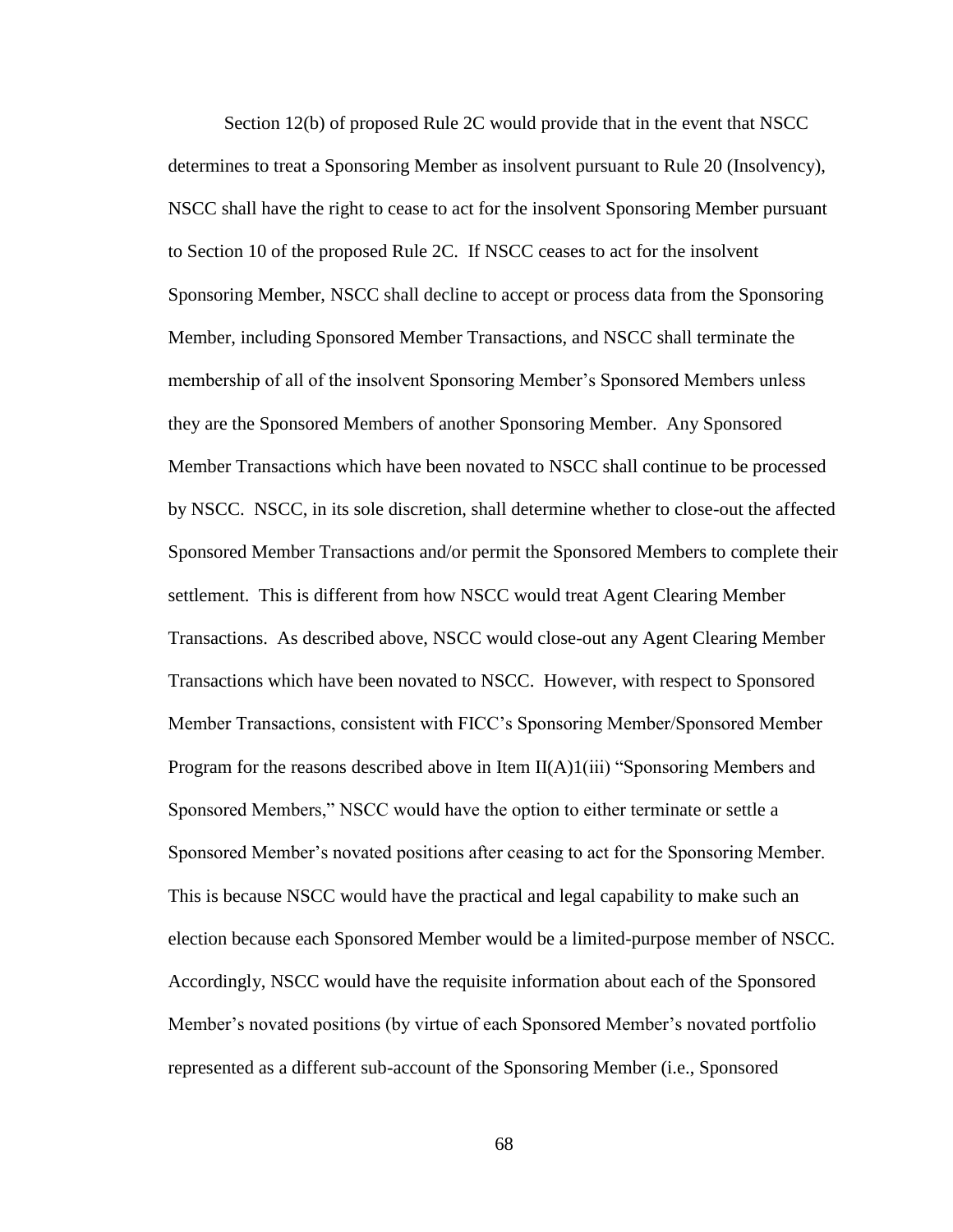Member Sub-Account) on the books and records of NSCC) to make such an election. By contrast, an Agent Clearing Member's Customers would not be limited-purpose members of NSCC nor would NSCC know which transactions within an Agent Clearing Member Customer Omnibus Account belong to which Customers. As such, NSCC would not be able to separately terminate or complete settlement with respect to Customers' novated positions.

#### *Proposed Rule 2C, Section 13 (Insolvency of a Sponsored Member)*

Section 13 of proposed Rule 2C would establish NSCC's rights in the event of an insolvency of a Sponsored Member.

Section 13(a) of proposed Rule 2C would provide that a Sponsored Member and its Sponsoring Member (to the extent it has knowledge thereof) shall be obligated to immediately notify NSCC that the Sponsored Member is insolvent or that the Sponsored Member would be unable to perform any of its material contracts, obligations or agreements in the same manner as required by Section 1 of Rule 20 (Insolvency) for other Members. For purposes of Section 13 of proposed Rule 2C, a Sponsoring Member shall be deemed to have knowledge that a Sponsored Member is insolvent or would be unable to perform on any of its material contracts, obligations or agreements if one or more duly authorized representatives of the Sponsoring Member, in its capacity as such, has knowledge of such matters. A Sponsored Member shall be treated by NSCC in all respects as insolvent under the same circumstances set forth in Section 2 of Rule 20 for other Members. Section 3 of Rule 20 shall apply, in the same manner in which such section applies to other Members, in the case where NSCC treats a Sponsored Member as insolvent.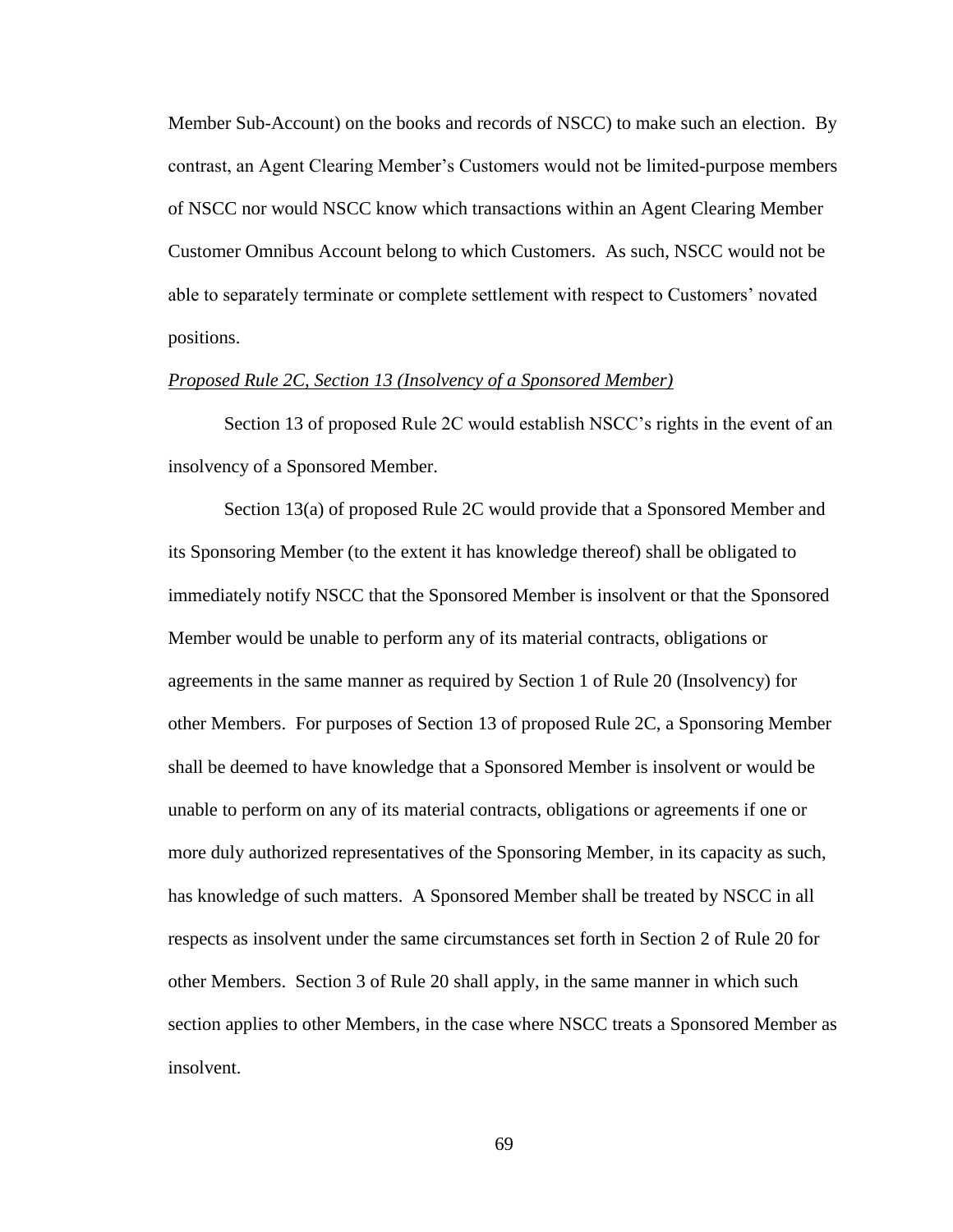Section 13(b) of proposed Rule 2C would provide that in the event that NSCC determines to treat a Sponsored Member as insolvent pursuant to Rule 20 (Insolvency), NSCC shall have the right to cease to act for the insolvent Sponsored Member pursuant to Section 11 of the proposed Rule 2C. If NSCC ceases to act for the insolvent Sponsored Member, Section 14 of proposed Rule 56 shall apply with respect to the closeout of the insolvent Sponsored Member's Sponsored Member Transactions.

## *Proposed Rule 2C, Section 14 (Liquidation of Sponsored Member and Related Sponsoring Member Positions)*

Section 14 of proposed Rule 2C would provide a mechanism by which a Sponsoring Member may cause the termination and liquidation of a Sponsored Member's positions arising from Sponsored Member Transactions between the Sponsoring Member and its Sponsored Member that have been novated to NSCC. Specifically, in the event (i) the Sponsoring Member triggers the termination of a Sponsored Member's positions or (ii) NSCC ceases to act for the Sponsored Member and the Sponsoring Member does not continue to perform the obligations of the Sponsored Member, both the Sponsored Member's positions and the Sponsoring Member's corresponding positions arising from the Sponsored Member Transactions between the Sponsoring Member and the Sponsored Member would be terminated. Thereupon, the Sponsoring Member would calculate a net liquidation value of such terminated positions, which liquidation value would be paid either to or by the Sponsored Member by or to the Sponsoring Member. NSCC would not, as a practical matter, be involved in such settlement and would not need to take any market action because the termination of the Sponsored Member's positions and the corresponding Sponsoring Member's positions would leave NSCC flat. Additionally, the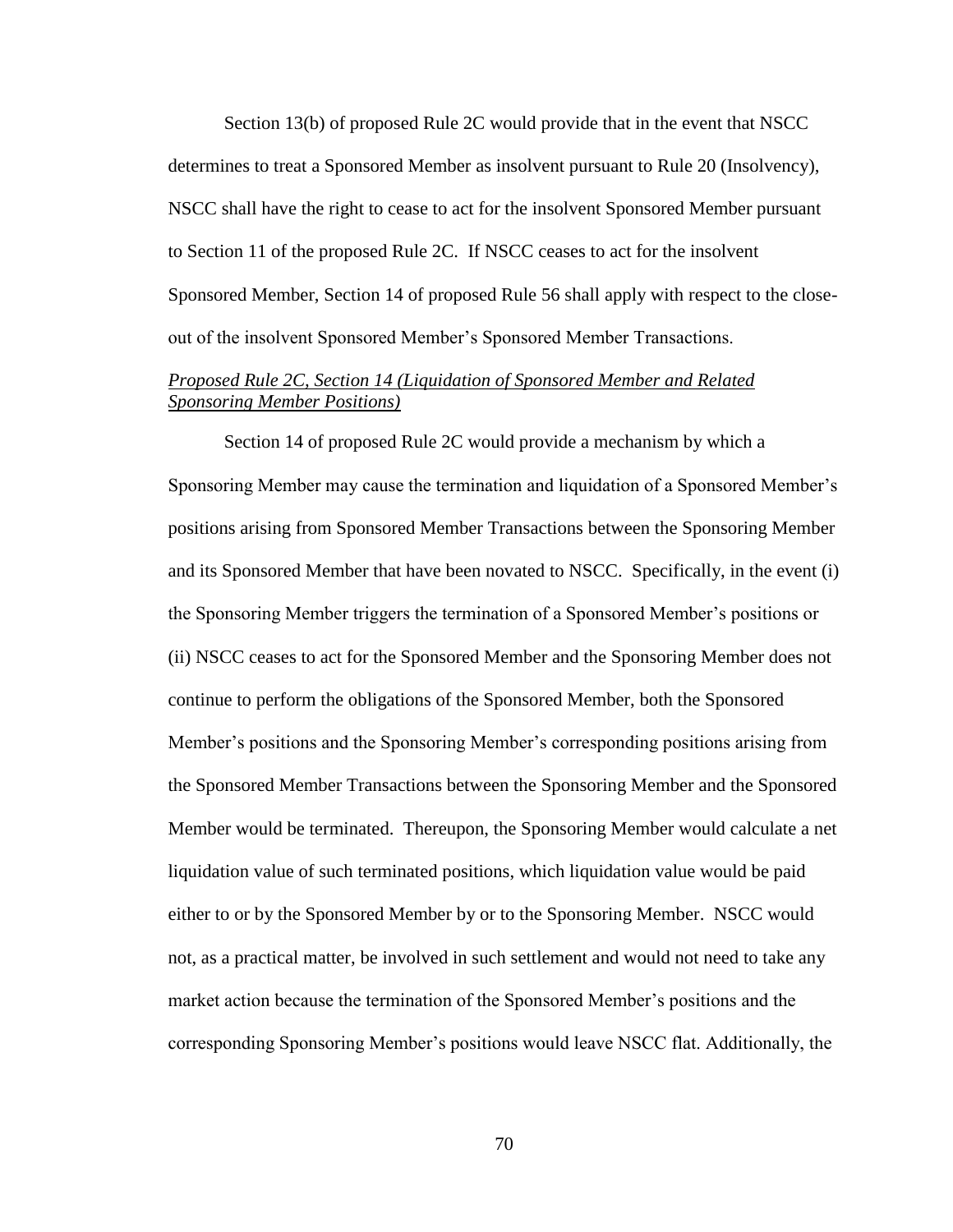Sponsoring Member would indemnify NSCC for any claim by a Sponsored Member arising out of the Sponsoring Member's calculation of the net liquidation value.

Section 14(a) of proposed Rule 2C would specify the scope of positions to which Section 14 of proposed Rule 2C applies. It would state that Section 14 only applies with respect to the liquidation of positions resulting from Sponsored Member Transactions that have been novated to NSCC.

Section 14(a) of proposed Rule 2C would further state that such section would only apply if (i) a Sponsoring Member is a Defaulting Member and NSCC has not ceased to act for the Sponsoring Member and (ii) a Corporation Default has not occurred. This is because, as described above in Section 12(b) of proposed Rule 2C, NSCC would have discretion in the event it ceases to act for a Sponsoring Member to close-out the positions of Sponsored Members for which the defaulting Sponsoring Member was responsible or to allow them to settle. If NSCC does close-out such positions, it would do so in accordance with Section 14 of proposed Rule 56. If a Corporation Default has occurred with respect to NSCC, each Sponsored Member's positions would be closed out in accordance with Section 17 of proposed Rule 56.

Section 14(b) of proposed Rule 2C would set out the process by which a Sponsoring Member or NSCC may cause the termination of a Sponsored Member's positions. It would provide that on any Business Day, the Sponsoring Member or NSCC may cause such termination by delivering a notice to NSCC or the Sponsoring Member, respectively. NSCC anticipates that each Sponsored Member and Sponsoring Member would agree in the bilateral documentation between them as to what circumstances or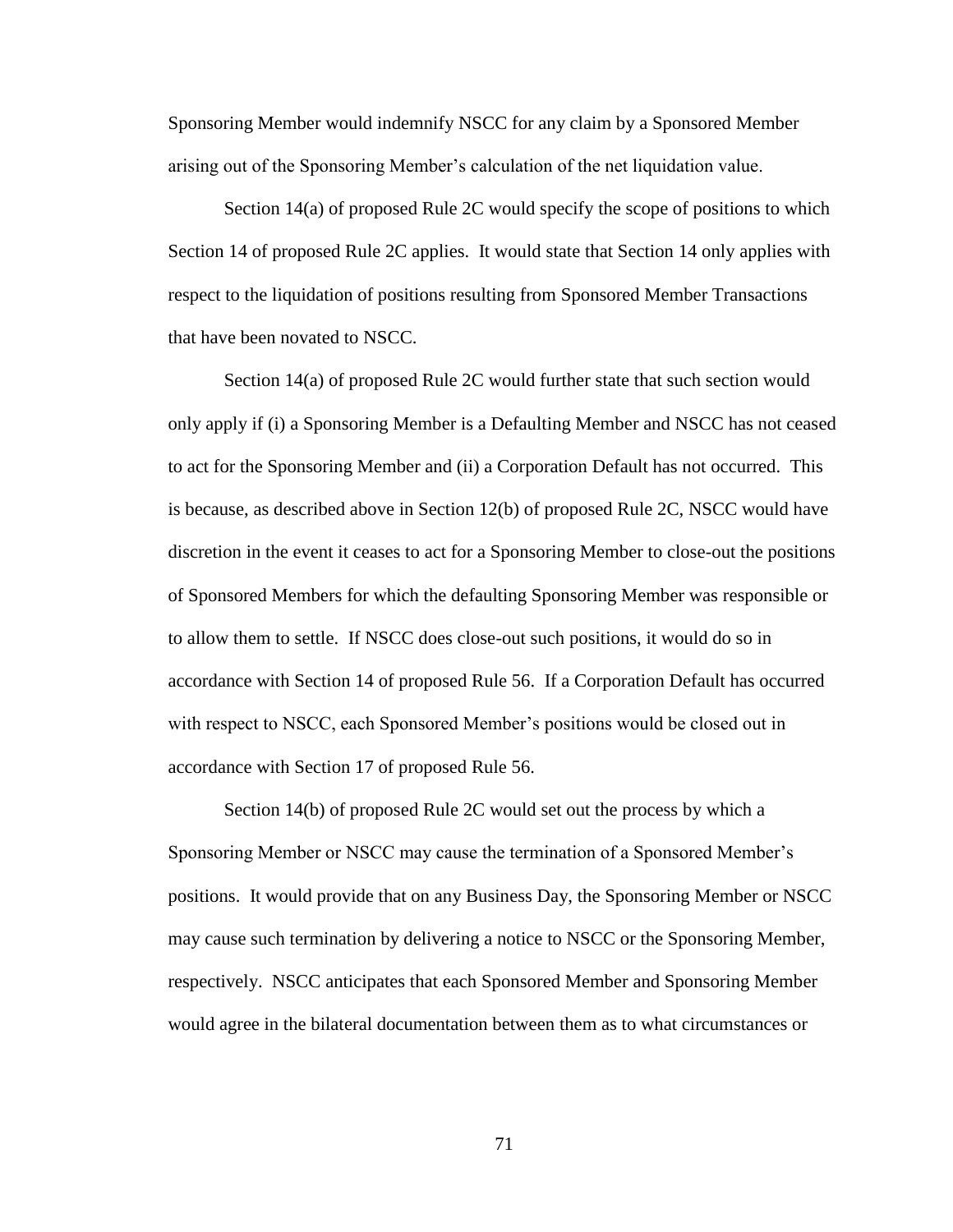events give rise to the ability of the Sponsoring Member to deliver a notice to NSCC terminating the Sponsored Member's positions.<sup>64</sup>

The notice submitted by a Sponsoring Member to NSCC (or vice versa) would cause the termination of all of the SFT Positions of the Sponsored Member established in the Sponsored Member Sub-Account. The notice would also cause the immediate termination of the corresponding SFT Positions of the Sponsoring Member established in the Sponsoring Member's proprietary SFT Account. The effect of such terminations would be to leave NSCC flat.

Section 14(b) of proposed Rule 2C would also provide that the termination of the Sponsored Member's positions (and the Sponsoring Member's corresponding positions) would be effected by the Sponsoring Member's establishment of a final net settlement position for each eligible security with a distinct CUSIP number ("Final Net Settlement Position").

Section 14(c) of proposed Rule 2C would specify how the Final Net Settlement Positions established pursuant to Section 14(b) of proposed Rule 2C would be liquidated (i.e., how such positions would be converted into an amount payable). It would also

 $64$ It bears noting in this regard that termination of the Sponsored Member's positions would not be the exclusive mechanism by which a Sponsoring Member may limit its credit risk. As described above, under Section 2(m) of proposed Rule 2C, a Sponsoring Member may voluntarily elect to terminate its status as a Sponsoring Member in respect of one or more Sponsored Members. Such a termination would not affect the settlement of the Sponsored Member's existing positions but would restrict the ability of the Sponsored Member to have its future trades accepted for novation by NSCC through such Sponsoring Member. The proposed rule change in Section 14(b) of proposed Rule 2C would not affect the functioning of the proposed rule change in Section 2(m) of proposed Rule 2C or the general ability of a Sponsoring Member and the Sponsored Member to agree on the circumstances of when the Sponsoring Member may terminate its status as Sponsoring Member for the Sponsored Member.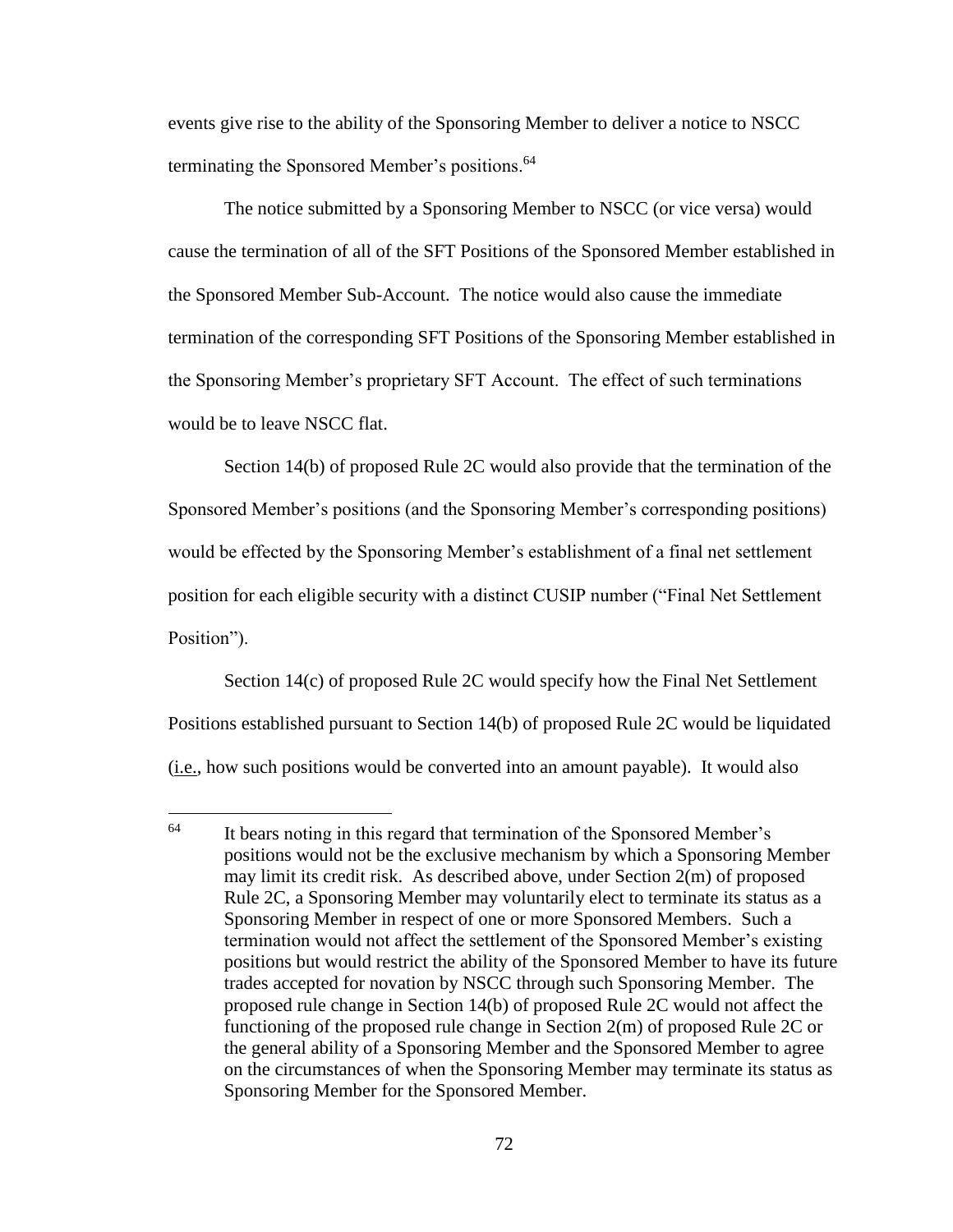provide how the amount payable arising from the liquidation of the Final Net Settlement Positions would be discharged.

Specifically, Section 14(c) of proposed Rule 2C would first provide that the Sponsoring Member would liquidate the Final Net Settlement Positions established pursuant to Section 14(b) of proposed Rule 2C by establishing (i) a single liquidation amount in respect of the Sponsored Member's Final Net Settlement Positions (a "Sponsored Member Liquidation Amount") and (ii) a single liquidation amount in respect of the Sponsoring Member's Final Net Settlement Positions (a "Sponsoring Member Liquidation Amount"). The Sponsored Member Liquidation Amount would be owed either by NSCC to the Sponsored Member or by the Sponsored Member to NSCC because it would relate to the Sponsored Member's Final Net Settlement Positions with NSCC, while the Sponsoring Member Liquidation Amount would be owed either by NSCC to the Sponsoring Member or by the Sponsoring Member to NSCC because it would relate to the Sponsoring Member's Final Net Settlement Positions with NSCC.

Because the Final Net Settlement Positions of the Sponsoring Member would be identical to, but in the opposite direction of, the Final Net Settlement Positions of the Sponsored Member, the Sponsored Member Liquidation Amount would equal the Sponsoring Member Liquidation Amount. Therefore, if NSCC were to owe the Sponsored Member Liquidation Amount to the Sponsored Member, the Sponsoring Member would owe the Sponsoring Member Liquidation Amount to NSCC. By the same token, if the Sponsored Member were to owe the Sponsored Member Liquidation Amount to NSCC, NSCC would owe the Sponsoring Member the Sponsoring Member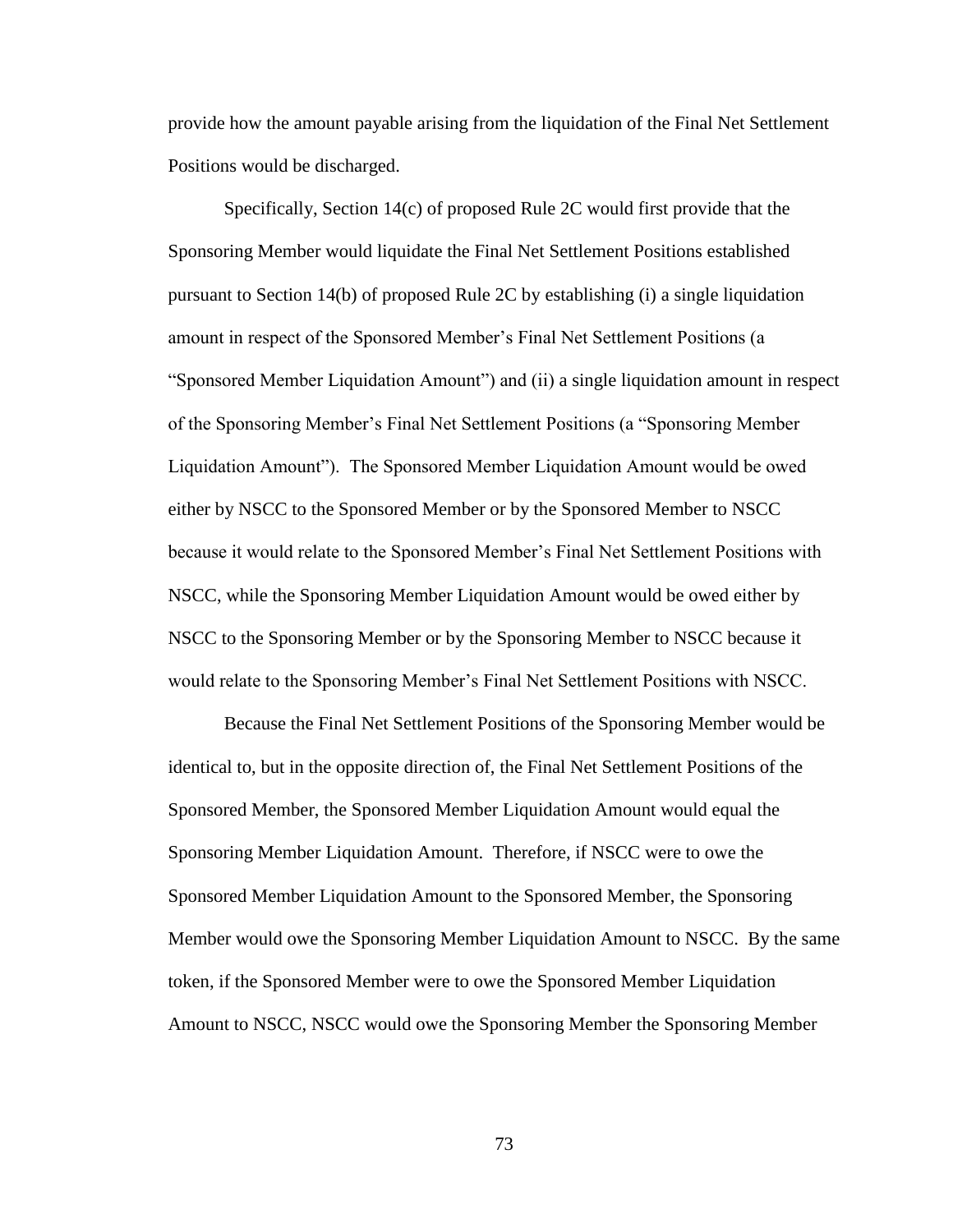Liquidation Amount. In all instances, NSCC would owe and be owed the same amount of money.

Section 14(c) of proposed Rule 2C would also provide how the Sponsoring Member may calculate the Sponsoring Member Liquidation Amount. It would state that the Sponsoring Member may calculate the Sponsoring Member Liquidation Amount based on prevailing market prices of the relevant securities and/or the gains realized and losses incurred by the Sponsoring Member in hedging its risk associated with the liquidation of the Sponsoring Member's Final Net Settlement Positions. Section 14(c) of proposed Rule 2C would further clarify that such Sponsoring Member Liquidation Amount may also take into account any losses and expenses incurred by the Sponsoring Member in connection with the liquidation of the positions.

Section 14(c) of proposed Rule 2C would further provide that, if a Sponsored Member Liquidation Amount is due to NSCC, the Sponsoring Member would be obligated to pay such Sponsored Member Liquidation Amount to NSCC under the Sponsoring Member Guaranty and that this obligation would, automatically and without further action, be set off against the obligation of NSCC to pay the corresponding Sponsoring Member Liquidation Amount to the Sponsoring Member. By virtue of such setoff, the Sponsored Member's obligation to NSCC would be discharged, as would NSCC's obligation to the Sponsoring Member. The Sponsoring Member would, however, have a reimbursement claim against the Sponsored Member in an amount equal to the Sponsored Member Liquidation Amount. This reimbursement claim would arise as a matter of law by virtue of the Sponsoring Member's performance under Sponsoring Member Guaranty, though Sponsoring Members and Sponsored Members may specify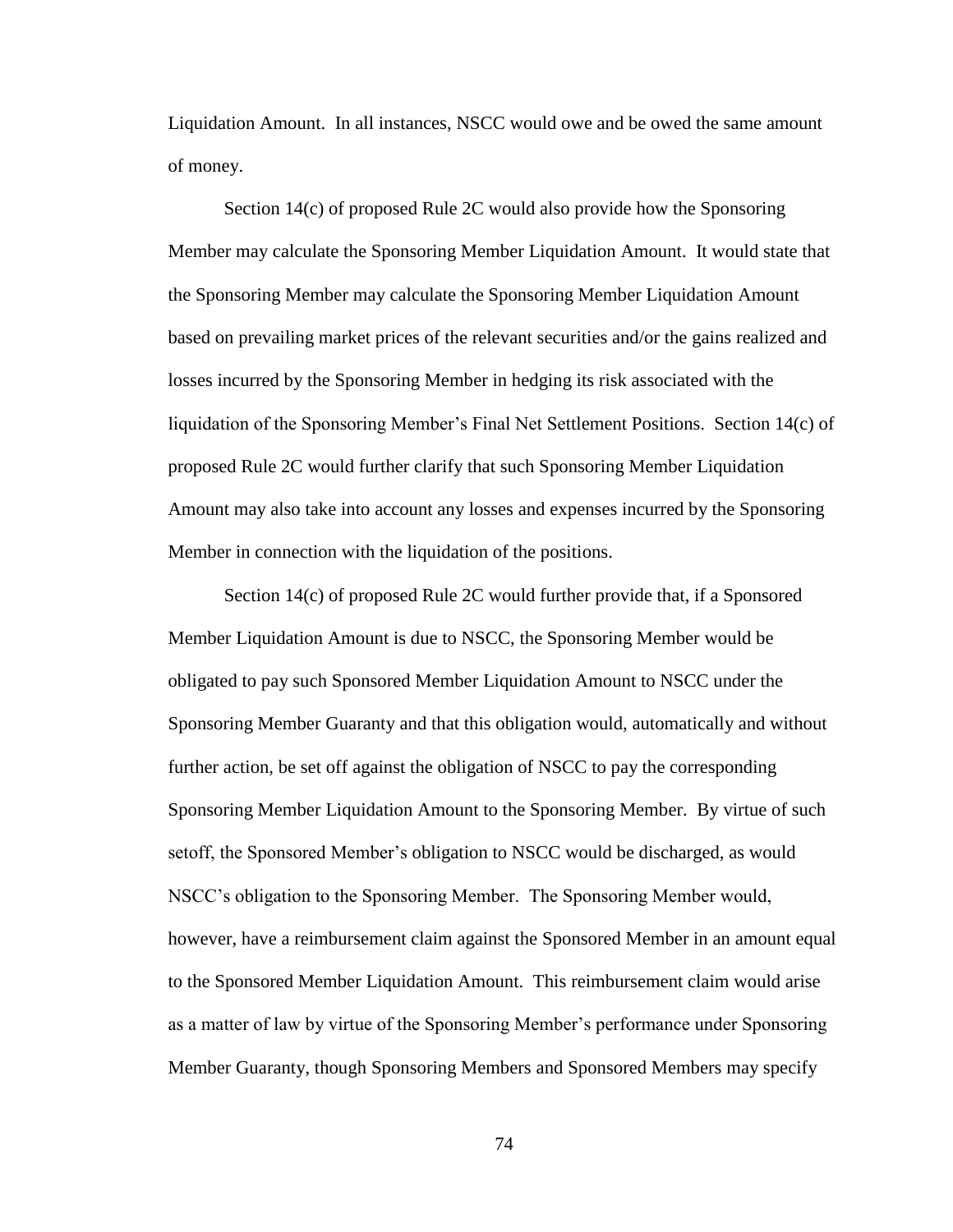terms related to the reimbursement claim in their bilateral submission. NSCC would have no rights or obligations in respect of any such reimbursement claim.

If a Sponsored Member Liquidation Amount were owed by NSCC to the Sponsored Member, Section 14(c) of proposed Rule 2C would provide for the Sponsoring Member to satisfy that obligation by transferring the Sponsored Member Liquidation Amount to the Sponsoring Member's account at its Settling Bank ("Sponsoring Member Settling Bank Omnibus Account"). Section 14(c) of proposed Rule 2C would state that, to the extent the Sponsoring Member makes such a transfer, it would discharge NSCC's obligation to transfer the Sponsored Member Liquidation Amount to the Sponsored Member and the Sponsoring Member's corresponding obligation to transfer the Sponsoring Member Liquidation Amount to NSCC.

Section 14(d) of proposed Rule 2C would provide for the Sponsoring Member to indemnify NSCC and its employees, officers, directors, shareholders, agents, and Members (collectively, the "Sponsoring/Sponsored Membership Program Indemnified Parties" or "SMP Indemnified Parties") for any and all losses, liability, or expenses arising from any claim by an affected Sponsored Member disputing the Sponsoring Member's calculation of any Sponsored Member Liquidation Amount or Sponsoring Member Liquidation Amount.

Section 14(e) of proposed Rule 2C would provide that NSCC acknowledges that a Sponsoring Member may take a security interest in NSCC's obligations to a Sponsored Member in respect of its transactions that have been novated to NSCC by such Sponsoring Member and established in the Sponsoring Member's Sponsored Member Sub-Account for the Sponsored Member. Such security interest would not impose new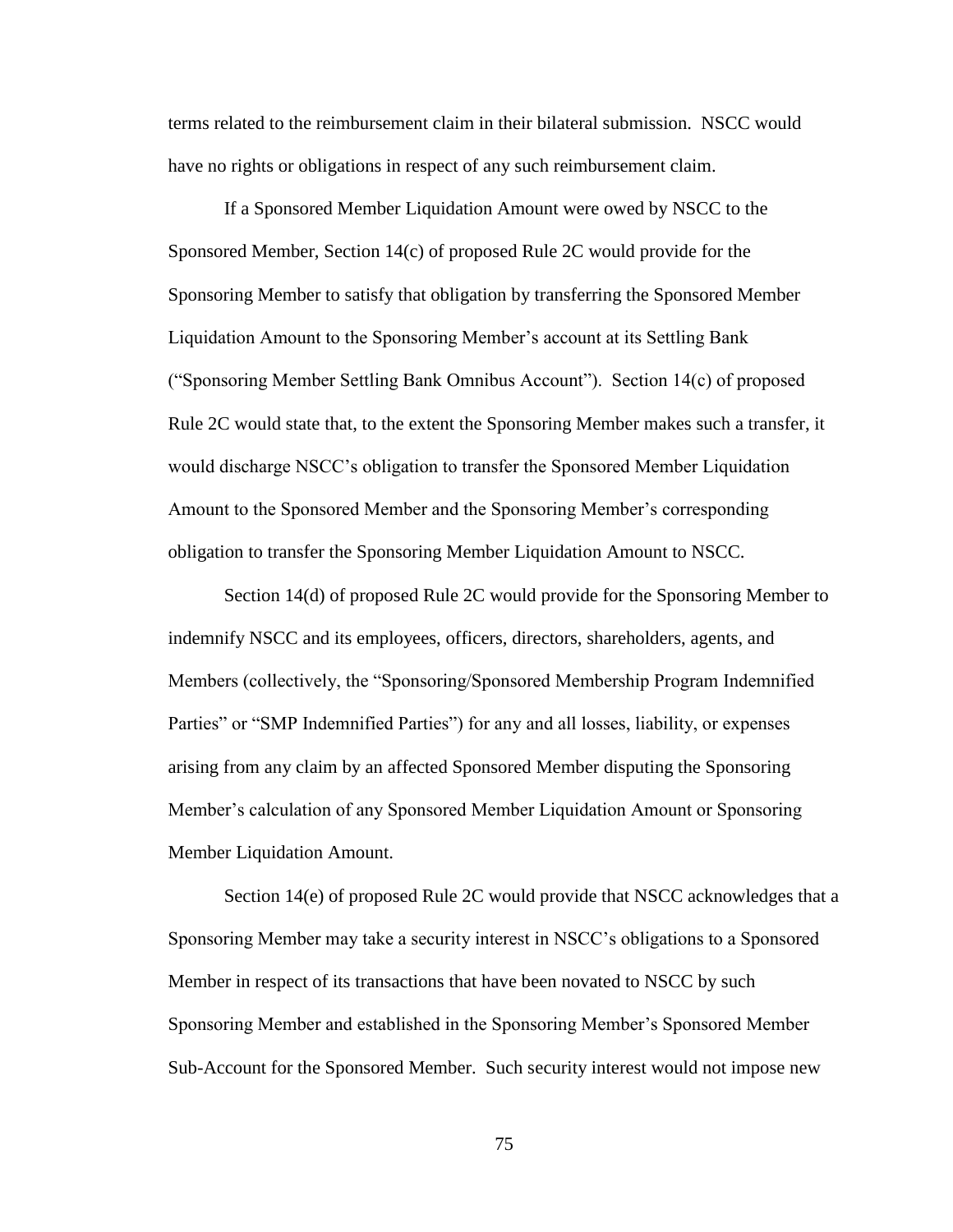obligations on NSCC but could allow the Sponsoring Member to direct NSCC to submit payments due to the Sponsored Member to the Sponsoring Member, so that the Sponsoring Member can apply such amounts to the Sponsored Member's unsatisfied obligations to the Sponsoring Member.

## **(B) Proposed Rule 2D – Agent Clearing Members**

NSCC is proposing to add Rule 2D, entitled "Agent Clearing Members." This new rule would govern the proposed agent clearing membership and would be comprised of 12 sections, each of which is described below.

### *Proposed Rule 2D, Section 1 (General)*

Section 1 of proposed Rule 2D would be a general provision regarding the Rules applicable to Agent Clearing Members.

Section 1 of proposed Rule 2D would provide that NSCC will permit a Member that is approved to be an Agent Clearing Member to submit transactions to NSCC for novation on behalf of one or more of the Agent Clearing Member's Customers. Section 1 of proposed Rule 2D would further provide that the rights, liabilities and obligations of Agent Clearing Members shall be governed by proposed Rule 2D, and that references to the term "Member" in other Rules would not apply to Agent Clearing Members, in their respective capacities as such, unless specifically noted as such in proposed Rule 2D or in such other Rules.

Section 1 of proposed Rule 2D would also provide that an Agent Clearing Member shall continue to have all of the rights, liabilities and obligations as set forth in the Rules and in any agreement between it and NSCC pertaining to its status as a Member, and such rights, liabilities and obligations shall be separate from its rights,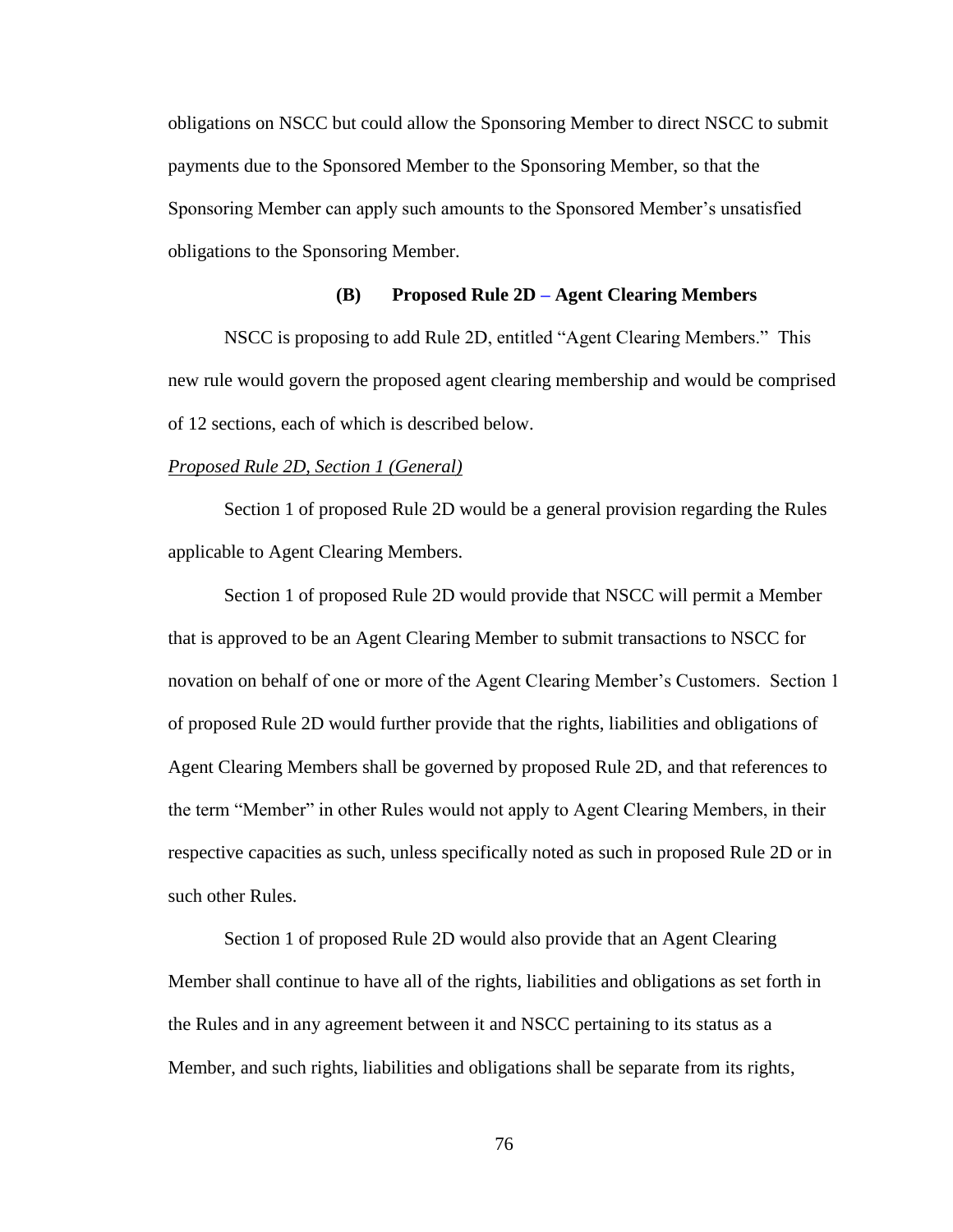liabilities and obligations as an Agent Clearing Member except as contemplated under Sections 6, 7 and 8 of proposed Rule 2D.

# *Proposed Rule 2D, Section 2 (Qualifications of Agent Clearing Members, the Application Process and Continuance Standards)*

Section 2 of proposed Rule 2D would establish the eligibility requirements for Members that wish to become Agent Clearing Members, the membership application process that would be required of each Member to become an Agent Clearing Member, the on-going membership requirements that would apply to Agent Clearing Members, as well as the requirements regarding an Agent Clearing Member's election to voluntarily terminate its membership.

Under Section 2(a) of proposed Rule 2D, any Member would be eligible to apply to become an Agent Clearing Member; however, if a Member is a Registered Broker-Dealer, such Member would only be permitted to apply to become an Agent Clearing Member if it has (1) Net Worth of at least \$25 million and (2) excess net capital over the minimum net capital requirement imposed by the Commission (or such higher minimum capital requirement imposed by the Member's designated examining authority) of at least \$10 million.<sup>65</sup> As proposed, NSCC may require that a Person be a Member for a certain time period before that Person may be considered to become an Agent Clearing Member.

<sup>65</sup> NSCC is proposing these financial minimums for Registered Broker-Dealer Agent Clearing Member applicants to reflect the additional responsibility that the applicant would undertake as an Agent Clearing Member. These financial minimums are determined based on NSCC's assessment of the minimum capital that would be necessary for a broker-dealer to conduct meaningful level of NSCC-cleared activity while serving as a credit counterparty in respect of others' trades. In addition, NSCC is proposing these financial minimums for Registered Broker-Dealer Agent Clearing Member applicants to be consistent with proposed requirements applicable to Registered Broker-Dealer Sponsoring Member applicants. NSCC believes this approach to financial minimums is appropriate because both Sponsoring Members and Agent Clearing Members would be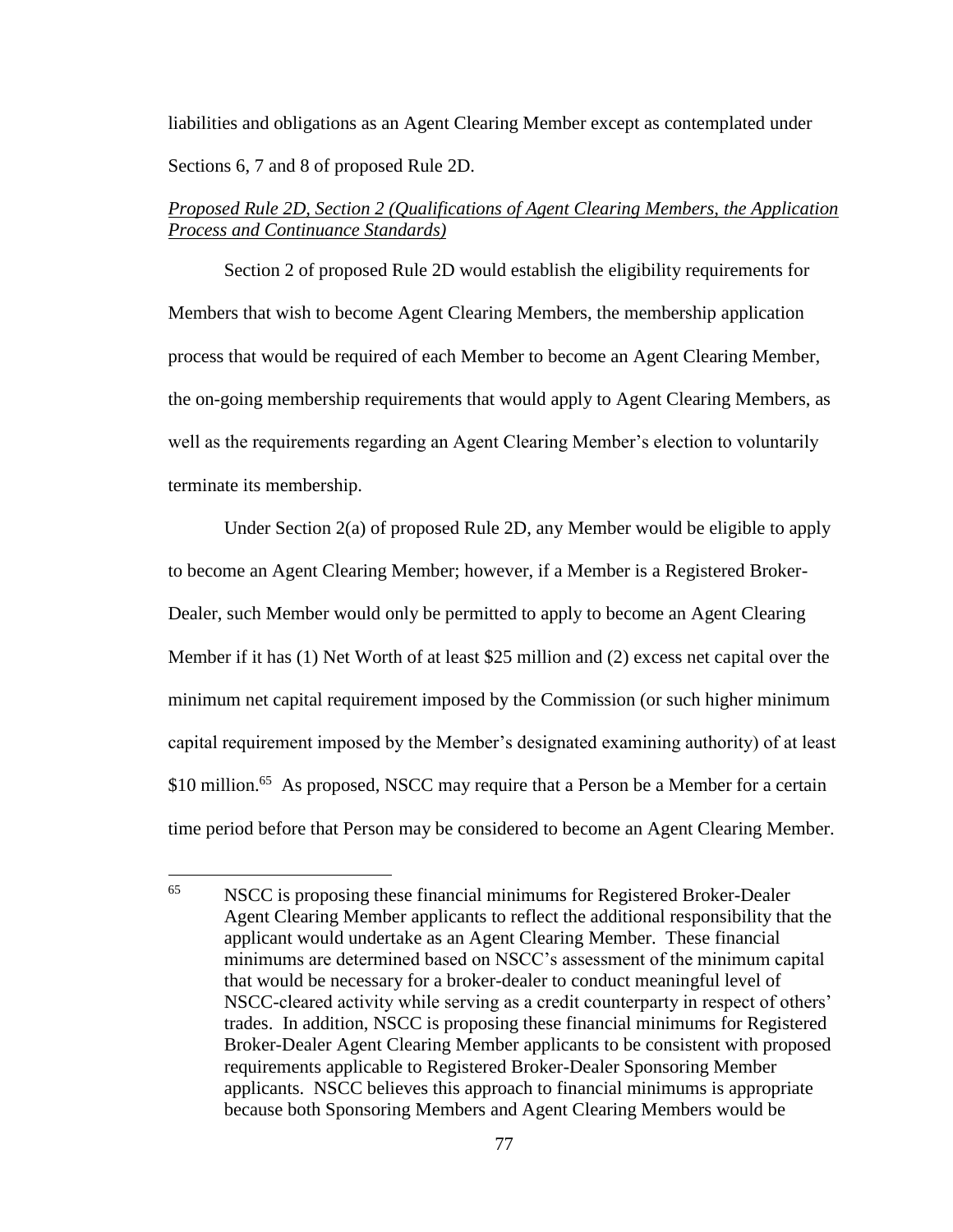Section 2(b) of proposed Rule 2D would provide that each Member applicant to become an Agent Clearing Member would be required to provide an application and other information requested by NSCC. Agent Clearing Member applications shall first be reviewed by NSCC and would require the Board of Directors' approval, unless the Member applicant is already a Sponsoring Member under proposed Rule 2C or a sponsoring member of FICC. NSCC believes this approach to the Board of Directors' approval for Agent Clearing Members is appropriate in light of the fact that the critical components of the FICC sponsoring member applications as well as the NSCC Agent Clearing Member and Sponsoring Member applications and the criteria that the respective boards assess when determining whether to admit a Member in such respective capacities are substantially similar.

Under Section 2(c) of proposed Rule 2D, if the Agent Clearing Member application is denied, such denial would be handled in accordance with Section 1 of Rule 2A (Initial Membership Requirements).

As proposed in Section 2(d) of proposed Rule 2D, NSCC may impose additional financial requirements on an Agent Clearing Member applicant based upon the level of the anticipated positions and obligations of such applicant, the anticipated risk associated with the volume and types of transaction such applicant proposes to process through NSCC as an Agent Clearing Member and the overall financial condition of such

 $\overline{a}$ 

viewed and surveilled as the credit counterparties to NSCC in respect of the transactions that they submit for clearing in respect of Sponsoring Member Sub-Accounts and Agent Clearing Member Customer Omnibus Accounts, respectively. Although the model of clearing would differ as between Sponsoring Members and Agent Clearing Members, both would be types of Members that would be standing behind the credit of their clients. Accordingly, NSCC believes it is appropriate to use consistent financial minimums.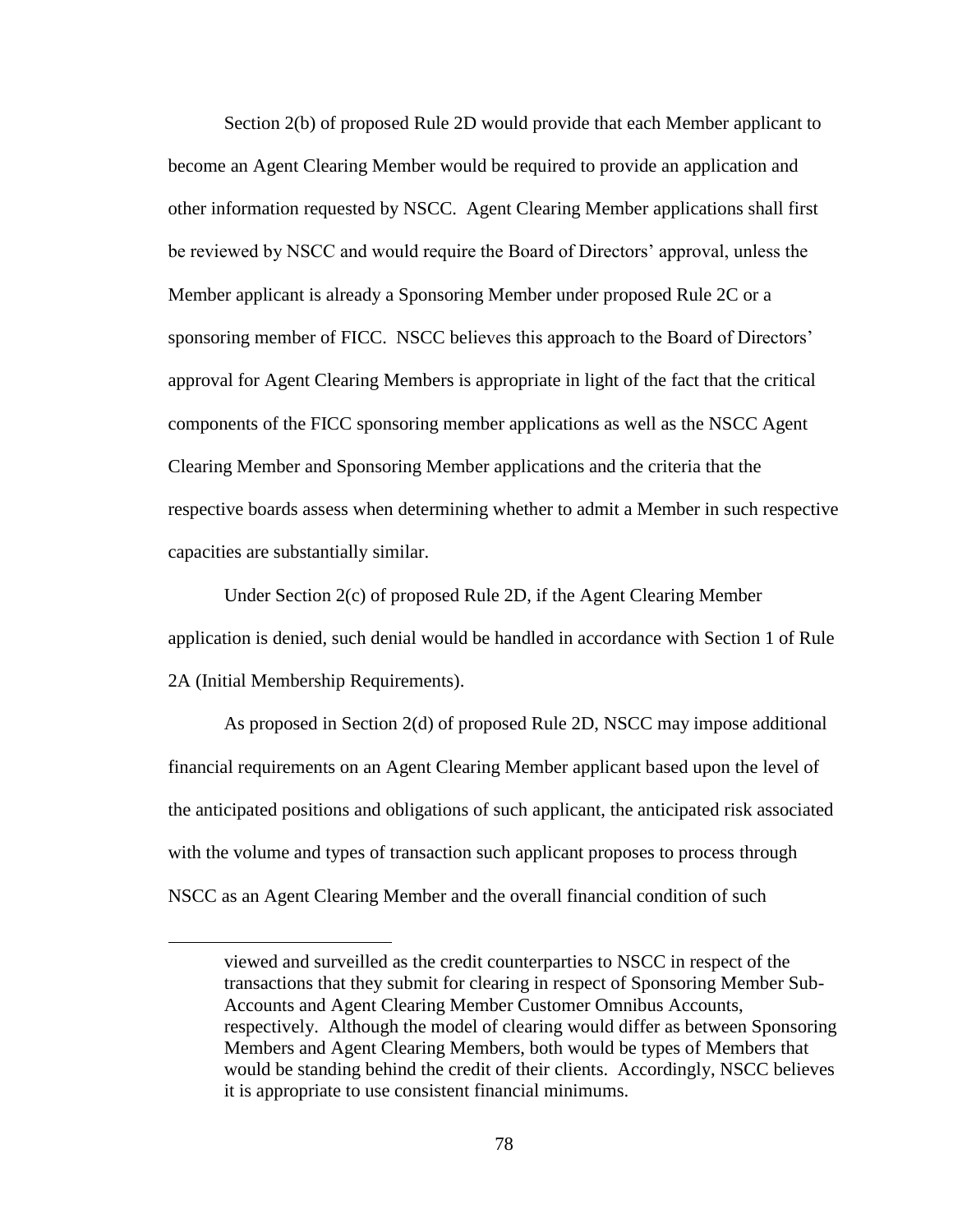applicant. Under the proposal, with respect to an application of a Member to become an Agent Clearing Member that requires the Board of Directors' approval, the Board of Directors shall also approve any increased financial requirements imposed by NSCC in connection with the approval of the application, and NSCC would thereafter regularly review such Agent Clearing Member regarding its compliance with the increased financial requirements.<sup>66</sup>

In addition, under Section 2(e) of proposed Rule 2D, NSCC may require each Agent Clearing Member or any Agent Clearing Member applicant to furnish adequate assurances of such Agent Clearing Member or Agent Clearing Member applicant's financial responsibility and operational capability within the meaning of Rule 15 (Assurances of Financial Responsibility and Operational Capability), as NSCC may at any time or from time to time deem necessary or advisable in order to protect NSCC, its participants, creditors or investors, to safeguard securities and funds in the custody or control of NSCC and for which NSCC is responsible, or to promote the prompt and accurate clearance, settlement and processing of securities transactions.<sup>67</sup>

<sup>66</sup> If the increased financial requirements are imposed in connection with an Agent Clearing Member application that does not require the Board of Directors' approval, the increased financial requirements would not be subject to the Board of Directors' approval. Nonetheless, once an Agent Clearing Member application is approved with increased financial requirements, NSCC would thereafter regularly review such Agent Clearing Member regarding its continued adherence to such increased financial requirements as well as determine whether such increased financial requirements are still appropriate. If the Agent Clearing Member is unable to adhere to the increased financial requirements, the Board of Directors may, pursuant to Section 9 of proposed Rule 2D, suspend, prohibit or limit the Agent Clearing Member's access to NSCC's services.

<sup>67</sup> As an example, NSCC may require an Agent Clearing Member or an Agent Clearing Member applicant to furnish adequate assurances of such Agent Clearing Member or Agent Clearing Member applicant's financial responsibility and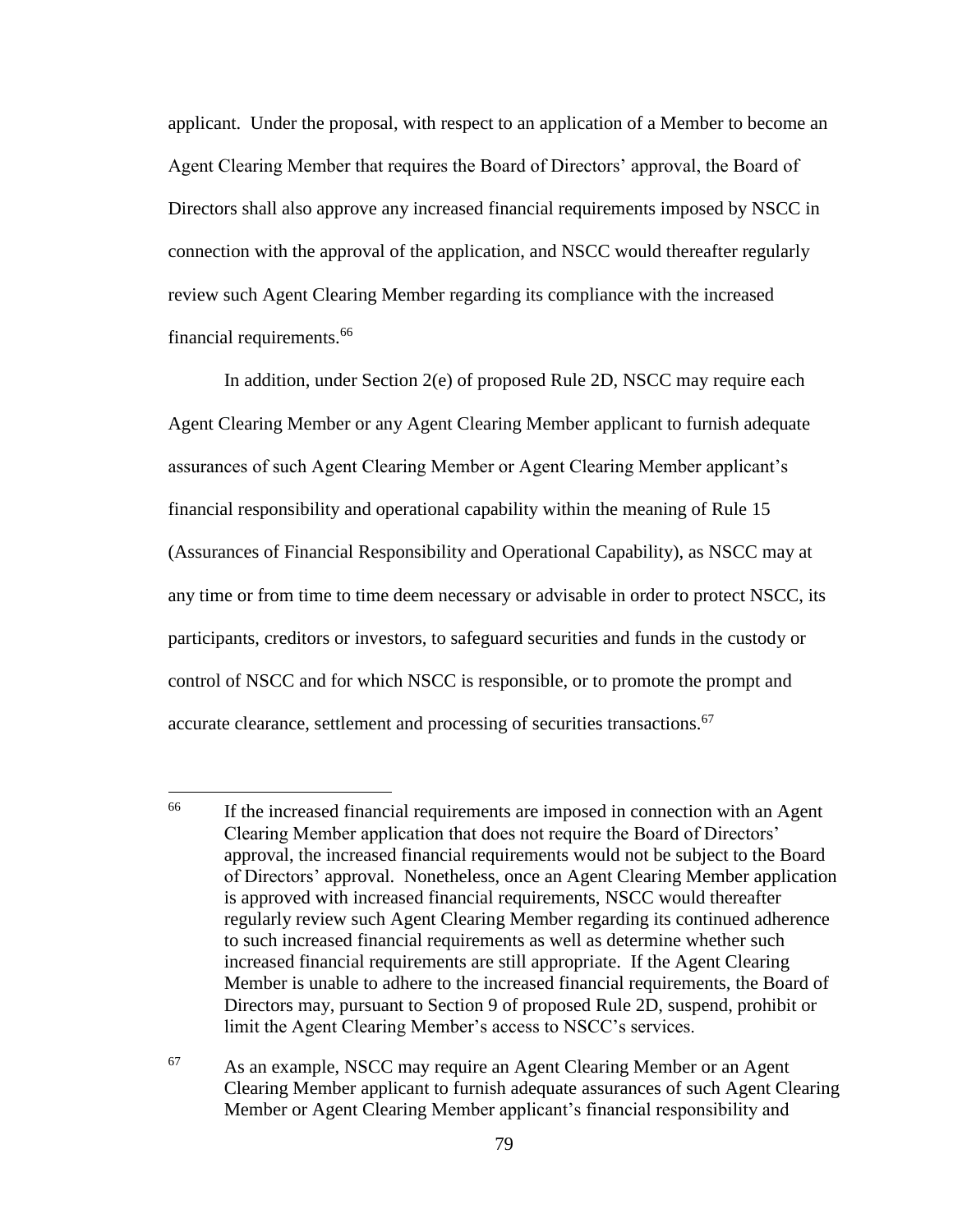Section 2(f) of proposed Rule 2D would provide that each Member whose Agent Clearing Member application is approved would sign and deliver to NSCC an agreement between NSCC and the Member and specifies the terms and conditions deemed by NSCC to be necessary in order to protect itself and its participants ("Agent Clearing Member Agreement") and a related legal opinion in a form satisfactory to NSCC.

Section 2(g) of proposed Rule 2D would provide that each Agent Clearing Member shall submit to NSCC, within the timeframes and in the formats required by NSCC, the reports and information that all Members are required to submit regardless of type of Member and the reports and information required to be submitted for its respective type of Member, all pursuant to Section 2 of Rule 2B (Ongoing Membership Requirements and Monitoring) and, if applicable, Addendum O (Admission of Non-US Entities as Direct NSCC Members).

Section 2(h) of proposed Rule 2D would provide that an Agent Clearing Member's books and records, insofar as they relate to the Agent Clearing Member Transactions submitted to NSCC, shall be open to the inspection of the duly authorized representatives of NSCC to the same extent provided in Rule 2A (Initial Membership Requirements) for other Members.

Section 2(i) of proposed Rule 2D would provide that an Agent Clearing Member shall promptly inform NSCC, both orally and in writing, if it is no longer in compliance with the relevant standards and qualifications for applying to become an Agent Clearing Member set forth in the proposed Rule 2D. Notification must take place immediately and

 $\overline{a}$ 

operational capability if NSCC has concerns about such Agent Clearing Member or Agent Clearing Member applicant's overall financial health or credit rating.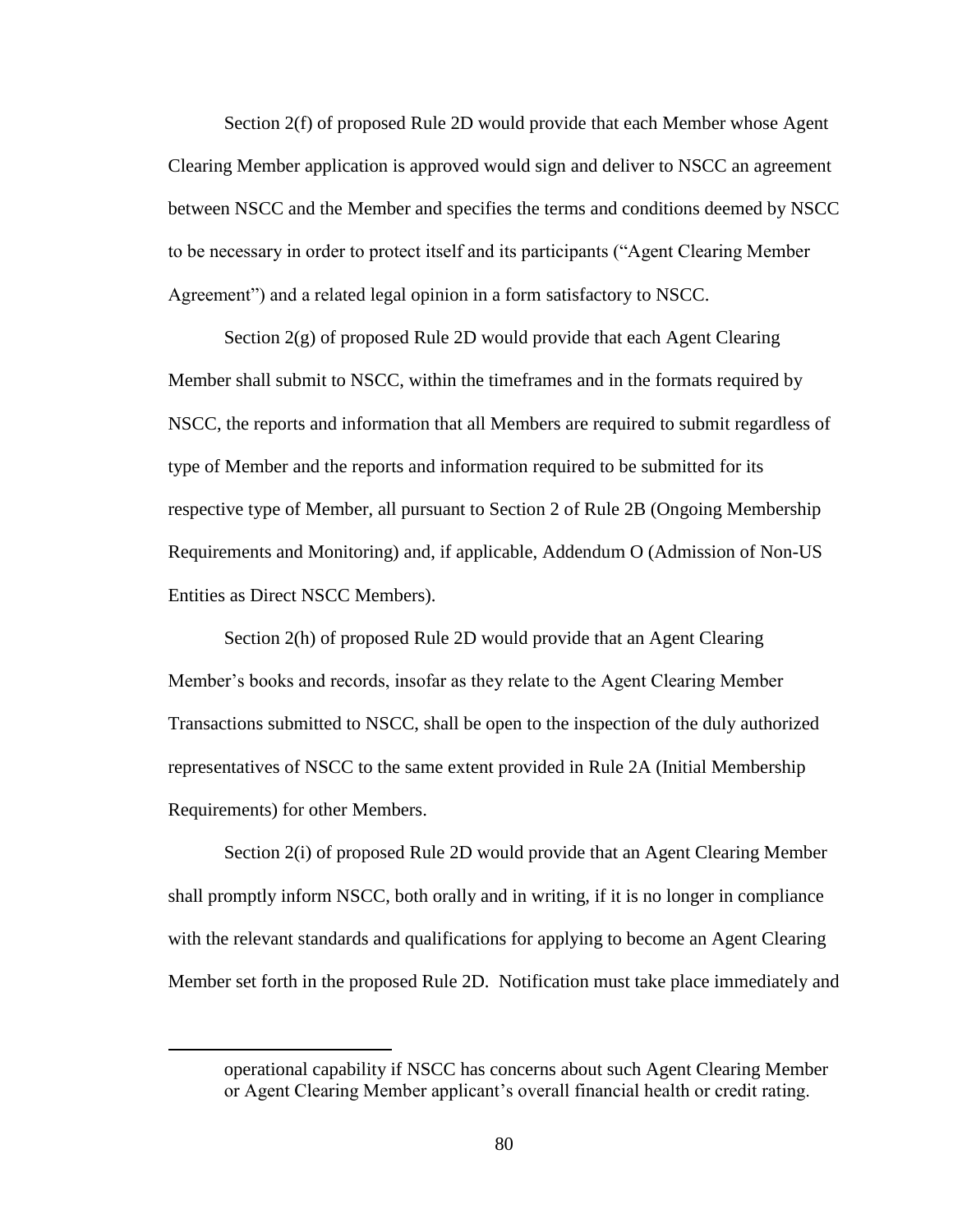in no event later than 2 Business Days from the date on which the Agent Clearing Member first learns of its non-compliance. As proposed, NSCC would assess a fine in accordance with the Fine Schedule in Addendum P against any Agent Clearing Member that fails to so notify NSCC.<sup>68</sup> If the Agent Clearing Member fails to remain in compliance with the relevant standards and qualifications, NSCC would, if necessary, undertake appropriate action to determine the status of the Agent Clearing Member and its continued eligibility as such. In addition, NSCC may review the financial responsibility and operational capability of the Agent Clearing Member, and otherwise require from the Agent Clearing Member additional reports of its financial or operational condition at such intervals and in such detail as NSCC shall determine. In addition, if NSCC has reason to believe that an Agent Clearing Member may fail to comply with any of the Rules applicable to Agent Clearing Members, it may require the Agent Clearing Member to provide it, within such timeframe, and in such detail, and pursuant to such manner as NSCC shall determine, with assurances in writing of a credible nature that the Agent Clearing Member shall not, in fact, violate any of the Rules.

Section 2(j) of proposed Rule 2D would provide that in the event that an Agent Clearing Member fails to remain in compliance with the relevant requirements of the Rules or the Agent Clearing Member Agreement, NSCC shall have the right to cease to act for the Agent Clearing Member in its capacity as an Agent Clearing Member in accordance with Section 9 of proposed Rule 2D or as a Member more generally, unless the Agent Clearing Member requests that such action not be taken and NSCC determines that, depending upon the specific circumstances and the record of the Agent Clearing

See Addendum P (Fine Schedule), supra note 4.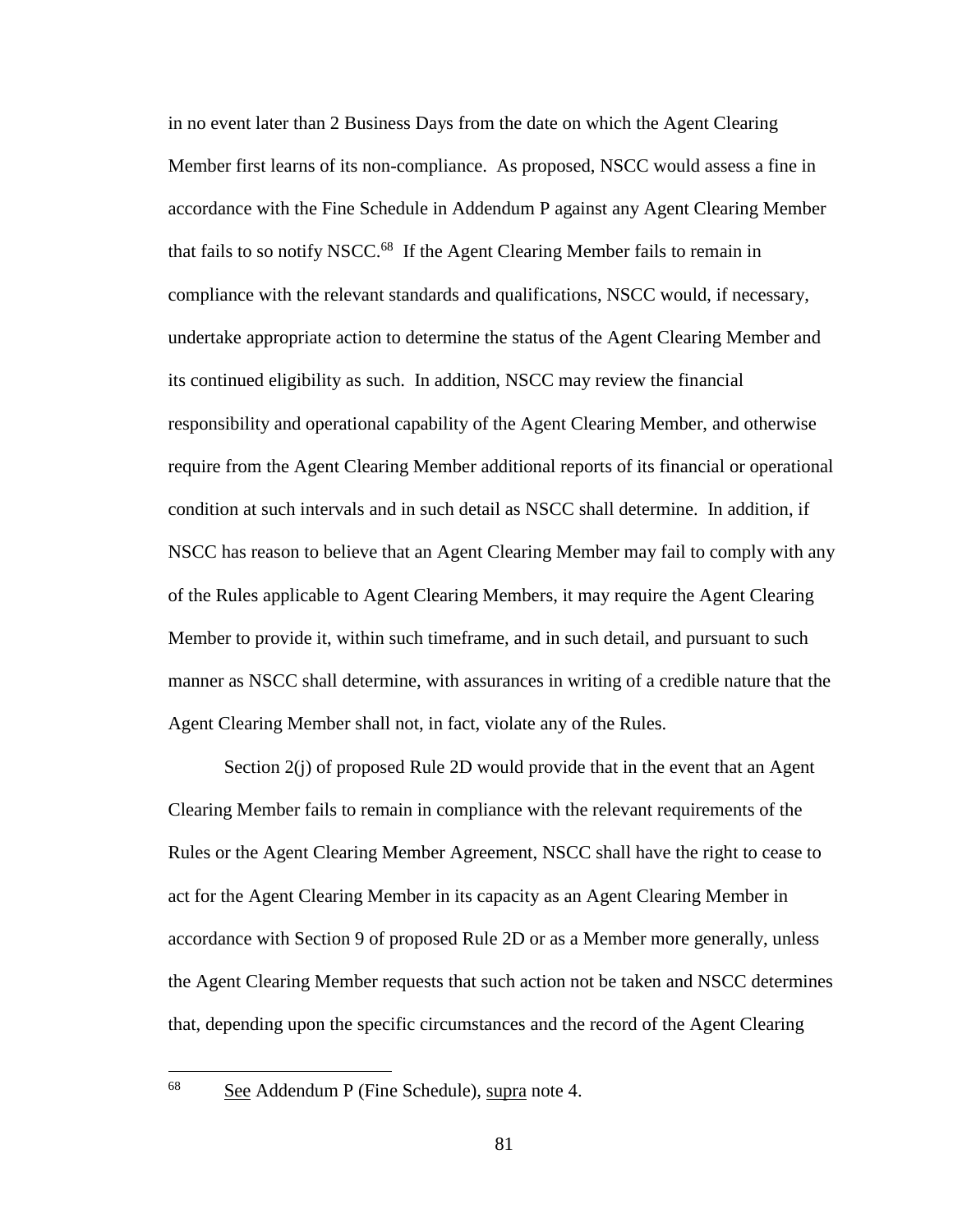Member, it is appropriate instead to establish for such Agent Clearing Member a time period, which shall be determined by NSCC and which shall be no longer than 30 calendar days unless otherwise determined by NSCC, during which the Agent Clearing Member must resume compliance with such requirements. As proposed, in the event that the Agent Clearing Member is unable to satisfy such requirements within the time period specified by NSCC, NSCC shall, pursuant to the Rules, cease to act for the Agent Clearing Member in its capacity as an Agent Clearing Member pursuant to Section 9 of the proposed Rule 2D or as a Member more generally.

Section 2(k) of proposed Rule 2D would provide that if the sum of the Volatility Charges applicable to an Agent Clearing Member's Agent Clearing Member Customer Omnibus Account(s) and its other accounts at NSCC exceeds its Net Member Capital, the Agent Clearing Member shall not be permitted to submit activity into its Agent Clearing Member Customer Omnibus Account(s), unless otherwise determined by NSCC in order to promote orderly settlement.<sup>69</sup> As proposed, an "Agent Clearing Member Customer Omnibus Account" would mean a ledger maintained on the books and records of NSCC that reflects the outstanding Agent Clearing Member Transactions that an Agent Clearing Member enters into on behalf of Customers and that have been novated to NSCC, the SFT Positions or SFT Cash associated with those transactions, and any debits or credits of cash associated with such transactions effected pursuant to Rule 12 (Settlement).

<sup>69</sup> NSCC selected the Volatility Charges and Net Member Capital as the criteria for purposes of establishing the activity limit for Agent Clearing Members. This is because an Agent Clearing Member's total Volatility Charges being in excess of its Net Member Capital is an important indicator that the Agent Clearing Member's financial resources, as measured by its Net Capital, net assets or equity capital, may be insufficient to meet the largest component of its Required Fund Deposit (i.e., Volatility Charges).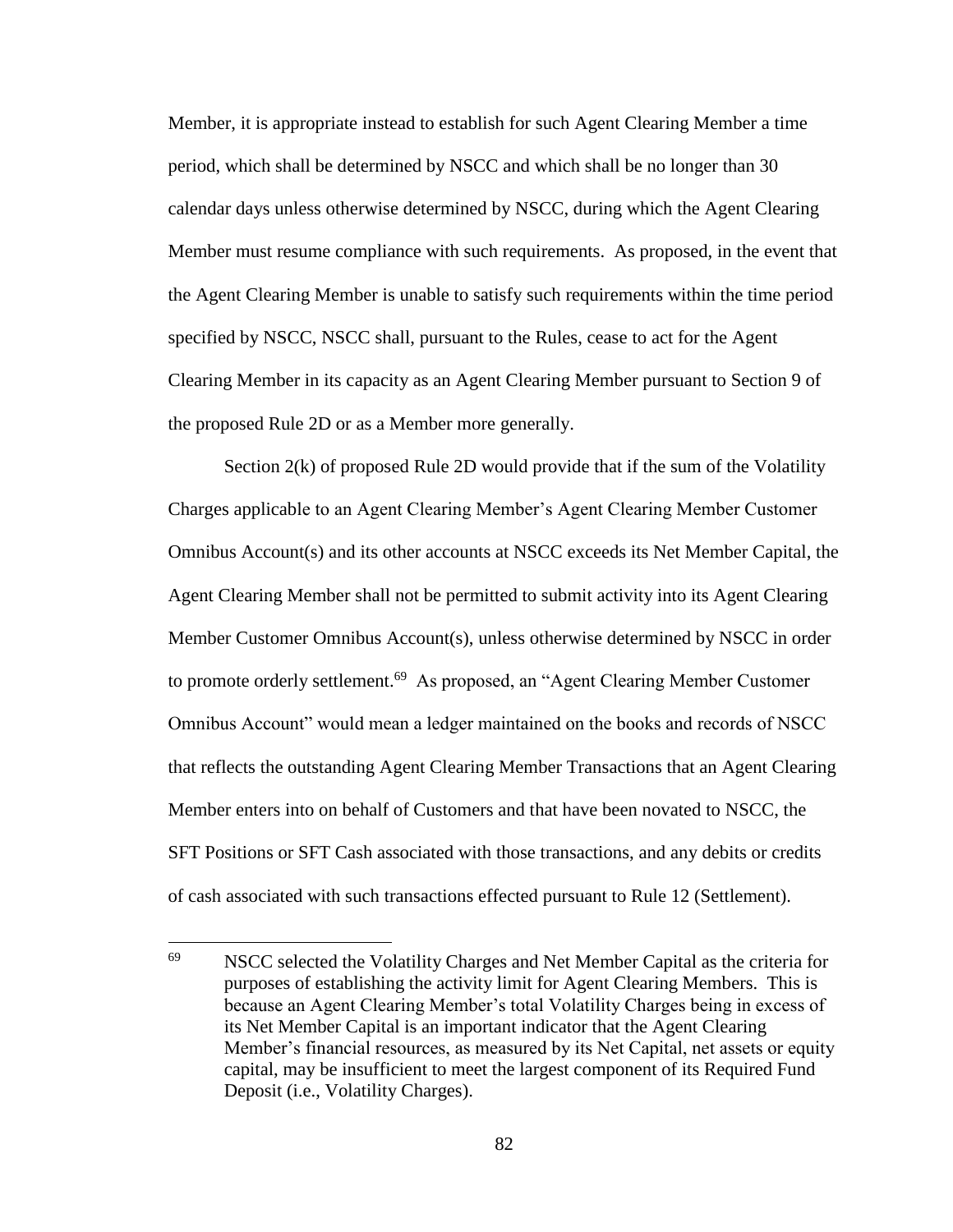Section 2(l) of proposed Rule 2D would provide that an Agent Clearing Member may voluntarily elect to terminate its status as an Agent Clearing Member by providing NSCC with a written notice from an Agent Clearing Member to NSCC that the Agent Clearing Member is voluntarily electing to terminate its status as an Agent Clearing Member ("Agent Clearing Member Voluntary Termination Notice"). The Agent Clearing Member shall specify in the Agent Clearing Member Voluntary Termination Notice a desired date for such termination, which date shall not be prior to the scheduled Final Settlement Date of any remaining obligation owed by the Agent Clearing Member to NSCC as of the time such Agent Clearing Member Voluntary Termination Notice is submitted to NSCC, unless otherwise approved by NSCC.

Section 2(l) of proposed Rule 2D would also provide that such termination would not be effective until accepted by NSCC, which shall be no later than 10 Business Days after the receipt of the Agent Clearing Member Voluntary Termination Notice from such Agent Clearing Member. NSCC's acceptance shall be evidenced by a notice to NSCC's participants announcing the termination of the Agent Clearing Member's status as such and the date on which the termination of the Agent Clearing Member's status as an Agent Clearing Member becomes effective ("Agent Clearing Member Termination Date"). As proposed, after the close of business on the Agent Clearing Member Termination Date, the Agent Clearing Member shall no longer be eligible to submit Agent Clearing Member Transactions. If any Agent Clearing Member Transaction is submitted to NSCC by the Agent Clearing Member that is scheduled to settle after the Agent Clearing Member Termination Date, such Agent Clearing Member's Agent Clearing Member Voluntary Termination Notice would be deemed void, and the Agent Clearing Member would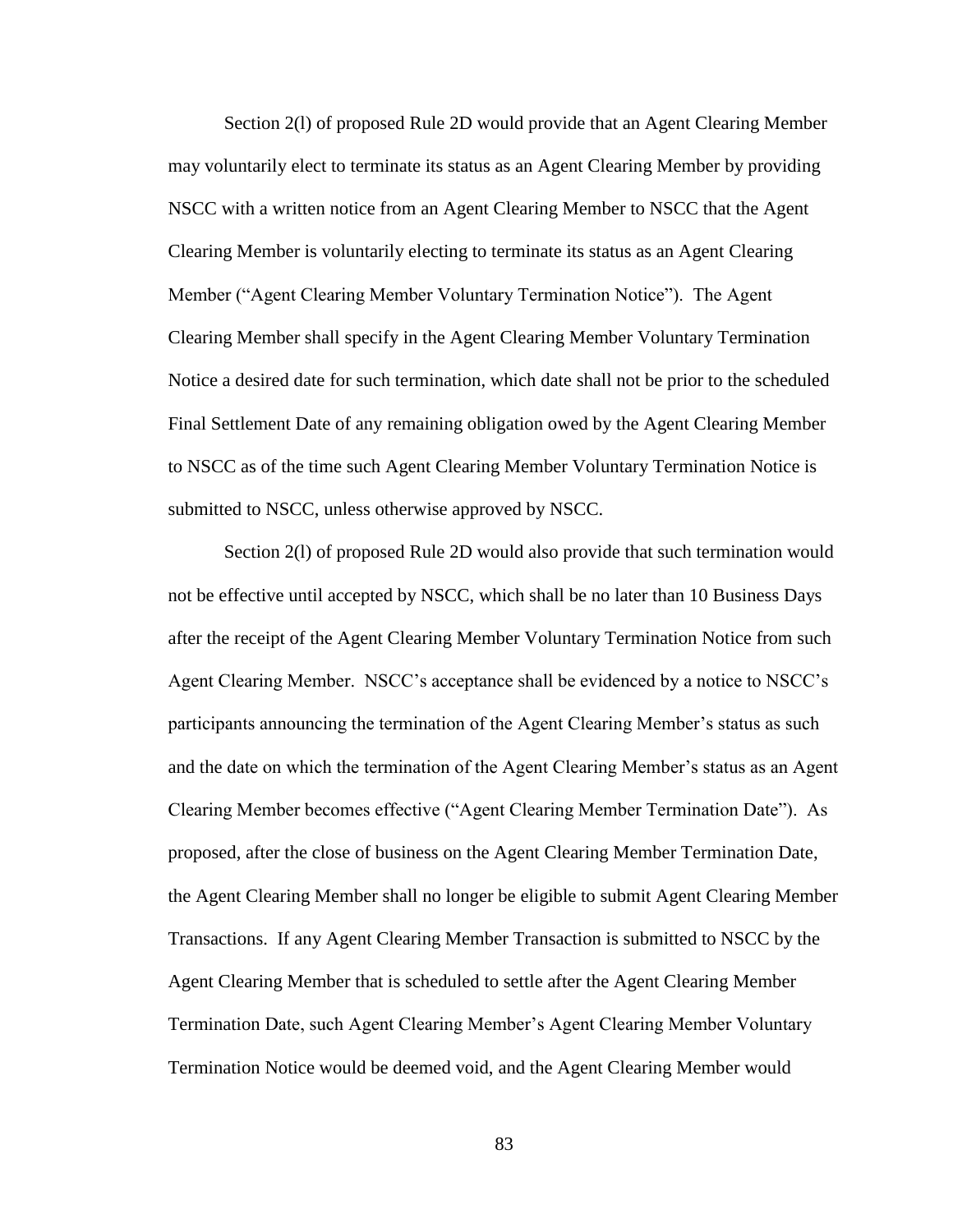remain subject to the proposed Rule 2D as if it had not given such Agent Clearing Member Voluntary Termination Notice.

Section 2(m) of proposed Rule 2D would provide that an Agent Clearing Member's voluntary termination of its status as such shall not affect its obligations to NSCC, or the rights of NSCC, with respect to Agent Clearing Member Transactions submitted to NSCC before the applicable Agent Clearing Member Termination Date. Any such Agent Clearing Member Transactions that have been novated to NSCC shall continue to be processed by NSCC. The return of the Agent Clearing Member's Clearing Fund deposit shall be governed by Section 7 of Rule 4 (Clearing Fund). If an Event Period were to occur after an Agent Clearing Member has submitted the Agent Clearing Member Voluntary Termination Notice but on or prior to the Agent Clearing Member Termination Date, in order for the Agent Clearing Member to benefit from its Loss Allocation Cap pursuant to Section 4 of Rule 4, the Agent Clearing Member would need to comply with the provisions of Section 6 of Rule 4 and submit a Loss Allocation Withdrawal Notice, which notice, upon submission, shall supersede and void any pending Agent Clearing Member Voluntary Termination Notice previously submitted by the Agent Clearing Member.

Section 2(n) of proposed Rule 2D would provide that any non-public information furnished to NSCC pursuant to proposed Rule 2D shall be held in confidence as may be required under the laws, rules and regulations applicable to NSCC that relate to the confidentiality of records. Section 2(n) would also provide that each Agent Clearing Member shall maintain DTCC Confidential Information in confidence to the same extent and using the same means it uses to protect its own confidential information, but no less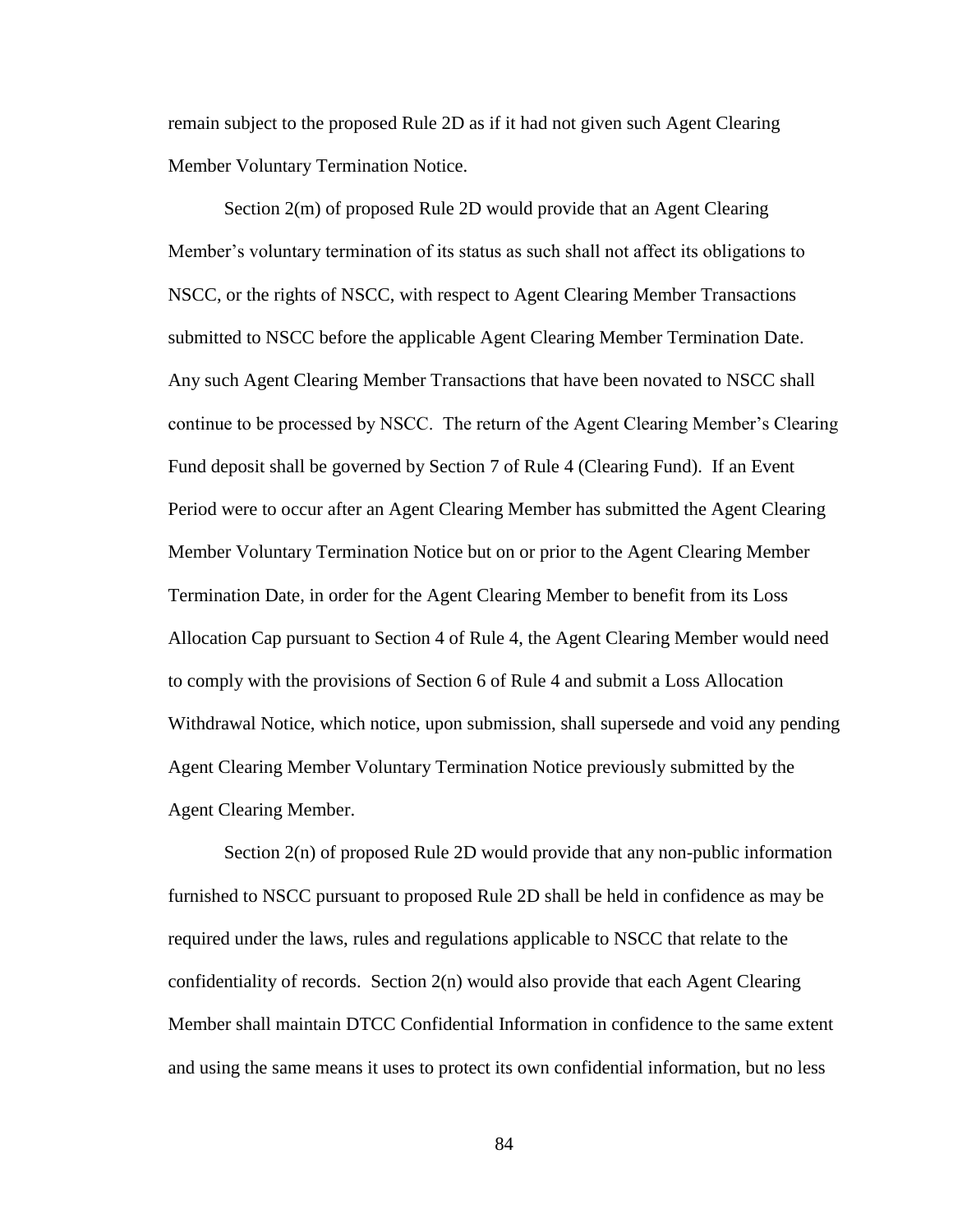than a reasonable standard of care, and shall not use DTCC Confidential Information or disclose DTCC Confidential Information to any third party except as necessary to perform such Agent Clearing Member's obligations under the Rules or as otherwise required by applicable law. Section 2(n) would further provide that each Agent Clearing Member acknowledges that a breach of its confidentiality obligations under the Rules may result in serious and irreparable harm to NSCC and/or DTCC for which there is no adequate remedy at law. In addition, Section 2(n) would provide that in the event of such a breach by the Agent Clearing Member, NSCC and/or DTCC shall be entitled to seek any temporary or permanent injunctive or other equitable relief in addition to any monetary damages thereunder.<sup>70</sup>

# *Proposed Rule 2D, Section 3 (Compliance with Laws)*

Section 3 of proposed Rule 2D would provide that each Agent Clearing Member shall comply in all material respects with all applicable laws, including applicable laws relating to securities, taxation and money laundering, as well as global sanctions laws, in connection with the use of NSCC's services.

# *Proposed Rule 2D, Section 4 (Agent Clearing Member Transactions)*

Section 4 of proposed Rule 2D would provide that an Agent Clearing Member shall be permitted to submit to NSCC on behalf of one or more Customers' Securities Financing Transactions ("Agent Clearing Member Transactions") in accordance with proposed Rule 56, as described below.

<sup>70</sup> Section  $2(n)$  of proposed Rule 2D is designed to be consistent with provisions in the Rules relating to the confidentiality of information furnished by participants. See Rule 2A (Initial Membership Requirements), supra note 4.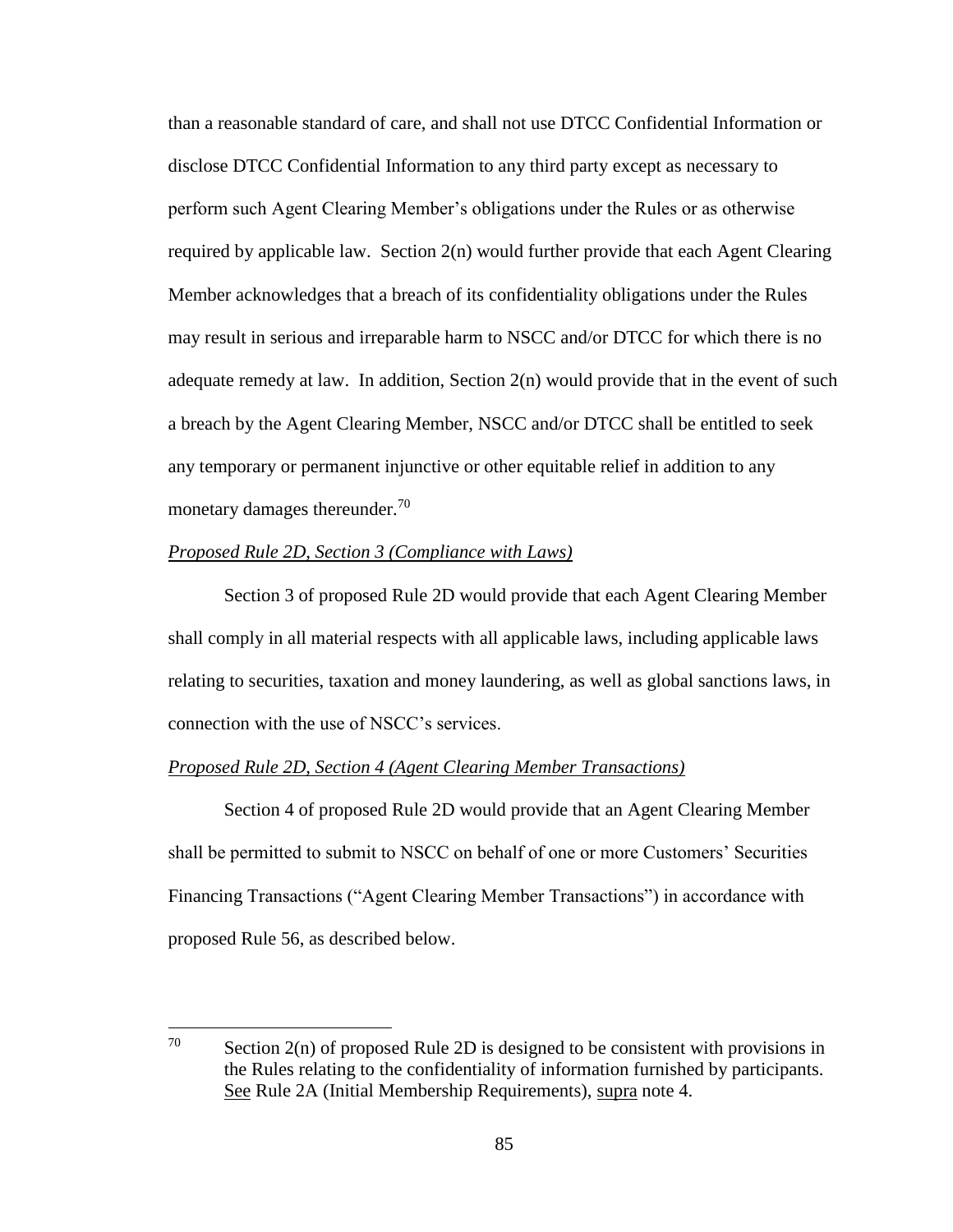## *Proposed Rule 2D, Section 5 (Agent Clearing Member Agent Obligations)*

Section 5 of proposed Rule 2D would establish rules-based obligations for Agent Clearing Members and the establishment of Agent Clearing Member Customer Omnibus Accounts.

Section 5(a) of proposed Rule 2D would provide that an Agent Clearing Member shall be permitted to submit to NSCC for novation Agent Clearing Member Transactions entered into by the Agent Clearing Member as agent on behalf of one or more Customers. Any such submission shall be in accordance with proposed Rule 2D. As proposed, subject to the provisions of the Rules, an Agent Clearing Member's clearing of Agent Clearing Member Transactions for Customers ("Customer Clearing Service") may be provided by an Agent Clearing Member to its Customers on any terms and conditions mutually agreed to by the Agent Clearing Member and its Customers; provided, that each Agent Clearing Member shall, before providing Customer Clearing Service to any Customer, enter into an agreement with that Customer that binds the Customer to the provisions of the Rules applicable to Agent Clearing Member Transactions and Customers.

Section 5(b) of proposed Rule 2D would provide that, with respect to an Agent Clearing Member that submits Agent Clearing Member Transactions to NSCC for novation on behalf of its Customers, NSCC shall maintain one or more Agent Clearing Member Customer Omnibus Accounts in the name of the Agent Clearing Member for the benefit of its Customers. Each Agent Clearing Member Customer Omnibus Account would be permitted to contain only (i) SFTs entered into by the Agent Clearing Member, on behalf of a Customer, as Transferor or (ii) SFTs entered into by the Agent Clearing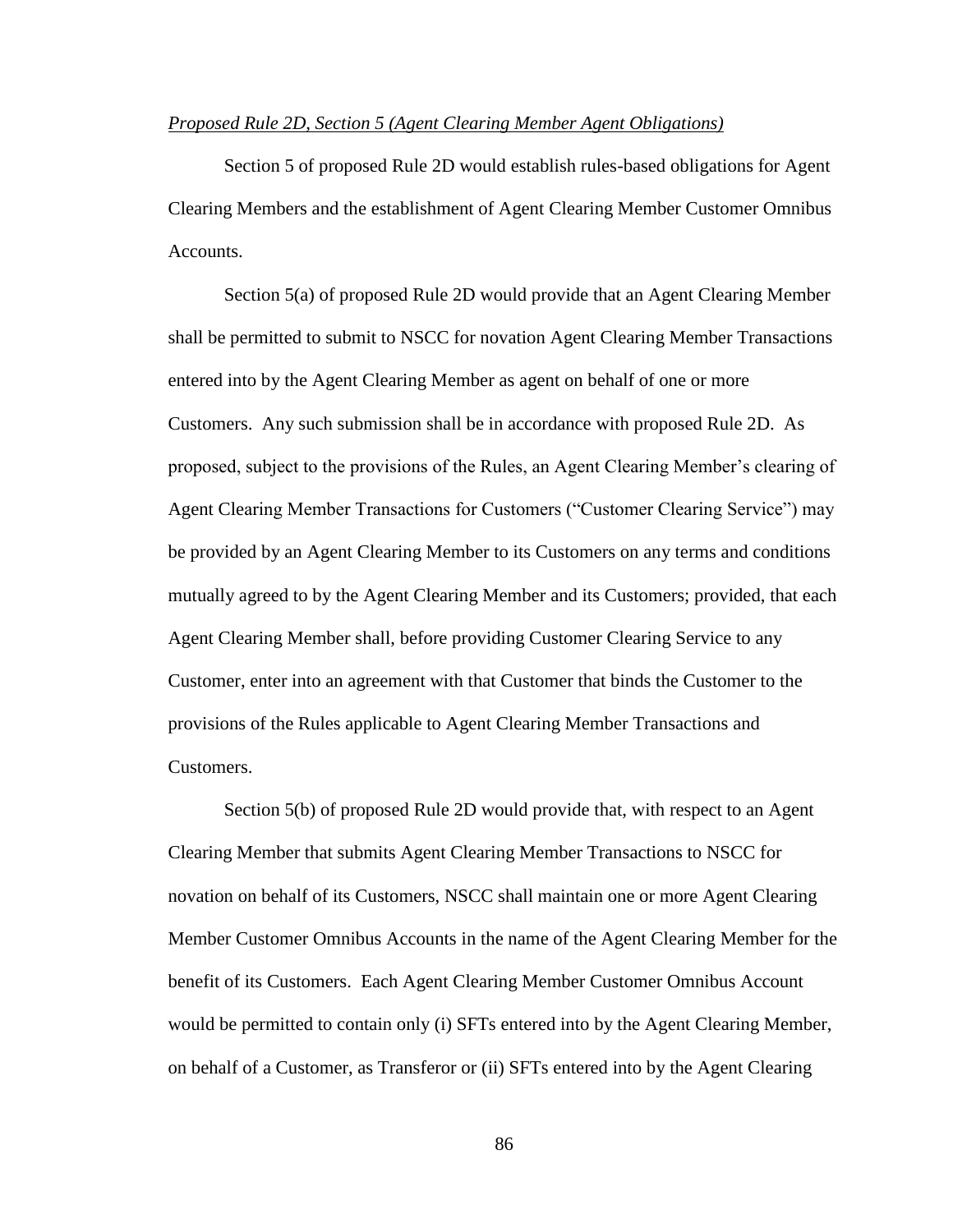Member, on behalf of a Customer, as a Transferee. An Agent Clearing Member would not be permitted to combine SFTs entered into as Transferee and Transferor in the same Agent Clearing Member Customer Omnibus Account. This is designed to ensure that NSCC's volatility-based Clearing Fund deposit requirements represent the sum of each individual Customer's activity (i.e., that the positions are margined on a gross basis).<sup>71</sup>

Section 5(c) of proposed Rule 2D would provide that an Agent Clearing Member shall act solely as agent of its Customers in connection with the clearing of Agent Clearing Member Transactions; provided that the Agent Clearing Member shall remain fully liable for the performance of all obligations to NSCC arising in connection with Agent Clearing Member Transactions; and provided further, that the liabilities and obligations of NSCC with respect to Agent Clearing Member Transactions entered into by the Agent Clearing Member shall extend only to the Agent Clearing Member. Section 5(c) of proposed Rule 2D would further provide that, without limiting the generality of the foregoing, NSCC shall not have any liability or obligation arising out of or with respect to any Agent Clearing Member Transaction to any Customer on behalf of whom an Agent Clearing Member entered into the Agent Clearing Member Transaction.

Section 5(d) of proposed Rule 2D would provide that nothing in the Rules shall prohibit an Agent Clearing Member from seeking reimbursement from a Customer for payments made by the Agent Clearing Member (whether out of Clearing Fund deposits

 $\overline{a}$ 

 $71$  If an Agent Clearing Member were permitted to maintain SFTs entered into as both Transferee and Transferor in the same Agent Clearing Member Customer Omnibus Account, the Required Fund Deposit obligations of the Agent Clearing Member could potentially be reduced by offsetting SFT Positions of different Customers in the same SFT Security.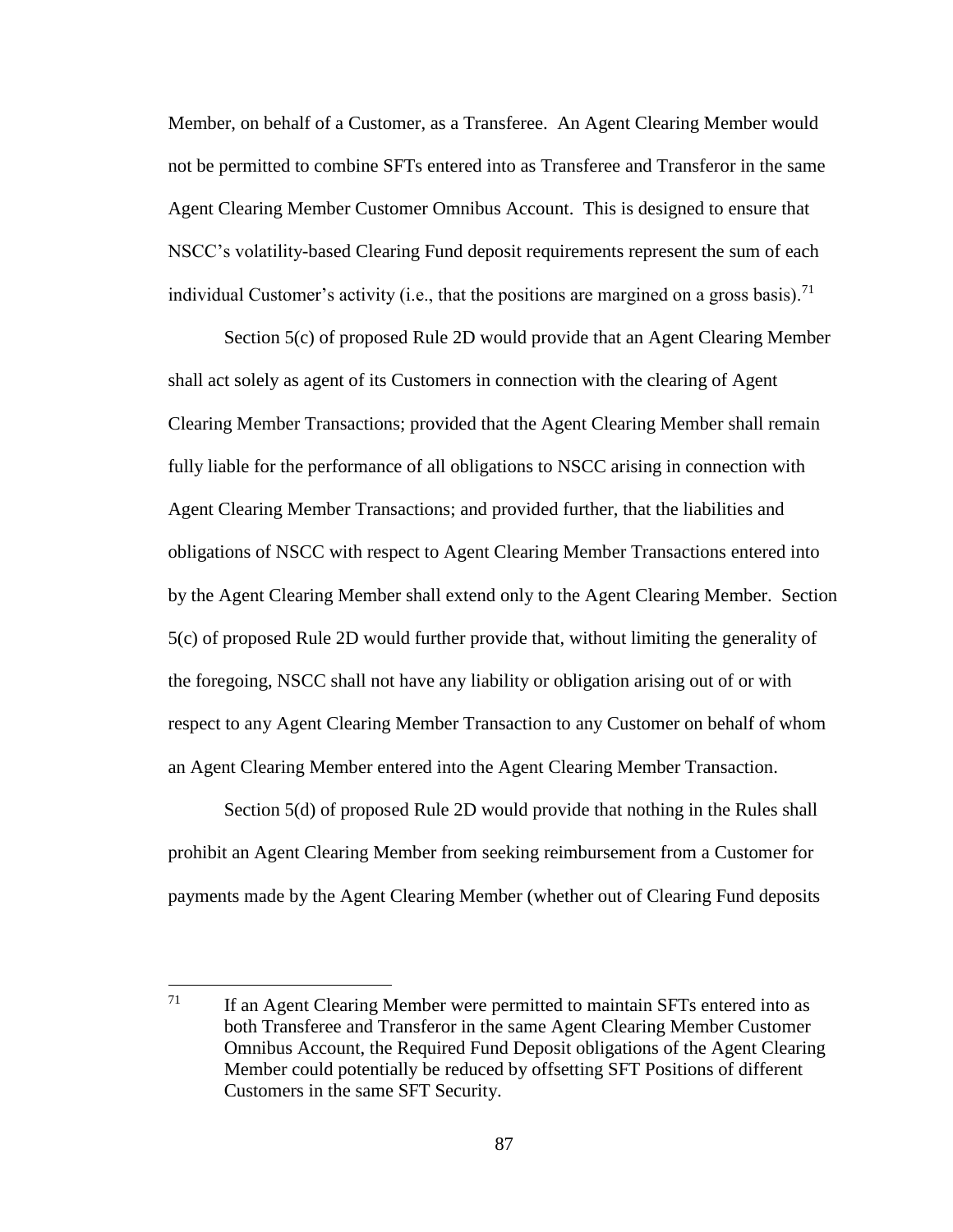or otherwise) under the Rules, or as otherwise may be agreed between the Agent Clearing Member and the Customer.

#### *Proposed Rule 2D, Section 6 (Clearing Fund Obligations)*

Section 6 of proposed Rule 2D would set forth the Clearing Fund obligations.

Section 6(a) of proposed Rule 2D would provide that NSCC shall maintain one or more Agent Clearing Member Customer Omnibus Accounts for an Agent Clearing Member. Each Agent Clearing Member shall make and maintain so long as such Member is an Agent Clearing Member a deposit to the Clearing Fund as a Required Fund Deposit to support the activity in its Agent Clearing Member Customer Omnibus Account(s) (the "Agent Clearing Member Required Fund Deposit"). Each Agent Clearing Member, so long as such Member is an Agent Clearing Member, shall also provide SLD to the Clearing Fund, as may be required pursuant to Rule 4A (Supplemental Liquidity Deposits), to support the activity in its Agent Clearing Member Customer Omnibus Account(s). Deposits to the Clearing Fund would be held by NSCC or its designated agents, to be applied as provided in the Rules.

Section 6(b) of proposed Rule 2D would provide that, in the ordinary course, for purposes of satisfying the Agent Clearing Member's Clearing Fund requirements under the Rules for its Member activity, its Agent Clearing Member activity, and, to the extent applicable, its Sponsoring Member activity, the Agent Clearing Member's proprietary accounts, its Agent Clearing Member Customer Omnibus Account(s), and its Sponsored Member Sub-Accounts, if any, shall be treated separately, as if they were accounts of separate entities. Notwithstanding the previous sentence, however, NSCC may, in its sole discretion, at any time and without prior notice to the Agent Clearing Member (but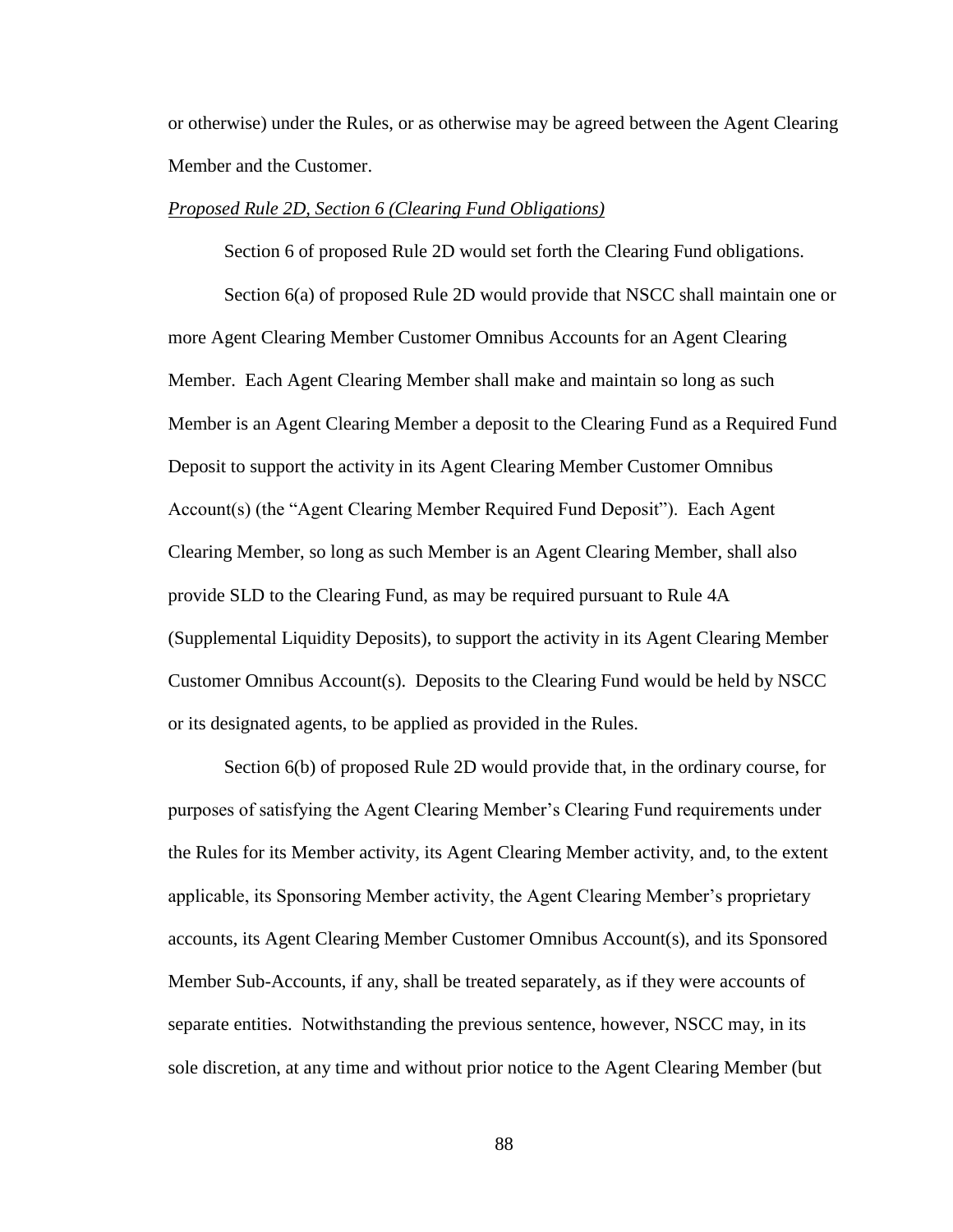being obligated to give notice to the Agent Clearing Member as soon as possible thereafter) and whether or not the Agent Clearing Member is in default of its obligations to NSCC, treat the Agent Clearing Member's accounts as a single account for the purpose of applying Clearing Fund deposits; apply Clearing Fund deposits made by the Agent Clearing Member with respect to any account as necessary to ensure that the Agent Clearing Member meets all of its obligations to NSCC under any other account(s); and otherwise exercise all rights to offset and net against the Clearing Fund deposits any net obligations among any or all of the accounts, whether or not any other Person is deemed to have any interest in such account.<sup>72</sup>

Section 6(c) of proposed Rule 2D would provide that the Agent Clearing Member Required Fund Deposit for each Agent Clearing Member Customer Omnibus Account shall be calculated separately based on the Agent Clearing Member Transactions in such Agent Clearing Member Customer Omnibus Account, and the Agent Clearing Member shall, as principal, be required to satisfy the Agent Clearing Member Required Fund Deposit for each of the Agent Clearing Member's Agent Clearing Member Customer Omnibus Accounts.

 $\overline{a}$  $72$  NSCC believes this is appropriate because the Clearing Fund deposits of an Agent Clearing Member are the proprietary assets of the Agent Clearing Member and NSCC generally has the right to apply the Clearing Fund deposits of a Member to any of the Member's obligations to NSCC, regardless of whether those were the obligations that generated the Clearing Fund deposit requirement. NSCC therefore believes that, consistent with the FICC Sponsoring Member/Sponsored Member Program for the reasons described above in Item II(A)1(iii) "Sponsoring Members and Sponsored Members," an Agent Clearing Member's Clearing Fund deposits should be available to satisfy any of the Agent Clearing Member's obligations to NSCC.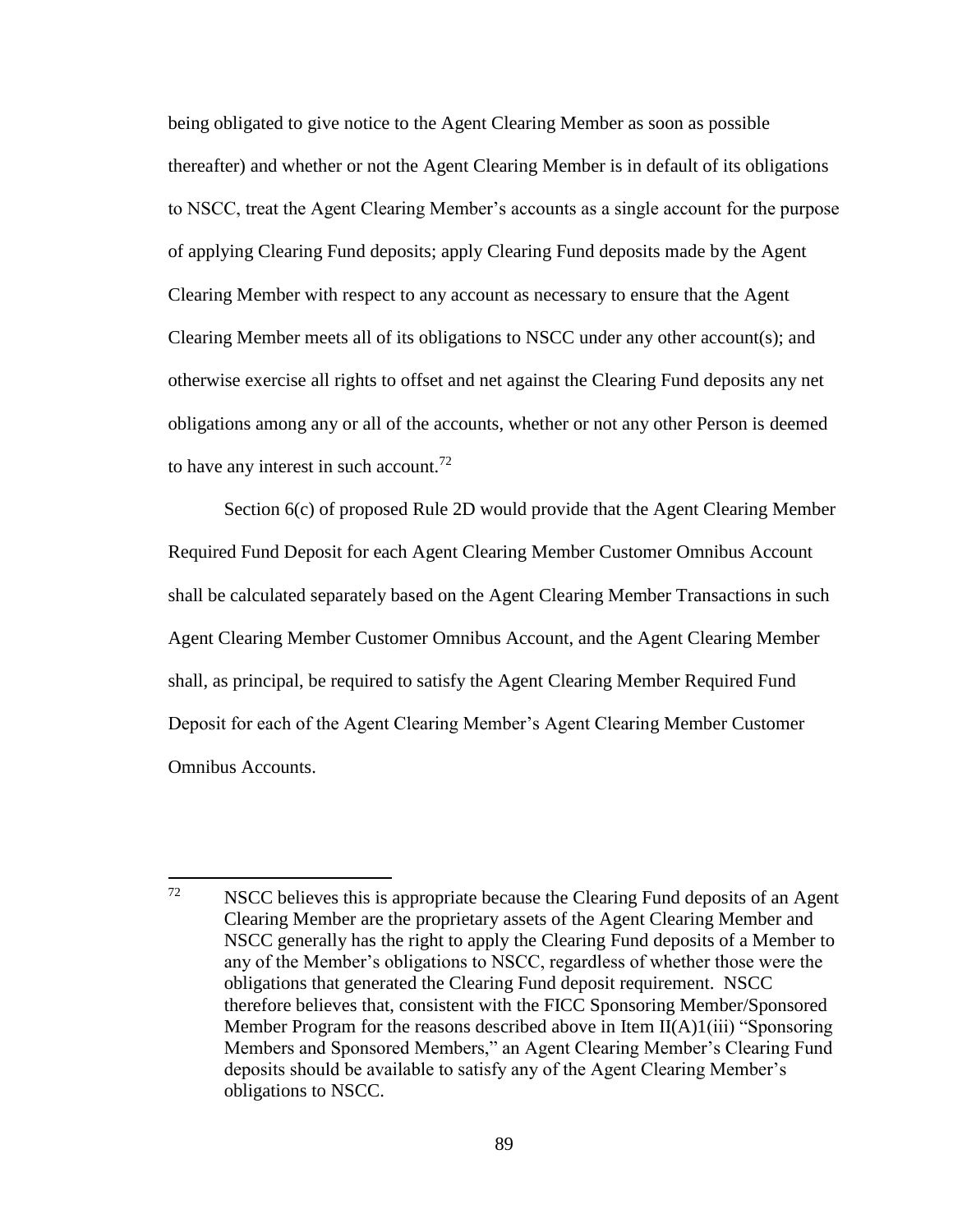Section 6(d) of proposed Rule 2D would provide that Sections 1, 2, 4, 5, 6, 7, 8, 9, 10, 11 and 12 of Rule 4 (Clearing Fund) shall apply to the Agent Clearing Member Required Fund Deposit with respect to obligations of an Agent Clearing Member under the Rules, including its obligations arising under the Agent Clearing Member Customer Omnibus Account(s), to the same extent as such sections apply to any Required Fund Deposit and any other obligations of a Member. For purposes of Section 1 of Rule 4, obligations and liabilities of a Member to NSCC that shall be secured shall include, without limitation, a Member's obligations as an Agent Clearing Member under the Rules, including, without limitation, any obligation of any such Agent Clearing Member to provide the Agent Clearing Member Required Fund Deposit and such Agent Clearing Member's obligations arising under SFTs established in the Agent Clearing Member Customer Omnibus Accounts of such Agent Clearing Member.

Section 6(e) of proposed Rule 2D would provide that an Agent Clearing Member shall be subject to such fines as may be imposed in accordance with the Rules for any late satisfaction of a Clearing Fund deficiency call.

## *Proposed Rule 2D, Section 7 (Right of Offset)*

Section 7 of proposed Rule 2D would provide that in the ordinary course, with respect to satisfaction of any Agent Clearing Member's obligations under the Rules, the Agent Clearing Member's Agent Clearing Member Customer Omnibus Accounts, the Agent Clearing Member's proprietary accounts, and the Agent Clearing Member's Sponsored Member Sub-Accounts, if any, at NSCC shall be treated separately, as if they were accounts of separate entities. Notwithstanding the previous sentence, however, NSCC may, in its sole discretion, at any time any obligation of the Agent Clearing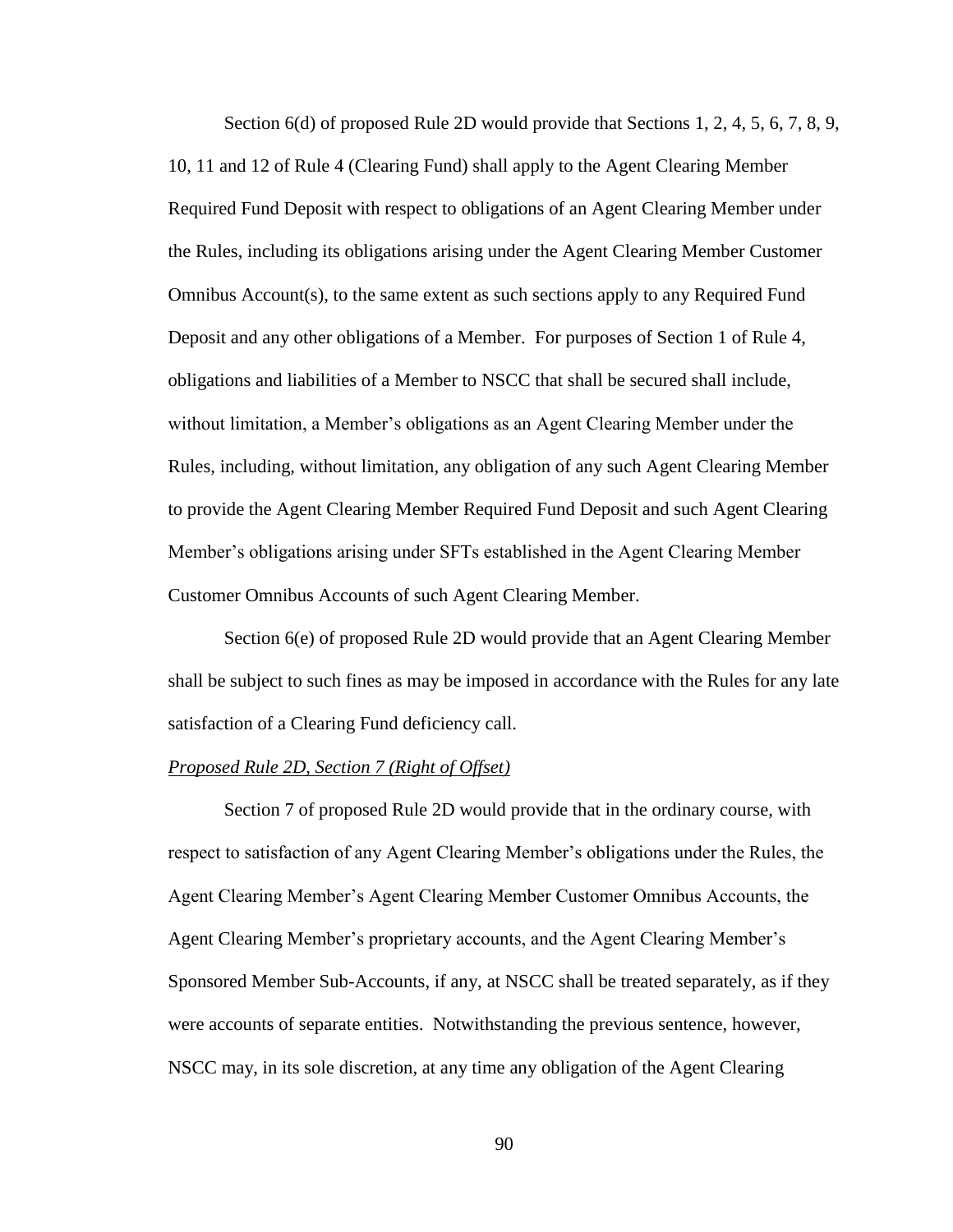Member arises in respect of any Agent Clearing Member Customer Omnibus Account, exercise a right of offset and net any such obligation against any obligations of NSCC to the Agent Clearing Member in respect of such Agent Clearing Member's proprietary accounts at NSCC.

#### *Proposed Rule 2D, Section 8 (Loss Allocation Obligations)*

Section 8 of proposed Rule 2D would establish loss allocation obligations for Agent Clearing Members.

Section 8(a) of proposed Rule 2D would provide that, to the extent NSCC incurs a loss or liability from a Defaulting Member Event or a Declared Non-Default Loss Event and a loss allocation obligation arises, that would be the responsibility of the Agent Clearing Member Customer Omnibus Account as if the Agent Clearing Member Customer Omnibus Account were a Member, NSCC shall calculate such loss allocation obligation and the Agent Clearing Member shall be, as principal, responsible for satisfying such obligations.

Section 8(b) of proposed Rule 2D would provide that the entire amount of the Required Fund Deposit associated with the Agent Clearing Member's proprietary accounts at NSCC and the entire amount of the Agent Clearing Member Required Fund Deposit may be used to satisfy any amount allocated against an Agent Clearing Member, whether in its capacity as a Member, an Agent Clearing Member, or otherwise. With respect to an obligation to make payment due to any loss allocation amounts assessed on an Agent Clearing Member pursuant to Section 8(a) of proposed Rule 2D, the Agent Clearing Member may instead elect to terminate its membership in NSCC pursuant to Section 6 of Rule 4 and thereby benefit from its Loss Allocation Cap pursuant to Section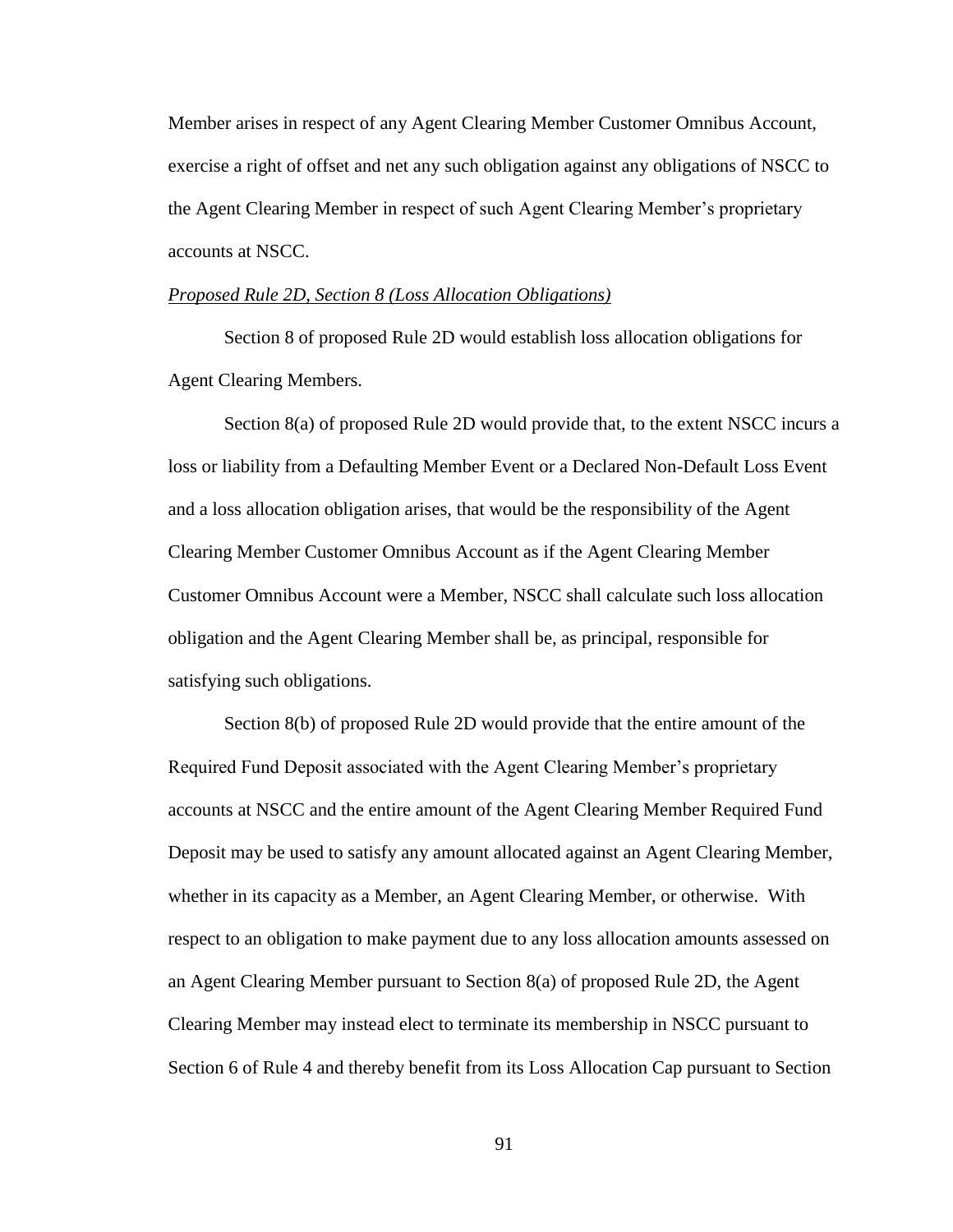4 of Rule 4; however, for the purpose of determining the Loss Allocation Cap for such Agent Clearing Member, its Required Fund Deposit shall be the sum of its Required Fund Deposits associated with its proprietary accounts at NSCC (including its proprietary SFT Account pursuant to proposed Rule 56), its Agent Clearing Member Required Fund Deposit for each of its Agent Clearing Member Customer Omnibus Accounts, and its Sponsoring Member Required Fund Deposit, if any.

# *Proposed Rule 2D, Section 9 (Restrictions on Access to Services by an Agent Clearing Member)*

Section 9 of proposed Rule 2D would establish the rights of NSCC to restrict an Agent Clearing Member's access to NSCC's services.

Section 9(a) of proposed Rule 2D would provide that the Board of Directors may at any time upon NSCC providing notice to an Agent Clearing Member pursuant to Section 5 of Rule 45 (Notices), suspend an Agent Clearing Member in its capacity as an Agent Clearing Member from any service provided by NSCC either with respect to a particular transaction or transactions or with respect to transactions generally, or prohibit or limit such Agent Clearing Member's access to services offered by NSCC in the event that one or more of the factors set forth in Section 1 of Rule 46 (Restrictions on Access to Services) is present with respect to the Agent Clearing Member.

Section 9(b) of proposed Rule 2D would provide that Rule 46 shall apply with respect to an Agent Clearing Member in the same way as it applies to Members, including the Board of Directors' right to summarily suspend the Agent Clearing Member and to cease to act for such Agent Clearing Member. As under Rule 46, the Board of Directors would need to make the determination of whether to suspend, prohibit or limit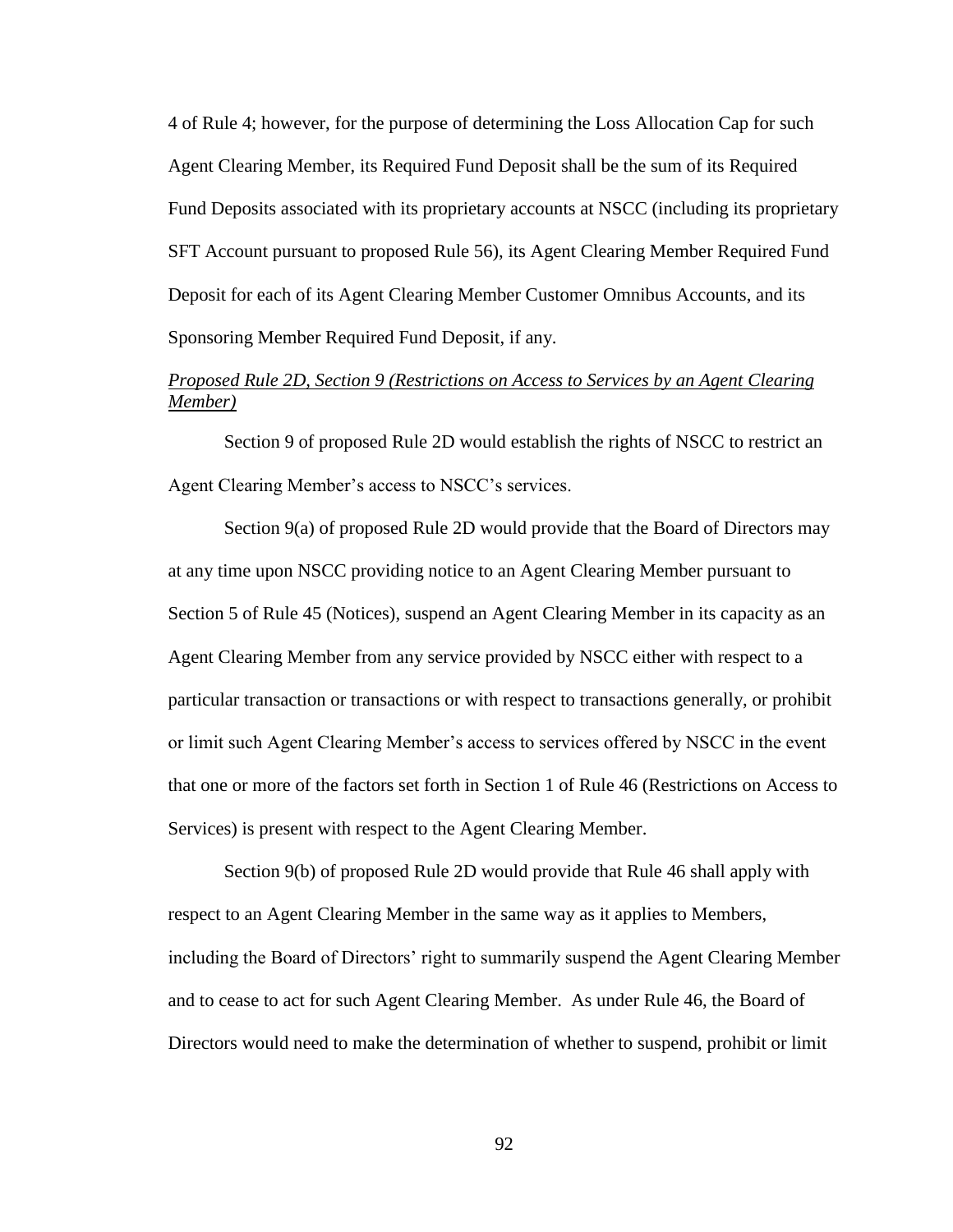an Agent Clearing Member's access to services offered by NSCC on the basis of the factors set forth in that rule.

Section 9(c) of proposed Rule 2D would provide that if NSCC ceases to act for an Agent Clearing Member in its capacity as an Agent Clearing Member, Section 14 of proposed Rule 56 shall apply and NSCC shall decline to accept or process data from the Agent Clearing Member on Agent Clearing Member Transactions and close-out any Agent Clearing Member Transactions that have been novated to NSCC. Section 9(c) would also provide that if NSCC suspends, prohibits or limits an Agent Clearing Member in its capacity as an Agent Clearing Member with respect to such Agent Clearing Member's access to services offered by NSCC, NSCC shall decline to accept or process data from the Agent Clearing Member on Agent Clearing Member Transactions for so long as NSCC is suspending, prohibiting or limiting the Agent Clearing Member. Furthermore, Section 9(c) would state that, in addition, NSCC would close-out any Agent Clearing Member Transactions which have been novated to NSCC.

This is different from how NSCC would treat Sponsored Member Transactions of a Sponsoring Member under Section 10 of proposed Rule 2C if NSCC ceases to act for the Sponsoring Member. With respect to such transactions, NSCC would have the option to either terminate or settle a Sponsored Member's positions after ceasing to act for the Sponsoring Member. The reason for this difference is that NSCC would have the practical and legal capability to make such an election because each Sponsored Member would be a limited-purpose member of NSCC. Accordingly, NSCC would have the requisite information about each of the Sponsored Member's novated positions (by virtue of each Sponsored Member's novated portfolio represented as a different sub-account of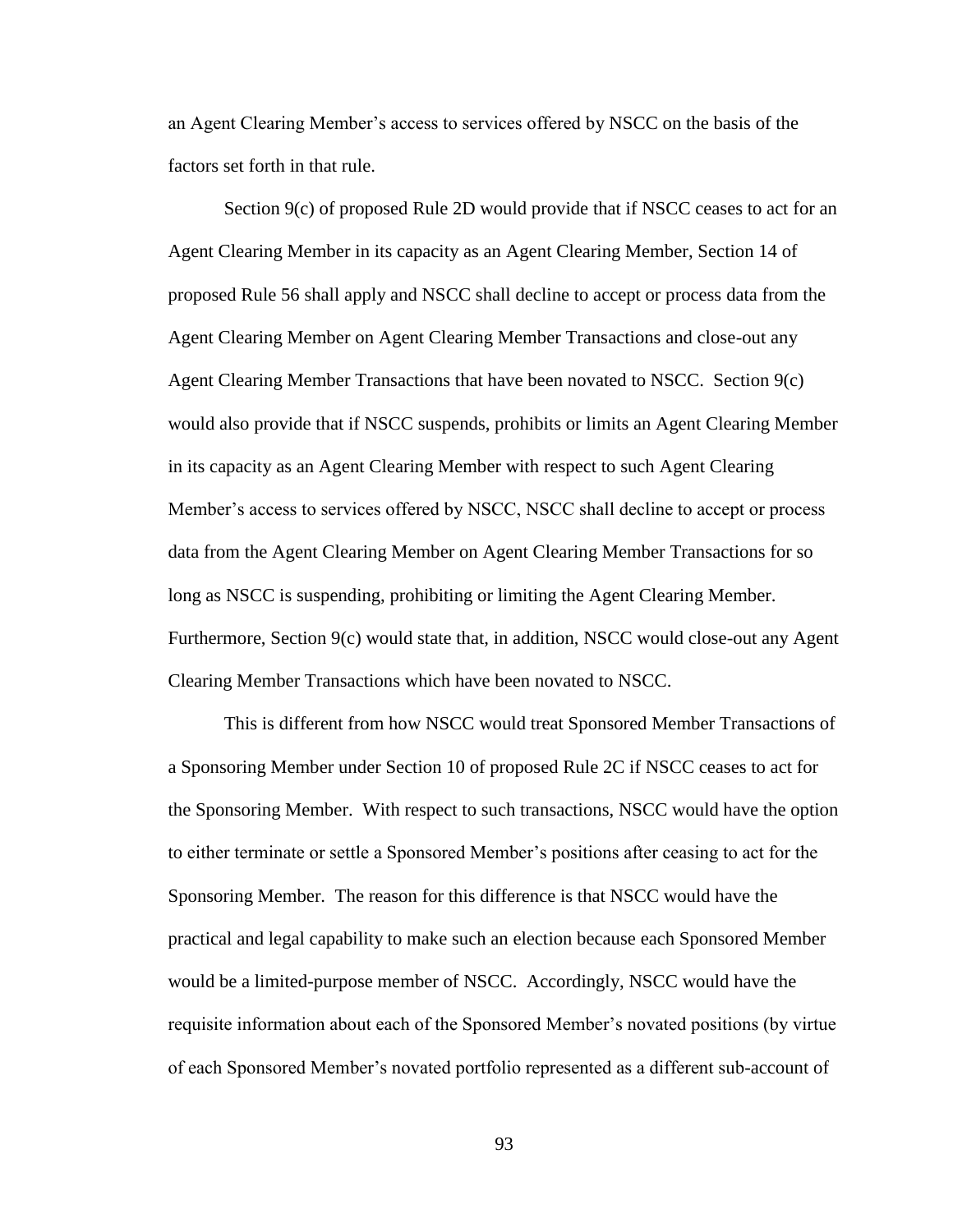the Sponsoring Member (i.e., Sponsored Member Sub-Account) on the books and records of NSCC) to make such an election. By contrast, an Agent Clearing Member's Customers would not be limited-purpose members of NSCC nor would NSCC know which transactions within an Agent Clearing Member Customer Omnibus Account belong to which Customers. As such, NSCC would not be able to separately terminate or complete settlement with respect to Customer's novated positions.

### *Proposed Rule 2D, Section 10 (Insolvency of an Agent Clearing Member)*

Section 10(a) of proposed Rule 2D would provide that an Agent Clearing Member shall be obligated to immediately notify NSCC that (a) it fails, or is unable, to perform its contracts or obligations or (b) it is insolvent as required by Section 1 of Rule 20 (Insolvency) for other Members. An Agent Clearing Member shall be treated by NSCC in all respects as insolvent under the same circumstances set forth in Section 2 of Rule 20 for other Members. Section 3 of Rule 20 shall apply, in the same manner in which such section applies to other Members, in the case where NSCC treats an Agent Clearing Member as insolvent.

Section 10(b) of proposed Rule 2D would provide that in the event that NSCC determines to treat an Agent Clearing Member as insolvent pursuant to Rule 20 (Insolvency), NSCC shall have the right to cease to act for the insolvent Agent Clearing Member pursuant to Section 9 of proposed Rule 2D. If NSCC ceases to act for the insolvent Agent Clearing Member, NSCC shall decline to accept or process data from the Agent Clearing Member, including Agent Clearing Member Transactions. As proposed, NSCC would close-out any Agent Clearing Member Transactions which have been novated to NSCC.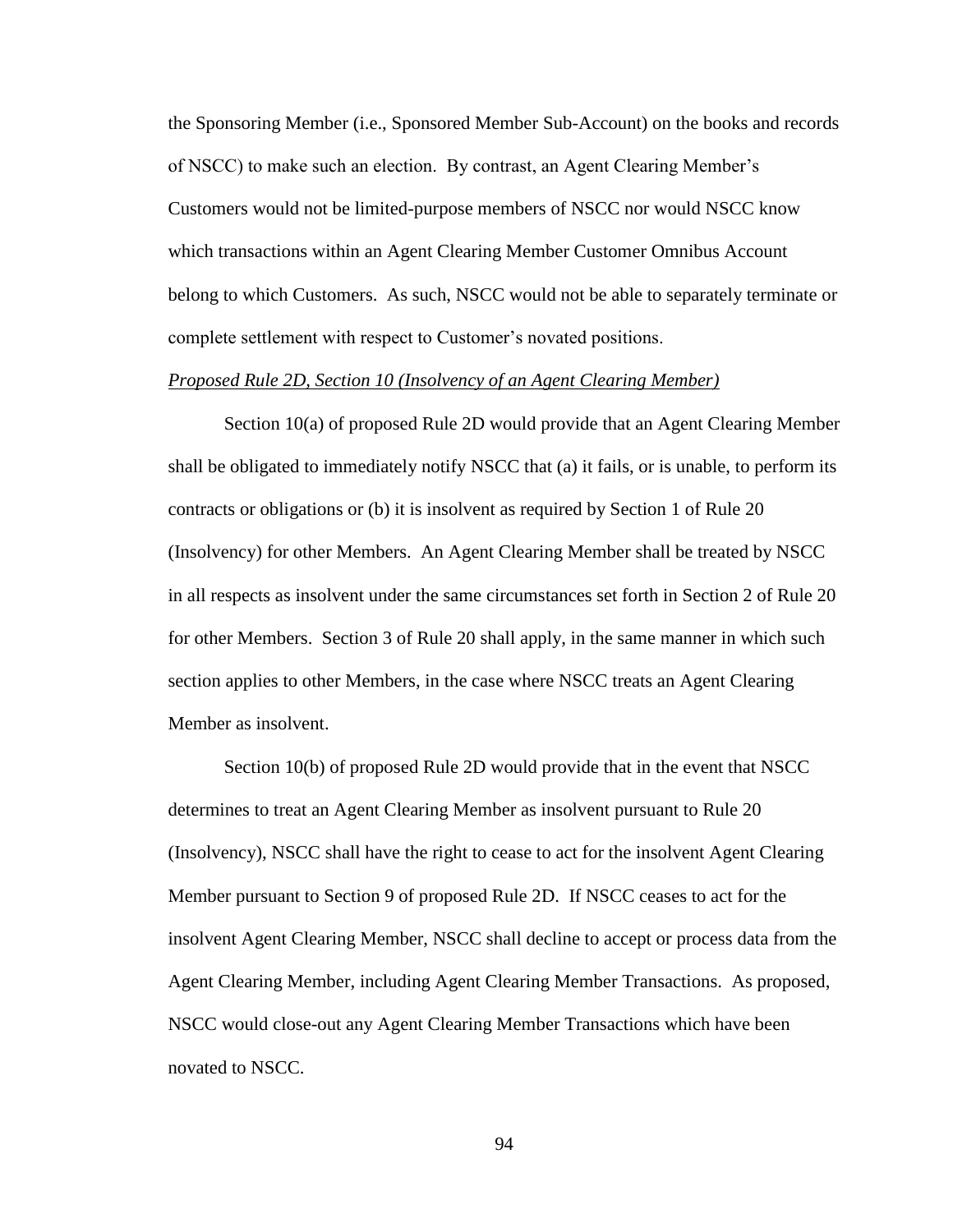This is different from how NSCC would treat Sponsored Member Transactions. As described above, NSCC would have the option to either terminate or settle a Sponsored Member's novated positions after ceasing to act for the Sponsoring Member. However, with respect to Agent Clearing Member Transactions, NSCC would close-out any such transactions which have been novated to NSCC. This is because NSCC would have the practical and legal capability to make such an election with respect to Sponsored Member Transactions because each Sponsored Member would be a limited-purpose member of NSCC. Accordingly, NSCC would have the requisite information about each of the Sponsored Member's novated positions (by virtue of each Sponsored Member's novated portfolio represented as a different sub-account of the Sponsoring Member (i.e., Sponsored Member Sub-Account) on the books and records of NSCC) to make such an election. By contrast, an Agent Clearing Member's Customers would not be limitedpurpose members of NSCC nor would NSCC know which transactions within an Agent Clearing Member Customer Omnibus Account belong to which Customers. As such, NSCC would not be able to separately terminate or complete settlement with respect to Customers' novated positions.

# *Proposed Rule 2D, Section 11 (Transfer of Agent Clearing Member Transactions in Agent Clearing Member Customer Omnibus Accounts)*

Section 11 of proposed Rule 2D would (i) permit an Agent Clearing Member, upon a default of a Customer and consent of NSCC, to transfer Agent Clearing Member Transactions of the Customer established in one or more of the Agent Clearing Member's Agent Clearing Member Customer Omnibus Accounts from such Agent Clearing Member Customer Omnibus Accounts to the Agent Clearing Member's proprietary account at NSCC as a Member and (ii) govern how the transfer would be effectuated.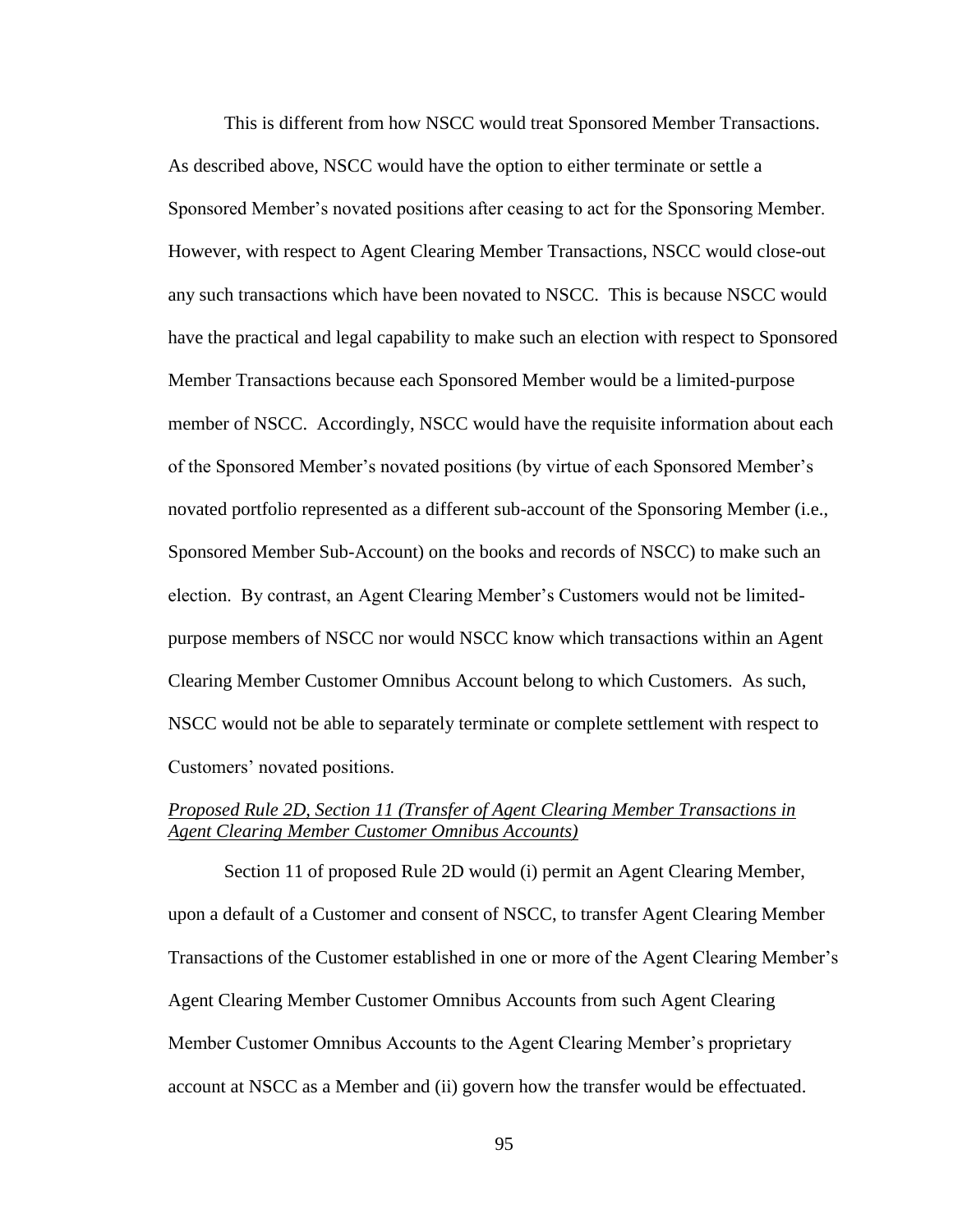Section 11(a) of proposed Rule 2D would clarify the scope to which Section 11 of proposed Rule 2D applies. It would state that Section 11 would not apply if either (i) the relevant Agent Clearing Member is a Defaulting Member or (ii) a Corporation Default has occurred. This is because, as described above with respect to Section 10(b) of proposed Rule 2D, NSCC would close-out all Agent Clearing Member Transactions for which the defaulting Agent Clearing Member was responsible. If a Corporation Default has occurred with respect to NSCC, each Agent Clearing Member's positions would be closed out in accordance with Section 17 of proposed Rule 56.

Section 11(b) of proposed Rule 2D would set out the process by which an Agent Clearing Member may transfer the Agent Clearing Member Transactions of a defaulting Customer in one or more of Agent Clearing Member's Agent Clearing Member Customer Omnibus Accounts. It would provide that, to the extent permitted under applicable laws and regulations, an Agent Clearing Member may, upon a default of a Customer and the consent of NSCC, transfer the Agent Clearing Member Transactions of the Customer established in one or more of the Agent Clearing Member's Agent Clearing Member Customer Omnibus Accounts from such Agent Clearing Member Customer Omnibus Accounts to the Agent Clearing Member's proprietary account at NSCC as a Member. As proposed, any such transfer shall occur by novation, such that the obligations between NSCC and the relevant Customer in respect of the Agent Clearing Member Transactions shall be terminated and replaced with identical obligations between NSCC and the Agent Clearing Member, acting as principal. Section 11(b) would also provide the Agent Clearing Member shall indemnify NSCC, and its employees, officers, directors,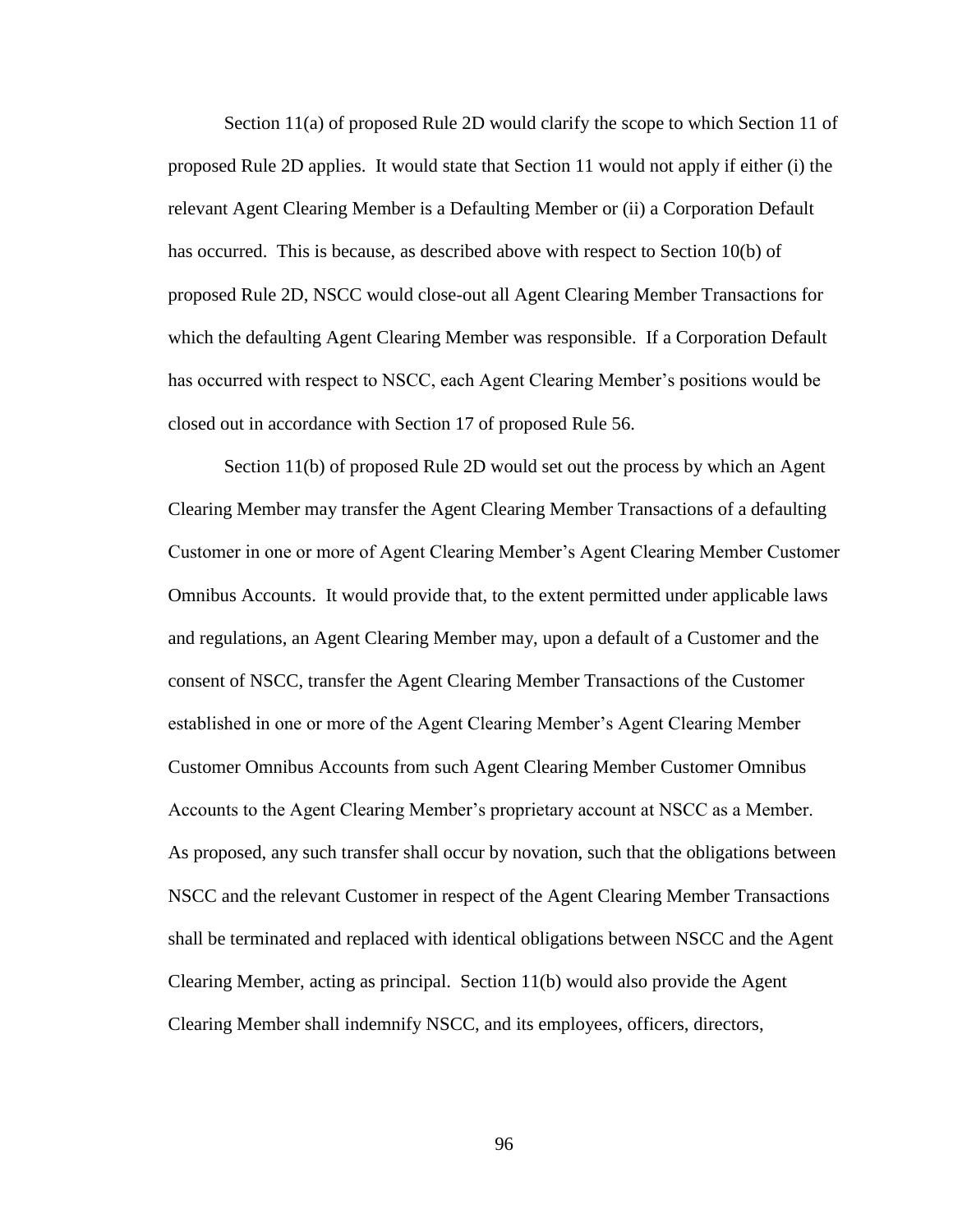shareholders, agents, and Members, for any and all losses, liability, or expenses incurred by them arising from, or in relation to, any such transfer.

## *Proposed Rule 2D, Section 12 (Customer Acknowledgments)*

Section 12 of proposed Rule 2D would provide that each Agent Clearing Member on behalf of each of its Customers agrees that such Customer, by participating in and entering into Agent Clearing Member Transactions through the Agent Clearing Member, understands, acknowledges, and agrees that: (a) the service provided by NSCC with regard to the Customer Clearing Service would be subject to and governed by the Rules; (b) the Rules shall govern the novation of Agent Clearing Member Transactions and all transactions between the Customer and its Agent Clearing Member resulting in the novation of such transactions, and at the time of novation of an Agent Clearing Member Transaction, the Customer on whose behalf it was submitted would be bound by the Agent Clearing Member Transaction automatically and without any further action by the Customer or by its Agent Clearing Member, and the Customer agrees to be bound by the applicable provisions of the Rules in all respects; (c) NSCC shall be under no obligation to deal directly with the Customer, and NSCC may deal exclusively with the Customer's Agent Clearing Member; (d) NSCC shall have no obligations to the Customer with respect to any Agent Clearing Member Transactions submitted by an Agent Clearing Member on behalf of the Customer, including with respect to any payment or delivery obligations; and (e) the Customer shall have no right to receive from NSCC, or any right to assert a claim against NSCC with respect to, nor shall NSCC be liable to the Customer for, any payment or delivery obligation in connection with any Agent Clearing Member Transactions submitted by an Agent Clearing Member on behalf of the Customer, and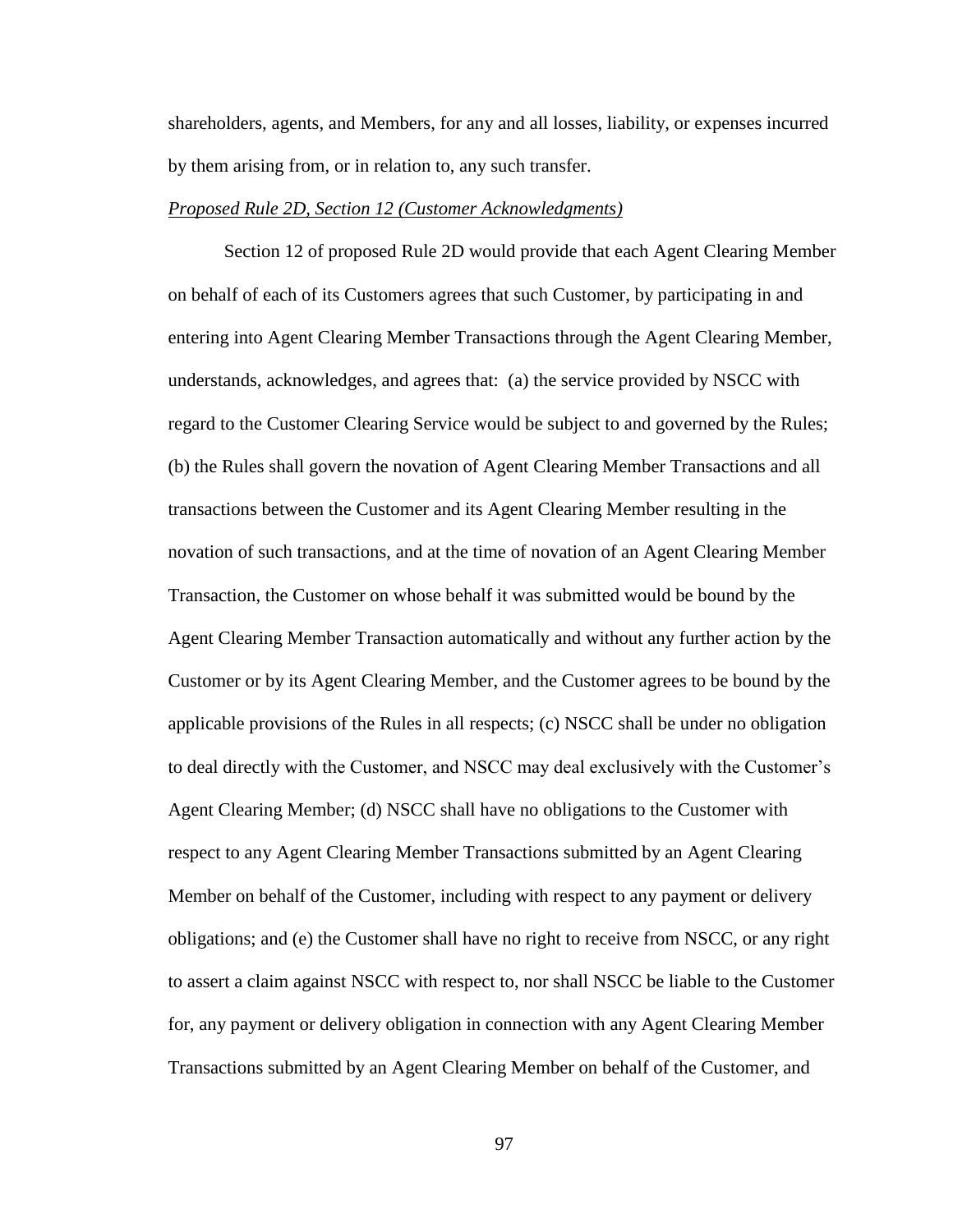NSCC shall make any such payments or redeliveries solely to the relevant Agent Clearing Member.

# **(C) Proposed Rule 56 – Securities Financing Transaction Clearing Service**

NSCC is proposing to add Rule 56, entitled "Securities Financing Transaction Clearing Service." This new rule would govern the proposed SFT Clearing Service and would be comprised of 18 sections, each of which is described below.

In connection with the proposed SFT Clearing Service, NSCC is proposing to add the following terms and definitions, as described below.

The term "Aggregate Net SFT Close-out Value" would mean, with respect to an SFT Member, the sum of the SFT Close-out Value (as defined below and in the proposed rule change) for each SFT Position to which the SFT Member is a party.

The term "Approved SFT Submitter" would mean a provider of transaction data on an SFT that the parties to the SFT have selected and NSCC has approved, subject to such terms and conditions as to which the Approved SFT Submitter and NSCC may agree.

The term "Bilaterally Initiated SFT" would mean an SFT, the Initial Settlement of which occurred prior to the submission of such SFT to NSCC.

The term "Buy-In Amount" would mean a net amount equal to (x) the Buy-In Costs or Deemed Buy-In Costs (as defined below and in the proposed rule change) of the SFT Securities (as defined below and in the proposed rule change) in respect of which a Transferor has effected a Buy-In, less (y) the amount of the SFT Cash for the relevant SFT (unless the Transferor effected a Buy-In in respect of some, but not all, of the SFT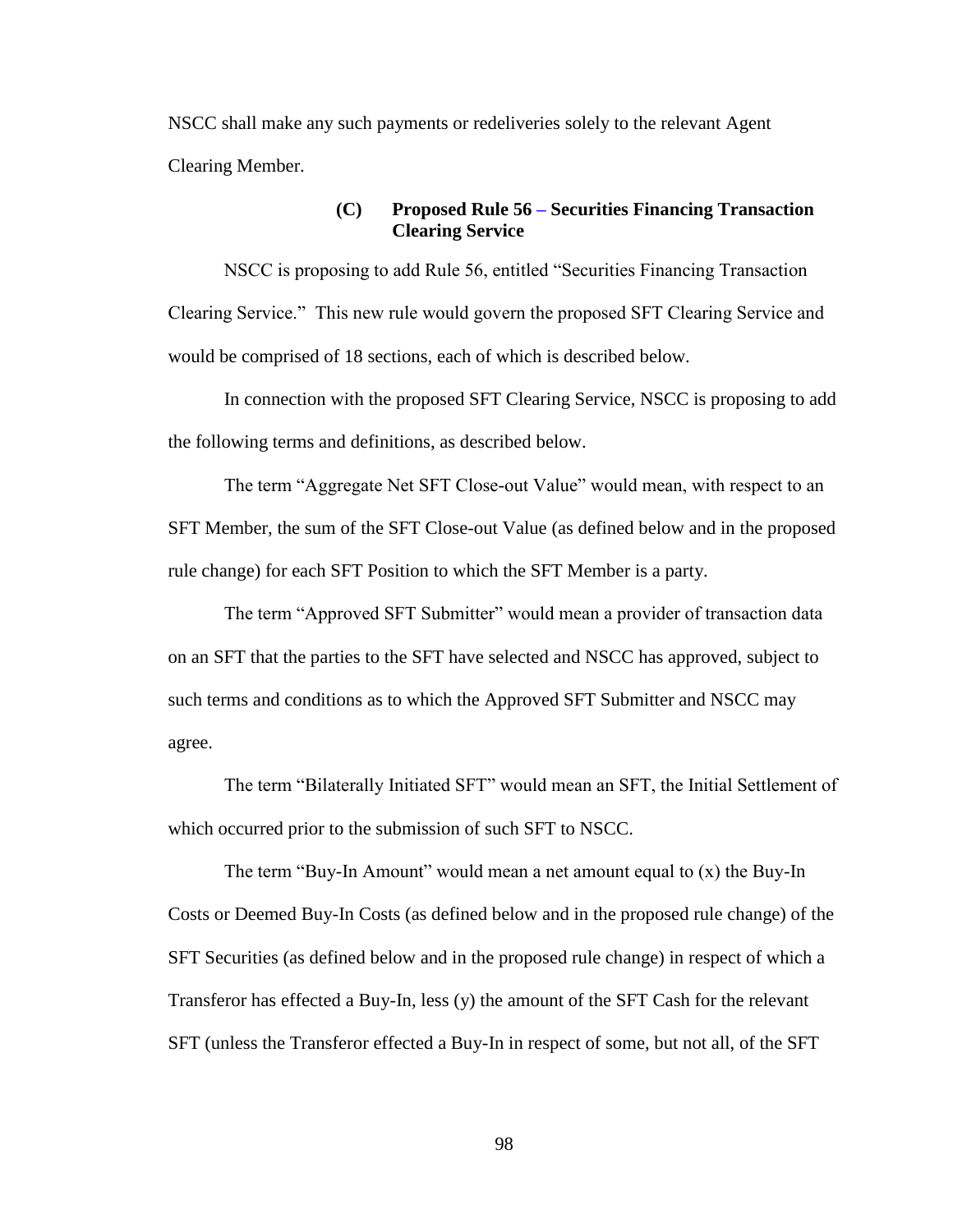Securities that are the subject of the SFT, in which case (y) shall be the amount of the Corresponding SFT Cash (as defined below and in the proposed rule change)).

The term "Contract Price" would mean, with respect to SFT Securities subject to an SFT, the price of such securities at the time the SFT is submitted to NSCC for novation, which price shall be determined by the SFT Member parties to the relevant SFT and provided by an Approved SFT Submitter to NSCC in accordance with the communication links, formats, timeframes and deadlines established by NSCC for such purpose; provided that if no such price is provided by the time required by NSCC, the "Contract Price" shall be the Current Market Price of the SFT Securities.

The term "Corresponding SFT Cash" would mean (a) in respect of a Recalled SFT (as defined below and in the proposed rule change) for which a Transferor has effected a Buy-In in respect of some, but not all, of the SFT Securities that are the subject of the SFT, the portion of the SFT Cash for such SFT equal to the product of (i) the percentage of the SFT Securities in respect of which the Transferor effected a Buy-In and (ii) the SFT Cash of the SFT; and (b) in respect of a Settling SFT which has a greater quantity of SFT Securities as its subject than the corresponding Linked SFT, the portion of the SFT Cash of the Settling SFT equal to the product of (i) the percentage of the SFT Securities of the Settling SFT that the Linked SFT has as its subject and (ii) the SFT Cash of the Settling SFT.

The term "Deemed Buy-In Costs" would mean the product of the number of SFT Securities subject to the relevant Buy-In and the per-share price therefor on the date of the Buy-In obtained from a generally recognized source or the last bid quotation from such a source at the most recent close of trading for the SFT Security.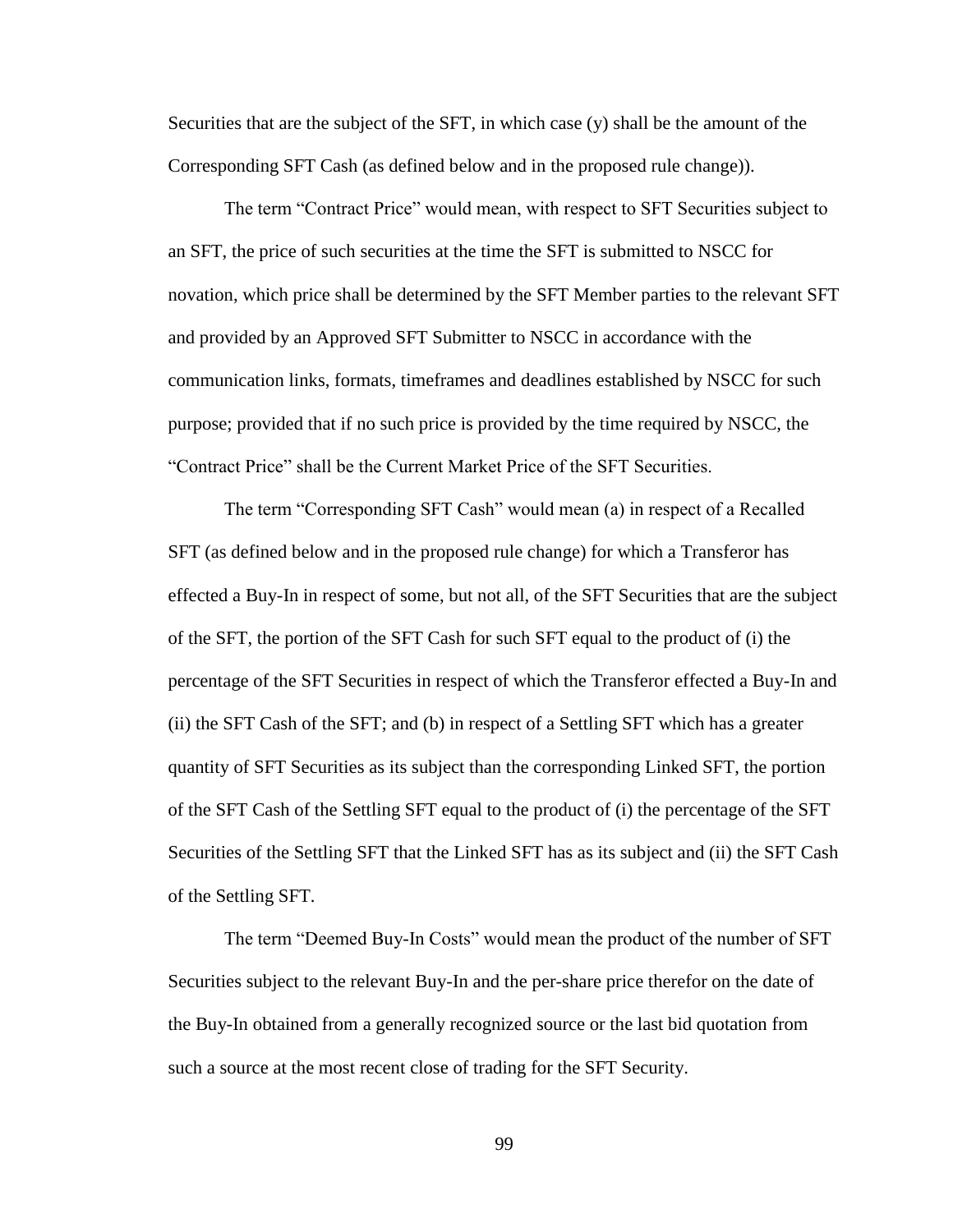The term "Defaulting SFT Member" would mean an SFT Member for which NSCC has ceased to act in accordance with Section 14 of proposed Rule 56, as described below.

The term "Distribution" would mean, with respect to any SFT Security at any time, any cash payment of amounts equivalent to dividends and other distributions on the SFT Security.

The term "Distribution Amount" would mean, in respect of an SFT, an amount of cash equal to the product of: (a) the amount per security in respect of  $(x)$  a cash dividend on the SFT Securities that are the subject of the SFT or (y) an exchange of the SFT Securities that are the subject of the SFT for cash; and (b) the number of the relevant SFT Securities subject to the SFT.

The term "Distribution Payment" would mean an amount payable by one party to an SFT to the other party to the SFT during the term of the SFT in respect of a Distribution on the SFT Securities subject to the SFT.

The term "Existing Master Agreement" would mean, in respect of an SFT, a written agreement that (i) exists at the time transaction data for the SFT is submitted to NSCC by an Approved SFT Submitter, (ii) provides for, among other things, terms governing the payment and delivery obligations of the parties and (iii) the parties have established (by written agreement, oral agreement, course of conduct or otherwise) would govern such SFT.

The term "Final Settlement" would mean the exchange of SFT Securities for SFT Cash described in clause (b) of the proposed definition of Securities Financing Transaction.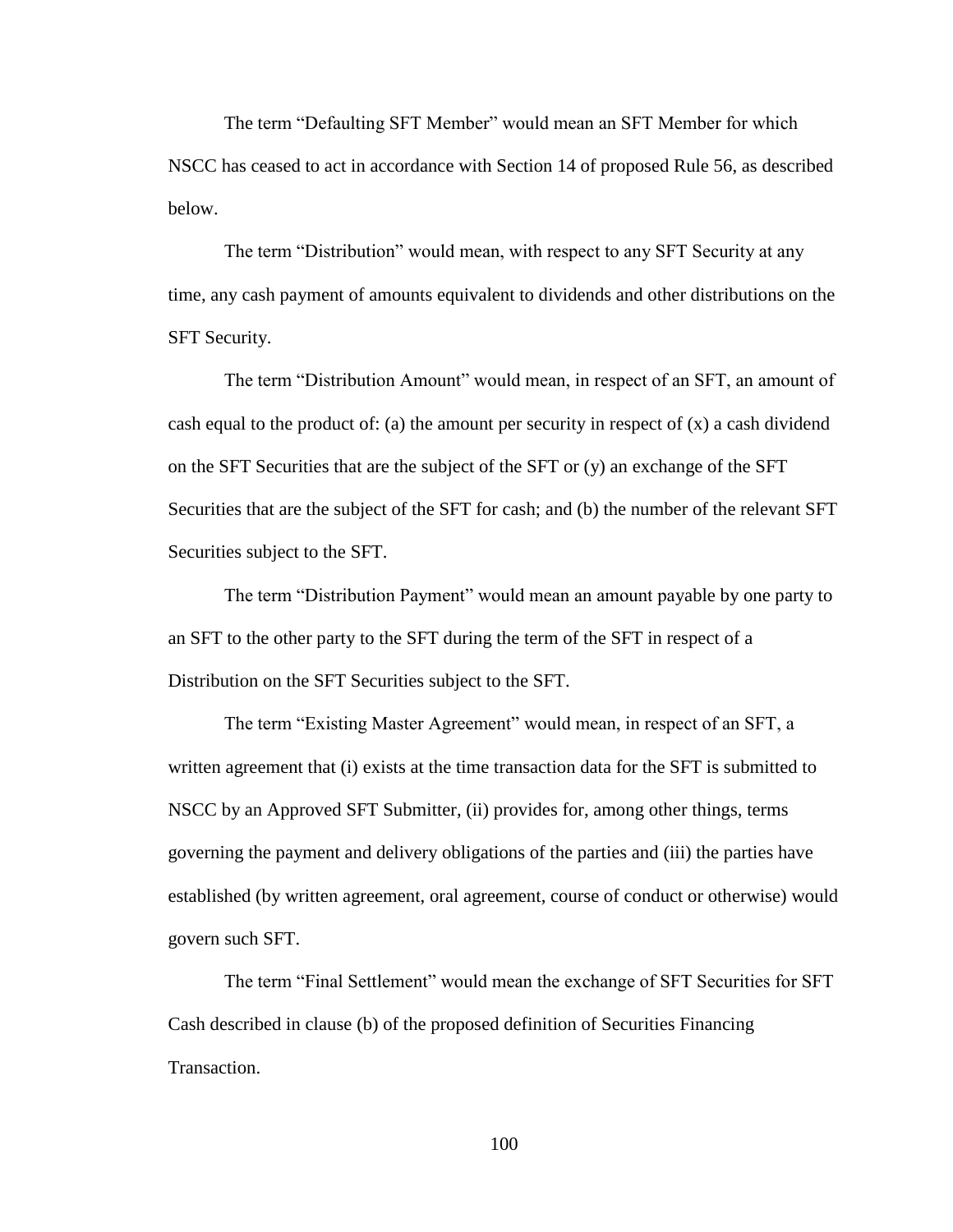The term "Final Settlement Date" would mean the Business Day on which the final settlement of a transaction is scheduled to occur. If the transaction is an SFT, the Final Settlement Date means the Business Day on which the Final Settlement of the SFT is scheduled to occur in accordance with proposed Rule 56 or, if the SFT is accelerated in accordance with proposed Rule 56, the date to which the Final Settlement obligations have been accelerated.

The term "Incremental Additional Independent Amount SFT Cash" would mean, (a) in respect of a Linked SFT, the excess, if any, of the Independent Amount SFT Cash of the Linked SFT over the Independent Amount SFT Cash of the Settling SFT; (b) in respect of a Non-Returned SFT, the portion of the Price Differential payable by the Transferee, if any, that is attributable to the Independent Amount SFT Cash of the SFT (which shall be calculated by multiplying such Priced Differential by the excess, if any, of the Independent Amount Percentage (as defined below and in the proposed rule change) over 100%); and (c) in respect of any other SFT, the Independent Amount SFT Cash of such SFT.

The term "Independent Amount Percentage" would mean, in respect of an SFT, a percentage obtained by dividing the SFT Cash of such SFT by the Market Value SFT Cash (as defined below and in the proposed rule change) of such SFT.

The term "Independent Amount SFT Cash" would mean the portion, if any, of the SFT Cash for an SFT equal to the amount by which the SFT Cash for such SFT at the time of the Initial Settlement exceeds the Contract Price of the SFT Securities that are the subject of such SFT.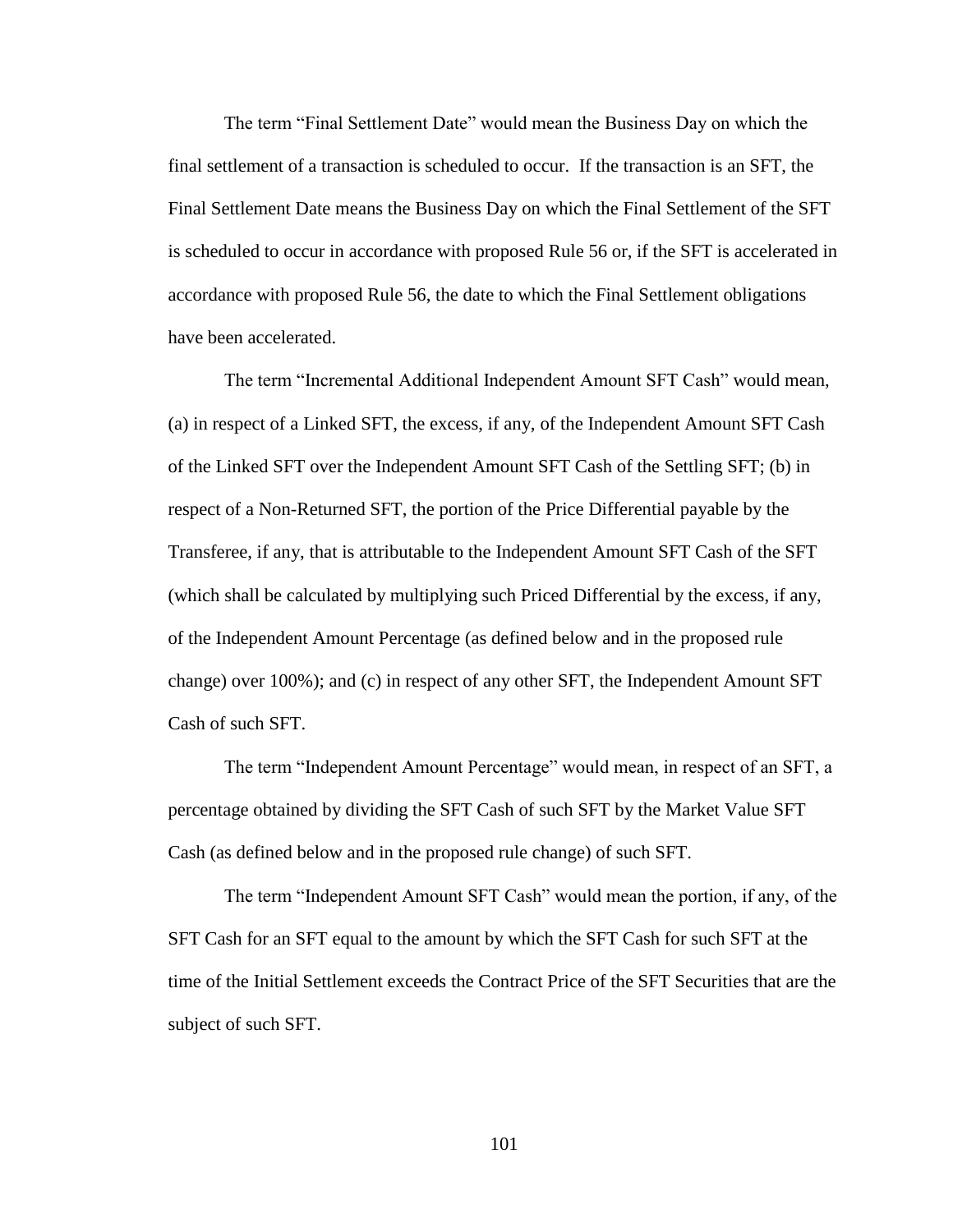The term "Ineligibility Date" would mean, with respect to an SFT, the date on which the SFT Security that is the subject of the SFT becomes an Ineligible SFT Security (as defined below and in the proposed rule change).

The term "Ineligible SFT" would mean an SFT that has, as its subject, SFT Securities that have become Ineligible SFT Securities.

The term "Ineligible SFT Security" would mean an SFT Security that is not eligible to be the subject of a novated SFT.

The term "Initial Settlement" would mean the exchange of SFT Securities for SFT Cash described in clause (a) of the proposed definition of Securities Financing Transaction.

The term "Linked SFT" would mean an SFT entered into by the pre-novation SFT Member parties to a Settling SFT that has the same Transferor, Transferee and subject SFT Securities (including CUSIP) as the Settling SFT. As proposed, a Linked SFT would include an SFT that has as its subject fewer SFT Securities than the corresponding Settling SFT but would not include an SFT that has as its subject more SFT Securities than the corresponding Settling SFT.

The term "Market Value SFT Cash" would mean the portion of the SFT Cash for an SFT equal to the amount of the SFT Cash for such SFT minus the Independent Amount SFT Cash of such SFT.

The term "Price Differential" would mean (a) for purposes of the discharge of offsetting Final Settlement and Initial Settlement obligations, (i) the SFT Cash for the Settling SFT (or if the Settling SFT has a greater quantity of SFT Securities as its subject than the corresponding Linked SFT, the Corresponding SFT Cash) minus (ii) the SFT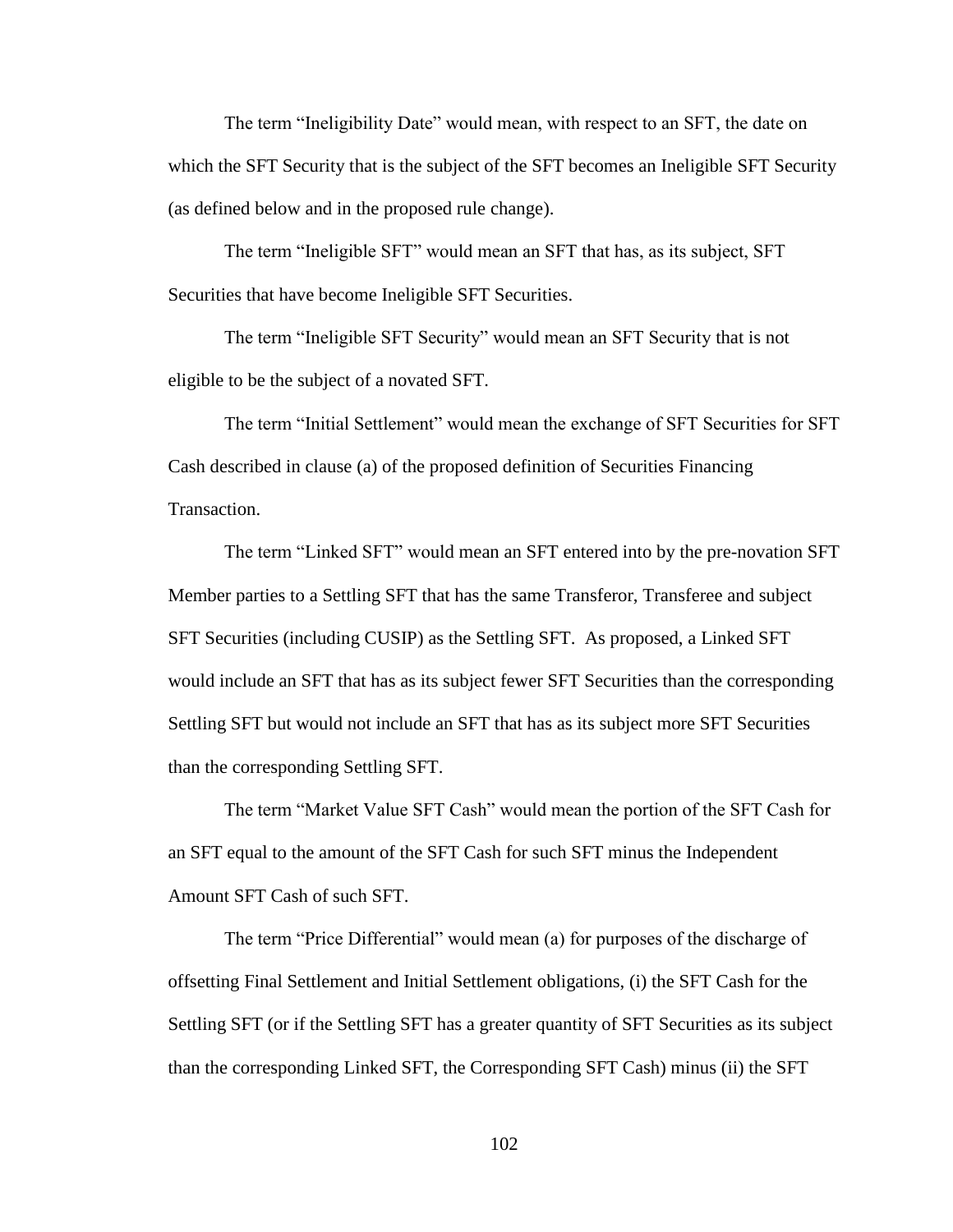Cash for the Linked SFT; and (b) for all other purposes, (i) the SFT Cash for the SFT minus (ii) the product of the Independent Amount Percentage, if any, and the Current Market Price of the SFT Securities.

The term "Rate Payment" would mean an amount payable from one party to an SFT to the other party to the SFT at the Final Settlement expressed as a percentage of the amount of SFT Cash for the SFT. As an example, if the Rate Payment is specified as 0.02%, the amount payable would be the product 0.02% and the SFT Cash for the SFT.

The term "Recall Date" would mean, in respect of a Recall Notice, the second Business Day following NSCC's receipt of such Recall Notice.

The term "Recall Notice" would mean a notice that triggers the provisions of Section 9(b) of proposed Rule 56, relating to a Buy-In in respect of an SFT and that is submitted by an Approved SFT Submitter on behalf of a Transferor in accordance with the communication links, formats, timeframes and deadlines established by NSCC for such purpose.

The term "Recalled SFT" would mean an SFT that has been novated to NSCC in respect of which a Recall Notice has been submitted.

The term "Securities Financing Transaction" or "SFT" would mean a transaction between two SFT Members pursuant to which (a) one SFT Member agrees to transfer specified SFT Securities to another SFT Member versus the SFT Cash; and (b) the Transferee agrees to retransfer such specified SFT Securities or equivalent SFT Securities (including quantity and CUSIP) to the Transferor versus the SFT Cash on the following Business Day.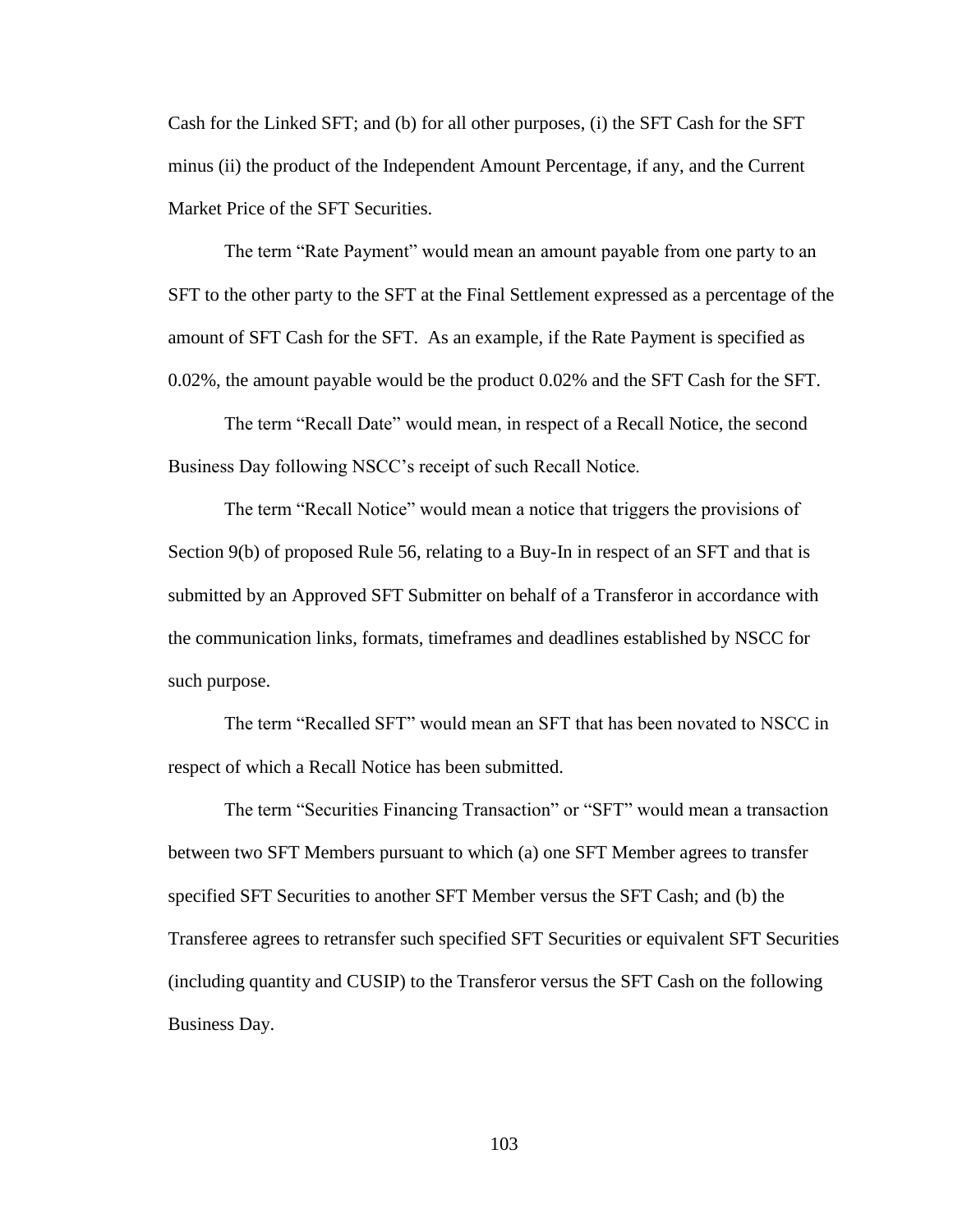The term "Settling SFT" would mean, as of any Business Day, an SFT that has been novated to NSCC, the Final Settlement of which is scheduled to occur on that Business Day.

The term "SFT Account" would mean a ledger maintained on the books and records of NSCC that reflects the outstanding SFTs that an SFT Member enters into and that have been novated to NSCC, the SFT Positions or SFT Cash associated with those transactions and any debits or credits of cash associated with such transactions effected pursuant to Rule 12 (Settlement). As proposed, the term "SFT Account" would include any Agent Clearing Member Customer Omnibus Account and any Sponsored Member Sub-Account.

The term "SFT Cash" would mean the specified amount of U.S. dollars that the Transferee agrees to transfer to the Transferor at the Initial Settlement of an SFT, (i) plus any Price Differential paid by NSCC to the SFT Member as Transferor or by the SFT Member as Transferee to NSCC during the term of the SFT and (ii) less any Price Differential paid by NSCC to the SFT Member as Transferee or by the SFT Member as Transferor to NSCC during the term of the SFT.

The term "SFT Close-out Value" would mean, with respect to an SFT Position of an SFT Member, an amount equal to: (i) if the SFT Member is the Transferor of the SFT Securities that are the subject of such SFT, (a) the CNS Market Value of the SFT Securities that are the subject of such SFT minus (b) the SFT Cash for such SFT; and (ii) if the SFT Member is a Transferee of the SFT Securities that are the subject of such SFT, (a) the SFT Cash for such SFT minus (b) the CNS Market Value of the SFT Securities that are the subject of such SFT.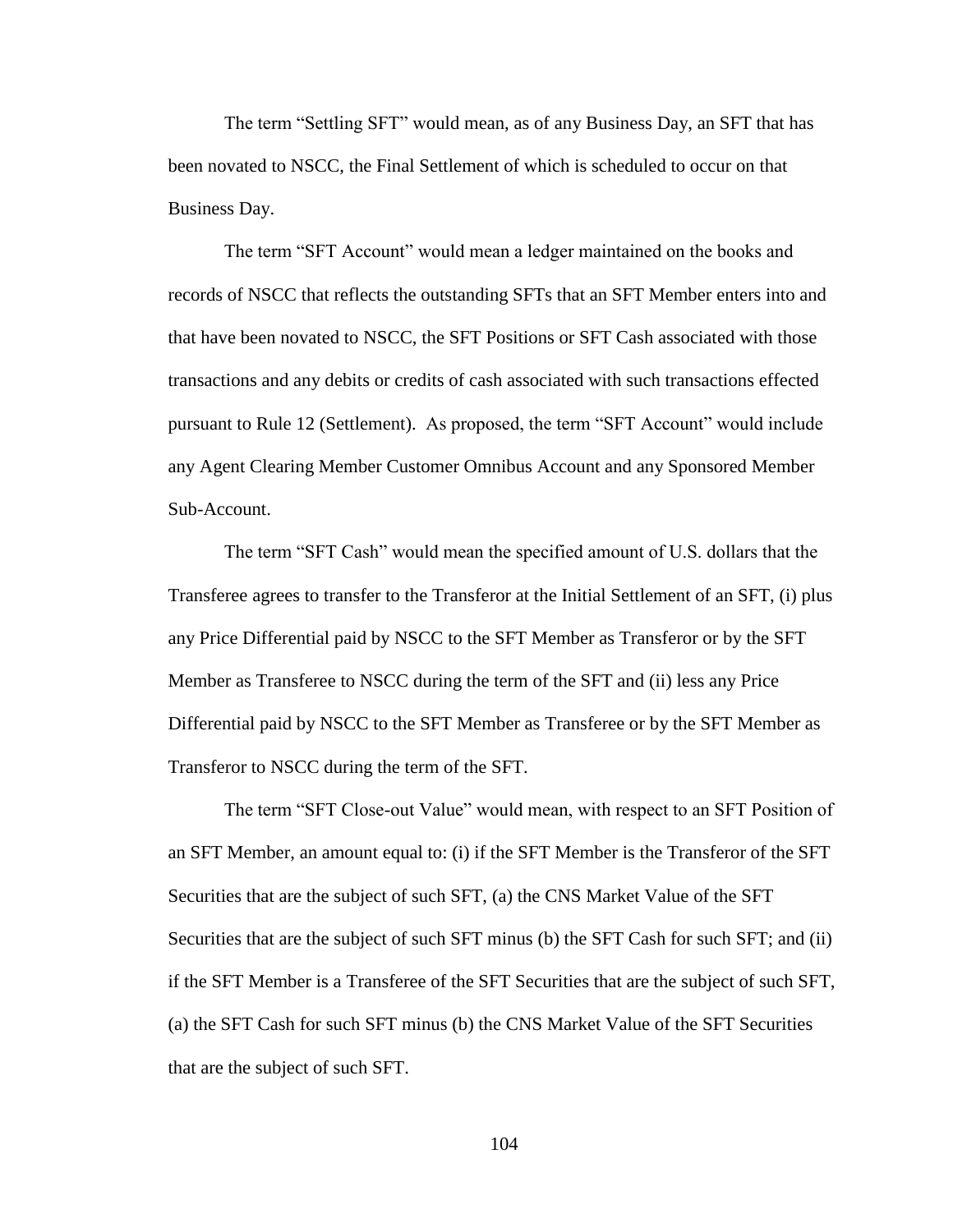The term "SFT Long Position" would mean the number of units of an SFT Security which an SFT Member is entitled to receive from NSCC at Final Settlement of an SFT against payment of the SFT Cash.

The term "SFT Member" would mean any Member, Sponsored Member acting in its principal capacity, Sponsoring Member acting in its principal capacity or Agent Clearing Member acting on behalf of a Customer, in each case that is a party to an SFT, permitted to participate in NSCC's SFT Clearing Service.

The term "SFT Position" would mean an SFT Member's SFT Long Position or SFT Short Position (as defined below and in the proposed rule change) in an SFT Security that is the subject of an SFT that has been novated to NSCC.

The term "SFT Security" would mean a security that is eligible to be the subject of an SFT novated to NSCC and is included in the list for which provision is made in proposed Section  $1(g)$  of Rule 3 (Lists to be Maintained), as described below. As proposed, if any new or different security is exchanged for any SFT Security in connection with a recapitalization, merger, consolidation or other corporate action, such new or different security shall, effective upon such exchange, become an SFT Security in substitution for the former SFT Security for which such exchange is made.

The term "SFT Short Position" would mean the number of units of an SFT Security that an SFT Member is obligated to deliver to NSCC at Final Settlement of an SFT against payment of the SFT Cash.

The term "Transferee" would mean the SFT Member party to an SFT that agrees to receive SFT Securities from the other SFT Member party to the SFT in exchange for SFT Cash in connection with the Initial Settlement of the SFT.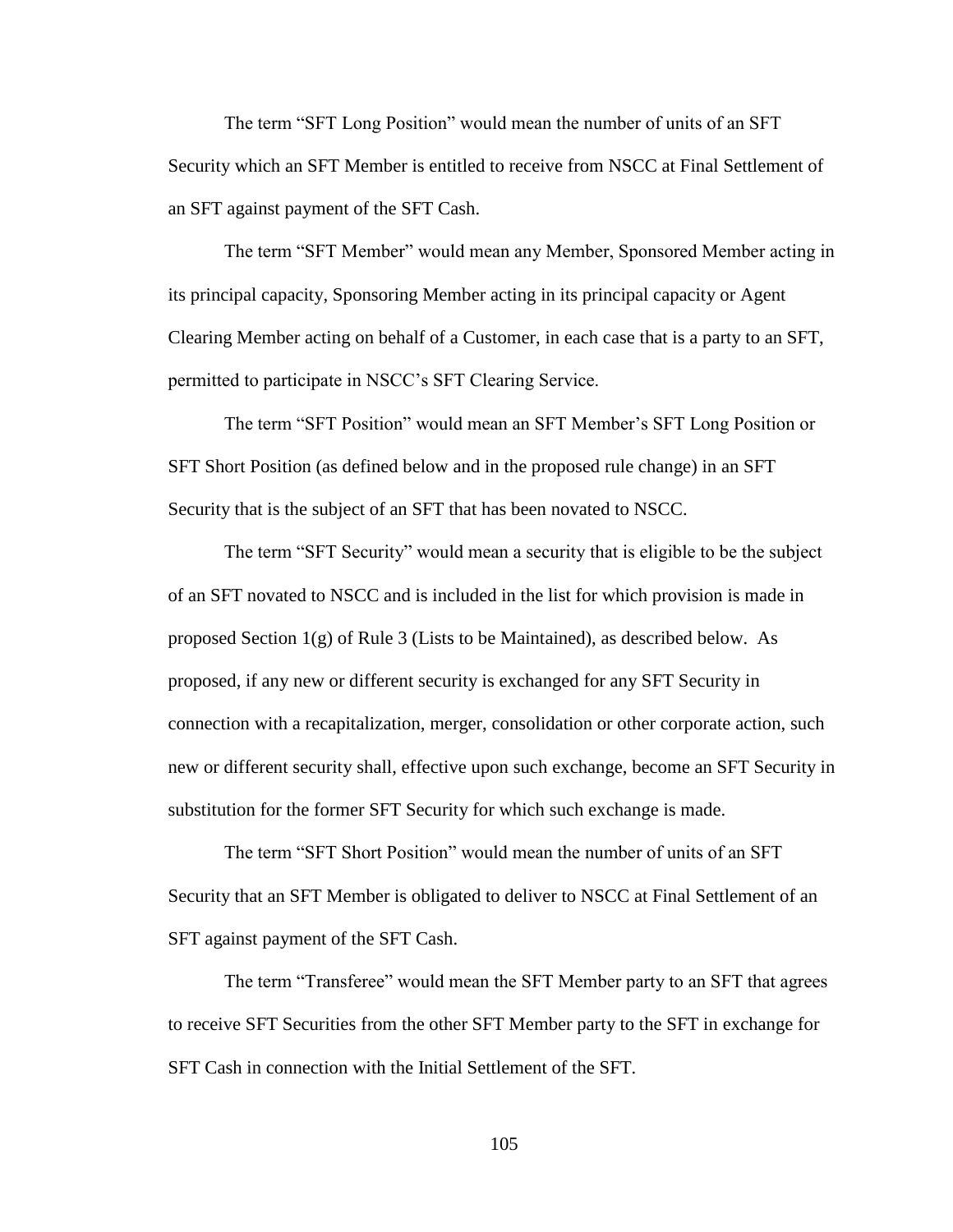The term "Transferor" would mean the SFT Member party to an SFT that agrees to transfer SFT Securities to the other SFT Member party to the SFT in exchange for SFT Cash in connection with the Initial Settlement of the SFT.

### *Proposed Rule 56, Section 1 (General)*

Section 1 of proposed Rule 56 would be a general provision regarding the SFT Clearing Service applicable to Members, Sponsoring Members and Agent Clearing Members that participate in the proposed SFT Clearing Service.

Section 1(a) of proposed Rule 56 would establish that NSCC may accept for novation SFTs entered into between (i) a Member and another Member, (ii) a Sponsoring Member and its Sponsored Member, or (iii) an Agent Clearing Member acting on behalf of a Customer and either  $(x)$  a Member or  $(y)$  the same or another Agent Clearing Member acting on behalf of a Customer.

Section 1(b) of proposed Rule 56 would provide that any SFT that is submitted to NSCC for novation, and any Member and Sponsored Member that enters into an SFT (and any Customer on behalf of whom an Agent Clearing Member enters into an SFT) shall be subject to the provisions of proposed Rule 56; provided that Sections 15 and 16 of proposed Rule 56 shall only apply to Sponsoring Members, Agent Clearing Members, Sponsored Members and Customers, as applicable.

Section 1(c) of proposed Rule 56 would further provide that any amount of cash described in proposed Rule 56 may be rounded up to the nearest one cent, five cents, 10 cents, 25 cents or dollar according to the rounding convention requested by the SFT Member parties to the relevant SFT as conveyed to NSCC in accordance with the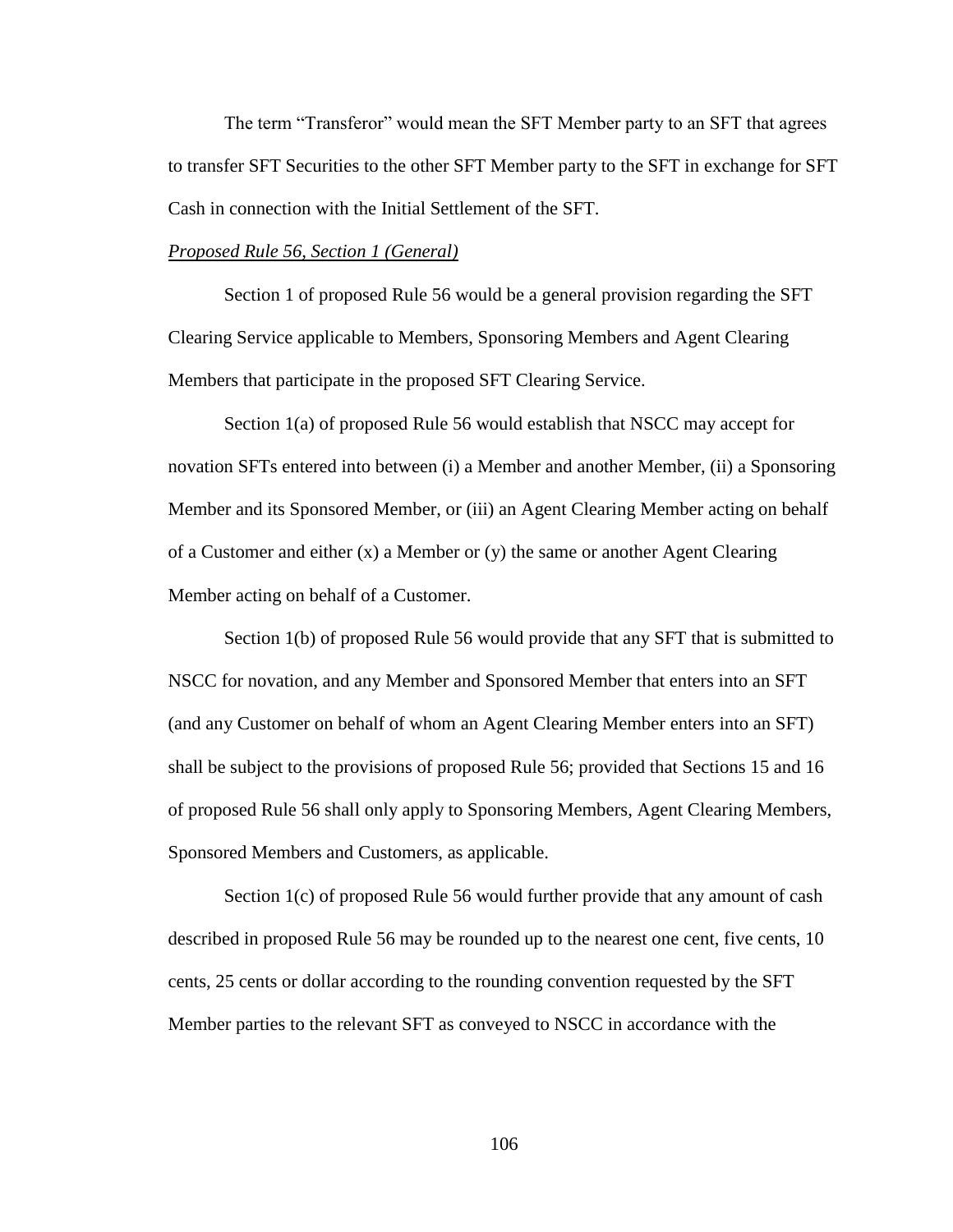communication links, formats, timeframes and deadlines established by NSCC for such purpose.

#### *Proposed Rule 56, Section 2 (Eligibility for SFT Clearing Service: SFT Member)*

Section 2 of proposed Rule 56 would establish the eligibility requirements for using the proposed SFT Clearing Service.

Under Section 2 of proposed Rule 56, NSCC may permit any Member acting in its principal capacity, Sponsored Member acting in its principal capacity, or Agent Clearing Member acting on behalf of a Customer to be an SFT Member and participate in the proposed SFT Clearing Service.

Section 2 of proposed Rule 56 would provide that the rights, liabilities and obligations of SFT Members in their capacity as such shall be governed by the proposed Rule 56. References to a Member would not apply to an SFT Member in its capacity as such, unless specifically noted in the proposed Rule 56 or in such other Rules as applicable to an SFT Member.

Section 2 of proposed Rule 56 would also provide that an SFT Member that participates in NSCC in another capacity pursuant to another Rule, or which has entered into an agreement with NSCC independent from proposed Rule 56, shall continue to have all the rights, liabilities and obligations set forth in such other Rule or pursuant to such agreement, and such rights, liabilities and obligations shall be separate from its rights, liabilities and obligations as an SFT Member, except as contemplated under Sections 15 and 16 of proposed Rule 56, as described below.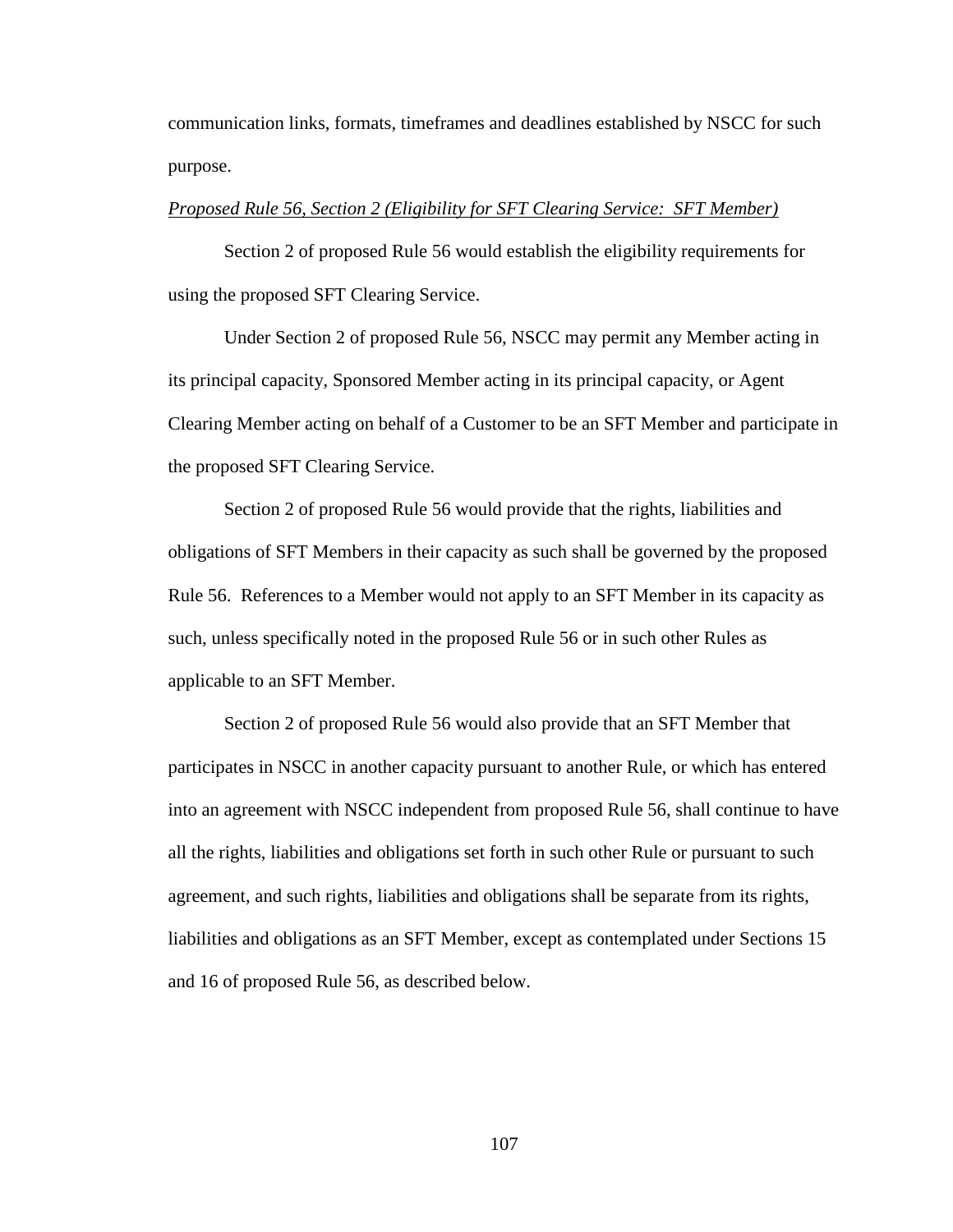## *Proposed Rule 56, Section 3 (Membership Documents)*

Section 3 of proposed Rule 56 would govern the documents that SFT Member applicants would be required to complete and deliver to NSCC. Specifically, Section 3 of proposed Rule 56 would provide that to become an SFT Member, each applicant shall complete and deliver to NSCC documents in such forms as may be prescribed by NSCC from time to time and any other information requested by NSCC.

## *Proposed Rule 56, Section 4 (Securities Financing Transaction Data Submission)*

Section 4 of proposed Rule 56 would govern the submission of transaction data for SFTs into NSCC for novation by Approved SFT Submitters on behalf of Transferors (e.g., lenders) and Transferees (e.g., borrowers).

Section 4(a) of proposed Rule 56 would provide that in order for an SFT to be submitted to NSCC, the transaction data for the SFT must be submitted to NSCC by an Approved SFT Submitter in accordance with the communication links, formats, timeframes and deadlines established by NSCC for such purpose. Any such transaction data shall be submitted to NSCC on a locked-in basis. In determining whether to accept transaction data from an Approved SFT Submitter, NSCC may require the Approved SFT Submitter to provide a Cybersecurity Confirmation. This is consistent with the existing requirement in Section 6 of Rule 7 (Comparison and Trade Recording Operation (Including Special Representative/Index Receipt Agent)) for organizations reporting trade data to NSCC.<sup>73</sup>

 $\overline{a}$ 

<sup>73</sup> Section 6 of Rule 7 (Comparison and Trade Recording Operation (Including Special Representative/Index Receipt Agent)) provides that NSCC may require organizations that deliver trade data to NSCC as described in that Rule to provide a Cybersecurity Confirmation before agreeing to accept such trade data. Supra note 4.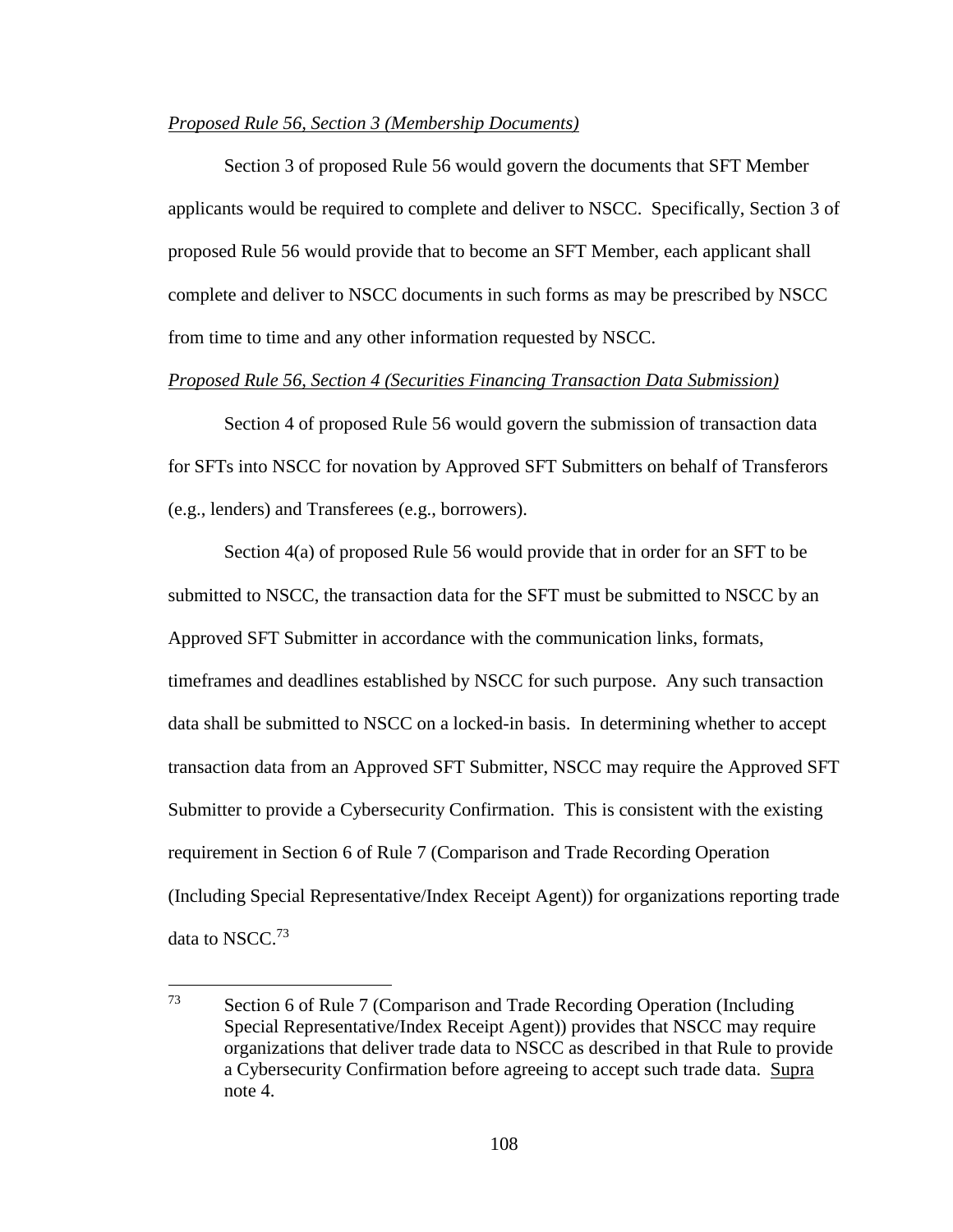Section 4(b) of proposed Rule 56 would provide that NSCC would not act upon any instruction received from an Approved SFT Submitter in respect of an SFT unless each SFT Member (other than an SFT Member that is a Sponsored Member) designated by the Approved SFT Submitter as a party to such SFT has consented, in a writing delivered to NSCC, to the Approved SFT Submitter acting on behalf of the SFT Member in respect of SFTs.

Section 4(c) of proposed Rule 56 would provide that the obligations reflected in the transaction data on an SFT shall be deemed to have been confirmed and acknowledged by each SFT Member designated by the Approved SFT Submitter as a party thereto and to have been adopted by such SFT Member and, for the purposes of determining the rights and obligations between NSCC and such SFT Member under the proposed Rule 56 and such other Rules applicable to SFTs, shall be valid and binding upon such SFT Member. In addition, Section 4(c) would provide that an SFT Member which has been so designated by an Approved SFT Submitter shall resolve any differences or claims regarding the rights and obligations reflected in the transaction data submitted by the Approved SFT Submitter with the Approved SFT Submitter, and NSCC shall have no responsibility in respect thereof or to adjust its records or the accounts of the SFT Member in any way, other than pursuant to the instructions of the Approved SFT Submitter. Section 4(c) would also provide that any such adjustment shall be in the sole discretion of NSCC.

Section 4(d) of proposed Rule 56 would provide that NSCC makes no representation, whether expressed or implied, as to the complete and timely performance of an Approved SFT Submitter's duties and obligations. Section 4(d) would also provide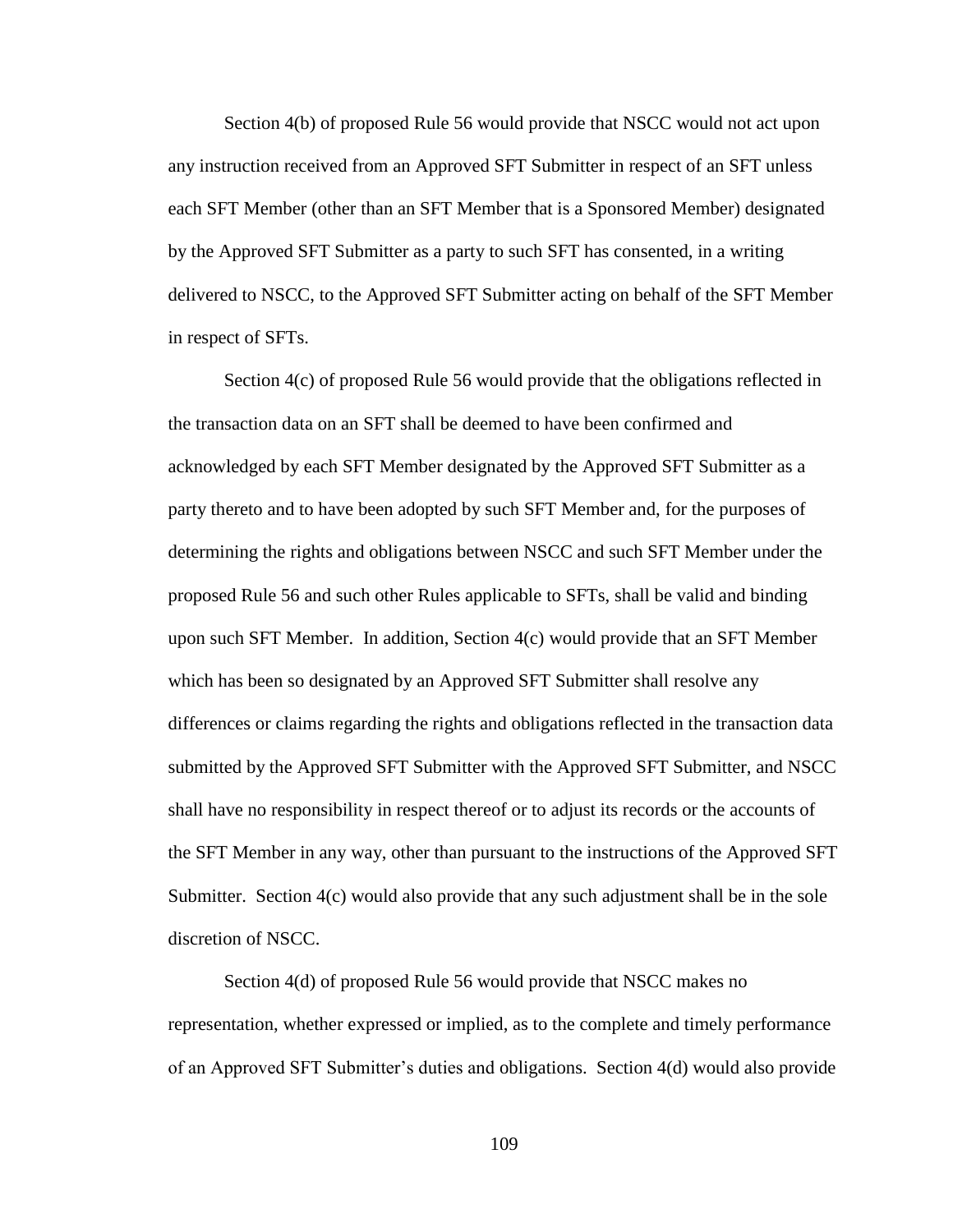that NSCC assumes no liability to any SFT Member for any act or failure to act by an Approved SFT Submitter in connection with any information received by NSCC or given to the SFT Member by NSCC via the Approved SFT Submitter, as the case may be.

Section 4(e) of proposed Rule 56 would provide that the submission of each SFT to NSCC and the performance of any obligation under such SFT shall constitute a representation to NSCC and covenant by the Transferor and the Transferee, any Sponsoring Member that is acting on behalf of the Transferor or Transferee and any Agent Clearing Member that is acting on behalf of a Customer in connection with such SFT that its participation in such SFT is in compliance, and would continue to comply, with all applicable laws and regulations, including without limitation Rule 15c3-3 and all other applicable rules and regulations of the Commission, any applicable provisions of Regulation T, Regulation U and Regulation X of the Board of Governors of the Federal Reserve System, and the rules of FINRA and any other regulatory or self-regulatory organization to which the Transferor, the Transferee, any Sponsoring Member that is acting on behalf of the Transferor or Transferee or any Agent Clearing Member that is acting on behalf of a Customer is subject.

Section 4(f) of proposed Rule 56 would provide that the submission of each SFT to NSCC shall constitute an authorization to NSCC by the Transferor, the Transferee and any Agent Clearing Member that is acting on behalf of a Customer for NSCC to give instructions regarding the SFT to DTC in respect of the relevant accounts of the Transferor, Transferee and Agent Clearing Member at DTC.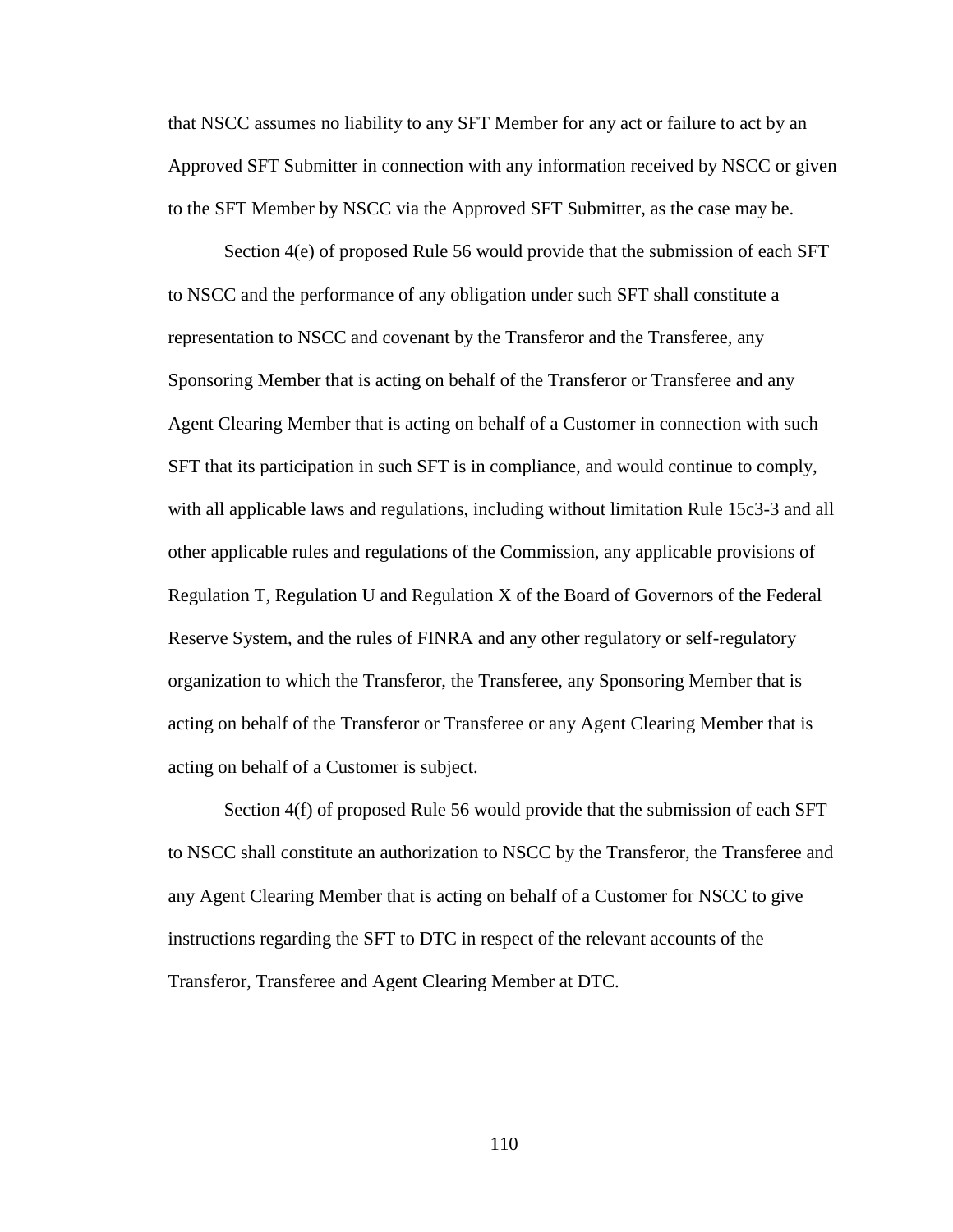## *Proposed Rule 56, Section 5 (Novation of Securities Financing Transactions)*

Section 5 of proposed Rule 56 would govern the nature and timing of the novation to NSCC of obligations related to an SFT.

Section 5(a) of proposed Rule 56 would provide that NSCC to only novate an SFT if, at the time of novation, the Final Settlement of such transaction is scheduled to occur one Business Day following the Initial Settlement and the SFT Cash is no less than 100% of the Contract Price of the SFT.

Section 5(b) of proposed Rule 56 would provide that each SFT that is a Bilaterally Initiated SFT, including any Sponsored Member Transaction, and validated pursuant to the Rules shall be novated to NSCC as of the time NSCC provides the Approved SFT Submitter for such SFT a report confirming such novation in accordance with the communication links, formats, timeframes and deadlines established by NSCC for such purpose. Section 5(b) would also provide that each SFT that is neither a Bilaterally Initiated SFT nor a Sponsored Member Transaction and that is validated pursuant to the Rules shall be novated to NSCC as of the time  $(x)$  the Initial Settlement of such SFT has completed by (i) the Transferor instructing DTC to deliver from the relevant DTC account of the Transferor to NSCC's account at DTC the subject SFT Securities versus payment of the amount of the SFT Cash, (ii) NSCC instructing DTC to deliver from NSCC's account at DTC to the relevant DTC account of the Transferee the subject SFT Securities versus payment of the amount of SFT Cash and (iii) DTC processes the deliveries in accordance with the rules and procedures of DTC, or (y) the Initial Settlement obligations of such SFT have been discharged in accordance with Section 8 of proposed Rule 56, as described below. In addition, Section 5(b) would provide that if the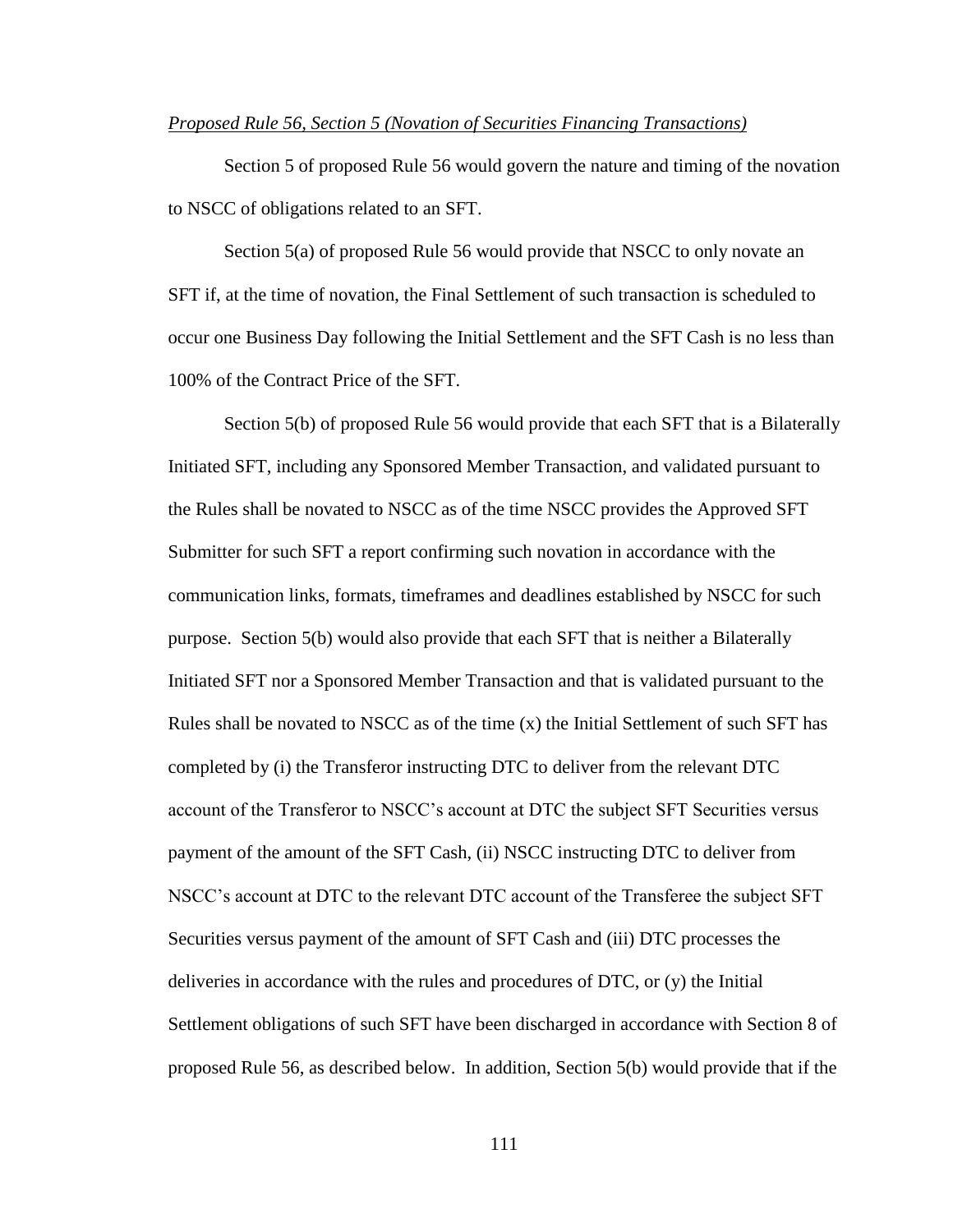Initial Settlement obligations of an SFT that is neither a Bilaterally Initiated SFT nor a Sponsored Member Transaction are not discharged in accordance with clause (x) or (y), then such SFT shall be deemed void *ab initio*.

Section 5(c) of proposed Rule 56 would provide that, subject to Sections 5(d) and 5(e) of proposed Rule 56 as described below, the novation of SFTs shall consist of the termination of the Final Settlement, Rate Payment and Distribution Payment obligations and entitlements between the parties to the SFT with respect to such SFT and their replacement with obligations and entitlements to and from NSCC to perform, in accordance with the Rules, the Final Settlement, Rate Payment, and Distribution Payment obligations and entitlements under the SFT.

Section 5(d) of proposed Rule 56 would govern the novation of SFTs having Incremental Additional Independent Amount SFT Cash and provides when the obligation to return Independent Amount SFT Cash for which an associated Clearing Fund deposit has not been made will be novated away from a Transferor to NSCC. Specifically, Section 5(d)(i) of proposed Rule 56 would provide that if an SFT has Incremental Additional Independent Amount SFT Cash, then, unless the SFT is a Sponsored Member Transaction and the Sponsoring Member is the Transferee,<sup>74</sup> the obligation of the Transferor to return the Incremental Additional Independent Amount SFT Cash to the Transferee shall not be terminated and novated to NSCC (nor shall NSCC otherwise be

<sup>74</sup> Where the Transferor is a Sponsored Member receiving Independent Amount SFT Cash, NSCC would not be requiring Independent Amount SFT Cash Deposit Requirement. This is because in the case of the Sponsored Member's default, the party giving the Independent Amount SFT Cash, i.e., Sponsoring Member, is the guarantor of the settlement obligation of the Sponsored Member Independent Amount SFT Cash back to NSCC.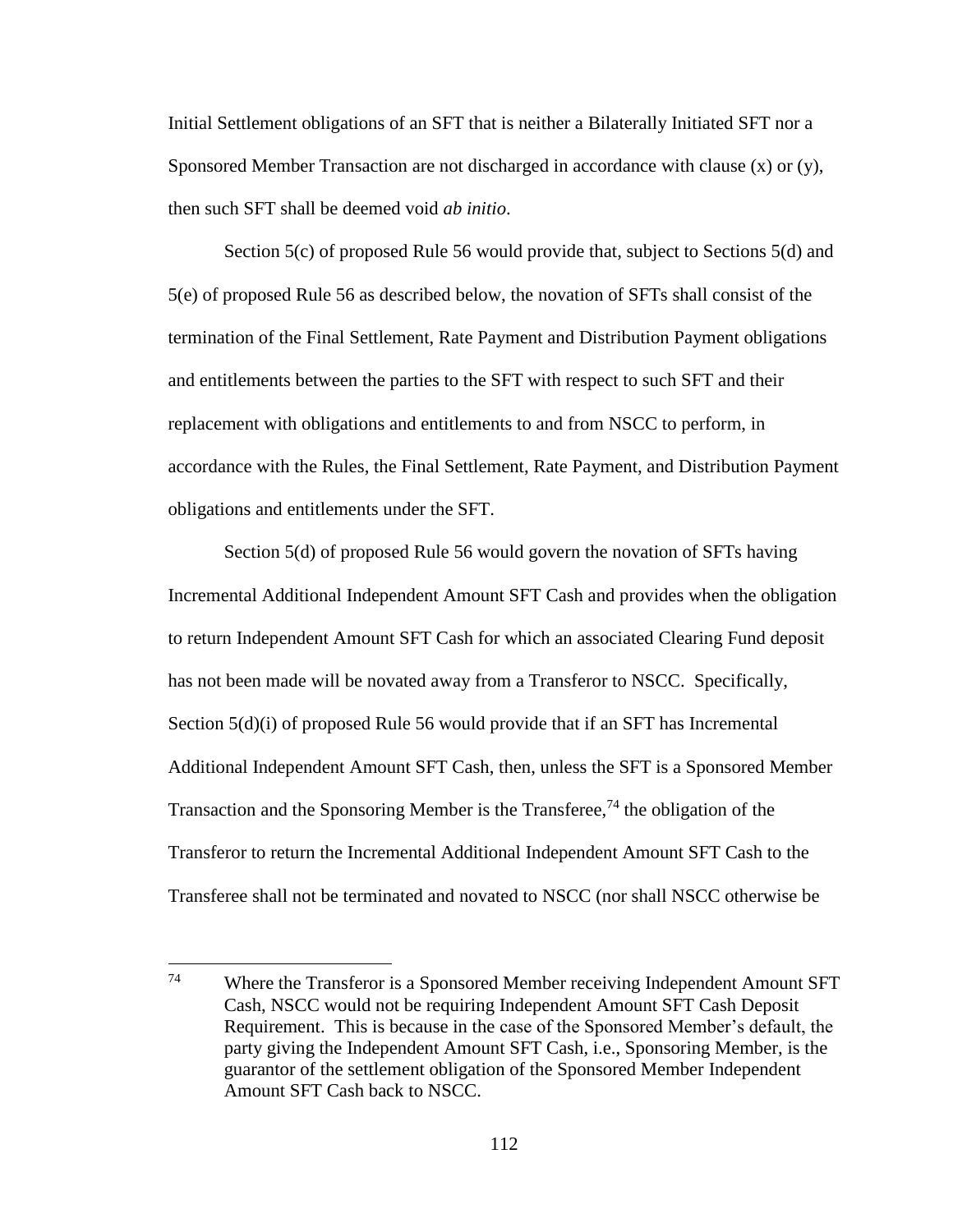required to return such Incremental Additional Independent Amount SFT Cash), except to the extent that the Transferor, Sponsoring Member or Agent Clearing Member, as applicable, has satisfied the associated Independent Amount SFT Cash Deposit Requirement. As proposed, to the extent the associated Clearing Fund deposit has not been made in respect of Independent Amount SFT Cash at the time of the Initial Settlement, the obligation to return the Independent Amount SFT Cash would not be novated to NSCC.

Section 5(d)(ii) of proposed Rule 56 would provide that to the extent the Transferor, Sponsoring Member or Agent Clearing Member has not satisfied the associated Independent Amount SFT Cash Deposit Requirement, the Transferor's (or in the case of a Non-Returned SFT, NSCC's) obligation to return the Incremental Additional Independent Amount SFT Cash shall: (1) if the SFT is an Agent Clearing Member Transaction for which the Agent Clearing Member, acting on behalf of the Customer, is the Transferor, be terminated and replaced with an obligation of the Agent Clearing Member, in its capacity as principal, to return the Incremental Additional Independent Amount SFT Cash to the Transferee; or (2) otherwise, remain (or in the context of a Non-Returned SFT, be terminated and replaced with) a bilateral obligation of the Transferor to the Transferee. As proposed, if the associated Clearing Fund deposit has not been made in respect of Independent Amount SFT Cash, the Independent Amount SFT Cash would be owed by the Transferor to the Transferee as a bilateral principal-toprincipal obligation, unless the Transferor is a Customer of an Agent Clearing Member, in which case the obligation to return the Independent Amount SFT Cash in respect of which the Clearing Fund has not been made would be novated from the Customer to the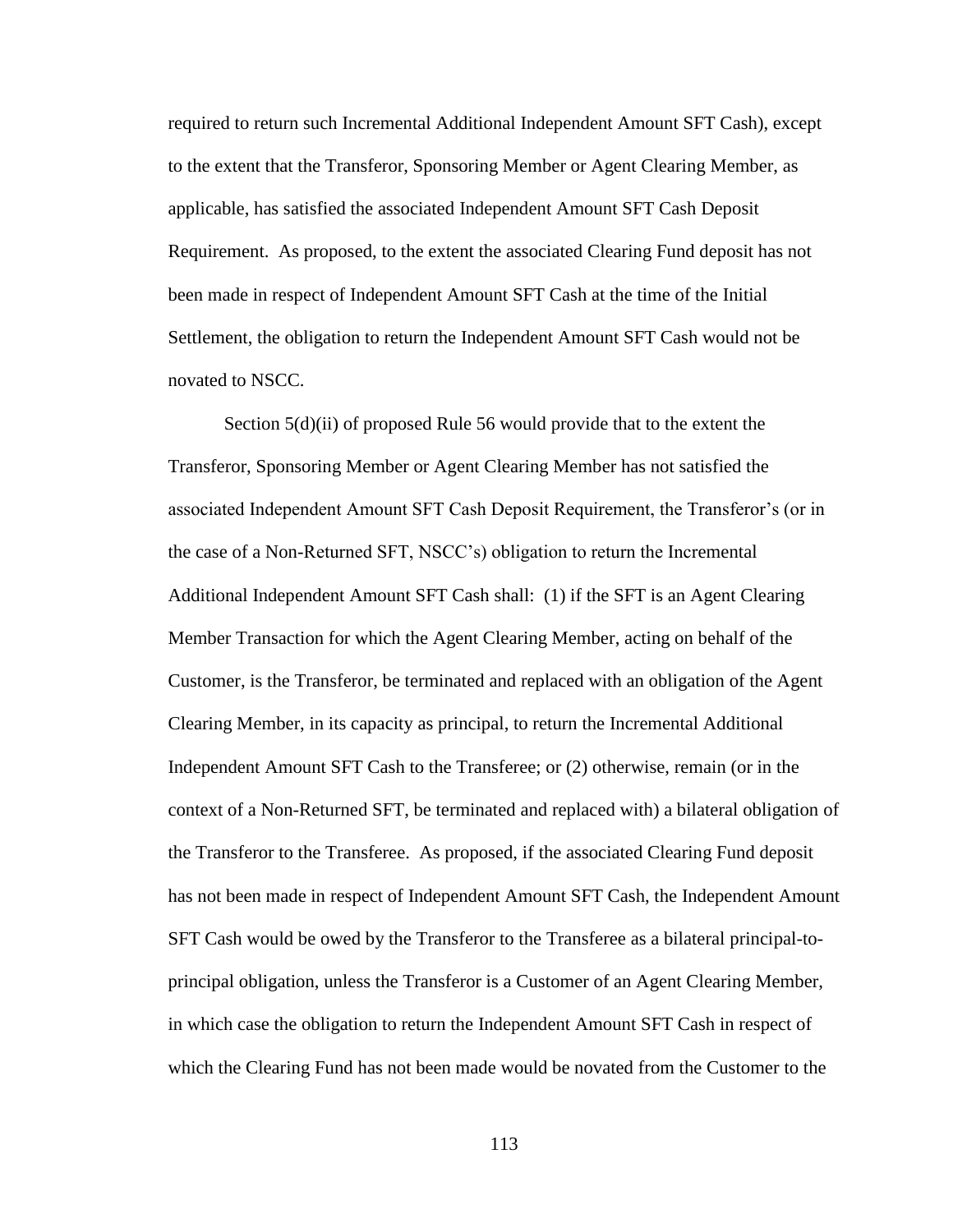Agent Clearing Member, and the Agent Clearing Member would owe the Independent Amount SFT Cash back to the Transferee as principal.<sup>75</sup>

Section 5(d)(iii) of proposed Rule 56 would provide that each SFT Member agrees that any obligation to return Incremental Additional Independent Amount SFT Cash that is novated to an Agent Clearing Member or that remains (or becomes) a bilateral obligation of the Transferor to the Transferee in accordance with Section 5(d)(ii) of proposed Rule 56, is a binding and enforceable obligation of the Agent Clearing Member or Transferor, as applicable, regardless of whether the Transferee has entered into an Existing Master Agreement with the Agent Clearing Member or Transferor. In addition, Section 5(d)(iii) would provide that each SFT Member further agrees that any such obligation shall only be due and payable to the Transferee upon the final discharge of NSCC's Final Settlement obligations to the Transferor under the portion of the SFT that has been novated to NSCC in accordance with Section 5(b) of proposed Rule 56, as described above.

Section  $5(d)(iv)$  of proposed Rule 56 would provide that, until the Transferor, Sponsoring Member or Agent Clearing Member has satisfied in full its Independent Amount SFT Cash Deposit Requirement, the SFT Cash of the SFT shall, for purposes of determining the obligations owing to and from NSCC under such SFT, equal the SFT Cash of the SFT less the Incremental Additional Independent Amount SFT Cash.

Section  $5(d)(v)$  of proposed Rule 56 would provide that once the Transferor, Sponsoring Member or Agent Clearing Member, as applicable, has satisfied in full its

<sup>75</sup> This interim novation is designed to avoid any credit concerns that would manifest if the Customer and the Transferee had to have a principal bilateral obligation to each other for the Independent Amount SFT Cash.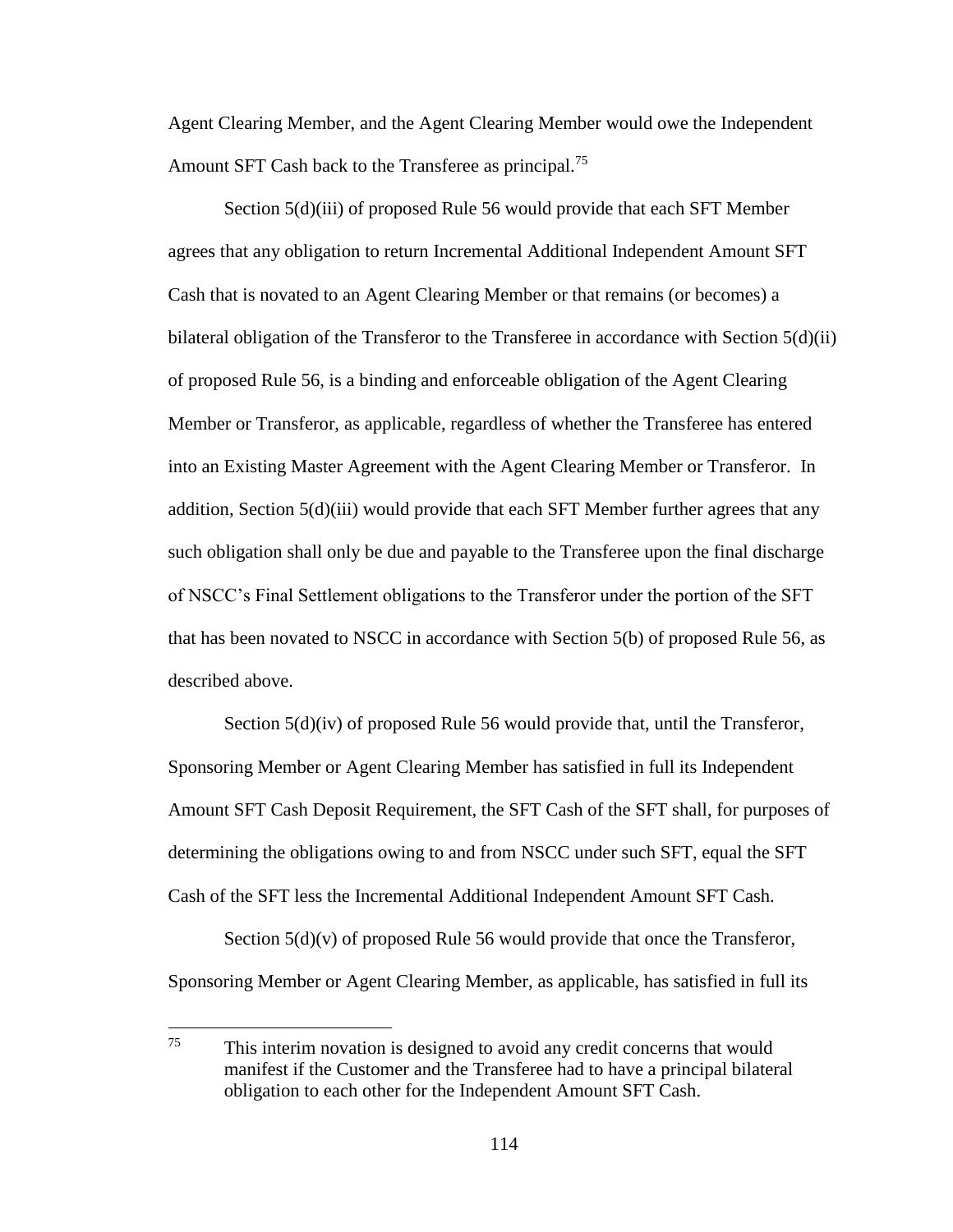Independent Amount SFT Cash Deposit Requirement, the obligation of the Transferor to return the Incremental Additional Independent Amount SFT Cash to the Transferee (or, in the case of an SFT that is an Agent Clearing Member Transaction, any obligation of the Agent Clearing Member to return the Incremental Additional Independent Amount SFT Cash to the Transferee) shall be novated to NSCC, and the SFT Cash of the SFT shall, for purposes of determining the obligations owing to and from NSCC under the SFT, include the full amount of the SFT Cash of such SFT.

Section 5(e) of proposed Rule 56 would govern novation in respect of certain corporate actions and provide that NSCC would (i) have an obligation to pay the cash distribution to the Transferor and the Transferee would have an obligation to pay the cash distribution to NSCC, and (ii) not novate any obligations related to unsupported corporate actions and distributions. Specifically, Section  $5(e)(i)$  of proposed Rule 56 would provide that regardless of anything to the contrary in any Existing Master Agreement (including a provision addressing when an issuer pays different amounts to different security holders due to withholding tax or other reasons), the Distribution Payment obligations and entitlements between NSCC and each party to an SFT that has been novated to NSCC shall be the obligation of NSCC to pay to the Transferor and the obligation of the Transferee to pay to NSCC the Distribution Amount in respect of each Distribution and the corresponding entitlements of the Transferor and NSCC, in each case, in accordance with the Rules.

Section 5(e)(ii) of proposed Rule 56 would provide that NSCC shall maintain a list of corporate actions and distributions that NSCC does not support with respect to SFTs. Section 5(e)(ii) would further provide that no Final Settlement, Rate Payment,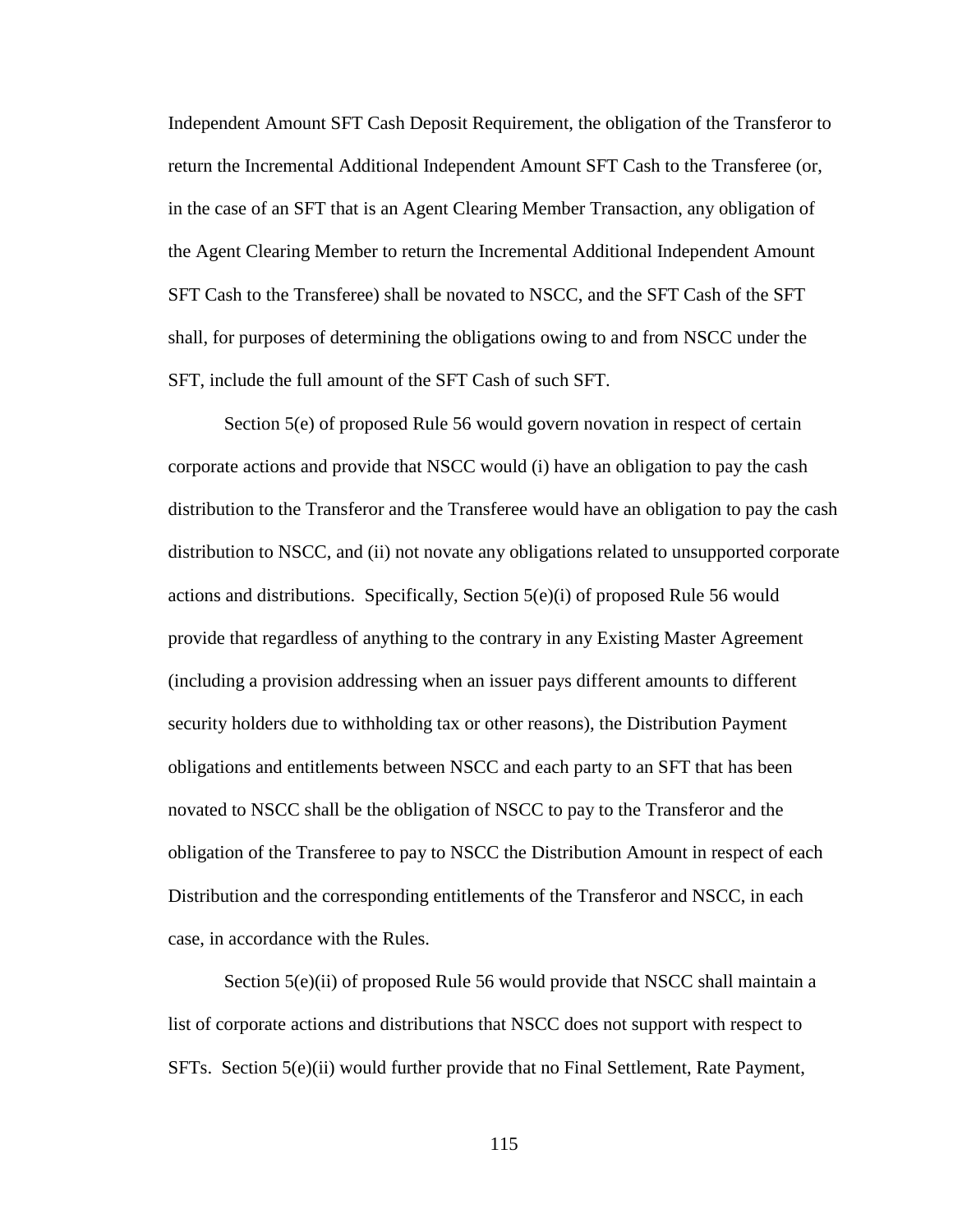Distribution Payment or other obligation resulting from a corporate action or distribution that is not supported by NSCC shall be novated to NSCC. In addition, Section  $5(e)(ii)$ would provide that none of such unsupported corporate action shall modify the Final Settlement, Rate Payment, Distribution Payment or other obligations of NSCC, Transferor and Transferee under an SFT that has been novated to NSCC. Section 5(e)(ii) would also provide that each SFT Member agrees that any obligation under an SFT resulting from a corporate action or distribution not supported by NSCC shall remain a binding and enforceable bilateral obligation between the Transferor and the Transferee, regardless of whether the Transferor and Transferee have entered into an Existing Master Agreement.

Section 5(f) of proposed Rule 56 would provide that the novation of SFTs shall not affect the fundamental substance of the SFT as a transfer of securities by one party in exchange for a transfer of cash by the other party and an agreement by each party to return the property it received and shall not affect the economic obligations or entitlements of the parties under the SFT except that following novation, the Final Settlement, Rate Payment and Distribution Payment obligations and entitlements shall be owed to and by NSCC rather than the original counterparty under the SFT.

Section 5(g) of proposed Rule 56 would provide that the representations and warranties made by each of the parties to an SFT that has been novated to NSCC under the parties' Existing Master Agreement, if any, shall  $(x)$  to the extent that they are inconsistent with the Rules, be eliminated and replaced with the Rules and (y) to the extent that they are not inconsistent with the Rules, remain in effect as between the parties to the original SFT, but shall not impose any additional obligations on NSCC.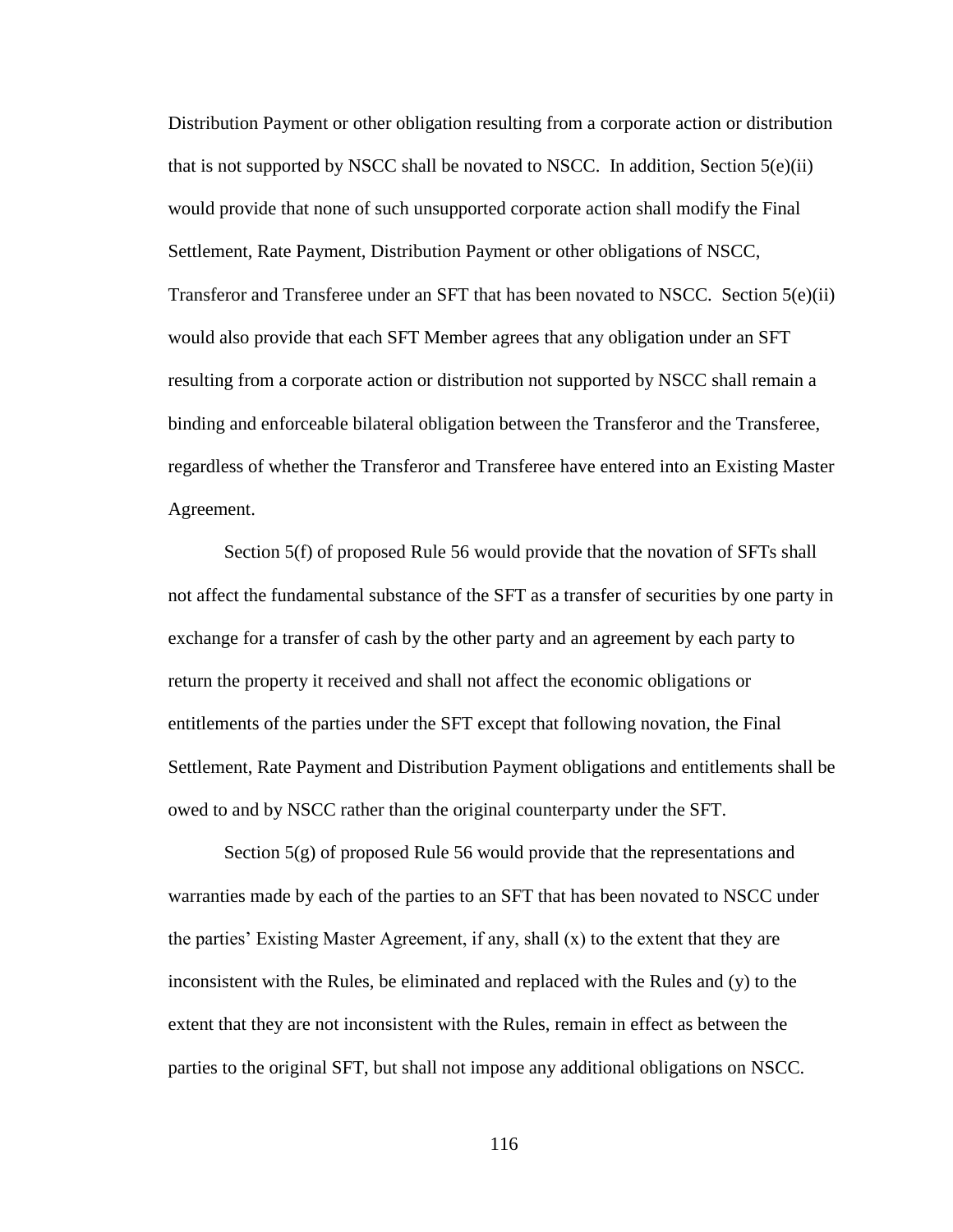## *Proposed Rule 56, Section 6 (Rate and Distributions)*

Section 6 of proposed Rule 56 would govern the settlement of Rate Payments and supported Distributions by NSCC for novated SFTs. Section 6(a) of proposed Rule 56 would provide that NSCC shall debit and credit the Rate Payment from and to the SFT Accounts of the SFT Member parties to an SFT that has been novated to NSCC as part of its end of day final money settlement process in accordance with Rule 12 (Settlement) and Procedure VIII (Money Settlement Service) on the scheduled Final Settlement Date for the SFT, irrespective of whether Final Settlement of such SFT occurs on such date.

Section 6(b) of proposed Rule 56 would provide that if (x) a cash dividend is made on or in respect of an SFT Security that is the subject of an SFT that has been novated to NSCC or (y) cash is exchanged, in whole or in part, for such an SFT Security in a merger, consolidation or similar transaction, and the Transferor under the SFT would have been entitled to a cash payment related to the event described in clause  $(x)$  or  $(y)$ had it not transferred the SFT Securities that are the subject of the SFT to the Transferee in the Initial Settlement, then NSCC shall, within the time period determined by NSCC from time to time, credit the Distribution Amount to the Transferor's SFT Account and debit the Distribution Amount from the Transferee's SFT Account as part of its end of day final money settlement process in accordance with Rule 12 and Procedure VIII. Section 6(b) would further provide that if cash is exchanged in whole for such an SFT Security, then the completion of the actions described in the preceding sentence shall discharge NSCC's Final Settlement obligations to the relevant Transferor and the Transferee's Final Settlement obligations to NSCC.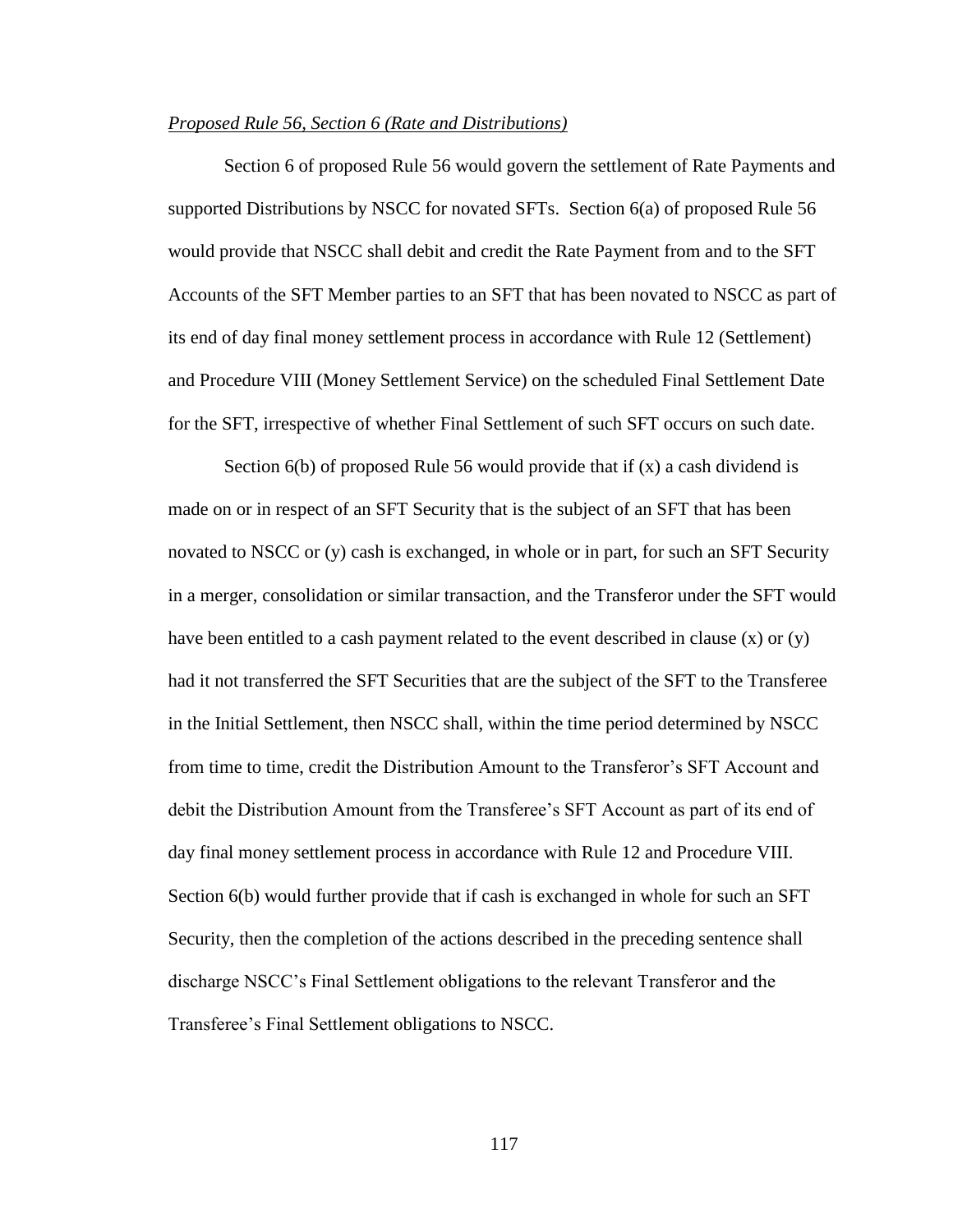## *Proposed Rule 56, Section 7 (Final Settlement of Securities Financing Transactions)*

Section 7 of proposed Rule 56 would govern the mechanics of Final Settlement of SFTs by providing that, subject to Section 11 of proposed Rule 56, as described below, the Final Settlement of an SFT that has been novated to NSCC shall be scheduled to occur on the Business Day immediately following the date the SFT was novated to NSCC. Section 7 would further provide that unless the Final Settlement obligations under such an SFT are discharged in accordance with Section 8 of proposed Rule 56, as described below, Final Settlement of the SFT shall occur by (x) NSCC instructing DTC to (i) deliver from the relevant DTC account of the Transferee to NSCC's account at DTC the subject SFT Securities versus payment of the amount of SFT Cash and (ii) deliver from NSCC's account at DTC to the relevant DTC account of the Transferor the subject SFT Securities versus payment of the amount of SFT Cash, and (y) the processing of such deliveries by DTC in accordance to the rules and procedures of DTC; provided that if such transfers do not occur and a Buy-In does not occur in respect of the SFT, then the Final Settlement Date shall be rescheduled for the following Business Day as described in Section 9 of proposed Rule 56, as described below. The obligation of a Transferor (or a Sponsoring Member that guarantees to NSCC the obligation of a Transferor or an Agent Clearing Member that is responsible for the performance of the obligation under an SFT that is an Agent Clearing Member Transaction to return SFT Cash to NSCC) in respect of the Final Settlement of an SFT that has been novated to NSCC shall be to pay the SFT Cash and, if applicable, the Rate Payment to NSCC against the transfer of the relevant SFT Securities by NSCC. The obligation of a Transferee (or a Sponsoring Member that guarantees to NSCC the obligation of a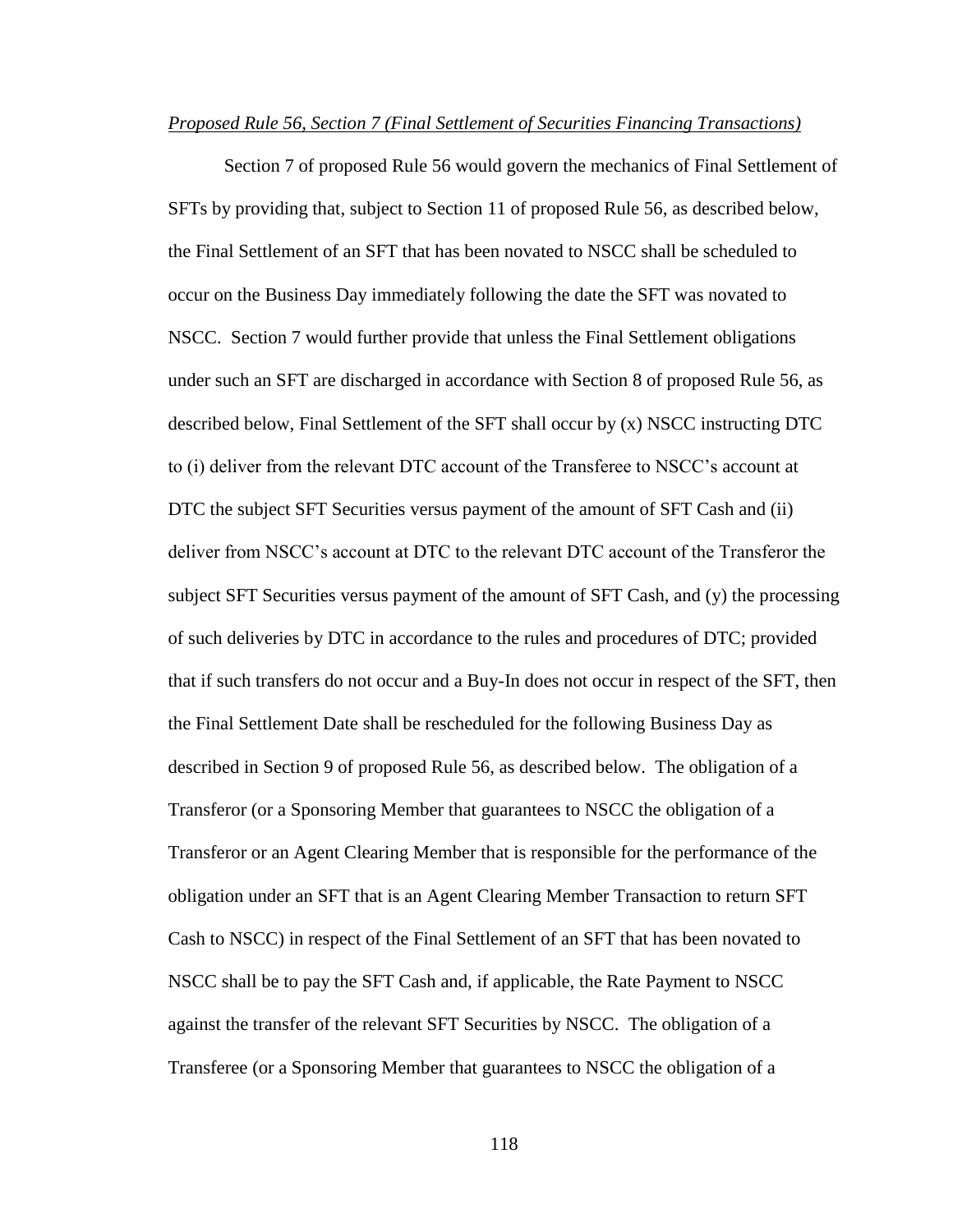Transferee or an Agent Clearing Member that is responsible for the performance of the obligation under an SFT that is an Agent Clearing Member Transaction to return SFT Securities to NSCC) in respect of the Final Settlement of an SFT that has been novated to NSCC shall be to transfer the SFT Securities and, if applicable, the Rate Payment to NSCC against the transfer of SFT Cash by NSCC.

Section 7 of proposed Rule 56 would also provide that an SFT, or a portion thereof, shall be deemed complete and final upon Final Settlement of the SFT, or such portion, whether pursuant to Sections 7, 8, 9(d) or 13(c) of proposed Rule 56. Section 7 would also provide that from and after the Final Settlement of an SFT, or a portion thereof, pursuant to any Sections 7, 8, 9(d) or 13(c) of proposed Rule 56, NSCC shall be discharged from its obligations to the Transferor and the Transferee, and NSCC shall have no further obligation in respect of the SFT or such portion. This is to make it clear to SFT Members the point at which settlement of an SFT is deemed to be complete and final.<sup>76</sup>

# *Proposed Rule 56, Section 8 (Discharge of Offsetting Final Settlement and Initial Settlement Obligations)*

Section 8 of proposed Rule 56 would govern the "roll" (i.e., pair off or offset) process whereby the Final Settlement obligations on one SFT (i.e., the Settling SFT) between two parties can be offset with the Initial Settlement obligations on another SFT

<sup>76</sup> With respect to an SFT between a Sponsoring Member and its Sponsored Member, the SFT would settle on the books of the Sponsoring Member because the Sponsored Member are not participants at DTC and thus would not have accounts at DTC. Accordingly, the finality of the settlement of such SFT would occur when the Sponsoring Member credits the securities and cash on its or the relevant custodian's books and records.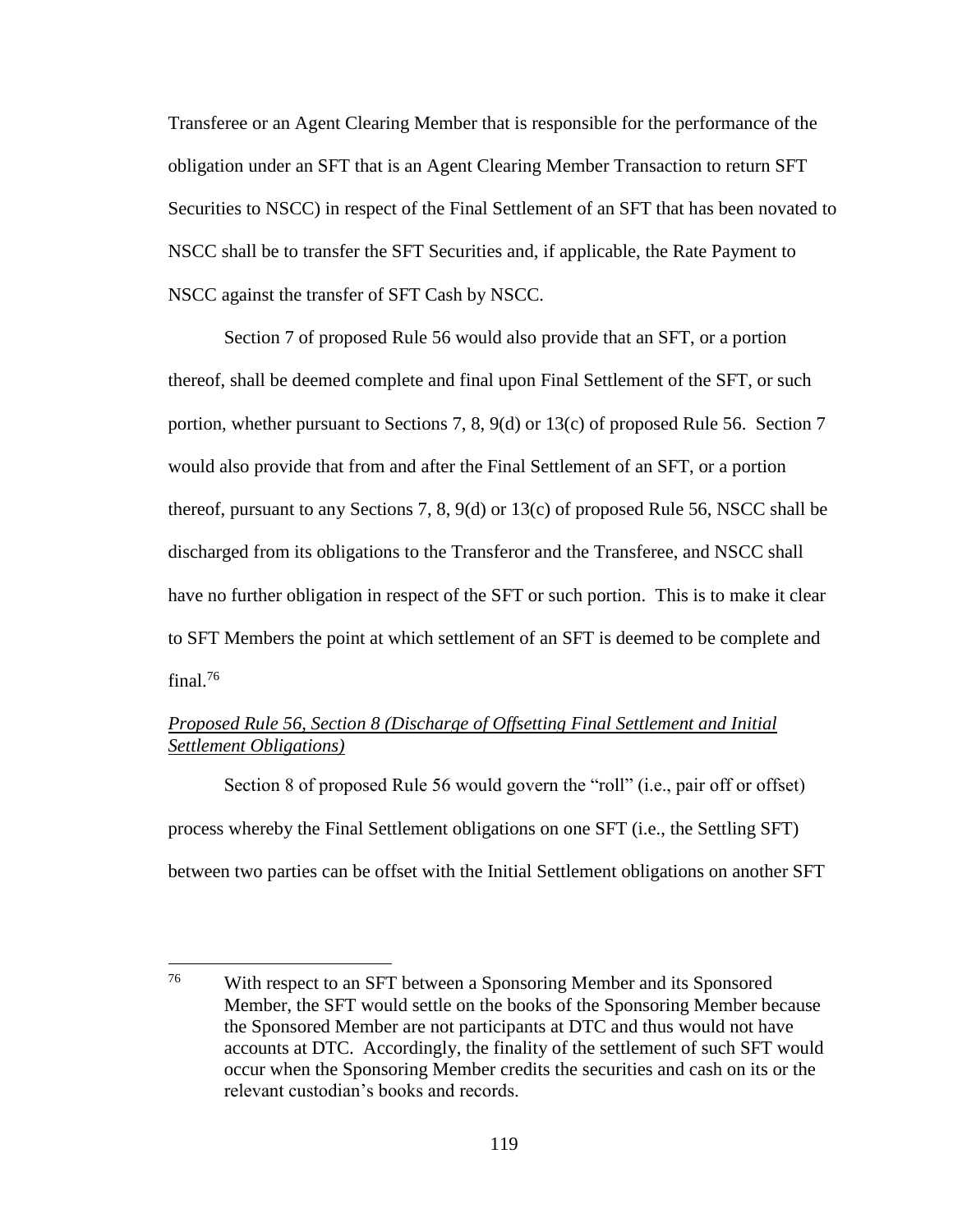between the same parties (i.e., the Linked SFT) through the debiting and crediting of the difference in cash collateral between the two offsetting SFTs (i.e., the Price Differential).

Section 8(a) of proposed Rule 56 would provide that, subject to the provisions of Section 13(c) of proposed Rule 56, as described below, if, on any Business Day, the prenovation SFT Member parties to a Settling SFT enter into a Linked SFT and the Approved SFT Submitter provides an appropriate instruction to NSCC in accordance with the communication links, formats, timeframes and deadlines established by NSCC for such purpose, the Final Settlement obligations of the parties to the Settling SFT and the Initial Settlement obligations of the parties to the Linked SFT shall be discharged once NSCC has instructed DTC to debit and credit the relevant DTC accounts, of the SFT Member parties, as described below in Section 8(b) of proposed Rule 56, and DTC processes such debits and credits in accordance with the rules and procedures of DTC. To the extent the Price Differential is not processed by DTC in accordance with the rules and procedures of DTC, NSCC shall debit and credit the Price Differential from and to the SFT Accounts of the SFT Member parties as part of its end of day final money settlement process in accordance with Rule 12 (Settlement) and Procedure VIII (Money Settlement Service). If the Price Differential is positive, NSCC shall (x) credit an amount equal to the Price Differential to the Transferee's SFT Account and (y) debit an amount equal to the Price Differential from the Transferor's SFT Account. If the Price Differential is negative, NSCC shall  $(x)$  credit an amount equal to the absolute value of the Price Differential to the Transferor's SFT Account and (y) debit an amount equal to the absolute value of the Price Differential from the Transferee's SFT Account. However, if the Linked SFT has as its subject fewer SFT Securities than the Settling SFT,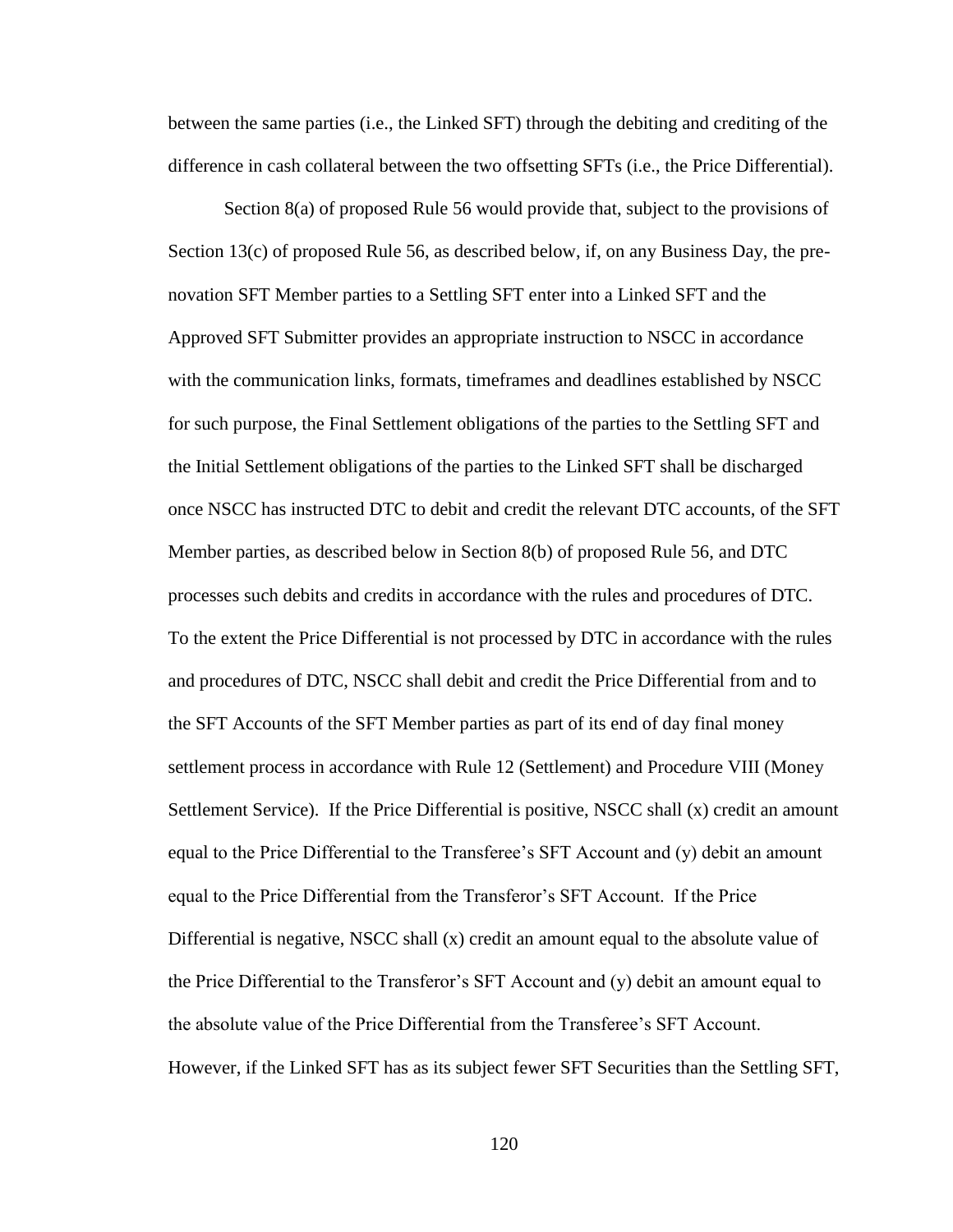then only the following Final Settlement obligations under the Settling SFT shall be discharged in accordance with Section 8 of proposed Rule 56: (i) the Transferee's and NSCC's Final Settlement obligations in respect of a quantity of SFT Securities equal to the quantity of SFT Securities that are the subject of the Linked SFT and (ii) the Transferor's and NSCC's Final Settlement obligations in respect of the Corresponding SFT Cash.

Section 8(b) of proposed Rule 56 would provide that if the Price Differential is positive, NSCC shall (x) instruct DTC to debit an amount equal to the Price Differential from NSCC's account at DTC and credit such amount to the relevant DTC account of the Transferee and (y) instruct DTC to debit an amount equal to the Price Differential from the relevant DTC account of the Transferor and credit such amount to NSCC's account at DTC. If the Price Differential is negative, NSCC shall (x) instruct DTC to debit an amount equal to the absolute value of the Price Differential from NSCC's account at DTC and credit such amount to the relevant DTC account of the Transferor and (y) instruct DTC to debit an amount equal to the absolute value of the Price Differential from the relevant DTC account of the Transferee and credit such amount to NSCC's account at DTC.

# *Proposed Rule 56, Section 9 (Non-Returned Securities Financing Transactions and Recalls)*

Section 9 of proposed Rule 56 would govern the processing of a novated SFT for which the Final Settlement obligations have not been discharged either through Final Settlement in accordance with Section 7 of proposed Rule 56 (as described above) or a pair off in accordance with Section 8 of proposed Rule 56 (as described above), and the recall and buy-in process for such an SFT.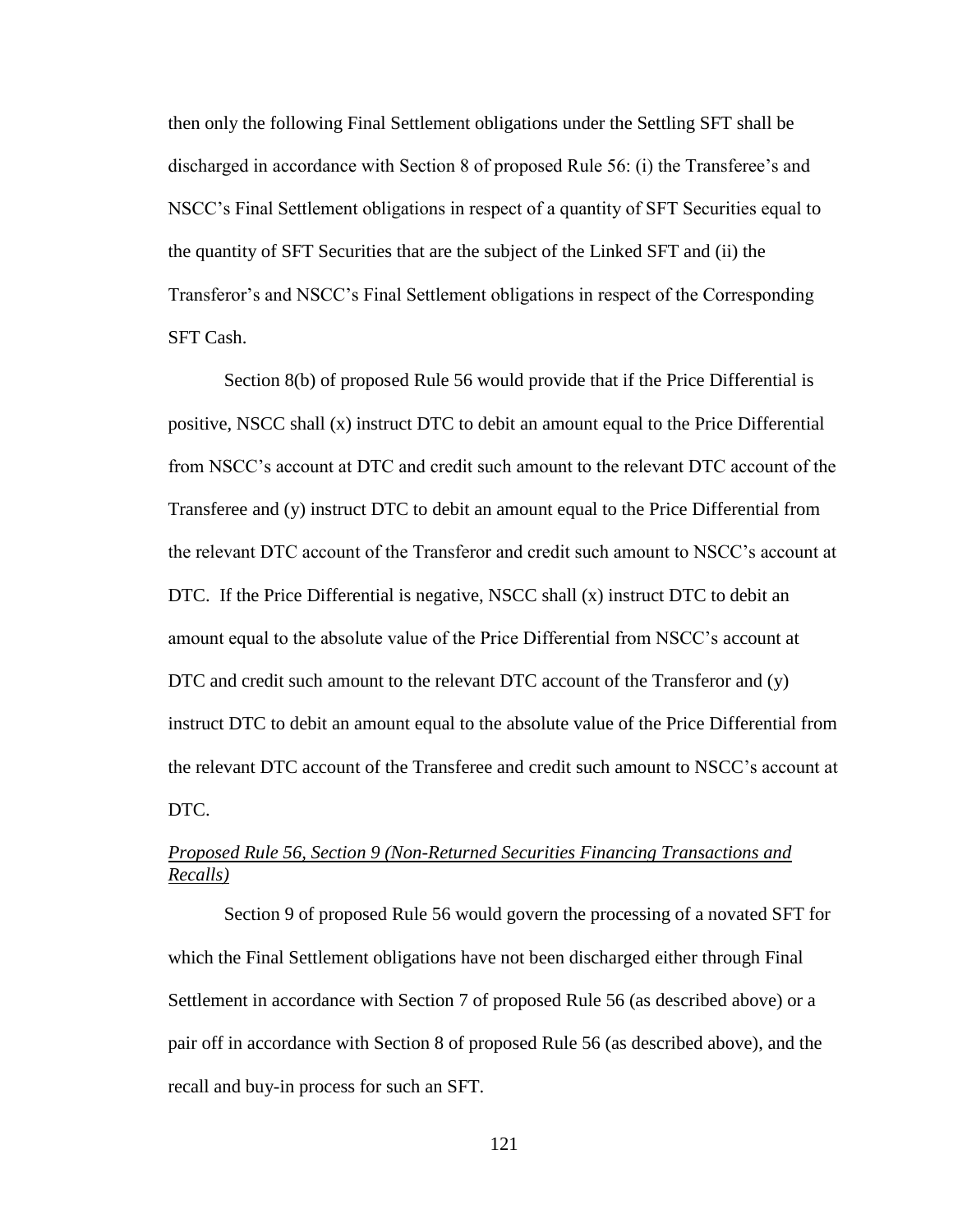Specifically, Section 9(a) of proposed Rule 56 would provide that if (x) the Transferee does not satisfy its Final Settlement obligations in respect of an SFT that has been novated to NSCC on the Final Settlement Date, (y) such Final Settlement obligations have not been discharged in accordance with the provisions of Section 8 of proposed Rule 56, as described above, and (z) a Buy-In has not occurred in respect of such SFT or a portion thereof (such SFT, a "Non-Returned SFT"), the Final Settlement Date of the Non-Returned SFT shall be rescheduled for the following Business Day, and NSCC shall instruct DTC to debit and credit the relevant DTC accounts of the SFT Member parties, as described in subsection (b) of Section 8 above. To the extent the Price Differential is not processed by DTC in accordance with the rules and procedures of DTC, NSCC shall debit and credit the Price Differential from and to the SFT Accounts of the SFT Member parties to the Non-Returned SFT as part of its end of day final money settlement process in accordance with Rule 12 (Settlement) and Procedure VIII (Money Settlement Service). Section 9(a) would further provide that if the Price Differential is positive, NSCC shall (x) credit an amount equal to the Price Differential to the Transferee's SFT Account and (y) debit an amount equal to the Price Differential from the Transferor's SFT Account; if the Price Differential is negative, NSCC shall (x) credit an amount equal to the absolute value of the Price Differential to the Transferor's SFT Account and (y) debit an amount equal to the absolute value of the Price Differential from the Transferee's SFT Account. This process would continue until Final Settlement, a pair off in accordance with Section 8 of proposed Rule 56 (as discussed above), or a Buy-In.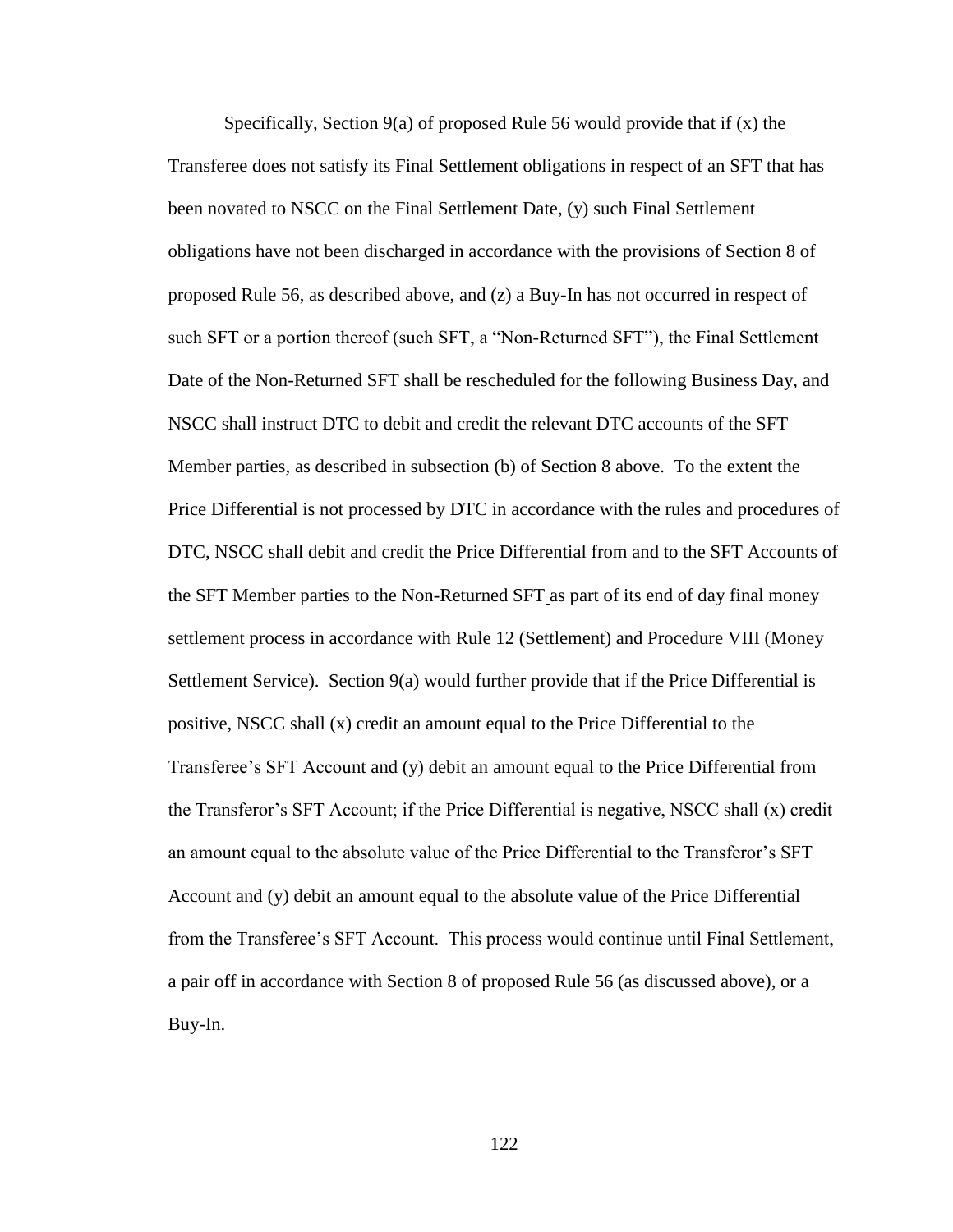Section 9(b) of proposed Rule 56 would provide that if NSCC receives a Recall Notice in respect of an SFT that has been novated to NSCC and the Transferee does not satisfy its Final Settlement obligations by the Recall Date for the Recall Notice, the Transferor may, in a commercially reasonable manner,  $^{77}$  purchase some or all of the SFT Securities that are the subject of the  $SFT^{78}$  or elect to be deemed to have purchased the SFT Securities, in each case in accordance with such timeframes and deadlines as established by NSCC for such purpose (a "Buy-In"); provided that in the case of a Default-Related SFT (as defined below and in the proposed rule change), the commercial reasonableness of a Buy-In shall be determined by NSCC based on whether, in the opinion of NSCC, such Buy-In would create a disorderly market in the relevant SFT Security. Following such purchase or deemed purchase, the Transferor shall (x) give written notice to NSCC of the Transferor's costs to purchase the relevant SFT Securities (including the price paid by the Transferor and any broker's fees and commissions and reasonable out-of-pocket transaction costs, fees or interest expenses incurred in connection with such purchase) (such costs, the "Buy-In Costs") or, if the Transferor elects to be deemed to have purchased the SFT Securities, the Deemed Buy-In Costs, and (y) indemnify NSCC, and its employees, officers, directors, shareholders, agents and

<sup>77</sup> The requirement that a party exercising buy-in rights do so in a "commercially" reasonable manner" is market standard. See, e.g., Section 13.1 of the Master Securities Loan Agreement published by Securities Industry and Financial Markets Association ("SIFMA"). NSCC has proposed to include this language in order to align the standards applicable to an exercise of remedies in relation to SFTs with those applicable in the bilateral uncleared space. NSCC believes that such alignment will increase certainty for SFT Members and allow them to follow standards with which they are familiar.

<sup>&</sup>lt;sup>78</sup> The Transferor would purchase these securities from one or more third parties.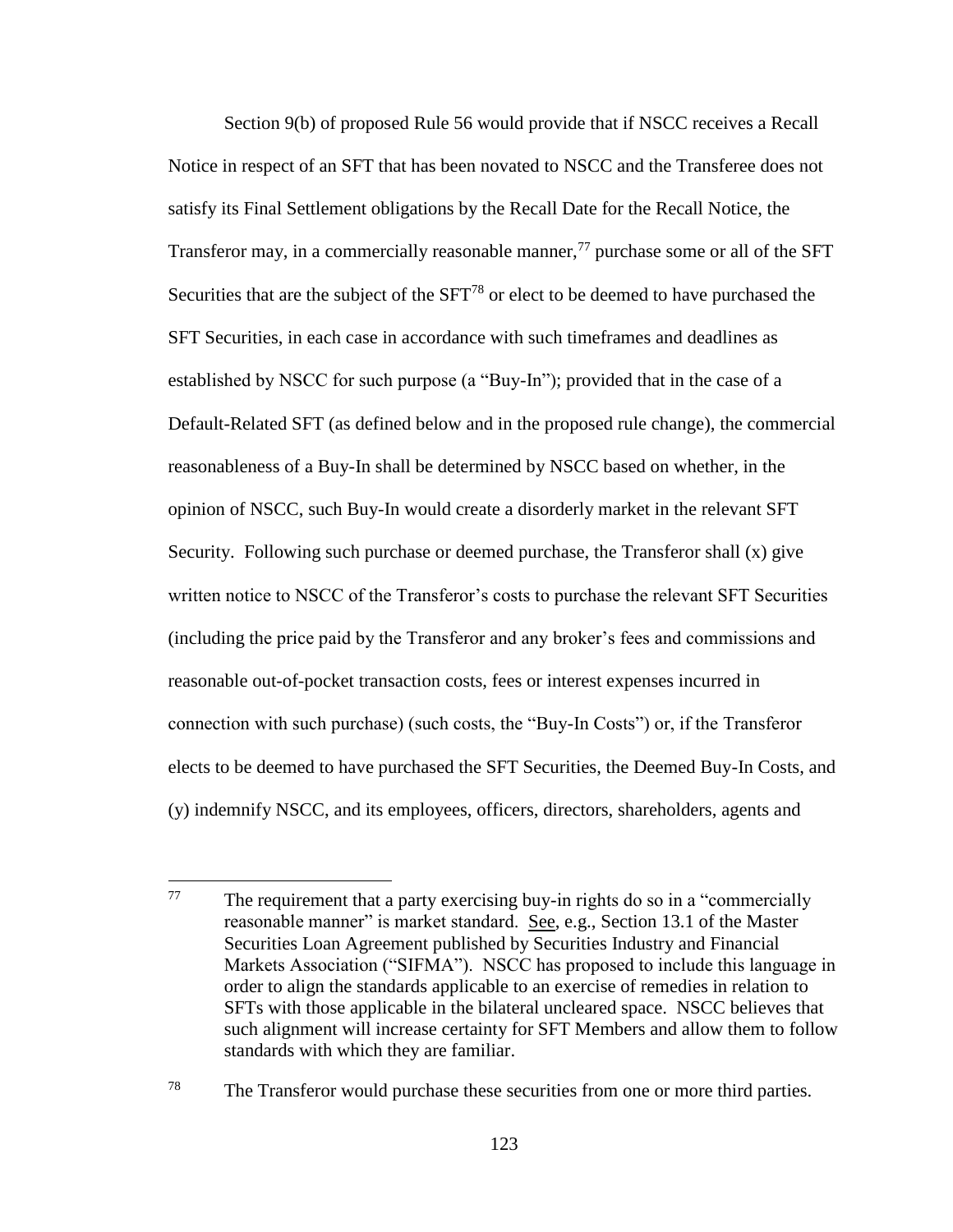Members (collectively the "Buy-In Indemnified Parties"), for any and all losses, liability or expenses of a Buy-In Indemnified Party arising from any claim disputing the calculation of the Buy-In Costs, the Deemed Buy-In Costs or the method or manner of effecting the Buy-In. Section 9(b) would further provide that each SFT Member acknowledges and agrees that each SFT Security is of a type traded in a recognized market and that, in the absence of a generally recognized source for prices or bid or offer quotations for any SFT Security, the Transferor may, for purposes of a Buy-In, establish the source therefor in its commercially reasonable discretion. In addition, Section 9(b) would provide that each SFT Member further acknowledges and agrees that NSCC would not calculate any Buy-In Costs or Deemed Buy-In Costs and shall have no liability for any such calculation. Section 9(b) would also provide that NSCC would assign to any Transferee whose SFT is subject to a Buy-In any rights it may have against the Transferor to dispute the Transferor's calculation of the Buy-In Costs or Deemed Buy-In Costs.

Section 9(c) of proposed Rule 56 would provide that on the Business Day following NSCC's receipt of written notice of the Transferor's Buy-In Costs, NSCC shall debit and credit the Buy-In Amount from and to the SFT Accounts of the SFT Member parties to the SFT as part of its end of day final money settlement process in accordance with Rule 12 (Settlement) and Procedure VIII (Money Settlement Service). Section 9(c) would provide that if the Buy-In Amount is positive, NSCC would (x) credit the value of the Buy-In Amount to the Transferor's SFT Account and (y) debit the value of the Buy-In Amount from the Transferee's SFT Account. Section 9(c) would further provide that if the Buy-In Amount is negative, NSCC would (x) credit the value of the Buy-In Amount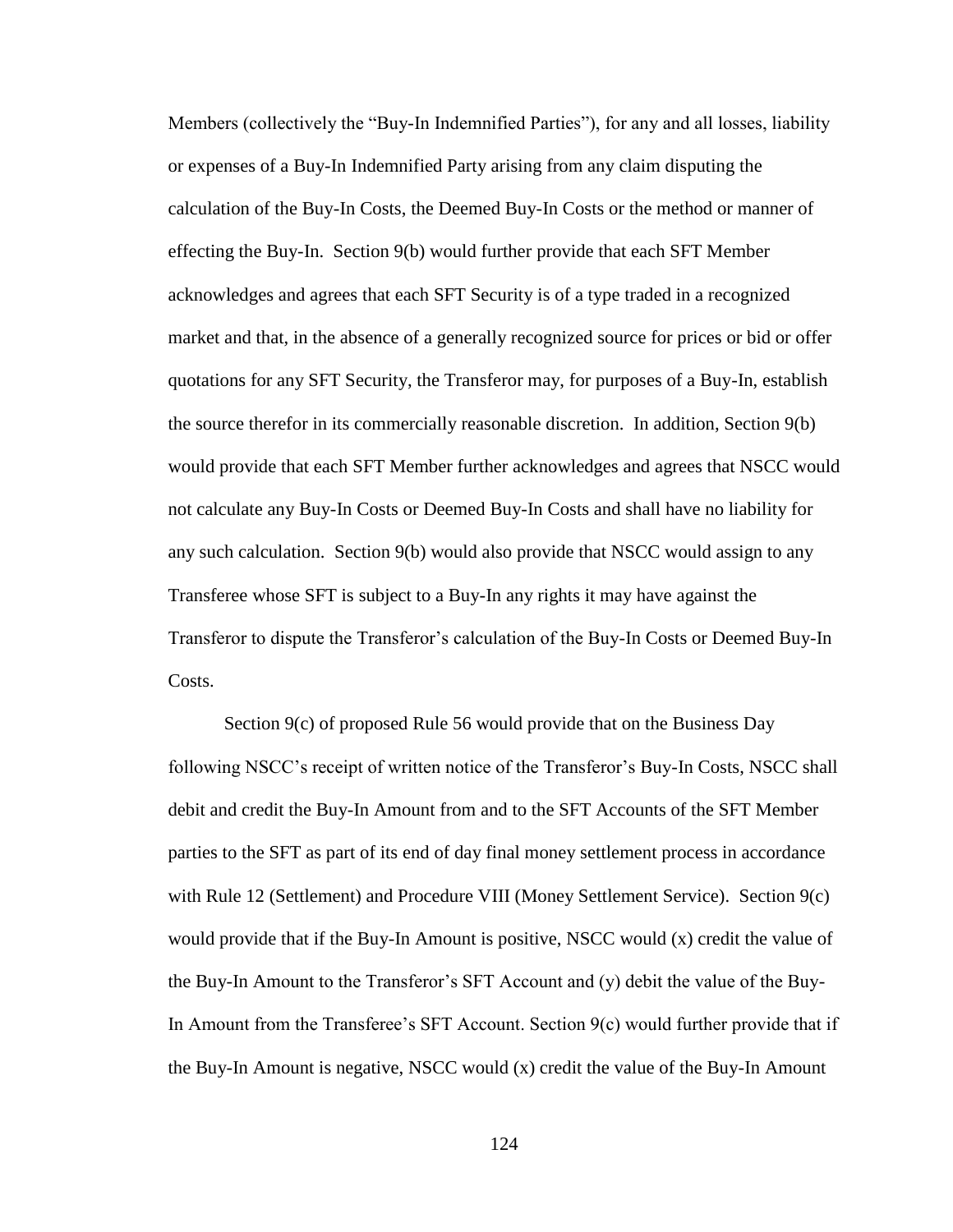to the Transferee's SFT Account and (y) debit the value of the Buy-In Amount from the Transferor's SFT Account.

Section 9(d) of proposed Rule 56 would provide that following the application of such Buy-In Amount, the Final Settlement obligations under the SFT shall be discharged; provided that if the Transferor effected a Buy-In in respect of some but not all of the SFT Securities that are the subject of an SFT, then only the following obligations shall be discharged: (i) the Transferee's and NSCC's Final Settlement obligations in respect of the SFT Securities for which the Transferor effected the Buy-In and (ii) the Transferor's and NSCC's Final Settlement obligations in respect of the Corresponding SFT Cash.

Section 9(e) of proposed Rule 56 would provide that a Recalled SFT shall be treated as a Non-Returned SFT by NSCC until the earlier of the time that the SFT settles or a Buy-In is processed by NSCC in accordance with Section 9 of proposed Rule 56, except that the additional SFT Deposit required for Non-Returned SFTs under Section  $12(c)$  of proposed Rule 56, as described below, shall not apply. Section 9(e) would further provide that if the Transferor effects the Buy-In in respect of some, but not all, of the SFT Securities that are the subject of a Recalled SFT, the Final Settlement obligations of the Recalled SFT that are not discharged in accordance with Section 9(d) of proposed Rule 56 shall be treated as a Non-Returned SFT until the SFT settles or a Buy-In is processed by NSCC in accordance with Section 9 of proposed Rule 56, and the additional SFT Deposit required under Section 12(c) of proposed Rule 56, as described below, for Non-Returned SFTs shall apply.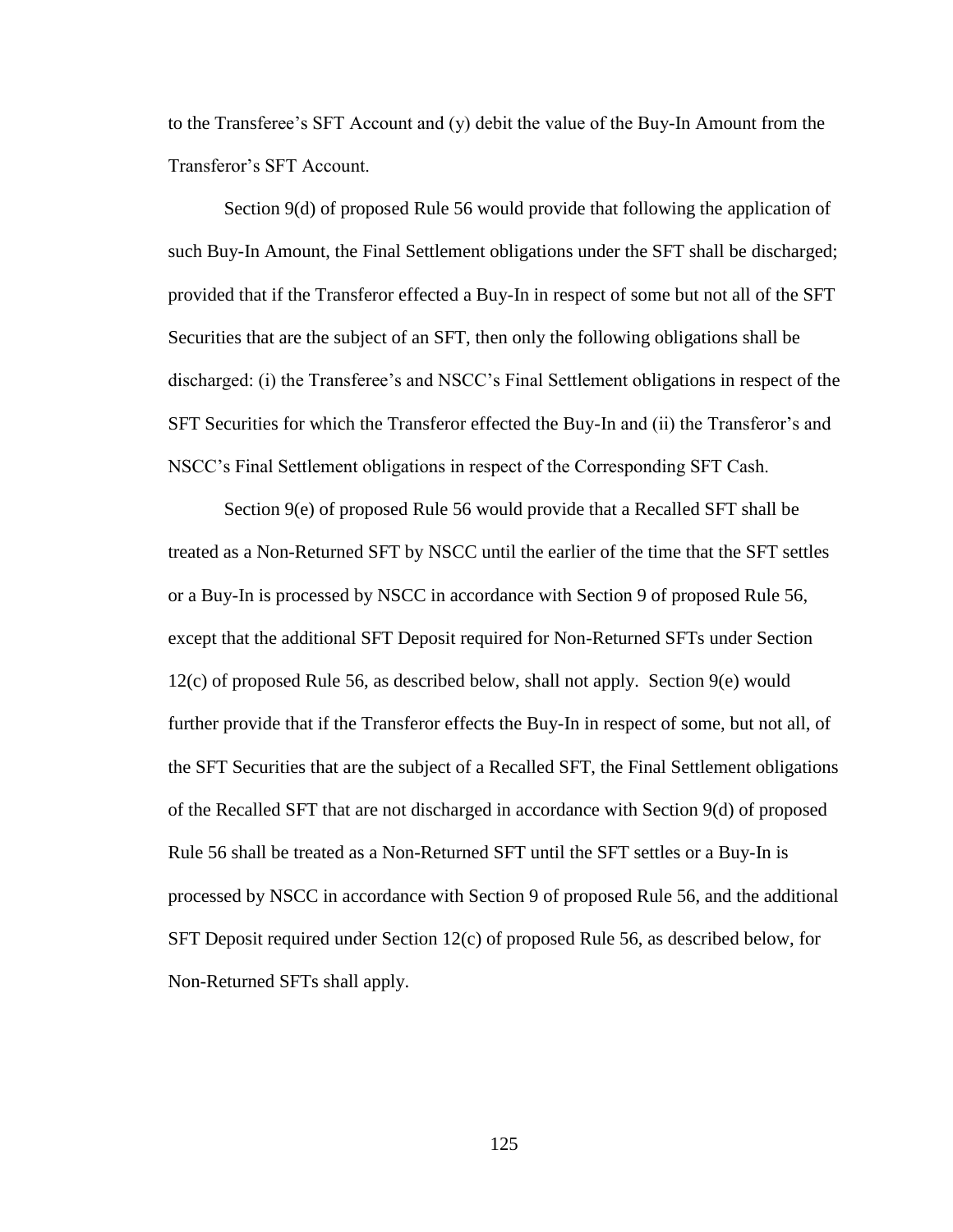## *Proposed Rule 56, Section 10 (Cancellation, Modification and Termination of Securities Financing Transactions)*

Section 10 of proposed Rule 56 would govern the process for cancellations, modifications and terminations of SFTs in NSCC's systems.

Section 10(a) of proposed Rule 56 would provide that transaction data on an SFT that has not been novated to NSCC may be cancelled upon receipt by NSCC of appropriate instructions from the Approved SFT Submitter with respect to such SFT on behalf of both SFT Member parties thereto, submitted in accordance with the communication links, formats, timeframes and deadlines established by NSCC for such purpose. Section 10(a) would further provide that an SFT that is so cancelled by NSCC would be deemed to be void *ab initio*.

Section 10(b) of proposed Rule 56 would provide the Rate Payment on an SFT that has been novated to NSCC may be modified upon receipt by NSCC of appropriate instructions from the Approved SFT Submitter with respect to such SFT, submitted in accordance with the communication links, formats, timeframes and deadlines established by NSCC for such purpose. Section 10(b) would further provide that any instructions submitted by an Approved SFT Submitter to modify the Rate Payment of an SFT must be submitted on behalf of both SFT Member parties to the SFT.

Section 10(c) of proposed Rule 56 would provide an SFT that has been novated to NSCC in accordance with Section 5 of proposed Rule 56, as described above, may be terminated upon receipt by NSCC of appropriate instructions from the Approved SFT Submitter with respect to such SFT on behalf of both SFT Member parties thereto, submitted in accordance with the communication links, formats, timeframes and deadlines established by NSCC for such purposes. Section 10(c) would further provide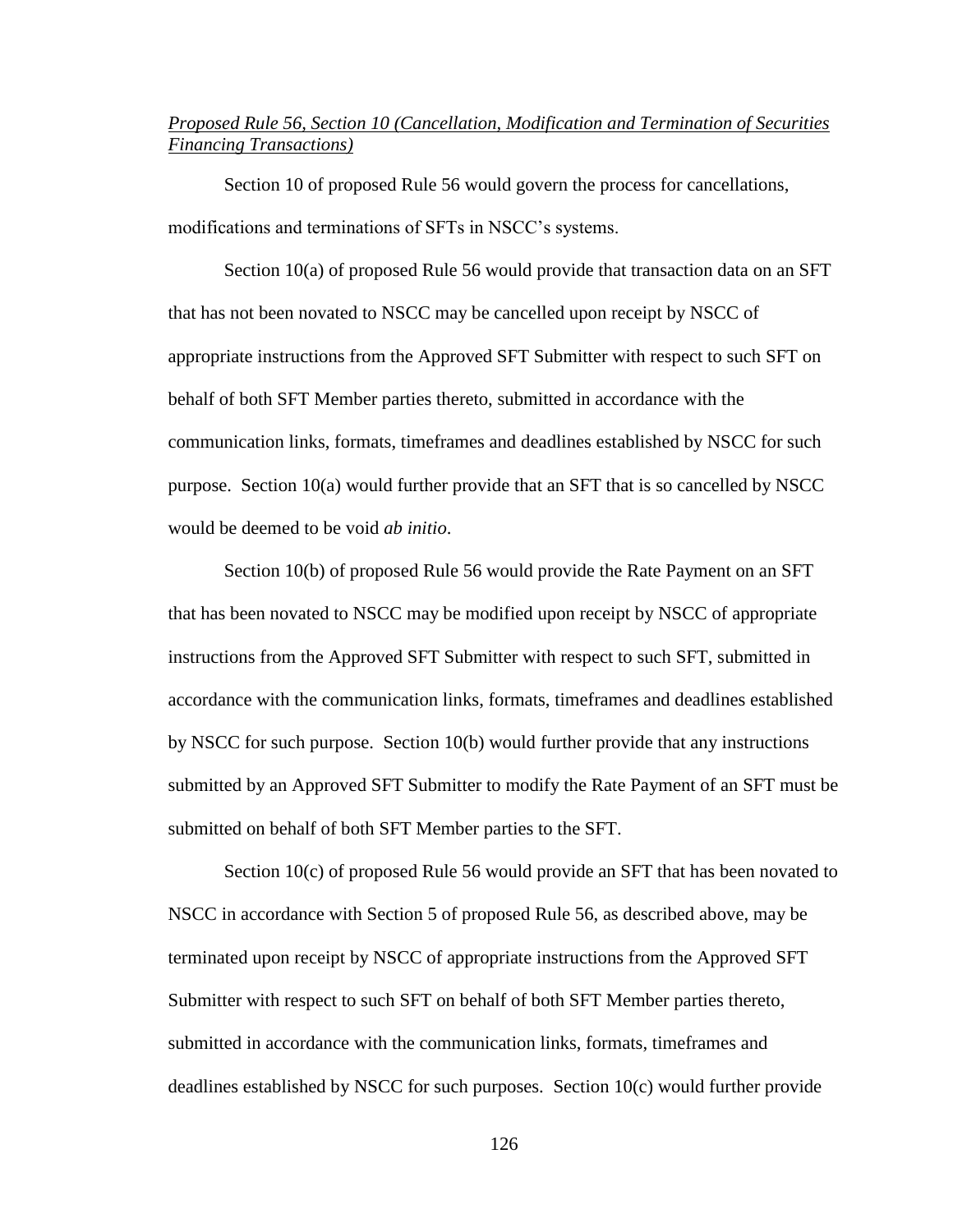that following any such termination, no amounts or further obligations shall be owing in respect of the SFT between NSCC and Transferor or NSCC and the Transferee.

### *Proposed Rule 56, Section 11 (Accelerated Final Settlement)*

Section 11 of proposed Rule 56 would allow a Transferee (i.e., the borrower) to do a same day return of borrowed securities, if necessary, to satisfy its regulatory purpose requirements by accelerating the Final Settlement of an SFT that has been novated to NSCC. Specifically, Section 11 would provide that the Transferee may accelerate the scheduled Final Settlement of an SFT that has been novated to NSCC upon receipt by NSCC of appropriate instruction from the Approved SFT Submitter with respect to such SFT, submitted in accordance with the communication links, formats, timeframes and deadlines established by NSCC for such purpose. Section 11 would further provide that such accelerated Final Settlement shall be effected by NSCC in accordance with the provisions of Section 7 of proposed Rule 56, as described above.

### *Proposed Rule 56, Section 12 (Clearing Fund Obligations)*

Section 12 of proposed Rule 56 would set out the Clearing Fund obligations for SFT Members with respect to their SFT activity.

Section 12(a) of proposed Rule 56 would provide each SFT Member, other than an SFT Member that is a Sponsored Member, shall make and maintain on an ongoing basis a deposit to the Clearing Fund with respect to its SFT Positions (the "SFT Deposit"). Section 12(a) would provide that, for the avoidance of doubt, the SFT Positions for an SFT Member that is a Sponsoring Member shall include all SFT Positions held in its Sponsored Member Sub-Account(s) in addition to its proprietary account(s).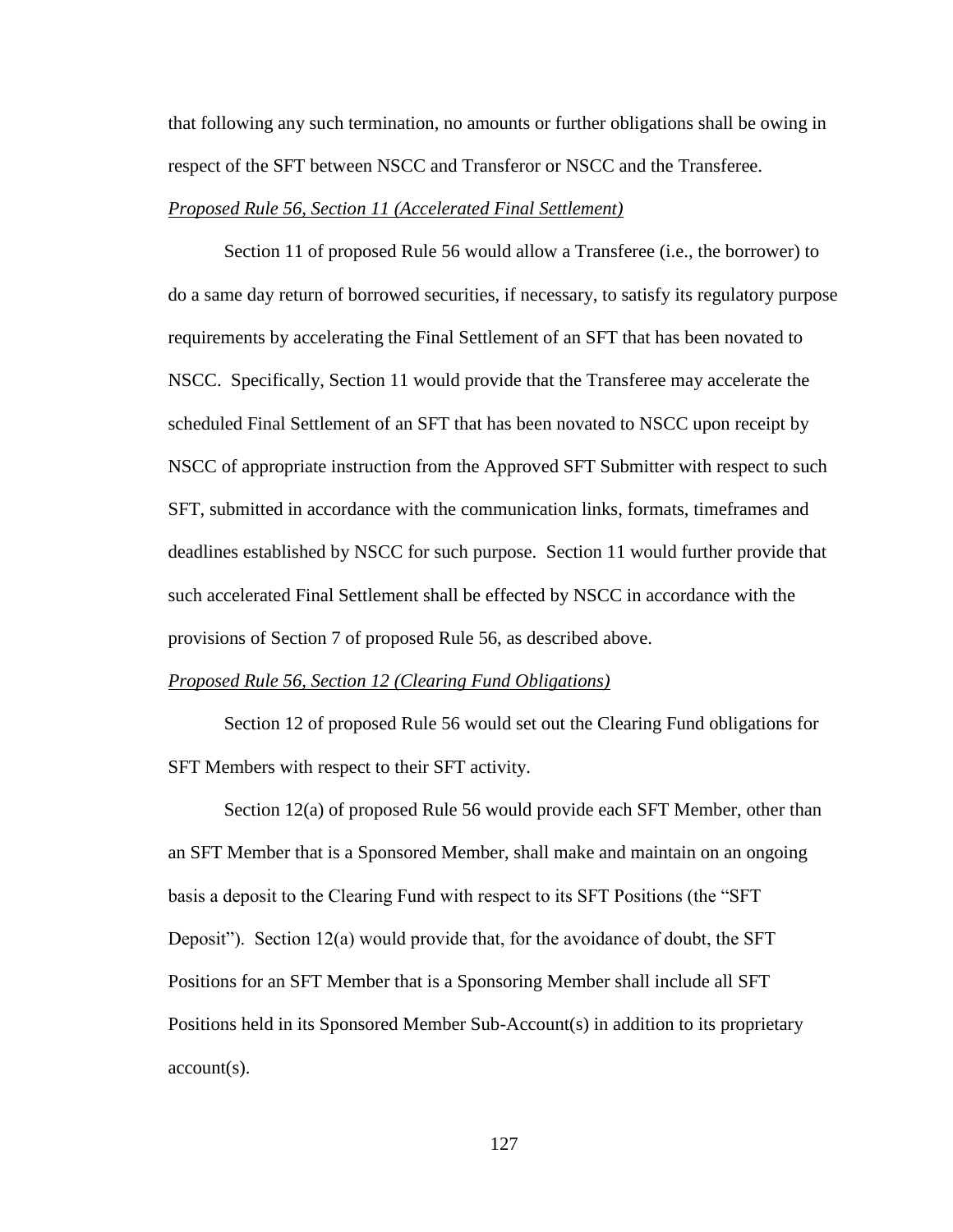Section 12(b) of proposed Rule 56 would provide that the SFT Deposit shall be held by NSCC or its designated agents as part of the Clearing Fund, to be applied as provided in Sections 1 through 12 of Rule 4 (Clearing Fund).

Section 12(c) of proposed Rule 56 would provide that NSCC shall calculate the amount of each such SFT Member's required deposit for SFT Positions, subject to a  $$250,000^{79}$  minimum (excluding the minimum contribution to the Clearing Fund as required by Procedure XV (Clearing Fund Formula and Other Matters), Section II.(A)), by applying the Clearing Fund formula for CNS Transactions in Sections I.(A)(1)(a), (b), (c), (e) (f), (g) of Procedure XV as well as the additional Clearing Fund formula in Section I.(B)(5) (Intraday Mark-to-Market Charge) of Procedure XV, except as noted otherwise, in the same manner as such sections apply to CNS Transactions submitted to NSCC for regular way settlement, plus, with respect to any Non-Returned SFT, an additional charge that is calculated by (x) multiplying the Current Market Price of the SFT Securities that are the subject of such Non-Returned SFTs by the number of such SFT Securities that are the subject of the SFT and (y) multiplying such product by (i) 5% for SFT Members rated 1 through 4 on the Credit Risk Rating Matrix, (ii) 10% for SFT Members rated 5 or 6 on the Credit Risk Rating Matrix, or (iii) 20% for SFT Members rated 7 on the Credit Risk Rating Matrix shall be applied to each SFT Member that is a party thereto<sup>80</sup> (collectively and includes any and all Independent Amount SFT Cash

<sup>79</sup> Supra note 32.

<sup>&</sup>lt;sup>80</sup> The Required SFT Deposit multipliers proposed for Non-Returned SFTs are identical to the Required Fund Deposit multipliers applied to CNS Fails Positions. See Procedure XV (Clearing Fund Formula and Other Matters), Section  $L(A)(1)(d)$ , supra note 4. While the concept of a "fail" does not exist in the securities lending market in the same manner as it does in the cash market, to the extent that the Final Settlement of an SFT is scheduled on a particular date but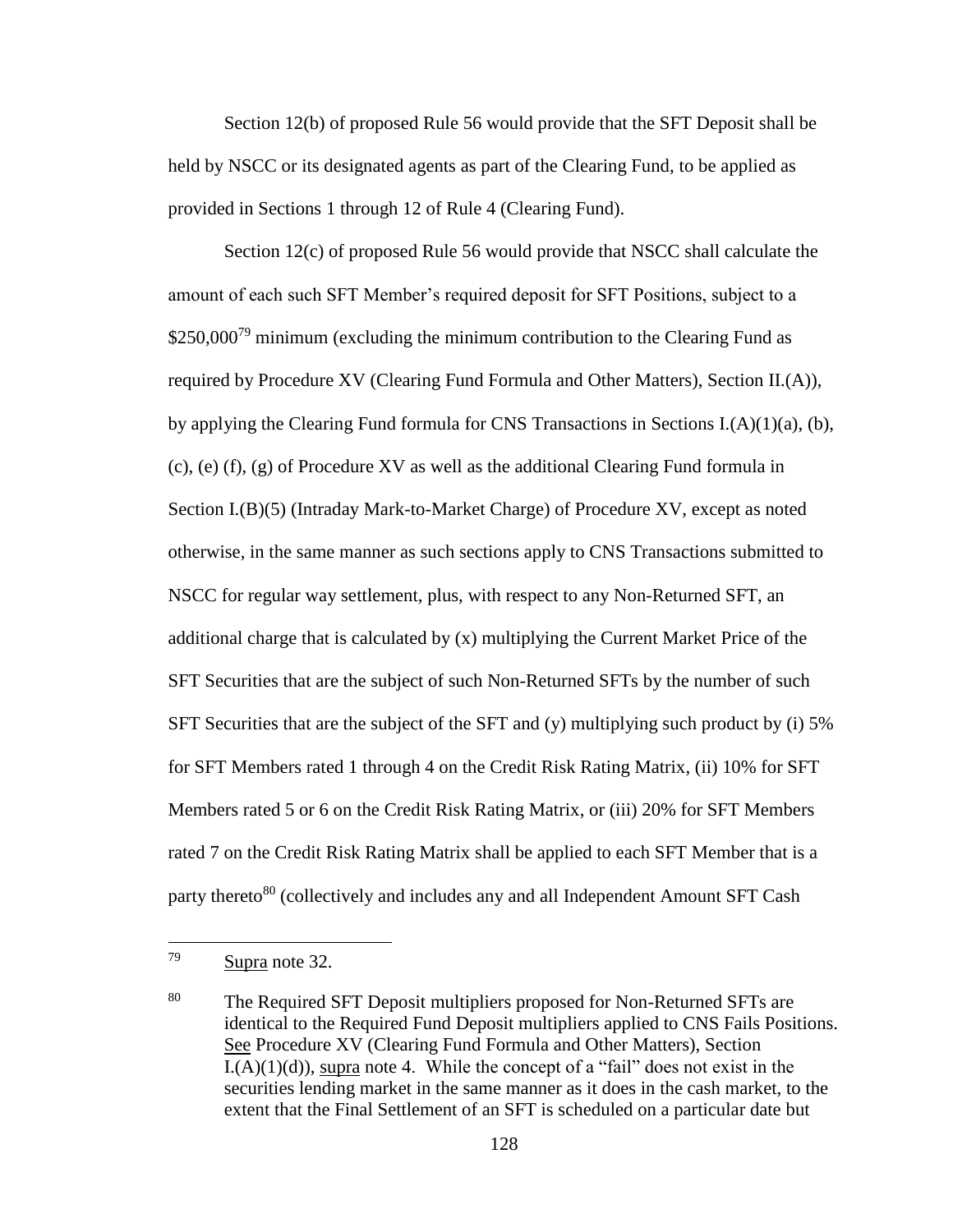Deposit Requirements, the "Required SFT Deposit"); provided, however,

notwithstanding anything to the contrary, (A) a minimum of 40% of an SFT Member's Required SFT Deposit shall be made in the form of cash and/or Eligible Clearing Fund Treasury Securities and (y) the lesser of \$5,000,000 or 10% of an SFT Member's Required SFT Deposit, with a minimum of \$250,000, must be made and maintained in cash;<sup>81</sup> provided, further, the additional Clearing Fund formula in Sections I.(B)(1) (Additional Deposits for Members on the Watch List); (2) (Excess Capital Premium); (3) (Backtesting Charge); (4) (Bank Holiday Charge); Minimum Clearing Fund and Additional Deposit Requirements in Sections  $II.(A)1(a) - (b)$ ,  $II.(B)$ ,  $II.(C)$ , and  $II.(D)$ ; as well as Section III (Collateral Value of Eligible Clearing Fund Securities) of Procedure XV shall apply to SFT Members in the same manner as such sections apply to Members. As noted in the proposed rule text, for the purpose of applying Section  $I(A)(1)(a)(i)$  of

 $\overline{a}$ 

does not occur, whether directly or through a pair off as described in Section 8 of proposed Rule 56 (as discussed above), that could potentially be a result of a "squeeze" or other market dislocation whereby NSCC may face increased market risk in the event of the default of either the Transferor or the Transferee. As a result, NSCC believes it is prudent to apply the same Required Fund Deposit multiplier to a Non-Returned SFT as it does to CNS Fails Positions.

The Credit Risk Rating Matrix is a financial model utilized by NSCC in its ongoing monitoring of Members based on various risk criteria. Each Member is rated by the Credit Risk Rating Matrix on a 7-point rating system, with "1" being the strongest credit rating and "7" being the weakest credit rating. As described above, to the extent that the Final Settlement of an SFT is scheduled on a particular date but does not occur, NSCC, as a central counterparty, is exposed to market risks. Such exposures generally increase when the SFT Member's risk of default increases, as reflected by the SFT Member's Credit Risk Rating Matrix credit rating. As such, the Required SFT Deposit multipliers proposed for Non-Returned SFTs vary based on the SFT Member's credit rating to reflect the potential increase in market risk from SFT Members with higher risk of default.

<sup>81</sup> Supra note 34.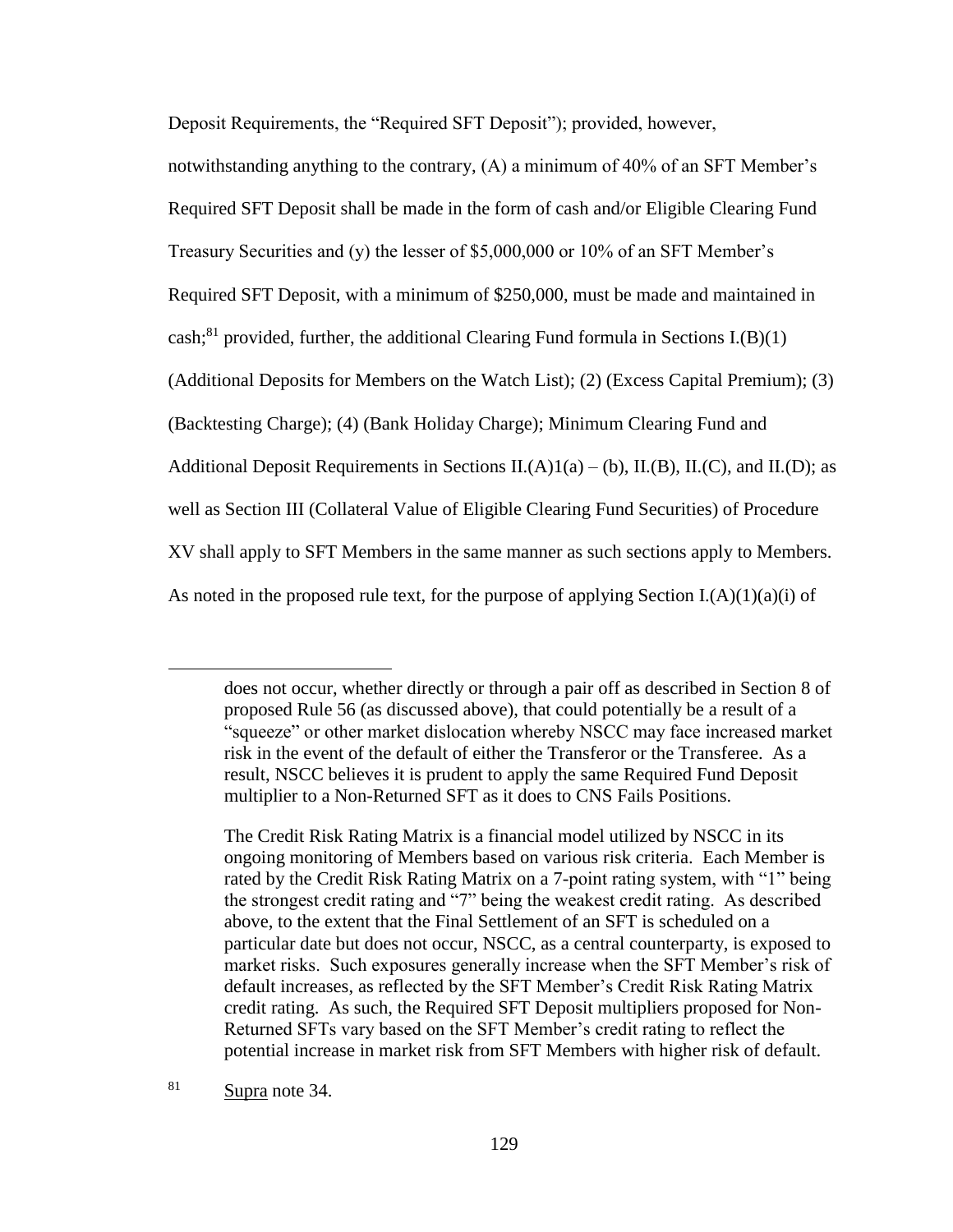Procedure XV (Value-at-Risk (VaR) charge), the volatility of an SFT Member's SFT Positions shall be the sum of (a) the highest resultant value between Section  $I(A)(1)(a)(i)I$ . (Core Parametric Estimation) and Section  $I(A)(1)(a)(i)III$ . (Margin Floor) and (b) the resultant value of Section I.(A)(1)(a)(i)II. (Gap Risk Measure). Also, as noted in the proposed rule text, for the purpose of applying Section  $I(A)(1)(g)$  of Procedure XV (Margin Liquidity Adjustment (MLA) charge), SFT Positions shall be aggregated with Net Unsettled Positions, as defined in Rule  $1<sup>82</sup>$  in the same asset group or subgroup; provided, however, in the event such aggregation results in a reduction of the aggregate positions in the relevant asset group or subgroup, NSCC shall apply the greater of (a) the sum of MLA charges separately calculated for SFT Positions and Net Unsettled Positions in the asset group or subgroup and (b) the MLA charge calculated from aggregating the SFT Positions and the Net Unsettled Positions in the asset group or subgroup.

Section 12(d) of proposed Rule 56 would provide that NSCC shall have the discretion to require an SFT Member to post its Required SFT Deposit in proportion of cash higher than as required under subsection (c) of proposed Section 12, as determined by NSCC from time to time in view of market conditions and other financial and operational capabilities of the SFT Member. Section 12(d) would further provide that NSCC shall make any such determination based on such factors as NSCC determines to be appropriate from time to time.

Section 12(e) of proposed Rule 56 would provide that if an SFT has Incremental Additional Independent Amount SFT Cash, the Transferor shall make an additional deposit to the Clearing Fund that equals the amount of the Incremental Additional

<sup>82</sup> Supra note 33.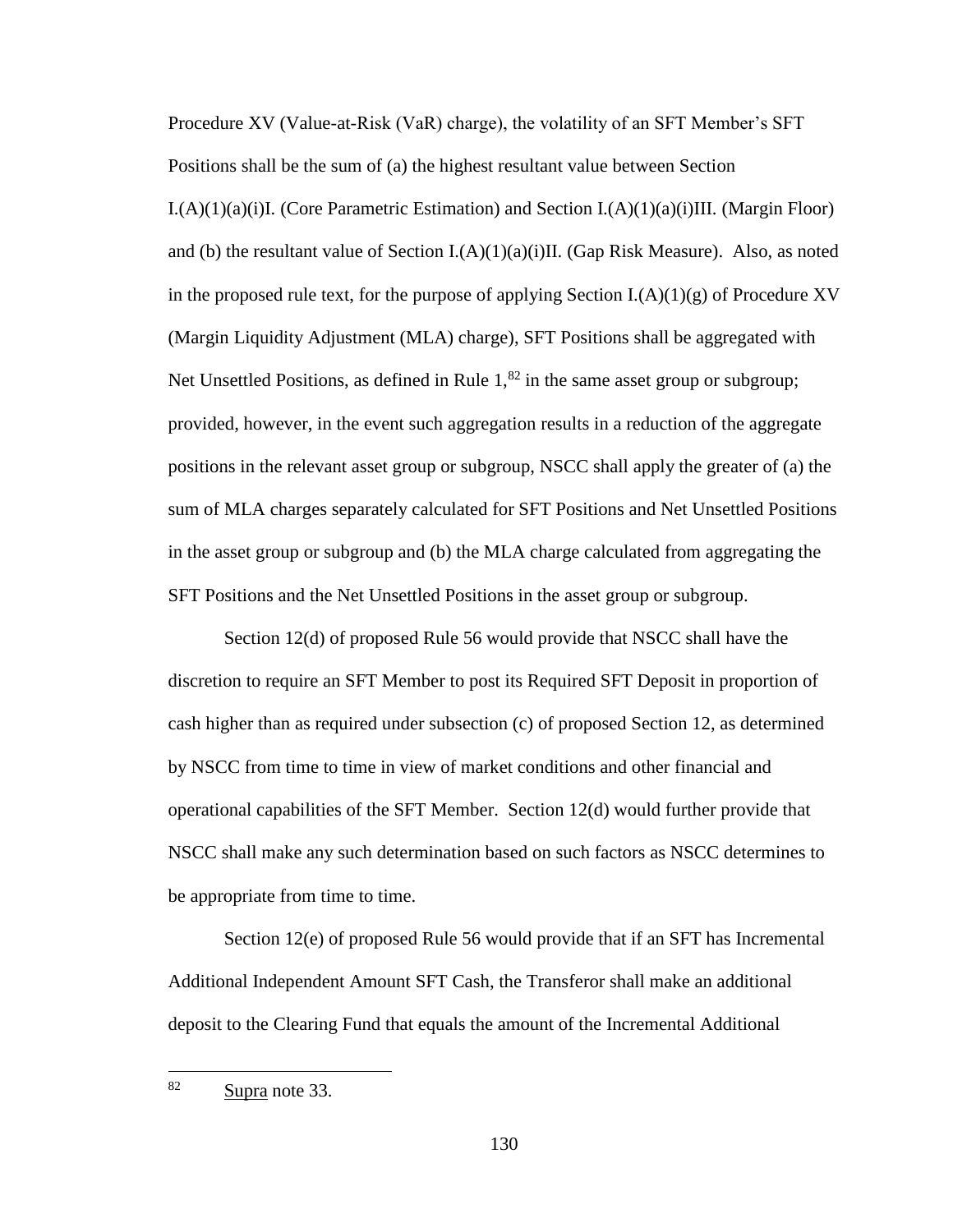Independent Amount SFT Cash for such SFT ("Independent Amount SFT Cash Deposit, and such requirement the "Independent Amount SFT Cash Deposit Requirement"). Section 12(e) would also provide that the Independent Amount SFT Cash Deposit Requirement must be satisfied in cash and may, at the discretion of NSCC, be satisfied using Independent Amount SFT Cash Deposits that have previously been made by the Transferor in respect of SFTs with the same Transferee that have since settled.<sup>83</sup> Section 12(e) would further provide that the Transferor shall satisfy any Independent Amount SFT Cash Deposit Requirement in respect of an SFT on the date that the SFT is novated to NSCC pursuant to the timeframes and deadlines established by NSCC for such purpose. In addition, Section 12(e) would provide that if, on a given day, the Transferor satisfies its Independent Amount SFT Cash Deposit Requirement for some, but not all, SFTs novated to NSCC on that day, NSCC will consider the Transferor to have satisfied its Independent Amount SFT Cash Deposit Requirement for none of the SFTs that were novated to NSCC on that day.

Section 12(f) of proposed Rule 56 would provide that each SFT Member, other than an SFT Member that is a Sponsored Member, so long as such Member is an SFT Member, shall also provide Supplemental Liquidity Deposits to the Clearing Fund, as may be required pursuant to Rule 4A. In addition, Section 12(f) would also provide that references to Clearing Fund in the other Rules shall include and apply to SFT Deposit,

<sup>83</sup> This could occur in a situation in which an existing SFT settles and then the Transferor enters into a new SFT with the same Transferee (e.g., in a pair off as described in Section 8 of proposed Rule 56, discussed above). In that situation, if the Transferee (or Sponsoring Member or Agent Clearing Member) has not yet called back the Independent Amount SFT Cash Deposit it posted in respect of the Settling SFT, then NSCC may apply the deposit to the Independent Amount SFT Cash Deposit obligation associated with the new SFT.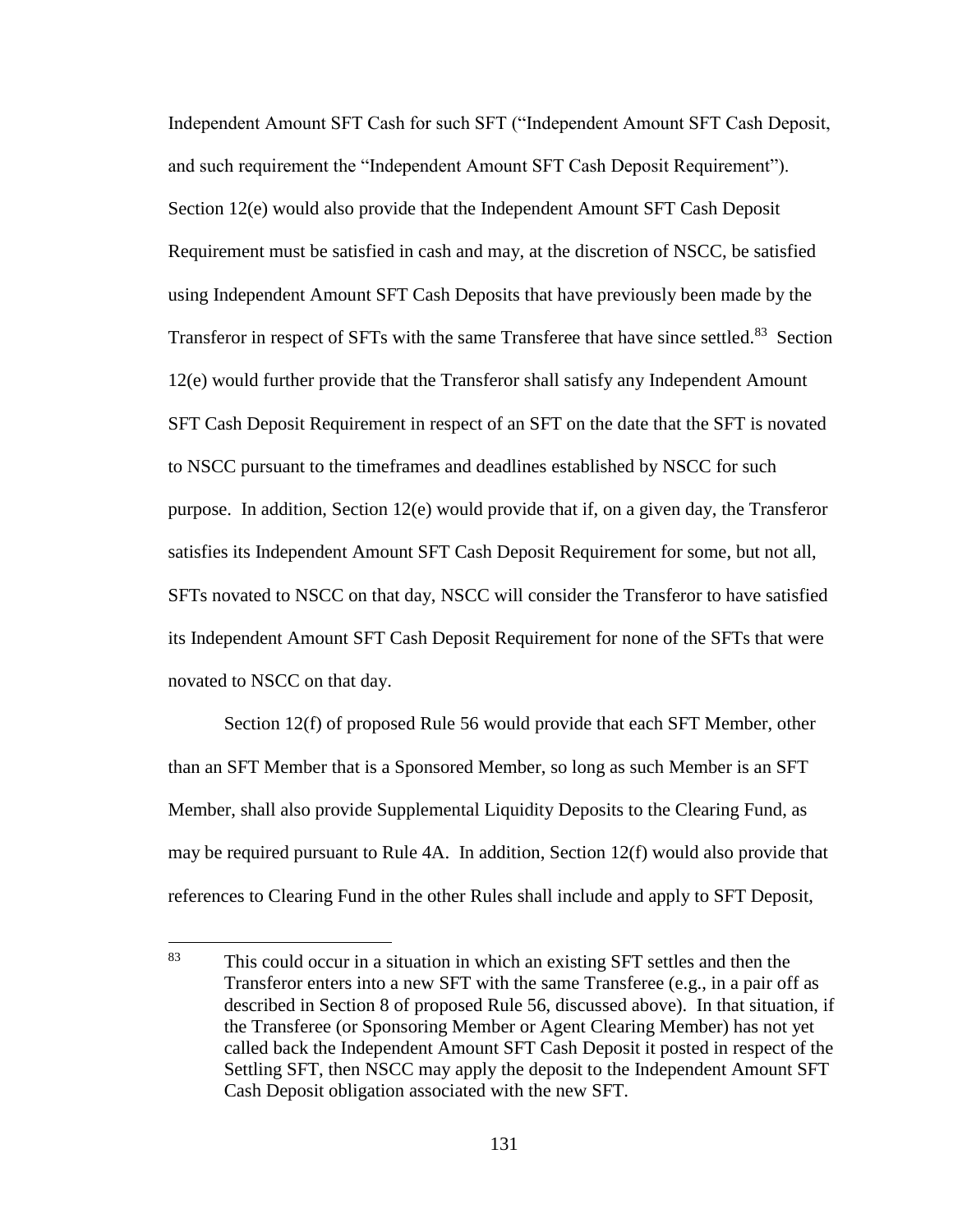and references to Required Fund Deposit shall include and apply to Required SFT Deposit, unless specifically noted otherwise in proposed Rule 56 or in such other Rules.

# *Proposed Rule 56, Section 13 (Ineligible SFT Securities and Supported Corporate Actions)*

Section 13 of proposed Rule 56 would govern the processing of SFTs where the underlying securities become ineligible SFT Securities and the processing of SFTs in the context of supported corporate actions.

Specifically, Section 13(a) of proposed Rule 56 would provide that NSCC would remove an Ineligible SFT Security from the list maintained by NSCC as set forth in Rule 3 (Lists to be Maintained); provided that NSCC may not be able to identify that an SFT Security is an Ineligible SFT Security and remove such SFT Security from the list maintained by NSCC if the reason for the ineligibility is that the SFT Security is undergoing a corporate action or distribution not supported by NSCC and NSCC is not in receipt of reasonably advanced notice of such corporate action or distribution.

Section 13(b) of proposed Rule 56 would provide that notwithstanding Section 12 of proposed Rule 56, as described above, if an SFT Security becomes an Ineligible SFT Security because the Current Market Price of the SFT Security falls below the threshold established by NSCC from time to time, the Required SFT Deposit of each SFT Member party to an SFT which has such Ineligible SFT Security as its subject shall include an additional amount equal to the product of 100% of the Current Market Price of such Ineligible SFT Security and the number of such Ineligible SFT Securities that the SFT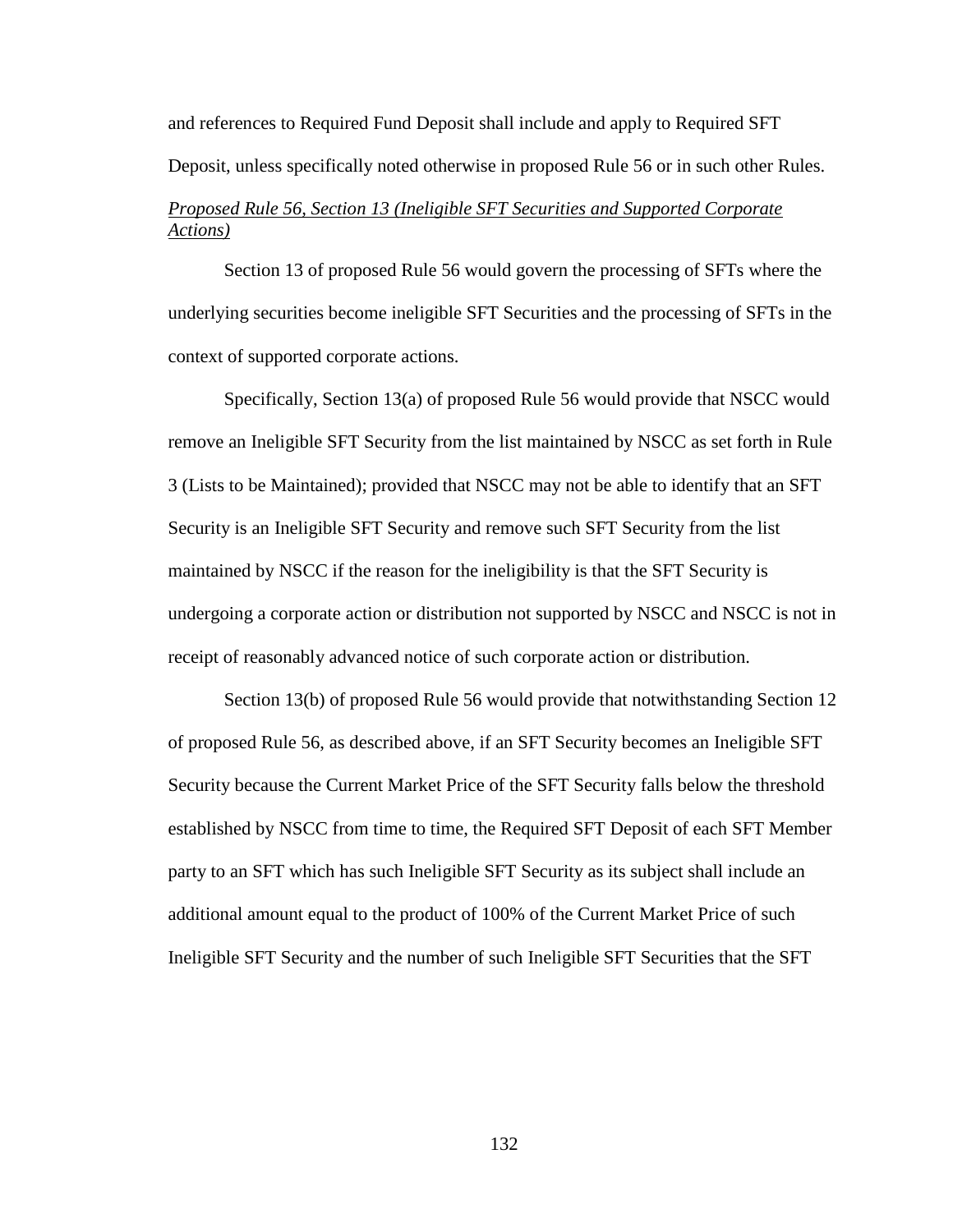has as its subject.<sup>84</sup> The threshold that would be established by NSCC is currently \$5.00, which could be modified by NSC $C^{85}$  at a later date after NSCC gains more experience with the nature of the SFT portfolios submitted for clearing, as discussed above.

Section 13(c) of proposed Rule 56 would provide that if NSCC declares that an SFT Security has or would become an Ineligible SFT Security because the security is or would become ineligible for processing or is or would be undergoing a corporate action or distribution that is not supported by NSCC, the Final Settlement of all SFTs that have been novated to NSCC and have such SFT Security as their subject must occur before the Ineligibility Date.<sup>86</sup> In addition, Section 13(c) would provide that if following such declaration the Transferee does not satisfy its Final Settlement obligations in respect of any such SFT as provided in Section 7 of proposed Rule 56, as described above, by the Ineligibility Date, NSCC shall, unless NSCC has previously debited and credited the

If the ineligibility is because the SFT Security will be undergoing an unsupported corporate action or distribution, then it would depend on when the issuer of the relevant SFT Security announces the particular corporate action or distribution event and the record date for such corporate action or distribution. Specifically, when announcements from the issuers are received by DTC, DTC would announce the corporate action or distribution event. NSCC would notify Members of such event when it is announced by DTC and would generally tie the Ineligibility Date to shortly before or on the record date for the corporate action or distribution.

<sup>84</sup> If the Current Market Price of the SFT Security falls below the threshold established by NSCC from time to time, NSCC would assess the additional amount as part of the Required SFT Deposit.

 $85$  Supra note 23.

<sup>&</sup>lt;sup>86</sup> The duration between the declaration and Ineligibility Date would vary. If the ineligibility is because the SFT Security will become ineligible for processing (i.e., no longer CNS eligible), the duration would depend on the timing of the CNS ineligibility triggering event (e.g., compliance with regulatory orders, risk concerns, trading suspension, etc.).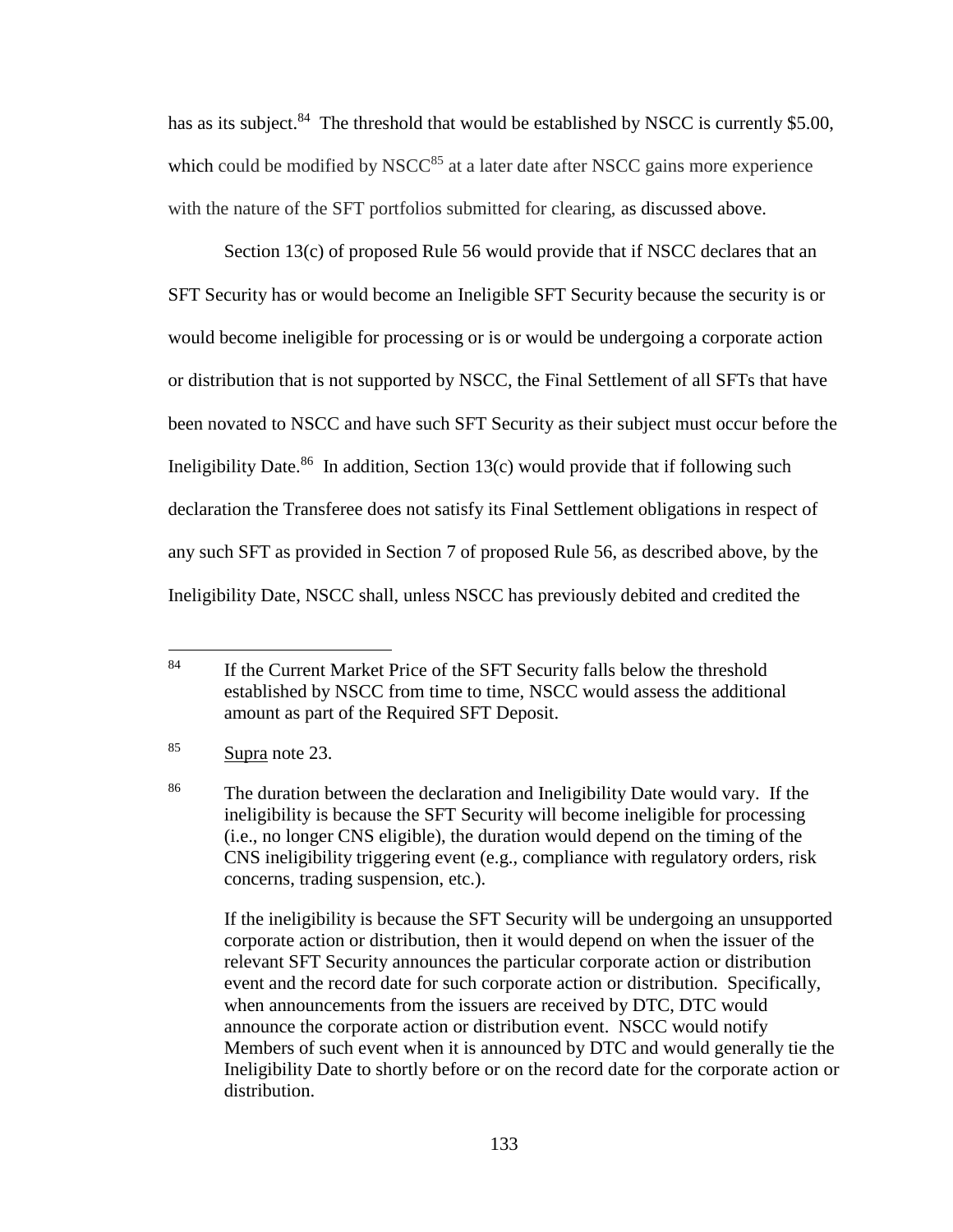Price Differential from and to the SFT Accounts of the SFT Member parties to the SFT in accordance with Section 8 of proposed Rule 56, as described above, on Ineligibility Date, debit and credit the Price Differential from and to the SFT Accounts of the SFT Member parties to the SFT as part of its end of day final money settlement process in accordance with Rule 12 (Settlement) and Procedure VIII (Money Settlement Service).<sup>87</sup> Section 13(c) would further provide that if the Price Differential is positive, NSCC shall (x) credit an amount equal to the Price Differential to the Transferee's SFT Account and (y) debit an amount equal to the Price Differential from the Transferor's SFT Account. Section 13(c) would also provide that if the Price Differential is negative, NSCC shall (x) credit an amount equal to the absolute value of the Price Differential to the Transferor's SFT Account and (y) debit an amount equal to the absolute value of the Price Differential from the Transferee's SFT Account. Furthermore, Section 13(c) would provide that following the application of Price Differential to an Ineligible SFT on or after the relevant Ineligibility Date, all rights and obligations as between NSCC and the SFT Member parties thereto with respect to such SFT shall be discharged.

Section 13(d) of proposed Rule 56 would provide that if a corporate action supported by NSCC in respect of the SFT Securities that are the subject of an SFT is scheduled to occur, NSCC may cease to permit the discharge of the SFT's Final Settlement obligations, whether pursuant to Section 8 of proposed Rule 56, as described above, or otherwise, and treat the SFT as a Non-Returned SFT for such period of time

 $\overline{a}$ 

 $87$  NSCC is proposing this simplified process for applying Price Differentials to Ineligible SFTs because NSCC anticipates such instances would occur on a much less frequent basis than those in connection with Linked SFTs pursuant to Section 8(a) of proposed Rule 56 and Non-Returned SFTs pursuant to Section 9(a) of proposed Rule 56.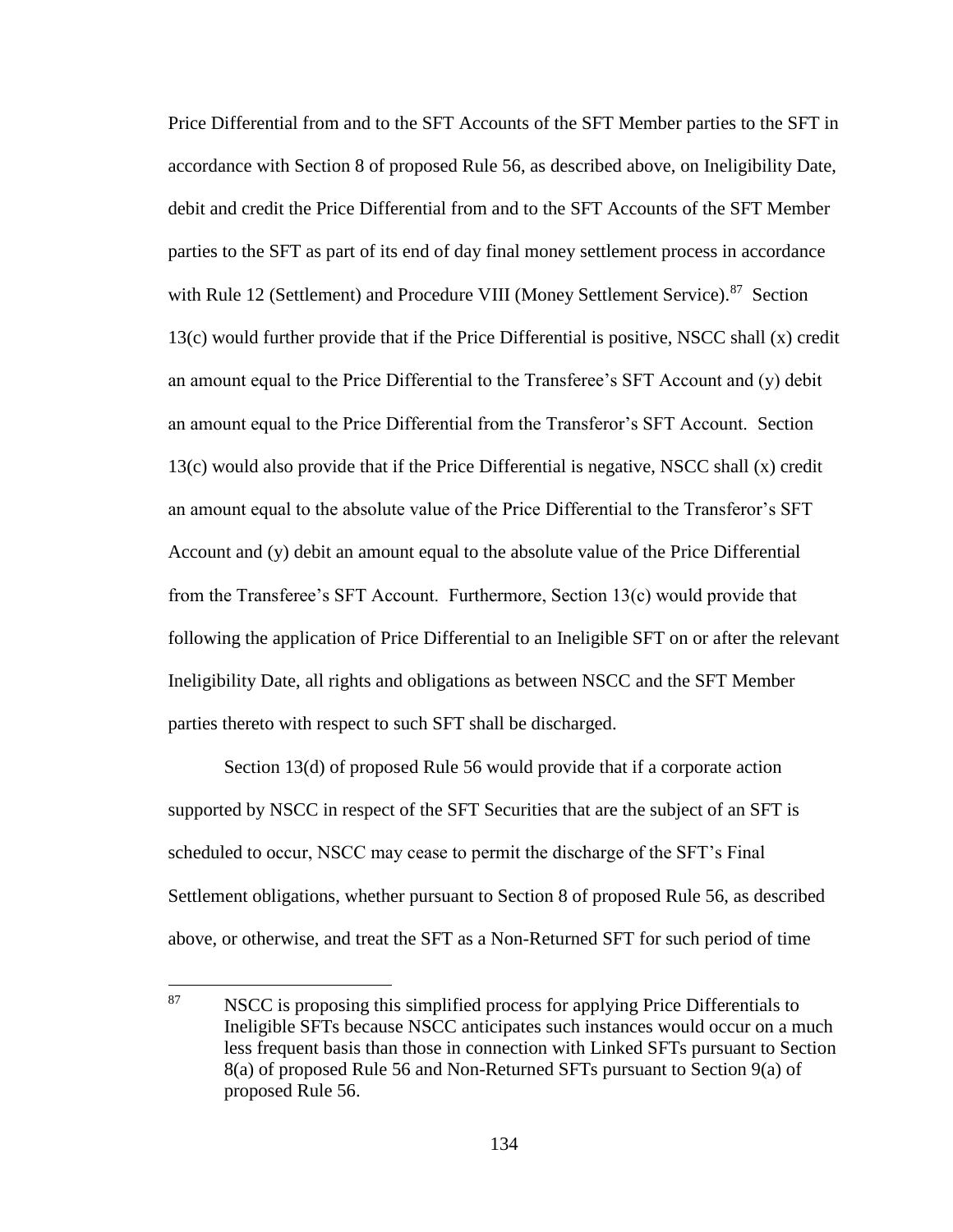determined by NSCC as necessary to process the corporate action, except that the additional SFT Deposit required for Non-Returned SFTs under Section 12(c) of proposed Rule 56, as described above, shall not apply. Section 13(d) would further provide that notwithstanding the foregoing, NSCC shall not limit the ability of a Member to accelerate the Final Settlement of an SFT in accordance with Section 11 of proposed Rule 56, as described above, provided that any Price Differential for the SFT has settled in accordance with Section 9(a) of proposed Rule 56, as described above, and that such accelerated Final Settlement is permitted in accordance with the rules and procedures of DTC.

# *Proposed Rule 56, Section 14 (Cease to Act Procedures for SFT Members with Open Securities Financing Transactions)*

Section 14 of proposed Rule 56 would establish NSCC's procedures for when it ceases to act for an SFT Member with open SFTs, including recalling a non-defaulting SFT Member that is a Transferee and liquidating the Defaulting SFT Member's SFT Positions by deeming NSCC to have bought in or sold out some or all the SFT Securities that are the subject of such SFTs at prevailing market price or by crossing.

Section 14(a) of proposed Rule 56 would provide that the provisions of Rule 18 (Procedures for When the Corporation Ceases to Act) shall not apply to the SFTs except for Sections 1 and 8 of Rule 18.

Section 14(b) of proposed Rule 56 would provide that if NSCC has ceased to act for an SFT Member and subject to Section 14 of proposed Rule 2C, as described above:

(i) Except as otherwise may be determined by the Board of Directors, any SFT entered into by the SFT Member that, at the time NSCC ceased to act for such SFT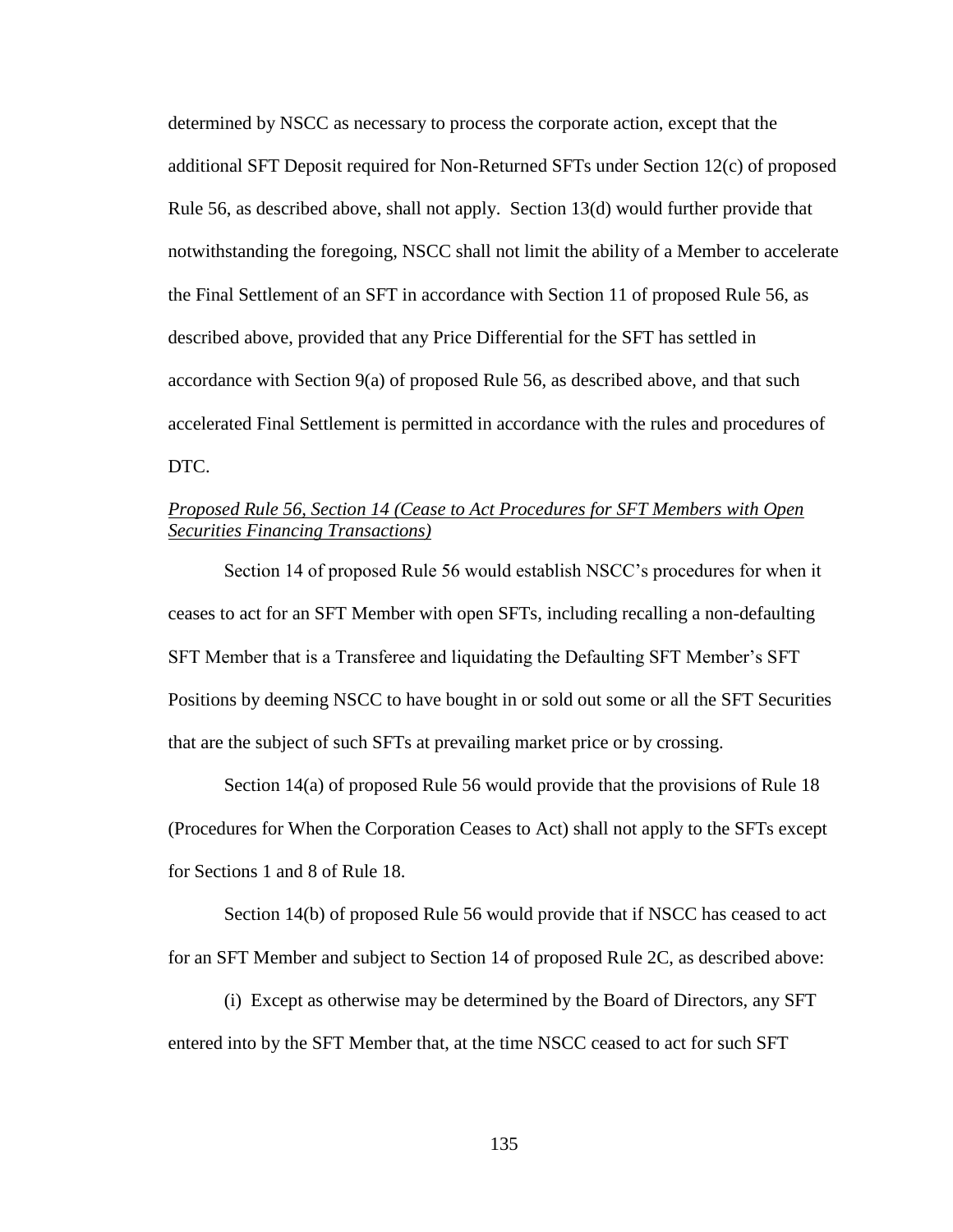Member, has not been novated to NSCC pursuant to proposed Rule 56, shall be excluded from all operations of NSCC applicable to such SFT.

(ii) NSCC may decline to act upon any instructions, transaction data or notices submitted by such SFT Member or an Approved SFT Submitter on behalf of such SFT Member.

(iii) NSCC shall close-out such SFT Member's proprietary SFT Positions as well as any SFT Positions established in the SFT Member's Agent Clearing Member Customer Omnibus Account by (x) buying in or selling out, as applicable, some or all of the SFT Securities that are the subject of each SFT of the SFT Member that has been novated to NSCC but for which the Final Settlement has not occurred, (y) deeming NSCC to have bought in or sold out some or all such SFT Securities at the bid or ask price therefor, respectively, from a generally recognized source or at such price or prices as NSCC is able to purchase or sell, respectively, some such SFT Securities, or (z) otherwise liquidating such SFT Member's SFT Positions.

(iv) Any Sponsored Member Transactions for which a Defaulting SFT Member is the Sponsoring Member and which have been novated to NSCC shall continue to be processed by NSCC. NSCC, in its sole discretion, would determine whether to close-out the SFT Positions established in a Defaulting SFT Member's Sponsored Member Sub-Accounts (if any), which close out shall be effected in accordance with the provisions of Section 14(b)(iii), as described above, or instead permit the relevant Sponsored Members to complete settlement of the relevant Sponsored Member Transactions.

(v) If, in the aggregate, the close-out of a Defaulting SFT Member's proprietary SFT Positions results in a profit to NSCC, such profit shall be applied to any loss to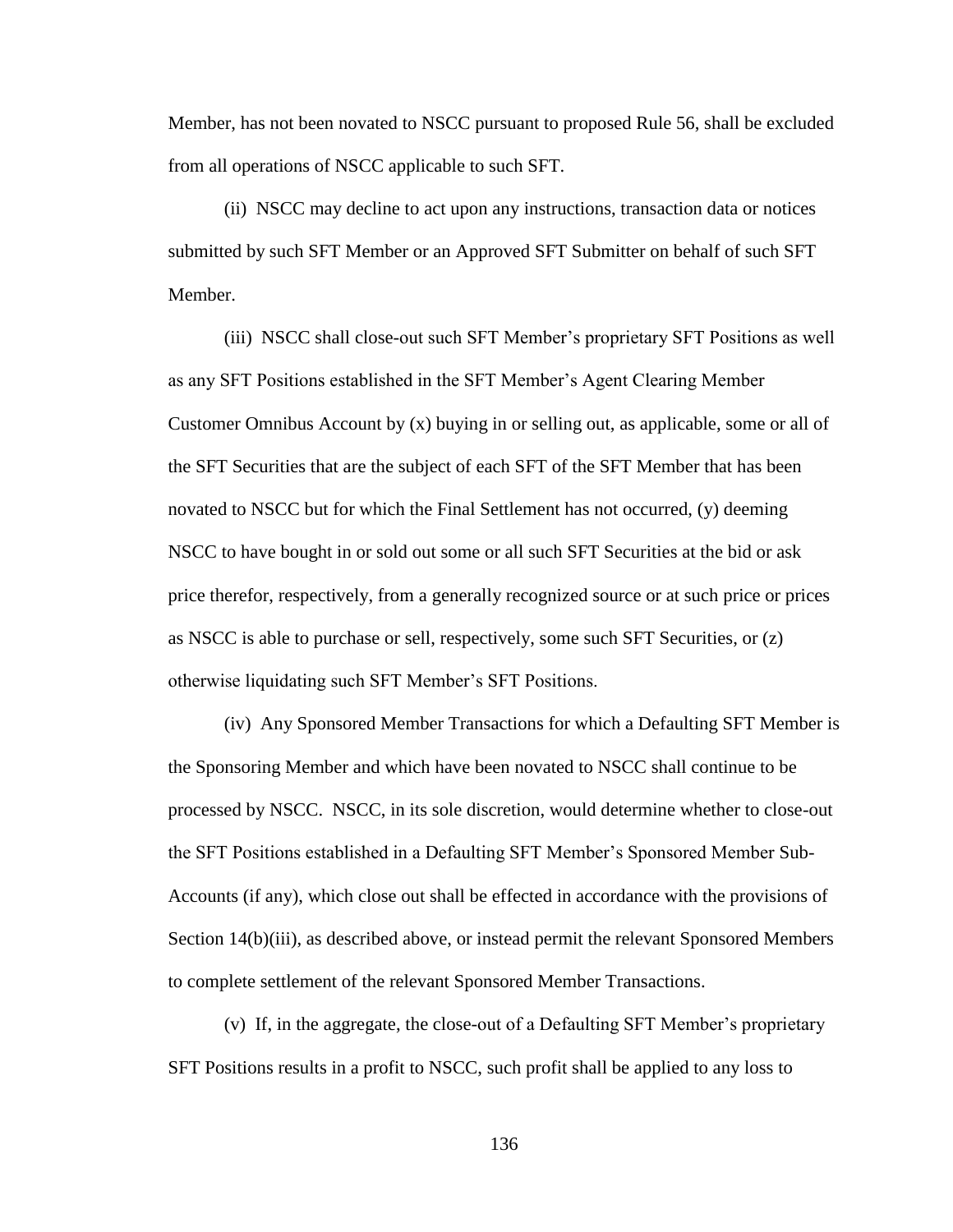NSCC arising from the closing out of such Defaulting SFT Member (including losses arising from closing out the SFT Positions established in any of the Defaulting SFT Member's Agent Clearing Member Customer Omnibus Accounts or Sponsored Member Sub-Accounts or losses arising from closing out any Net Close Out Positions of the Defaulting SFT Member). If, in the aggregate, the close-out of a Defaulting SFT Member's proprietary SFT Positions results in a loss to NSCC, such loss shall be netted against, or otherwise applied to, any amounts owed by NSCC to such SFT Member in its proprietary capacity and thereafter debited from such Defaulting SFT Member's Clearing Fund deposit at NSCC.

(vi) If, in the aggregate, the close-out of the SFT Positions established in the Agent Clearing Member Customer Omnibus Accounts of a Defaulting SFT Member results in a profit to NSCC, such profit shall be credited to the Agent Clearing Member Customer Omnibus Accounts. If, in the aggregate, the close-out of the SFT Positions established in the Agent Clearing Member Customer Omnibus Accounts of a Defaulting SFT Member results in a loss to NSCC, such loss shall be netted against, or otherwise applied to, any amounts owed by the NSCC to such SFT Member in its proprietary capacity, and thereafter debited from the Defaulting SFT Member's Clearing Fund deposit at NSCC.

(vii) If, in the aggregate, the close-out of the SFT Positions established in a Defaulting SFT Member's Sponsored Member Sub-Accounts results in a profit to NSCC, such profit shall be credited to the Sponsored Member Sub-Accounts. If, in the aggregate, the closing out of the SFT Positions established in a Defaulting SFT Member's Sponsored Member Sub-Accounts results in a loss to NSCC, such loss shall be netted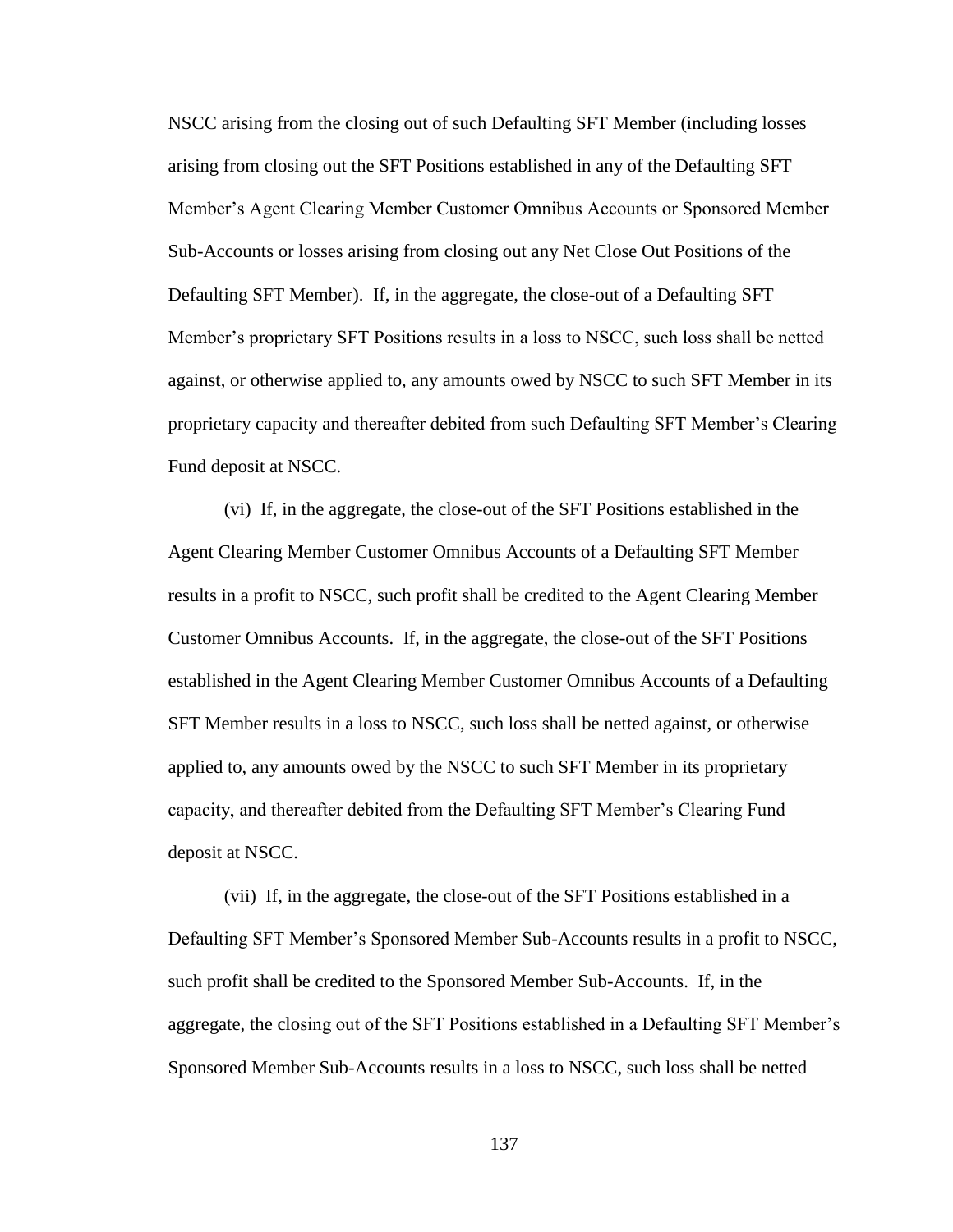against, or otherwise applied to, any amounts owed by NSCC to such SFT Member in its proprietary capacity and thereafter debited from such Defaulting SFT Member's Clearing Fund deposit at NSCC.

(viii) The Final Settlement Date of each SFT that has been novated to NSCC and that, prior to novation, was with a Defaulting SFT Member (each, a "Default-Related SFT") shall be the Business Day following the day on which NSCC ceased to act for the Defaulting SFT Member.

(ix) Until Final Settlement, each Default-Related SFT shall be treated as a Non-Returned SFT, and NSCC would pay and collect the Price Differential amounts described in Section 9(a) of proposed Rule 56, as described above. NSCC shall have all of the rights of a Transferor in relation to any Default-Related SFT in respect of which the Defaulting SFT Member was the Transferor, including the ability to deliver a Recall Notice in relation to such Default-Related SFT and to effect a Buy-In, and all of the rights of a Transferee in relation to any Default-Related SFT in respect of which the Defaulting SFT Member was the Transferee, including the ability to accelerate the scheduled Final Settlement Date of the Default-Related SFT. However, no additional SFT Deposit required for Non-Returned SFTs under Section 12(c) of proposed Rule 56, as described above, shall apply to any Default-Related SFT, and no Rate Payments shall accrue on Default-Related SFTs after the date on which NSCC ceases to act for the Defaulting SFT Member.

## *Proposed Rule 56, Section 15 (Sponsored Member SFT Clearing)*

Section 15 of proposed Rule 56 would govern the requirements for Sponsored Member participation in the proposed SFT Clearing Service.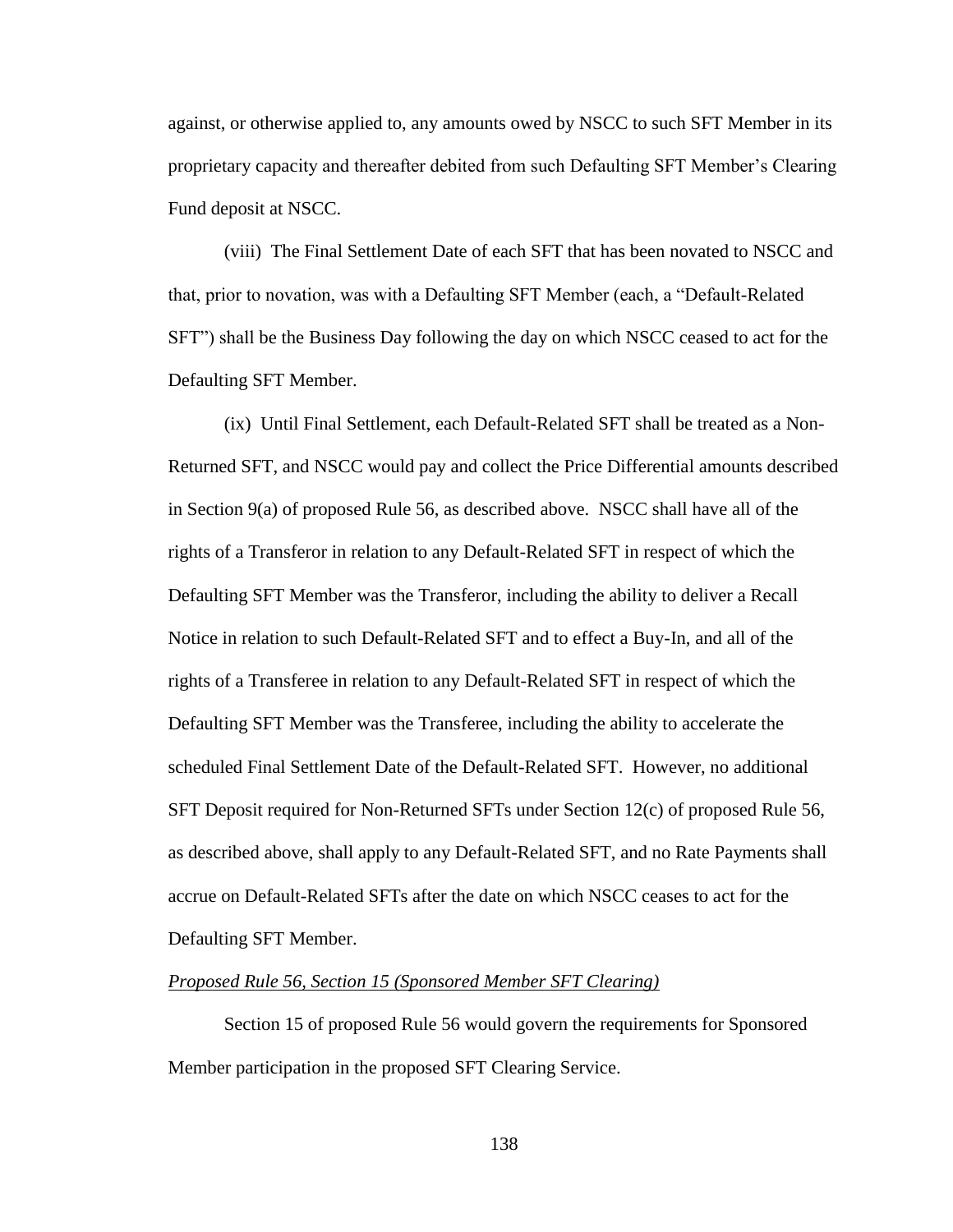Section 15(a) of proposed Rule 56 would provide that a Sponsoring Member shall be permitted to submit, either directly as an Approved SFT Submitter or via another Approved SFT Submitter, to NSCC Sponsored Member Transactions between itself and its Sponsored Member in accordance with the provisions of proposed Rule 56 and proposed Rule 2C.

Section 15(b) of proposed Rule 56 would provide that NSCC shall maintain for the Sponsoring Member one or more Sponsored Member Sub-Accounts. Section 15(b) would further provide that the SFT Deposits for each Sponsored Member Sub-Account shall be calculated separately based on the SFT Positions in such Sponsored Member Sub-Account, and the Sponsoring Member, as principal, shall be required to satisfy the SFT Deposits for each of the Sponsoring Member's Sponsored Member Sub-Accounts.

Section 15(c) of proposed Rule 56 would provide that settlement of the Final Settlement, Rate Payment, Price Differential, Distribution Payment and other obligations of a Sponsored Member Transaction that have been novated to NSCC shall be effected by the Sponsoring Member, as settlement agent for the relevant Sponsored Member, crediting and debiting the account the Sponsoring Member maintains for the Sponsored Member on the Sponsoring Member's books and records.

### *Proposed Rule 56, Section 16 (Customer SFT Clearing)*

Section 16 of proposed Rule 56 would govern the requirements for participation by Agent Clearing Members and their Customers in the proposed SFT Clearing Service.

Section 16(a) of proposed Rule 56 would provide that an Agent Clearing Member shall be permitted to submit, either directly as an Approved SFT Submitter or via another Approved SFT Submitter, to NSCC for novation SFTs that are Agent Clearing Member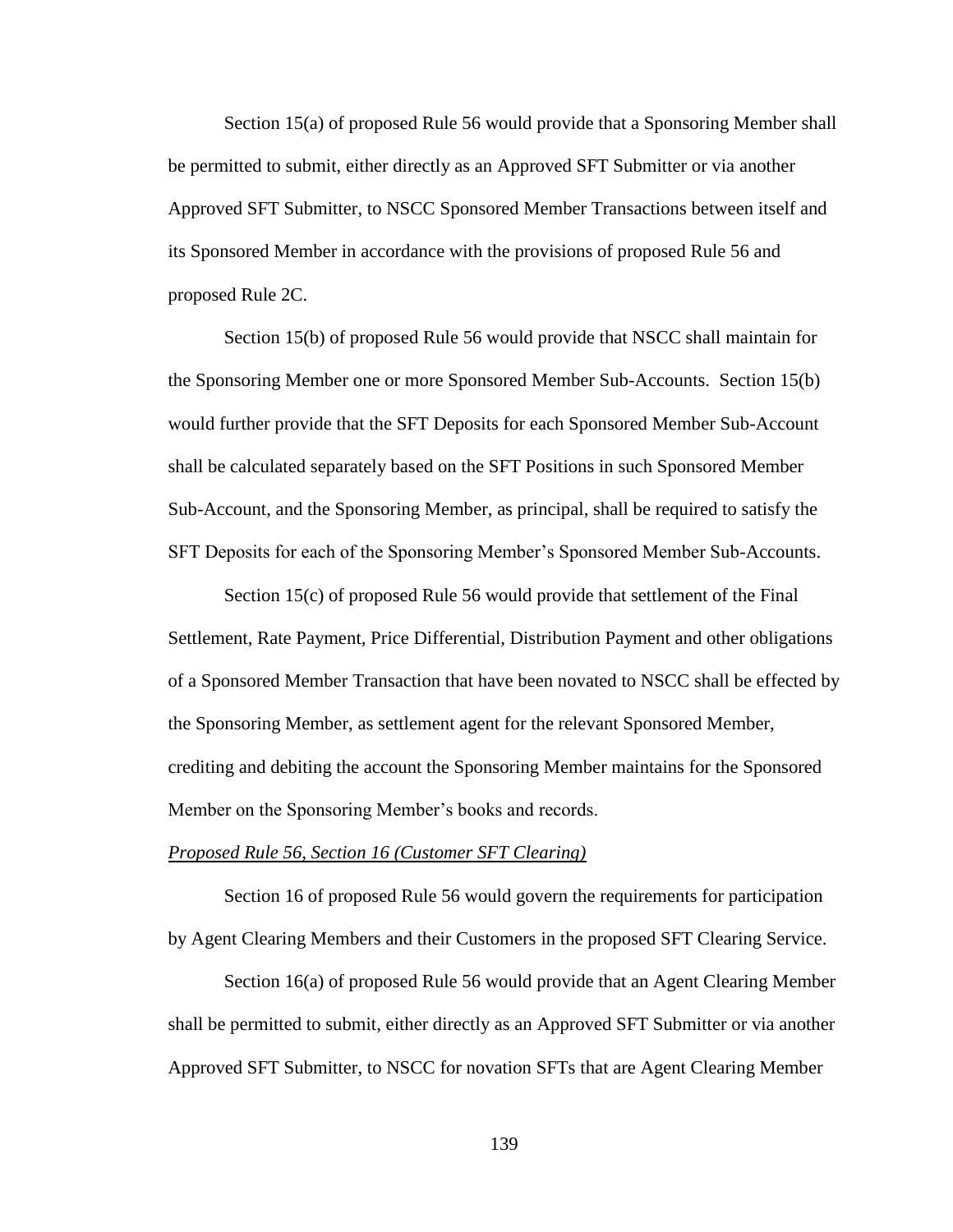Transactions. Section 16(a) would further provide that any such submission shall be in accordance with proposed Rule 56 and proposed Rule 2D.

Section 16(b) of proposed Rule 56 would provide that with respect to an Agent Clearing Member that submits SFTs to NSCC for novation on behalf of its Customers, NSCC shall maintain one or more Agent Clearing Member Customer Omnibus Accounts in the name of the Agent Clearing Member for the benefit of its Customers in which all SFT Positions and SFT Cash carried by the Agent Clearing Member on behalf of its Customers are reflected; provided, that each Agent Clearing Member Customer Omnibus Account may only contain activity where the Agent Clearing Member is acting as Transferor on behalf of its Customers, or as Transferee on behalf of its Customers, but not both.

Section 16(c) of proposed Rule 56 would provide that with respect to SFTs entered into on behalf of its Customers and maintained in the Agent Clearing Member Customer Omnibus Account, the Agent Clearing Member shall act solely as agent of its Customers in connection with the clearing of such SFTs; provided, that the Agent Clearing Member shall remain fully liable for the performance of all obligations to NSCC arising in connection with such SFTs; and provided further, that the liabilities and obligations of NSCC with respect to such SFTs entered into by the Agent Clearing Member on behalf of its Customers shall extend only to the Agent Clearing Member. Without limiting the generality of the foregoing, NSCC shall not have any liability or obligation arising out of or with respect to any SFT to any Customer of an Agent Clearing Member.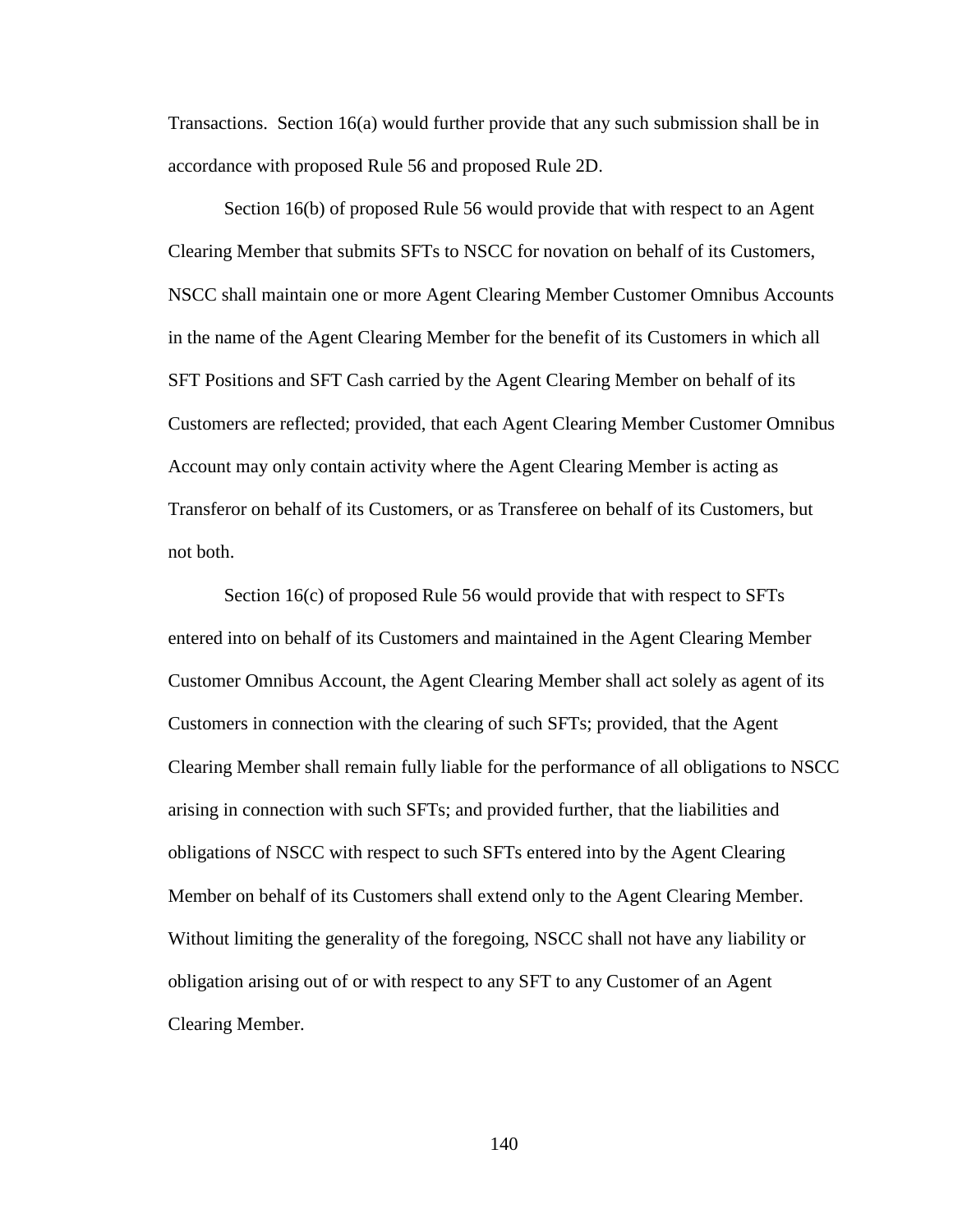Section 16(d) of proposed Rule 56 would provide the SFT Deposits for each Agent Clearing Member Customer Omnibus Account shall be calculated separately based on the SFT Positions in such Agent Clearing Member Customer Omnibus Account, and the Agent Clearing Member shall, as principal, be required to satisfy the SFT Deposit for each of Agent Clearing Member's Agent Clearing Member Customer Omnibus Accounts.

### *Proposed Rule 56, Section 17 (Corporation Default)*

Section 17 of proposed Rule 56 would govern the close-out netting process that would apply with respect to SFTs that have been novated to NSCC in the event of a default of NSCC.

Section 17(a) of proposed Rule 56 would provide that if a "Corporation Default" occurs pursuant to Section 2 of Rule 41 (Corporation Default), all SFTs that have been novated to NSCC but not yet settled, and all obligations and rights arising thereunder which have been assumed by NSCC pursuant to proposed Rule 56, shall be immediately terminated, and the Board of Directors shall determine the Aggregate Net SFT Close-out Value owed by or to each SFT Member with respect to each of its SFT Positions.

Section 17(b) of proposed Rule 56 would provide that for purposes of Section 17 of proposed Rule 56, a Member shall be considered a different SFT Member in respect of each of (i) its proprietary SFT Positions; (ii) the SFT Positions established in its Agent Clearing Member Customer Omnibus Accounts (if any); and (iii) the SFT Positions established in its Sponsored Member Sub-Accounts (if any).

Section 17(c) of proposed Rule 56 would provide that each SFT Member's Aggregate Net SFT Close-out Value shall be netted and offset as described in Section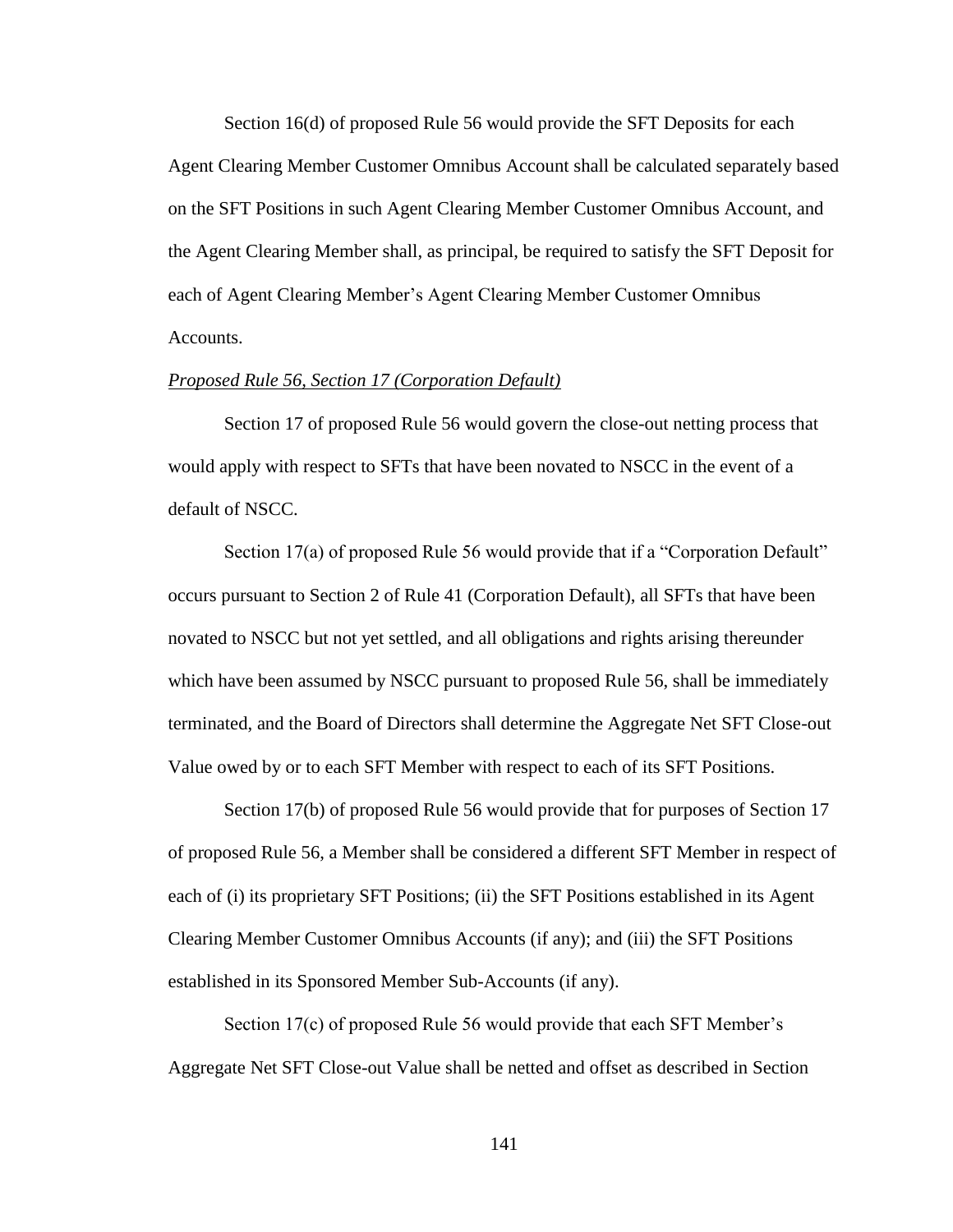14(b)(v) through Section 14(b)(vii) of proposed Rule 56, as though NSCC had ceased to act for each SFT Member.

Section 17(d) of proposed Rule 56 would provide that the Board of Directors shall notify each SFT Member of the Aggregate SFT Close-out Value, taking into account the netting and offsetting provided for above. SFT Members that have been notified that they owe an amount to NSCC shall pay that amount on or prior to the date specified by the Board of Directors, subject to any applicable setoff rights. SFT Members who have a net claim against NSCC shall be entitled to payment thereof along with other Members' and any other creditors' claims pursuant to the underlying contracts with respect thereto, the Rules and applicable law. Section 17(d) would further provide that nothing therein shall limit the rights of NSCC upon an SFT Member default (including following a Corporation Default), including any rights under any Clearing Agency Cross-Guaranty Agreement or otherwise.

#### *Proposed Rule 56, Section 18 (Other Applicable Rules, Procedures, and Addendums)*

Section 18 of proposed Rule 56 would establish certain other Rules as being applicable to SFTs and SFT Members, unless expressly stated otherwise.

Specifically, Section 18 of proposed Rule 56 would provide that Rule 1 (Definitions and Descriptions), Rule 2 (Members, Limited Members and Sponsored Members), Rule 5 (General Provisions), Rule 12 (Settlement), Rule 13 (Exception Processing), Rule 17 (Fine Payments), Rule 19 (Miscellaneous Rights of the Corporation), Rule 21 (Honest Broker), Rule 22 (Suspension of Rules), Rule 23 (Action by the Corporation), Rule 24 (Charges for Services Rendered), Rule 26 (Bills Rendered), Rule 27 (Admission to Premises of the Corporation - Powers of Attorney, Etc.), Rule 28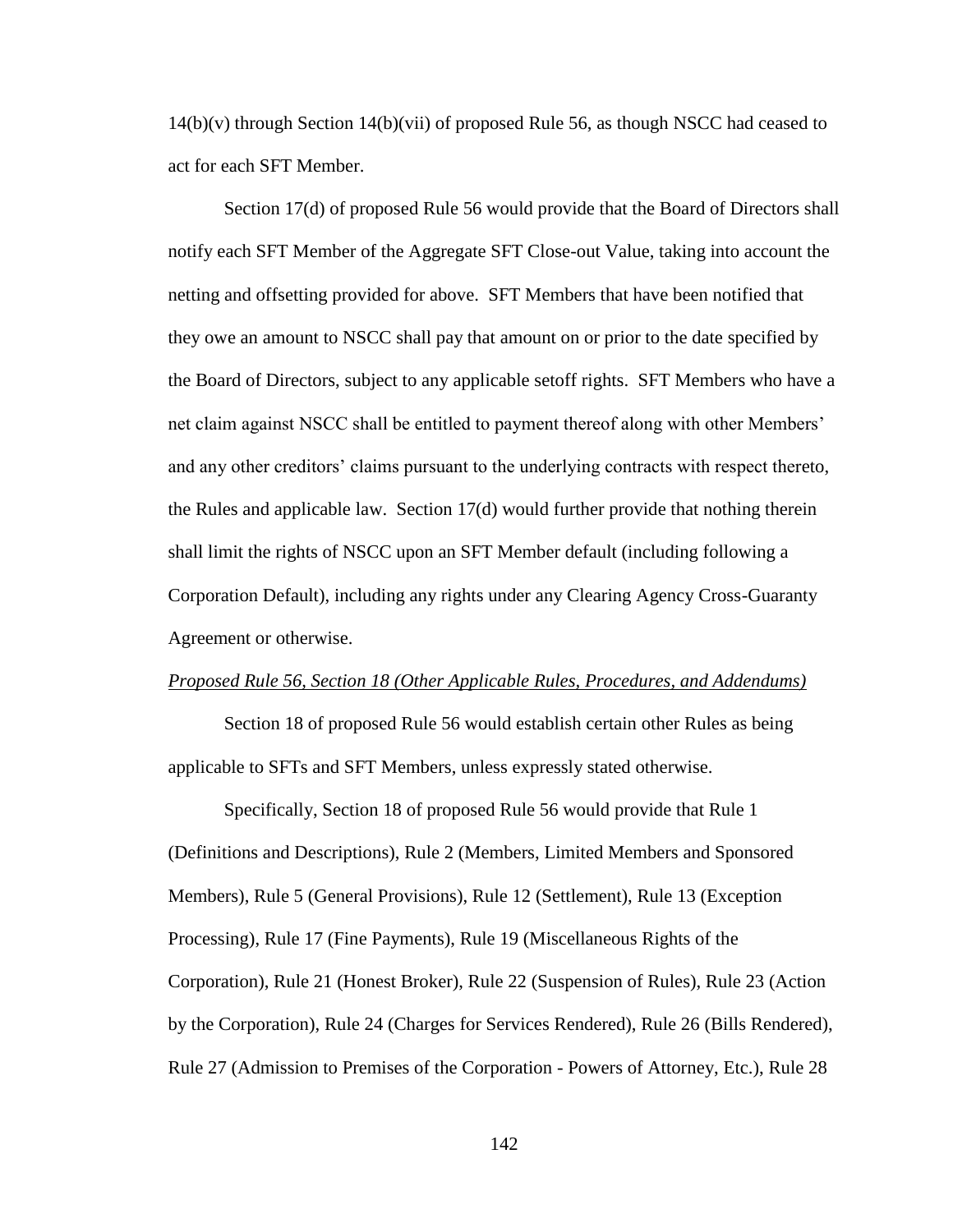(Forms), Rule 29 (Qualified Securities Depositories), Rule 32 (Signatures), Rule 33 (Procedures), Rule 34 (Insurance), Rule 35 (Financial Reports), Rule 36 (Rule Changes), Rule 37 (Hearing Procedures), Rule 38 (Governing Law and Captions), Rule 39 (Reliance on Instructions), Rule 40 (Wind-Down of a Member, Fund Member or Insurance Carrier/Retirement Services Member), Rule 41 (Corporation Default), Rule 42 (Wind-down of the Corporation), Rule 45 (Notice), Rule 47 (Interpretation of Rules), Rule 48 (Disciplinary Proceedings), Rule 49 (Release of Clearing Data and Clearing Fund Data), Rule 55 (Settling Banks and AIP Settling Banks), Rule 58 (Limitations on Liability), Rule 60 (Market Disruption and Force Majeure), Rule 60A (Systems Disconnect: Threat of Significant Impact to the Corporation's Systems), Rule 63 (SRO Regulatory Reporting), Procedure I (Introduction), Procedure VIII (Money Settlement Service), Procedure XII (Time Schedule), Procedure XIII (Definitions), Procedure XIV (Forms, Media and Technical Specifications), Procedure XV (Clearing Fund Formula and Other Matters), Addendum B (Qualifications and Standards of Financial Responsibility, Operational Capability and Business History), Addendum H (Interpretation of the Board of Directors Release of Clearing Data), Addendum L (Statement of Policy Pertaining to Information Sharing), and Addendum P (Fine Schedule) shall apply to SFTs and SFT Members, unless the context otherwise requires.

### **(D) Other Rule Changes**

In connection with proposed Rules 2C, 2D and 56, NSCC is also proposing to make conforming and technical changes to the following Rules to accommodate the proposed introduction of the new membership categories and the proposed SFT Clearing Service.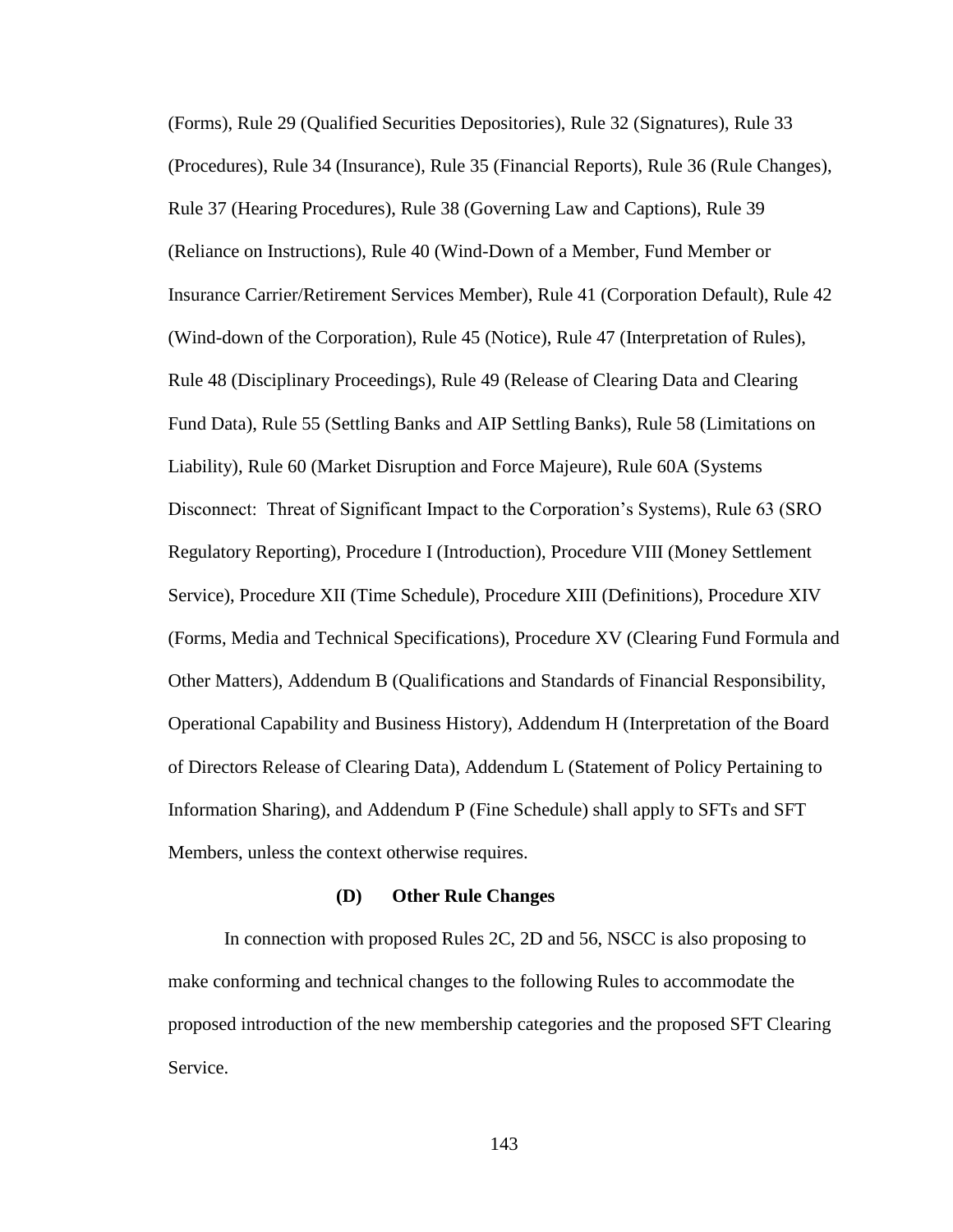### *Rule 1 (Definitions and Descriptions)*

In connection with proposed Rules 2C, 2D and 56, NSCC is proposing to add the following defined terms to Rule 1, in alphabetical order: Agent Clearing Member, Agent Clearing Member Agreement, Agent Clearing Member Customer Omnibus Account, Agent Clearing Member Required Fund Deposit, Agent Clearing Member Termination Date, Agent Clearing Member Transaction, Agent Clearing Member Voluntary Termination Notice, Aggregate Net SFT Close-out Value, Approved SFT Submitter, Bilaterally Initiated SFT, Buy-In, Buy-In Amount, Buy-In Costs, Buy-In Indemnified Parties, Contract Price, Corresponding SFT Cash, Customer, Customer Clearing Service, Deemed Buy-In Costs, Defaulting SFT Member, Default-Related SFT, Distribution, Distribution Amount, Distribution Payment, Existing Master Agreement, Final Net Settlement Position, Final Settlement, Final Settlement Date, Former Sponsored Member, Incremental Additional Independent Amount SFT Cash, Independent Amount Percentage, Independent Amount SFT Cash, Independent Amount SFT Cash Deposit, Independent Amount SFT Cash Deposit Requirement, Ineligibility Date, Ineligible SFT, Ineligible SFT Security, Initial Settlement, Linked SFT, Market Value SFT Cash, Net Capital, Net Member Capital, Net Worth, Non-Returned SFT, Price Differential, Rate Payment, Recall Date, Recall Notice, Recalled SFT, Required SFT Deposit, Securities Financing Transaction or SFT, Securities Financing Transaction Clearing Service or SFT Clearing Service, Settling SFT, SFT Account, SFT Cash, SFT Close-out Value, SFT Deposit, SFT Long Position, SFT Member, SFT Position, SFT Security, SFT Short Position, Sponsored Member, Sponsored Member Agreement, Sponsored Member Liquidation Amount, Sponsored Member Sub-Account, Sponsored Member Termination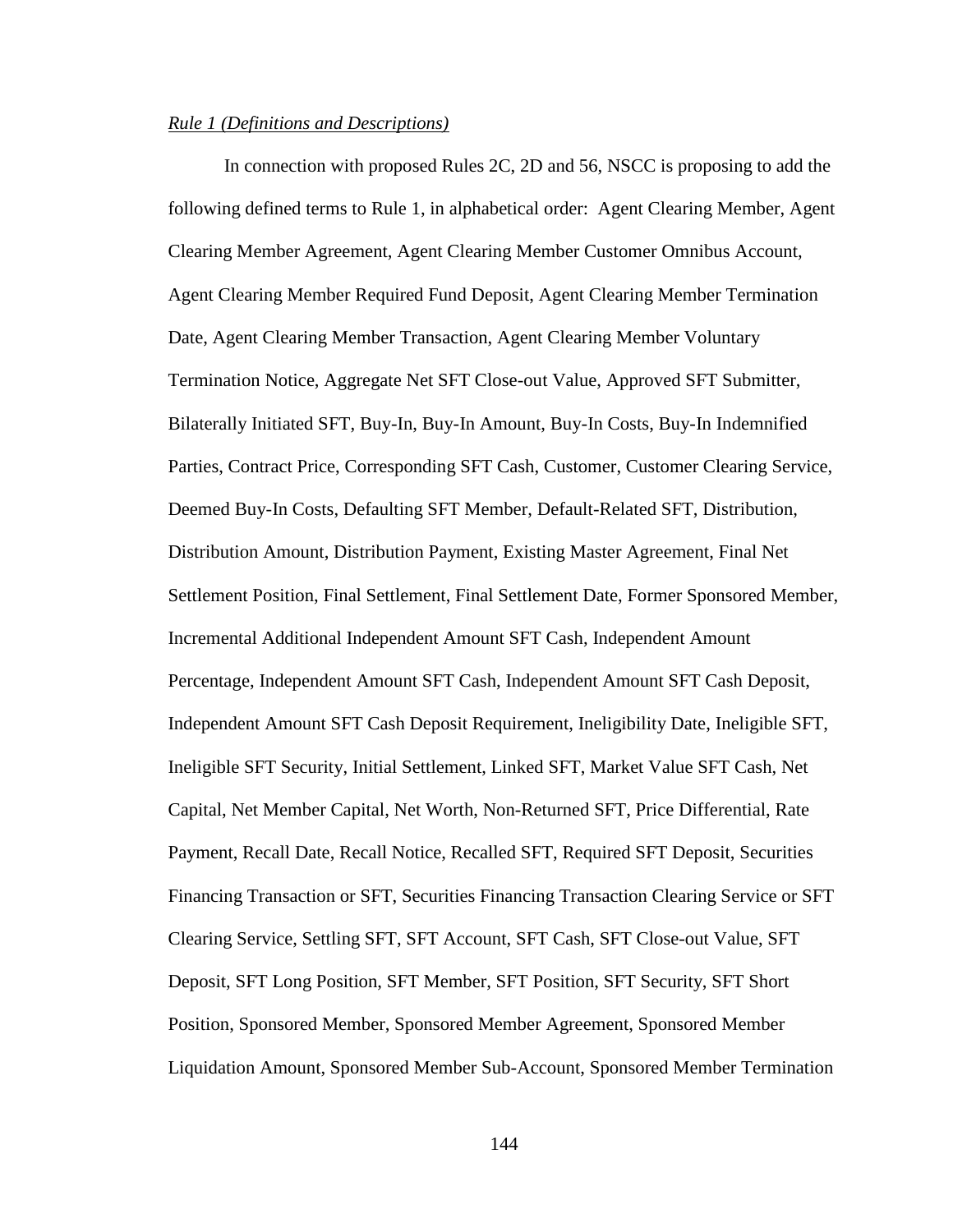Date, Sponsored Member Transaction, Sponsored Member Voluntary Termination Notice, Sponsoring Member, Sponsoring Member Agreement, Sponsoring Member Guaranty, Sponsoring Member Liquidation Amount, Sponsoring Member Required Fund Deposit, Sponsoring Member Settling Bank Omnibus Account, Sponsoring Member Termination Date, Sponsoring Member Voluntary Termination Notice, Sponsoring/Sponsored Membership Program Indemnified Parties or SMP Indemnified Parties, Transferee, Transferor and Volatility Charge.

In addition, NSCC is proposing to add three defined terms: "CNS Market Value", which is already defined in Rule 41 (Corporation Default), "CNS Transaction", which is already defined in Rule 11 (CNS System), and "Corporation Default", which is already defined in Rule 41 (Corporation Default).

NSCC is also proposing to add the defined term "FICC" to mean Fixed Income Clearing Corporation. The term "FICC" is already used in Addendum P (Fine Schedule) but has not been defined.

Furthermore, NSCC is proposing to reorder the defined term Index Receipt Agent so it would be in alphabetical order.

In connection with proposed Rules 2C, 2D and 56, NSCC is also proposing to modify the definitions for the following defined terms in Rule 1, in alphabetical order: Clearing Fund, FFI Member, Qualified Securities Depository, and Required Fund Deposit. Specifically, NSCC is proposing to expand the definition of Clearing Fund to include SFT Deposit, unless noted otherwise in the Rules. NSCC is also proposing to

145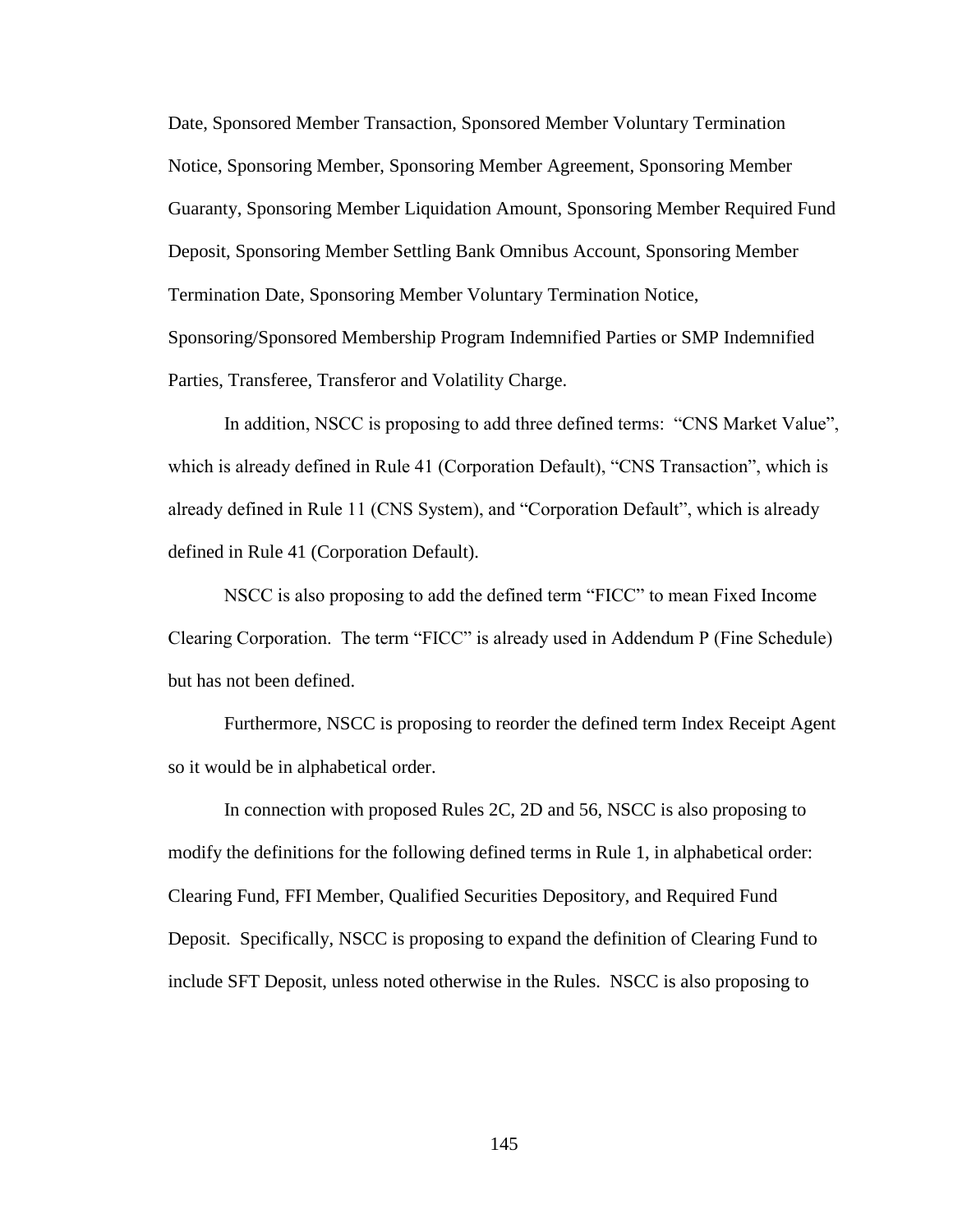revise the definition of FFI Member and the definition of Tax Certification<sup>88</sup> to add references to Sponsored Members. Furthermore, NSCC is proposing to revise the definition of Qualified Securities Depository to include a reference to transfer of securities in respect of the proposed SFT Clearing Service. Lastly, NSCC is proposing to expand the definition of Required Fund Deposit to include Sponsoring Member Required Fund Deposit, the Agent Clearing Member Required Fund Deposit, and the Required SFT Deposit, unless noted otherwise in the Rules.

### *Rule 2 (Members and Limited Members)*

NSCC is proposing to revise the title of Rule 2 to include a reference to Sponsored Members. As proposed, Rule 2 would be retitled as "Members, Limited Members and Sponsored Members".

NSCC is also proposing to revise Section 2 of Rule 2. Specifically, NSCC is proposing to clarify in Section 2(i) that a Member shall include a Member in its capacity as a Sponsoring Member to the extent specified in proposed Rule 2C and an Agent Clearing Member to the extent specified in proposed Rule 2D. In addition, NSCC is proposing to add a new subsection (iii) to Section 2 that would describe Sponsored Members as any Person that has been approved by NSCC to become a Sponsored Member and only participates in NSCC's SFT Clearing Service as provided for in proposed Rule 56. In addition, NSCC is proposing to add references to Sponsored Members in the last paragraph of Section 2, Sections 4(i) and 4(ii).

<sup>88</sup> <sup>88</sup> NSCC recently added Tax Certification as a defined term in Rule 1 (Definitions and Descriptions). See Securities Exchange Act Release No. 92682 (August 17, 2021), 86 FR 47172 (August 23, 2021) (SR-NSCC-2021-009).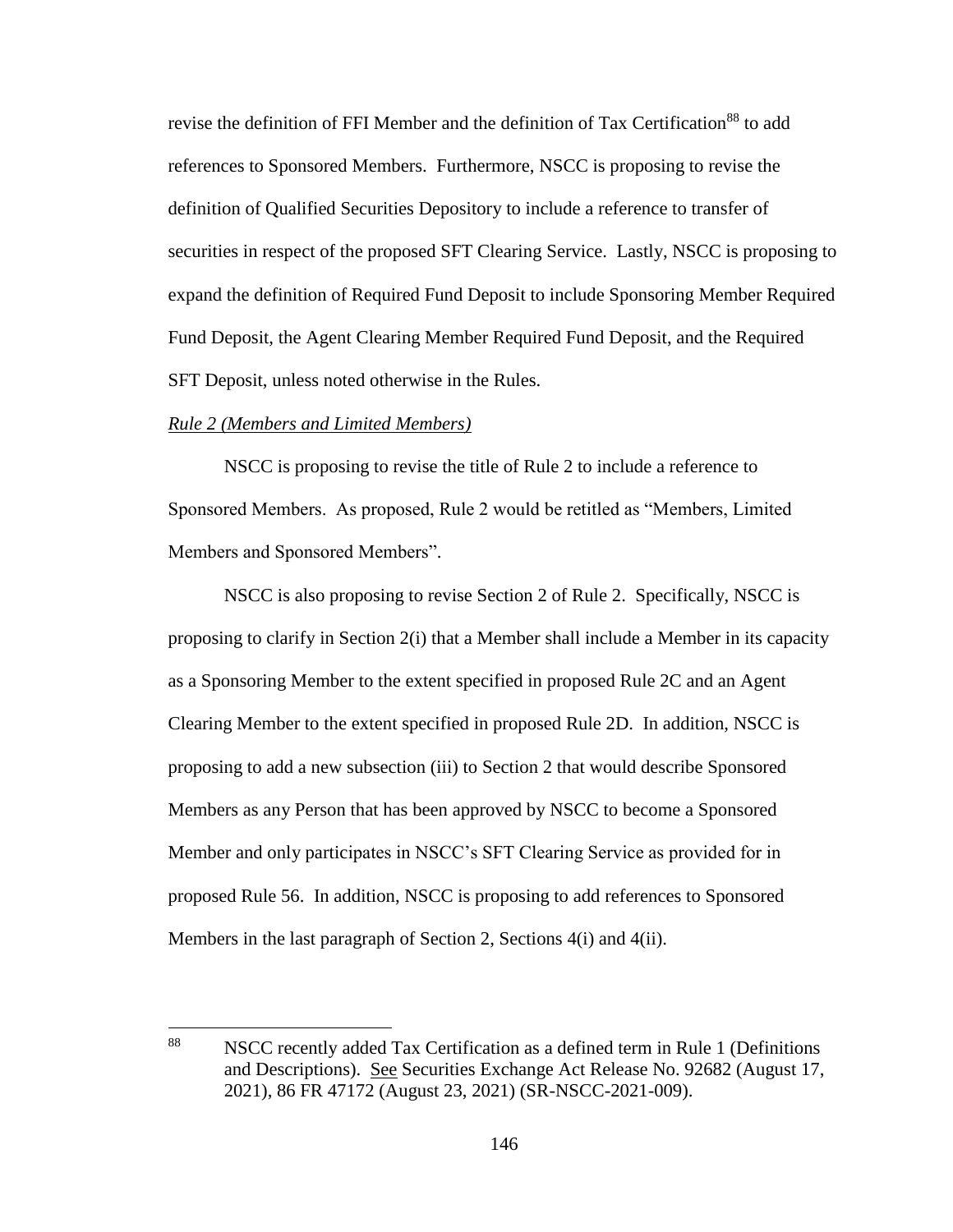# *Rule 2B (Ongoing Membership Requirements and Monitoring)*

NSCC is proposing to add references to Sponsored Member in Section 5<sup>89</sup> of Rule 2B.

# *Rule 3 (Lists to be Maintained)*

NSCC is proposing to add subsection  $(g)$  to Section 1 of Rule 3 to provide that NSCC shall maintain a list of the securities that may be the subject of a novated SFT and may from time to time add securities to such list or remove securities therefrom.

NSCC is also proposing to modify Sections 3(b) and 4 of Rule 3 to include references to Sponsored Members.

#### *Rule 4 (Clearing Fund)*

NSCC is proposing to modify Section 1 of Rule 4 in order to make it clear that the minimum Required Fund Deposit amount provided therein shall not include Required SFT Deposit, which is subject to a separate minimum \$250,000 deposit requirement pursuant to Section 12(c) of proposed Rule 56, as described above.

# *Rule 5 (General Provisions)*

NSCC is proposing to modify Section 1 of Rule 5 in order to provide that delivery of SFT Securities and SFT Cash to NSCC shall be made through the facilities of a Qualified Securities Depository. In addition, NSCC is also proposing changes in Section 1 of Rule 5 to provide that delivery and payment with respect to SFT Securities and SFT Cash shall be effected as prescribed in the Rules and regulations as NSCC may from time to time adopt.

<sup>89</sup> NSCC recently added Section 5 to Rule 2B (Ongoing Membership Requirements and Monitoring). See Securities Exchange Act Release No. 93278 (October 8, 2021), 86 FR 57229 (October 14, 2021) (SR-NSCC-2021-007).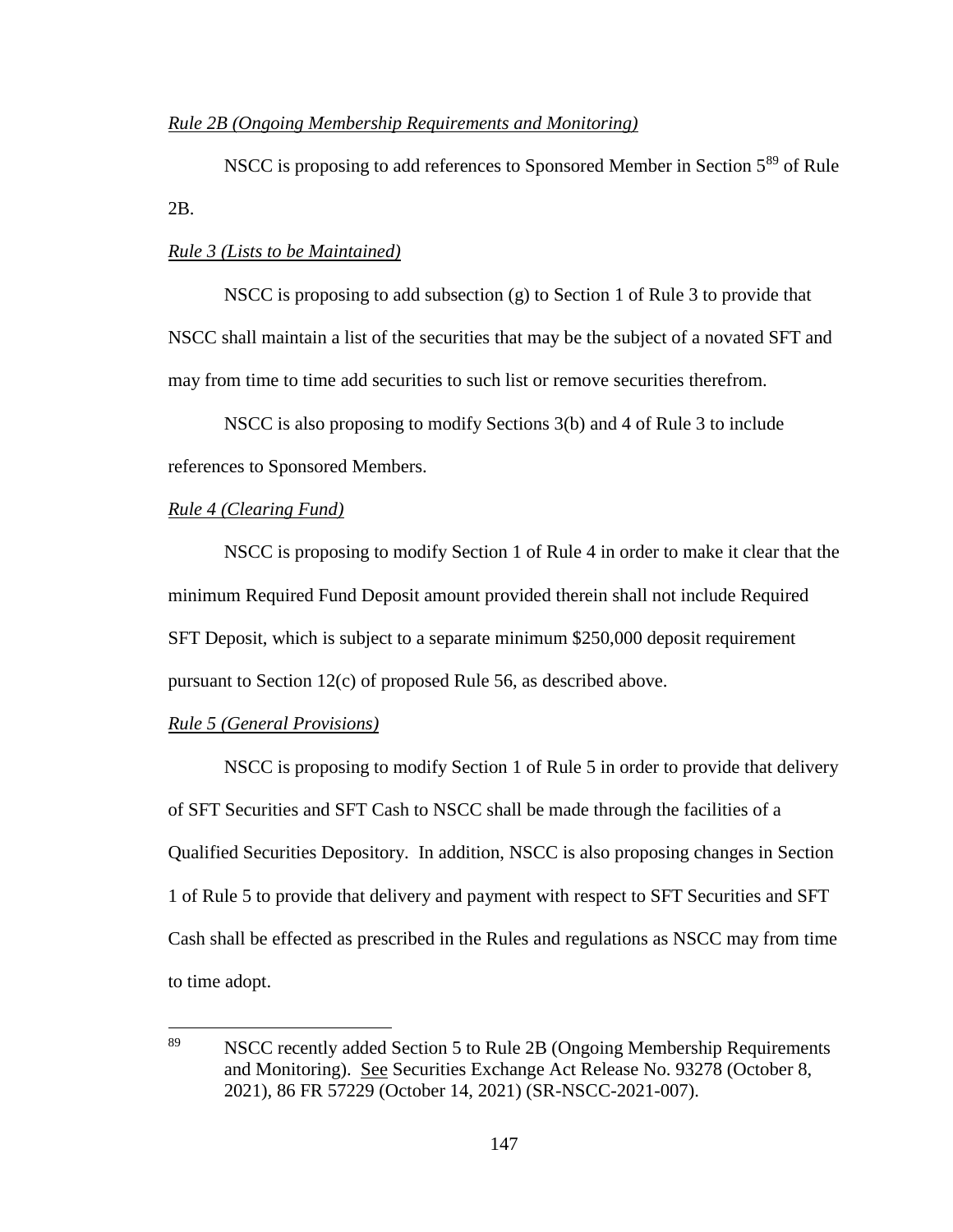## *Rule 24 (Charges for Services Rendered)*

NSCC is proposing to modify Section 1 of Rule 24 to include a reference to Sponsored Members. In addition, NSCC is proposing to add an additional paragraph in Section 1 to clarify that Members shall be responsible for all fees pertaining to their respective Sponsoring Member activity or Agent Clearing Member activity, if applicable, as set forth in NSCC's Fee Structure.<sup>90</sup>

### *Rule 26 (Bills Rendered)*

NSCC is proposing to modify the first paragraph of Rule 26 to include a reference to Sponsored Members. In addition, NSCC is proposing to add a sentence in that paragraph to clarify that Members shall receive bills for their respective aggregate Sponsoring Member activity and Agent Clearing Member activity, if applicable, as set forth in NSCC's Fee Structure.<sup>91</sup>

# *Rule 32 (Signatures)*

NSCC is proposing to modify Rule 32 to include a reference to Sponsored Member. Specifically, NSCC is proposing to modify Rule 32 to provide that the use of an electronic signature shall have the same validity and effect as the use of a signature affixed by hand with respect to any and all agreements and other documents entered into between a Sponsored Member and NSCC.

#### *Rule 38 (Governing Law and Captions)*

NSCC is proposing to modify Section 1 of Rule 38 to include a reference to Sponsored Member. Specifically, NSCC is proposing to modify Section 1 of Rule 38 to

 $90$  See Addendum A (Fee Structure), supra note 4.

<sup>91</sup> Id.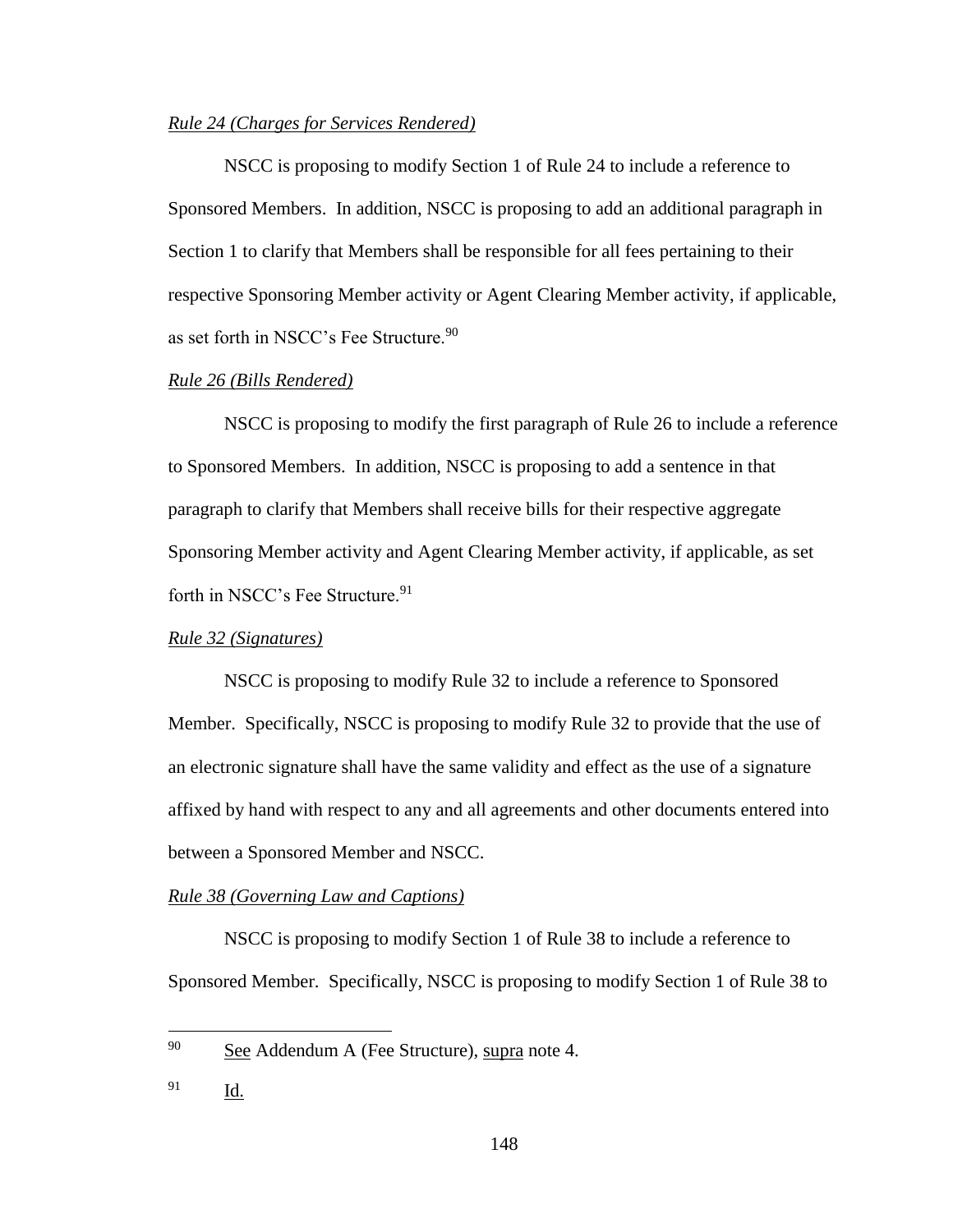provide that Rules and all agreements and other documents entered into between a Sponsored Member and NSCC or otherwise delivered to or by NSCC pursuant to the Rules, and the rights and obligations under the Rules thereunder, shall be governed by, and construed in accordance with, the laws of the State of New York applicable to contracts executed and performed therein, unless otherwise provided.

### *Rule 39 (Reliance on Instructions)*

NSCC is proposing to modify Rule 39 to include references to Sponsored Member and Approved SFT Submitter, where applicable. Specifically, NSCC is proposing to modify the first paragraph of Rule 39 to provide that NSCC may accept or rely upon instructions given to NSCC by a Sponsored Member or Approved SFT Submitter, in addition to the various participant types currently provided in Rule 39. Similarly, NSCC is proposing to add references to Approved SFT Submitter in the second and last paragraphs of Rule 39 so that those paragraphs would also apply to instructions submitted by an Approved SFT Submitter.

# *Rule 42 (Wind-Down of the Corporation)*

NSCC is proposing to modify Rule 42 to include references to Sponsored Members. Specifically, for purposes of Rule 42, NSCC is proposing to revise the defined term "Limited Member" to include Sponsored Members.

#### *Rule 49 (Release of Clearing Data and Clearing Fund Data)*

NSCC is proposing to modify Rule 49 to clarify that NSCC would release Clearing Data of a Sponsored Member to its Sponsoring Member upon the Sponsoring Member's written request. Specifically, as proposed, Section (a) of Rule 49 would provide that if the participant is a Sponsored Member, NSCC would also release Clearing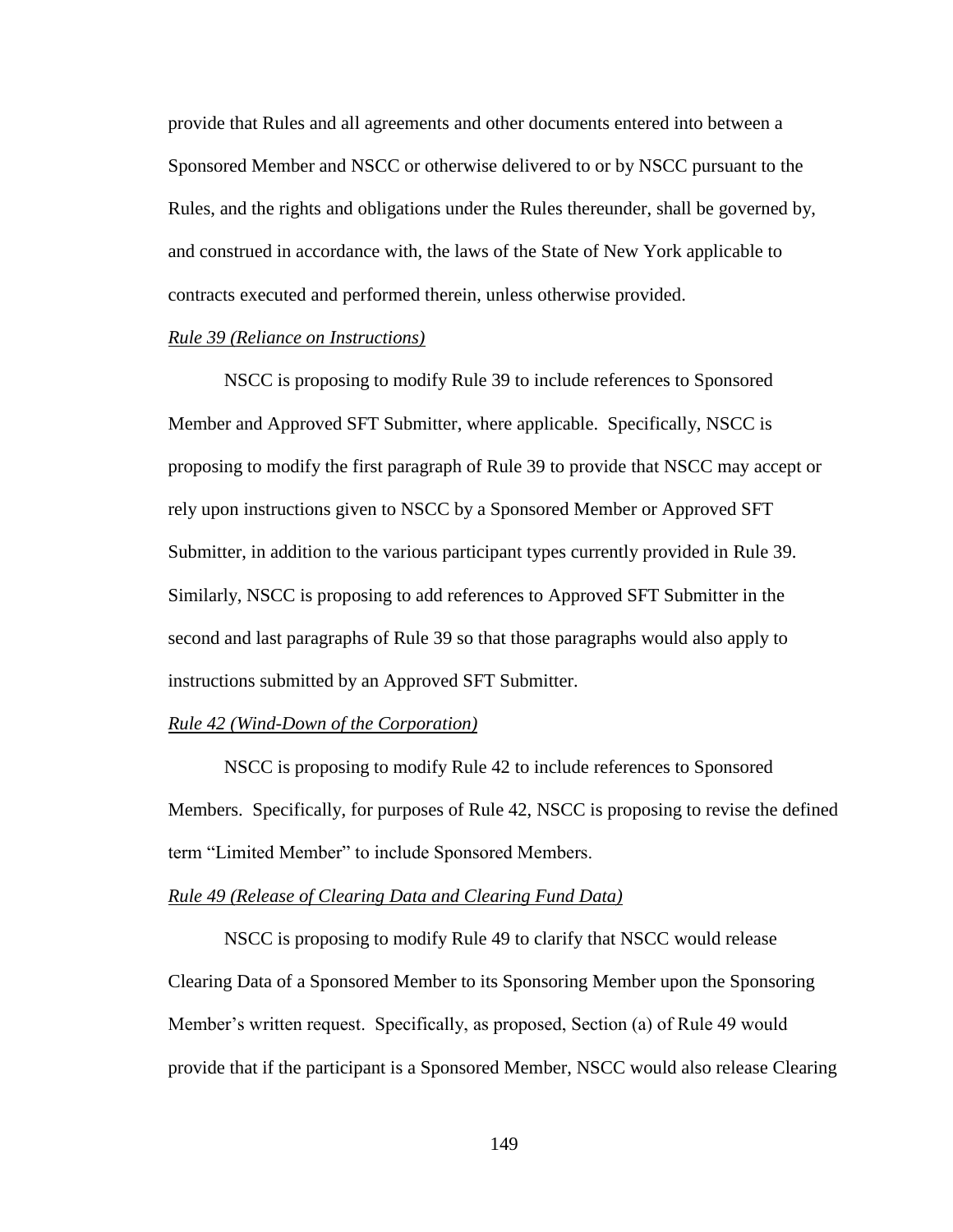Data relating to transactions of such participant to such participant's Sponsoring Member upon the Sponsoring Member's written request.

#### *Rule 58 (Limitations on Liability)*

NSCC is proposing to modify Rule 58 to clarify that NSCC would not be responsible for the completeness or accuracy of the transaction data received from the Approved SFT Submitters, nor shall NSCC, absent gross negligence on NSCC's part, be responsible for any errors, omissions or delays that may occur in the transmission of transaction data from an Approved SFT Submitter.

#### *Rule 64 (DTCC Shareholders Agreement)*

The proposed changes to Section 4 of Rule 64 and footnote 4 thereto would provide that Rule 64 would not be applicable to a Sponsored Member. However, if the Sponsored Member is also a member or participant of another clearing agency subsidiary of DTCC, the Sponsored Member may be a Mandatory Purchaser Participant or a Voluntary Purchaser Participant pursuant to the terms of the Shareholders Agreement and the rules and procedures of such other subsidiary.

#### *Procedure XV (Clearing Fund Formula and Other Matters)*

NSCC is proposing to modify subsection A of Section II (Minimum Clearing Fund and Additional Deposit Requirements) in Procedure XV in order to make it clear that the minimum contribution amount provided therein shall not include Required SFT Deposit, which is subject to a separate minimum \$250,000 deposit requirement pursuant to Section 12(c) of proposed Rule 56, as described above. In addition, NSCC is proposing to modify Section II.A of Procedure XV to make it clear that calculation of a Member's Required Fund Deposit amount that must be in cash shall exclude the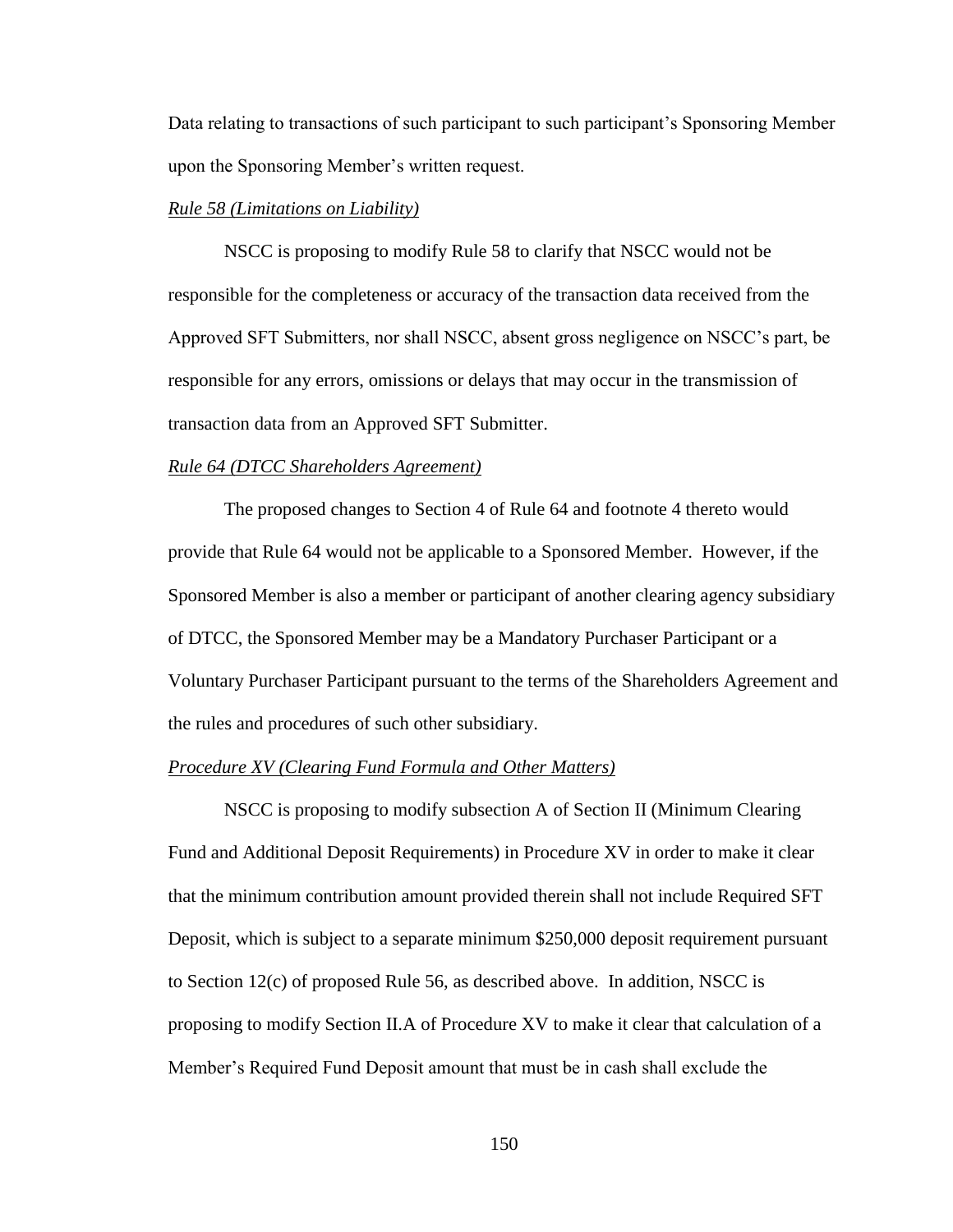Required SFT Deposit, which is subject to a separate \$250,000 minimum cash requirement pursuant to Section 12(c) of proposed Rule 56, as described above.

# *Addendum B (Qualifications and Standards of Financial Responsibility, Operational Capability and Business History)*

NSCC is proposing an additional section for the Sponsored Members. Specifically, NSCC is proposing to add Section 12 to Addendum B that would describe the qualification and operational capability that NSCC would require from Sponsored Members.

In addition, NSCC is proposing a conforming change to replace "net worth" in Section 3.B.4. with "Net Worth" to reflect the proposed defined term in Rule 1 (Definitions).

### *Addendum P (Fine Schedule)*

NSCC is proposing to modify paragraph (2) of Addendum P to reflect the proposed notification obligations of Sponsoring Members, Sponsored Members and Agent Clearing Members as proposed under Sections 2(i) and 3(d) of proposed Rule 2C and Section 2(i) of proposed Rule 2D.

# **(vii) Impact of the Proposed SFT Clearing Service on Various Persons**

The proposed SFT Clearing Service would be voluntary. Institutional firm clients that wish to become Sponsored Members, and Members that wish to participate in the proposed SFT Clearing Service would have an opportunity to review the proposed rule change and determine if they would like to participate. Choosing to participate would make these entities subject to all of the rule changes that would be applicable to the proposed SFT Clearing Service and membership type, as described below.

The proposed SFT Clearing Service would affect institutional firm clients that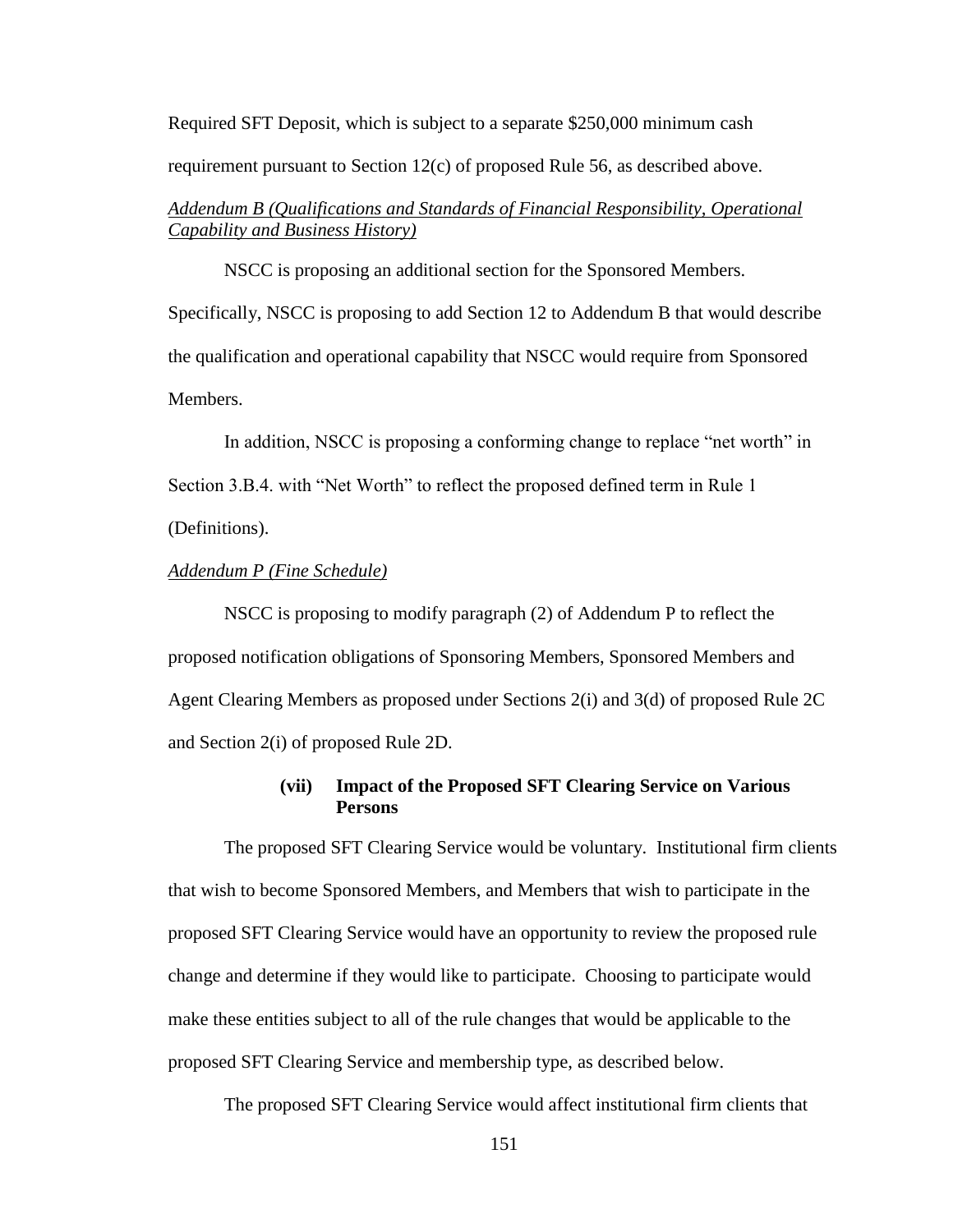choose to become Sponsored Members because it would impose various requirements on them. These requirements include, but are not limited to, proposed Rule 56 and the following sections of proposed Rule 2C: (1) eligibility, approval process and on-going membership requirements as specified in Sections 3 and 4, (2) requirements related to restriction on access to NSCC services in Section 11, (3) requirements related to insolvency of a Sponsored Member in Section 13, and (4) requirements related to liquidation of positions resulting from Sponsored Member Transactions in Section 14. Specific details on the requirements and the manner in which the proposed SFT Clearing Service would affect institutional firm clients that choose to become Sponsored Members can be found above in Item  $II(A)1(vi)(A)$  – Proposed Rule Changes – Proposed Rule 2C – Sponsoring Members and Sponsored Members.

The proposed SFT Clearing Service would affect Members that choose to participate in the service because it would impose various requirements on them, depending on whether they are participating in the service as a Sponsoring Member, an Agent Clearing Member and/or as a Member. These requirements include, but are not limited to, the requirements specified in proposed Rule 2C for Members participating in the service as a Sponsoring Member; the requirements specified in proposed Rule 2D for Members participating in the service as an Agent Clearing Member; and for all Members participating in the service, the requirements specified in proposed Rule 56. Specific details on these requirements and the manner in which the proposed SFT Clearing Service would affect Members that choose to participate in the proposed SFT Clearing Service are described above in Sections  $3(a)(vi)(A)$  – Proposed Rule Changes – Proposed Rule  $2C -$  Sponsoring Members and Sponsored Members,  $(vi)(B) -$  Proposed Rule

152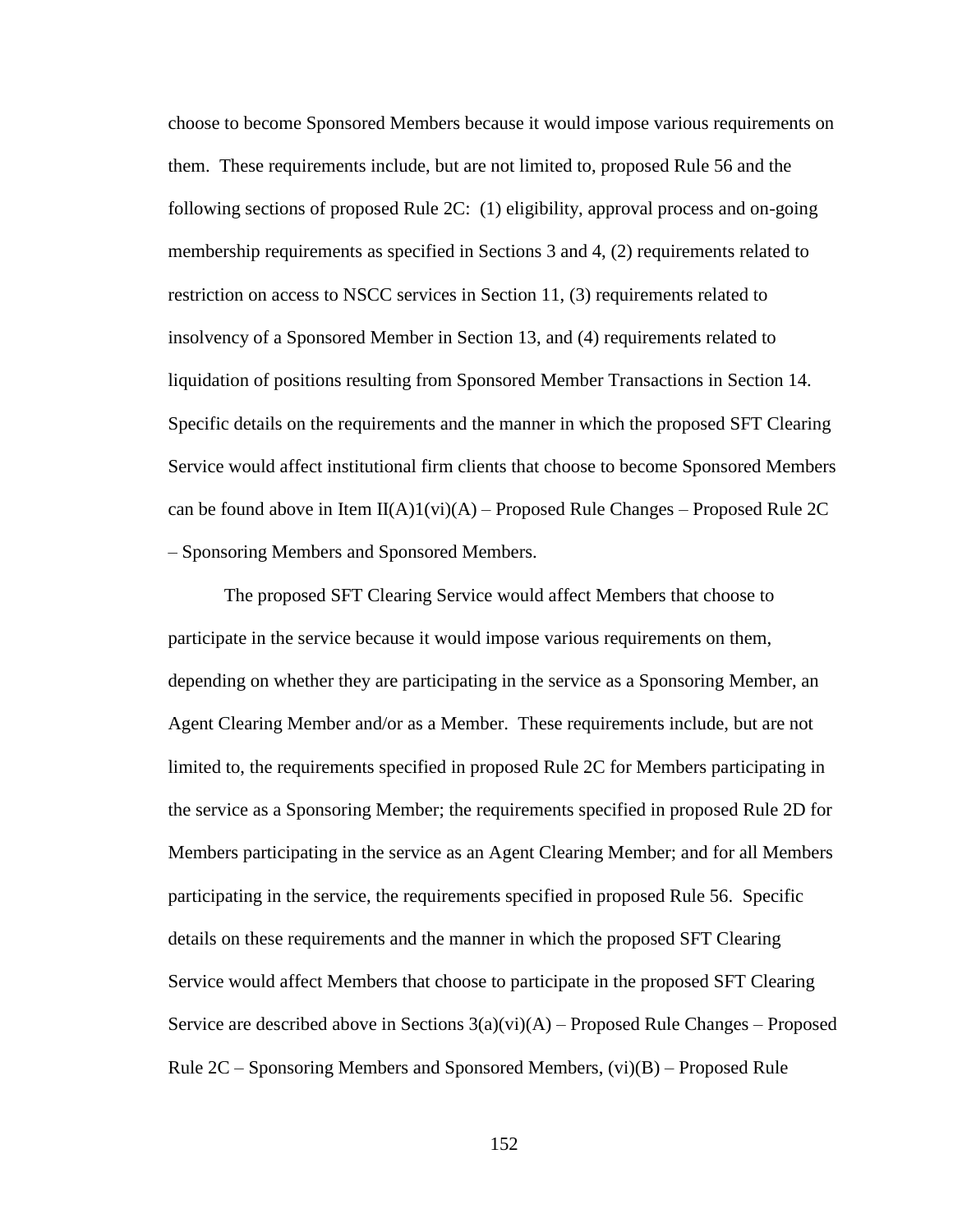Changes – Proposed Rule  $2D -$  Agent Clearing Members, and  $(vi)(C)$  – Proposed Rule Changes – Proposed Rule 56 – Securities Financing Transaction Clearing Service.

The proposed SFT Clearing Service would not materially affect existing Members that do not choose to participate in it. First, the proposed SFT Clearing Service would not materially affect the operation of CNS or any other services offered by NSCC. In addition, SFT Members would be subject to the same or higher credit standards and market risk management requirements as those applicable to Members that choose not to participate in the proposed SFT Clearing Service, as described above. Moreover, although Members who choose not to participate in the proposed SFT Clearing Service would be subject to potential loss allocation in the event of an SFT Member default (just as SFT Members would be subject to potential loss allocation in the event of the default of a Member that chooses not to participate in the proposed SFT Clearing Service), the underlying securities that would be subject of any such default-related liquidation of an SFT Member are a subset of the same CNS-eligible securities with respect to which NSCC today guarantees settlement in the cash equity market, thus not materially affecting the nature of the loss allocation risk applicable to Members.

#### 2. Statutory Basis

NSCC believes this proposal is consistent with the requirements of the Act, and the rules and regulations thereunder applicable to a registered clearing agency for the reasons described below.

# *Establishing New Membership Categories and Requirements for Sponsoring Members and Sponsored Members*

NSCC believes the proposed changes to establish new membership categories and requirements for Sponsoring Members and Sponsored Members are consistent with

153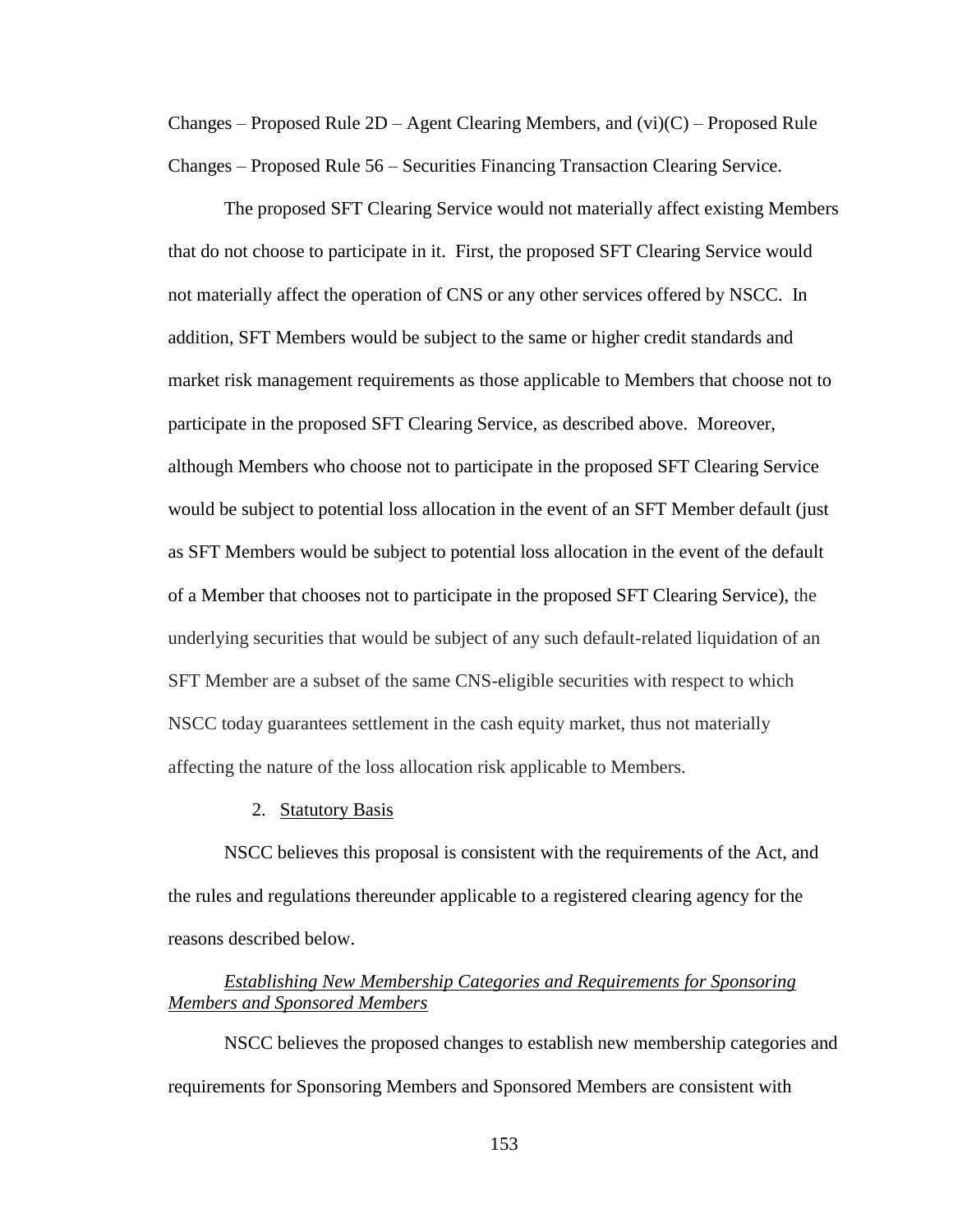Section  $17A(b)(3)(F)^{92}$  of the Act and Rule  $17Ad-22(e)(18),^{93}$  as promulgated under the Act.

Section  $17A(b)(3)(F)$  of the Act requires, in part, that the Rules be designed to (i) assure the safeguarding of securities and funds which are in the custody or control of the clearing agency or for which it is responsible, (ii) remove impediments to and perfect the mechanism of a national system for the prompt and accurate clearance and settlement of securities transactions, and, in general, to protect investors and the public interest, and (iii) promote the prompt and accurate clearance and settlement of securities transactions.<sup>94</sup> NSCC believes the proposed changes to establish new membership categories and requirements for Sponsoring Members and Sponsored Members are consistent with these requirements for the reasons described below.

## *Safeguarding of Securities and Funds*

Section  $17A(b)(3)(F)$  of the Act requires, in part, that the Rules be designed to assure the safeguarding of securities and funds which are in the custody or control of the clearing agency or for which it is responsible.<sup>95</sup> NSCC believes the proposed changes to establish new membership categories and requirements for Sponsoring Members and Sponsored Members would allow NSCC to help assure the safeguarding of securities and funds which are in the custody or control of NSCC or for which it is responsible. Specifically, as proposed, all Sponsoring Member applicants would be subject to an

- 93 17 CFR 240.17Ad-22(e)(18).
- $^{94}$  15 U.S.C. 78q-1(b)(3)(F).
- <sup>95</sup> Id.

<sup>92</sup> 15 U.S.C. 78q-1(b)(3)(F).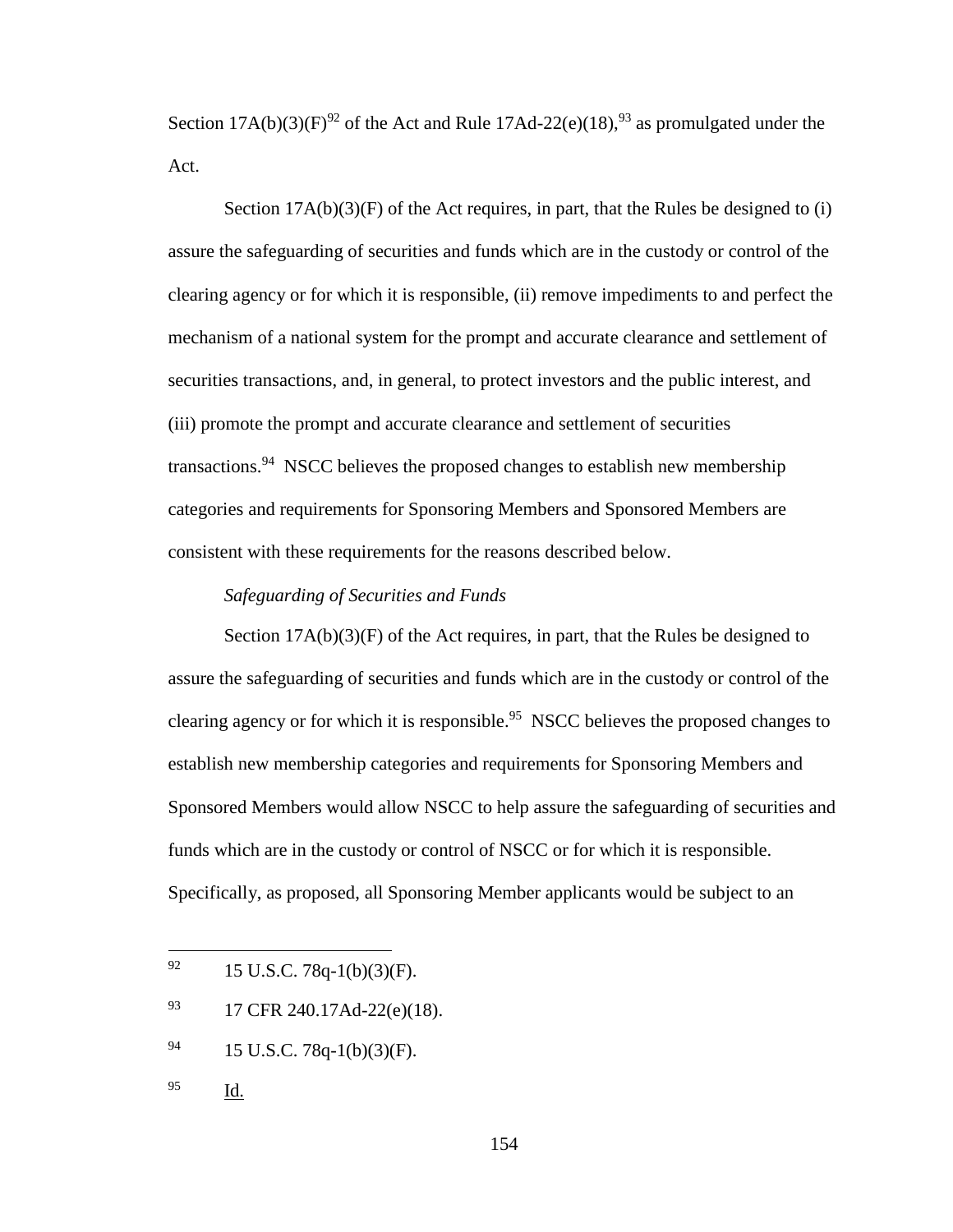approval process that is separate from their original Member applications, ongoing credit surveillance in their capacity as Sponsoring Members, as well as the calculation of the Sponsoring Member Required Fund Deposits on a gross basis with no offsets for netting of positions as between different Sponsored Members.

In addition, as proposed, all Sponsoring Member applicants would be subject to the same or higher financial requirements as those that apply to them with respect to their respective Member category. Furthermore, NSCC would reserve the right to impose greater financial requirements based upon the level of the anticipated positions and obligations of such applicant, the anticipated risk associated with the volume and types of transactions such applicant proposes to process through NSCC, and the overall financial condition of such applicant. An activity limit would also be imposed on a Sponsoring Member's Sponsored Member activity so that the Sponsoring Member would only be permitted to submit new Sponsored Member activity to NSCC to the extent its aggregate Volatility Charges do not exceed its Net Member Capital, unless otherwise determined by NSCC in order to promote orderly settlement.

Moreover, as proposed, NSCC would reserve the right to require each Sponsoring Member, or any Member applicant to become such, to furnish to NSCC such adequate assurances of its financial responsibility and operational capability within the meaning of Rule 15 as NSCC may at any time or from time to time deem necessary or advisable in order to protect NSCC, its participants, creditors or investors, to safeguard securities and funds in the custody or control of NSCC and for which NSCC is responsible, or to promote the prompt and accurate clearance, settlement and processing of securities transactions.

155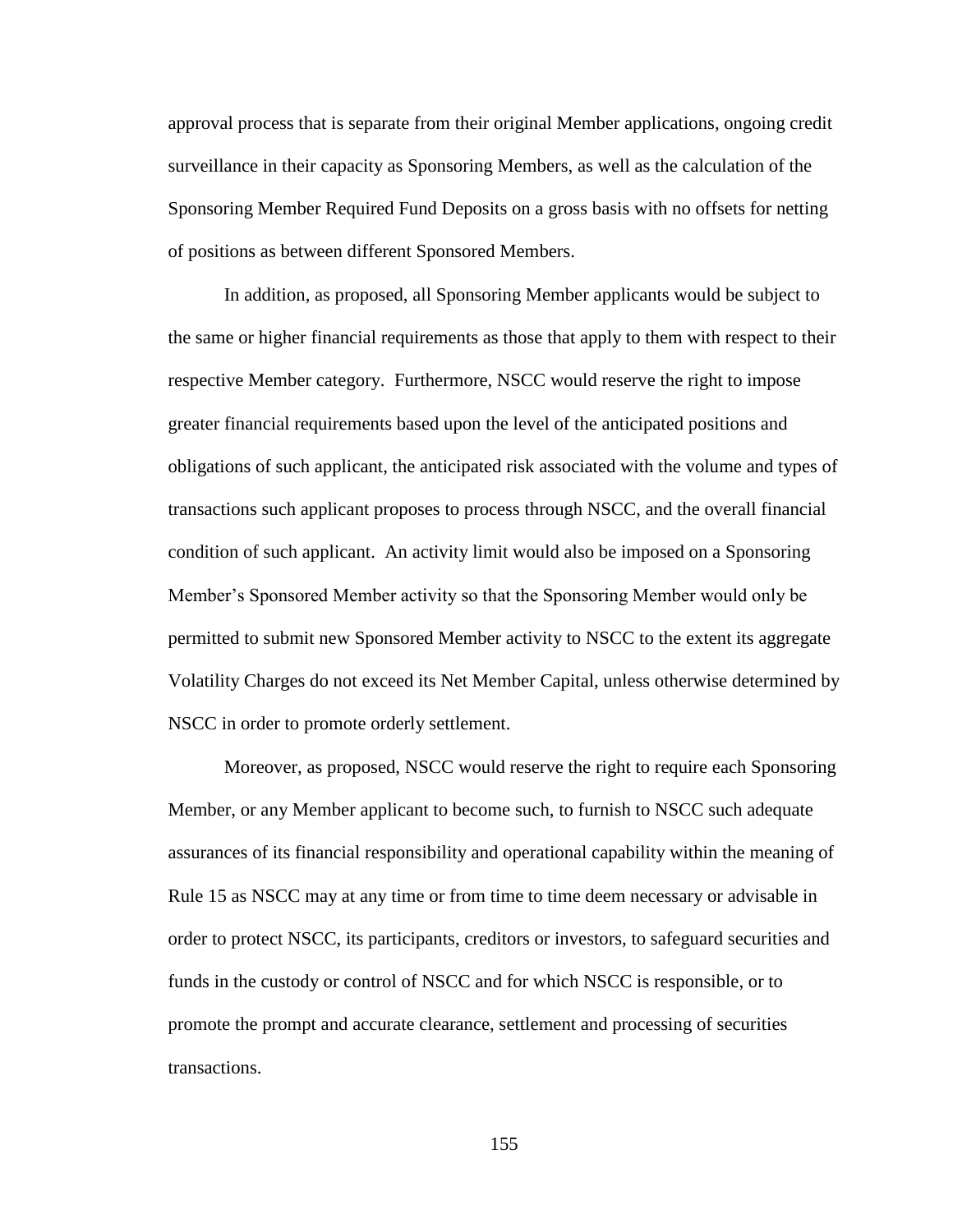By structuring the proposal in a way that addresses potential market and credit risks, NSCC believes that the proposed changes to establish new membership categories and requirements for Sponsoring Members and Sponsored Members would assure the safeguarding of securities and funds which are in the custody or control of NSCC or for which it is responsible, consistent with Section  $17A(b)(3)(F)$  of the Act.<sup>96</sup>

*Remove Impediments to and Perfect the Mechanism of a National System; Protect Investors and Public Interest*

Section  $17A(b)(3)(F)$  of the Act requires, in part, that the Rules be designed to remove impediments to and perfect the mechanism of a national system for the prompt and accurate clearance and settlement of securities transactions, and, in general, to protect investors and the public interest.<sup>97</sup> NSCC believes the proposed changes to establish new membership categories and requirements for Sponsoring Members and Sponsored Members would allow NSCC to help remove impediments to and perfect the mechanism of a national system for the prompt and accurate clearance and settlement of securities transactions and, in general, to protect investors and the public interest.

Specifically, NSCC believes the proposal would help alleviate capital constraints and decrease settlement and operational risk that market participants would otherwise face. This is because the proposal would expand access to central clearing for institutional firms and thus enable a greater number of securities transactions to be cleared and settled by a central counterparty. As described above, NSCC believes that having securities transactions cleared through a central counterparty may create capital

<sup>96</sup> Id.

<sup>97</sup> Id.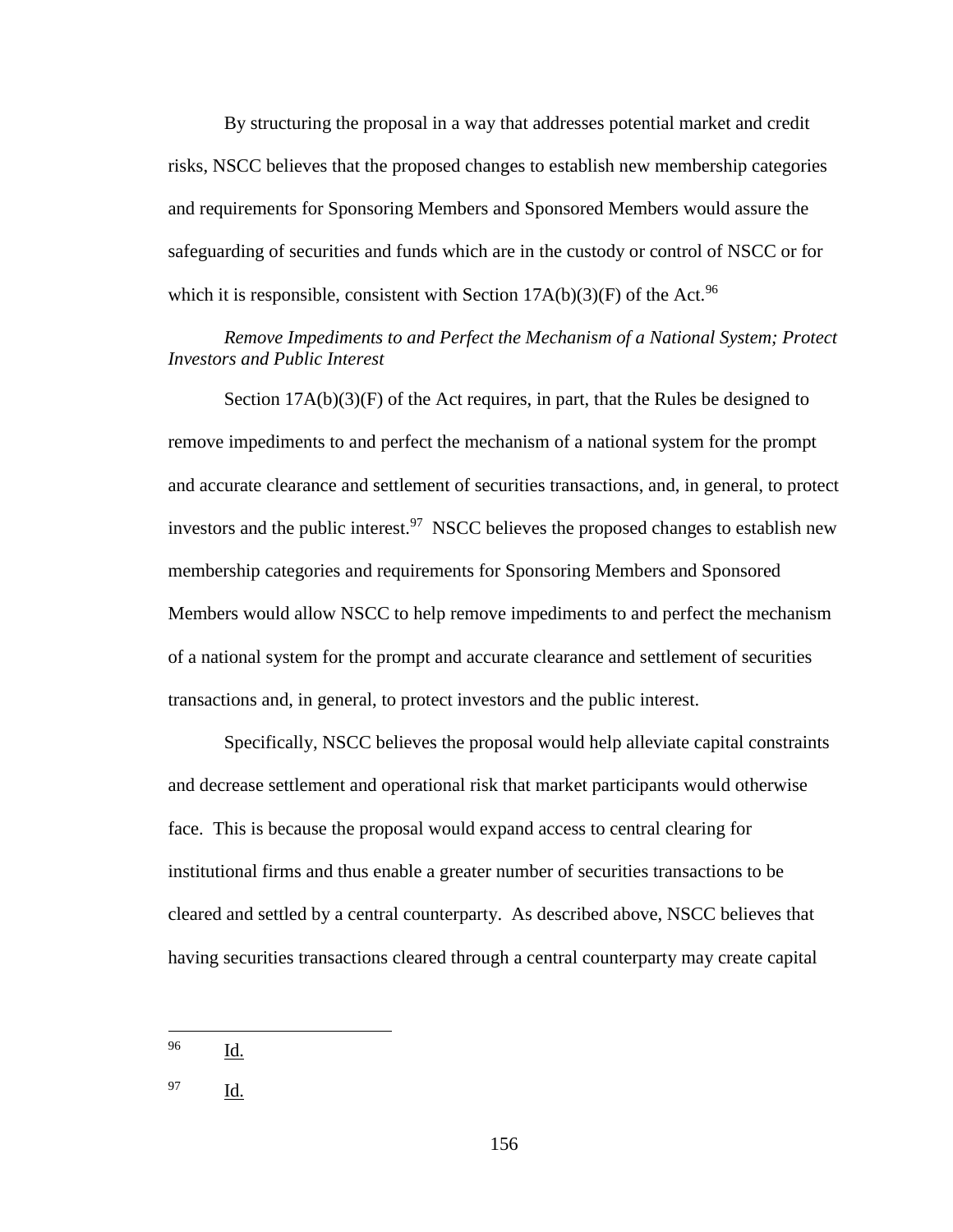benefits for market participants and thereby help alleviate capital constraints otherwise applicable to bilateral securities transactions. In addition, by having a greater number of securities transactions cleared through a central counterparty, the proposal would decrease the settlement and operational risks that market participants would otherwise face to the extent they were required to clear and settle their securities transactions bilaterally because those securities transactions would be subject to novation and independent risk management by the central counterparty. By alleviating capital constraints and decreasing settlement and operational risk that market participants would otherwise face, NSCC believes the proposed changes to establish new membership categories and requirements for Sponsoring Members and Sponsored Members would remove impediments to and perfect the mechanism of a national system for the prompt and accurate clearance and settlement of securities transactions, consistent with Section  $17A(b)(3)(F)$  of the Act.<sup>98</sup>

The proposal would also protect investors and the public interest by lowering the risk of liquidity drain and protecting against fire sale risks as it would expand access to central clearing for institutional firms and thus enable a greater number of securities transactions to be cleared and settled by a central counterparty. Specifically, NSCC believes that having securities transactions cleared and settled by a central counterparty would lower the risk of liquidity drain in the U.S. financial market by lessening counterparties' likely inclination to unwind transactions in a stressed market scenario. The central counterparty would use its risk management resources to provide confidence to market participants that they will receive back their cash or securities, as applicable,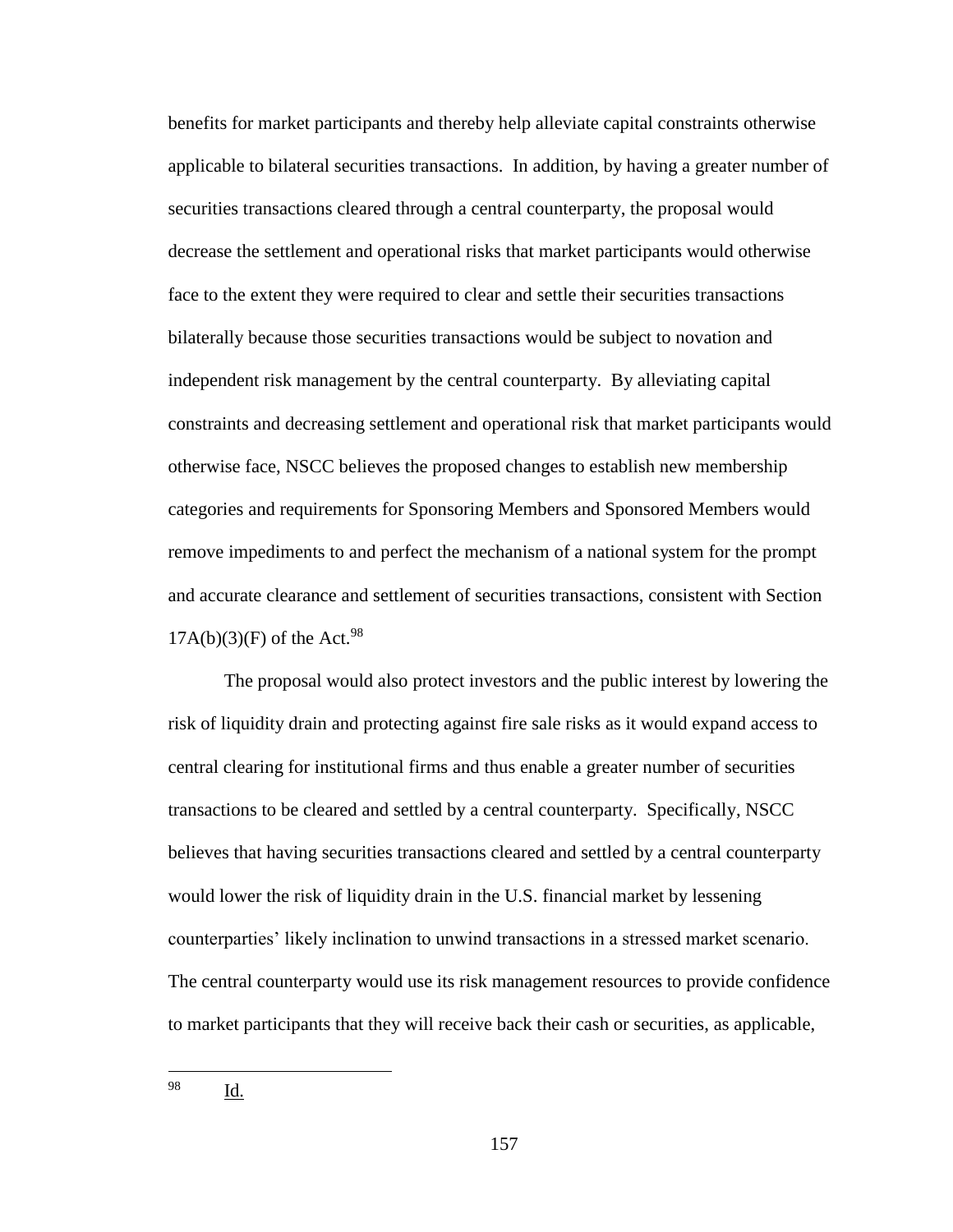which should limit the propensity for market participants to seek to unwind their transactions in a stressed market scenario. In addition, NSCC believes that having securities transactions cleared and settled by a central counterparty would protect against fire sale risk through the central counterparty's ability to centralize and control the hedging and liquidation of a defaulting counterparty's portfolio. By lowering the risk of liquidity drain in the U.S. financial market and protecting against fire sale risk, NSCC believes the proposed changes to establish new membership categories and requirements for Sponsoring Members and Sponsored Members would protect investors and the public interest, consistent with the Section  $17(A)(b)(3)(F)$  of the Act.<sup>99</sup>

# *Promote Prompt and Accurate Clearance and Settlement*

Section  $17A(b)(3)(F)$  of the Act requires, in part, that the Rules be designed to promote the prompt and accurate clearance and settlement of securities transactions.<sup>100</sup> NSCC believes the proposed changes to establish new membership categories and requirements for Sponsoring Members and Sponsored Members would allow NSCC to help promote the prompt and accurate clearance and settlement of securities transactions. Specifically, by expanding the access of central clearing for institutional firms and thus enable a greater number of securities transactions to be cleared and settled by a central counterparty, NSCC believes the proposal would help decrease settlement and operational risk that market participants would otherwise face to the extent they were required to clear and settle their securities transactions bilaterally because those securities transactions would be subject to novation and independent risk management by the

<sup>99</sup> Id.

<sup>100</sup> Id.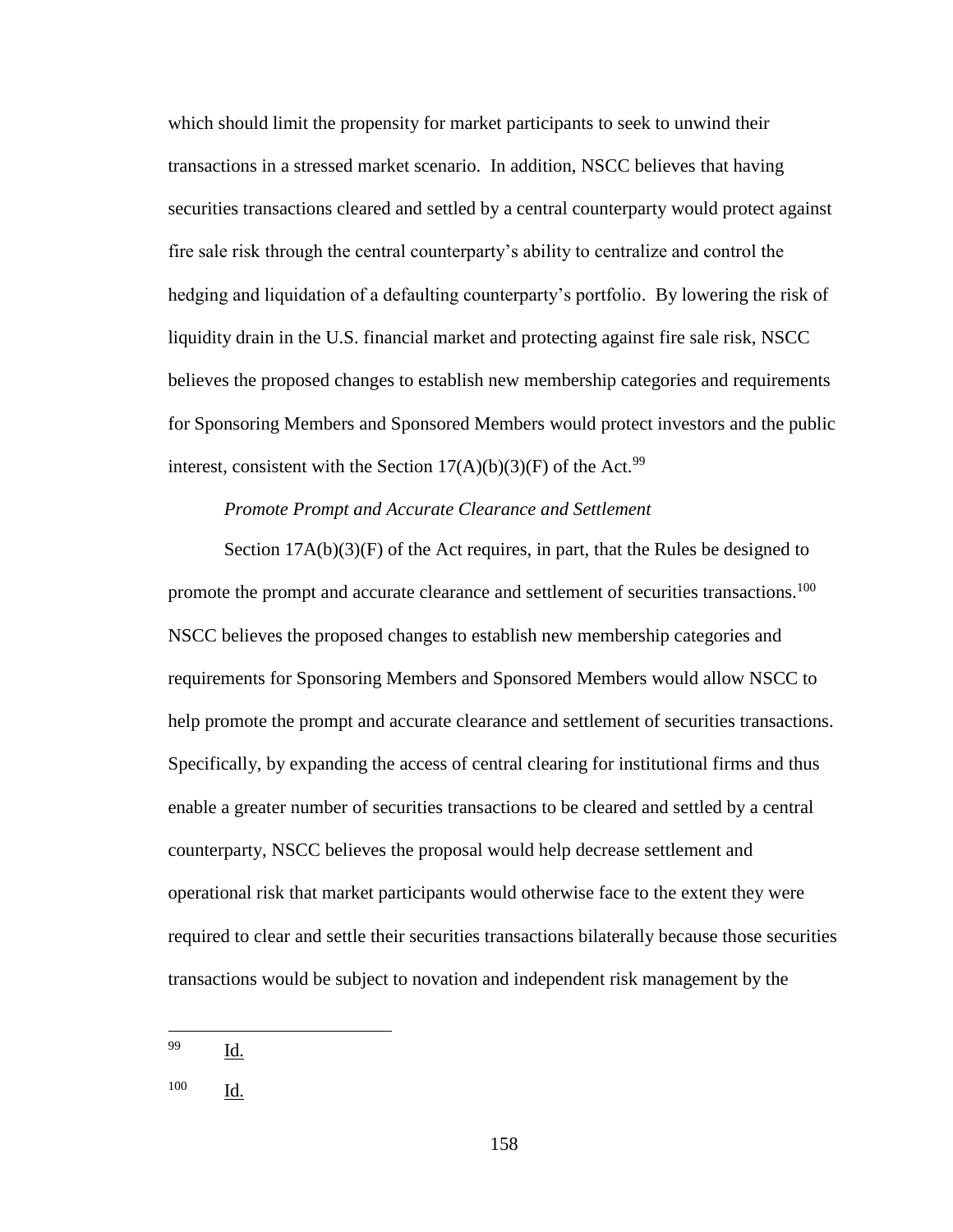central counterparty. By decreasing settlement and operational risk, NSCC believes the proposed changes to establish new membership categories and requirements for Sponsoring Members and Sponsored Members would promote the prompt and accurate clearance and settlement of securities transactions, consistent with Section  $17A(b)(3)(F)$ of the Act.<sup>101</sup>

By structuring the proposal in a way that would allow NSCC to help (i) assure the safeguarding of securities and funds which are in the custody or control of the clearing agency or for which it is responsible, (ii) remove impediments to and perfect the mechanism of a national system for the prompt and accurate clearance and settlement of securities transactions, and, in general, to protect investors and the public interest, and (iii) promote the prompt and accurate clearance and settlement of securities transactions, NSCC believes the proposed changes to establish new membership categories and requirements for Sponsoring Members and Sponsored Members are consistent with Section  $17A(b)(3)(F)$  of the Act.<sup>102</sup>

Rule 17Ad-22(e)(18) under the Act requires, in part, that NSCC establish, implement, maintain and enforce written policies and procedures reasonably designed to establish objective, risk-based, and publicly disclosed criteria for participation.<sup>103</sup> NSCC believes the proposed changes to establish new membership categories and requirements for Sponsoring Members and Sponsored Members would establish objective, risk-based, and publicly disclosed criteria for participation in NSCC as Sponsoring Members and

<sup>101</sup> Id.

<sup>102</sup> Id.

<sup>103</sup> 17 CFR 240.17Ad-22(e)(18).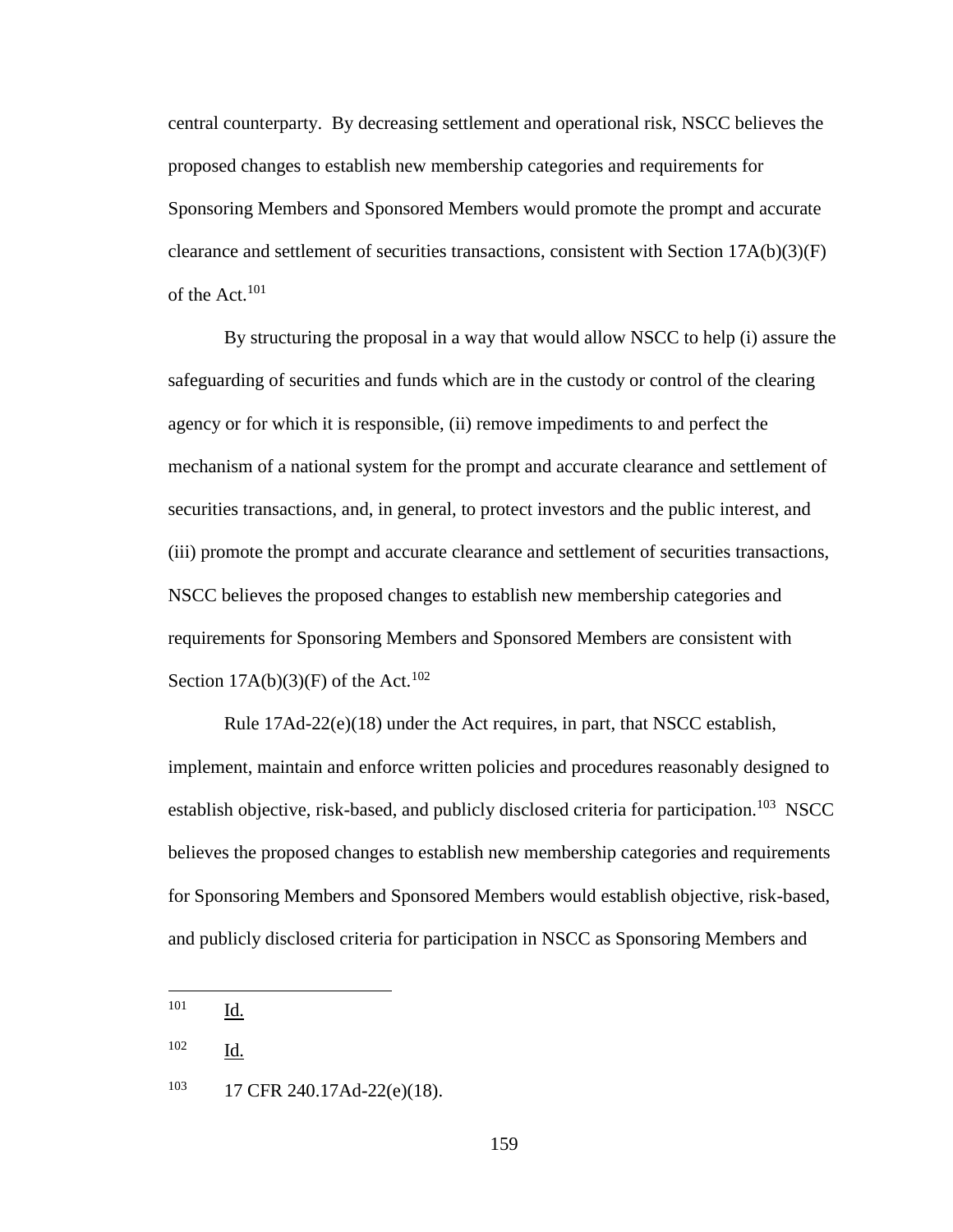Sponsored Members. Specifically, as proposed, in order for an applicant to become a Sponsoring Member, the applicant would be required to satisfy a number of objective and risk-based eligibility criteria. First, the applicant must be a Member. In addition, if the applicant is a Registered-Broker-Dealer, then it would be required to have (i) Net Worth of at least \$25 million and (ii) excess net capital over the minimum net capital requirement imposed by the SEC (or such higher minimum capital requirement imposed by the applicant's designated examining authority) of at least \$10 million. Likewise, in order for an applicant to become a Sponsored Member, the applicant would be required to meet certain objective, risk-based eligibility criteria. Specifically, an applicant would be eligible to apply to become a Sponsored Member if it is either a "qualified institutional buyer" as defined by Rule  $144A^{104}$  under the Securities Act,<sup>105</sup> or a legal entity that, although not organized as an entity specifically listed in paragraph  $(a)(1)(i)(H)$  of Rule 144A under the Securities Act, satisfies the financial requirements necessary to be a "qualified institutional buyer" as specified in that paragraph. If approved, the requirements for proposed new Sponsoring Member and Sponsored Member membership categories would become part of the Rules, which are publicly available on DTCC's website (www.dtcc.com), and market participants would be able to review them in connection with their evaluation of potential participation in NSCC as Sponsoring Members and Sponsored Members. Therefore, NSCC believes that the proposed changes

<sup>104 17</sup> CFR 230.144A.

 $105$  15 U.S.C. 77a et seq.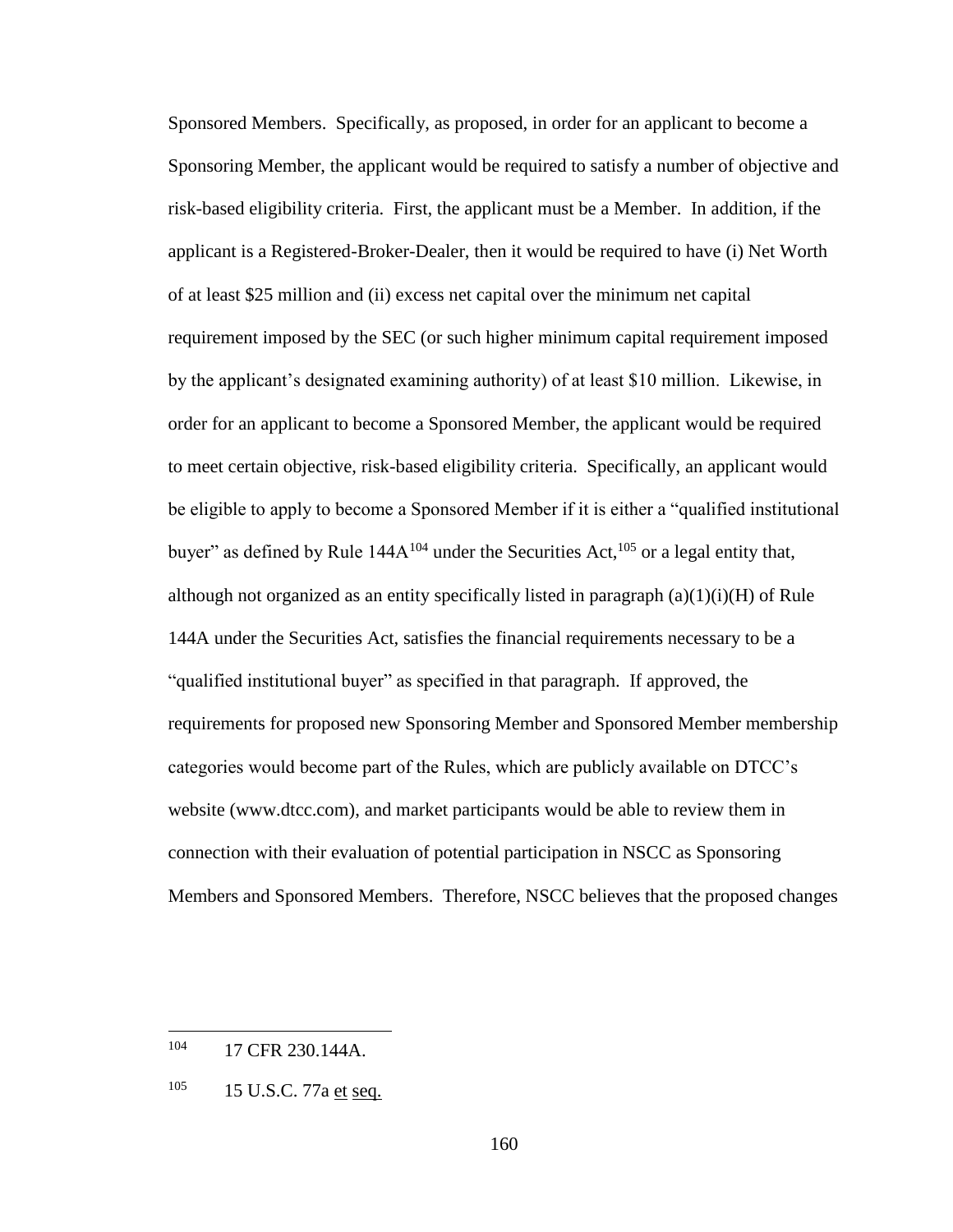to establish new membership categories and requirements for Sponsoring Members and Sponsored Members are consistent with Rule  $17\text{Ad}-22\text{(e)}(18)$  under the Act.<sup>106</sup>

# *Establishing a New Membership Category and Requirements for Agent Clearing Members*

NSCC believes the proposed changes to establish a new membership category and requirements for Agent Clearing Members are consistent with Section  $17A(b)(3)(F)^{107}$  of the Act and Rule  $17\text{Ad}-22(e)(18)$ ,  $^{108}$  as promulgated under the Act.

Section  $17A(b)(3)(F)$  of the Act requires, in part, that the Rules be designed to (i) assure the safeguarding of securities and funds which are in the custody or control of the clearing agency or for which it is responsible, (ii) remove impediments to and perfect the mechanism of a national system for the prompt and accurate clearance and settlement of securities transactions, and, in general, to protect investors and the public interest, and (iii) promote the prompt and accurate clearance and settlement of securities transactions.<sup>109</sup> NSCC believes the proposed changes to establish a new membership category and requirements for Agent Clearing Members are consistent with these requirements for the reasons described below.

# *Safeguarding of Securities and Funds*

Section  $17A(b)(3)(F)$  of the Act requires, in part, that the Rules be designed to assure the safeguarding of securities and funds which are in the custody or control of the

- 108 17 CFR 240.17Ad-22(e)(18).
- $109$  15 U.S.C. 78q-1(b)(3)(F).

<sup>106</sup> 17 CFR 240.17Ad-22(e)(18).

 $107$  15 U.S.C. 78q-1(b)(3)(F).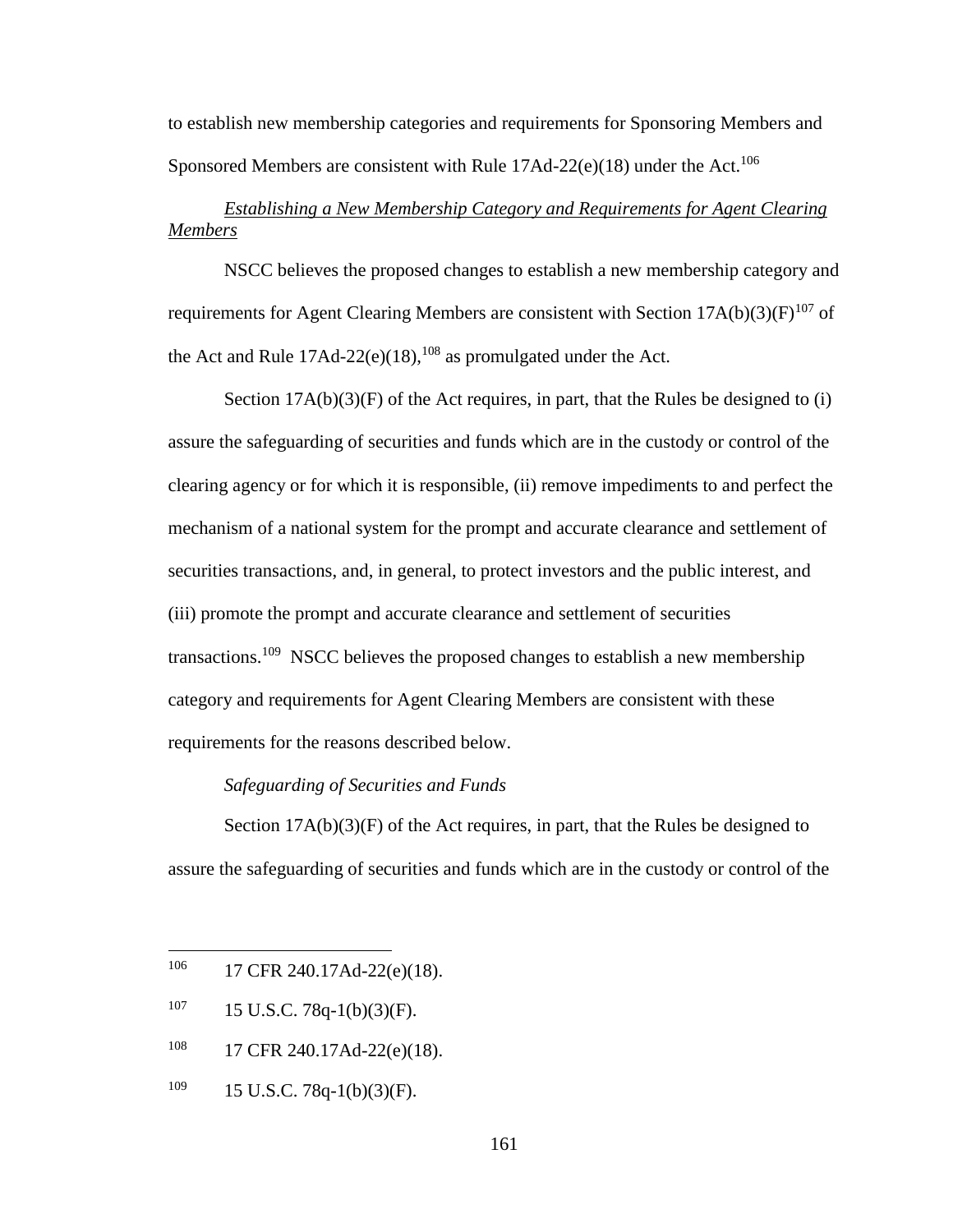clearing agency or for which it is responsible.<sup>110</sup> NSCC believes the proposed changes to establish a new membership category and requirements for Agent Clearing Members would allow NSCC to help assure the safeguarding of securities and funds which are in the custody or control of NSCC or for which it is responsible. Specifically, as proposed, all Agent Clearing Member applicants would be subject to an approval process that is separate from their original Member applications, ongoing credit surveillance in their capacity as Agent Clearing Members, as well as the calculation of the Agent Clearing Member Required Fund Deposits on a gross basis with no offsets for netting of positions as between different Customers.

In addition, as proposed, all Agent Clearing Member applicants would be subject to the same or higher financial requirements as those that apply to them with respect to their respective Member category. Furthermore, NSCC would reserve the right to impose greater financial requirements based upon the level of the anticipated positions and obligations of such applicant, the anticipated risk associated with the volume and types of transactions such applicant proposes to process through NSCC, and the overall financial condition of such applicant. An activity limit would also be imposed on an Agent Clearing Member's Customer activity so that the Agent Clearing Member would only be permitted to submit new Customer activity to NSCC to the extent its aggregate Volatility Charges do not exceed its Net Member Capital, unless otherwise determined by NSCC in order to promote orderly settlement.

Moreover, as proposed, NSCC would reserve the right to require each Agent Clearing Member, or any Member applicant to become such, to furnish to NSCC such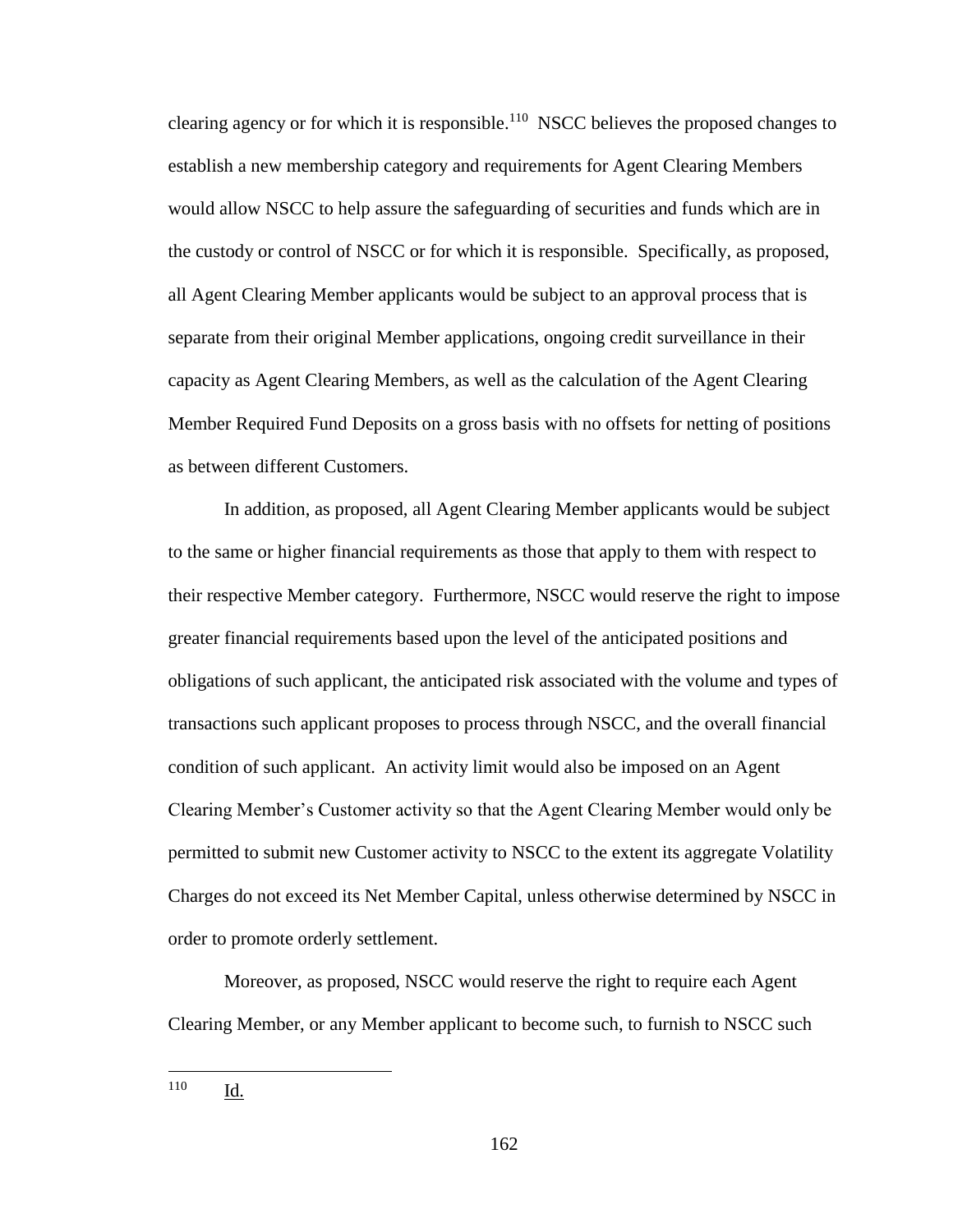adequate assurances of its financial responsibility and operational capability within the meaning of Rule 15 as NSCC may at any time or from time to time deem necessary or advisable in order to protect NSCC, its participants, creditors or investors, to safeguard securities and funds in the custody or control of NSCC and for which NSCC is responsible, or to promote the prompt and accurate clearance, settlement and processing of securities transactions.

By structuring the proposal in a way that addresses potential market and credit risks, NSCC believes that the proposed changes to establish a new membership category and requirements for Agent Clearing Members would assure the safeguarding of securities and funds which are in the custody or control of NSCC or for which it is responsible, consistent with Section  $17A(b)(3)(F)$  of the Act.<sup>111</sup>

# *Remove Impediments to and Perfect the Mechanism of a National System; Protect Investors and Public Interest*

Section  $17A(b)(3)(F)$  of the Act requires, in part, that the Rules be designed to remove impediments to and perfect the mechanism of a national system for the prompt and accurate clearance and settlement of securities transactions, and, in general, to protect investors and the public interest.<sup>112</sup> NSCC believes the proposed changes to establish a new membership category and requirements for Agent Clearing Members would allow NSCC to help remove impediments to and perfect the mechanism of a national system for the prompt and accurate clearance and settlement of securities transactions and, in general, to protect investors and the public interest.

<sup>111</sup> Id.

 $\overline{a}$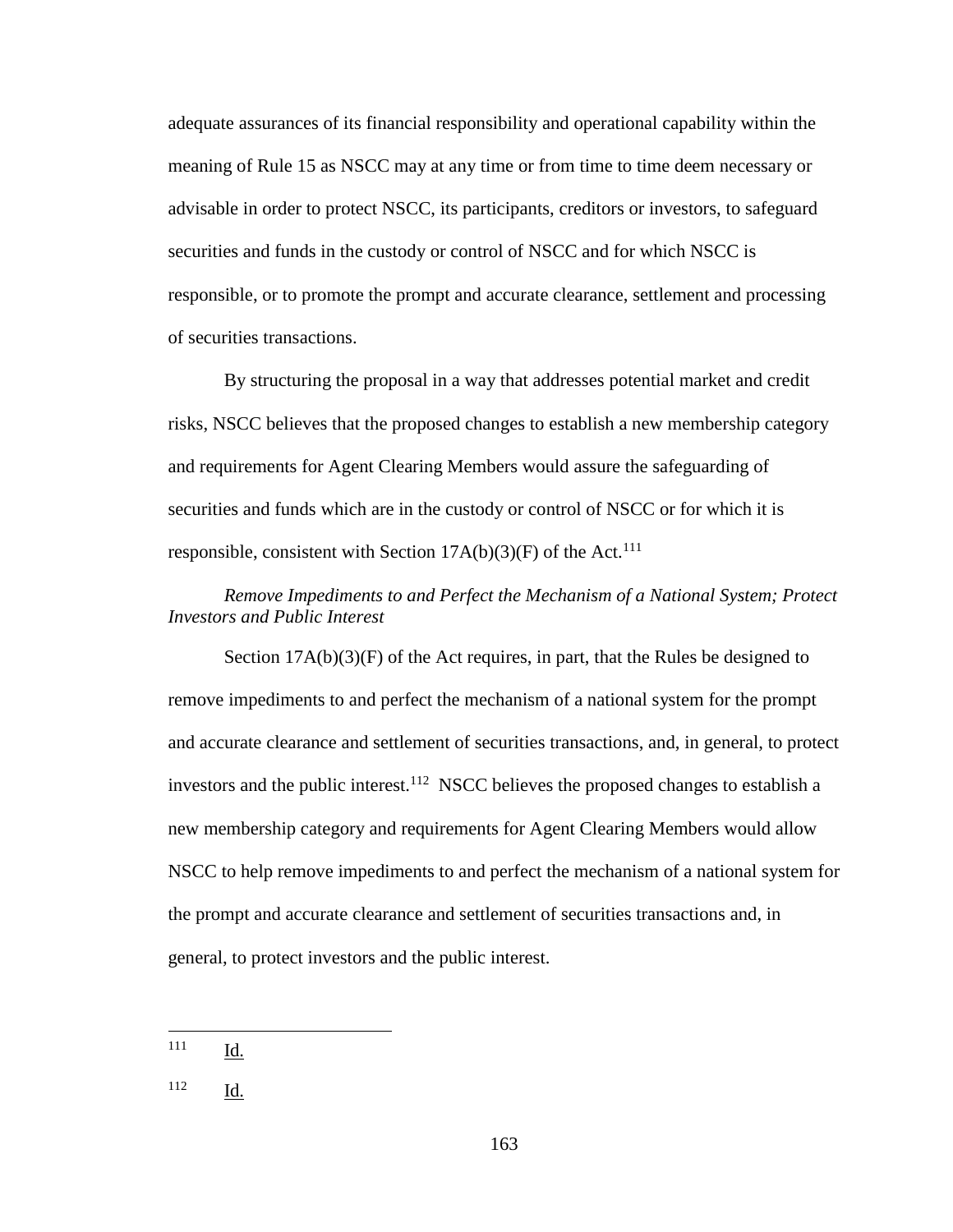Specifically, NSCC believes the proposal would help alleviate capital constraints and decrease settlement and operational risk that market participants would otherwise face. This is because the proposal would expand access to central clearing for institutional firms and thus enable a greater number of securities transactions to be cleared and settled by a central counterparty. As described above, NSCC believes that having securities transactions cleared through a central counterparty may create capital benefits for market participants and thereby help alleviate capital constraints otherwise applicable to bilateral securities transactions. In addition, by having a greater number of securities transactions cleared through a central counterparty, the proposal would decrease the settlement and operational risks that market participants would otherwise face to the extent they were required to clear and settle their securities transactions bilaterally because those securities transactions would be subject to novation and independent risk management by the central counterparty. By alleviating capital constraints and decreasing settlement and operational risk that market participants would otherwise face, NSCC believes the proposed changes to establish a new membership category and requirements for Agent Clearing Members would remove impediments to and perfect the mechanism of a national system for the prompt and accurate clearance and settlement of securities transactions, consistent with Section 17A(b)(3)(F) of the Act. $113$ 

The proposal would also protect investors and the public interest by lowering the risk of liquidity drain and protecting against fire sale risks as it would expand access to central clearing for institutional firms and thus enable a greater number of securities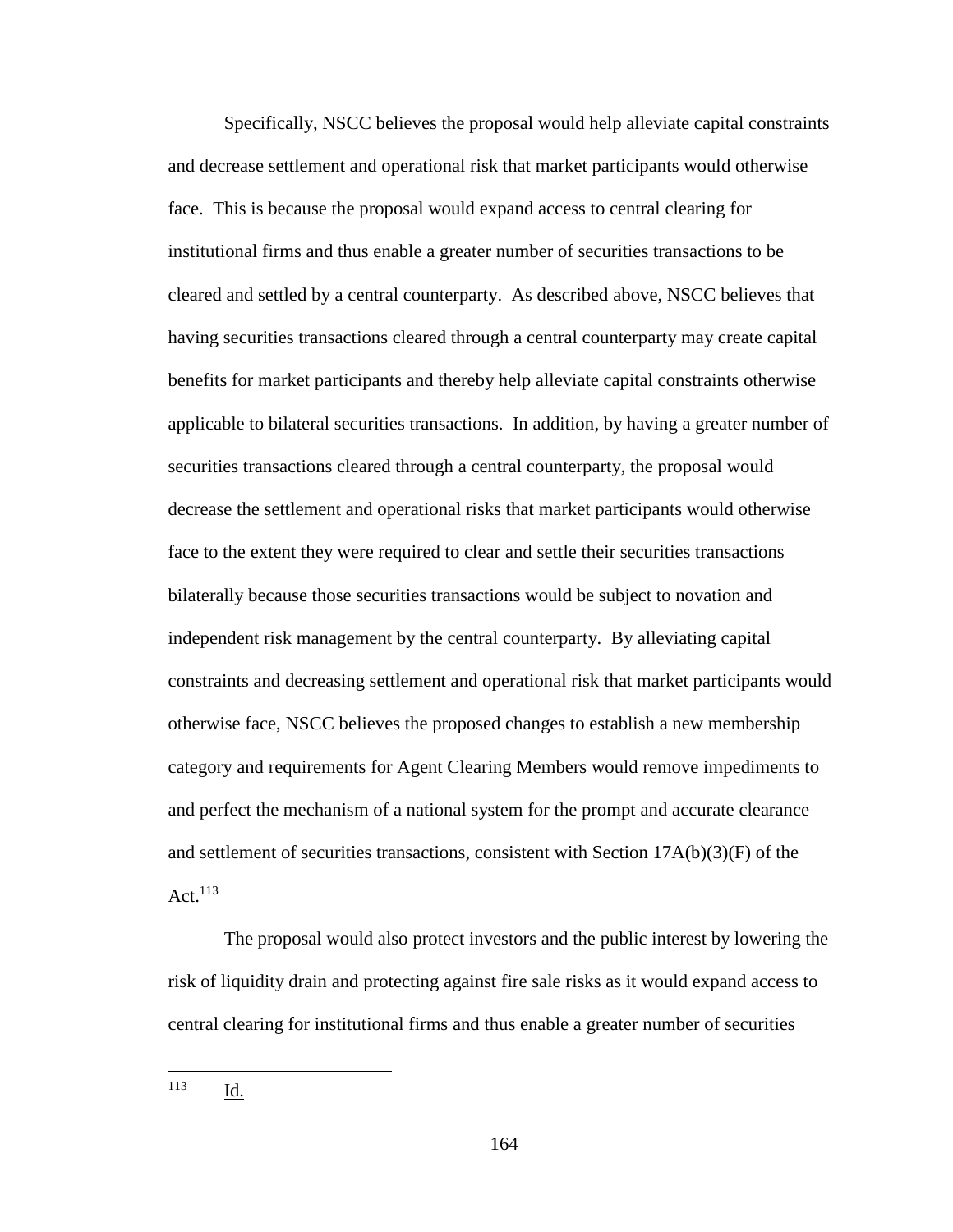transactions to be cleared and settled by a central counterparty. Specifically, NSCC believes that having securities transactions cleared and settled by a central counterparty would lower the risk of liquidity drain in the U.S. financial market by lessening counterparties' likely inclination to unwind transactions in a stressed market scenario. The central counterparty would use its risk management resources to provide confidence to market participants that they will receive back their cash or securities, as applicable, which should limit the propensity for market participants to seek to unwind their transactions in a stressed market scenario. In addition, NSCC believes that having securities transactions cleared and settled by a central counterparty would protect against fire sale risk through the central counterparty's ability to centralize and control the hedging and liquidation of a defaulting counterparty's portfolio. By lowering the risk of liquidity drain in the U.S. financial market and protecting against fire sale risk, NSCC believes the proposed changes to establish a new membership category and requirements for Agent Clearing Members would protect investors and the public interest, consistent with the Section  $17(A)(b)(3)(F)$  of the Act.<sup>114</sup>

## *Promote Prompt and Accurate Clearance and Settlement*

Section  $17A(b)(3)(F)$  of the Act requires, in part, that the Rules be designed to promote the prompt and accurate clearance and settlement of securities transactions.<sup>115</sup> NSCC believes the proposed changes to establish a new membership category and requirements for Agent Clearing Members would allow NSCC to help promote the prompt and accurate clearance and settlement of securities transactions. Specifically, by

<sup>114</sup> Id.

<sup>115</sup> Id.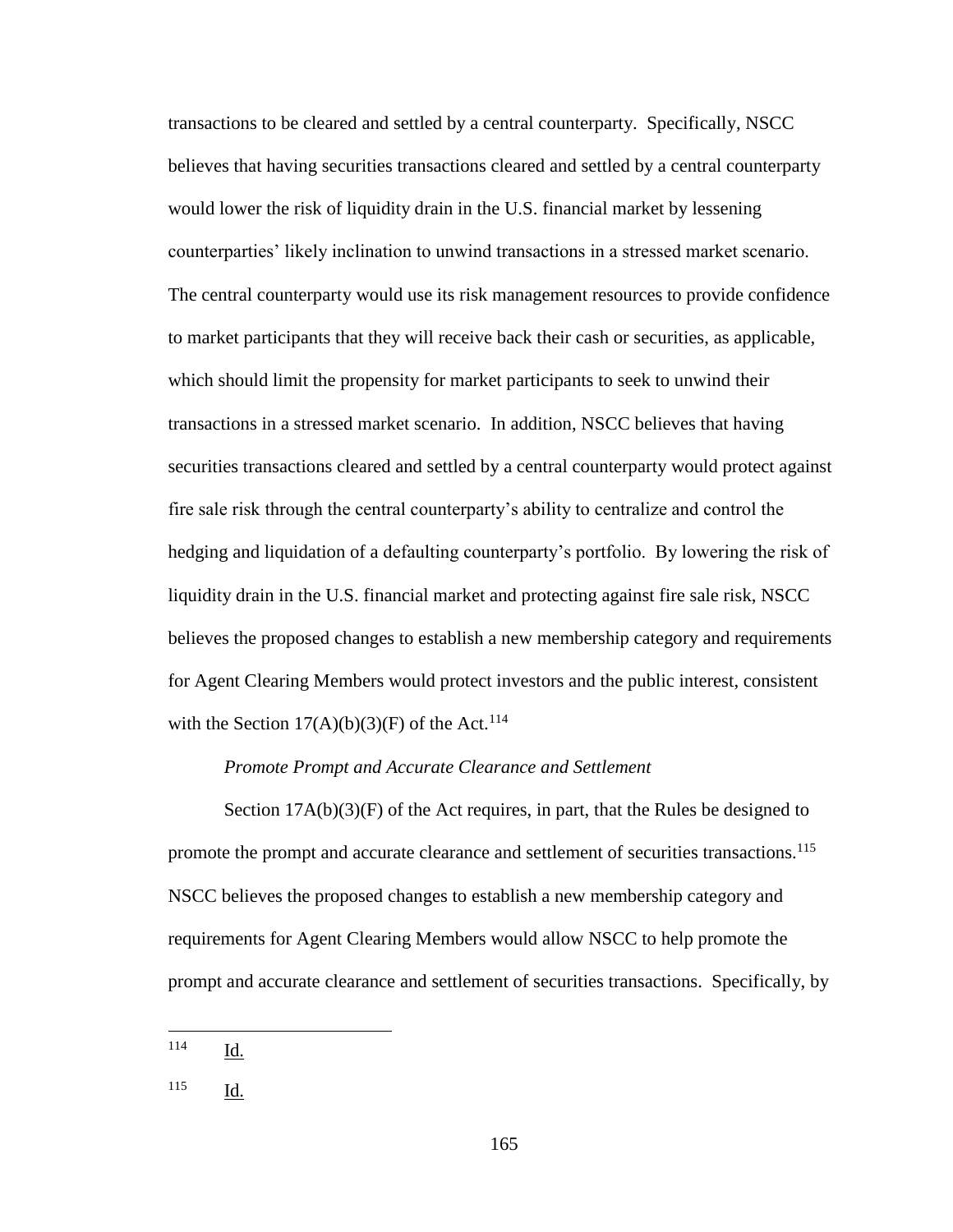expanding the access of central clearing for institutional firms and thus enable a greater number of securities transactions to be cleared and settled by a central counterparty, NSCC believes the proposal would help decrease settlement and operational risk that market participants would otherwise face to the extent they were required to clear and settle their securities transactions bilaterally because those securities transactions would be subject to novation and independent risk management by the central counterparty. By decreasing settlement and operational risk, NSCC believes the proposed changes to establish a new membership category and requirements for Agent Clearing Members would promote the prompt and accurate clearance and settlement of securities transactions, consistent with Section  $17A(b)(3)(F)$  of the Act.<sup>116</sup>

By structuring the proposal in a way that would allow NSCC to help (i) assure the safeguarding of securities and funds which are in the custody or control of the clearing agency or for which it is responsible, (ii) remove impediments to and perfect the mechanism of a national system for the prompt and accurate clearance and settlement of securities transactions, and, in general, to protect investors and the public interest, and (iii) promote the prompt and accurate clearance and settlement of securities transactions, NSCC believes the proposed changes to establish a new membership category and requirements for Agent Clearing Members are consistent with Section 17A(b)(3)(F) of Act. $117$ 

Rule 17Ad-22(e)(18) under the Act requires, in part, that NSCC establish, implement, maintain and enforce written policies and procedures reasonably designed to

<sup>116</sup> Id.

<sup>117</sup> Id.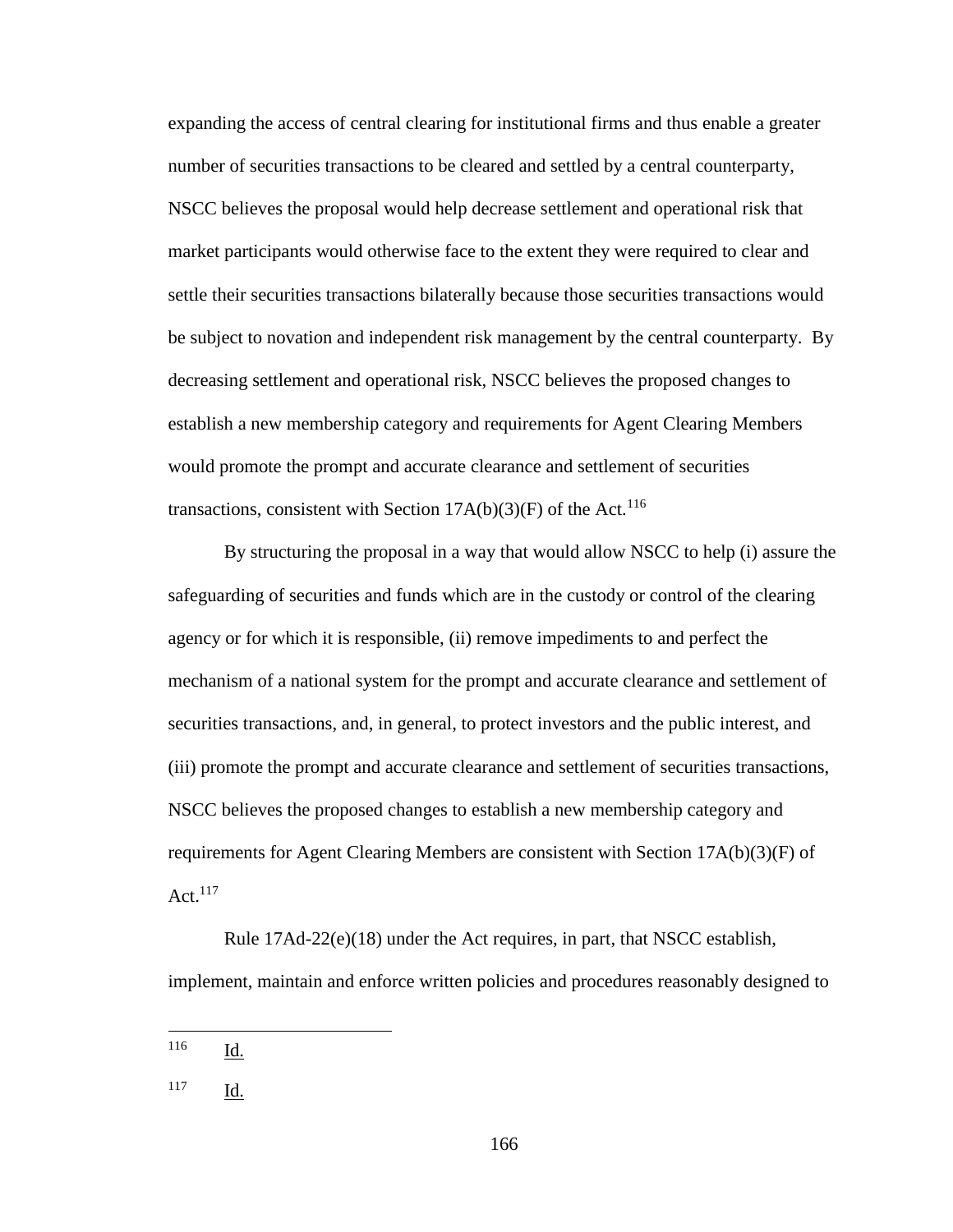establish objective, risk-based, and publicly disclosed criteria for participation.<sup>118</sup> NSCC believes the proposed changes to establish new a membership category and requirements for Agent Clearing Members would establish objective, risk-based, and publicly disclosed criteria for participation in NSCC as Agent Clearing Members. Specifically, as proposed, in order for an applicant to become an Agent Clearing Member, the applicant would be required to satisfy a number of objective and risk-based eligibility criteria. First, the applicant must be a Member. In addition, if the applicant is a Registered-Broker-Dealer, then it would be required to have (i) Net Worth of at least \$25 million and (ii) excess net capital over the minimum net capital requirement imposed by the SEC (or such higher minimum capital requirement imposed by the applicant's designated examining authority) of at least \$10 million. If approved, the requirements for proposed new Agent Clearing Member membership category would become part of the Rules, which are publicly available on DTCC's website (www.dtcc.com), and market participants would be able to review them in connection with their evaluation of potential participation in NSCC as Agent Clearing Members. Therefore, NSCC believes that the proposed changes to establish a new membership category and requirements for Agent Clearing Members are consistent with Rule  $17Ad-22(e)(18)$  under the Act.<sup>119</sup>

*Establishing the SFT Clearing Service*

<sup>118</sup> 17 CFR 240.17Ad-22(e)(18).

<sup>119</sup> Id.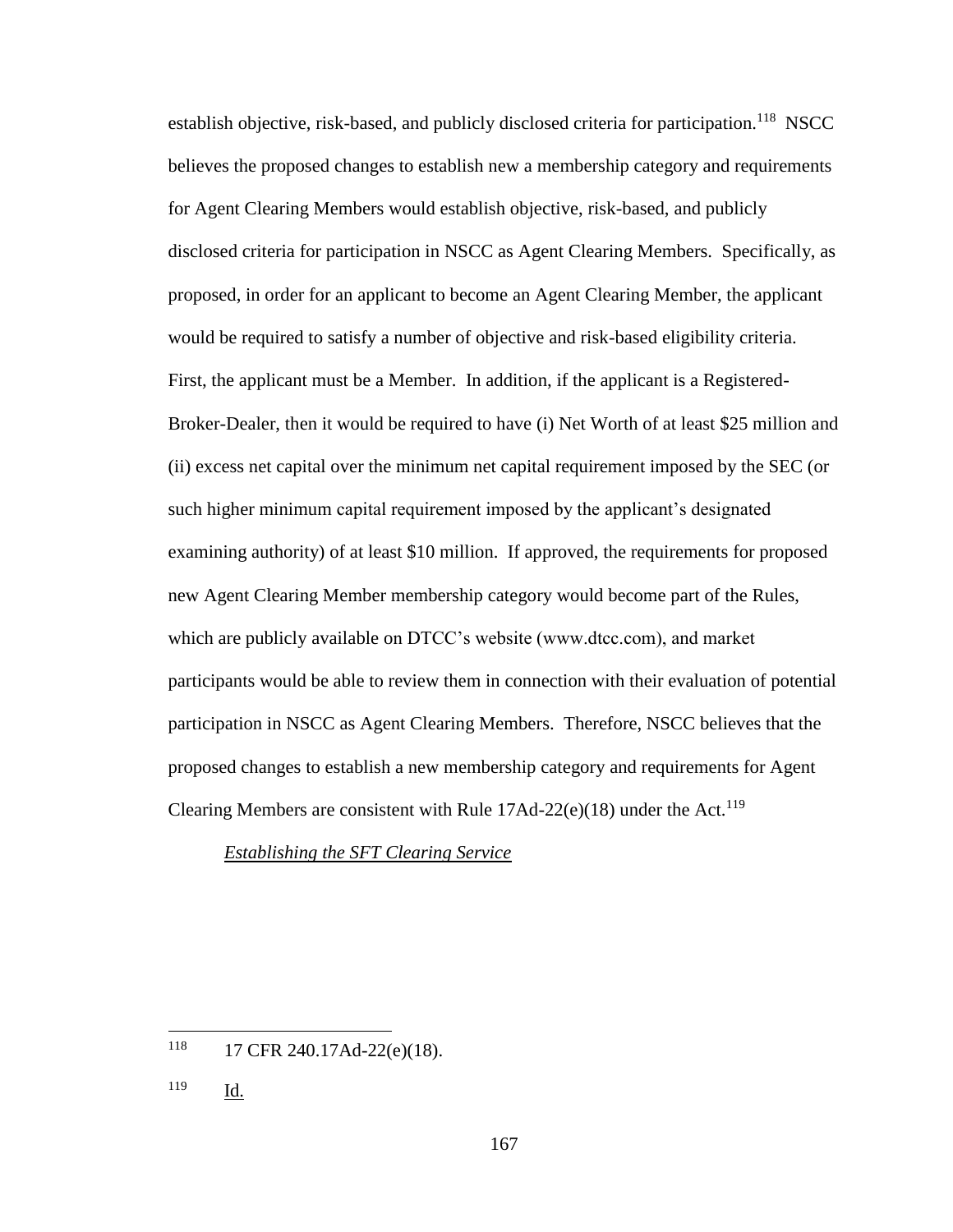NSCC believes the proposed changes to establish the SFT Clearing Service are consistent with Section  $17A(b)(3)(F)^{120}$  of the Act and Rules  $17Ad-22(e)(7)$  and  $(e)(8),^{121}$ as promulgated under the Act.

Section  $17A(b)(3)(F)$  of the Act requires, in part, that the Rules be designed to (i) assure the safeguarding of securities and funds which are in the custody or control of the clearing agency or for which it is responsible, (ii) remove impediments to and perfect the mechanism of a national system for the prompt and accurate clearance and settlement of securities transactions, and, in general, to protect investors and the public interest, and (iii) promote the prompt and accurate clearance and settlement of securities transactions.<sup>122</sup> NSCC believes the proposed changes to establish the SFT Clearing Service are consistent with these requirements for the reasons described below.

#### *Safeguarding of Securities and Funds*

Section  $17A(b)(3)(F)$  of the Act requires, in part, that the Rules be designed to assure the safeguarding of securities and funds which are in the custody or control of NSCC or for which it is responsible.<sup>123</sup> NSCC believes that the proposed changes to establish the SFT Clearing Service would allow NSCC to help assure the safeguarding of securities and funds which are in the custody or control of NSCC or for which it is responsible.

The proposal is structured in a manner that allows NSCC to protect itself from

- $122$  15 U.S.C. 78q-1(b)(3)(F).
- <sup>123</sup> Id.

<sup>120</sup> 15 U.S.C. 78q-1(b)(3)(F).

<sup>&</sup>lt;sup>121</sup> 17 CFR 240.17Ad-22(e)(7) and (e)(8).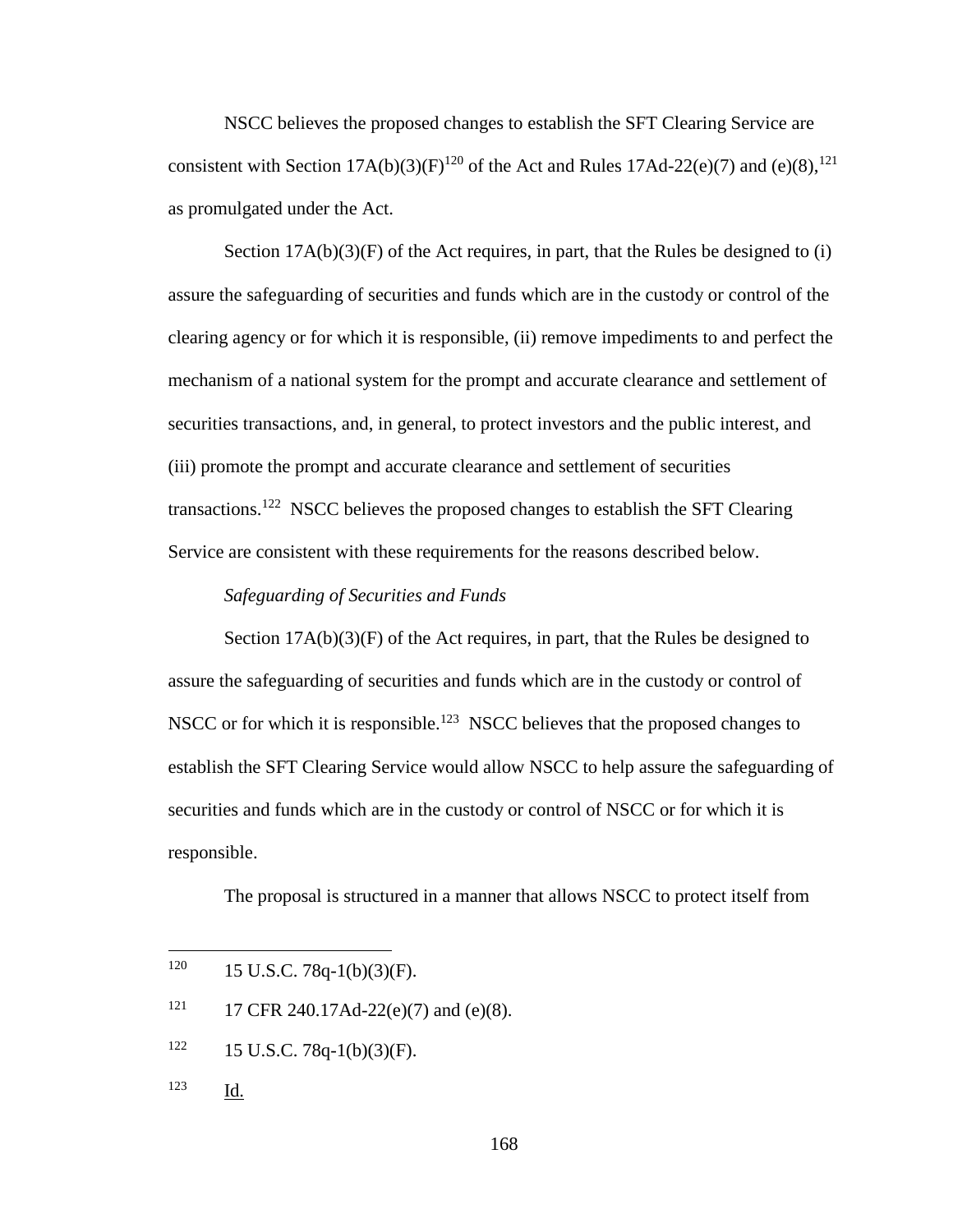associated market risk. Specifically, as described above, except with respect to the VaR charge, SFT activity would be risk managed by NSCC in a manner consistent with Members' CNS positions. Moreover, except with respect to the MLA charge, all SFT Positions would be margined independently of the Member's other positions, i.e., Required SFT Deposit. The Required SFT Deposit would generally be calculated using the same procedure applicable to CNS positions, but with a separate \$250,000 minimum.<sup>124</sup>

Moreover, consistent with the manner in which clearing fund requirements are satisfied by members of FICC for their cleared securities financing transactions, NSCC would require that (i) a minimum of 40% of an SFT Member's Required SFT Deposit consist of a combination of cash and Eligible Clearing Fund Treasury Securities and (ii) the lesser of \$5,000,000 or 10% of an SFT Member's Required SFT Deposit (but not less than \$250,000) consist of cash.<sup>125,126</sup> NSCC would also have the discretion to require a Member to post its Required SFT Deposit in proportion of cash higher than would otherwise be required.<sup>127</sup> NSCC's determination to impose any such requirement would be made in view of market conditions and other financial and operational capabilities of the relevant SFT Member.

Furthermore, NSCC would require additional Clearing Fund deposits to address two situations that may present unique risk. First, if the share price of underlying

<sup>124</sup> See Section  $12(c)$  of proposed Rule 56.

<sup>125</sup> Supra note 34.

 $126$  Supra note 35.

<sup>&</sup>lt;sup>127</sup> See Section 12(d) of proposed Rule 56.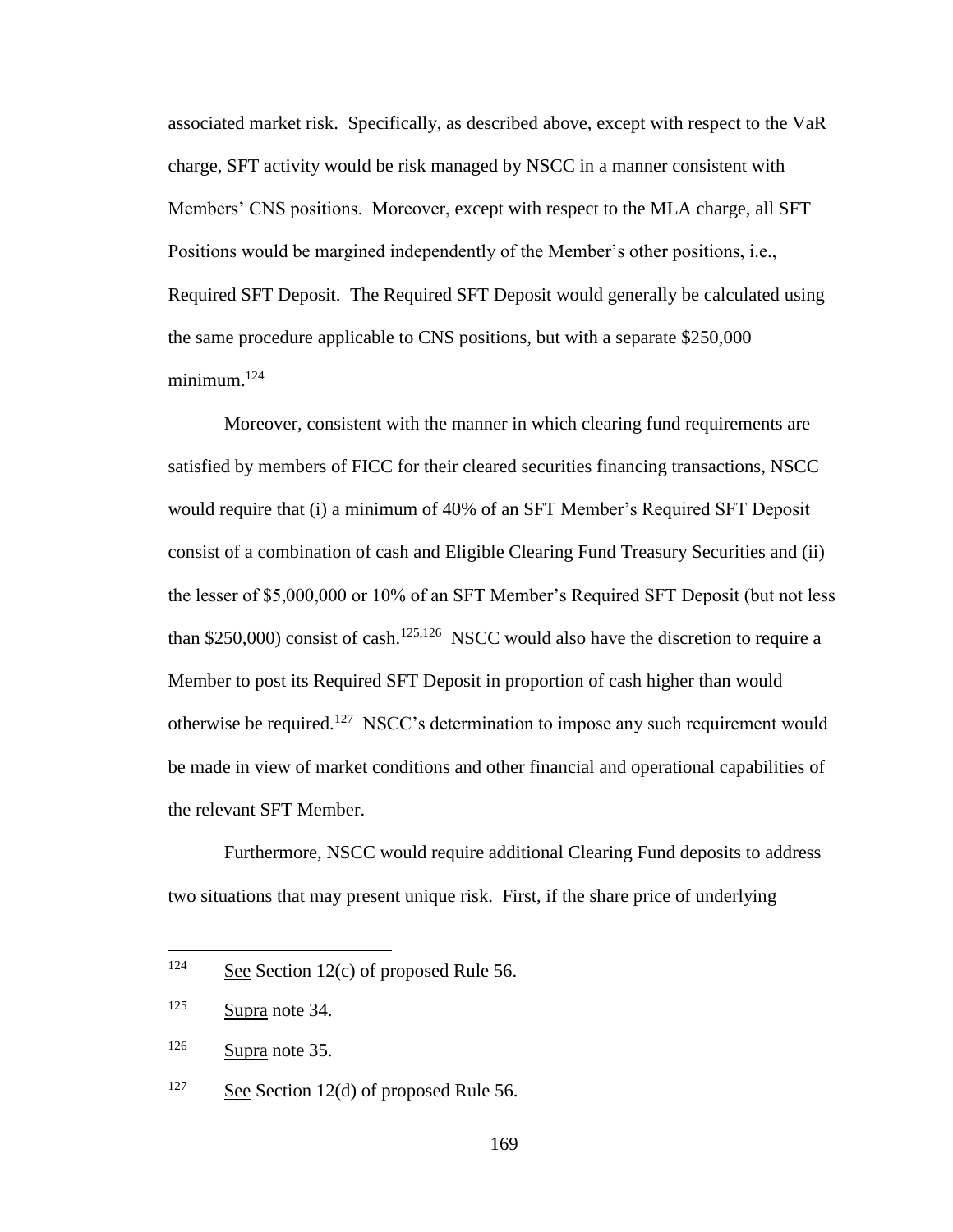securities of an SFT that has already been novated to NSCC falls below the threshold established by NSCC from time to time, NSCC would require both pre-novation counterparties to the SFT to post Clearing Fund equal to 100% of the market value of such underlying securities until such time as the per share price of the underlying securities equals or exceeds such threshold.<sup>128</sup> Second, in the event an SFT is subject to a collateral haircut (i.e., the SFT Cash exceeds the market value of the securities), NSCC would require the Transferor (or in the case of an Agent Clearing Member Transaction, the Agent Clearing Member) to post Clearing Fund equal to such excess.<sup>129</sup>

Additionally, the Sponsoring Member Required Fund Deposits and Agent Clearing Member Required Fund Deposits would each be calculated on a gross basis, and no offsets for netting of positions as between different Sponsored Members or different Customers, as applicable, would be permitted. Moreover, any Member that opts to apply to become a Sponsoring Member or an Agent Clearing Member would be subject to an activity limit (as described above).

NSCC is also proposing to limit the SFTs eligible for clearing to overnight transactions on securities that are CNS-eligible equity securities with a share price that equals or exceeds the threshold established by NSCC from time to time and that are fully collateralized by cash. NSCC believes these limitations, in addition to the Clearing Fund requirements, would limit the potential market risk associated with SFTs.

The proposal is also structured in a manner that allows NSCC to protect itself from associated liquidity risk. Specifically, the proposal would provide that the Final

 $128$  See Section 13(b) of proposed Rule 56.

<sup>&</sup>lt;sup>129</sup> See Section 12(e) of proposed Rule 56.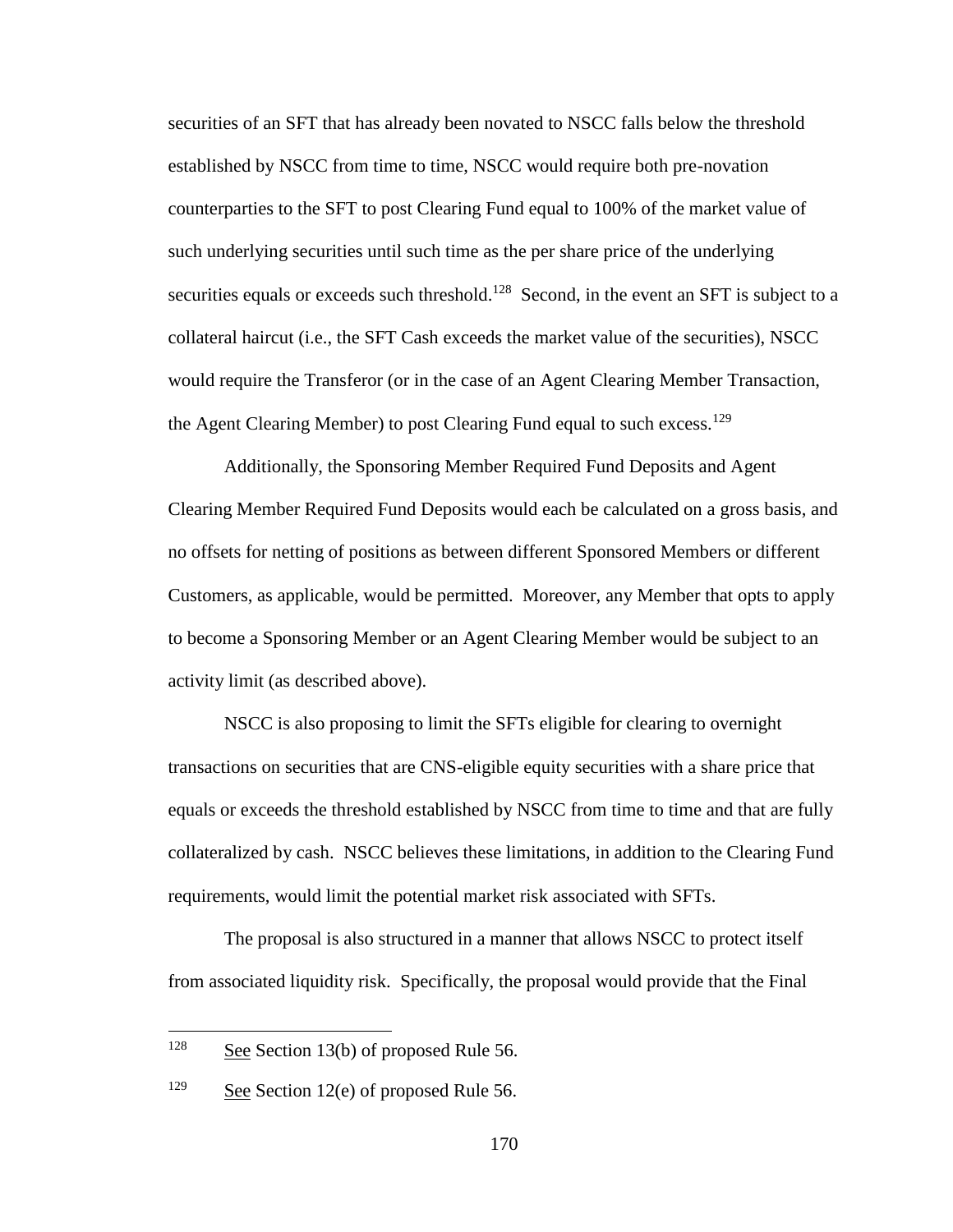Settlement obligations and Price Differential of each SFT, other than a Sponsored Member Transaction, that is novated to NSCC would settle RVP/DVP at DTC.<sup>130</sup> SFT deliver orders would be processed in accordance with DTC's rules and procedures, including provisions relating to risk controls. Therefore each DTC participant's Final Settlement obligation would complete at DTC on a fully collateralized basis, and the associated debit (if any) would be subject to DTC's risk controls.

To the extent the Price Differential is not processed by DTC, for example if a receiver does not satisfy DTC's risk controls, NSCC would debit and credit the Price Differential from and to the SFT Accounts of the SFT Member parties to the SFT as part of its end of day final money settlement.

In the event NSCC ceases to act for a Defaulting SFT Member, on the Business Day that NSCC ceased to act, NSCC's daily liquidity need calculation would include all Price Differential debits owed by the Defaulting SFT Member not processed at DTC. On subsequent days of the liquidation of the Defaulting SFT Member's SFT Positions, NSCC's total liquidity need calculations would include all novated SFT activity that has not reached Final Settlement on the Business Day NSCC ceased to act, netted together with all other outstanding settlement activity of the Defaulting SFT Member at NSCC.

Until NSCC has satisfied the Final Settlement obligations owing to non-defaulting SFT Members, NSCC would continue paying to and receiving from non-defaulting SFT Members the applicable Price Differential (i.e., the change in market value of the relevant securities) with respect to their novated SFTs.<sup>131</sup> NSCC would take into account such

 $130$  Supra note 27.

<sup>&</sup>lt;sup>131</sup> See proposed Rule 56, Section  $14(b)(ix)$ .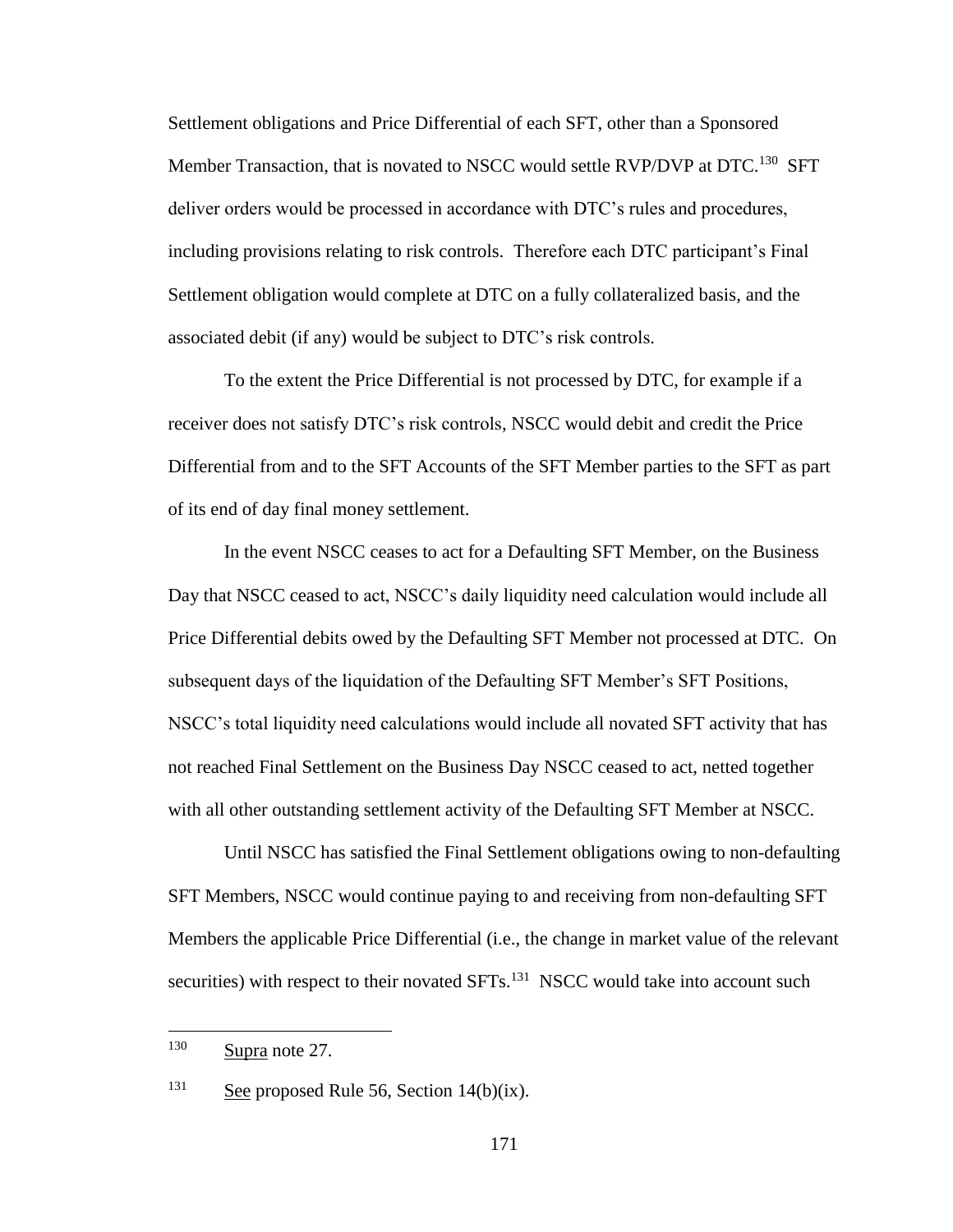Price Differential payment obligations, as well as any Final Settlement obligations to non-defaulting SFT Members, when calculating the amount of liquidity resources that NSCC may require in the event of the default of the participant family that would generate the largest aggregate payment obligation for NSCC in extreme but plausible market conditions.<sup>132,133</sup> By continuing to process these Payment Differential payments until Final Settlement occurs, NSCC would ensure that non-defaulting SFT Members are kept in largely the same position as if the Defaulting SFT Member had not defaulted and the pre-novation counterparties had instead agreed to roll the SFTs. This is because even though the non-payment of the Rate Payment in an SFT Member default context may have an impact on non-defaulting SFT Members, such impact is generally de minimis. To the extent NSCC is required to pay a Price Differential, as well as any Final Settlement obligations, to a non-defaulting SFT Member, NSCC would rely on NSCC's liquidity resources, including the Required SFT Deposit and any SLD that may be collected, when applicable, in order to cover the liquidity need associated with any such Price Differential and Final Settlement obligations, consistent with the Clearing Agency Liquidity Risk Management Framework. 134

The proposal is also structured in a manner that allows NSCC to protect itself from associated credit risk. In addition to the Clearing Fund requirements discussed above, any Member that elects to participate in the proposed SFT Clearing Service would be subject to the same initial membership requirements and ongoing membership

<sup>132</sup> Id.

<sup>133</sup> 17 CFR 240.17Ad-22(e)(7).

<sup>134</sup> Supra note 39.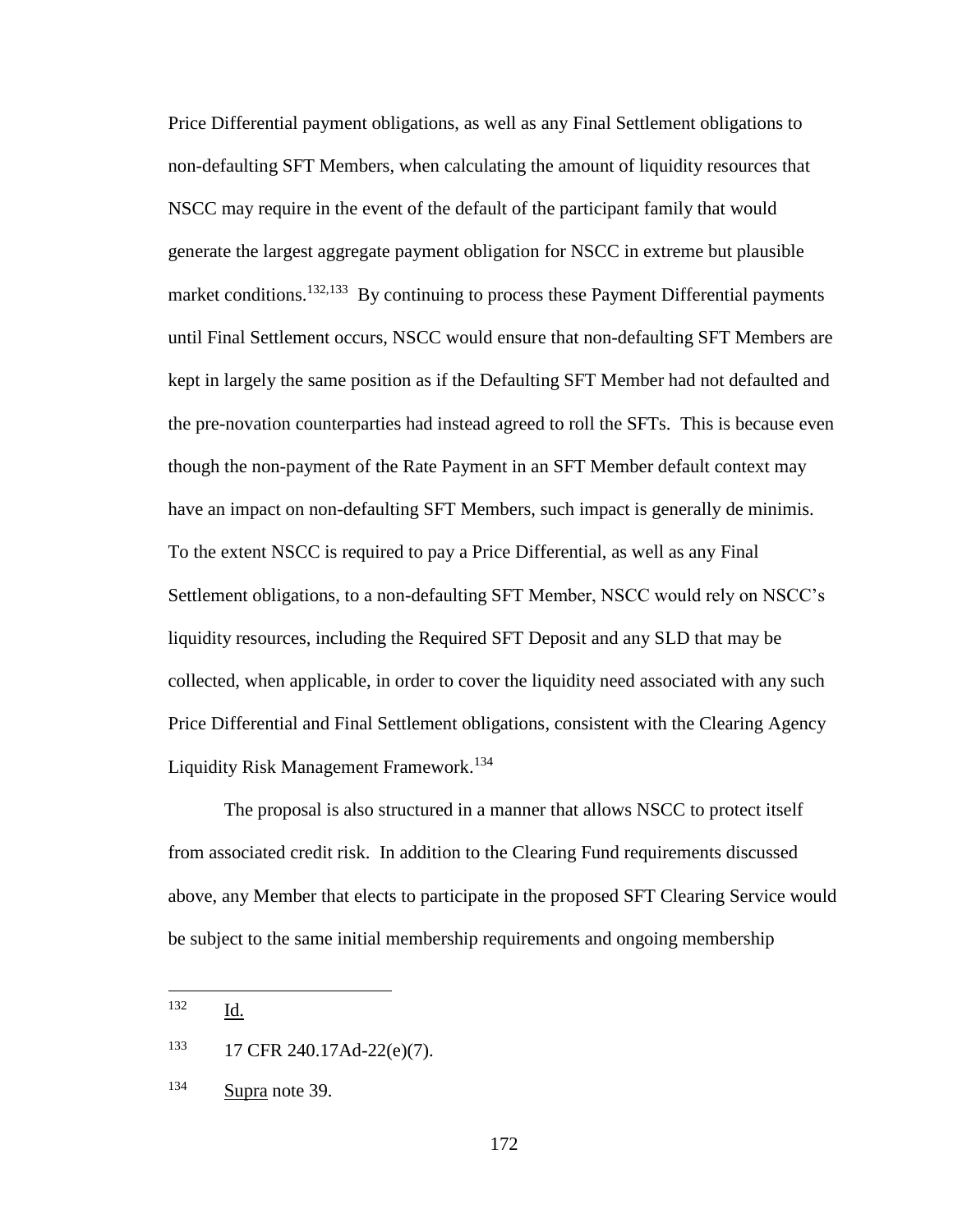requirements and monitoring as any other Member. Moreover, any Member that opts to apply to become a Sponsoring Member or an Agent Clearing Member would be subject to an activity limit (as described above) in addition to an approval process that is separate from its original Member applications, as well as ongoing credit surveillance in its capacity as a Sponsoring Member or Agent Clearing Member, as applicable.

The proposal is also structured in a manner that allows NSCC to protect itself from associated operational risk. NSCC proposes to utilize to a significant extent the same processes and infrastructure as it has used for many years to clear and settle cash market transactions for purposes of clearing and settling SFTs. NSCC staff is well versed in such processes and infrastructure and has been actively involved in the development of the proposed SFT Clearing Service, thereby allowing for ready integration of support for the proposed SFT Clearing Service into NSCC staff's current workflows.

By structuring the proposal in a way that addresses potential market, liquidity, credit and operational risks, NSCC believes that the proposed changes to establish the SFT Clearing Service would help assure the safeguarding of securities and funds which are in the custody or control of NSCC or for which it is responsible, consistent with Section  $17A(b)(3)(F)$  of the Act.<sup>135</sup>

*Remove Impediments to and Perfect the Mechanism of a National System; Protect Investors and Public Interest*

Section  $17A(b)(3)(F)$  of the Act requires, in part, that the Rules be designed to remove impediments to and perfect the mechanism of a national system for the prompt and accurate clearance and settlement of securities transactions, and, in general, to protect

135 <sup>135</sup> 15 U.S.C. 78q-1(b)(3)(F).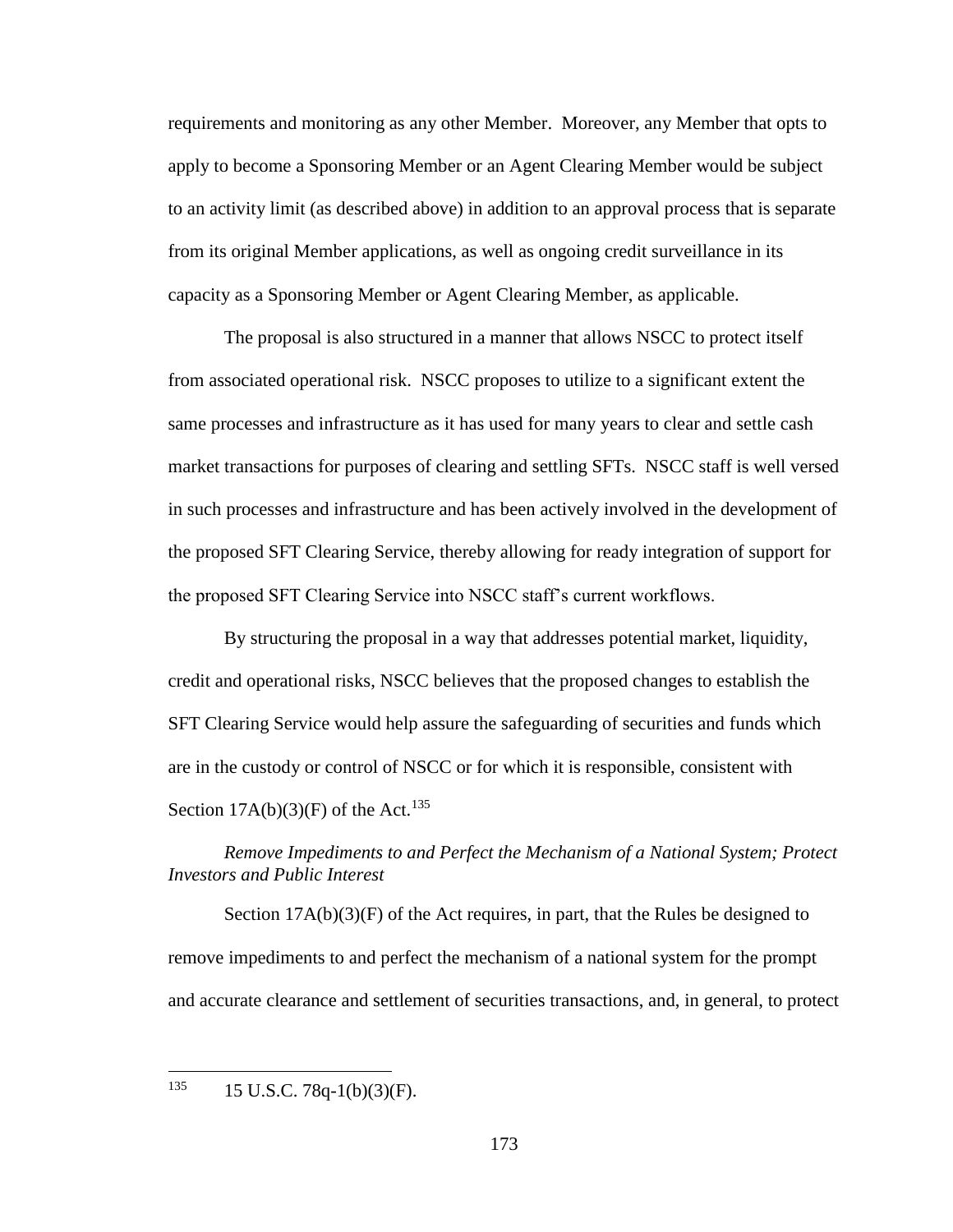investors and the public interest.<sup>136</sup> NSCC believes the proposed changes to establish the SFT Clearing Service would allow NSCC to help remove impediments to and perfect the mechanism of a national system for the prompt and accurate clearance and settlement of securities transactions and, in general, to protect investors and the public interest.

Specifically, NSCC believes the proposal would help alleviate capital constraints and decrease settlement and operational risk that market participants would otherwise face. As described above, NSCC believes, by expanding the availability of NSCC's infrastructure to SFTs via the proposed SFT Clearing Service, the proposal may create capital benefits for market participants and thereby help alleviate capital constraints otherwise applicable to bilateral SFTs. In addition, the proposal would decrease settlement and operational risk that market participants would otherwise face by making a greater number of securities transactions eligible to be cleared, settled and risk managed through NSCC via the proposed SFT Clearing Service. By alleviating capital constraints and decreasing settlement and operational risk that market participants would otherwise face, NSCC believes the proposed changes to establish the SFT Clearing Service would remove impediments to and perfect the mechanism of a national system for the prompt and accurate clearance and settlement of securities transactions, consistent with Section  $17A(b)(3)(F)$  of the Act.<sup>137</sup>

The proposal would also protect investors and the public interest by lowering the risk of liquidity drain and protecting against fire sale risks. Specifically, the proposal would lower the risk of liquidity drain in the U.S. equity securities financing market by

<sup>136</sup> Id.

<sup>137</sup> Id.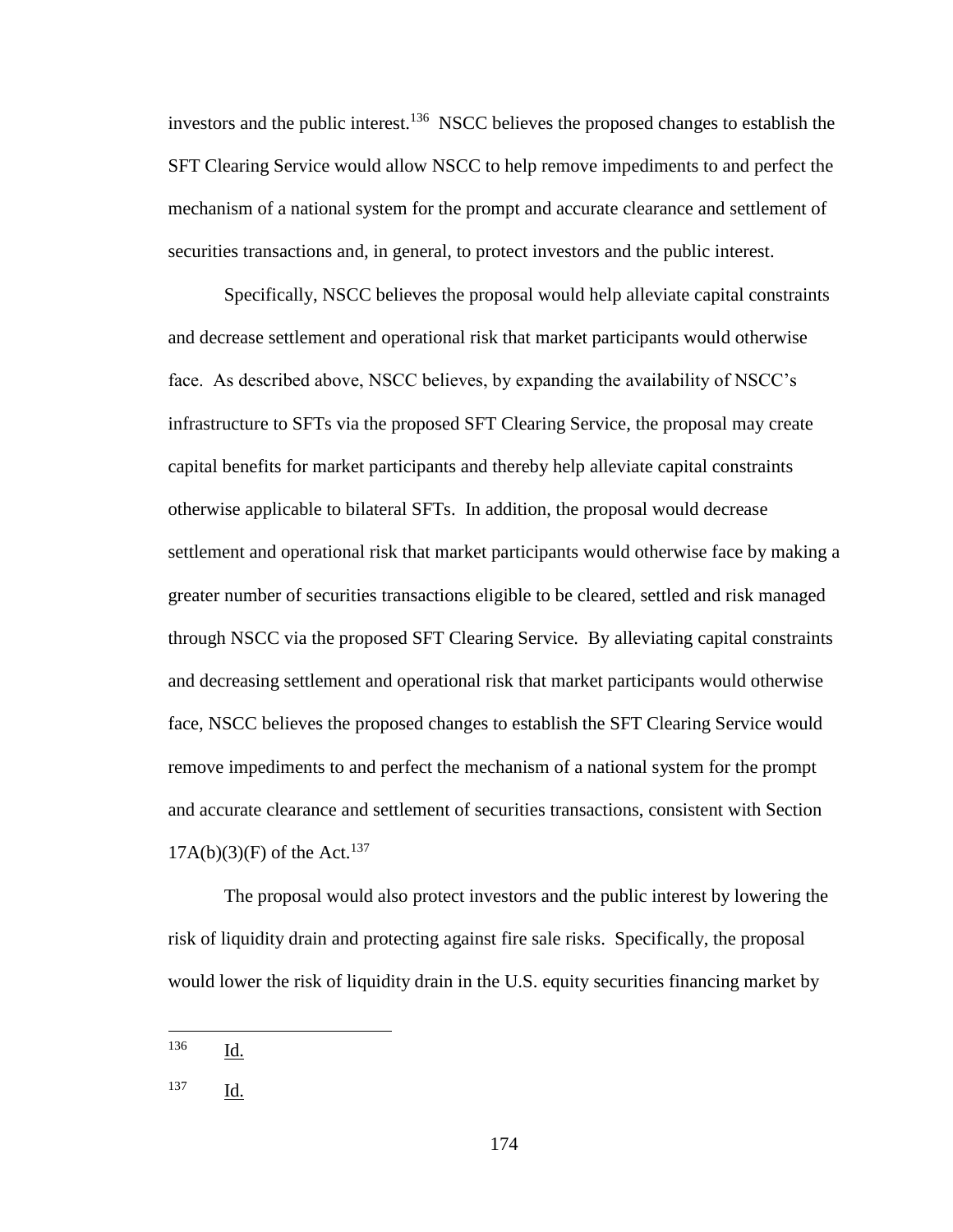lessening counterparties' likely inclination to unwind transactions in a stressed market scenario. NSCC would use its risk management resources to provide confidence to market participants that they will receive back their cash or securities, as applicable, which should limit the propensity for market participants to seek to unwind their transactions in a stressed market scenario.

In addition, the proposal would protect against fire sale risk. As described above, in the event of a default, NSCC would conduct a centralized, orderly liquidation of the defaulter's SFT Positions. Such an organized liquidation should result in substantially less price depreciation and market disruption than multiple independent non-defaulting parties racing against one another to liquidate the positions. In addition, NSCC would only need to liquidate the defaulter's net positions. Limiting the positions that need to be liquidated to the defaulter's net positions should reduce the volume of required sales activity, which in turn should limit the price and market impact of the close-out of the defaulter's positions. NSCC would also use its risk management resources to provide confidence to market participants that they will receive back their cash or securities, as applicable, which should limit the propensity for market participants to seek to unwind their transactions in a stressed market scenario. By lowering the risk of liquidity drain in the U.S. equity securities financing market and protecting against fire sale risk, NSCC believes the proposed changes to establish the SFT Clearing Service would protect investors and the public interest, consistent with the Section  $17(A)(b)(3)(F)$  of the Act.<sup>138</sup>

### *Promote Prompt and Accurate Clearance and Settlement*

Section  $17A(b)(3)(F)$  of the Act requires, in part, that the Rules be designed to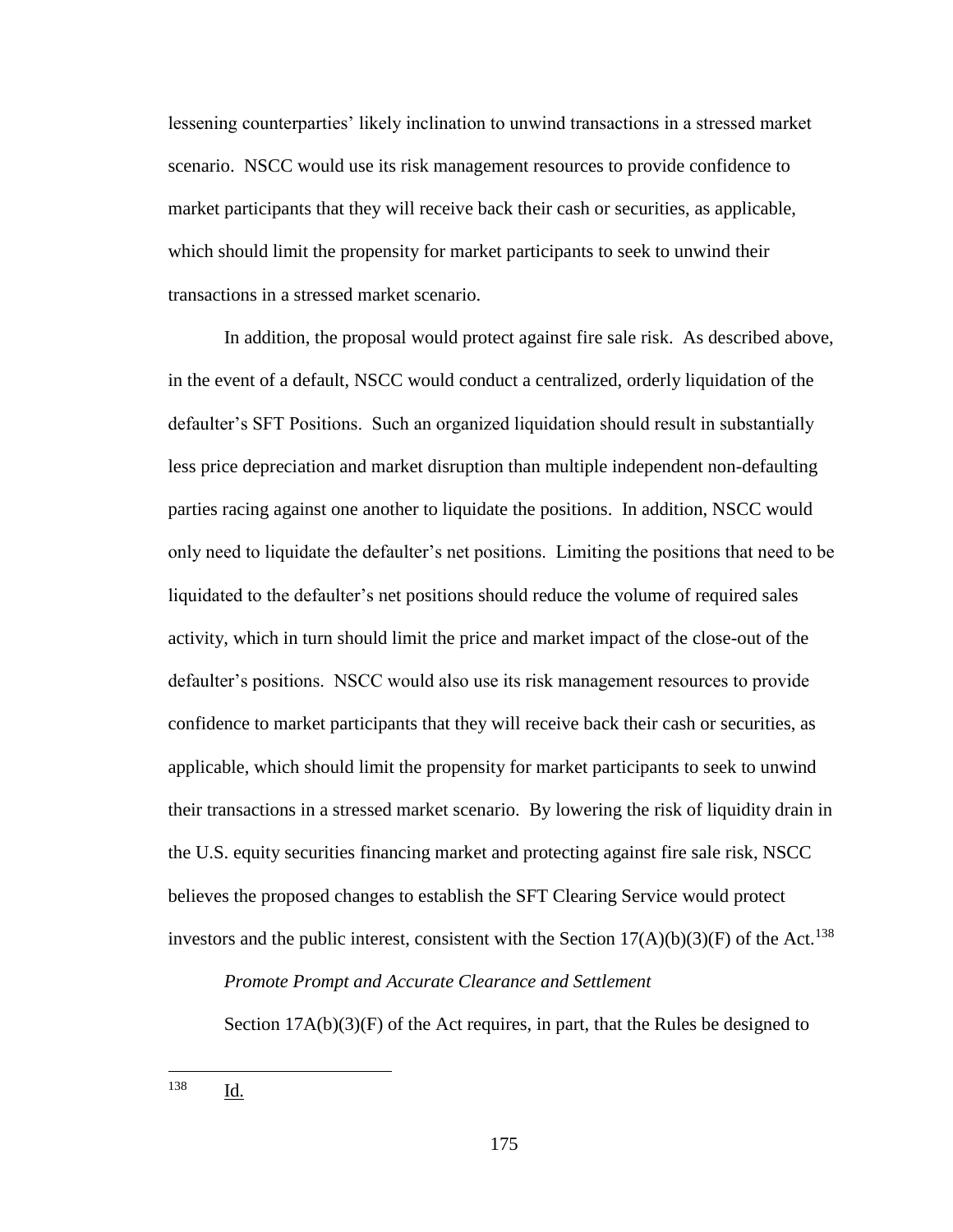promote the prompt and accurate clearance and settlement of securities transactions.<sup>139</sup> NSCC believes the proposed changes to establish the SFT Clearing Service would allow NSCC to help promote the prompt and accurate clearance and settlement of securities transactions. Specifically, by expanding the availability of NSCC's infrastructure to SFTs via the proposed SFT Clearing Service, NSCC believes the proposal would help decrease settlement and operational risk that market participants would otherwise face by making a greater number of securities transactions eligible to be cleared, settled and risk managed through NSCC. By decreasing settlement and operational risk, NSCC believes the proposed changes to establish the SFT Clearing Service would promote the prompt and accurate clearance and settlement of securities transactions, consistent with Section  $17A(b)(3)(F)$  of the Act.<sup>140</sup>

By structuring the proposal in a way that would allow NSCC to help (i) assure the safeguarding of securities and funds which are in the custody or control of the clearing agency or for which it is responsible, (ii) remove impediments to and perfect the mechanism of a national system for the prompt and accurate clearance and settlement of securities transactions, and, in general, to protect investors and the public interest, and (iii) promote the prompt and accurate clearance and settlement of securities transactions, NSCC believes the proposed changes to establish the SFT Clearing Service are consistent with Section  $17A(b)(3)(F)$  of the Act.<sup>141</sup>

<sup>139</sup> Id.

- <sup>140</sup> Id.
- <sup>141</sup> Id.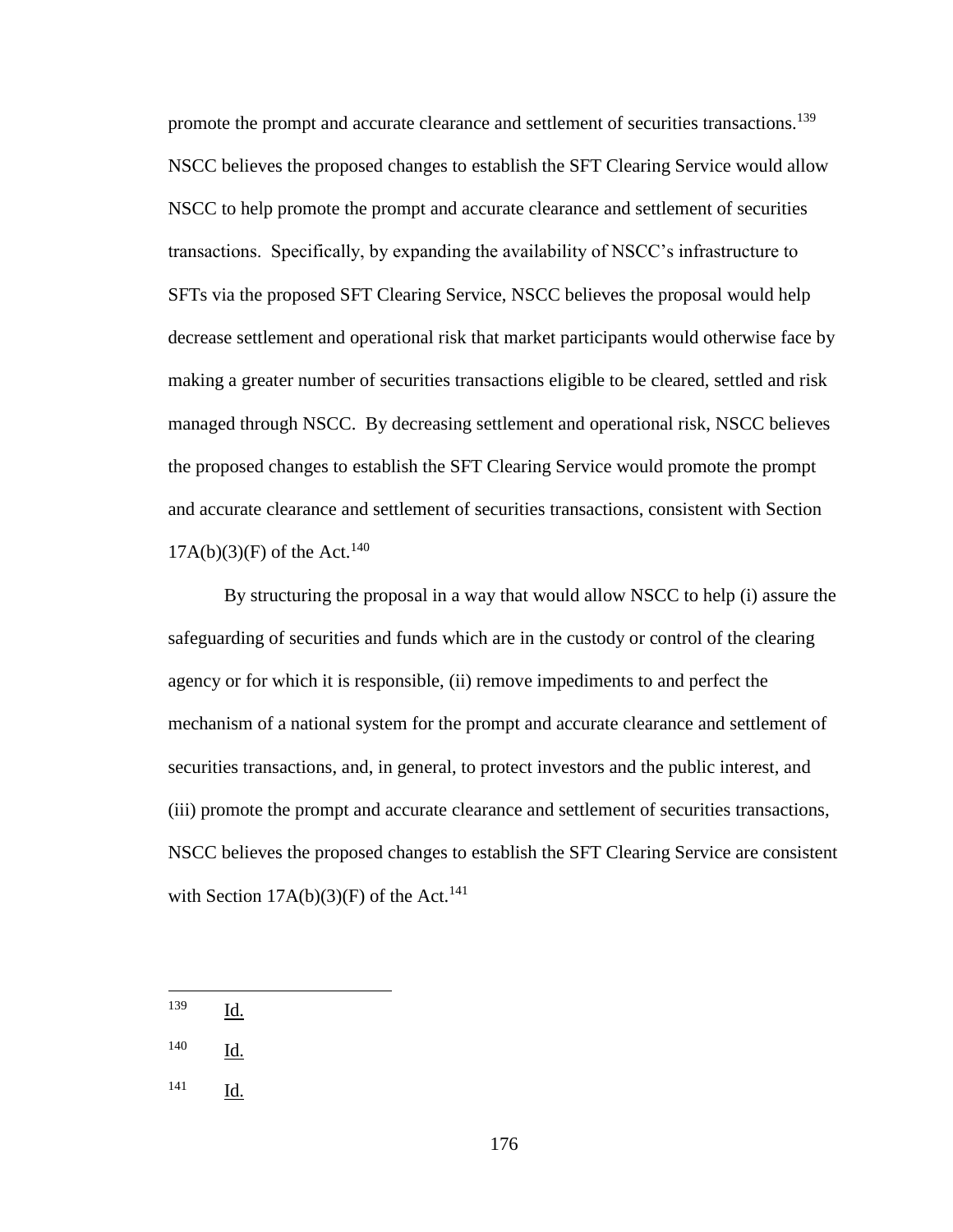Rule 17Ad-22(e)(7) under the Act requires NSCC to establish, implement, maintain, and enforce written policies and procedures reasonably designed to effectively measure, monitor, and manage the liquidity risk that arises in or is borne by the covered clearing agency.<sup>142</sup> NSCC believes that the proposed changes to establish the SFT Clearing Service are consistent with Rule 17Ad-22(e)(7) because, as described above, the proposal is structured in a manner that allows NSCC to protect itself from associated liquidity risk. Specifically, the proposal would provide that the Final Settlement obligations and Price Differential of each SFT, other than a Sponsored Member Transaction, that is novated to NSCC would settle RVP/DVP at DTC.<sup>143</sup> SFT deliver orders would be processed in accordance with DTC's rules and procedures, including provisions relating to risk controls. Therefore each DTC participant's Final Settlement obligation would complete at DTC on a fully collateralized basis, and the associated debits (if any) would be subject to DTC's risk controls.

To the extent the Price Differential is not processed by DTC, for example if a receiver does not satisfy DTC's risk controls, NSCC would debit and credit the Price Differential from and to the SFT Accounts of the SFT Member parties to the SFT as part of its end of day final money settlement.

In the event NSCC ceases to act for a Defaulting SFT Member, on the Business Day that NSCC ceased to act, NSCC's daily liquidity need calculation would include all Price Differential debits owed by the Defaulting SFT Member not processed at DTC. On subsequent days of the liquidation of the Defaulting SFT Member's SFT Positions,

 $142$  17 CFR 240.17Ad-22(e)(7).

<sup>143</sup> Supra note 27.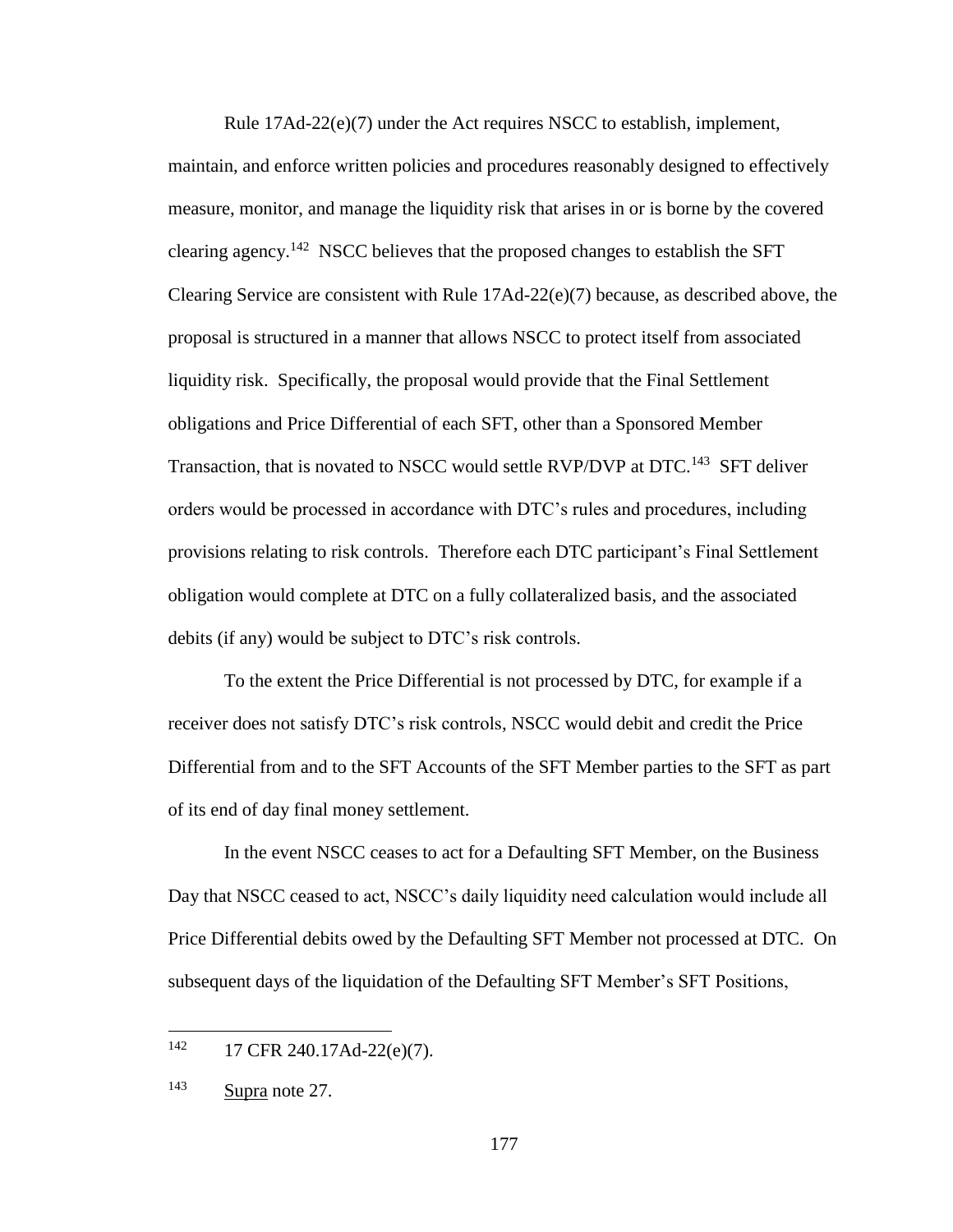NSCC's total liquidity need calculations would include all novated SFT activity that has not reached Final Settlement on the Business Day NSCC ceased to act, netted together with all other outstanding settlement activity of the Defaulting SFT Member at NSCC.

Until NSCC has satisfied the Final Settlement obligations owing to non-defaulting SFT Members, NSCC would continue paying to and receiving from non-defaulting SFT Members the applicable Price Differential (i.e., the change in market value of the relevant securities) with respect to their novated SFTs.<sup>144</sup> NSCC would take into account such Price Differential payment obligations, as well as any Final Settlement obligations to non-defaulting SFT Members, when calculating the amount of liquidity resources that NSCC may require in the event of the default of the participant family that would generate the largest aggregate payment obligation for NSCC in extreme but plausible market conditions.<sup>145,146</sup> By continuing to process these Price Differential payments until Final Settlement occurs, NSCC would ensure that non-defaulting SFT Members are kept in largely the same position as if the Defaulting SFT Member had not defaulted and the pre-novation counterparties had instead agreed to roll the SFTs. This is because even though the non-payment of the Rate Payment in an SFT Member default context may have an impact on non-defaulting SFT Members, such impact is generally de minimis. To the extent NSCC is required to pay a Price Differential, as well as any Final Settlement obligations, to a non-defaulting SFT Member, NSCC would rely on NSCC's liquidity resources, including the Required SFT Deposit and any SLD that may be

178

<sup>144</sup> See proposed Rule 56, Section  $14(b)(ix)$ .

<sup>145</sup> Id.

<sup>146</sup> 17 CFR 240.17Ad-22(e)(7).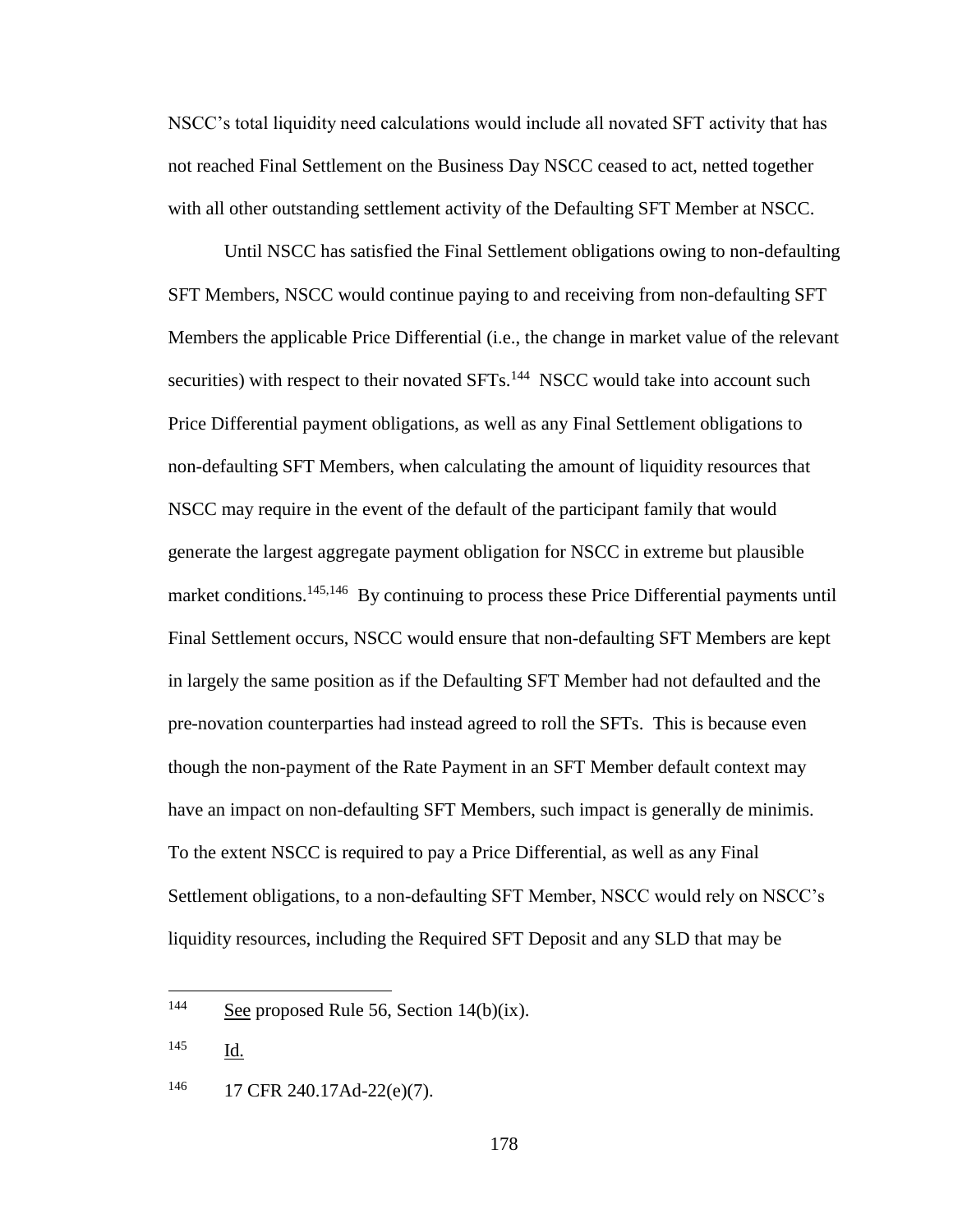collected, when applicable, in order to cover the liquidity need associated with any such Price Differential and Final Settlement obligations, consistent with the Clearing Agency Liquidity Risk Management Framework.<sup>147</sup> Therefore, NSCC believes that the proposed changes to establish the SFT Clearing Service are consistent with Rule  $17\text{Ad}-22(e)(7)$ under the Act. $148$ 

Rule  $17Ad-22(e)(8)$  under the Act<sup>149</sup> requires NSCC to establish, implement, maintain and enforce written policies and procedures reasonably designed to define the point at which settlement is final to be no later than the end of the day on which the payment or obligation is due. NSCC believes that the proposed changes to establish the SFT Clearing Service are consistent with Rule  $17\text{Ad}-22(e)(8)^{150}$  because, as described above, the proposal would make it clear to SFT Members the point at which settlement is final with respect to SFTs cleared through NSCC. Specifically, Section 7 in the proposed Rule 56 (Securities Financing Transaction Clearing Service) provides that an SFT, or a portion thereof, shall be deemed complete and final upon Final Settlement of the SFT, or such portion. Having clear provisions in this regard would enable SFT Members to better identify the point at which settlement is final with respect to their SFTs. As such, NSCC believes the proposed changes to establish the SFT Clearing Service are consistent with Rule  $17$ Ad- $22$ (e)(8) under the Act.<sup>151</sup>

- <sup>148</sup> 17 CFR 240.17Ad-22(e)(7).
- <sup>149</sup> 17 CFR 240.17Ad-22(e)(8).
- <sup>150</sup> Id.

 $\overline{a}$ 

<sup>147</sup> Supra note 39.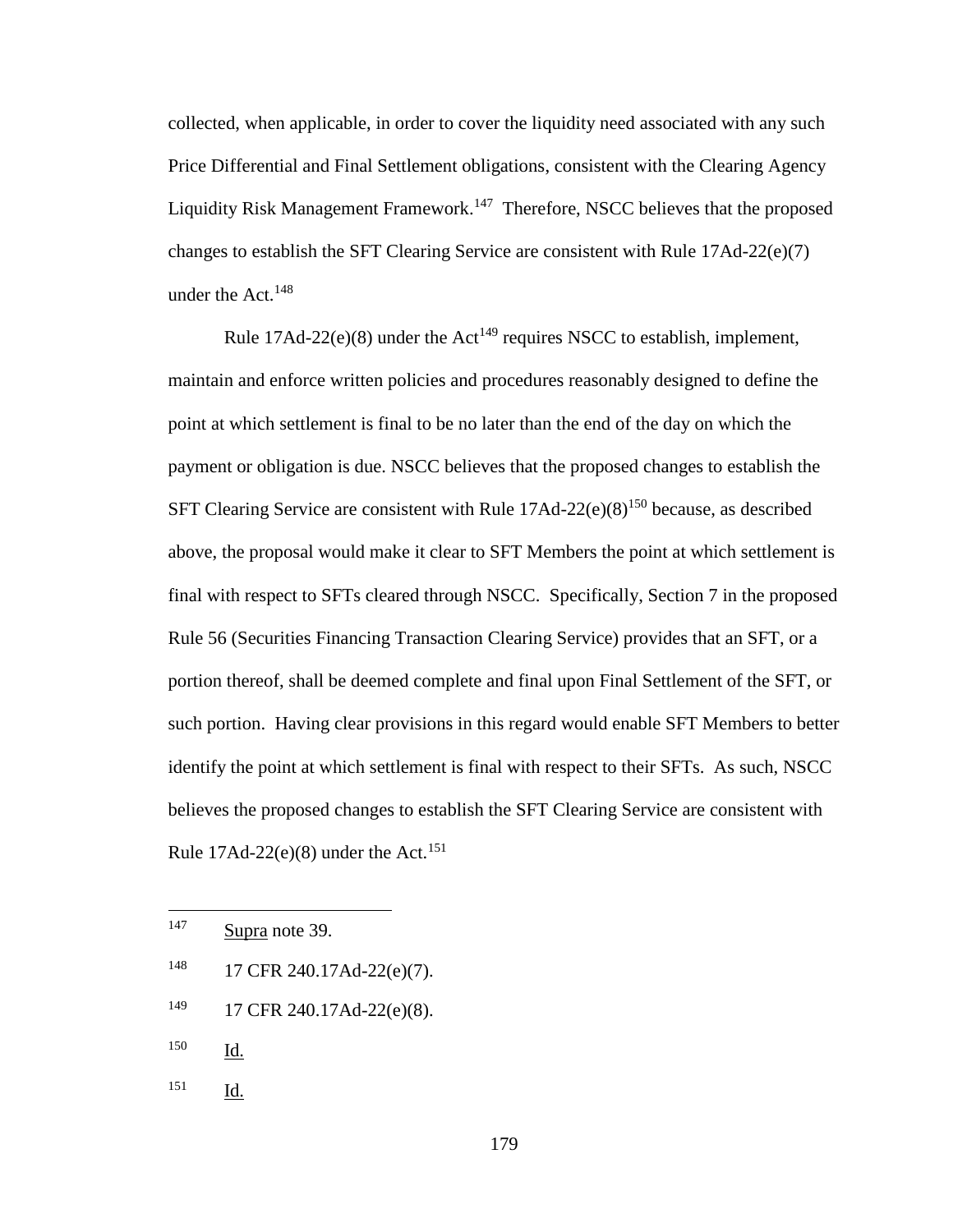### *Making Other Amendments and Clarifications*

Section  $17A(b)(3)(F)$  of the Act requires, in part, that the Rules be designed to promote the prompt and accurate clearance and settlement of securities transactions.<sup>152</sup> NSCC believes that the proposed changes to make other amendments and clarifications to the Rules would allow NSCC to help promote prompt and accurate clearance and settlement of securities transactions. This is because the proposed amendments and clarifications to the Rules are conforming and technical changes that would ensure consistency in the Rules and that the Rules remain clear and accurate. Having clear and accurate Rules would help Members to better understand their rights and obligations regarding NSCC's clearance and settlement services. NSCC believes that when Members better understand their rights and obligations regarding NSCC's clearance and settlement services, they can act in accordance with the Rules. NSCC believes that better enabling Members to comply with the Rules would promote the prompt and accurate clearance and settlement of securities transactions by NSCC. As such, NSCC believes the proposed changes to make other amendments and clarifications are consistent with Section  $17A(b)(3)$ (F) of the Act.<sup>153</sup>

## (B) Clearing Agency's Statement on Burden on Competition

NSCC believes that the proposed rule change to establish the SFT Clearing Service and the additional membership categories in connection therewith would promote competition by increasing the types of entities that may participate in NSCC and therefore permit more market participants to utilize NSCC's services.

 $152$  15 U.S.C. 78q-1(b)(3)(F).

<sup>153</sup> Id.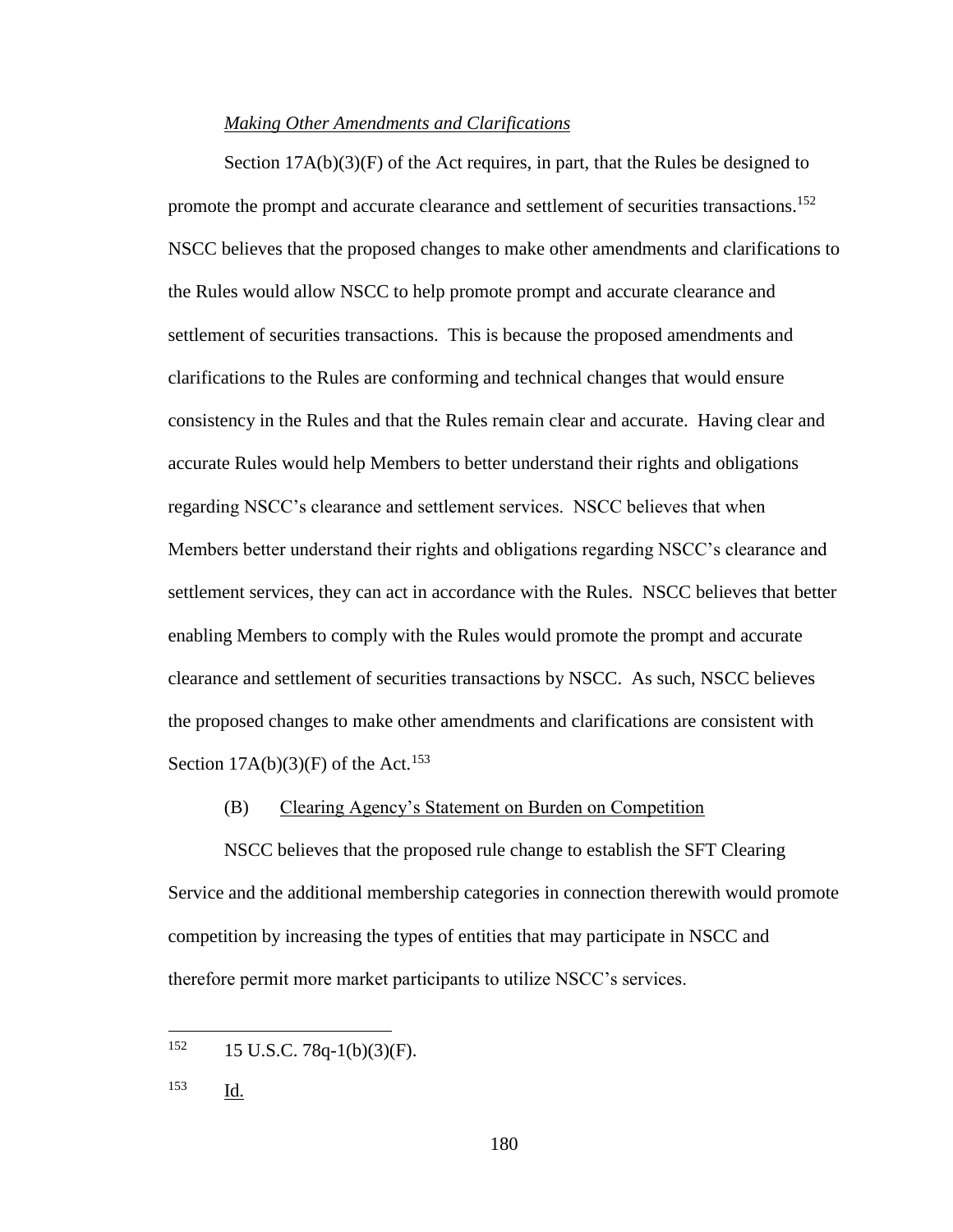At the same time, the proposed rule change may impose a burden on competition by limiting participation in the proposed SFT Clearing Service to institutions that are eligible to participate in the service. The proposed rule change may also impose a burden on competition by (i) calculating Required Fund Deposits for Sponsoring Members and Agent Clearing Members on a gross basis with no offsets for netting of positions between different Sponsored Members or different Customers, as applicable, and (ii) imposing an additional charge with respect to any Non-Returned SFT that is calculated based on the relevant SFT Member's Credit Risk Rating Matrix rating. However, NSCC believes any burden on competition that may result from the proposed rule change would not be significant and would be necessary and appropriate in furtherance of the purposes of the Act,<sup>154</sup> for the reasons described below.

Although the proposal would limit full participation in the proposed SFT Clearing Service to Members, and such limitation may impact institutional firm clients that are unable to satisfy such eligibility requirements by excluding them from being able to directly submit their equity securities financing activity in SFT eligible securities to NSCC for novation (and avail themselves of the commensurate benefits described above in Item II(A)1(i)—Background), NSCC believes that any related burden on competition would be necessary and appropriate in furtherance of the purposes of the Act. This is because such eligibility requirements are designed to allow NSCC to prudently manage the risks associated with SFT Members' participation in the proposed SFT Clearing Service by ensuring that SFT Members are able to satisfy their obligations to NSCC. In addition, although the proposal would limit the scope of entities eligible to be Sponsored

154 15 U.S.C. 78q-1(b)(3)(I).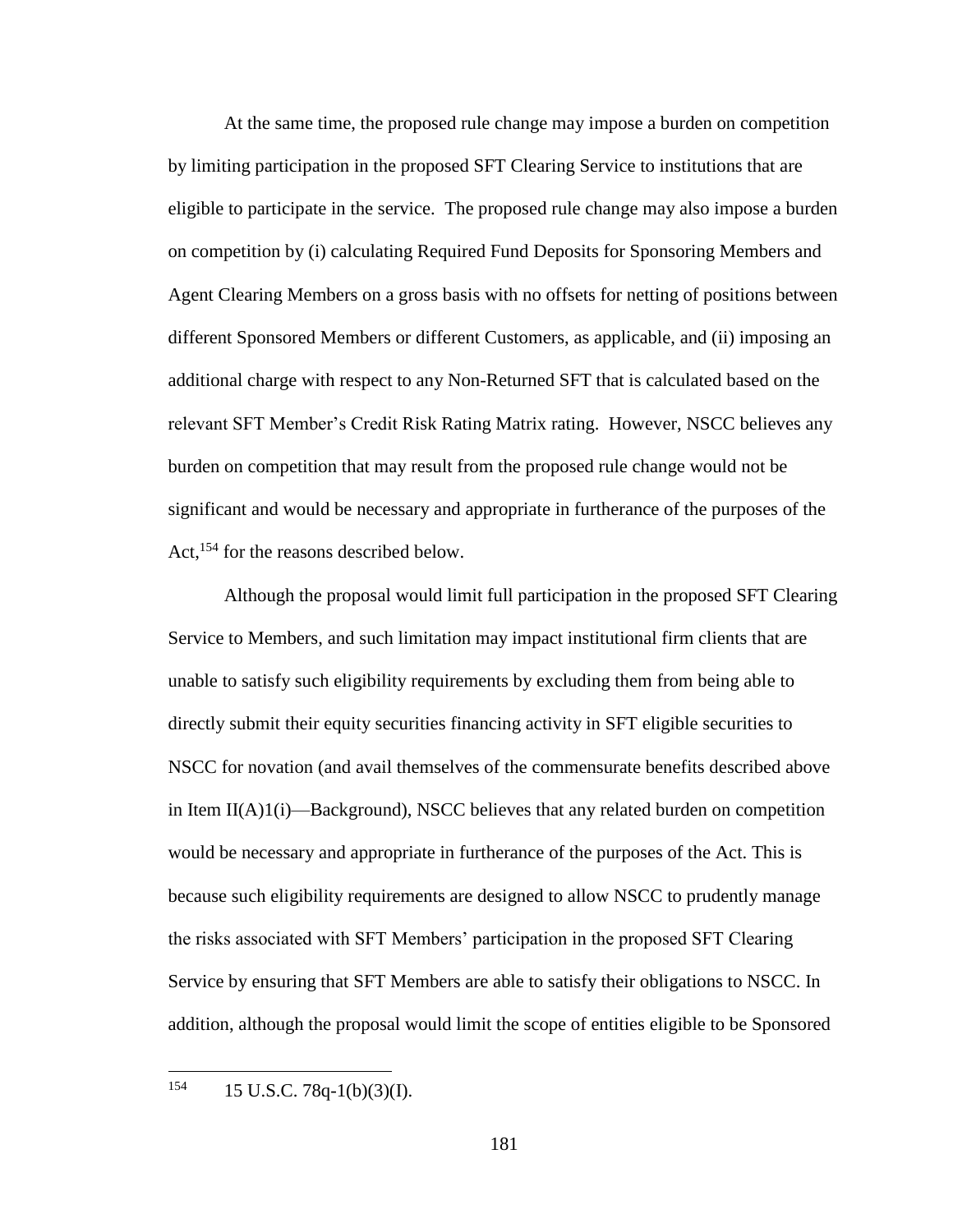Members to those institutions that are able to satisfy the eligibility criteria discussed above, NSCC does not believe such limit would materially impact market participants that are unable to satisfy such eligibility requirements because such market participants would be able to have their equity securities financing activity in SFT eligible securities submitted to NSCC for novation through an Agent Clearing Member. Moreover, any burden on competition would be necessary and appropriate in furtherance of the purposes of the Act because the eligibility requirements applicable to Sponsored Members are designed to ensure the financial sophistication of Sponsored Members and to prudently manage the risk associated with Sponsored Members' participation in NSCC. Additionally, although the proposal would limit the scope of entities able to submit equity securities financing activity in SFT eligible securities to NSCC on behalf of others to entities that are able to satisfy the eligibility criteria for Sponsoring Members and Agent Clearing Members, as specified in proposed Rules 2C and 2D (i.e., be an existing Member and, if the Member applicant is a Registered Broker-Dealer, having to satisfy certain minimum financial threshold amounts), and such limitation may impact institutions that are unable to satisfy such eligibility requirements by excluding them from being able to submit transactions on behalf of others (and avail themselves of the commensurate benefits described above in Item  $II(A)1(i)$  – Background), NSCC believes that any related burden on competition would be necessary and appropriate in furtherance of the purposes of the Act. This is because such eligibility requirements are designed to allow NSCC to prudently manage the risks associated with Sponsoring Members' and Agent Clearing Members' participation in the proposed SFT Clearing Service by ensuring that such institutions have the operational capability and sufficient financial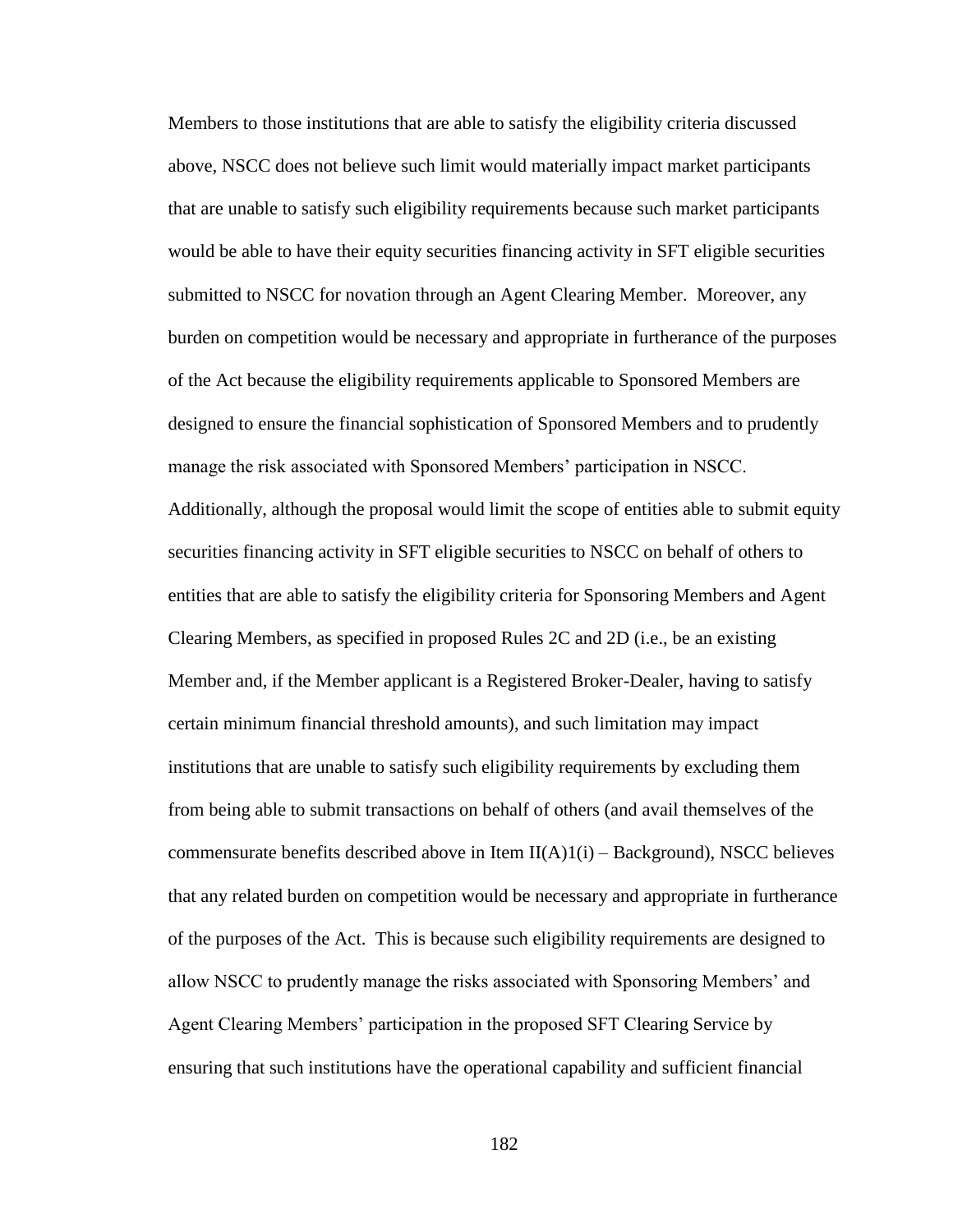ability to meet all of their anticipated obligations to NSCC. Furthermore, NSCC believes any related burden on competition would not be significant because, as described above in Item II(A)1(vii) – Impact of the Proposed SFT Clearing Service on Various Persons, participation in the proposed SFT Clearing Service would be entirely voluntary and would not restrict the ability of firms to enter into bilateral securities financing transactions outside of NSCC.

Although the proposal would require the Sponsoring Member Required Fund Deposits and Agent Clearing Member Required Fund Deposits to be calculated on a gross basis with no offsets for netting of positions across different Sponsored Members or different Customers, as applicable, and such requirement may limit the ability of certain Members to participate as a Sponsoring Member and/or an Agent Clearing Member in the proposed SFT Clearing Service, NSCC believes that any related burden on competition would be necessary and appropriate in furtherance of the purposes of the Act. This is because such requirement is designed to allow NSCC to prudently manage the risks associated with these Members' participation in the proposed SFT Clearing Service by ensuring that NSCC's volatility-based Clearing Fund deposit requirements represent the sum of each individual institutional firm's activity. Furthermore, NSCC believes any related burden on competition would not be significant because, as described above in Item  $II(A)1(vii)$  – Impact of the Proposed SFT Clearing Service on Various Persons, participation in the proposed SFT Clearing Service would be entirely voluntary and would not restrict the ability of firms to enter into bilateral securities financing transactions outside of NSCC.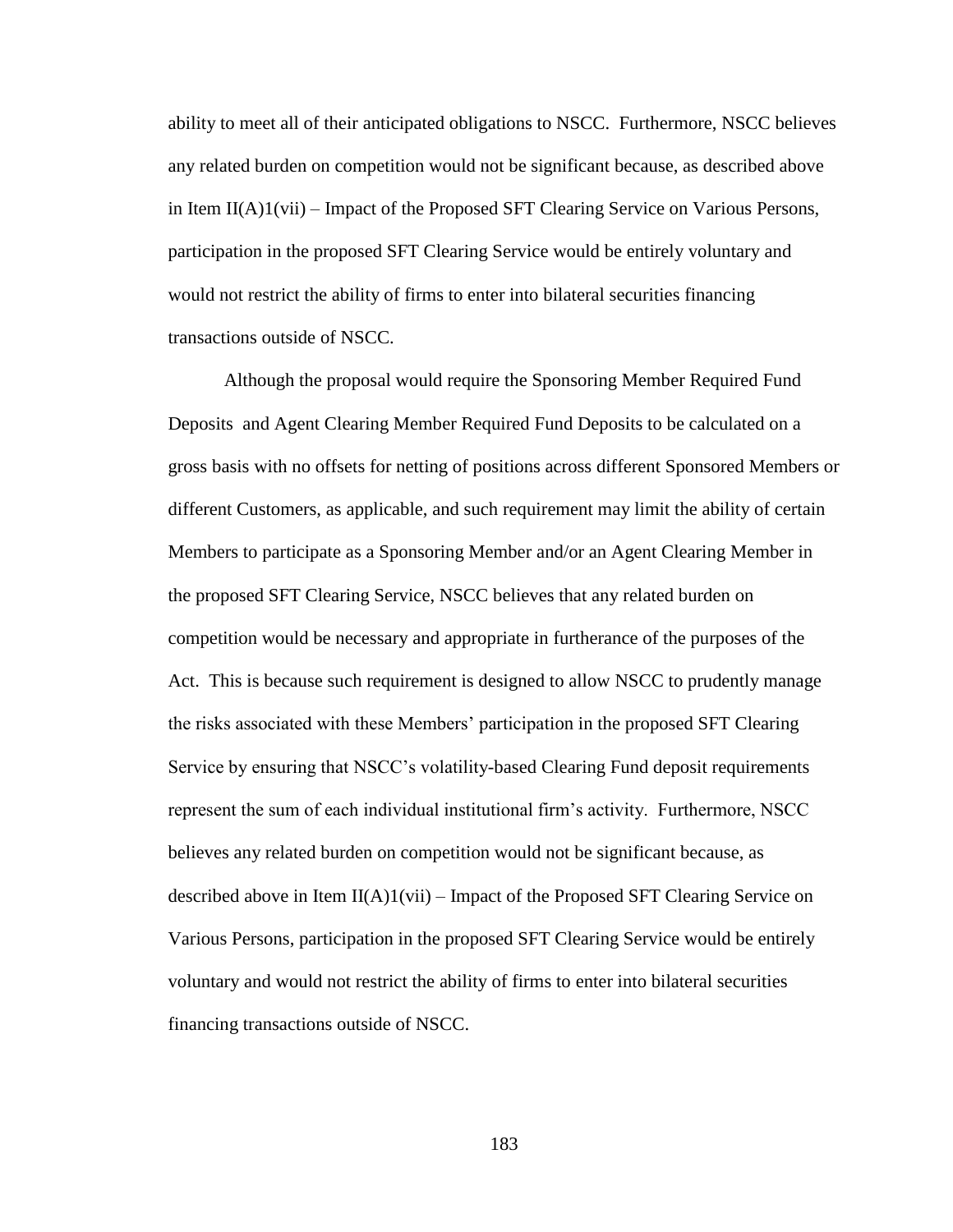Although the proposal would impose an additional charge with respect to any Non-Returned SFT that is calculated based on the relevant SFT Member's Credit Risk Rating Matrix rating and such requirement may limit the ability of certain Members to participate in the proposed SFT Clearing Service, NSCC believes that any related burden on competition would be necessary and appropriate in furtherance of the purposes of the Act. This is because such requirement is designed to allow NSCC to prudently manage increased risks associated with Non-Returned SFTs. As described above, to the extent that the Final Settlement of an SFT is scheduled on a particular date but does not occur, whether directly or through a pair off in accordance with Section 8 of proposed Rule 56 (as discussed above), that could potentially be a result of a "squeeze" or other market dislocation whereby NSCC may face increased market risk in the event of the default of either the Transferor or the Transferee. The proposed requirement would help to ensure that NSCC's Clearing Fund deposit requirements take into account increased market risk that NSCC may face in connection with Non-Returned SFTs. Furthermore, NSCC believes any related burden on competition would not be significant because, as described above in Item II(A)1(vii) – Impact of the Proposed SFT Clearing Service on Various Persons, participation in the proposed SFT Clearing Service would be entirely voluntary and would not restrict the ability of firms to enter into bilateral securities financing transactions outside of NSCC.

NSCC does not believe the proposal to make technical and conforming changes would impact competition. These changes are being proposed to ensure consistency in the Rules. They would not change NSCC's current practices or affect Members' rights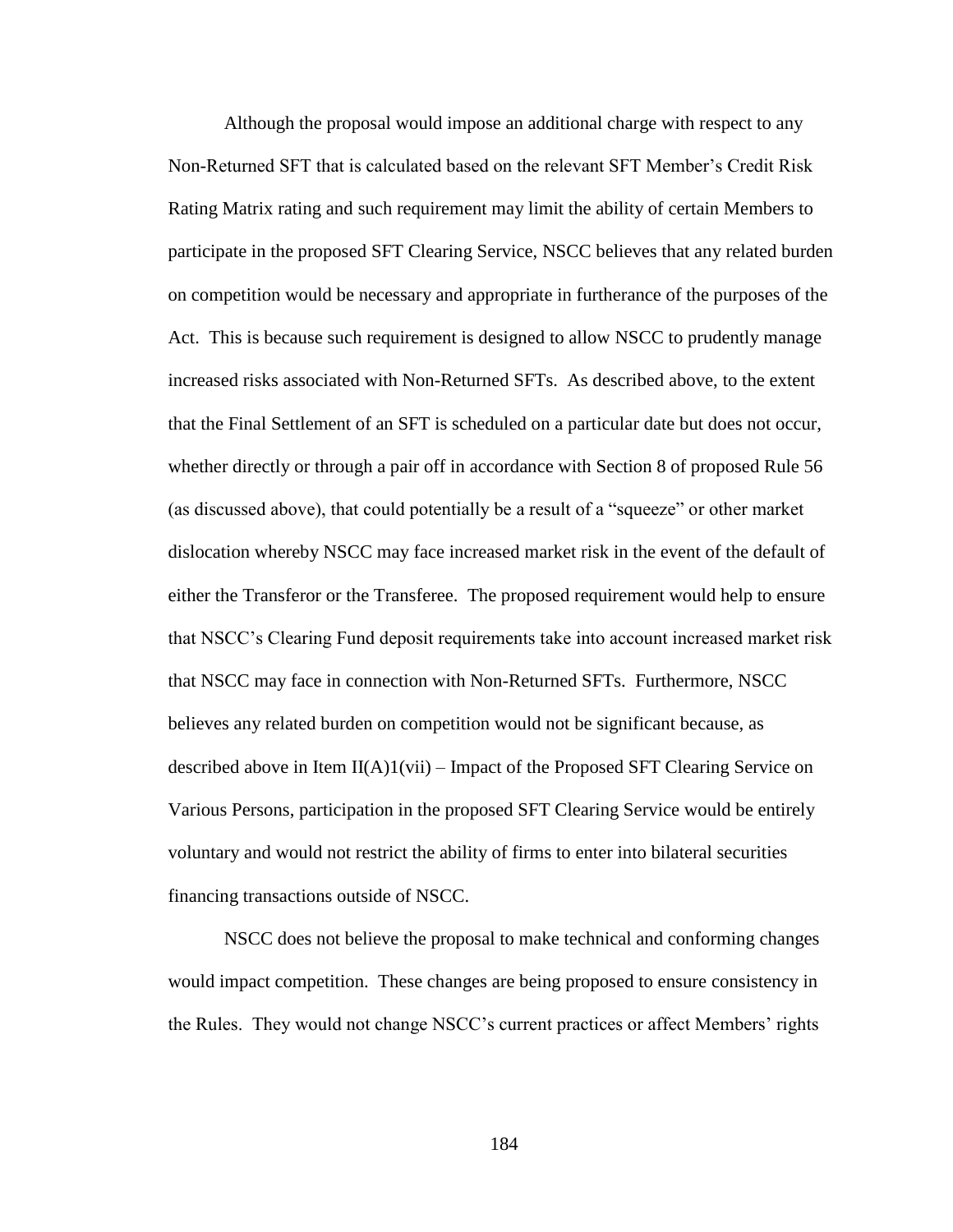and obligations. As such, NSCC believes the proposal to make technical and conforming changes would not have any impact on competition.

(C) Clearing Agency's Statement on Comments on the Proposed Rule Change Received from Members, Participants, or Others

NSCC reviewed the proposed rule change with various Members and market participants (e.g., agent lenders, brokers, matching service providers, and books and records service providers) in order to benefit from their expertise and industry knowledge. Written comments relating to this proposed rule change have not been received from Members or any other person. If any written comments are received, they will be publicly filed as an Exhibit 2 to this filing, as required by Form 19b-4 and the General Instructions thereto.

Persons submitting comments are cautioned that, according to Section IV (Solicitation of Comments) of the Exhibit 1A in the General Instructions to Form 19b-4, the Commission does not edit personal identifying information from comment submissions. Commenters should submit only information that they wish to make available publicly, including their name, email address, and any other identifying information.

All prospective commenters should follow the Commission's instructions on how to submit comments, available at https://www.sec.gov/regulatory-actions/how-to-submitcomments. General questions regarding the rule filing process or logistical questions regarding this filing should be directed to the Main Office of the Commission's Division of Trading and Markets at tradingandmarkets@sec.gov or 202-551-5777.

NSCC reserves the right not to respond to any comments received.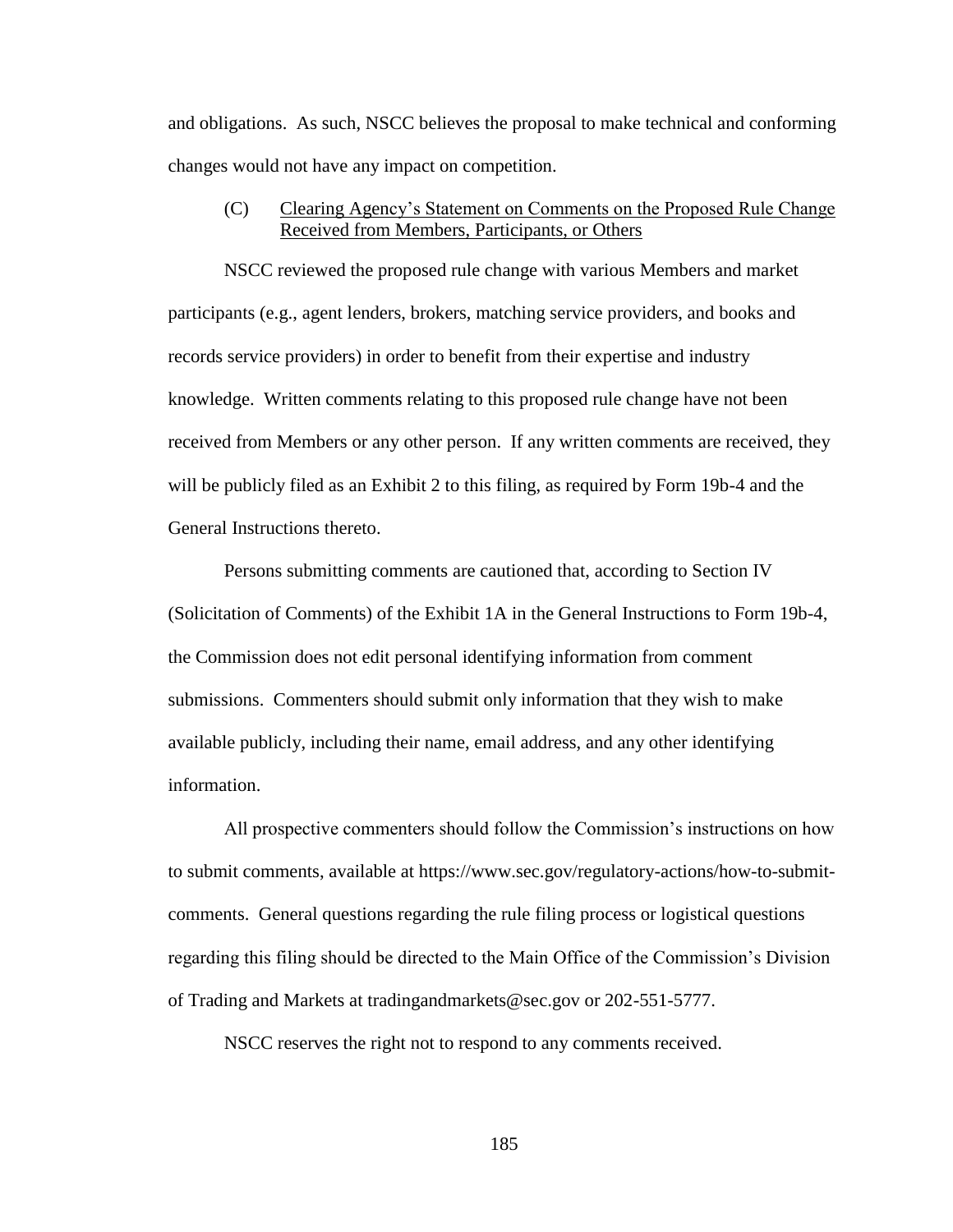## III. Date of Effectiveness of the Proposed Rule Change, and Timing for Commission Action

Within 45 days of the date of publication of this notice in the Federal Register or within such longer period up to 90 days (i) as the Commission may designate if it finds such longer period to be appropriate and publishes its reasons for so finding or (ii) as to which the self-regulatory organization consents, the Commission will:

(A) by order approve or disapprove such proposed rule change, or

(B) institute proceedings to determine whether the proposed rule change

should be disapproved.

The proposal shall not take effect until all regulatory actions required with respect to the proposal are completed.

## IV. Solicitation of Comments

Interested persons are invited to submit written data, views and arguments concerning the foregoing, including whether the proposed rule change is consistent with the Act. Comments may be submitted by any of the following methods:

## Electronic Comments:

- Use the Commission's Internet comment form (http://www.sec.gov/rules/sro.shtml); or
- Send an e-mail to rule-comments@sec.gov. Please include File Number SR-NSCC-2022-003 on the subject line.

## Paper Comments:

• Send paper comments in triplicate to Secretary, Securities and Exchange Commission, 100 F Street, NE, Washington, DC 20549.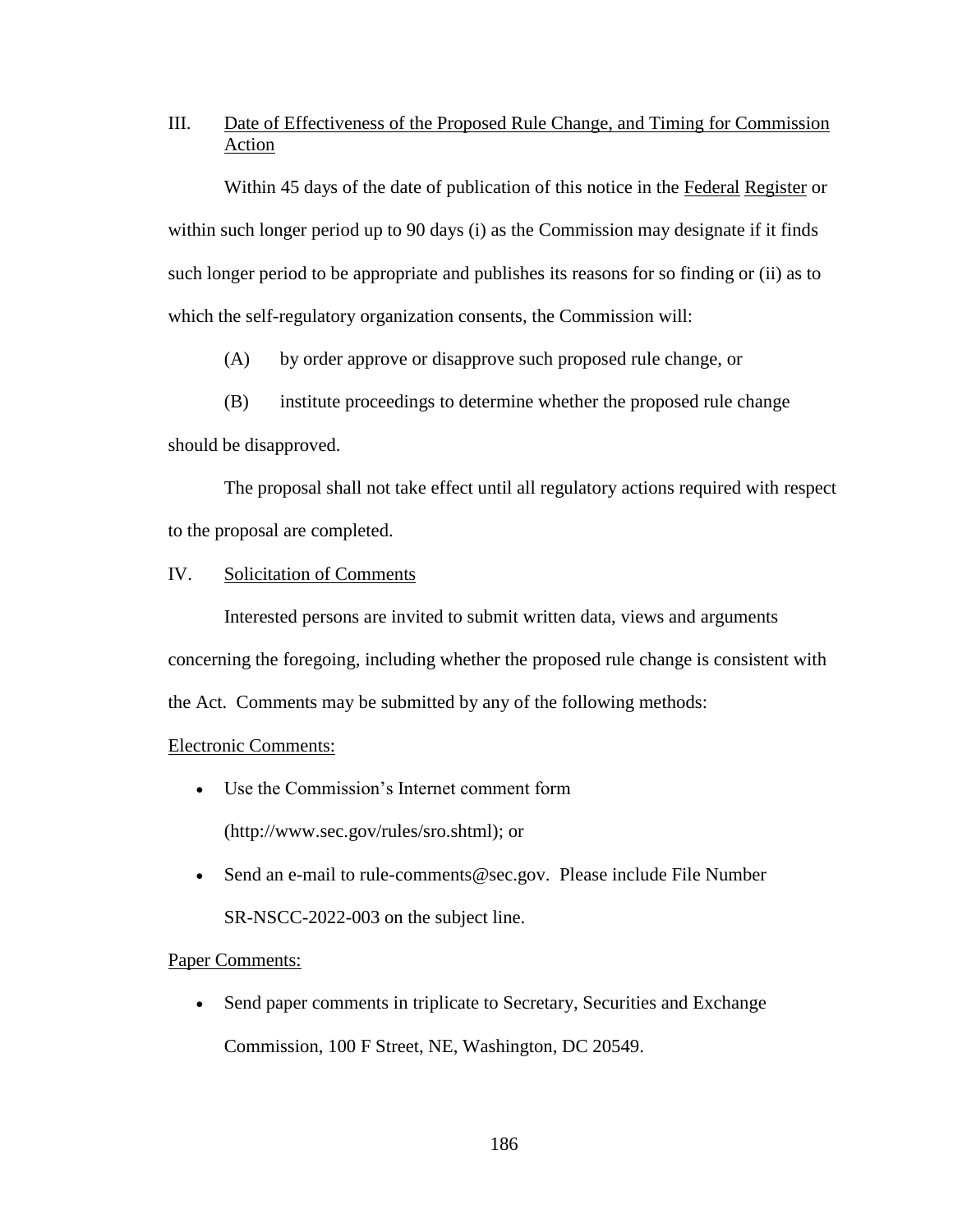All submissions should refer to File Number SR-NSCC-2022-003.This file number should be included on the subject line if e-mail is used. To help the Commission process and review your comments more efficiently, please use only one method. The Commission will post all comments on the Commission's Internet website (http://www.sec.gov/rules/sro.shtml). Copies of the submission, all subsequent amendments, all written statements with respect to the proposed rule change that are filed with the Commission, and all written communications relating to the proposed rule change between the Commission and any person, other than those that may be withheld from the public in accordance with the provisions of 5 U.S.C. 552, will be available for website viewing and printing in the Commission's Public Reference Room, 100 F Street, NE, Washington, DC 20549 on official business days between the hours of 10:00 a.m. and 3:00 p.m. Copies of the filing also will be available for inspection and copying at the principal office of NSCC and on DTCC's website (http://dtcc.com/legal/sec-rulefilings.aspx). All comments received will be posted without change. Persons submitting comments are cautioned that we do not redact or edit personal identifying information from comment submissions. You should submit only information that you wish to make